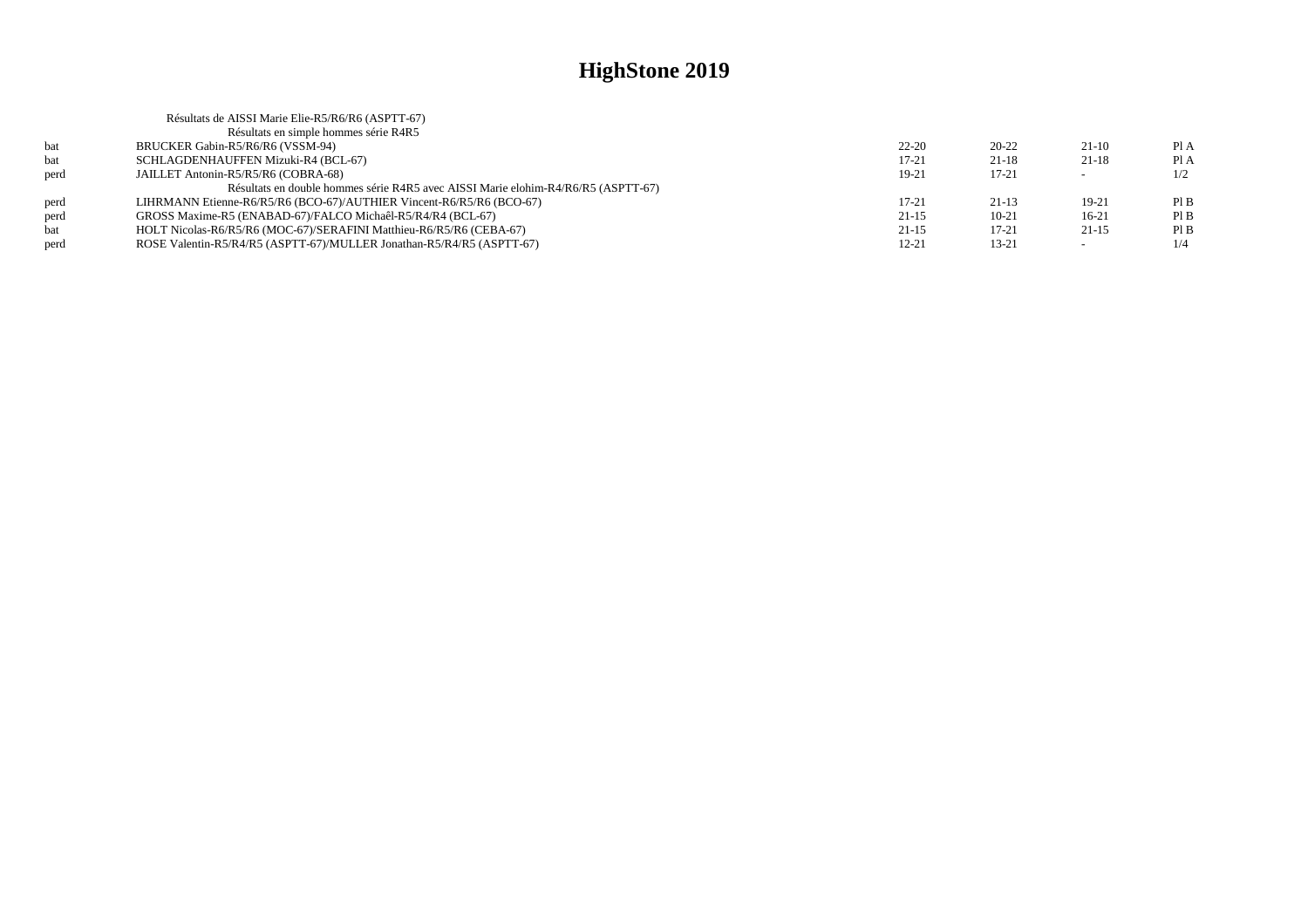|      | Résultats de AISSI Marie elohim-R4/R6/R5 (ASPTT-67)                             |           |           |           |        |
|------|---------------------------------------------------------------------------------|-----------|-----------|-----------|--------|
|      | Résultats en simple hommes série R4R5                                           |           |           |           |        |
| bat  | SOUFFRON Jérémy-R5/D7/D7 (CEBA-67)                                              | $21-11$   | $21-12$   |           | PIB    |
| bat  | TRIPIER Arnaud-R5/R4/R5 (BCMS-67)                                               | $21 - 15$ | $21-13$   |           | PIB    |
| bat  | MULLER Jonathan-R5/R4/R5 (ASPTT-67)                                             | $21 - 14$ | $21-19$   |           | 1/2    |
| perd | JAILLET Antonin-R5/R5/R6 (COBRA-68)                                             | $16-21$   | $19-21$   |           | Finale |
|      | Résultats en double hommes série R4R5 avec AISSI Marie Elie-R5/R6/R6 (ASPTT-67) |           |           |           |        |
| perd | LIHRMANN Etienne-R6/R5/R6 (BCO-67)/AUTHIER Vincent-R6/R5/R6 (BCO-67)            | $17 - 21$ | $21-13$   | $19-21$   | PIB    |
| perd | GROSS Maxime-R5 (ENABAD-67)/FALCO Michaêl-R5/R4/R4 (BCL-67)                     | $21-15$   | $10-21$   | $16-21$   | PIB    |
| bat  | HOLT Nicolas-R6/R5/R6 (MOC-67)/SERAFINI Matthieu-R6/R5/R6 (CEBA-67)             | $21-15$   | $17 - 21$ | $21 - 15$ | PIB    |
| perd | ROSE Valentin-R5/R4/R5 (ASPTT-67)/MULLER Jonathan-R5/R4/R5 (ASPTT-67)           | $12 - 21$ | $13 - 21$ |           | 1/4    |
|      |                                                                                 |           |           |           |        |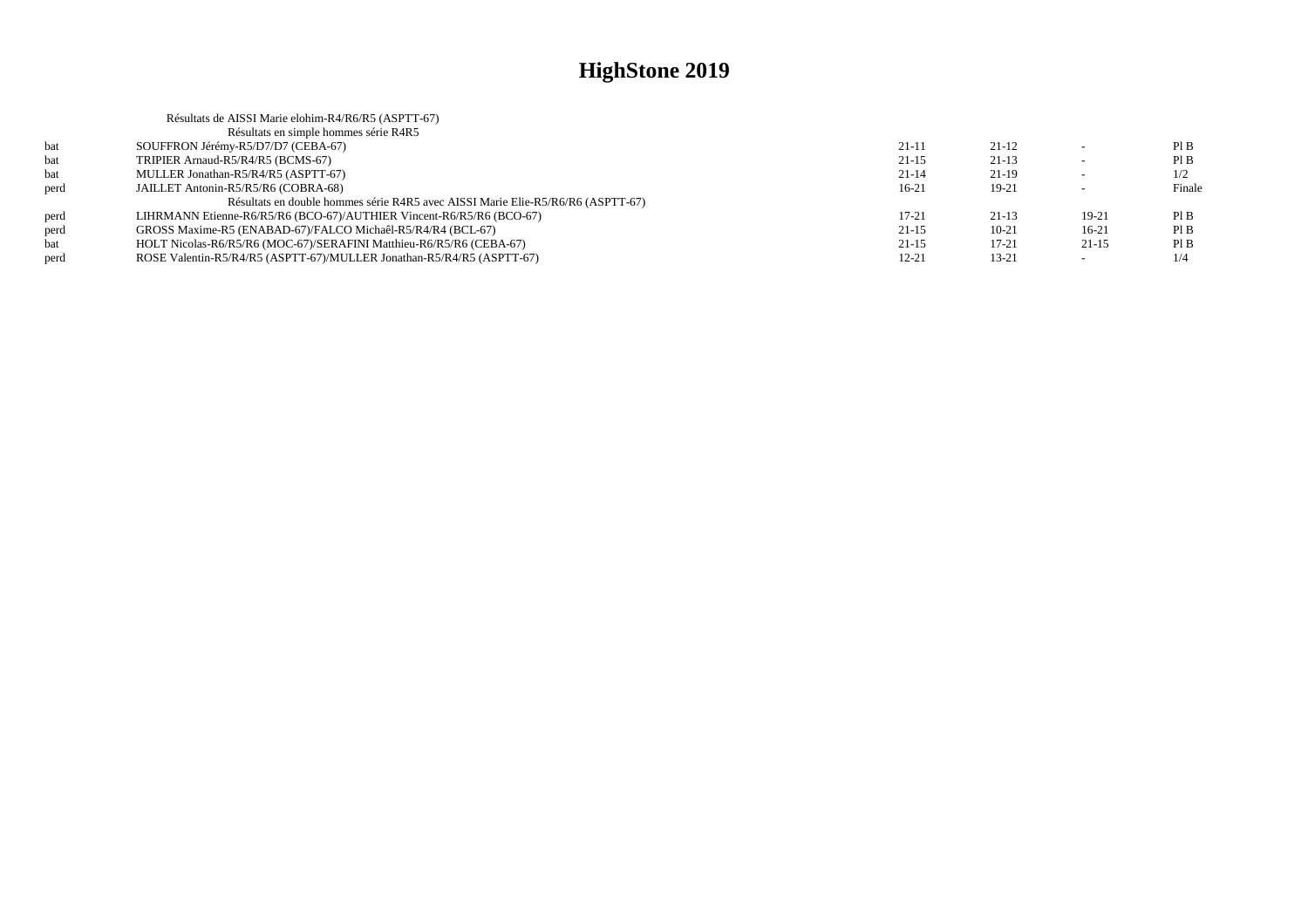|     | Résultats de ANTOINE Xavier-P10 (CBO-67)                                        |           |           |        |      |
|-----|---------------------------------------------------------------------------------|-----------|-----------|--------|------|
|     | Résultats en double hommes série PNC avec PELAPRAT Nicolas-P10/P10/P12 (CBO-67) |           |           |        |      |
| bat | LAZARD Christian-P12 (BCHS-57)/CLEMENT Julien-NC (BHBC-57)                      | $21 - 15$ | 21-12     |        | Pl A |
| hat | SANDOZ Jeremy-NC (CBO-67)/COASSOLO Sébastien-P12 (CBO-67)                       | $21 - 15$ | $21 - 7$  | $\sim$ | PI A |
| hat | HENNINGER Michel-P12 (MOC-67)/HENNINGER Stephane-D9/P10/P11 (MOC-67)            | $21 - 14$ | $21-5$    |        | Pl A |
| hat | MEHL Sebastien-P11/P11/P12 (BCSB-67)/ATHANASE René-P11/P10/P10 (BCSB-67)        | $21 - 11$ | $21 - 11$ |        | Pl A |
|     |                                                                                 |           |           |        |      |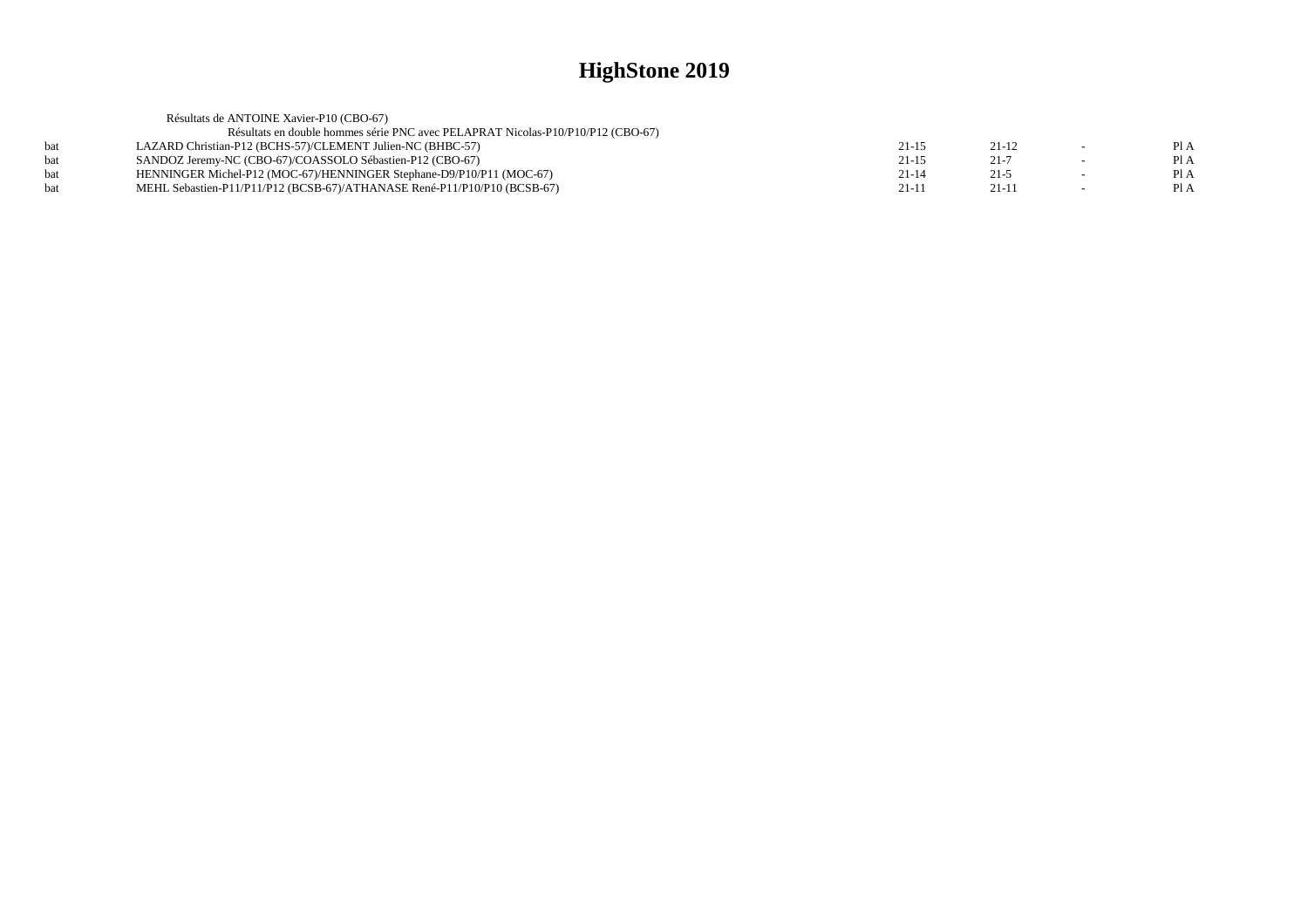|      | Résultats de ATHANASE René-P11/P10/P10 (BCSB-67)                               |           |           |                          |      |
|------|--------------------------------------------------------------------------------|-----------|-----------|--------------------------|------|
|      | Résultats en double hommes série PNC avec MEHL Sebastien-P11/P11/P12 (BCSB-67) |           |           |                          |      |
| hat  | HENNINGER Michel-P12 (MOC-67)/HENNINGER Stephane-D9/P10/P11 (MOC-67)           | $21 - 7$  | $21-6$    | $\sim$                   | Pl A |
| hat  | LAZARD Christian-P12 (BCHS-57)/CLEMENT Julien-NC (BHBC-57)                     | $21 - 14$ | $17 - 21$ | $24 - 22$                | Pl A |
| bat  | SANDOZ Jeremy-NC (CBO-67)/COASSOLO Sébastien-P12 (CBO-67)                      | $21 - 18$ | $21-19$   |                          | Pl A |
| perd | PELAPRAT Nicolas-P10/P10/P12 (CBO-67)/ANTOINE Xavier-P10 (CBO-67)              | 11-21     | $11 - 21$ | $\overline{\phantom{a}}$ | Pl A |
|      |                                                                                |           |           |                          |      |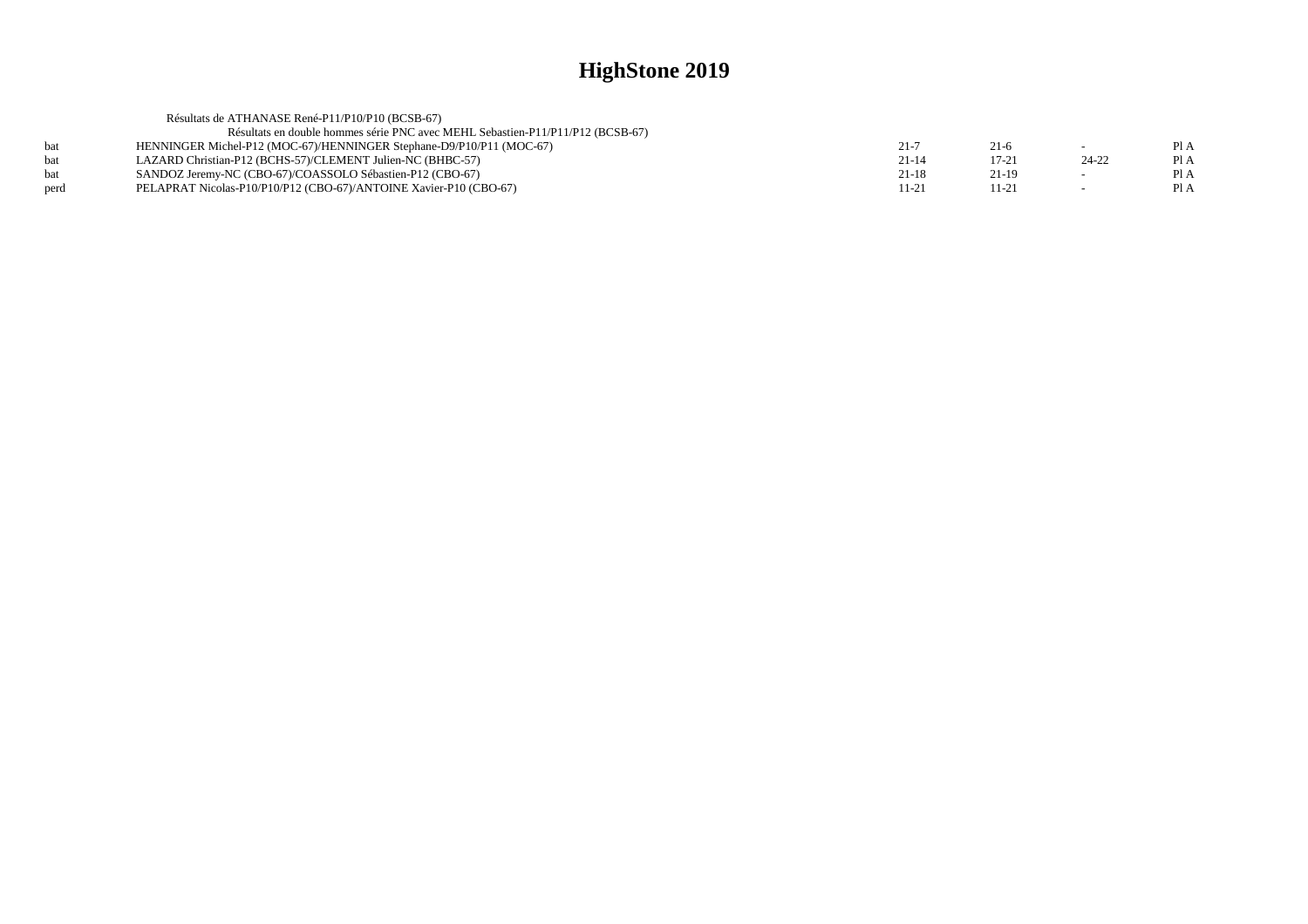|      | Résultats de ATKINS Kathryn-D7/R6/R6 (BCMS-67)                               |       |        |      |
|------|------------------------------------------------------------------------------|-------|--------|------|
|      | Résultats en double mixte série R6D7 avec BURESI Laurent-R5/R5/R6 (BCMS-67)  |       |        |      |
|      | ROTH Thierry-R6/R5/R6 (OFBC-67)/SINSOU Clara-P10/D8/D8 (OFBC-67)             | 21-18 | 21-9   | P1C  |
| perd | SCHOULLER Christophe-R6/R5/R6 (SLCSN-67)/PRIVAT Marine-P10/D7/D8 (ENABAD-67) |       | $18-2$ | Pl C |
|      |                                                                              |       |        |      |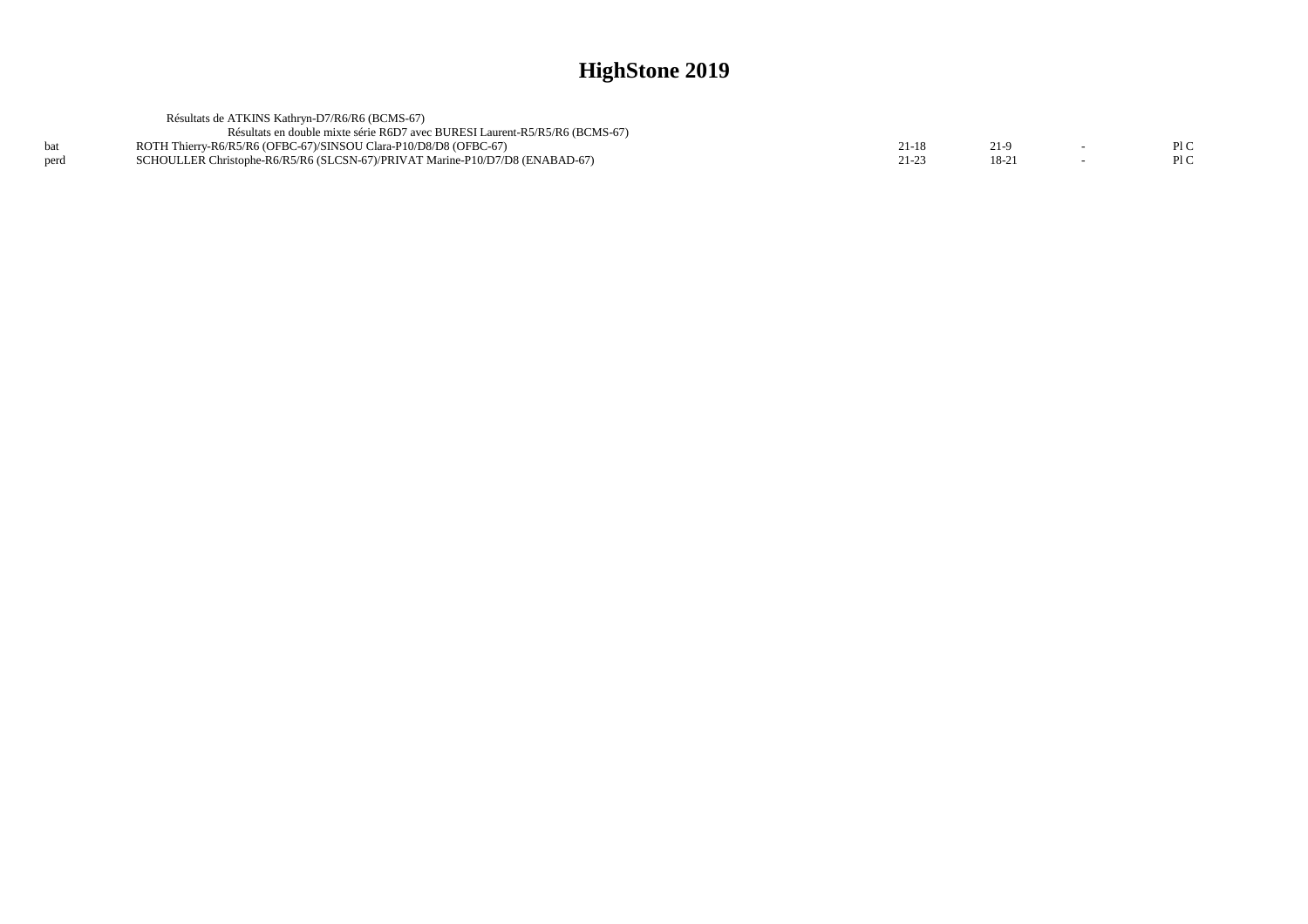|      | Résultats de AUTHIER Vincent-R6/R5/R6 (BCO-67)                                |           |           |                          |     |
|------|-------------------------------------------------------------------------------|-----------|-----------|--------------------------|-----|
|      | Résultats en simple hommes série R6D7                                         |           |           |                          |     |
| perd | STEINMETZ Marc-andré-D7 (BCS-67)                                              | $14 - 21$ | $15 - 21$ | $\overline{\phantom{0}}$ | PIB |
| perd | COMBAR Valentin-D7/R6/D7 (BDR-67)                                             | $14 - 21$ | $14 - 21$ | $\overline{\phantom{0}}$ | PIB |
|      | Résultats en double hommes série R4R5 avec LIHRMANN Etienne-R6/R5/R6 (BCO-67) |           |           |                          |     |
| hat  | AISSI Marie Elie-R5/R6/R6 (ASPTT-67)/AISSI Marie elohim-R4/R6/R5 (ASPTT-67)   | $21 - 17$ | $13 - 21$ | $21-19$                  | PIB |
| perd | HOLT Nicolas-R6/R5/R6 (MOC-67)/SERAFINI Matthieu-R6/R5/R6 (CEBA-67)           | $21 - 14$ | $24 - 26$ | 19-21                    | PIB |
| perd | GROSS Maxime-R5 (ENABAD-67)/FALCO Michaêl-R5/R4/R4 (BCL-67)                   | 12-21     | $17 - 21$ | $\overline{\phantom{0}}$ | PIB |
|      |                                                                               |           |           |                          |     |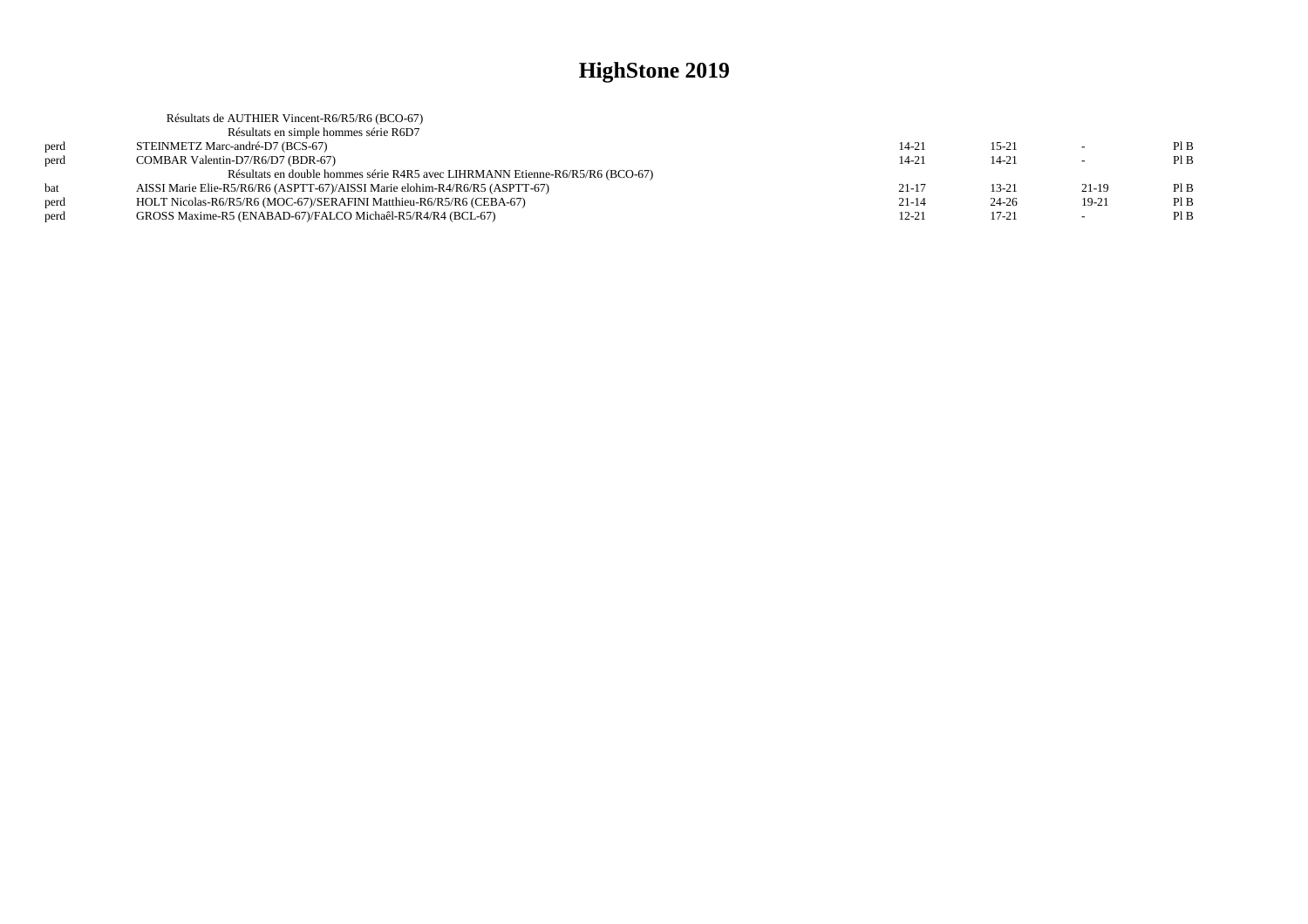|     | Résultats de BALAND Florian-R6 (ENABAD-67)                                      |           |           |         |        |
|-----|---------------------------------------------------------------------------------|-----------|-----------|---------|--------|
|     | Résultats en double hommes série R4R5 avec KEIFFER Titouan-R6/R5/R6 (ENABAD-67) |           |           |         |        |
| bat | CASTEL Jeremie-R6 (CEBA-67)/SEILER Benjamin-N3/R4/N3 (CEBA-67)                  | $21 - 14$ | $21-18$   |         | P1D    |
| hat | RUFFENACH Eric-D7/R6/D7 (BCMS-67)/BURESI Laurent-R5/R5/R6 (BCMS-67)             | $21-13$   | $21-15$   |         | P1D    |
| hat | ROSE Valentin-R5/R4/R5 (ASPTT-67)/MULLER Jonathan-R5/R4/R5 (ASPTT-67)           | $21 - 17$ | 21-19     |         | P1D    |
| bat | BARTHEL Tristan-R5/R5/R6 (SCS-67)/FURSTOSS Sylvain-R6/R5/R6 (SCS-67)            | $22 - 24$ | $21-16$   | $21-12$ | 1/4    |
| bat | BATO Laurent-R4/R5/R4 (BCO-67)/FRITSCH-BACHER Geoffrey-R5/R4/R5 (BCO-67)        | $21 - 14$ | $21-17$   |         | 1/2    |
| hat | ROSE Valentin-R5/R4/R5 (ASPTT-67)/MULLER Jonathan-R5/R4/R5 (ASPTT-67)           | $21-16$   | $21 - 17$ |         | Finale |
|     |                                                                                 |           |           |         |        |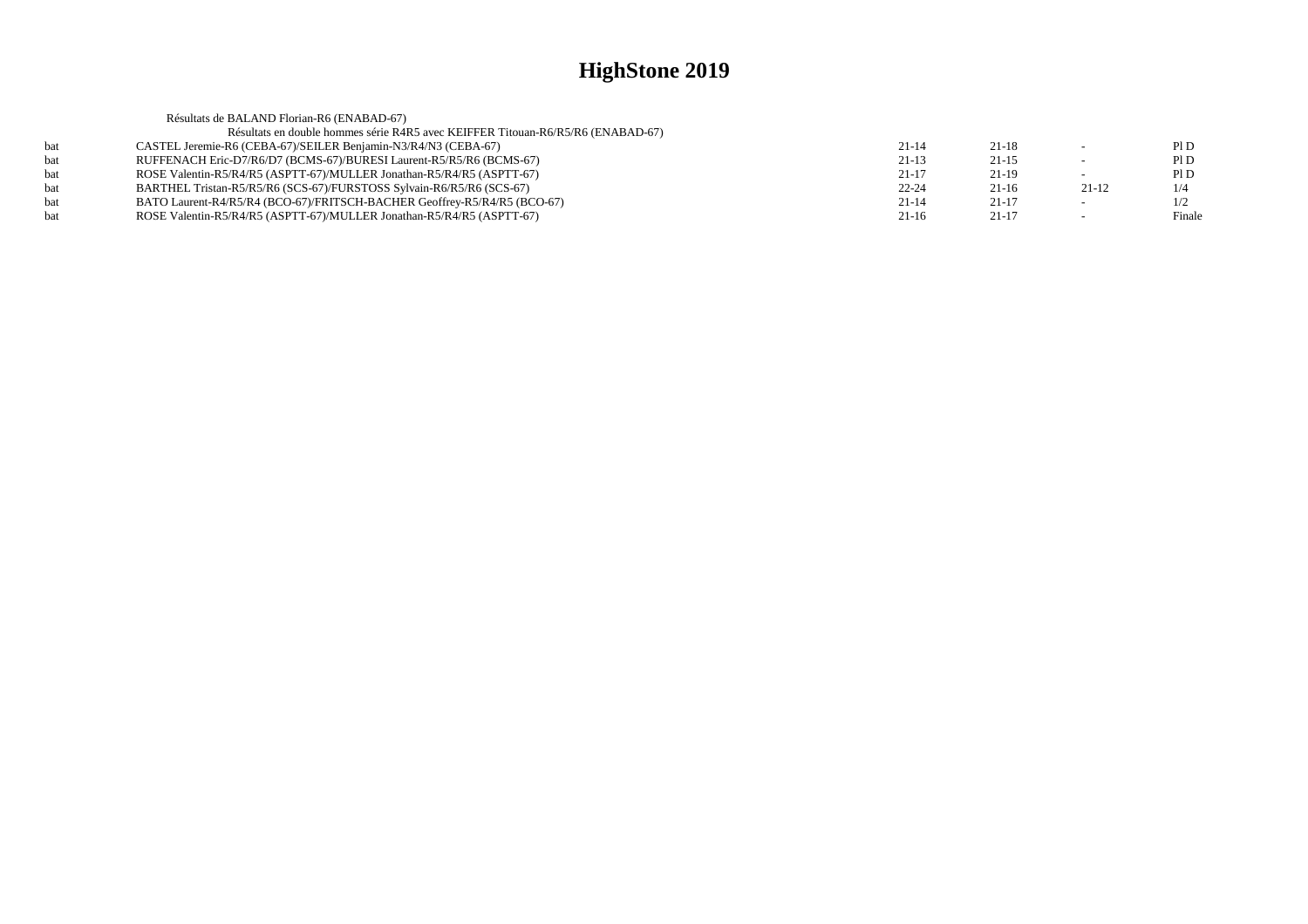|      | Résultats de BALTHAZARD Robin-D9/D8/D8 (BCMS-67)                             |           |           |           |     |
|------|------------------------------------------------------------------------------|-----------|-----------|-----------|-----|
|      | Résultats en simple hommes série D8D9                                        |           |           |           |     |
| bat  | JAFFRY Nicolas-D9/D7/D9 (MOC-67)                                             | $21 - 23$ | $21 - 13$ | $21 - 15$ | P1D |
| bat  | EBENER Nicolas-D8/D7/D7 (ENABAD-67)                                          | $21 - 15$ | $12 - 21$ | $21 - 7$  | PID |
| perd | FROSSARD Alexandre-D8/D8/P10 (CSBW-68)                                       | $8 - 21$  | $17 - 21$ |           | 1/4 |
|      | Résultats en double mixte série R6D7 avec MOREAUX Justine-D8/R6/D7 (BCMS-67) |           |           |           |     |
| bat  | MAZARD Julien-D7/R6/R6 (HBC-67)/DELAGNEAU Céline-D8/R6/R6 (HBC-67)           | $21-17$   | $21-11$   |           | PID |
| bat  | HOLT Nicolas-R6/R5/R6 (MOC-67)/JEANNESSON Maud-D9/D7/D8 (BCIG-67)            | $21-16$   | $21-15$   |           | PID |
| bat  | LUTZ Marc-D9/D7/D8 (BCS-67)/MEIER Miriam-D8/D7/D7 (BCS-67)                   | $21-12$   | $21-13$   | $\sim$    | PID |
| perd | CASTEL Jeremie-R6 (CEBA-67)/KUCHLER Justine-D7/R6/R6 (CEBA-67)               | 14-21     | $15 - 21$ |           | 1/4 |
|      |                                                                              |           |           |           |     |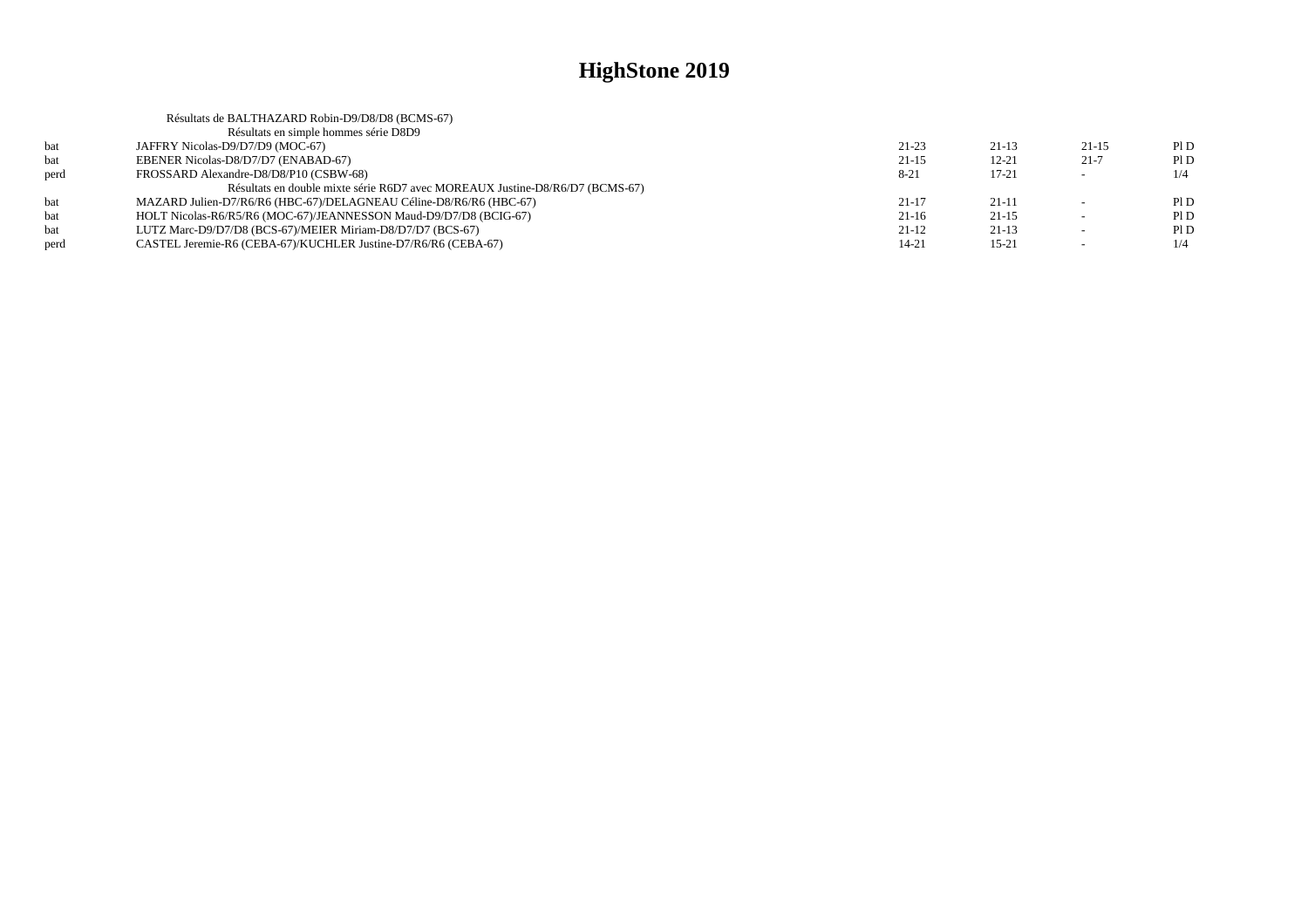|      | Résultats de BARTHEL Tristan-R5/R5/R6 (SCS-67)                                |           |           |           |     |
|------|-------------------------------------------------------------------------------|-----------|-----------|-----------|-----|
|      | Résultats en simple hommes série R4R5                                         |           |           |           |     |
| perd | JAILLET Antonin-R5/R5/R6 (COBRA-68)                                           | $14 - 21$ | $15 - 21$ |           | P1D |
| perd | MULLER Jonathan-R5/R4/R5 (ASPTT-67)                                           | 11-21     | $21 - 18$ | $16-21$   | P1D |
| perd | CIBLA Pierre-étienne-R5 (EACB-68)                                             | $15 - 21$ | 14-21     |           | P1D |
|      | Résultats en double hommes série R4R5 avec FURSTOSS Sylvain-R6/R5/R6 (SCS-67) |           |           |           |     |
| bat  | SCHULLER Sounthone-D7/R6/D7 (BCIG-67)/FENG Laurent-R6/R6/R5 (BCMS-67)         | $21-11$   | $21 - 18$ |           | P1C |
| bat  | MICHEL Maxime-R5 (ASCS-67)/EMOND Emmanuel-R6/R5/R6 (CEBA-67)                  | 14-21     | $21 - 18$ | $21-18$   | P1C |
| perd | BATO Laurent-R4/R5/R4 (BCO-67)/FRITSCH-BACHER Geoffrey-R5/R4/R5 (BCO-67)      | 18-21     | $15 - 21$ |           | P1C |
| perd | BALAND Florian-R6 (ENABAD-67)/KEIFFER Titouan-R6/R5/R6 (ENABAD-67)            | 24-22     | $16-21$   | $12 - 21$ |     |
|      |                                                                               |           |           |           |     |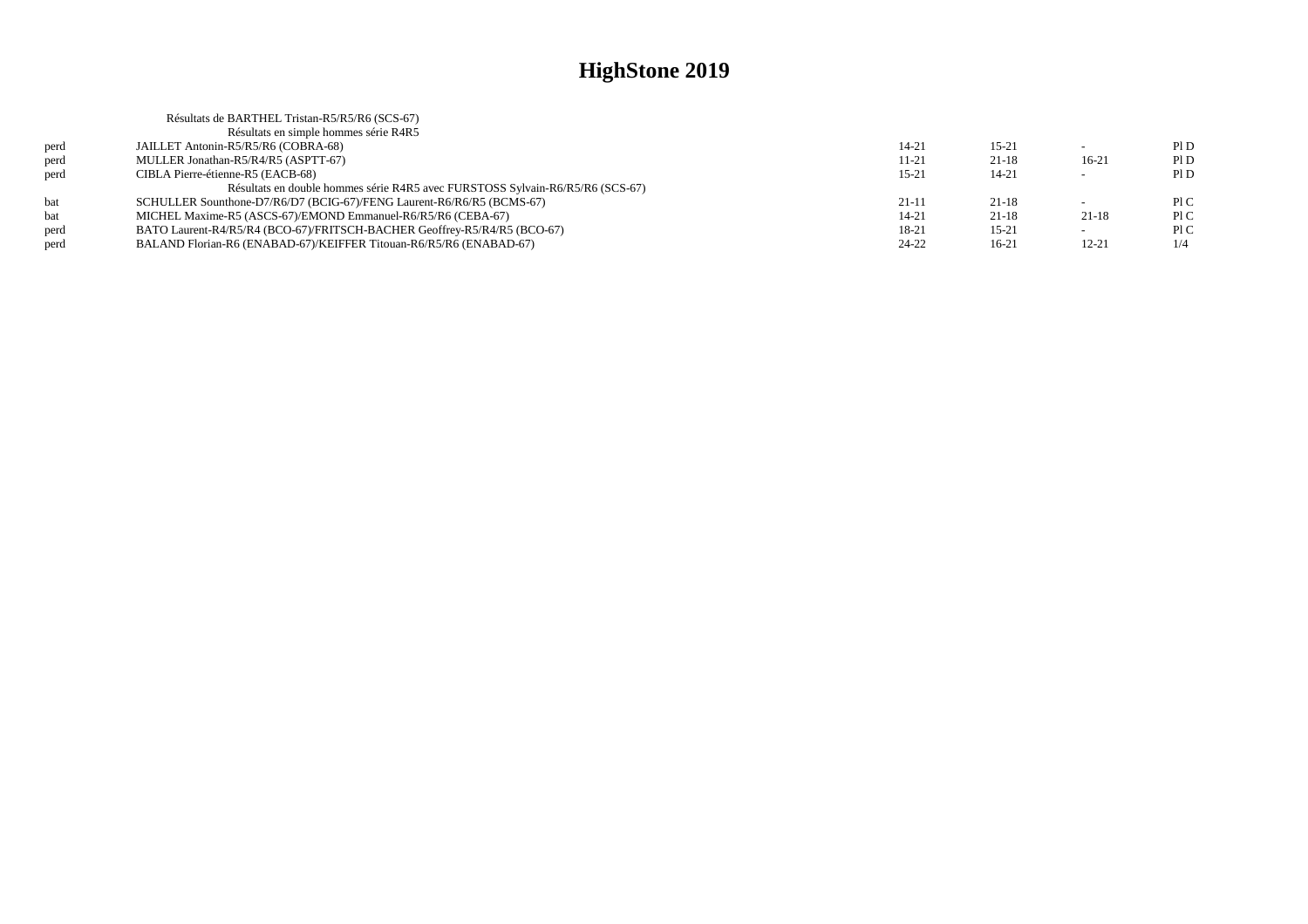|      | Résultats de BATO Laurent-R4/R5/R4 (BCO-67)                                          |           |           |                          |     |
|------|--------------------------------------------------------------------------------------|-----------|-----------|--------------------------|-----|
|      | Résultats en double hommes série R4R5 avec FRITSCH-BACHER Geoffrey-R5/R4/R5 (BCO-67) |           |           |                          |     |
|      | MICHEL Maxime-R5 (ASCS-67)/EMOND Emmanuel-R6/R5/R6 (CEBA-67)                         | $21 - 11$ | $21-17$   |                          | P1C |
|      | SCHULLER Sounthone-D7/R6/D7 (BCIG-67)/FENG Laurent-R6/R6/R5 (BCMS-67)                | $21-13$   | $21-13$   | $\sim$                   | P1C |
| bat  | BARTHEL Tristan-R5/R5/R6 (SCS-67)/FURSTOSS Sylvain-R6/R5/R6 (SCS-67)                 | $21 - 18$ | $21 - 15$ | $\overline{\phantom{0}}$ | P1C |
| hat  | GROSS Maxime-R5 (ENABAD-67)/FALCO Michaêl-R5/R4/R4 (BCL-67)                          | $21 - 7$  | $21-10$   | $\overline{\phantom{a}}$ | 1/4 |
| perd | BALAND Florian-R6 (ENABAD-67)/KEIFFER Titouan-R6/R5/R6 (ENABAD-67)                   | $14 - 21$ | $17 - 21$ |                          | 1/2 |
|      |                                                                                      |           |           |                          |     |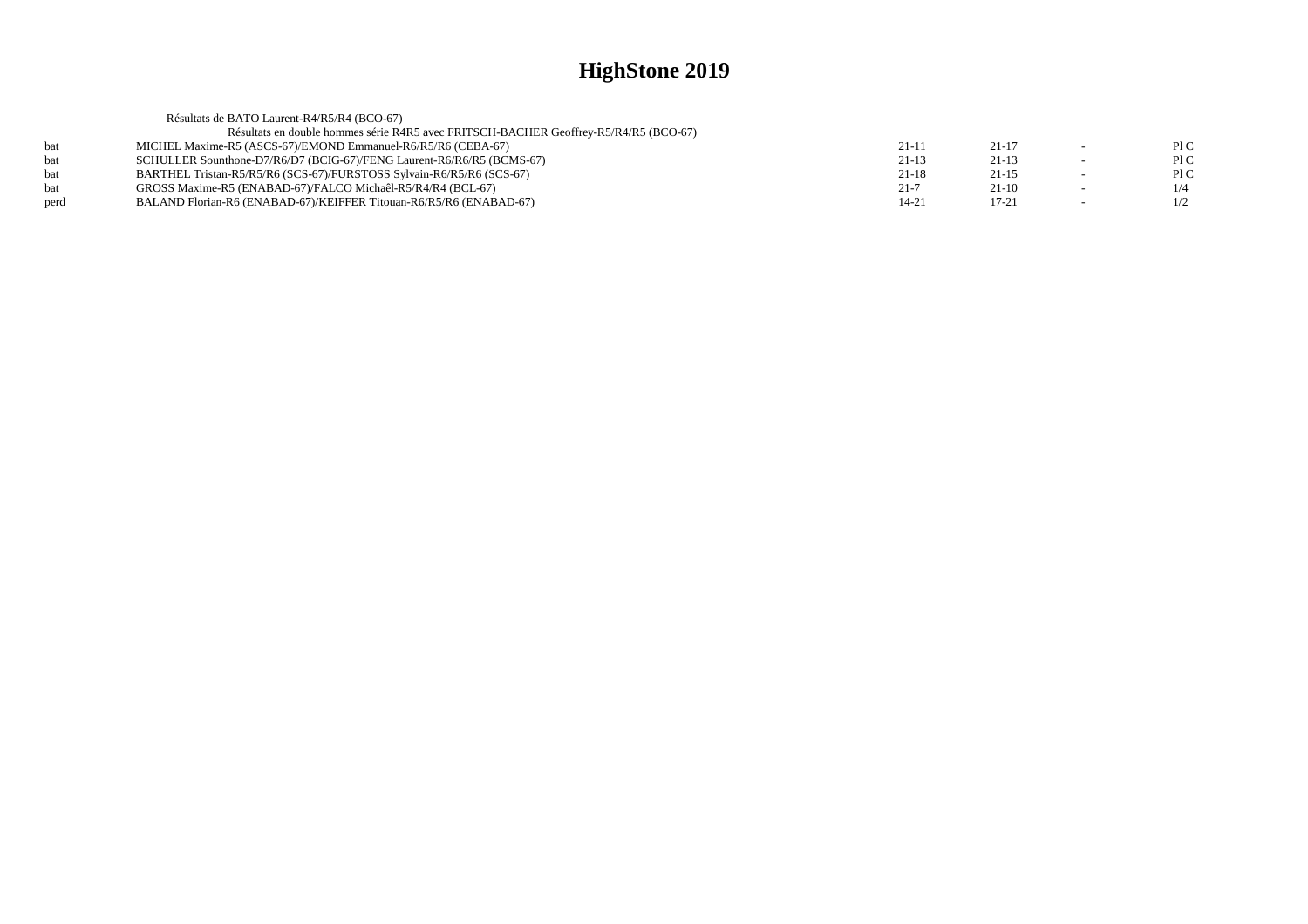|      | Résultats de BEAUFILS Arthus-R5/R6/R6 (V3F-68)                              |                |  |  |
|------|-----------------------------------------------------------------------------|----------------|--|--|
|      | Résultats en double mixte série R4R5 avec MOUKASSA Emilia-N3/R5/R4 (RSM-68) |                |  |  |
|      | TERMINAUX Philippe-D7/D7/R5 (BCS-57)/WITZEL Nathalie-R6/R6/R4 (BCS-57)      |                |  |  |
| perd | FALCO Michaêl-R5/R4/R4 (BCL-67)/BRUN Nathalie-R5/R4/R4 (ASLR-67)            | $16-2^{\circ}$ |  |  |
|      |                                                                             |                |  |  |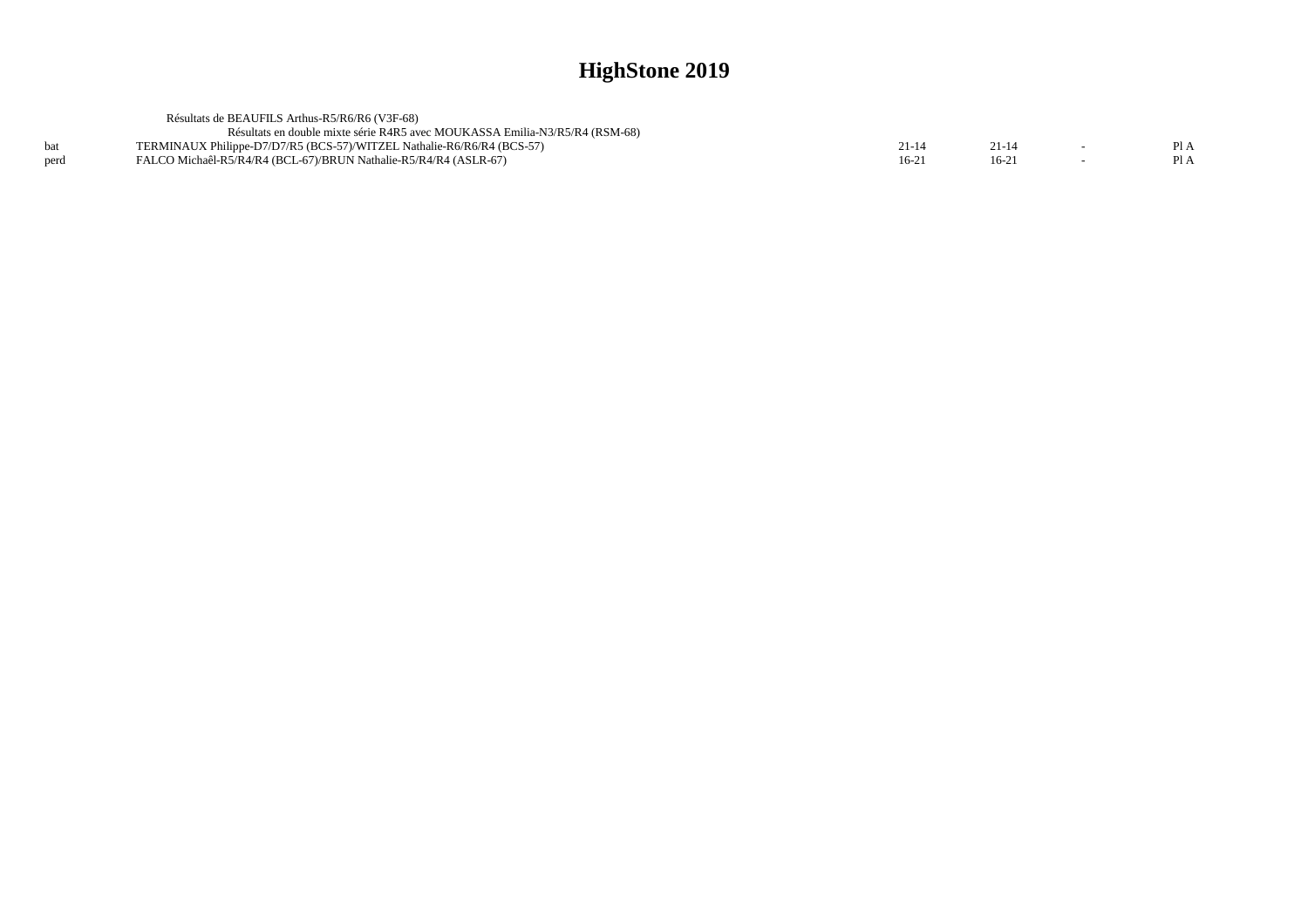|     | Résultats de BECKER François-D7/R6/R6 (OFBC-67)                                 |           |         |           |        |
|-----|---------------------------------------------------------------------------------|-----------|---------|-----------|--------|
|     | Résultats en double hommes série R6D7 avec STRIEGEL Nathan-D7/R6/R6 (ENABAD-67) |           |         |           |        |
| hat | COMPAGNON Alexandre-D8/D7/D8 (BCS68-68)/SCHULLER Jacky-D8/D7/D8 (BCS68-68)      | $21-16$   | $21-19$ |           | Pl A   |
|     | BENAZIEB Othmene-D8/D7/D8 (ASCS-67)/EMOND Titouan-R6/D7/D8 (ASPTT-67)           | $21 - 17$ | $21-15$ |           | Pl A   |
| hat | THOMAS Raphael-R5/R6/R6 (ASPTT-67)/LUONG Ethan-R6/D7/D7 (ASPTT-67)              | $21 - 17$ | $21-13$ |           | 1/4    |
|     | STORARI Fabio-D7/R6/R6 (OFBC-67)/STEINER Tanguy-D9/D7/D8 (OFBC-67)              | $18 - 21$ | $21-12$ | $23 - 21$ | 1/2    |
|     | MAZARD Julien-D7/R6/R6 (HBC-67)/GIROLT Ludovic-D8/R6/D8 (HBC-67)                | 19-21     | $21-17$ | $21-16$   | Finale |
|     |                                                                                 |           |         |           |        |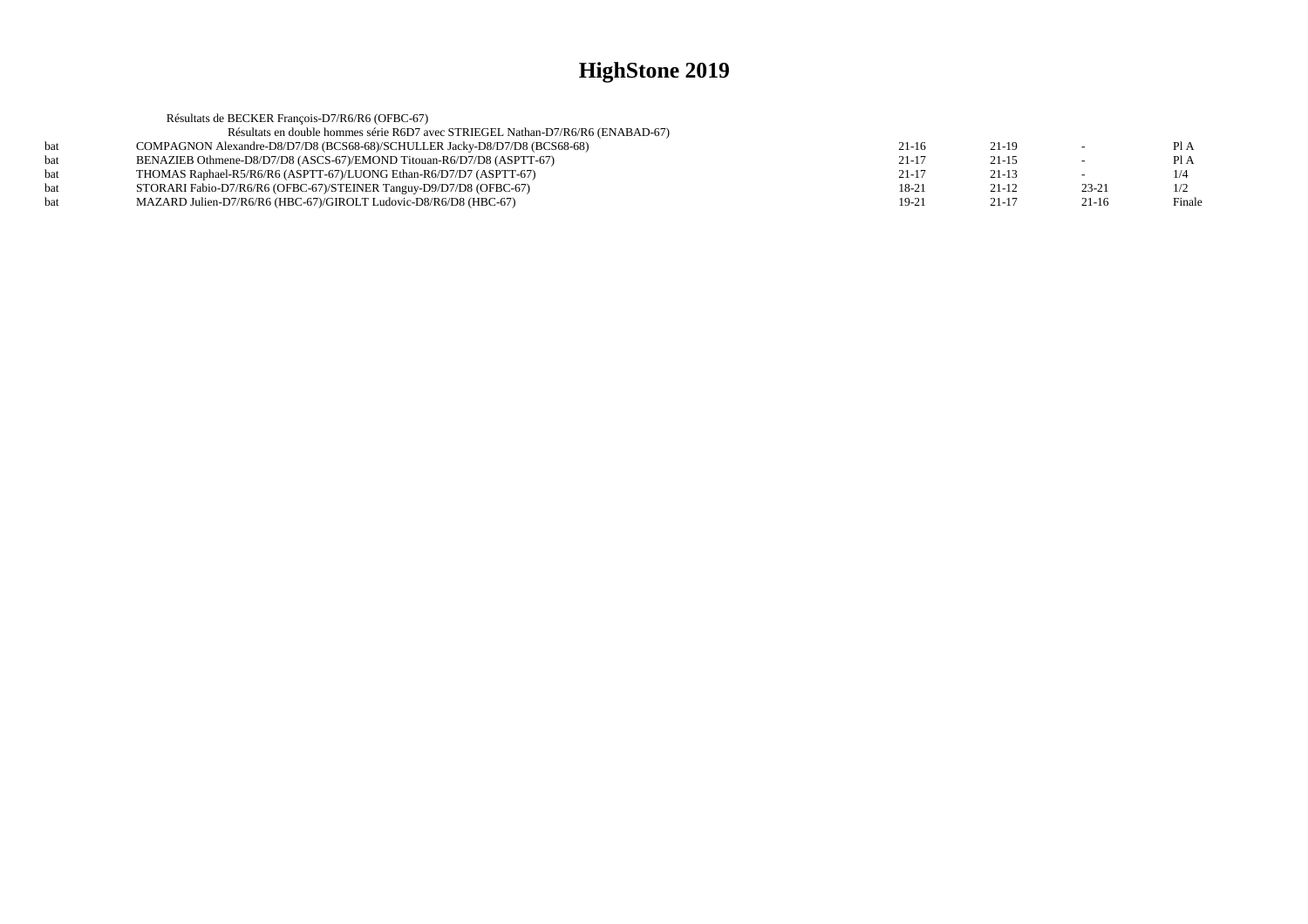|      | Résultats de BEISSER Bruno-D7/D7/D9 (MOC-67)                                 |           |           |           |      |
|------|------------------------------------------------------------------------------|-----------|-----------|-----------|------|
|      | Résultats en simple hommes série R6D7                                        |           |           |           |      |
| perd | HOFFMANN Laurent-R6/R5/R6 (BCBB-67)                                          | 14-21     | $16-21$   |           | PIE  |
| perd | DUBOIS Arnaud-R6/D7/D8 (ASPTT-67)                                            | $13 - 21$ | $8 - 21$  |           | PIE  |
| bat  | RUFFENACH Eric-D7/R6/D7 (BCMS-67)                                            | $21 - 14$ | $13 - 21$ | $23 - 21$ | PI E |
|      | Résultats en double hommes série R6D7 avec JAFFRY Nicolas-D9/D7/D9 (MOC-67)  |           |           |           |      |
| bat  | BUCHHOLZ Frederic-R6 (BCO-67)/BOCK Benjamin-D9/D7/D9 (BCO-67)                | $21 - 15$ | $19-21$   | $24 - 22$ | PIG  |
| perd | SCHILLING Fabrice-P10/D8/P10 (OFBC-67)/MAINEULT Clement-D7/D7/R6 (ENABAD-67) | 18-21     | $12 - 21$ |           | PIG  |
| perd | THOMAS Raphael-R5/R6/R6 (ASPTT-67)/LUONG Ethan-R6/D7/D7 (ASPTT-67)           | $9 - 21$  | $10 - 21$ |           | PIG  |
|      |                                                                              |           |           |           |      |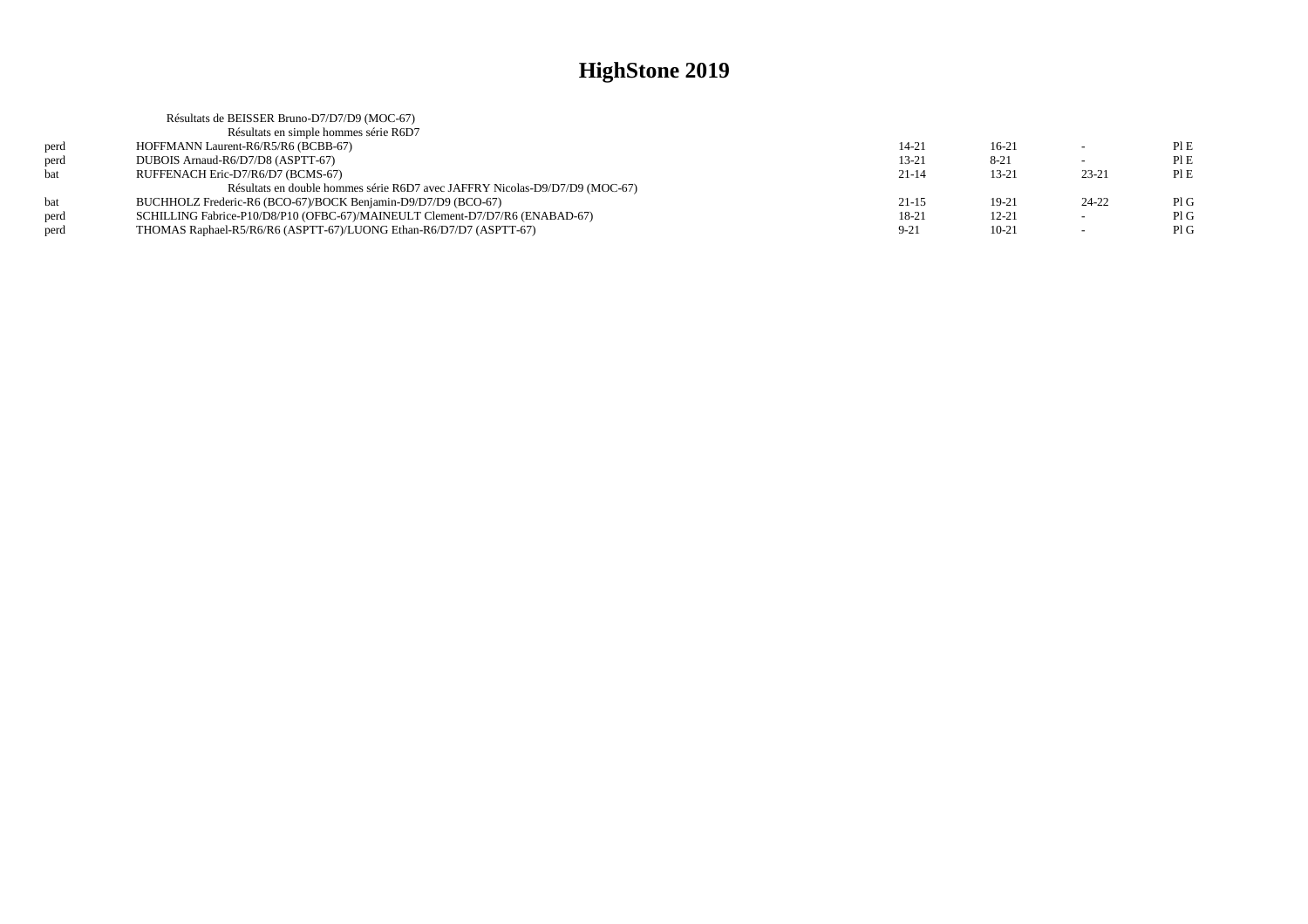| Résultats de BENAZIEB Othmene-D8/D7/D8 (ASCS-67)                             |       |       |      |
|------------------------------------------------------------------------------|-------|-------|------|
| Résultats en double hommes série R6D7 avec EMOND Titouan-R6/D7/D8 (ASPTT-67) |       |       |      |
| COMPAGNON Alexandre-D8/D7/D8 (BCS68-68)/SCHULLER Jacky-D8/D7/D8 (BCS68-68)   | 21-19 | 21-18 | Pl A |
| BECKER Francois-D7/R6/R6 (OFBC-67)/STRIEGEL Nathan-D7/R6/R6 (ENABAD-67)      |       |       | Pl A |
|                                                                              |       |       |      |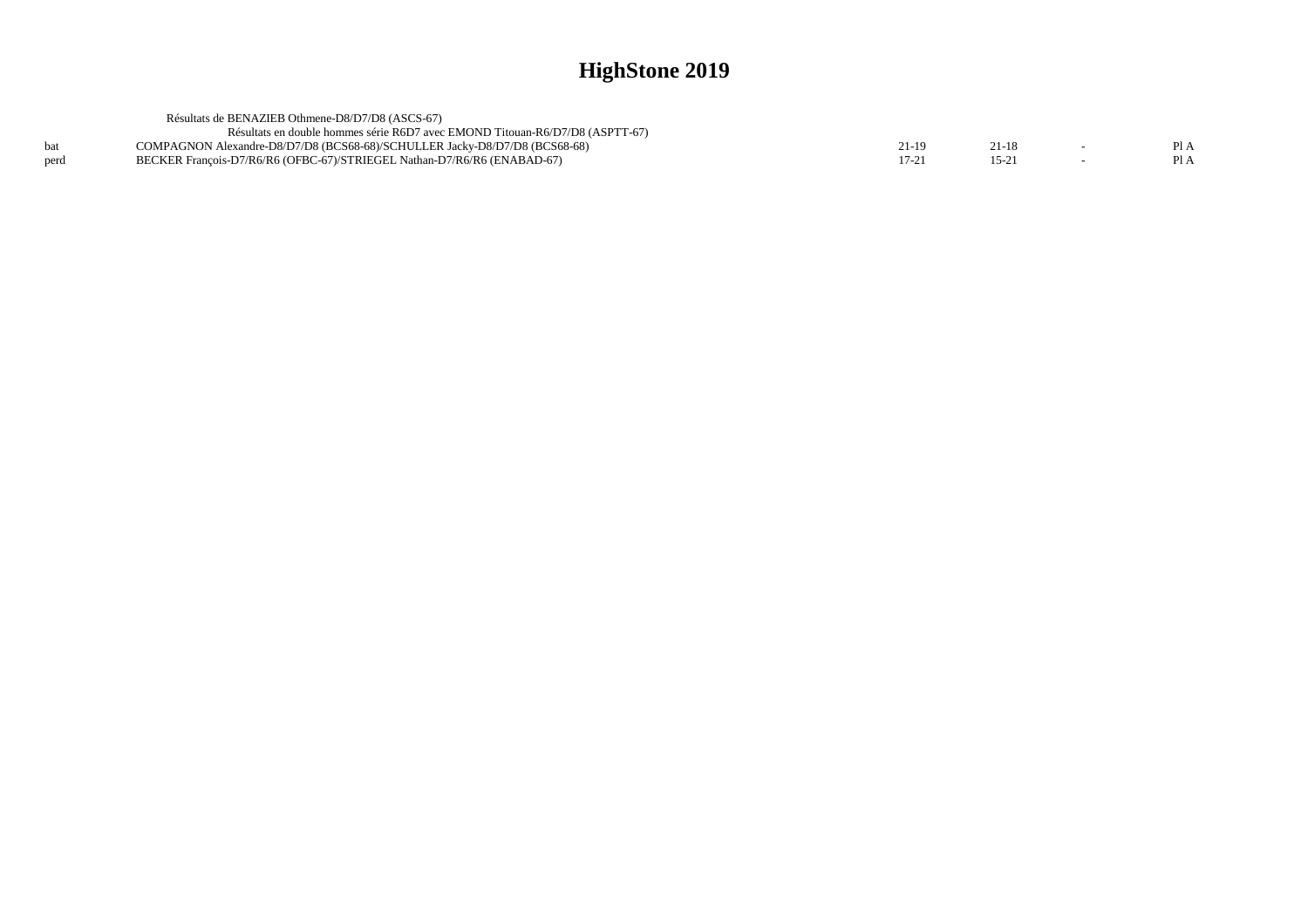|            | Résultats de BEUTELSTETTER Franck-P12/D9/P10 (BCL-67)                                |           |           |                          |        |
|------------|--------------------------------------------------------------------------------------|-----------|-----------|--------------------------|--------|
|            | Résultats en double hommes série D8D9 avec HIEGEL Laurent-D9/D9/P10 (BCL-67)         |           |           |                          |        |
| <b>bat</b> | RAKOTOMALALA Johan-lucas-D9/D8/P10 (ASLR-67)/KIRSTETTER Laurent-P11/D9/P10 (ASLR-67) | $25 - 23$ | $21-19$   | $\sim$                   | P1C    |
| perd       | BISCHOFF Nicolas-D9/D8/D9 (BCO-67)/LECHAT Gautier-P10/D9/D9 (MOC-67)                 | 17-21     | $16-21$   |                          | P1C    |
| <b>bat</b> | LAMBOLEY Emmanuel-P10 (EVE-67)/CERVERA Sébastien-D9/D8/P10 (EVE-67)                  | 24-22     | $21-6$    | $\overline{\phantom{0}}$ | 1/4    |
| <b>bat</b> | JACOUIN François-P10/D9/P10 (EVE-67)/HIRTZ Aurélien-P10/D9/P11 (EVE-67)              | 28-26     | $21-18$   |                          | 1/2    |
| perd       | BISCHOFF Nicolas-D9/D8/D9 (BCO-67)/LECHAT Gautier-P10/D9/D9 (MOC-67)                 | $13 - 21$ | $14 - 21$ | $\sim$                   | Finale |
|            |                                                                                      |           |           |                          |        |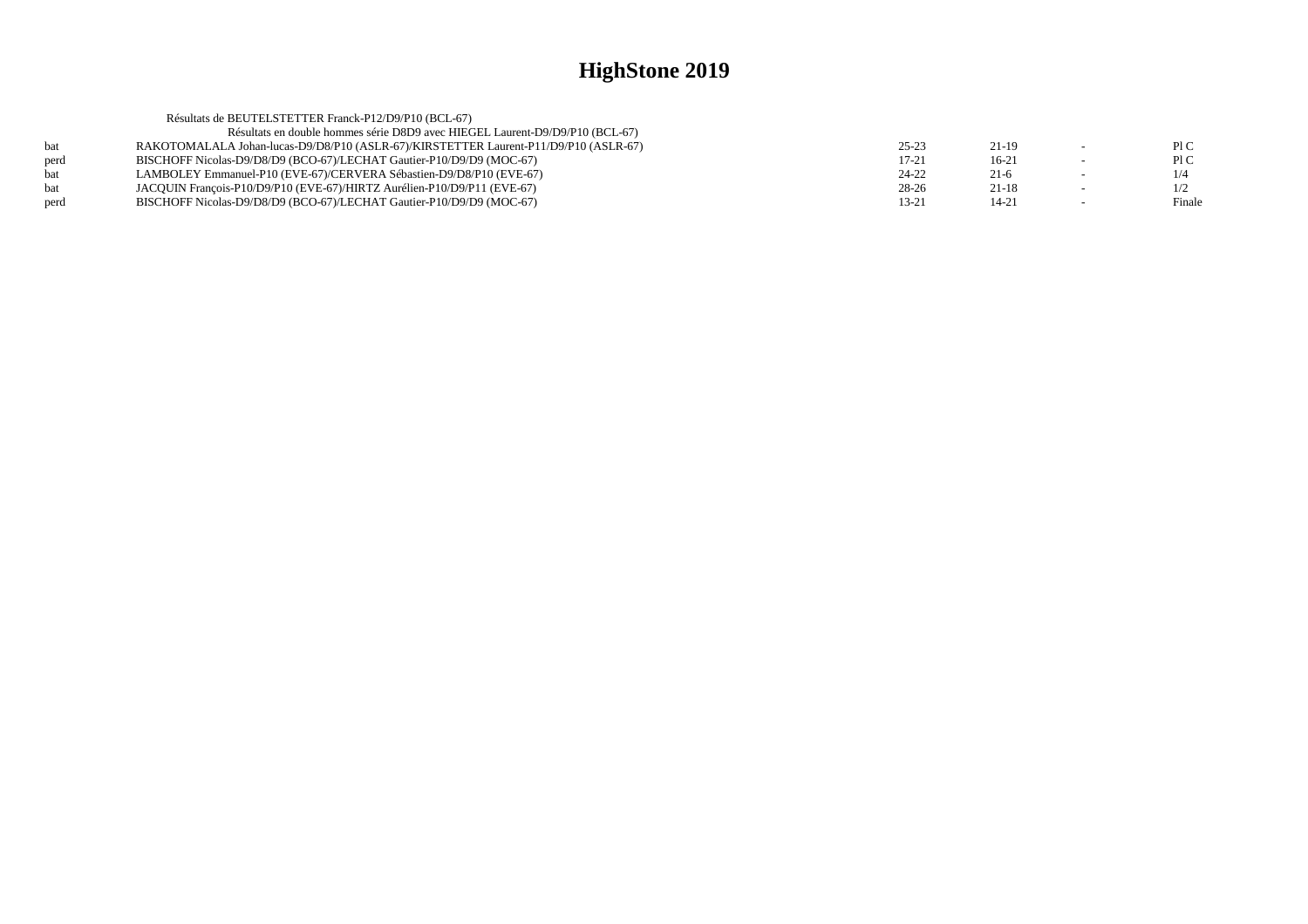|      | Résultats de BHOLAH Krishna-D7/D8/D9 (HBC-67) |       |        |        |     |
|------|-----------------------------------------------|-------|--------|--------|-----|
|      | Résultats en simple hommes série R6D7         |       |        |        |     |
| perd | DORNIER Vincent-D7/D7/D8 (BCMS-67)            | 14-21 | $18-2$ | $\sim$ | P1C |
| perd | EMOND Titouan-R6/D7/D8 (ASPTT-67)             | 21-17 | $18-2$ | $6-21$ | PIC |
|      |                                               |       |        |        |     |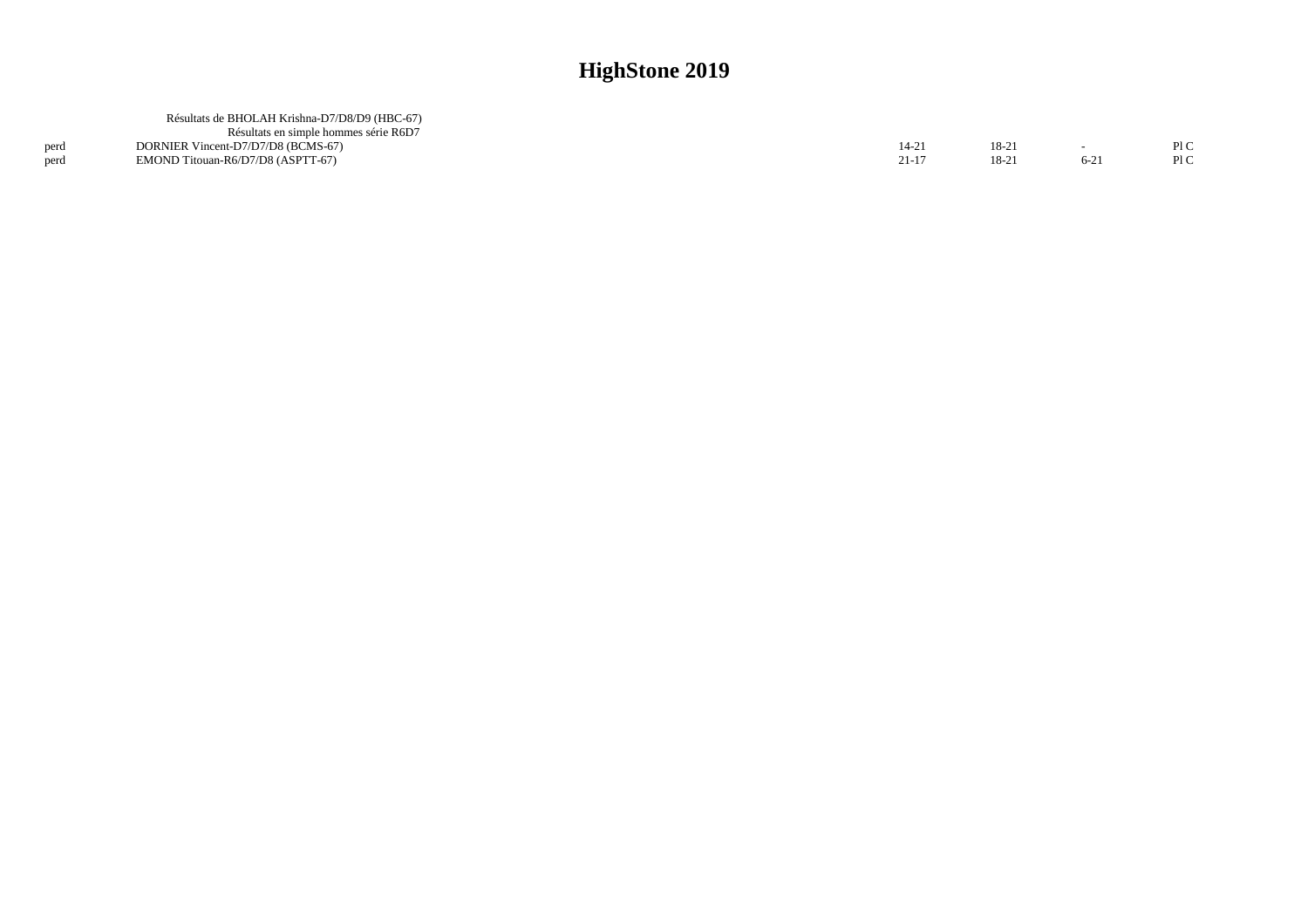|      | Résultats de BISCHOFF Nicolas-D9/D8/D9 (BCO-67)                                      |           |           |                          |        |
|------|--------------------------------------------------------------------------------------|-----------|-----------|--------------------------|--------|
|      | Résultats en simple hommes série D8D9                                                |           |           |                          |        |
| bat  | HERRMANN Pierre-D9/D9/P10 (BCS-67)                                                   | $21-18$   | $15 - 21$ | $21 - 15$                | PIF    |
| perd | JACOUIN François-P10/D9/P10 (EVE-67)                                                 | $13 - 21$ | $21-15$   | 18-21                    | PIF    |
|      | Résultats en double hommes série D8D9 avec LECHAT Gautier-P10/D9/D9 (MOC-67)         |           |           |                          |        |
| bat  | RAKOTOMALALA Johan-lucas-D9/D8/P10 (ASLR-67)/KIRSTETTER Laurent-P11/D9/P10 (ASLR-67) | $21-13$   | $21-16$   |                          | P1C    |
| bat  | HIEGEL Laurent-D9/D9/P10 (BCL-67)/BEUTELSTETTER Franck-P12/D9/P10 (BCL-67)           | $21 - 17$ | $21-16$   |                          | P1C    |
| bat  | MOUROT Josselyn-D9/D8/P10 (EACB-68)/GOSSARD William-D9/D8/P10 (BCA-06)               | $14 - 21$ | $21-15$   | 21-9                     | 1/4    |
| bat  | HERRMANN Pierre-D9/D9/P10 (BCS-67)/BRONNERT Nicolas-D9/D8/D9 (BCS-67)                | $21-13$   | $21-6$    | $\overline{\phantom{a}}$ | 1/2    |
| bat  | HIEGEL Laurent-D9/D9/P10 (BCL-67)/BEUTELSTETTER Franck-P12/D9/P10 (BCL-67)           | $21-13$   | $21 - 14$ |                          | Finale |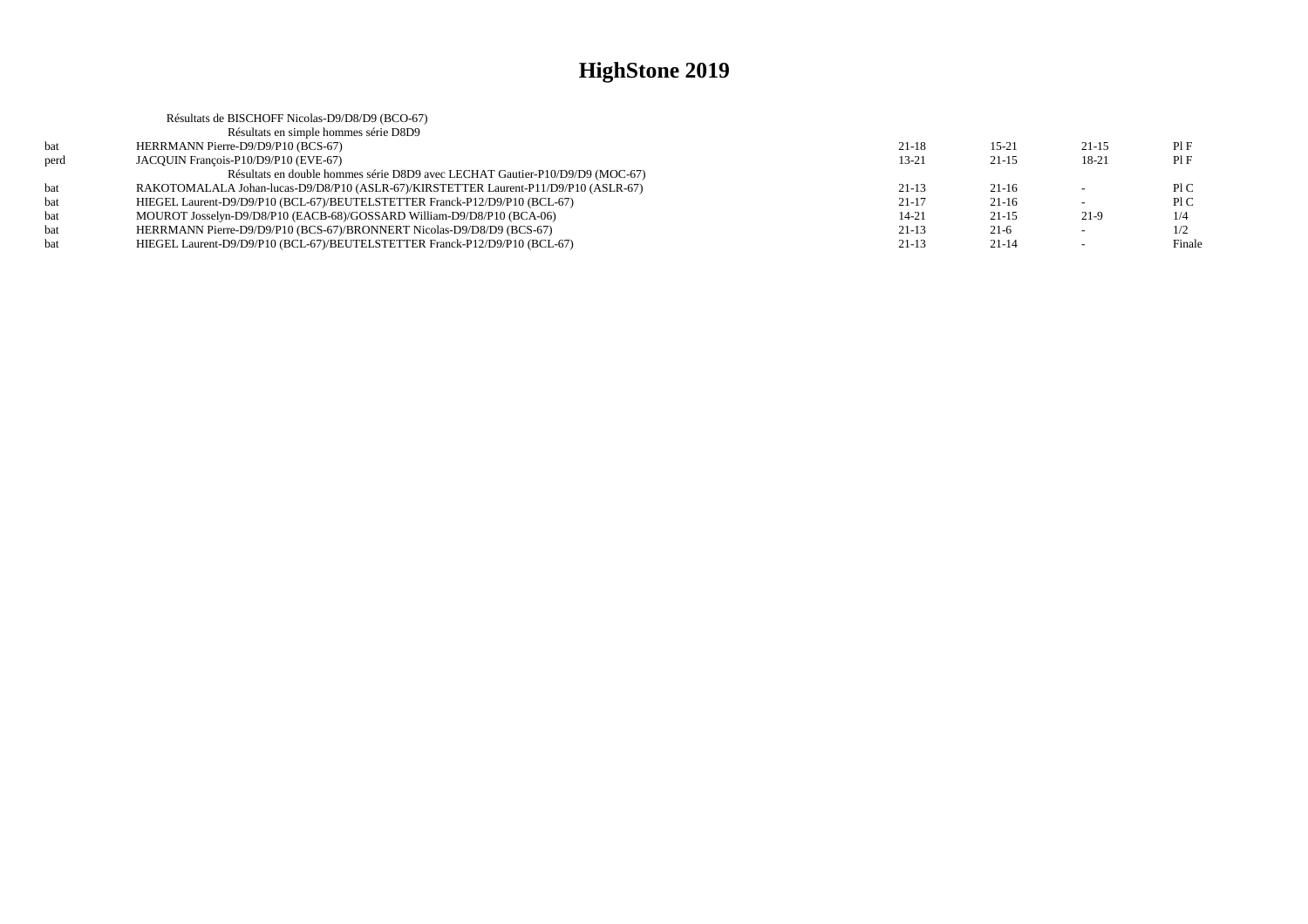|      | Résultats de BIWAND Christelle-D8/R6/D7 (SCS-67)                          |           |           |        |     |
|------|---------------------------------------------------------------------------|-----------|-----------|--------|-----|
|      | Résultats en double dames série R6D7 avec MICHEL Sarah-D9/D7/D9 (SCS-67)  |           |           |        |     |
| perd | REITHLER Maryne-D7/D8/D8 (BCS-67)/MEIER Miriam-D8/D7/D7 (BCS-67)          | $25 - 27$ | $21 - 23$ | $\sim$ | PIB |
| perd | DIRRINGER Samantha-D8/D7/D7 (BCIG-67)/JEANNESSON Maud-D9/D7/D8 (BCIG-67)  | 17-21     | $8-21$    |        | PIB |
| perd | DAMASO MERX Julie-D8/D7/R6 (BCIG-67)/MALGIERI Jessica-D9/D8/P10 (ASLR-67) | 13-21     | $7-21$    |        | PIB |
|      |                                                                           |           |           |        |     |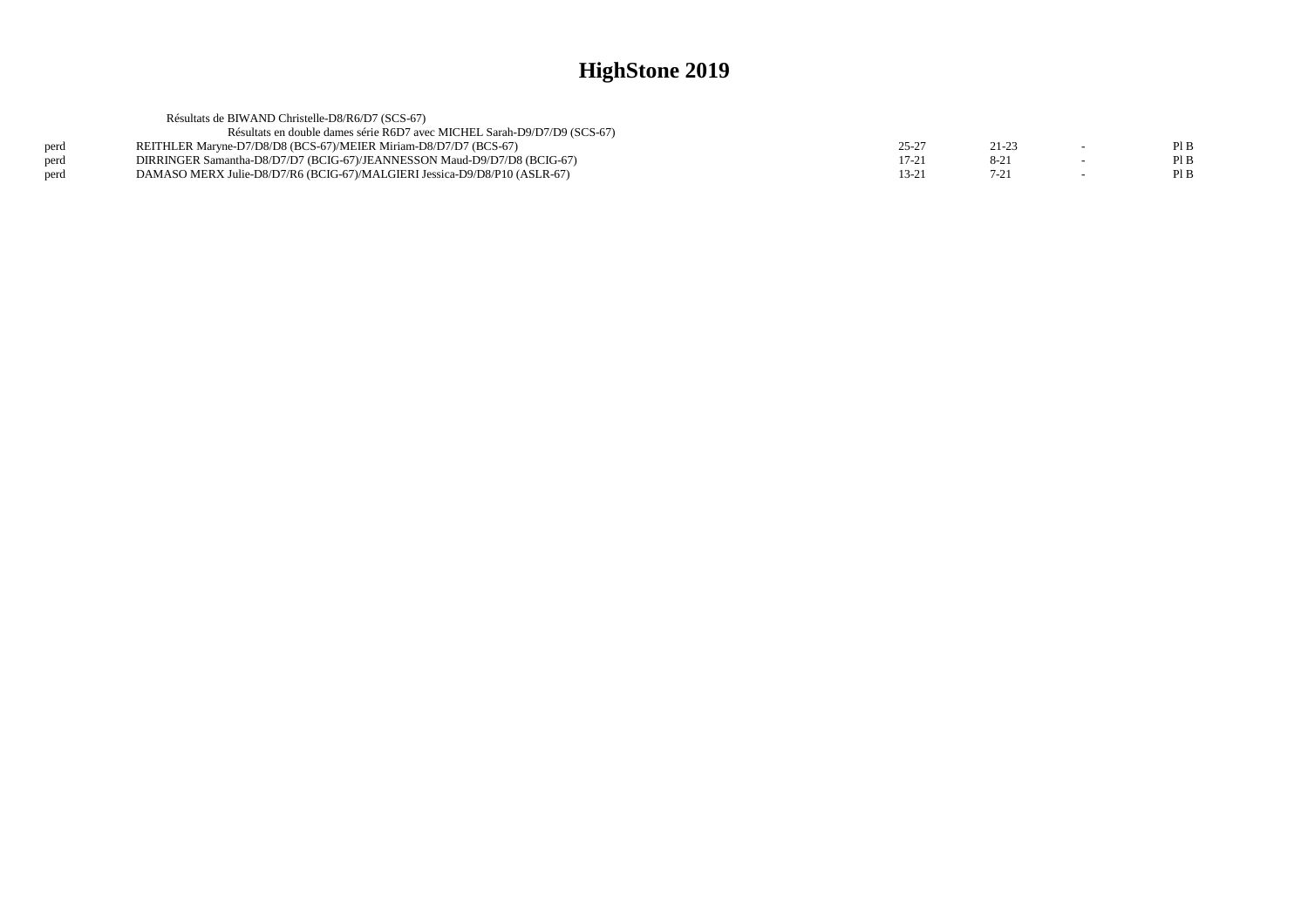|             | Résultats de BOCK Benjamin-D9/D7/D9 (BCO-67)                                 |           |           |                          |     |
|-------------|------------------------------------------------------------------------------|-----------|-----------|--------------------------|-----|
|             | Résultats en double hommes série R6D7 avec BUCHHOLZ Frederic-R6 (BCO-67)     |           |           |                          |     |
| perd        | JAFFRY Nicolas-D9/D7/D9 (MOC-67)/BEISSER Bruno-D7/D7/D9 (MOC-67)             | 15-21     | $21-19$   | $22 - 24$                | PIG |
| perd        | THOMAS Raphael-R5/R6/R6 (ASPTT-67)/LUONG Ethan-R6/D7/D7 (ASPTT-67)           | $19-21$   | $21 - 15$ | 14-21                    | PIG |
| hat         | SCHILLING Fabrice-P10/D8/P10 (OFBC-67)/MAINEULT Clement-D7/D7/R6 (ENABAD-67) | 21-19     | $21-17$   |                          | PIG |
| <b>b</b> at | OBER Yoan-D8/D7/D9 (BCS-67)/ENGER Xavier-D8/R6/R6 (BCS-67)                   | $21 - 15$ | 21-19     |                          | 1/4 |
| perd        | MAZARD Julien-D7/R6/R6 (HBC-67)/GIROLT Ludovic-D8/R6/D8 (HBC-67)             | 19-21     | $19-21$   | $\overline{\phantom{a}}$ | 1/2 |
|             |                                                                              |           |           |                          |     |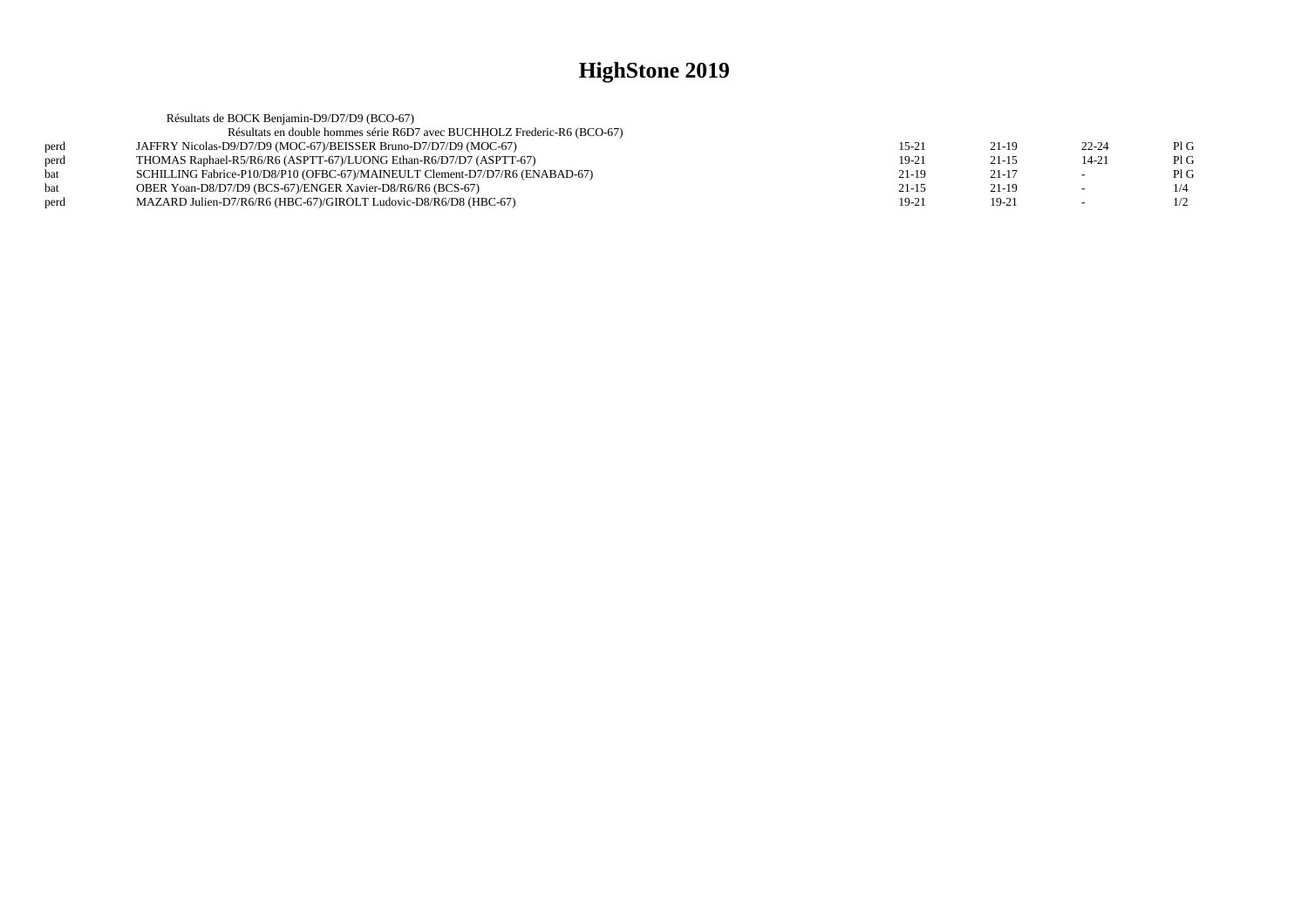|      | Résultats de BONELLI Muriel-D7/R5/R5 (OFBC-67)                                  |      |        |     |
|------|---------------------------------------------------------------------------------|------|--------|-----|
|      | Résultats en double dames série R4R5 avec WEISBECKER Cynthia-D7/R5/D7 (OFBC-67) |      |        |     |
| perd | MAGER Margaux-R5/R5/R4 (BCT-67)/OBER Fiona-R5/R5/R4 (BCT-67)                    |      | $19-2$ | P1A |
| perd | RIEFFEL-DORN Laura-R5/R4/R4 (BCS-67)/LENGENFELDER Cathie-R5/R4/R5 (BCS-67)      | 17-2 |        | P1A |
|      |                                                                                 |      |        |     |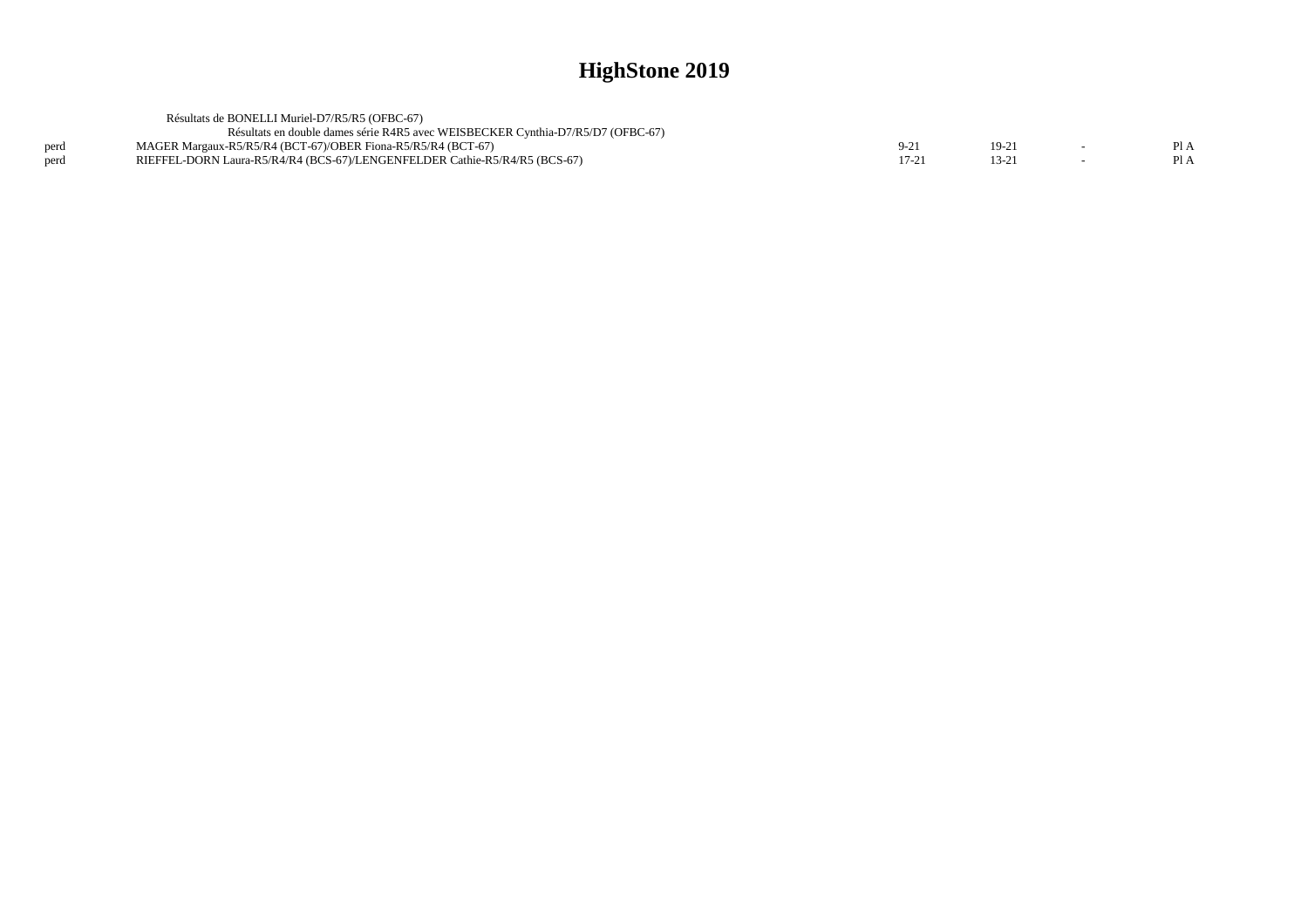|            | Résultats de BONHOMME Noël-D8/D7/D9 (CEBA-67)                                 |         |           |                          |        |
|------------|-------------------------------------------------------------------------------|---------|-----------|--------------------------|--------|
|            | Résultats en simple hommes série D8D9                                         |         |           |                          |        |
| bat        | METZ Alexandre-D9/D8/D8 (BCL-67)                                              | 21-10   | 21-9      |                          | Pl A   |
| bat        | MOUROT Josselyn-D9/D8/P10 (EACB-68)                                           | 21-11   | $21-11$   |                          | Pl A   |
| bat        | GOSSARD William-D9/D8/P10 (BCA-06)                                            | $21-12$ | $21-9$    | $\overline{\phantom{a}}$ | 1/4    |
| bat        | LE DU Erwann-P10/P12/P11 (BCMS-67)                                            | $21-10$ | $21 - 17$ |                          | 1/2    |
| <b>bat</b> | FROSSARD Alexandre-D8/D8/P10 (CSBW-68)                                        | $21-18$ | $21-10$   | $\overline{\phantom{0}}$ | Finale |
|            | Résultats en double mixte série D8D9 avec CORDAZZO Jeanne-D8/D9/P10 (CEBA-67) |         |           |                          |        |
| perd       | BRISSET Fabien-D9/D7/D9 (BCIG-67)/PORTAS Pauline-P10 (BCIG-67)                | $16-21$ | $14 - 21$ |                          | PIE    |
| bat        | WEBER Antoine-D7/D7/D8 (SLCSN-67)/WEBER-GUTHERTZ Alizée-D9/D7/D9 (SLCSN-67)   | 21-18   | $21-13$   |                          | PIE    |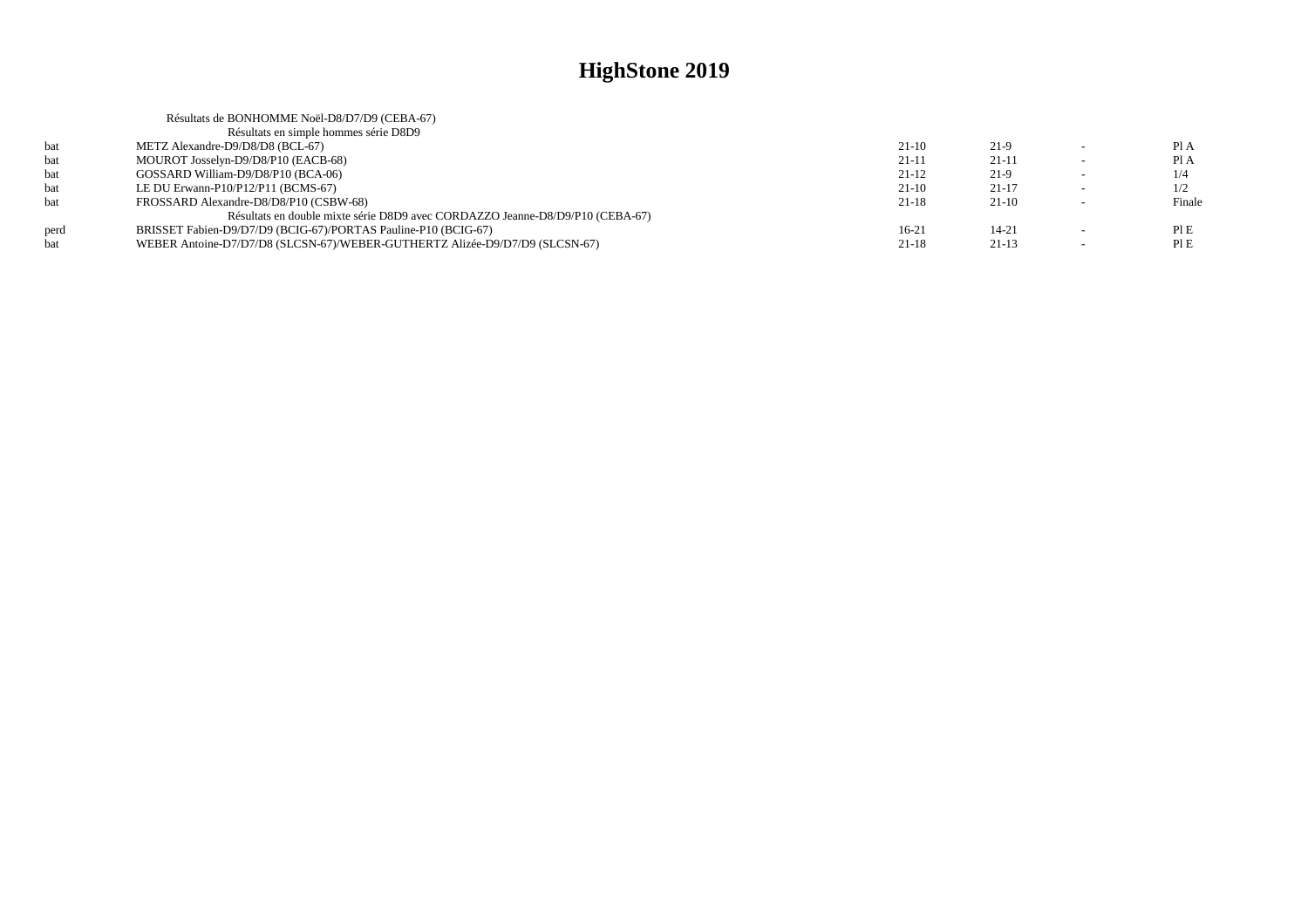|      | Résultats de BONNIN Dimitri-R5 (BCO-67)                                |         |       |         |      |
|------|------------------------------------------------------------------------|---------|-------|---------|------|
|      | Résultats en double hommes série R4R5 avec TRAN Jean-Paul-R5 (BCMS-67) |         |       |         |      |
|      | STREITH Victor-R5/R5/R6 (BCBB-67)/HOFFMANN Laurent-R6/R5/R6 (BCBB-67)  | 17-21   | 21-18 | $21-14$ | P1A  |
| nerd | LARCHE Yohan-R5/R4/R5 (BS-67)/UNTERNEHR Alexandre-R5/R4/R5 (BS-67)     | $19-21$ | 12-21 |         | PI A |
|      |                                                                        |         |       |         |      |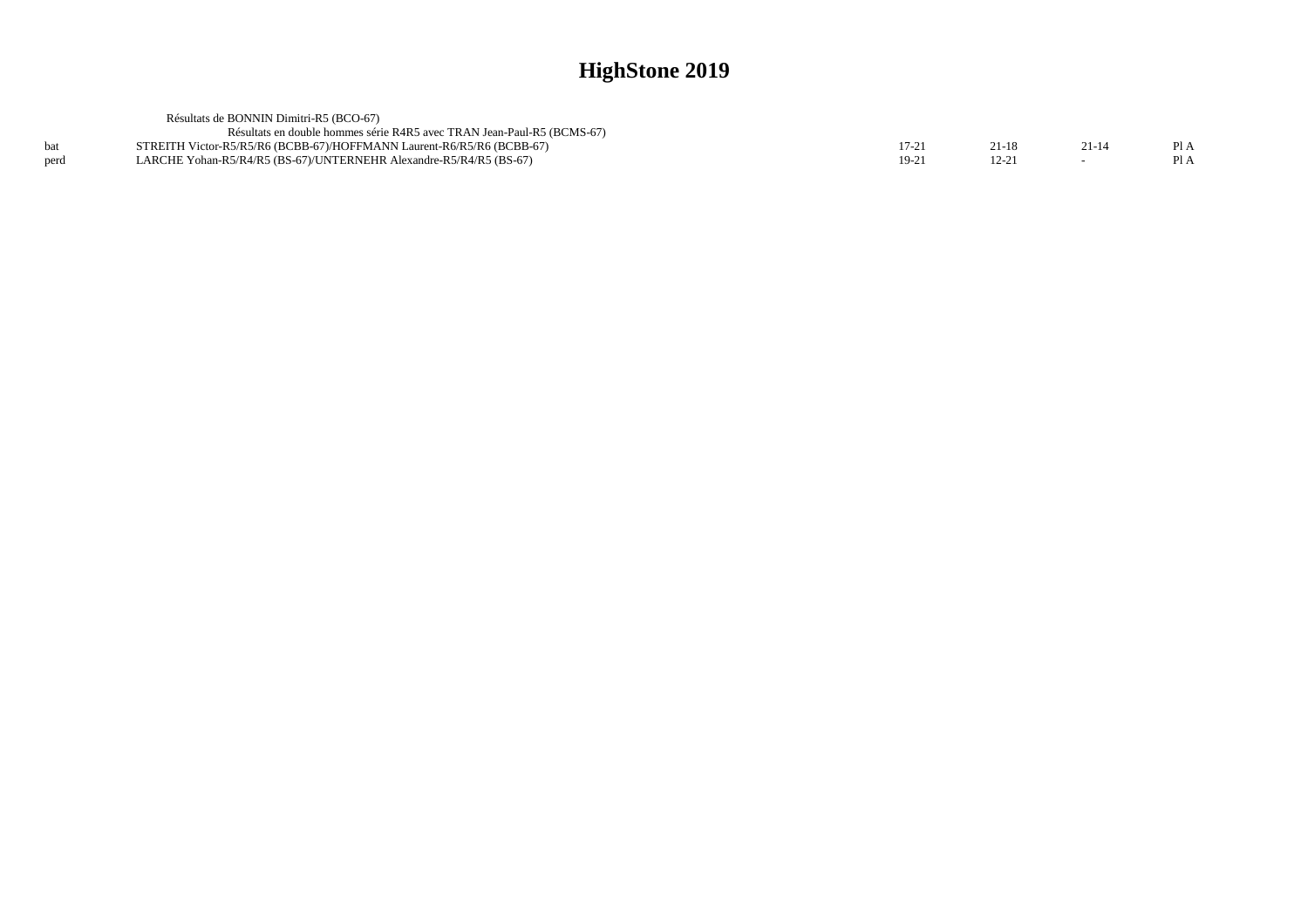|      | Résultats de BOUDUBAN Baptiste-D7/R6/R6 (BCW84-68)                        |            |           |                          |      |
|------|---------------------------------------------------------------------------|------------|-----------|--------------------------|------|
|      | Résultats en double mixte série R4R5 avec GEITNER Elise-N2/R4/R4 (RSM-68) |            |           |                          |      |
| perd | DIETZ Vincent-R5/R4/R4 (BCIG-67)/LERCH Lauriane-R5/R5/R4 (COBRA-68)       | $10-2^{-}$ |           | $\overline{\phantom{0}}$ | Pl B |
| perd | FENG Laurent-R6/R6/R5 (BCMS-67)/MEHN Charlotte-N3/N3/R5 (ASPTT-67)        | $16-21$    | $17 - 21$ | $\sim$                   | Pl B |
| perd | CIBLA Pierre-étienne-R5 (EACB-68)/LE NEZET Aurélie-R5/R4/R4 (BCW84-68)    | $21 - 23$  | 12-21     |                          | Pl B |
|      |                                                                           |            |           |                          |      |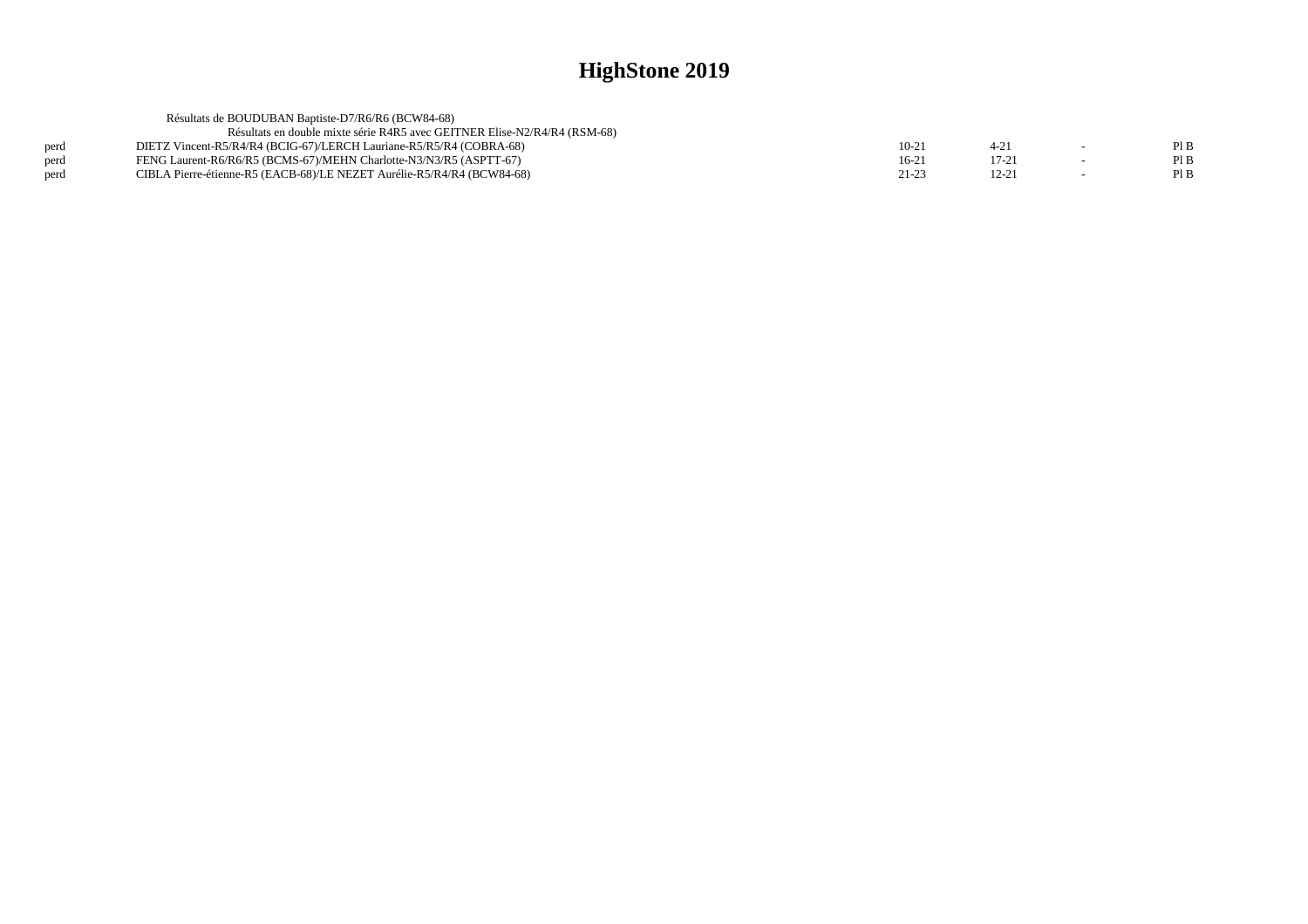|      | Résultats de BOUGZALA Catherine-P10/P10/P11 (CR-67)                        |         |         |      |
|------|----------------------------------------------------------------------------|---------|---------|------|
|      | Résultats en double mixte série D8D9 avec ENSMINGER David-D9/D7/D9 (CR-67) |         |         |      |
|      | CAILLAUD Valentin-D8/D7/D8 (BCMS-67)/PERRIN Louise-P10/P11/P12 (BCMS-67)   | 21-18   | $21-16$ | PIB  |
| perd | MARLOIS Colin-D8/D7/D8 (RSM-68)/SALAS Coralie-D9/D7/D8 (RSM-68)            | $10-21$ |         | Pl B |
|      |                                                                            |         |         |      |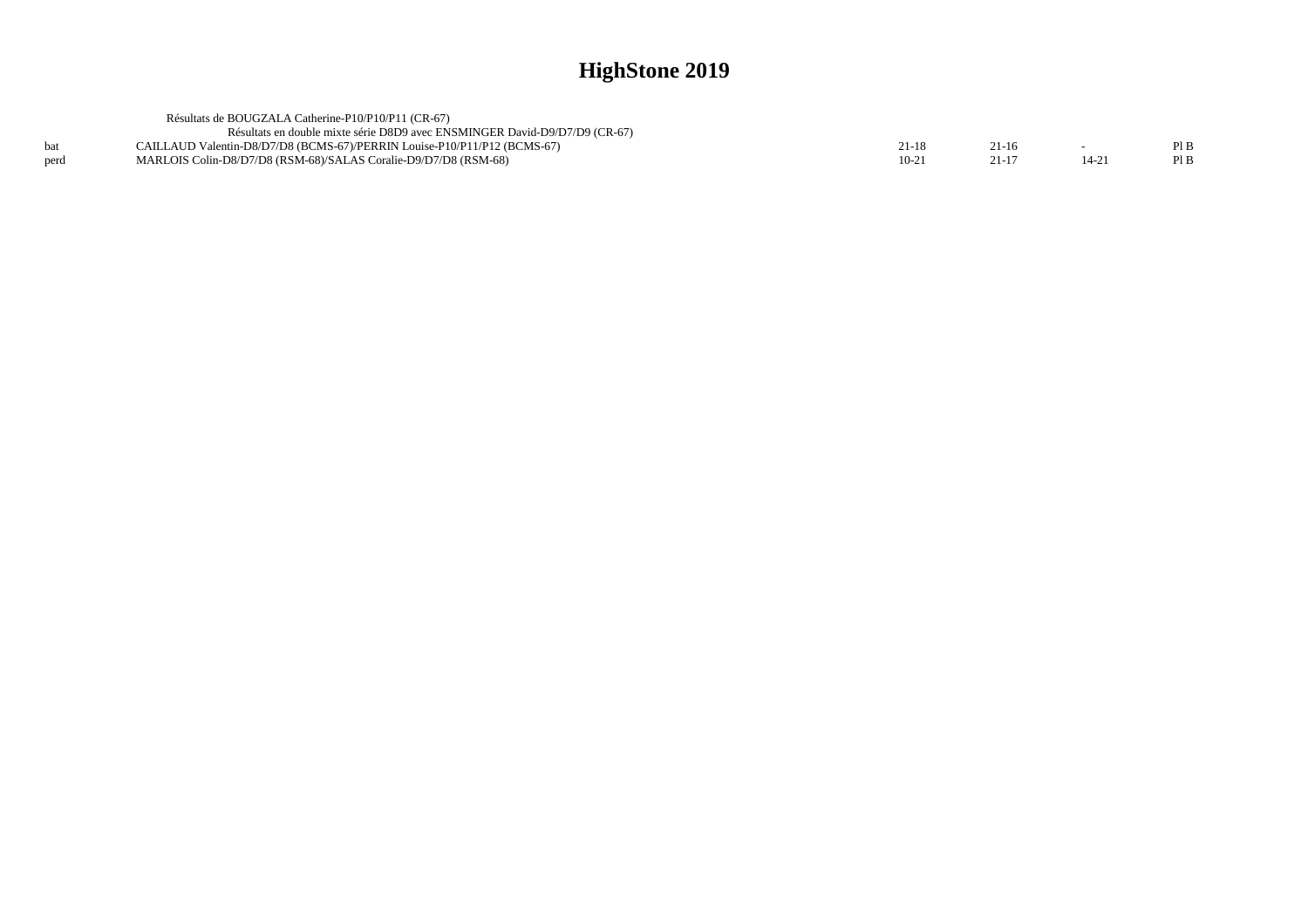|      | Résultats de BOUIX Fabienne-D9/D7/D9 (SUNBAD-68)                           |        |  |  |
|------|----------------------------------------------------------------------------|--------|--|--|
|      | Résultats en double mixte série D8D9 avec MOUROT Alexis-D9/D8/D9 (EACB-68) |        |  |  |
| perd | BUREL Luc pascal-D9/D9/P10 (CEBA-67)/MORITZ-PETIT Lara-D8/D8/D9 (CEBA-67)  | $10-2$ |  |  |
| nerd | DUBOIS Arnaud-R6/D7/D8 (ASPTT-67)/LY Bui minh thu-D7/R5/D8 (ASPTT-67)      |        |  |  |
|      |                                                                            |        |  |  |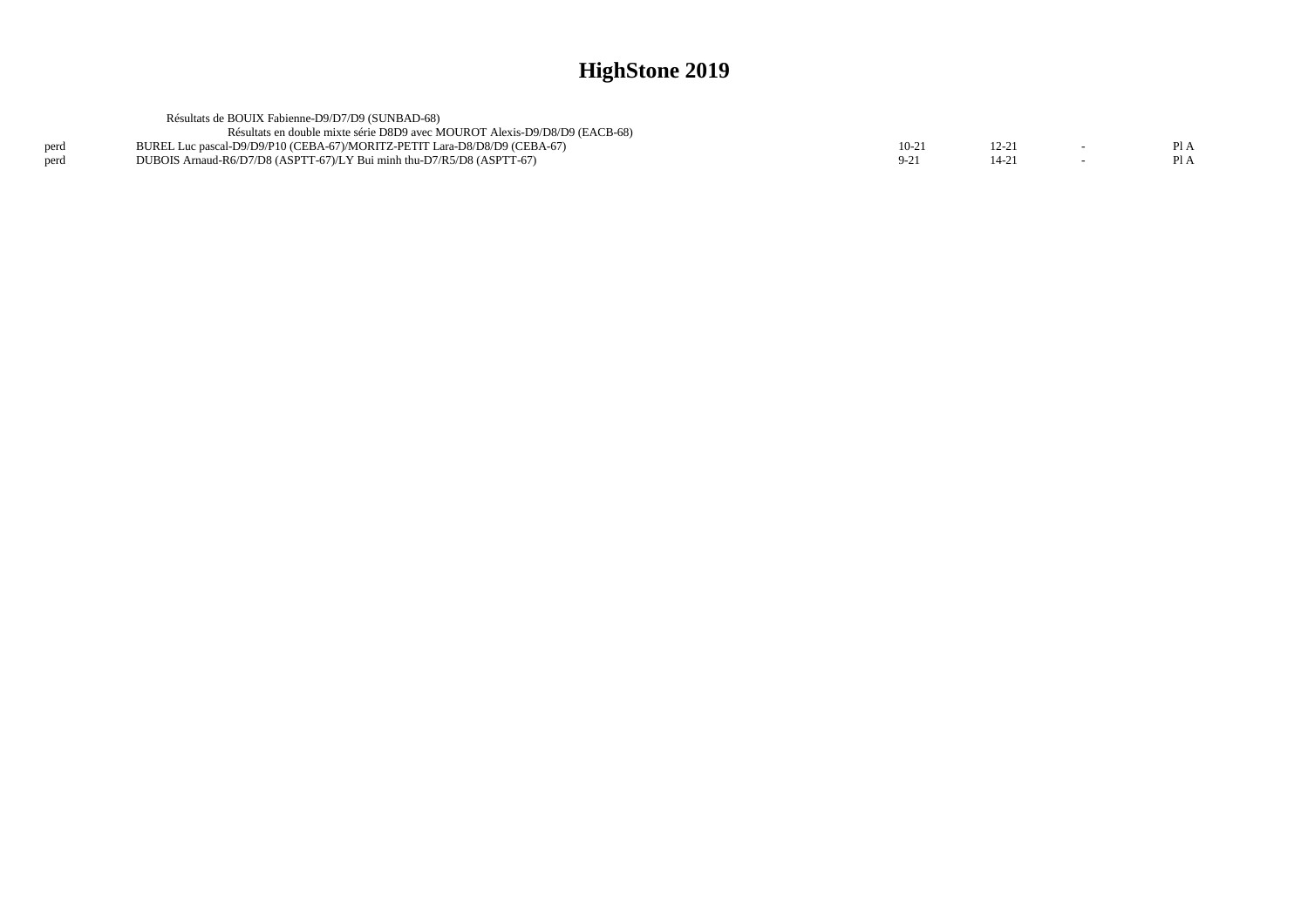|      | Résultats de BRAUN Cedric-D9/D7/D9 (ASCS-67)                                  |  |     |
|------|-------------------------------------------------------------------------------|--|-----|
|      | Résultats en double hommes série R6D7 avec BRICO Sébastien-R6/R6/R5 (ASCS-67) |  |     |
|      | CARLESSO Bruno-D9/D7/D9 (SBC67-67)/HUGON Alexandre-P10/D8/P11 (SBC67-67)      |  | PLC |
| perd | HELL Laurent-D7/R6/D7 (VDK-67)/MASSINI Michaël-D9/D8/D9 (VDK-67)              |  | P1C |
|      |                                                                               |  |     |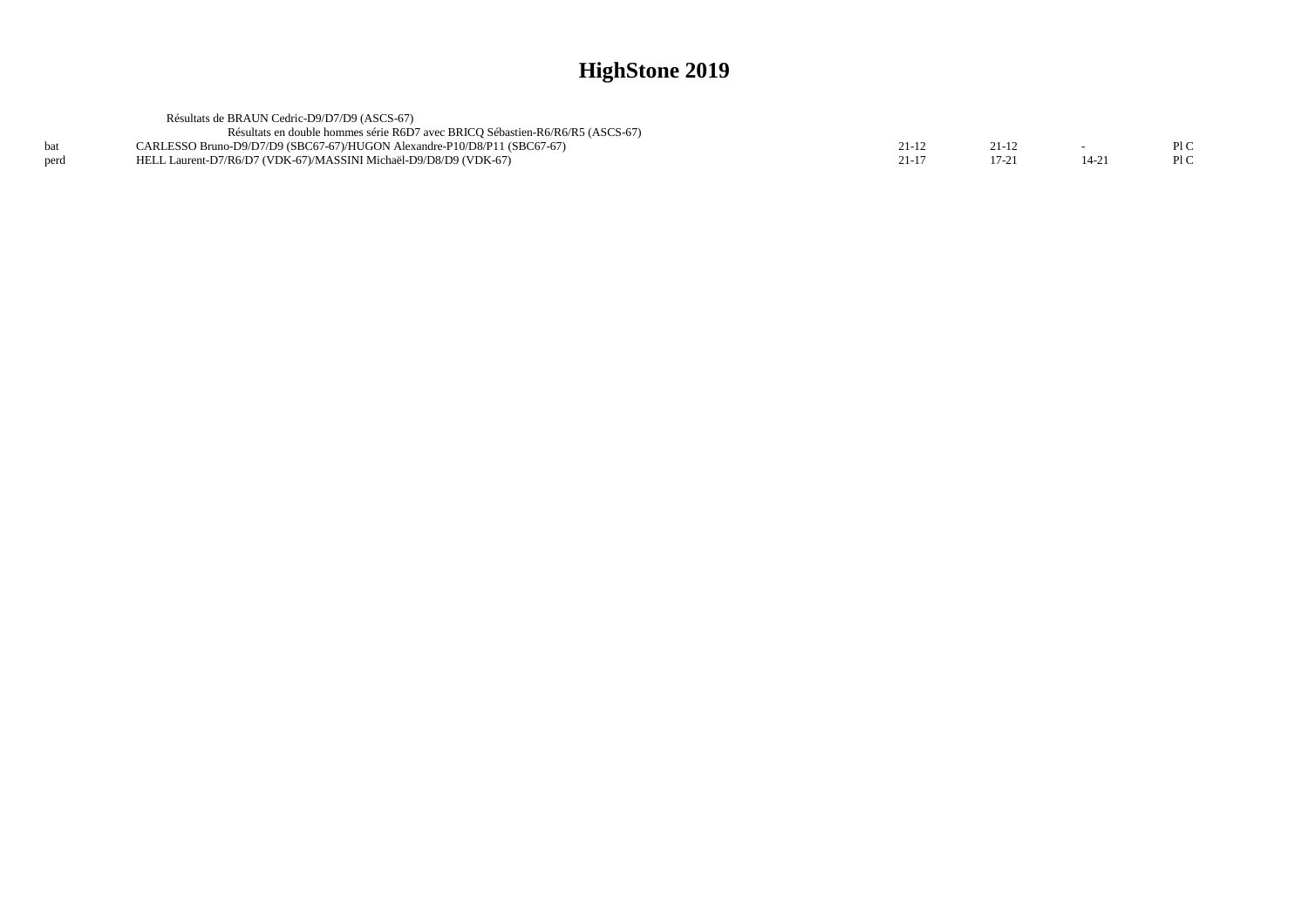|      | Résultats de BRICO Sébastien-R6/R6/R5 (ASCS-67)                              |           |           |           |     |
|------|------------------------------------------------------------------------------|-----------|-----------|-----------|-----|
|      | Résultats en double hommes série R6D7 avec BRAUN Cedric-D9/D7/D9 (ASCS-67)   |           |           |           |     |
| bat  | CARLESSO Bruno-D9/D7/D9 (SBC67-67)/HUGON Alexandre-P10/D8/P11 (SBC67-67)     | $21-12$   | $21-12$   |           | P1C |
| perd | HELL Laurent-D7/R6/D7 (VDK-67)/MASSINI Michaël-D9/D8/D9 (VDK-67)             | $21-17$   | $17 - 21$ | 14-21     | P1C |
|      | Résultats en double mixte série R4R5 avec CHABRIER Sylvie-R5/R4/R4 (ASCS-67) |           |           |           |     |
| perd | TRUCHET Lucas-R5 (BS-67)/OBER Fiona-R5/R5/R4 (BCT-67)                        | 14-21     | $17 - 21$ |           | P1C |
| bat  | UNTERNEHR Alexandre-R5/R4/R5 (BS-67)/DEMANET Vanessa-R6/R5/R5 (BS-67)        | $21-18$   | $21-15$   |           | P1C |
| bat  | CASTEL Julien-R5 (ASLR-67)/KNITTEL Camille-R6/R5/R4 (ASLR-67)                | $21-18$   | $22 - 20$ |           | P1C |
| perd | FENG Laurent-R6/R6/R5 (BCMS-67)/MEHN Charlotte-N3/N3/R5 (ASPTT-67)           | $22 - 20$ | 19-21     | $15 - 21$ |     |
|      |                                                                              |           |           |           |     |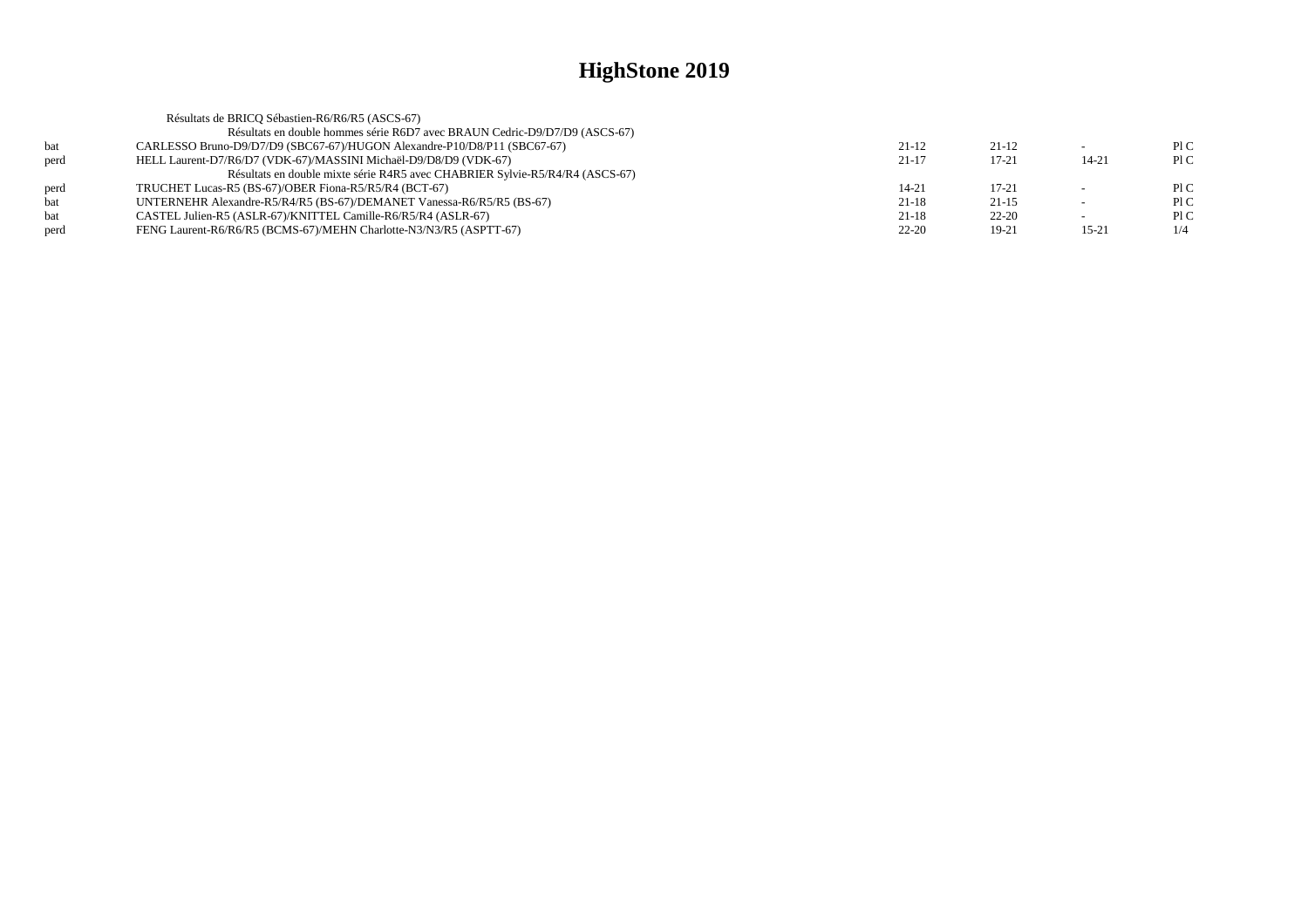|            | Résultats de BRISSET Fabien-D9/D7/D9 (BCIG-67)                              |           |           |           |     |
|------------|-----------------------------------------------------------------------------|-----------|-----------|-----------|-----|
|            | Résultats en double hommes série R6D7 avec MORI Lucas-D7/R6/D8 (BCBB-67)    |           |           |           |     |
| <b>bat</b> | HAUTECOEUR Olivier-D7/D7/D8 (RSM-68)/SCHLEISS Frédéric-D9/D7/D7 (SCS-67)    | 24-22     | $23 - 25$ | $21-12$   | PIF |
| perd       | STORARI Fabio-D7/R6/R6 (OFBC-67)/STEINER Tanguy-D9/D7/D8 (OFBC-67)          | $13 - 21$ | $21-18$   | $15 - 21$ | PIF |
|            | Résultats en double mixte série D8D9 avec PORTAS Pauline-P10 (BCIG-67)      |           |           |           |     |
| <b>bat</b> | BONHOMME Noël-D8/D7/D9 (CEBA-67)/CORDAZZO Jeanne-D8/D9/P10 (CEBA-67)        | $21-16$   | $21 - 14$ | $\sim$    | PLE |
| <b>bat</b> | WEBER Antoine-D7/D7/D8 (SLCSN-67)/WEBER-GUTHERTZ Alizée-D9/D7/D9 (SLCSN-67) | $21 - 17$ | 21-19     |           | PIE |
| perd       | FROSSARD Alexandre-D8/D8/P10 (CSBW-68)/LECOULTRE Anais-D9/R6/D8 (CCSSL-67)  | $10 - 21$ | $12 - 21$ | $\sim$    | 1/4 |
|            |                                                                             |           |           |           |     |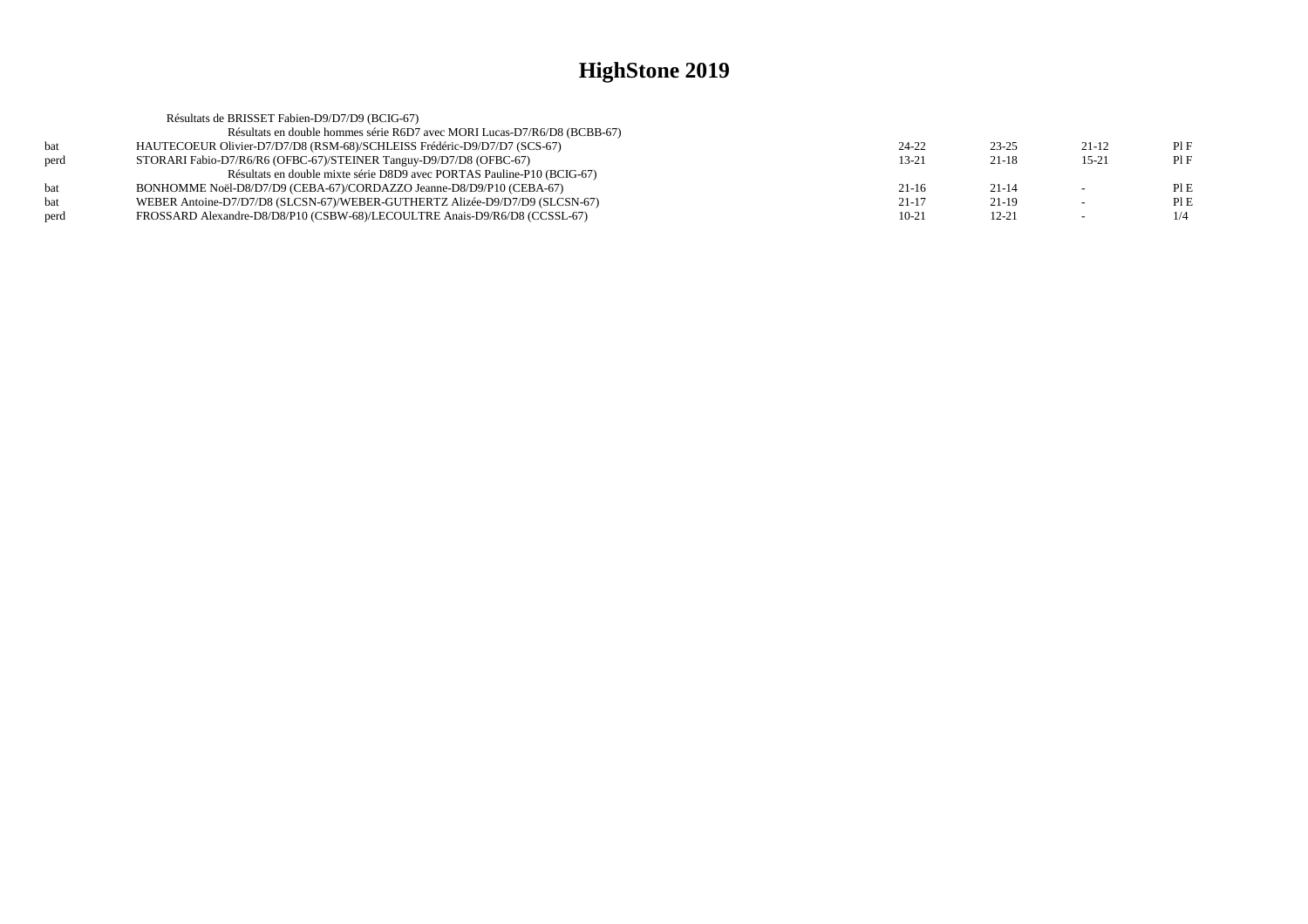|      | Résultats de BRONNERT Nicolas-D9/D8/D9 (BCS-67)                               |         |           |           |      |
|------|-------------------------------------------------------------------------------|---------|-----------|-----------|------|
|      | Résultats en simple hommes série D8D9                                         |         |           |           |      |
| bat  | RAKOTOMALALA Johan-lucas-D9/D8/P10 (ASLR-67)                                  | $21-16$ | $21 - 14$ |           | PIE  |
| perd | GARY Jean-didier-D8/D7/D8 (RBC-67)                                            | $15-21$ | $21 - 18$ | $13 - 21$ | PIE  |
| perd | LE DU Erwann-P10/P12/P11 (BCMS-67)                                            | 11-21   | $9 - 21$  |           | 1/8  |
|      | Résultats en double hommes série D8D9 avec HERRMANN Pierre-D9/D9/P10 (BCS-67) |         |           |           |      |
| bat  | NECKERAUER Michel-NC (MOC-67)/KLINGELSCHMITT Stephan-P12/D9/P12 (MOC-67)      | $21-13$ | $21-19$   |           | Pl A |
| bat  | LAMBOLEY Emmanuel-P10 (EVE-67)/CERVERA Sébastien-D9/D8/P10 (EVE-67)           | $21-9$  | $21 - 15$ | $\sim$    | Pl A |
| perd | BISCHOFF Nicolas-D9/D8/D9 (BCO-67)/LECHAT Gautier-P10/D9/D9 (MOC-67)          | 13-21   | $6 - 21$  |           | 1/2  |
|      |                                                                               |         |           |           |      |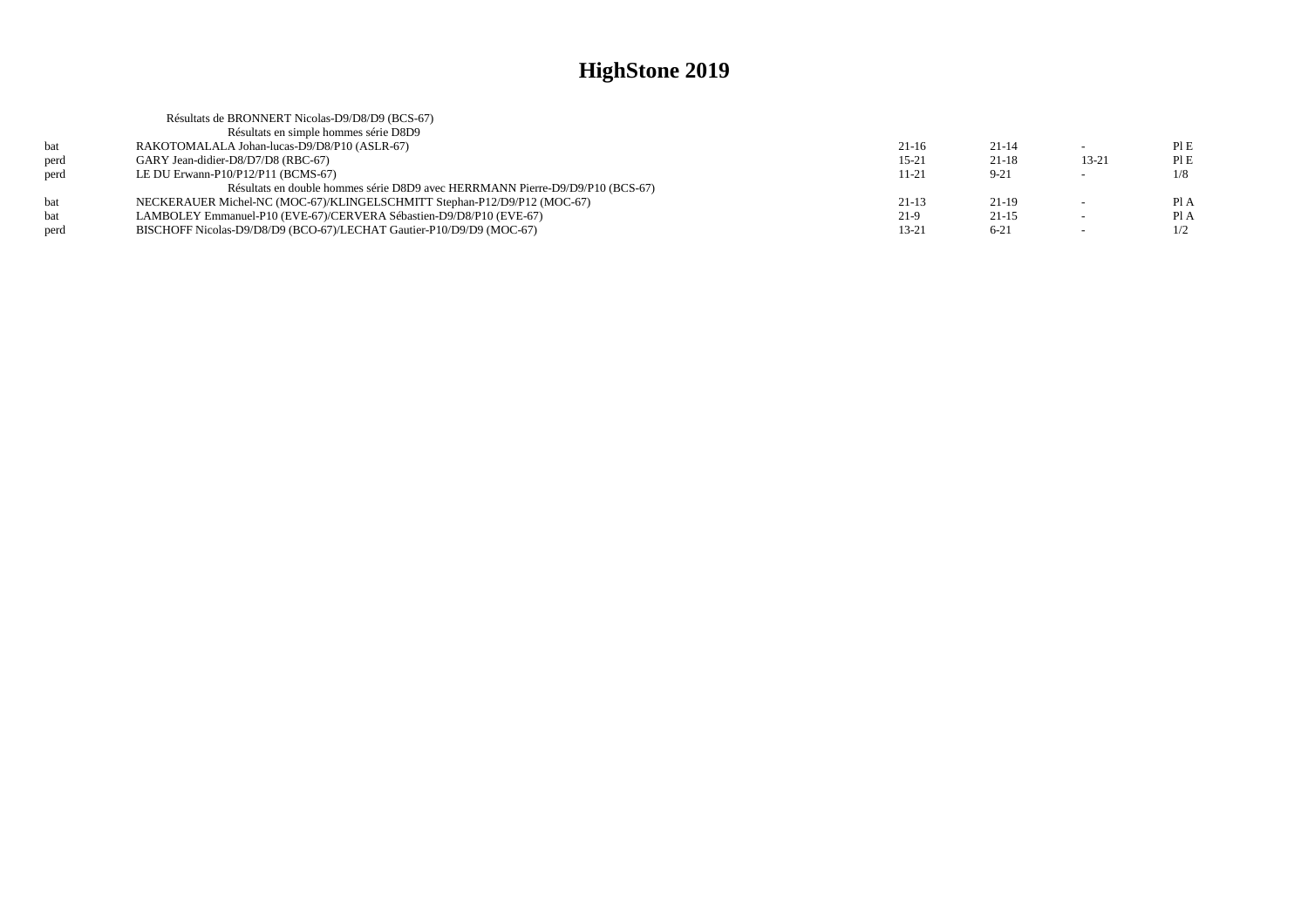| Résultats de BRUCKER Gabin-R5/R6/R6 (VSSM-94) |                                       |       |         |  |
|-----------------------------------------------|---------------------------------------|-------|---------|--|
|                                               |                                       |       |         |  |
| AISSI Marie Elie-R5/R6/R6 (ASPTT-67)          | 20-22                                 | 22-20 | $10-2.$ |  |
| SCHLAGDENHAUFFEN Mizuki-R4 (BCL-67)           | $21-16$                               |       |         |  |
|                                               | Résultats en simple hommes série R4R5 |       |         |  |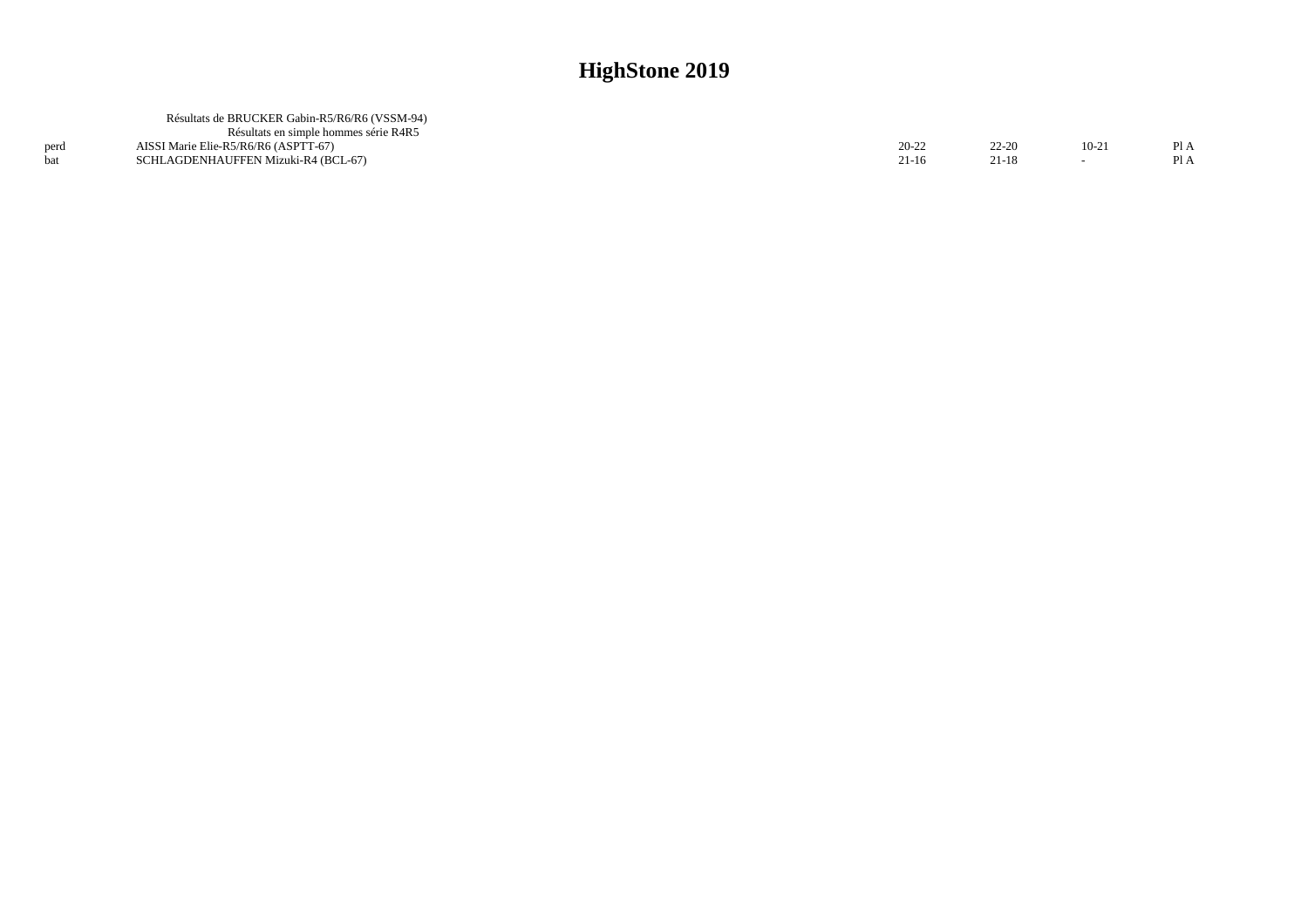|            | Résultats de BRUN Nathalie-R5/R4/R4 (ASLR-67)                             |           |           |         |        |
|------------|---------------------------------------------------------------------------|-----------|-----------|---------|--------|
|            | Résultats en double mixte série R4R5 avec FALCO Michaêl-R5/R4/R4 (BCL-67) |           |           |         |        |
| <b>bat</b> | TERMINAUX Philippe-D7/D7/R5 (BCS-57)/WITZEL Nathalie-R6/R6/R4 (BCS-57)    | $21 - 12$ | $4 - 21$  | $21-16$ | Pl A   |
| <b>bat</b> | BEAUFILS Arthus-R5/R6/R6 (V3F-68)/MOUKASSA Emilia-N3/R5/R4 (RSM-68)       | $21-16$   | $21-16$   |         | Pl A   |
| <b>bat</b> | TRAN Jean-Paul-R5 (BCMS-67)/CARRE Alix-R4 (ENABAD-67)                     | $21-10$   | $21-16$   |         | 1/2    |
| perd       | TRUCHET Lucas-R5 (BS-67)/OBER Fiona-R5/R5/R4 (BCT-67)                     | 12-21     | $13 - 21$ |         | Finale |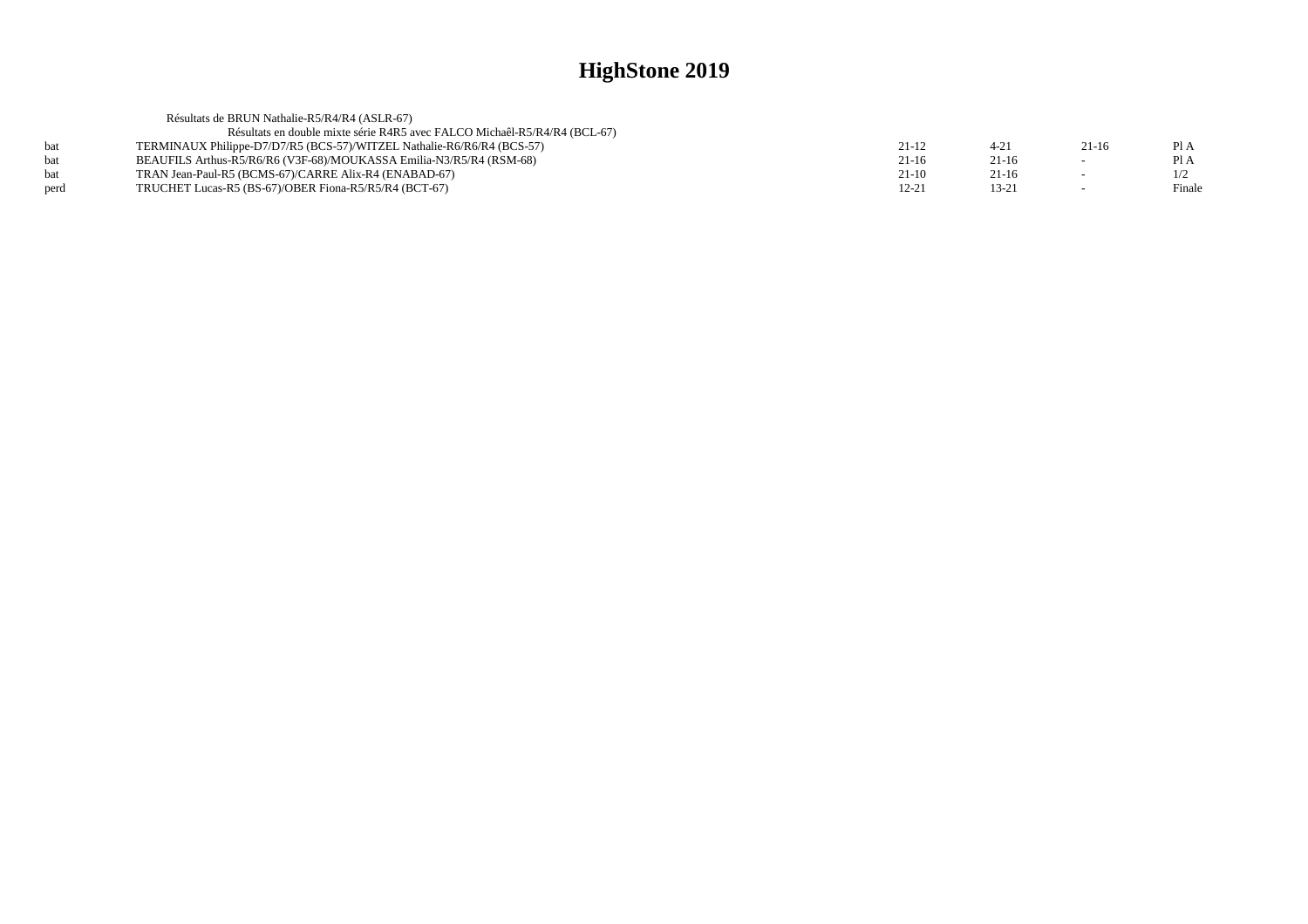|      | Résultats de BRUNGARD Amandine-P12/P12/D9 (BDR-67)                         |         |  |     |
|------|----------------------------------------------------------------------------|---------|--|-----|
|      | Résultats en double mixte série D8D9 avec LAWI Nicolas-P11/D9/P11 (BDR-67) |         |  |     |
|      | DORNIER Vincent-D7/D7/D8 (BCMS-67)/MARTEL Zoé-P10/D8/P10 (BCMS-67)         |         |  | PLC |
| perd | MARTIN Guillaume-D9/D7/D8 (CBO-67)/MARTIN Christel-D9/D8/D8 (BS-67)        | $22-20$ |  | P1C |
|      |                                                                            |         |  |     |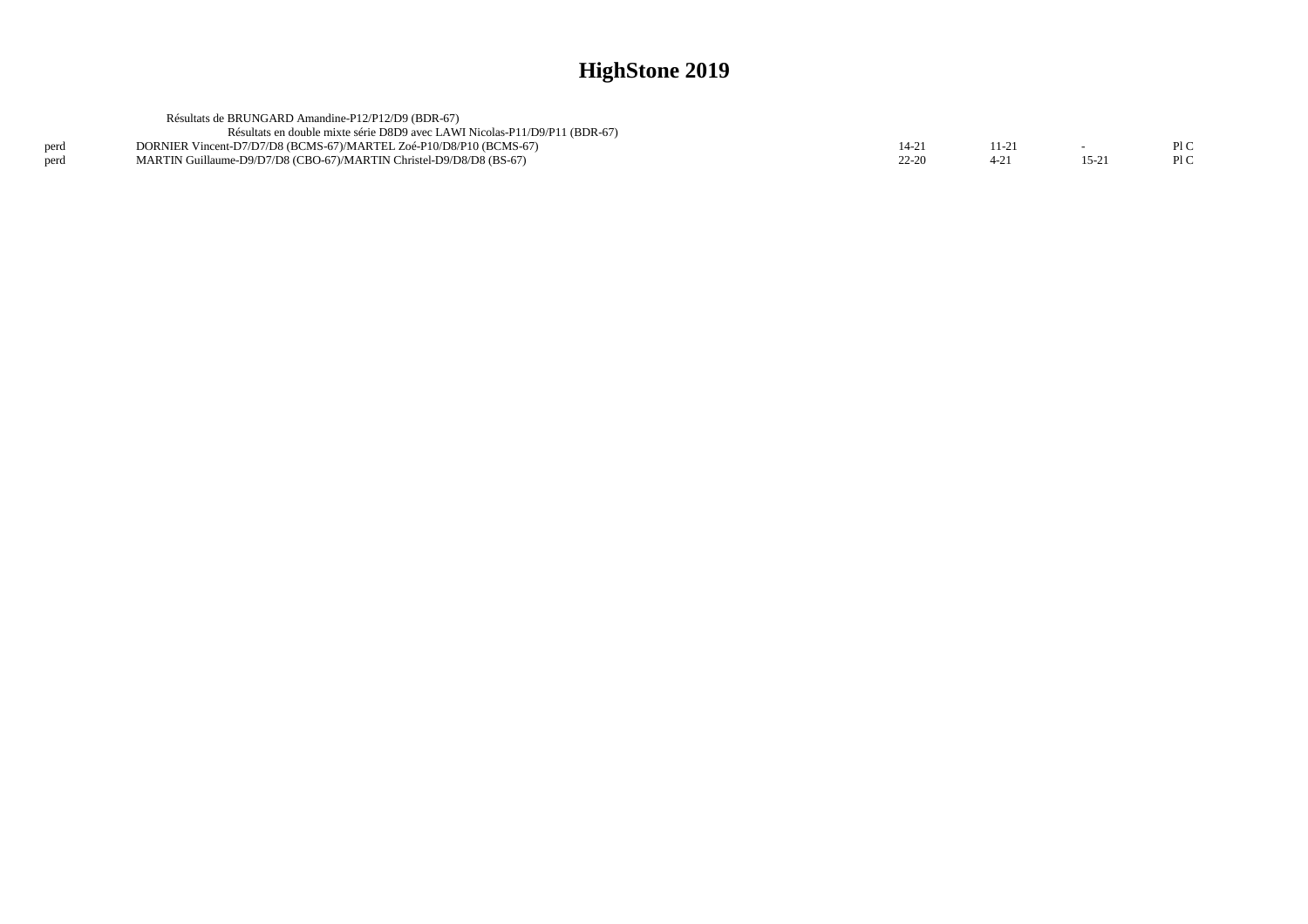|      | Résultats de BUCHHOLZ Frederic-R6 (BCO-67)                                   |           |         |                          |      |
|------|------------------------------------------------------------------------------|-----------|---------|--------------------------|------|
|      | Résultats en double hommes série R6D7 avec BOCK Benjamin-D9/D7/D9 (BCO-67)   |           |         |                          |      |
| perd | JAFFRY Nicolas-D9/D7/D9 (MOC-67)/BEISSER Bruno-D7/D7/D9 (MOC-67)             | $15 - 21$ | $21-19$ | $22 - 24$                | PIG  |
| perd | THOMAS Raphael-R5/R6/R6 (ASPTT-67)/LUONG Ethan-R6/D7/D7 (ASPTT-67)           | 19-21     | $21-15$ | $14 - 21$                | PIG  |
| bat  | SCHILLING Fabrice-P10/D8/P10 (OFBC-67)/MAINEULT Clement-D7/D7/R6 (ENABAD-67) | $21-19$   | $21-17$ | $\sim$                   | PIG  |
| bat  | OBER Yoan-D8/D7/D9 (BCS-67)/ENGER Xavier-D8/R6/R6 (BCS-67)                   | $21 - 15$ | $21-19$ | $\sim$                   | 1/4  |
| perd | MAZARD Julien-D7/R6/R6 (HBC-67)/GIROLT Ludovic-D8/R6/D8 (HBC-67)             | 19-21     | $19-21$ |                          | 1/2  |
|      | Résultats en double mixte série R6D7 avec LOPES Mélanie-D7/R5/R6 (BCO-67)    |           |         |                          |      |
| bat  | LAMBOLEY Pierre-R6 (SBC57-57)/SERFASS Sarah-D7/R5/R6 (MBC-67)                | $21-16$   | $21-12$ | $\overline{\phantom{0}}$ | P1A  |
| perd | HAUTECOEUR Olivier-D7/D7/D8 (RSM-68)/WOLFF Marjorie-D8/R6/R6 (CCSSL-67)      | 17-21     | 14-21   |                          | Pl A |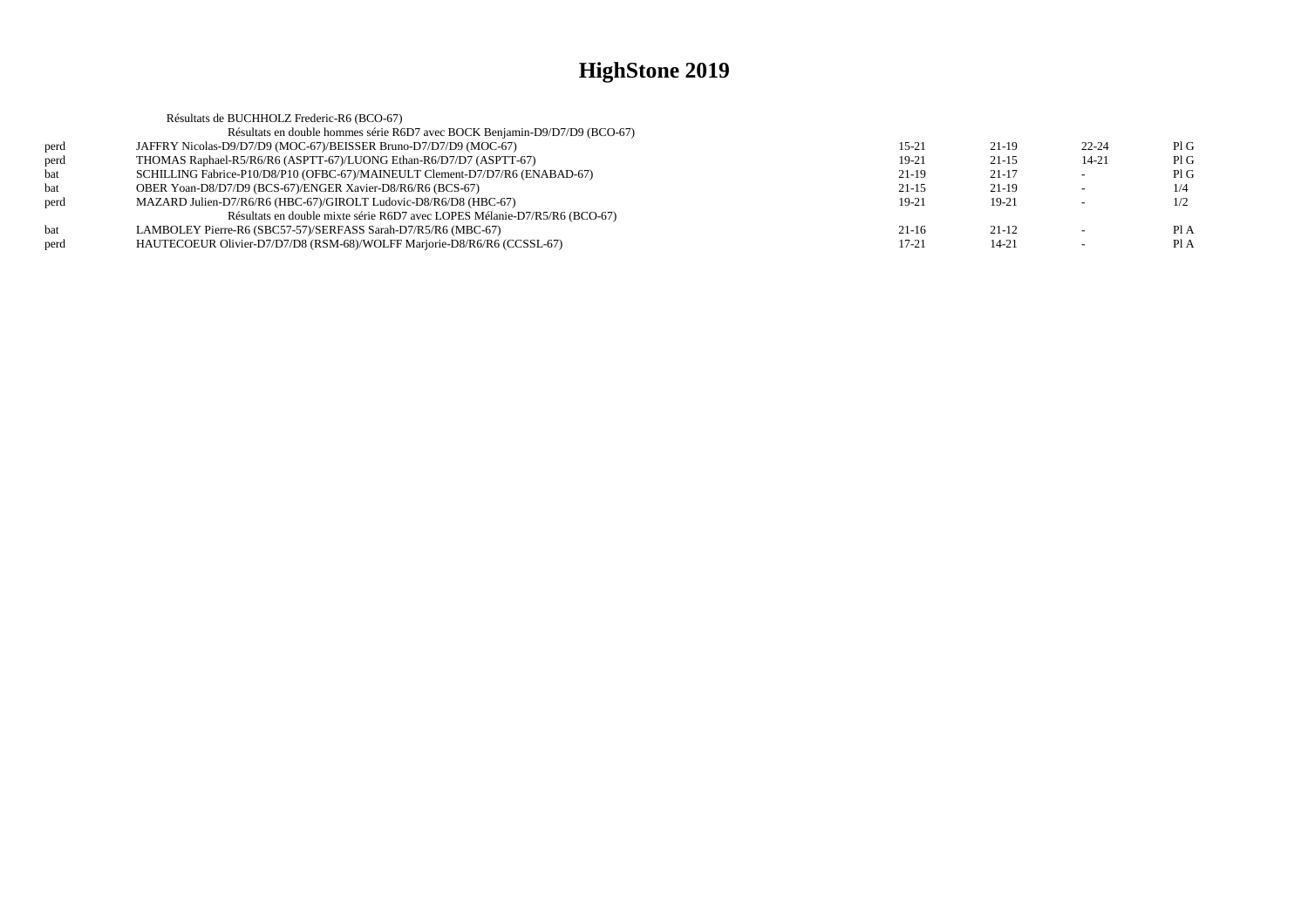|      | Résultats de BUREL Luc pascal-D9/D9/P10 (CEBA-67)                              |           |           |      |
|------|--------------------------------------------------------------------------------|-----------|-----------|------|
|      | Résultats en simple hommes série D8D9                                          |           |           |      |
| perd | LE DU Erwann-P10/P12/P11 (BCMS-67)                                             | $13 - 21$ | $16 - 21$ | Pl H |
| perd | DROUANT Eric-D9/P10/P10 (HBC-67)                                               | $21 - 23$ | $16-21$   | PIH  |
| perd | SAID Louis-D8/D7/D9 (SLDB-67)                                                  | $17 - 21$ | $13 - 21$ | Pl H |
|      | Résultats en double mixte série D8D9 avec MORITZ-PETIT Lara-D8/D8/D9 (CEBA-67) |           |           |      |
|      | MOUROT Alexis-D9/D8/D9 (EACB-68)/BOUIX Fabienne-D9/D7/D9 (SUNBAD-68)           | $21-10$   | $21-12$   | Pl A |
| nerd | DUBOIS Arnaud-R6/D7/D8 (ASPTT-67)/LY Bui minh thu-D7/R5/D8 (ASPTT-67)          | $16-21$   | 11-21     | Pl A |
|      |                                                                                |           |           |      |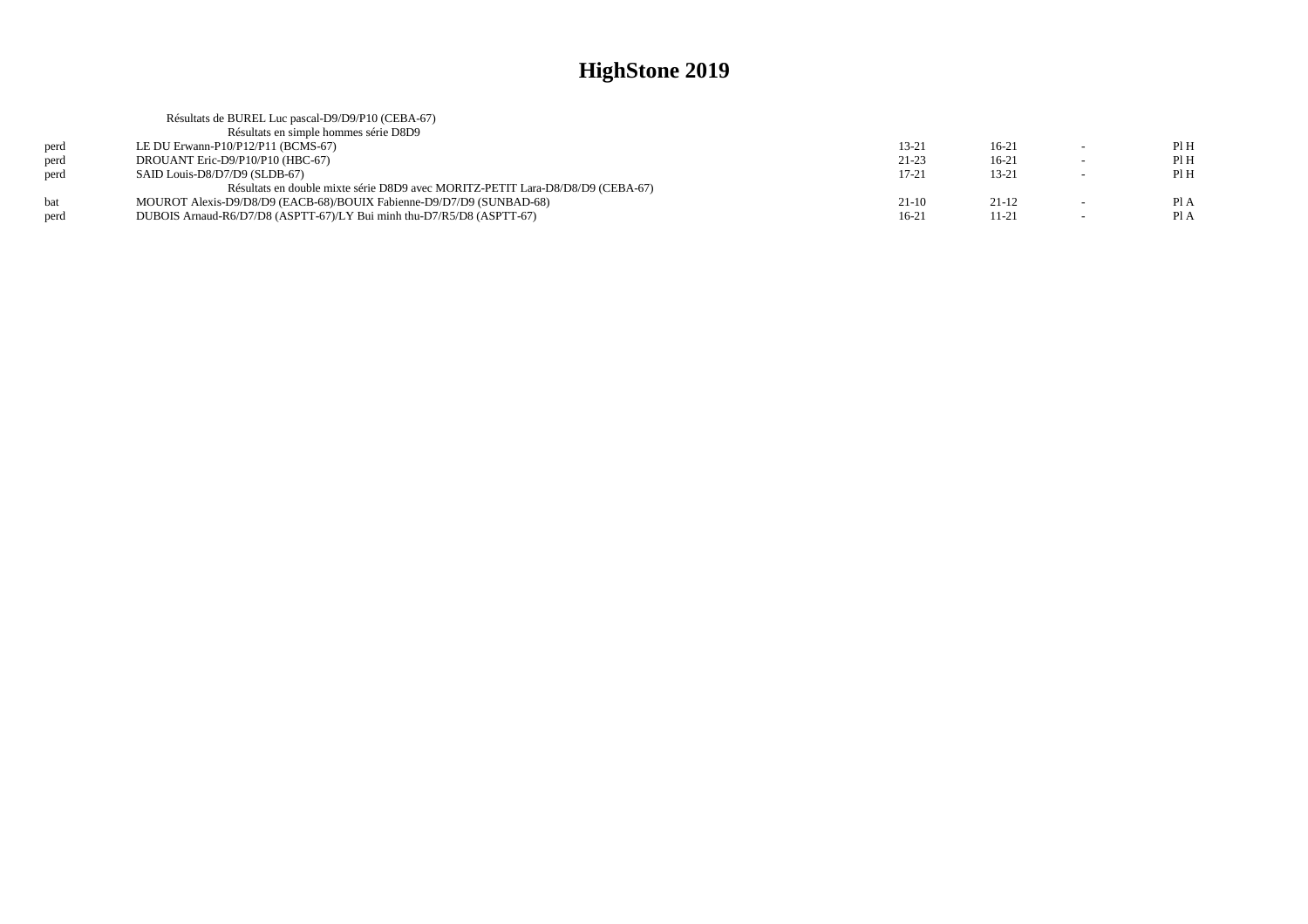|      | Résultats de BURESI Laurent-R5/R5/R6 (BCMS-67)                               |           |           |        |     |
|------|------------------------------------------------------------------------------|-----------|-----------|--------|-----|
|      | Résultats en double hommes série R4R5 avec RUFFENACH Eric-D7/R6/D7 (BCMS-67) |           |           |        |     |
| perd | ROSE Valentin-R5/R4/R5 (ASPTT-67)/MULLER Jonathan-R5/R4/R5 (ASPTT-67)        | $15-21$   | $17 - 21$ | $\sim$ | PID |
| perd | BALAND Florian-R6 (ENABAD-67)/KEIFFER Titouan-R6/R5/R6 (ENABAD-67)           | 13-21     | $15 - 21$ |        | P1D |
| perd | CASTEL Jeremie-R6 (CEBA-67)/SEILER Benjamin-N3/R4/N3 (CEBA-67)               | 19-21     | $10 - 21$ |        | PID |
|      | Résultats en double mixte série R6D7 avec ATKINS Kathryn-D7/R6/R6 (BCMS-67)  |           |           |        |     |
| hat  | ROTH Thierry-R6/R5/R6 (OFBC-67)/SINSOU Clara-P10/D8/D8 (OFBC-67)             | $21 - 18$ | $21-9$    |        | P1C |
| perd | SCHOULLER Christophe-R6/R5/R6 (SLCSN-67)/PRIVAT Marine-P10/D7/D8 (ENABAD-67) | $21 - 23$ | 18-21     |        | P1C |
|      |                                                                              |           |           |        |     |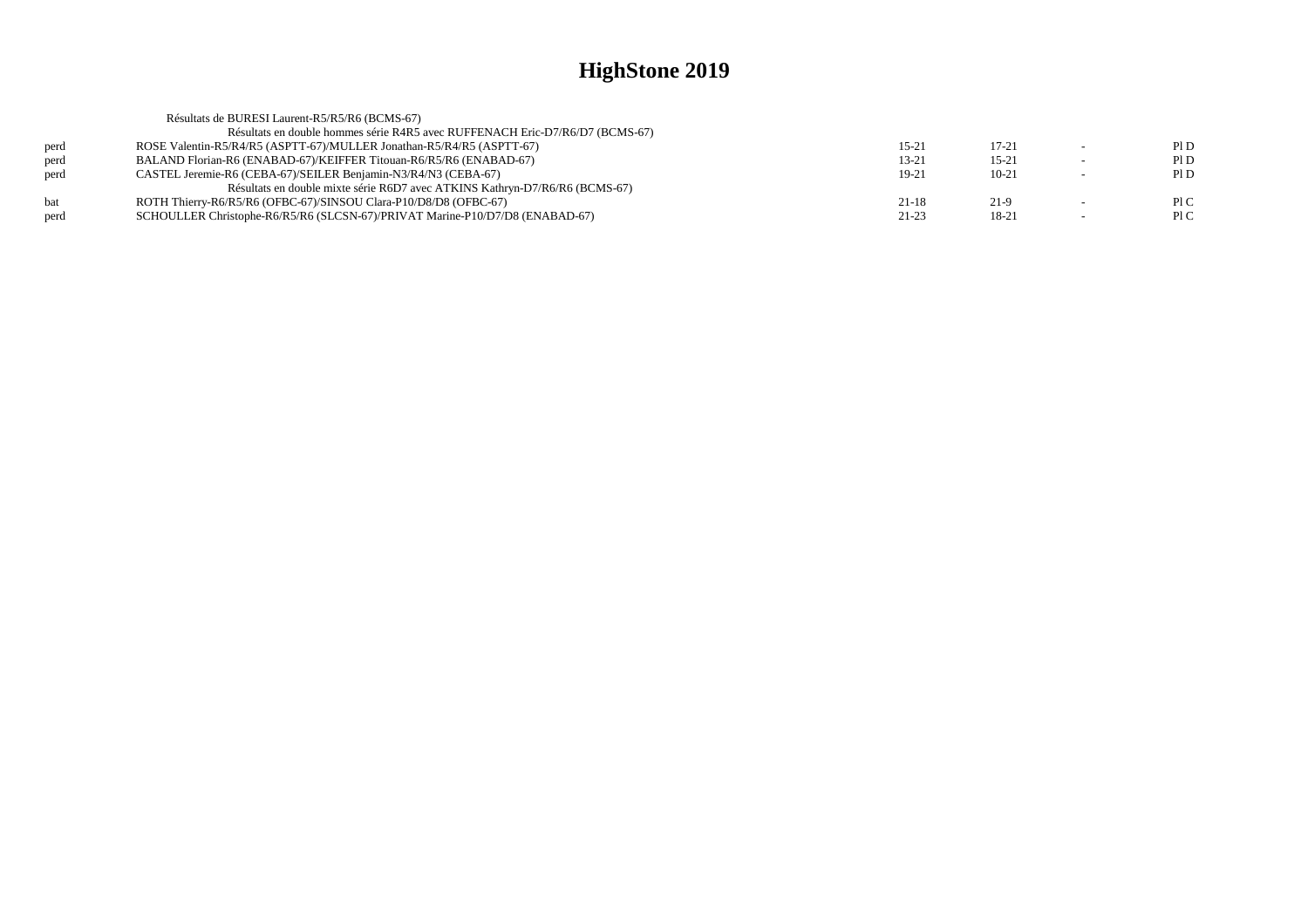|      | Résultats de CAILLAUD Valentin-D8/D7/D8 (BCMS-67)                              |           |           |         |      |
|------|--------------------------------------------------------------------------------|-----------|-----------|---------|------|
|      | Résultats en double hommes série R6D7 avec JEANJEAN Ludovic-D9/D7/D9 (BCMS-67) |           |           |         |      |
| perd | MATHIS Sebastien-D9/D7/P10 (MBC-67)/TARGET Nicolas-P10/D7/P10 (MBC-67)         | 19-21     | $12 - 21$ |         | P1D  |
| perd | MAZARD Julien-D7/R6/R6 (HBC-67)/GIROLT Ludovic-D8/R6/D8 (HBC-67)               | $10 - 21$ | $11 - 21$ | $\sim$  | PID  |
|      | Résultats en double mixte série D8D9 avec PERRIN Louise-P10/P11/P12 (BCMS-67)  |           |           |         |      |
| perd | ENSMINGER David-D9/D7/D9 (CR-67)/BOUGZALA Catherine-P10/P10/P11 (CR-67)        | 18-21     | $16-21$   | $\sim$  | PIB  |
| perd | MARLOIS Colin-D8/D7/D8 (RSM-68)/SALAS Coralie-D9/D7/D8 (RSM-68)                | $21-13$   | 11-21     | $16-21$ | PI B |
|      |                                                                                |           |           |         |      |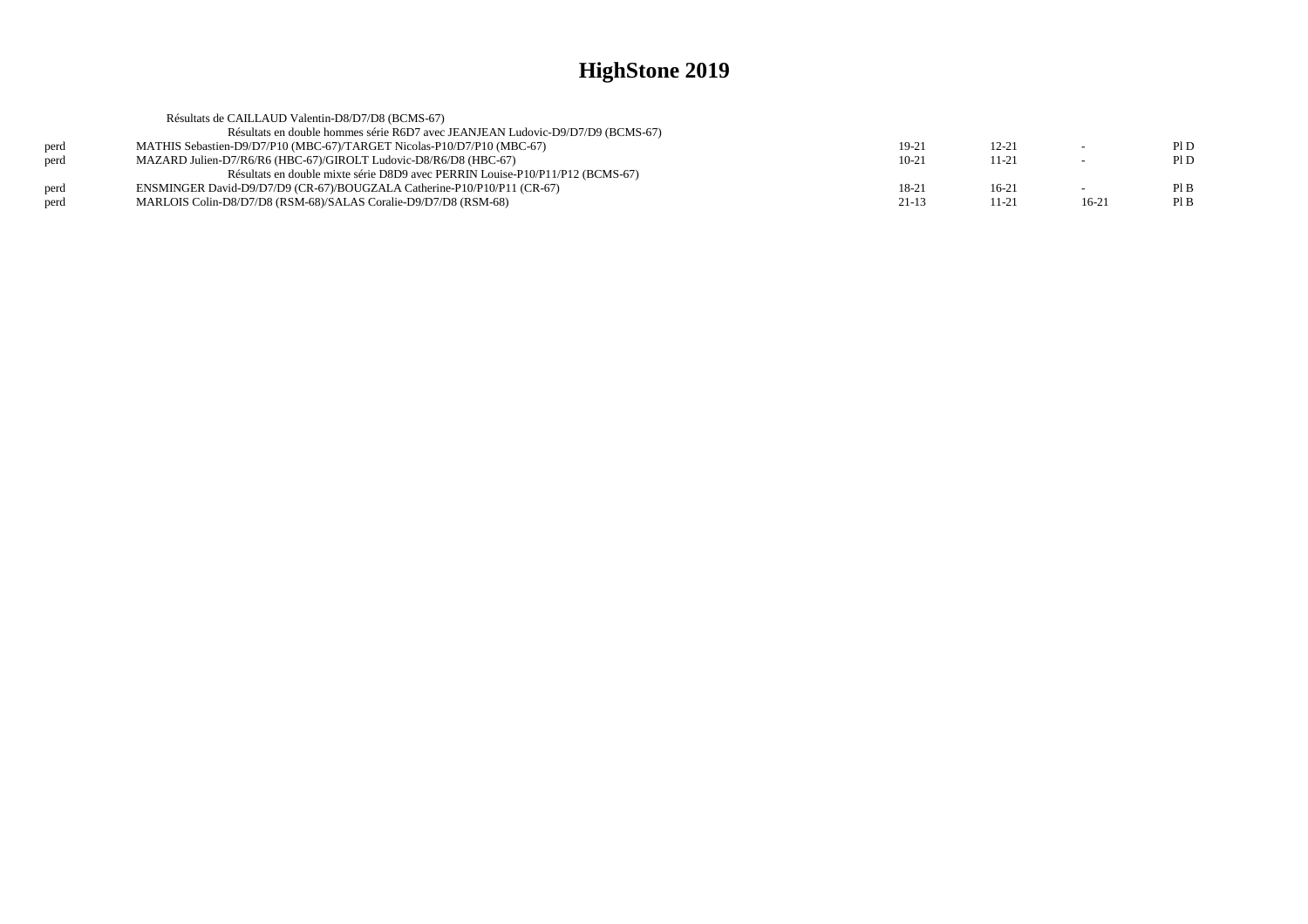|      | Résultats de CARLESSO Bruno-D9/D7/D9 (SBC67-67)                                  |       |  |  |
|------|----------------------------------------------------------------------------------|-------|--|--|
|      | Résultats en double hommes série R6D7 avec HUGON Alexandre-P10/D8/P11 (SBC67-67) |       |  |  |
|      | HELL Laurent-D7/R6/D7 (VDK-67)/MASSINI Michaël-D9/D8/D9 (VDK-67)                 | 13-21 |  |  |
| perd | BRAUN Cedric-D9/D7/D9 (ASCS-67)/BRICO Sébastien-R6/R6/R5 (ASCS-67)               | 12-21 |  |  |
|      |                                                                                  |       |  |  |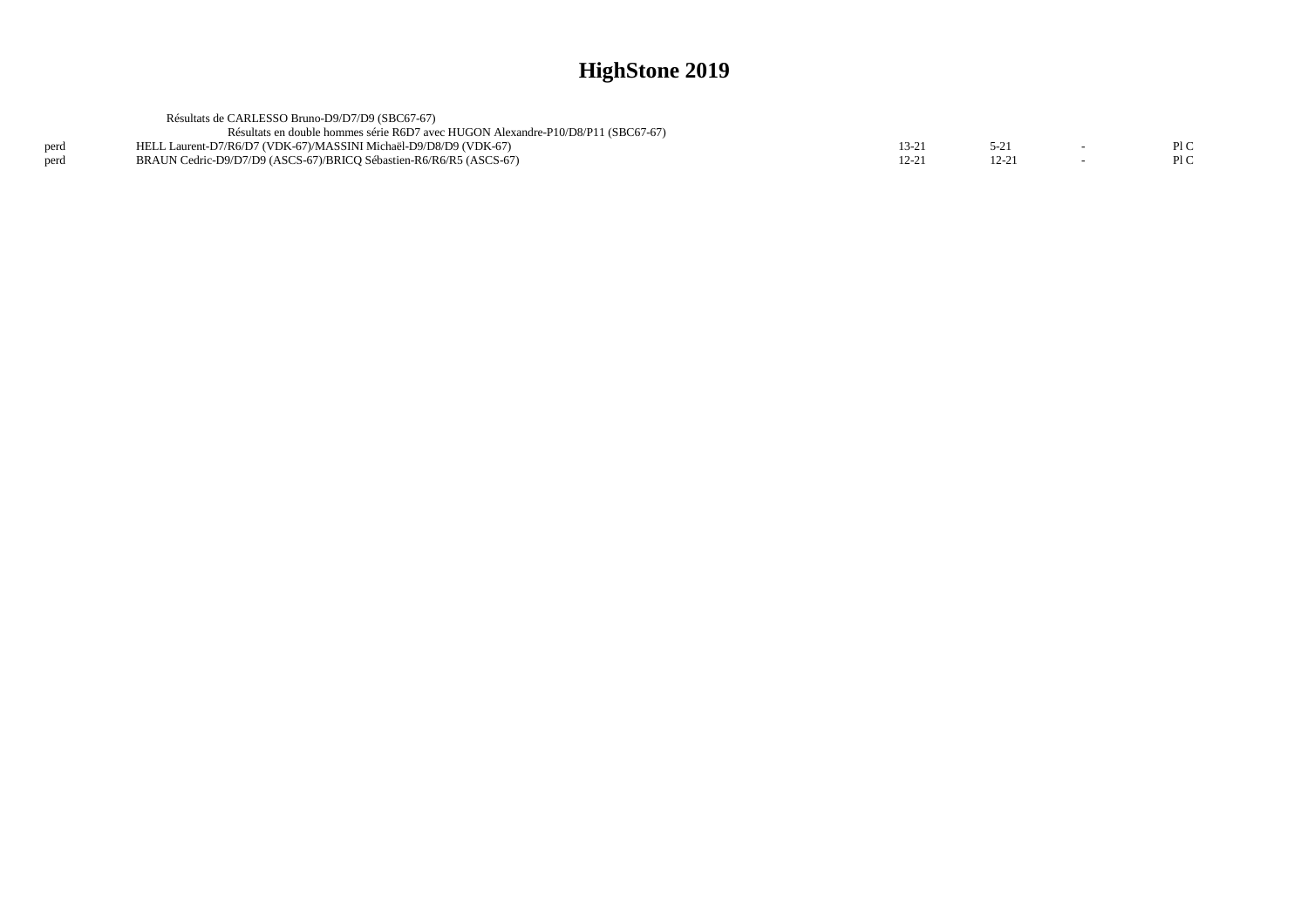|      | Résultats de CARRE Alix-R4 (ENABAD-67)                                |           |           |           |      |
|------|-----------------------------------------------------------------------|-----------|-----------|-----------|------|
|      | Résultats en double mixte série R4R5 avec TRAN Jean-Paul-R5 (BCMS-67) |           |           |           |      |
|      | ROSE Valentin-R5/R4/R5 (ASPTT-67)/MAGER Margaux-R5/R5/R4 (BCT-67)     | 21-19     | $21-19$   | $\sim$    | PID  |
|      | SCHLAGDENHAUFFEN Mizuki-R4 (BCL-67)/FELBER Elsa-R5 (ASPTT-67)         | $17 - 21$ | $22 - 20$ | $25 - 23$ | PI D |
| nerd | MICHEL Maxime-R5 (ASCS-67)/VENTE Niki-D7/R5/R5 (ASCS-67)              | $21-16$   | 18-21     | $17 - 21$ | PI D |
|      | DIETZ Vincent-R5/R4/R4 (BCIG-67)/LERCH Lauriane-R5/R5/R4 (COBRA-68)   | $22 - 20$ | $21-19$   |           | 1/4  |
| nerd | FALCO Michaêl-R5/R4/R4 (BCL-67)/BRUN Nathalie-R5/R4/R4 (ASLR-67)      | $10-21$   | $16-21$   |           | 1/2  |
|      |                                                                       |           |           |           |      |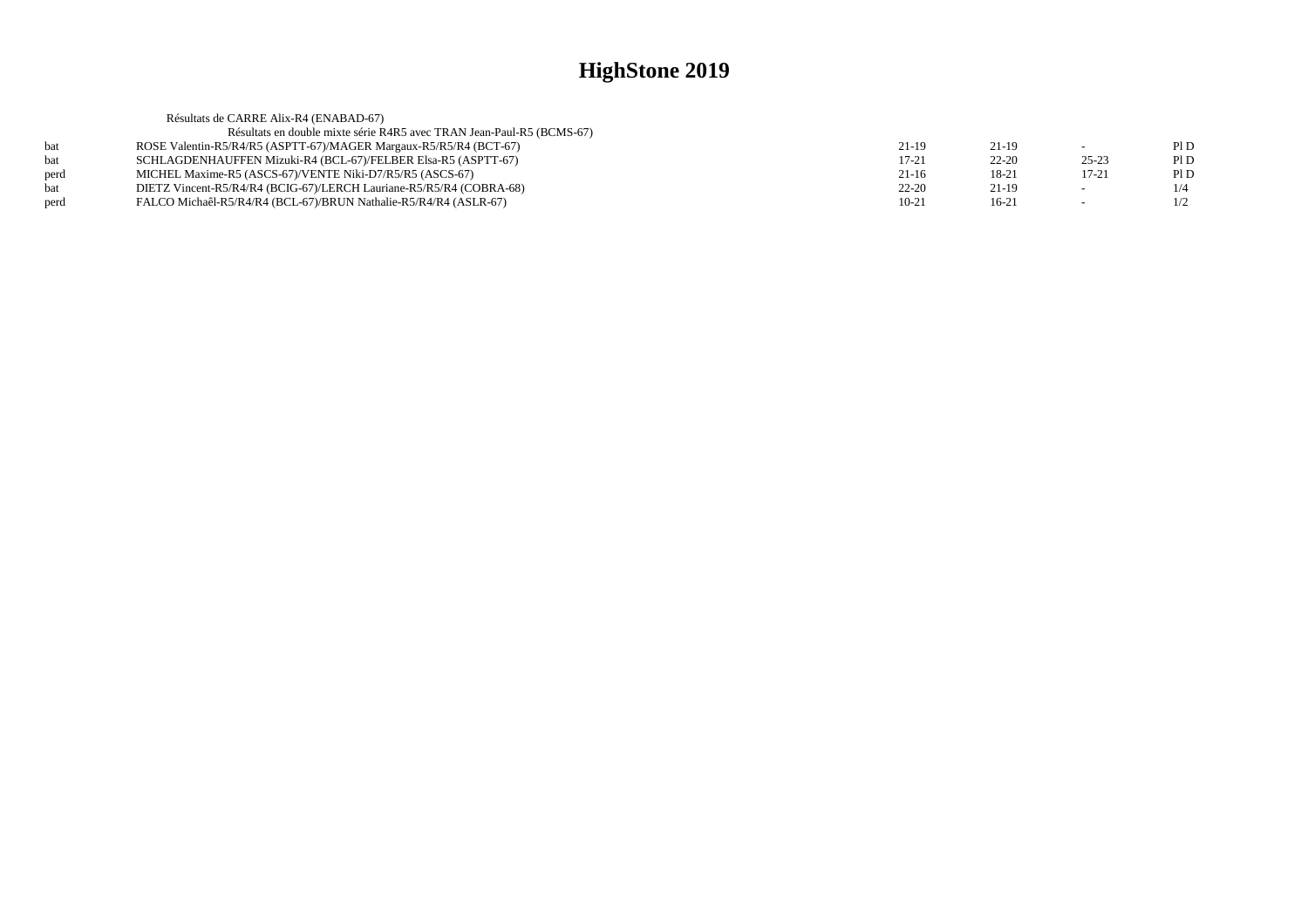|      | Résultats de CASSIUS DE LINVAL Romain-P12/P10/P11 (PBC-57) |           |           |           |        |
|------|------------------------------------------------------------|-----------|-----------|-----------|--------|
|      | Résultats en simple hommes série PNC                       |           |           |           |        |
| hat  | OBERT Tristan-P10/P10/P11 (RVO-67)                         | $21 - 18$ | $15-2$    | $21 - 15$ | Pl A   |
| perd | LECHAT Gautier-P10/D9/D9 (MOC-67)                          | $12 - 21$ | 11-21     |           | Pl A   |
| hat  | PFISTER Thibaud-P12 (ASLR-67)                              | $21-19$   | $21-12$   |           |        |
| perd | LECHAT Gautier-P10/D9/D9 (MOC-67)                          | $15 - 21$ | $24 - 22$ | 14-21     | Finale |
|      |                                                            |           |           |           |        |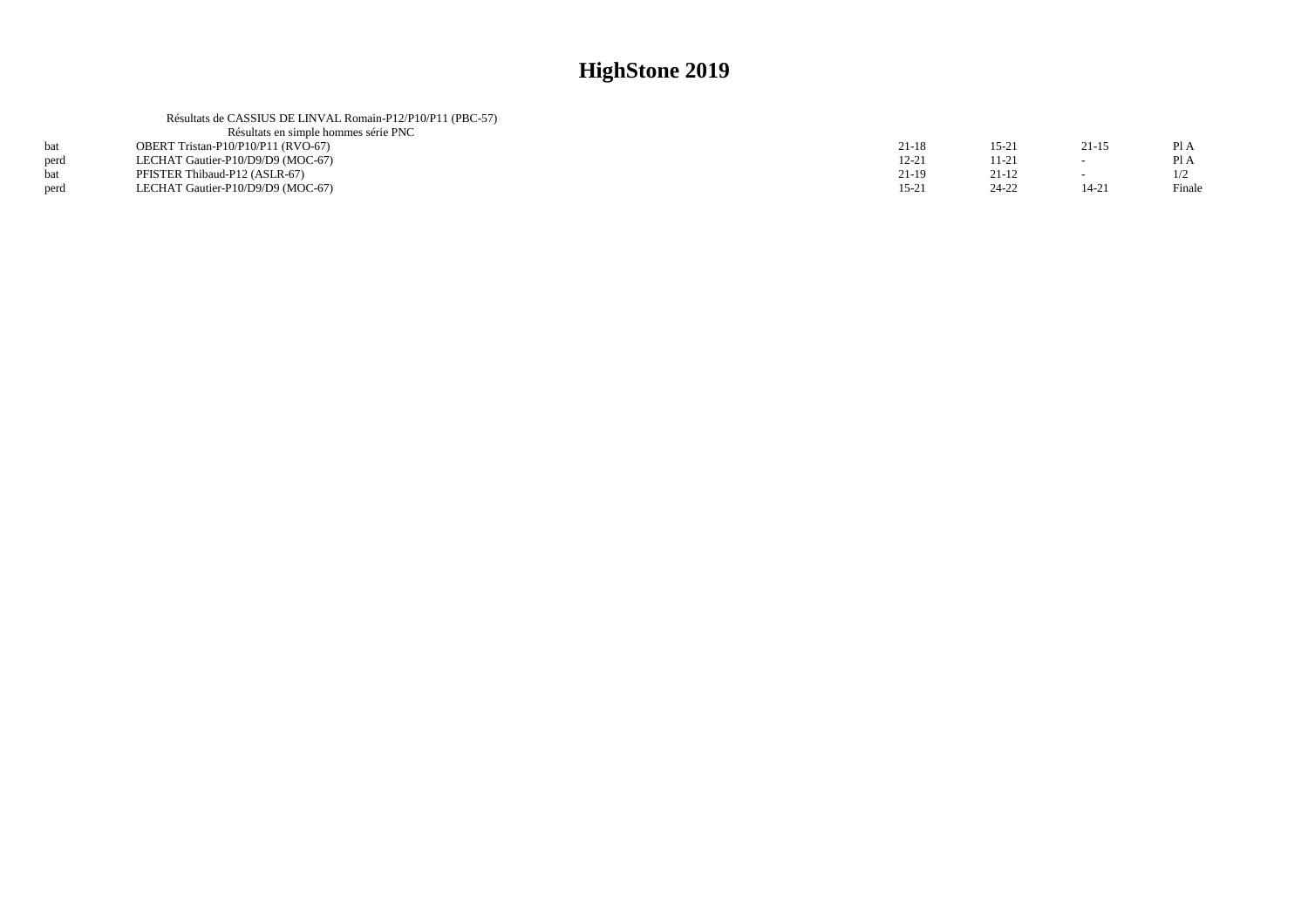|      | Résultats de CASTEL Jeremie-R6 (CEBA-67)                                      |           |           |         |     |
|------|-------------------------------------------------------------------------------|-----------|-----------|---------|-----|
|      | Résultats en double hommes série R4R5 avec SEILER Benjamin-N3/R4/N3 (CEBA-67) |           |           |         |     |
| perd | BALAND Florian-R6 (ENABAD-67)/KEIFFER Titouan-R6/R5/R6 (ENABAD-67)            | 14-21     | 18-21     |         | PID |
| perd | ROSE Valentin-R5/R4/R5 (ASPTT-67)/MULLER Jonathan-R5/R4/R5 (ASPTT-67)         | 18-21     | $17 - 21$ |         | P1D |
| bat  | RUFFENACH Eric-D7/R6/D7 (BCMS-67)/BURESI Laurent-R5/R5/R6 (BCMS-67)           | $21-19$   | $21-10$   |         | PID |
|      | Résultats en double mixte série R6D7 avec KUCHLER Justine-D7/R6/R6 (CEBA-67)  |           |           |         |     |
| bat  | HUBER Jeremy-D8/D7/D7 (BCT-67)/RITTER Coralie-D7/R5/D7 (BCT-67)               | $21-16$   | 21-13     |         | PIE |
| bat  | HELL Laurent-D7/R6/D7 (VDK-67)/HEYER Nathalie-P11/D9/D9 (AOWB-67)             | $21 - 14$ | 21-17     |         | PIE |
| perd | MAINEULT Clement-D7/D7/R6 (ENABAD-67)/DIRRINGER Samantha-D8/D7/D7 (BCIG-67)   | $21 - 18$ | $14 - 21$ | $16-21$ | PIE |
| bat  | BALTHAZARD Robin-D9/D8/D8 (BCMS-67)/MOREAUX Justine-D8/R6/D7 (BCMS-67)        | $21 - 14$ | $21-15$   |         | 1/4 |
| perd | HAUTECOEUR Olivier-D7/D7/D8 (RSM-68)/WOLFF Marjorie-D8/R6/R6 (CCSSL-67)       | 18-21     | $21-17$   | $16-21$ | 1/2 |
|      |                                                                               |           |           |         |     |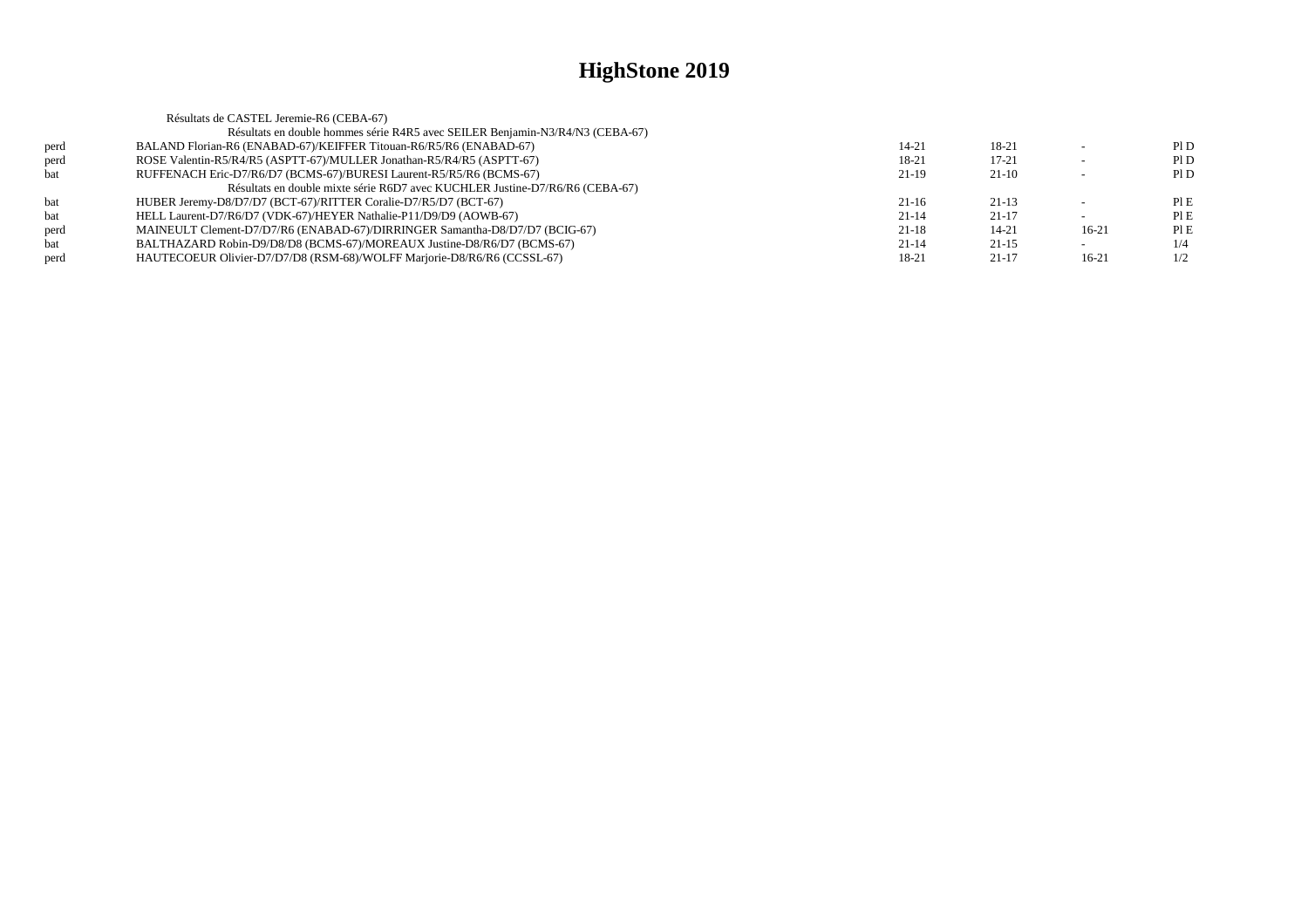|      | Résultats de CASTEL Julien-R5 (ASLR-67)                                      |          |           |     |
|------|------------------------------------------------------------------------------|----------|-----------|-----|
|      | Résultats en double mixte série R4R5 avec KNITTEL Camille-R6/R5/R4 (ASLR-67) |          |           |     |
| perd | UNTERNEHR Alexandre-R5/R4/R5 (BS-67)/DEMANET Vanessa-R6/R5/R5 (BS-67)        | $4 - 21$ | 12-21     | P1C |
| perd | TRUCHET Lucas-R5 (BS-67)/OBER Fiona-R5/R5/R4 (BCT-67)                        | 11-21    | 18-21     | PLC |
| perd | BRICO Sébastien-R6/R6/R5 (ASCS-67)/CHABRIER Sylvie-R5/R4/R4 (ASCS-67)        | 18-21    | $20 - 22$ | P1C |
|      |                                                                              |          |           |     |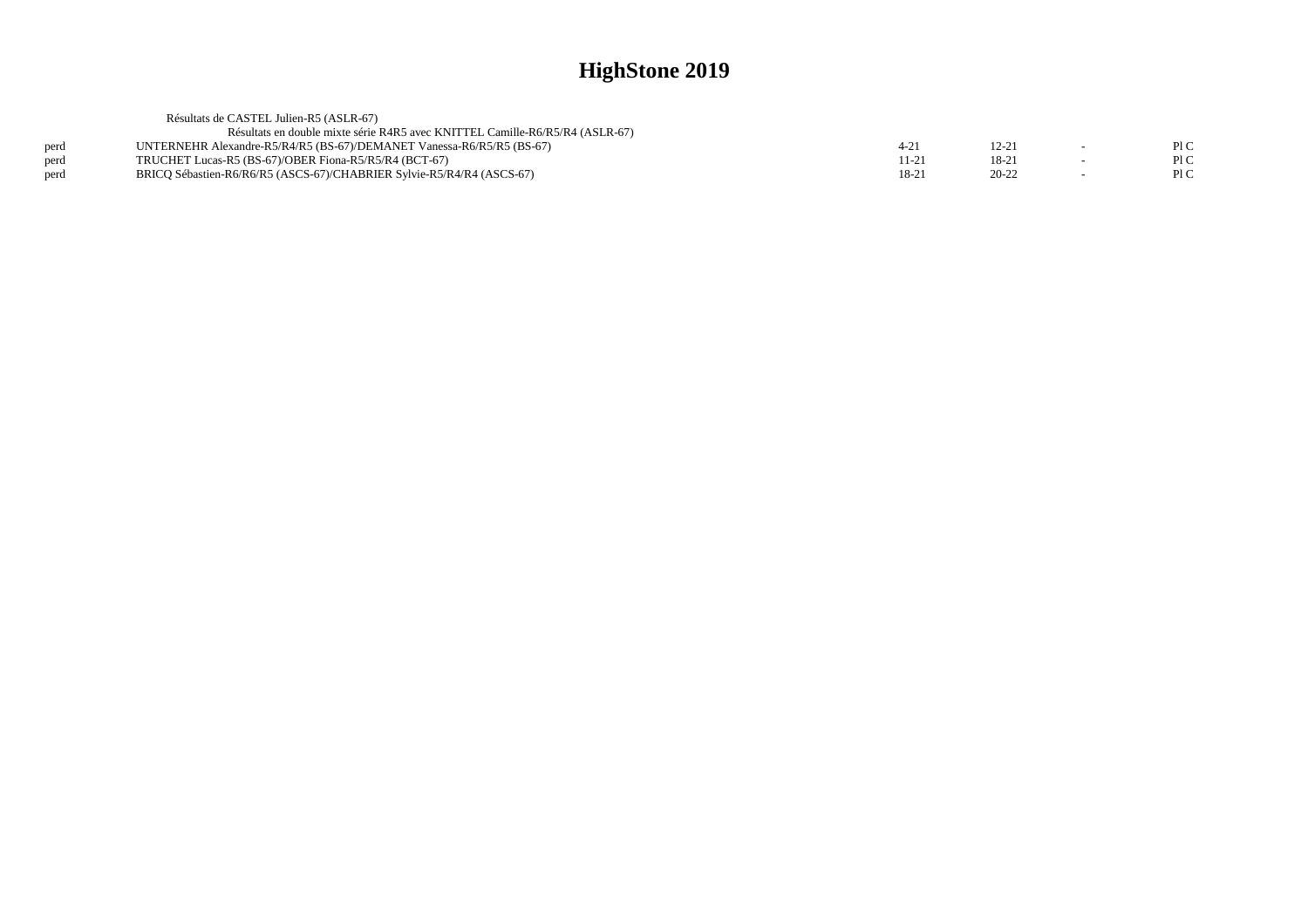|      | Résultats de CERVERA Sébastien-D9/D8/P10 (EVE-67)                          |           |           |        |      |
|------|----------------------------------------------------------------------------|-----------|-----------|--------|------|
|      | Résultats en simple hommes série D8D9                                      |           |           |        |      |
| perd | MOUROT Alexis-D9/D8/D9 (EACB-68)                                           | $13 - 21$ | 18-21     |        | PIB  |
| nerd | SFRONTATO Nicolas-D8/D7/D8 (VDK-67)                                        | $12 - 21$ | $15 - 21$ |        | PIB  |
|      | Résultats en double hommes série D8D9 avec LAMBOLEY Emmanuel-P10 (EVE-67)  |           |           |        |      |
| hat  | NECKERAUER Michel-NC (MOC-67)/KLINGELSCHMITT Stephan-P12/D9/P12 (MOC-67)   | $21-13$   | 21-9      | $\sim$ | Pl A |
| perd | HERRMANN Pierre-D9/D9/P10 (BCS-67)/BRONNERT Nicolas-D9/D8/D9 (BCS-67)      | $9 - 21$  | $15 - 21$ |        | Pl A |
| perd | HIEGEL Laurent-D9/D9/P10 (BCL-67)/BEUTELSTETTER Franck-P12/D9/P10 (BCL-67) | $22 - 24$ | $6 - 21$  |        | 1/4  |
|      |                                                                            |           |           |        |      |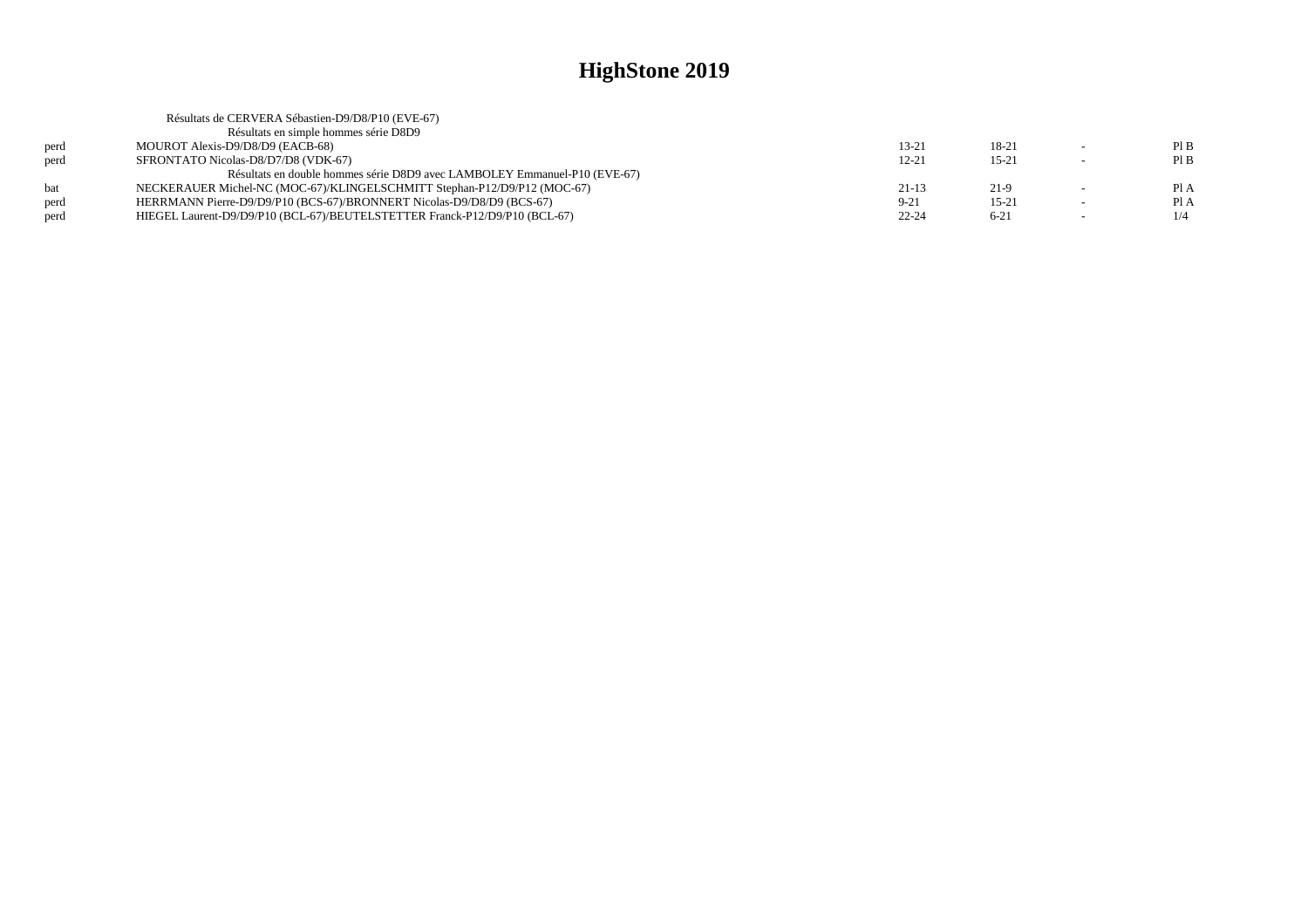|      | Résultats de CHABRIER Sylvie-R5/R4/R4 (ASCS-67)                              |           |           |                          |      |
|------|------------------------------------------------------------------------------|-----------|-----------|--------------------------|------|
|      | Résultats en double dames série R4R5 avec DEMANET Vanessa-R6/R5/R5 (BS-67)   |           |           |                          |      |
| bat  | LOPES Mélanie-D7/R5/R6 (BCO-67)/FELBER Elsa-R5 (ASPTT-67)                    | $21 - 14$ | $19-21$   | $21-18$                  | Pl B |
| bat  | HAUWEL Chloé-D7/R6/D7 (ENABAD-67)/MARTINEZ Florence-D7/R5/D7 (ENABAD-67)     | $21-19$   | $21 - 18$ |                          | PIB  |
| bat  | LERCH Lauriane-R5/R5/R4 (COBRA-68)/VENTE Niki-D7/R5/R5 (ASCS-67)             | $21 - 18$ | $21-13$   |                          | PIB  |
| perd | RIEFFEL-DORN Laura-R5/R4/R4 (BCS-67)/LENGENFELDER Cathie-R5/R4/R5 (BCS-67)   | $20 - 22$ | $13 - 21$ | $\overline{\phantom{0}}$ | 1/2  |
|      | Résultats en double mixte série R4R5 avec BRICO Sébastien-R6/R6/R5 (ASCS-67) |           |           |                          |      |
| perd | TRUCHET Lucas-R5 (BS-67)/OBER Fiona-R5/R5/R4 (BCT-67)                        | $14 - 21$ | $17 - 21$ |                          | P1C  |
| bat  | UNTERNEHR Alexandre-R5/R4/R5 (BS-67)/DEMANET Vanessa-R6/R5/R5 (BS-67)        | $21 - 18$ | $21-15$   | $\overline{\phantom{a}}$ | P1C  |
| bat  | CASTEL Julien-R5 (ASLR-67)/KNITTEL Camille-R6/R5/R4 (ASLR-67)                | $21 - 18$ | $22 - 20$ | $\sim$                   | P1C  |
| perd | FENG Laurent-R6/R6/R5 (BCMS-67)/MEHN Charlotte-N3/N3/R5 (ASPTT-67)           | $22 - 20$ | $19-21$   | $15 - 21$                | 1/4  |
|      |                                                                              |           |           |                          |      |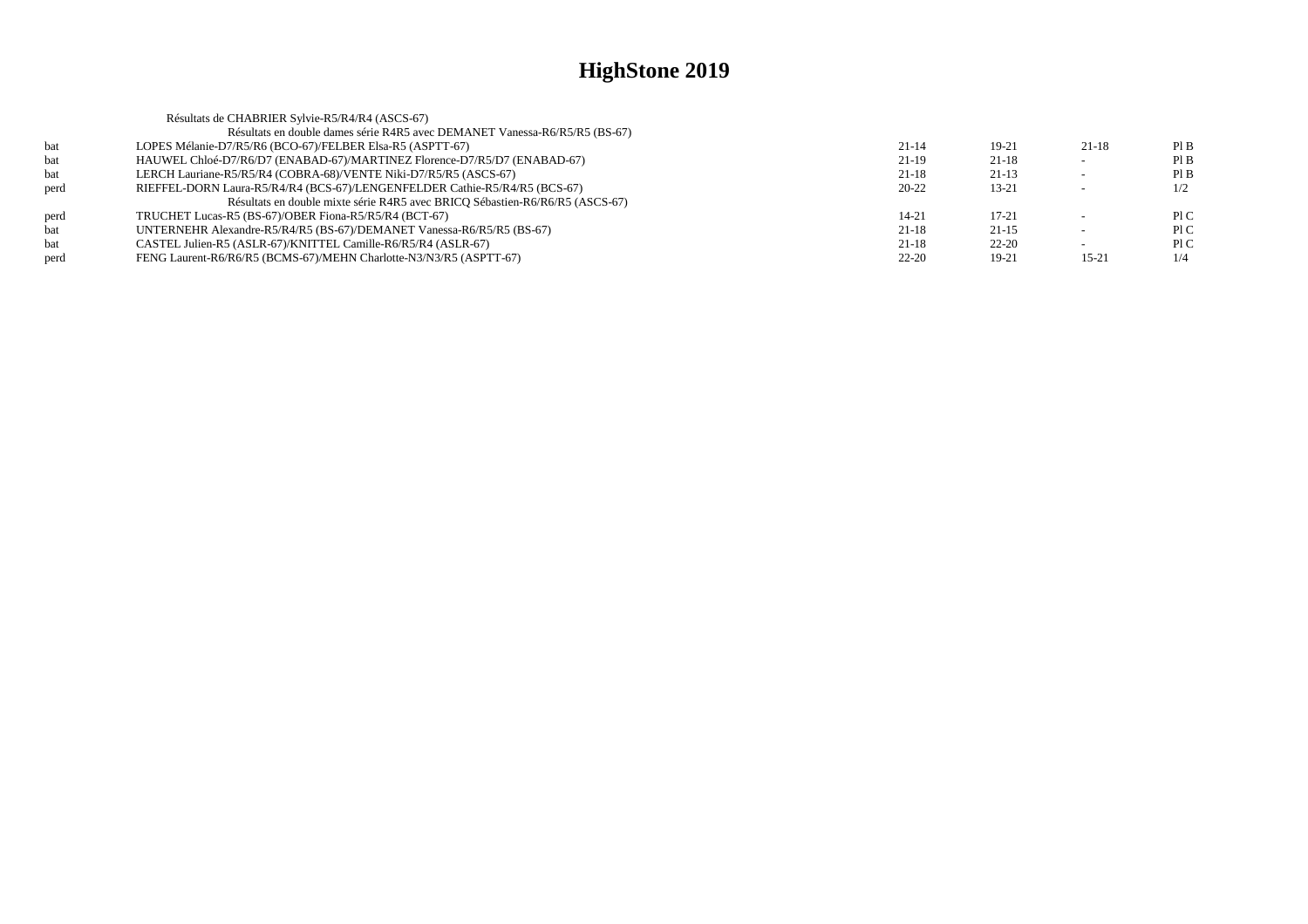|            | Résultats de CHOTEAU Tiphaine-P10/D8/D9 (APSAP-75)                              |       |       |     |
|------------|---------------------------------------------------------------------------------|-------|-------|-----|
|            | Résultats en double mixte série D8D9 avec SIAUGUE Pierre-P11/P10/P10 (APSAP-75) |       |       |     |
| <b>bat</b> | PAVOT Thomas-D9/D7/D8 (BCMS-67)/PINOT Daphnée-P12/P12/P11 (BCMS-67)             | 21-11 | -1-12 | PIF |
| perd       | OBER Yoan-D8/D7/D9 (BCS-67)/REITHLER Marvne-D7/D8/D8 (BCS-67)                   | 14-21 |       | PIF |
|            |                                                                                 |       |       |     |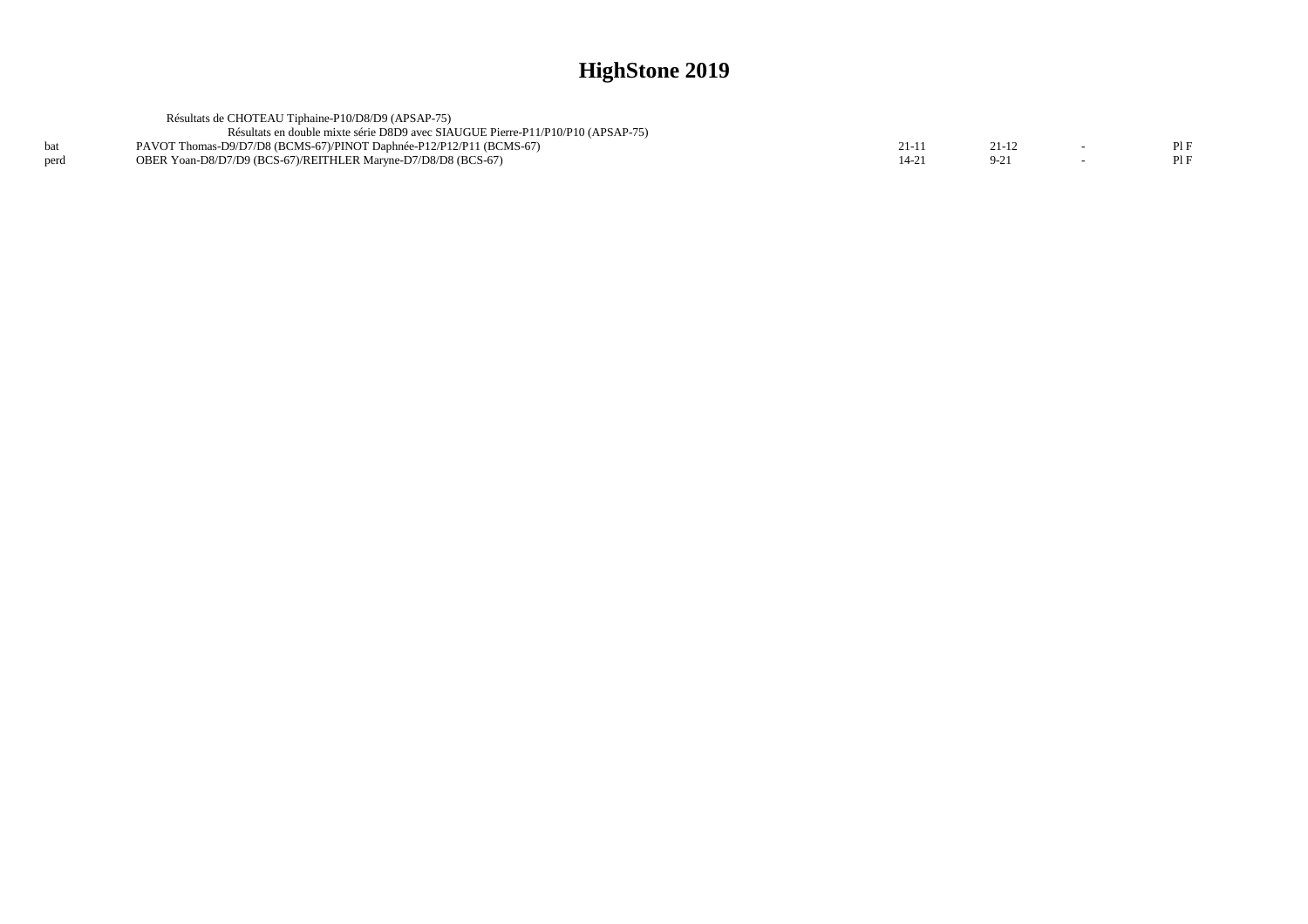|      | Résultats de CIBLA Pierre-étienne-R5 (EACB-68)                                 |           |           |                          |      |
|------|--------------------------------------------------------------------------------|-----------|-----------|--------------------------|------|
|      | Résultats en simple hommes série R4R5                                          |           |           |                          |      |
| perd | MULLER Jonathan-R5/R4/R5 (ASPTT-67)                                            | $20 - 22$ | $16-21$   |                          | PID  |
| perd | JAILLET Antonin-R5/R5/R6 (COBRA-68)                                            | 19-21     | $19-21$   |                          | PID  |
| hat  | BARTHEL Tristan-R5/R5/R6 (SCS-67)                                              | $21 - 15$ | $21 - 14$ | $\overline{\phantom{a}}$ | PID  |
|      | Résultats en double mixte série R4R5 avec LE NEZET Aurélie-R5/R4/R4 (BCW84-68) |           |           |                          |      |
| perd | FENG Laurent-R6/R6/R5 (BCMS-67)/MEHN Charlotte-N3/N3/R5 (ASPTT-67)             | 21-18     | $15 - 21$ | $13 - 21$                | Pl B |
| perd | DIETZ Vincent-R5/R4/R4 (BCIG-67)/LERCH Lauriane-R5/R5/R4 (COBRA-68)            | $21 - 18$ | $9 - 21$  | $16-21$                  | Pl B |
| bat  | BOUDUBAN Baptiste-D7/R6/R6 (BCW84-68)/GEITNER Elise-N2/R4/R4 (RSM-68)          | $23 - 21$ | $21-12$   |                          | PIB  |
|      |                                                                                |           |           |                          |      |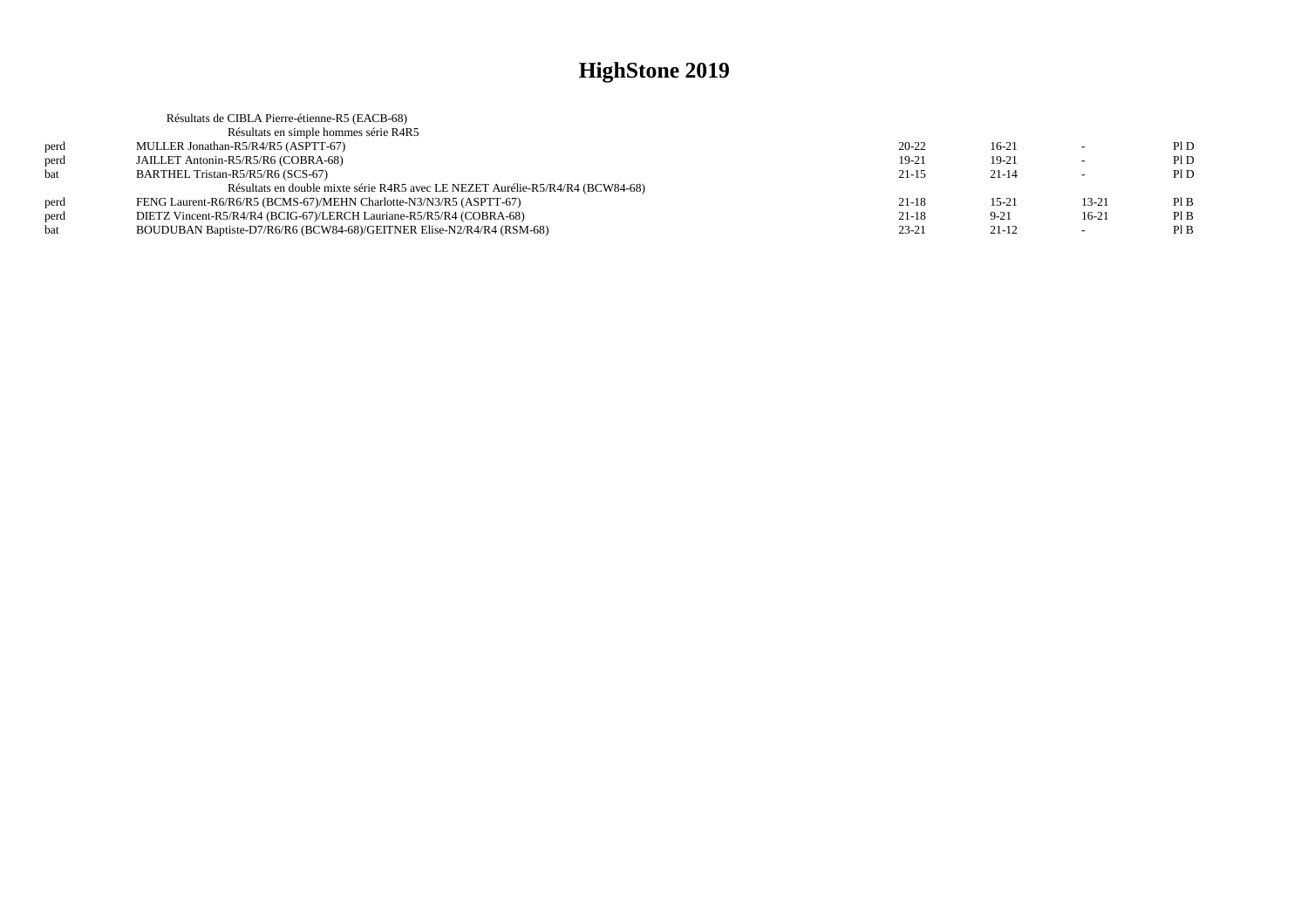|      | Résultats de CLEMENT Julien-NC (BHBC-57)                                 |           |           |                          |      |
|------|--------------------------------------------------------------------------|-----------|-----------|--------------------------|------|
|      | Résultats en double hommes série PNC avec LAZARD Christian-P12 (BCHS-57) |           |           |                          |      |
| perd | SANDOZ Jeremy-NC (CBO-67)/COASSOLO Sébastien-P12 (CBO-67)                | 17-21     | 21-19     | $12 - 21$                | Pl A |
| perd | PELAPRAT Nicolas-P10/P10/P12 (CBO-67)/ANTOINE Xavier-P10 (CBO-67)        | $15 - 21$ | $12 - 21$ | $\sim$                   | Pl A |
| perd | MEHL Sebastien-P11/P11/P12 (BCSB-67)/ATHANASE René-P11/P10/P10 (BCSB-67) | 14-21     | $21 - 17$ | $22 - 24$                | PI A |
| hat  | HENNINGER Michel-P12 (MOC-67)/HENNINGER Stephane-D9/P10/P11 (MOC-67)     | $21 - 5$  | $21 - 17$ | $\overline{\phantom{0}}$ | Pl A |
|      |                                                                          |           |           |                          |      |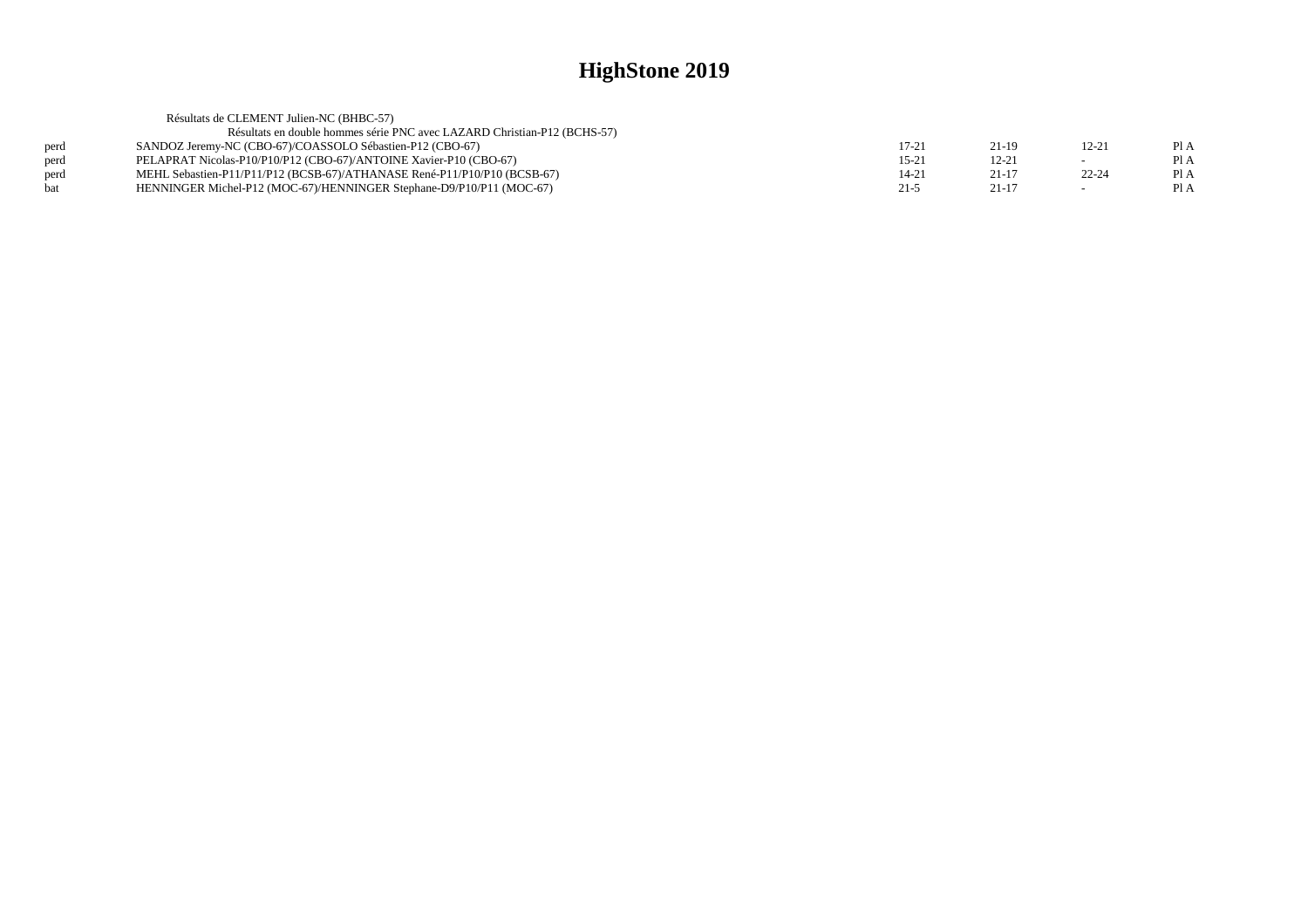| Résultats de COASSOLO Sébastien-P12 (CBO-67)                                  |           |           |         |      |
|-------------------------------------------------------------------------------|-----------|-----------|---------|------|
| Résultats en double hommes série PNC avec SANDOZ Jeremy-NC (CBO-67)           |           |           |         |      |
| LAZARD Christian-P12 (BCHS-57)/CLEMENT Julien-NC (BHBC-57)                    | $21 - 17$ | $19-21$   | $21-12$ | PI A |
| HENNINGER Michel-P12 (MOC-67)/HENNINGER Stephane-D9/P10/P11 (MOC-67)          | $21 - 7$  | $21-13$   |         | Pl A |
| PELAPRAT Nicolas-P10/P10/P12 (CBO-67)/ANTOINE Xavier-P10 (CBO-67)             | $15 - 21$ | $7 - 21$  |         | PI A |
| MEHL Sebastien-P11/P11/P12 (BCSB-67)/ATHANASE René-P11/P10/P10 (BCSB-67)      | 18-21     | $19-21$   |         | PI A |
| Résultats en double mixte série D8D9 avec VOILQUIN Laëtitia-D9/D7/D9 (CBO-67) |           |           |         |      |
| LENTZ Cedric-R6/D7/D8 (BCIG-67)/KAUFF Emilie-P12 (EVE-67)                     | $21-18$   | $11 - 21$ | 18-21   | P1D  |
| FROSSARD Alexandre-D8/D8/P10 (CSBW-68)/LECOULTRE Anais-D9/R6/D8 (CCSSL-67)    | 16-21     | $10 - 21$ |         | P1D  |
|                                                                               |           |           |         |      |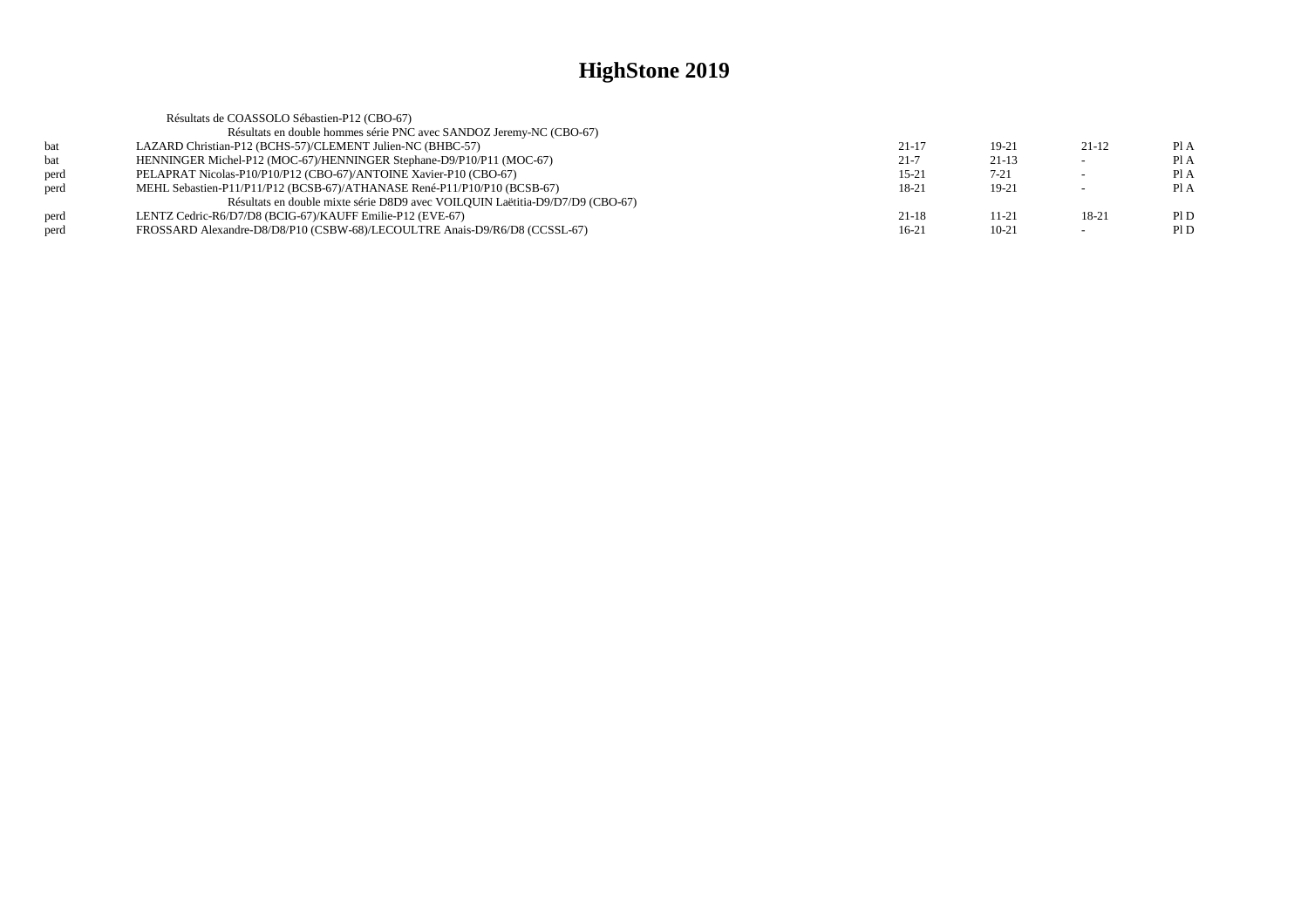|      | Résultats de COMBAR Valentin-D7/R6/D7 (BDR-67)                           |           |           |                          |        |
|------|--------------------------------------------------------------------------|-----------|-----------|--------------------------|--------|
|      | Résultats en simple hommes série R6D7                                    |           |           |                          |        |
| hat  | STEINMETZ Marc-andré-D7 (BCS-67)                                         | $21-11$   | $21 - 17$ | $\overline{\phantom{a}}$ | PIB    |
| bat  | AUTHIER Vincent-R6/R5/R6 (BCO-67)                                        | $21 - 14$ | $21 - 14$ | $\overline{\phantom{0}}$ | PIB    |
| bat  | PETERSCHMITT Pierre-antoine-R6/R6/D7 (COBRA-68)                          | $21-17$   | $21-17$   | $\overline{\phantom{0}}$ | 1/2    |
| perd | LUONG Ethan-R6/D7/D7 (ASPTT-67)                                          | $20 - 22$ | $19-21$   | $\sim$                   | Finale |
|      | Résultats en double hommes série R6D7 avec LAMBOLEY Pierre-R6 (SBC57-57) |           |           |                          |        |
| bat  | DODIN Michaël-D8/D7/D8 (OFBC-67)/EBENER Nicolas-D8/D7/D7 (ENABAD-67)     | $21 - 15$ | $21-15$   |                          | PIB    |
| perd | OBER Yoan-D8/D7/D9 (BCS-67)/ENGER Xavier-D8/R6/R6 (BCS-67)               | $21-16$   | $16-21$   | $16-21$                  | PIB    |
|      |                                                                          |           |           |                          |        |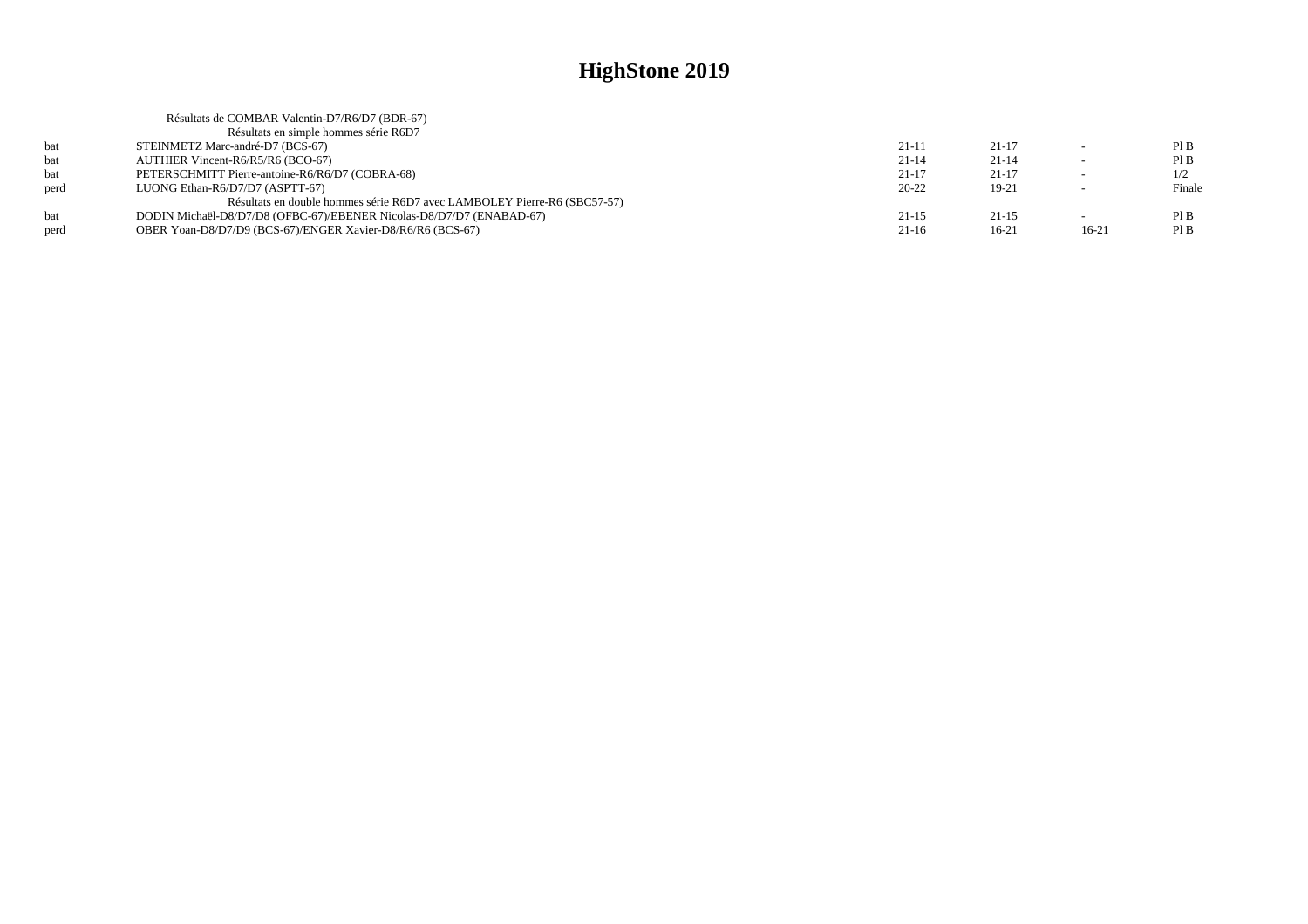|      | Résultats de COMPAGNON Alexandre-D8/D7/D8 (BCS68-68)                          |         |         |     |
|------|-------------------------------------------------------------------------------|---------|---------|-----|
|      | Résultats en double hommes série R6D7 avec SCHULLER Jacky-D8/D7/D8 (BCS68-68) |         |         |     |
| perd | BENAZIEB Othmene-D8/D7/D8 (ASCS-67)/EMOND Titouan-R6/D7/D8 (ASPTT-67)         | $19-2$  | $18-2$  | P1A |
| nerd | BECKER Francois-D7/R6/R6 (OFBC-67)/STRIEGEL Nathan-D7/R6/R6 (ENABAD-67)       | $16-21$ | $19-21$ | P1A |
|      |                                                                               |         |         |     |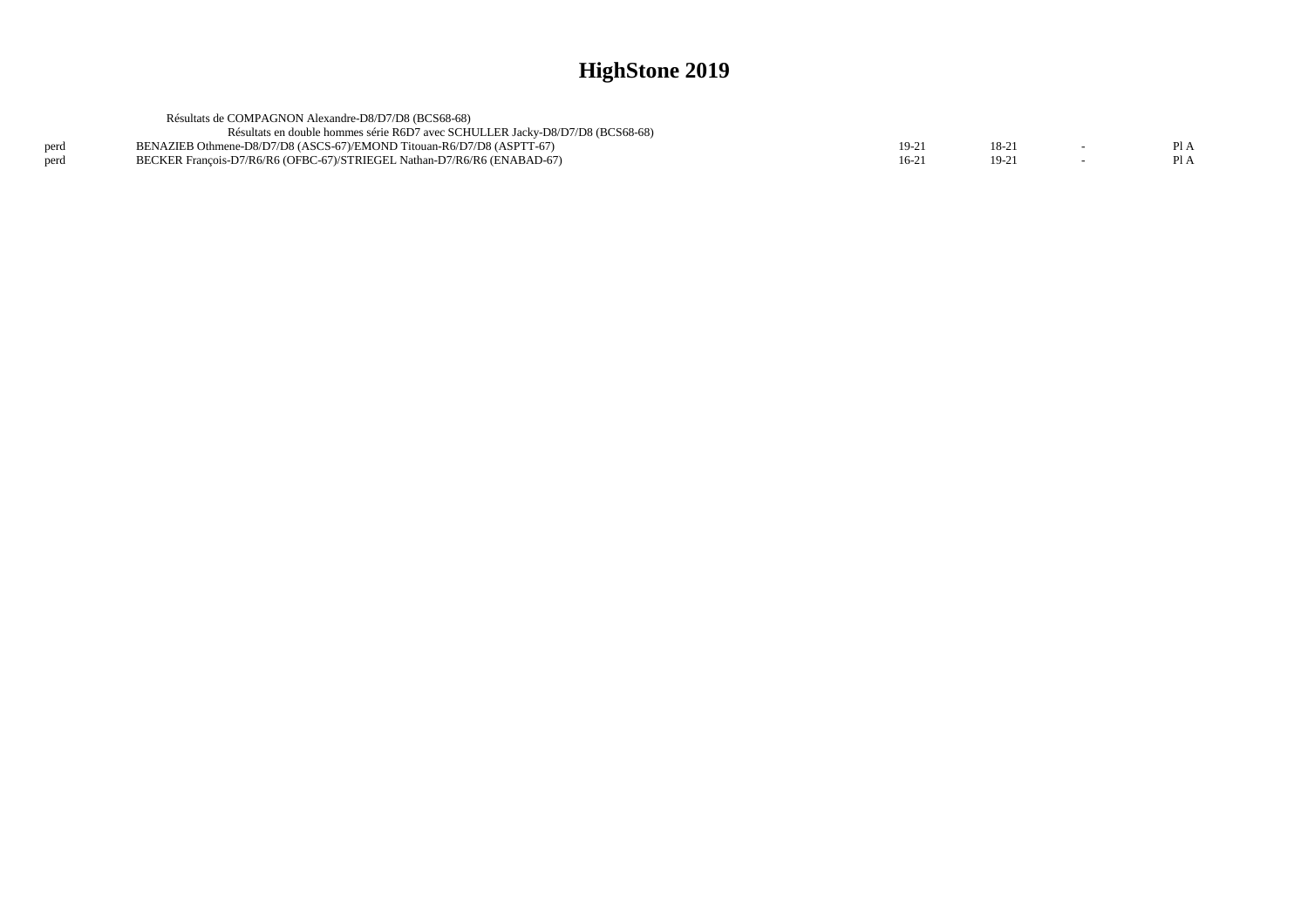|      | Résultats de CORDAZZO Jeanne-D8/D9/P10 (CEBA-67)                            |           |           |                          |      |
|------|-----------------------------------------------------------------------------|-----------|-----------|--------------------------|------|
|      | Résultats en simple dames série D8D9                                        |           |           |                          |      |
| perd | RENAULT Alice-D9/P10/P11 (FBD-67)                                           | $8 - 21$  | $12 - 21$ |                          | P1C  |
| perd | HENNINGER Sophie-D8/D8/P10 (ASPTT-67)                                       | $5 - 21$  | $9 - 21$  | $\overline{\phantom{a}}$ | P1C  |
| perd | MALGIERI Jessica-D9/D8/P10 (ASLR-67)                                        | $17 - 21$ | $14 - 21$ |                          | P1C  |
|      | Résultats en double mixte série D8D9 avec BONHOMME Noël-D8/D7/D9 (CEBA-67)  |           |           |                          |      |
| perd | BRISSET Fabien-D9/D7/D9 (BCIG-67)/PORTAS Pauline-P10 (BCIG-67)              | $16-21$   | $14 - 21$ |                          | PIE  |
|      | WEBER Antoine-D7/D7/D8 (SLCSN-67)/WEBER-GUTHERTZ Alizée-D9/D7/D9 (SLCSN-67) | 21-18     | $21-13$   |                          | PI E |
|      |                                                                             |           |           |                          |      |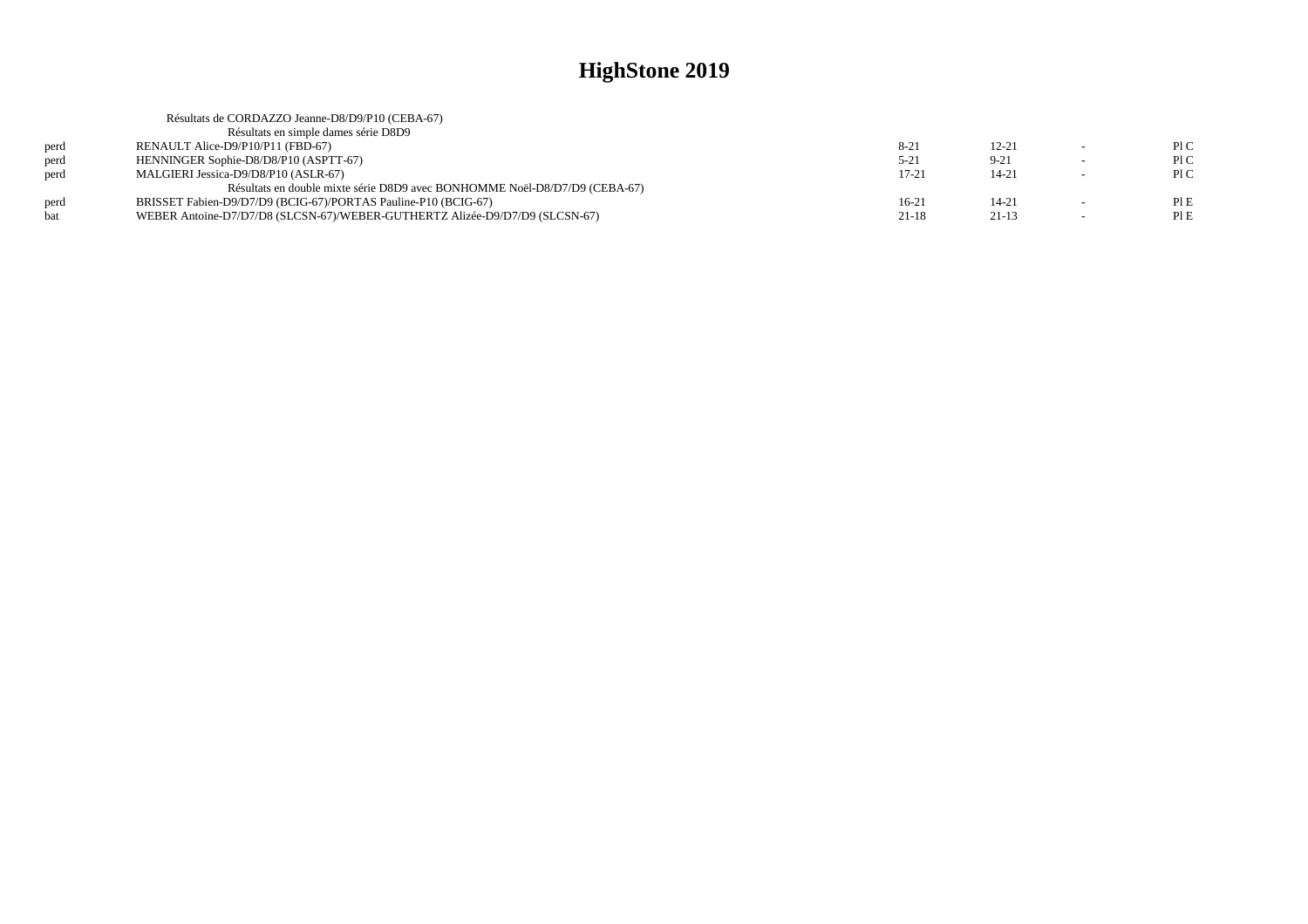|      | Résultats de DAMASO MERX Julie-D8/D7/R6 (BCIG-67)                              |           |           |                          |      |
|------|--------------------------------------------------------------------------------|-----------|-----------|--------------------------|------|
|      | Résultats en double dames série R6D7 avec MALGIERI Jessica-D9/D8/P10 (ASLR-67) |           |           |                          |      |
| perd | DIRRINGER Samantha-D8/D7/D7 (BCIG-67)/JEANNESSON Maud-D9/D7/D8 (BCIG-67)       | 11-21     | $13 - 21$ |                          | PIB  |
| bat  | REITHLER Maryne-D7/D8/D8 (BCS-67)/MEIER Miriam-D8/D7/D7 (BCS-67)               | $21 - 17$ | $22 - 20$ | $\overline{\phantom{0}}$ | PIB  |
| bat  | MICHEL Sarah-D9/D7/D9 (SCS-67)/BIWAND Christelle-D8/R6/D7 (SCS-67)             | $21-13$   | $21 - 7$  |                          | PIB  |
| perd | KUCHLER Justine-D7/R6/R6 (CEBA-67)/KUCHLER Hannah-R6/R6/D7 (CEBA-67)           | $13 - 21$ | $6 - 21$  | $\overline{\phantom{0}}$ | 1/2  |
|      | Résultats en double mixte série R6D7 avec JAILLET Antonin-R5/R5/R6 (COBRA-68)  |           |           |                          |      |
| bat  | KEIFFER Titouan-R6/R5/R6 (ENABAD-67)/KEIFFER Nelly-D9/D7/D9 (ENABAD-67)        | $20 - 22$ | $21-13$   | $21-18$                  | PIB  |
| perd | ENGER Xavier-D8/R6/R6 (BCS-67)/KLEIN Marie-D7/R5/D7 (BCS-67)                   | $21-16$   | $13 - 21$ | 18-21                    | Pl B |
|      |                                                                                |           |           |                          |      |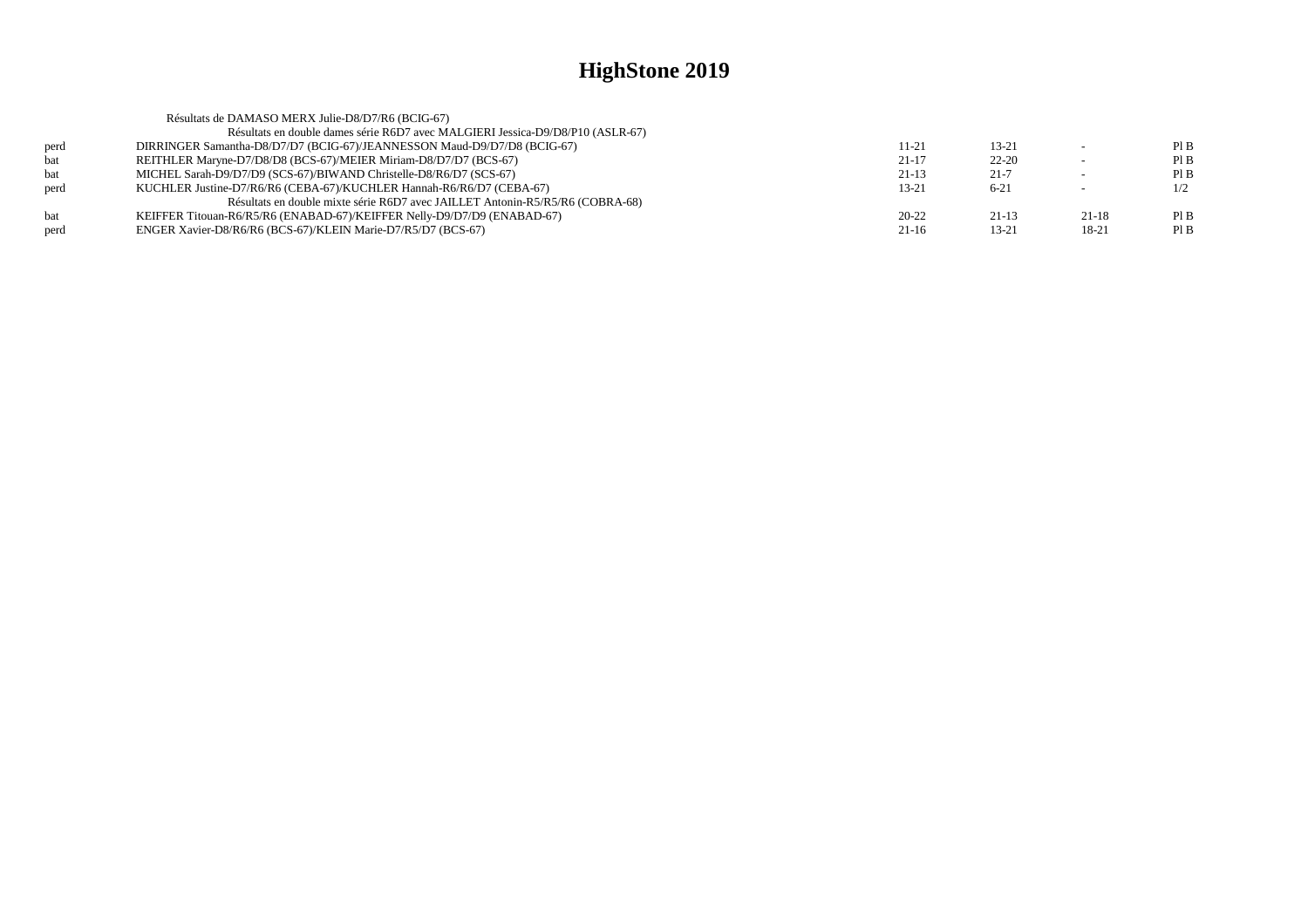|      | Résultats de DE LOURTIOUX Clotilde-D8/D7/D7 (BCL-67) |         |           |                          |      |
|------|------------------------------------------------------|---------|-----------|--------------------------|------|
|      | Résultats en simple dames série D8D9                 |         |           |                          |      |
| hat  | MICHEL Sarah-D9/D7/D9 (SCS-67)                       | $21-18$ | $15 - 21$ | $22 - 20$                | Pl A |
| perd | GANDER Alix-D8/D8/P10 (CEBA-67)                      | 18-21   | $17 - 21$ |                          | Pl A |
|      | HENNINGER Sophie-D8/D8/P10 (ASPTT-67)                | $21-11$ | $21 - 18$ | $\overline{\phantom{0}}$ | 1/4  |
| perd | VOILOUIN Laëtitia-D9/D7/D9 (CBO-67)                  | WO-     |           |                          | 1/2  |
|      |                                                      |         |           |                          |      |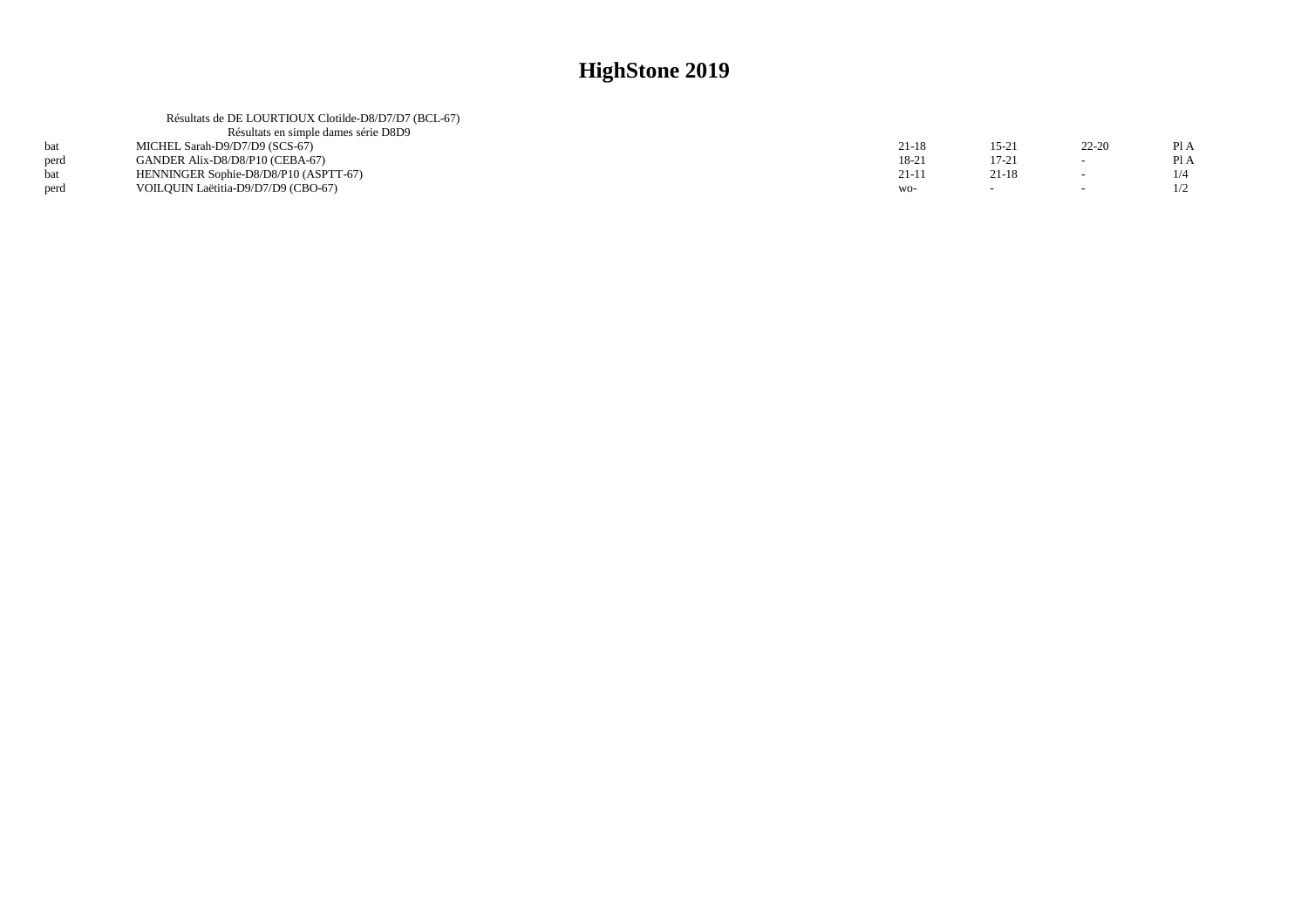|      | Résultats de DELAGNEAU Céline-D8/R6/R6 (HBC-67)                           |          |           |       |      |
|------|---------------------------------------------------------------------------|----------|-----------|-------|------|
|      | Résultats en double mixte série R6D7 avec MAZARD Julien-D7/R6/R6 (HBC-67) |          |           |       |      |
| perd | BALTHAZARD Robin-D9/D8/D8 (BCMS-67)/MOREAUX Justine-D8/R6/D7 (BCMS-67)    | $7 - 21$ | 11-21     |       | PI D |
| perd | LUTZ Marc-D9/D7/D8 (BCS-67)/MEIER Miriam-D8/D7/D7 (BCS-67)                | $15-21$  | $21 - 17$ | 13-21 | PI D |
| hat  | HOLT Nicolas-R6/R5/R6 (MOC-67)/JEANNESSON Maud-D9/D7/D8 (BCIG-67)         | $21-10$  | $21-16$   |       | PI D |
|      |                                                                           |          |           |       |      |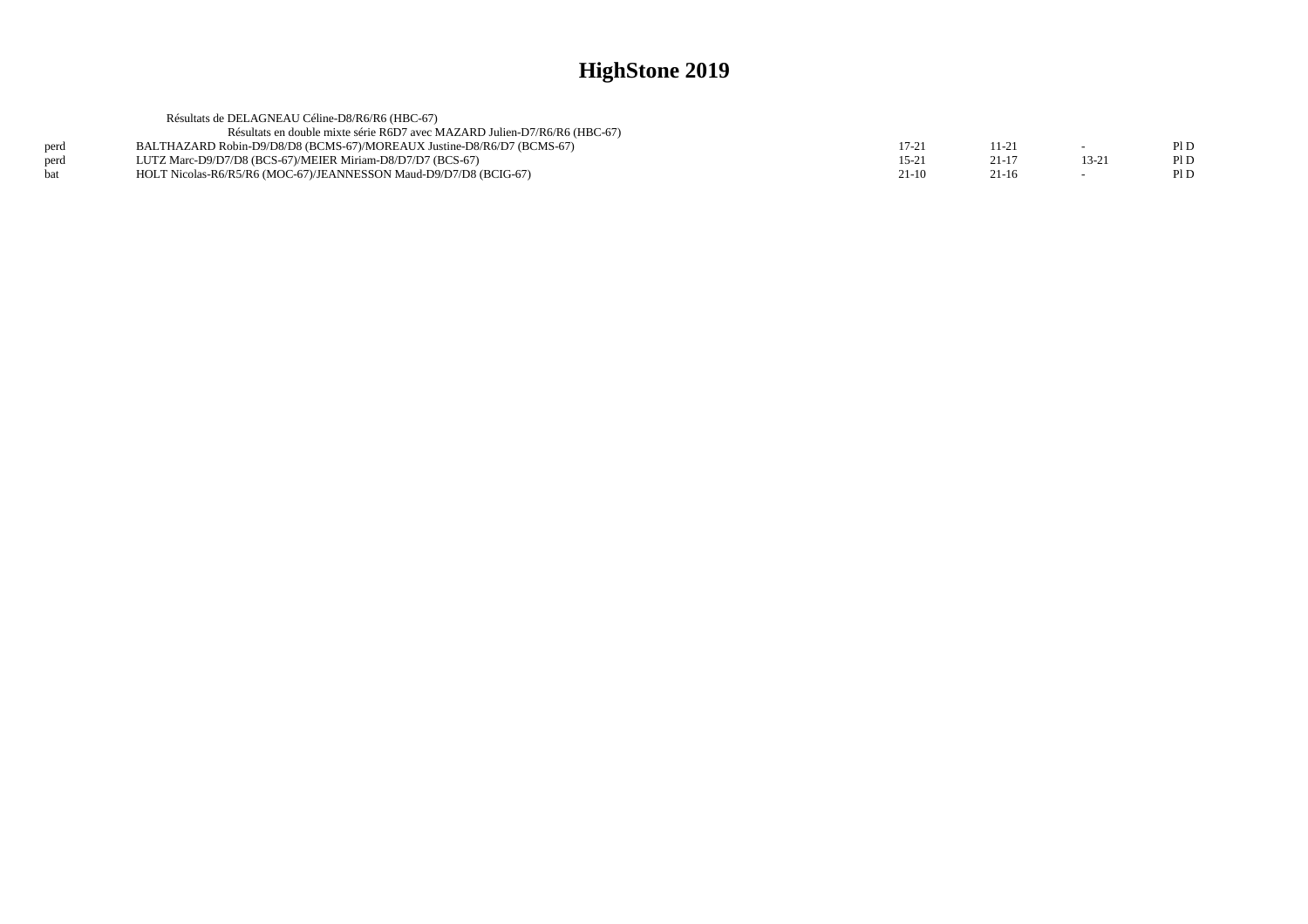|             | Résultats de DEMANET Vanessa-R6/R5/R5 (BS-67)                                  |           |           |                          |      |
|-------------|--------------------------------------------------------------------------------|-----------|-----------|--------------------------|------|
|             | Résultats en double dames série R4R5 avec CHABRIER Sylvie-R5/R4/R4 (ASCS-67)   |           |           |                          |      |
| bat         | LOPES Mélanie-D7/R5/R6 (BCO-67)/FELBER Elsa-R5 (ASPTT-67)                      | $21 - 14$ | $19-21$   | $21-18$                  | Pl B |
| bat         | HAUWEL Chloé-D7/R6/D7 (ENABAD-67)/MARTINEZ Florence-D7/R5/D7 (ENABAD-67)       | $21-19$   | $21-18$   | $\sim$                   | PIB  |
| bat         | LERCH Lauriane-R5/R5/R4 (COBRA-68)/VENTE Niki-D7/R5/R5 (ASCS-67)               | $21 - 18$ | $21-13$   |                          | PIB  |
| perd        | RIEFFEL-DORN Laura-R5/R4/R4 (BCS-67)/LENGENFELDER Cathie-R5/R4/R5 (BCS-67)     | $20 - 22$ | $13 - 21$ |                          | 1/2  |
|             | Résultats en double mixte série R4R5 avec UNTERNEHR Alexandre-R5/R4/R5 (BS-67) |           |           |                          |      |
| <b>b</b> at | CASTEL Julien-R5 (ASLR-67)/KNITTEL Camille-R6/R5/R4 (ASLR-67)                  | $21 - 4$  | $21-12$   |                          | PLC  |
| perd        | BRICO Sébastien-R6/R6/R5 (ASCS-67)/CHABRIER Sylvie-R5/R4/R4 (ASCS-67)          | 18-21     | $15 - 21$ | $\overline{\phantom{0}}$ | P1C  |
| perd        | TRUCHET Lucas-R5 (BS-67)/OBER Fiona-R5/R5/R4 (BCT-67)                          | 14-21     | $12 - 21$ |                          | P1C  |
|             |                                                                                |           |           |                          |      |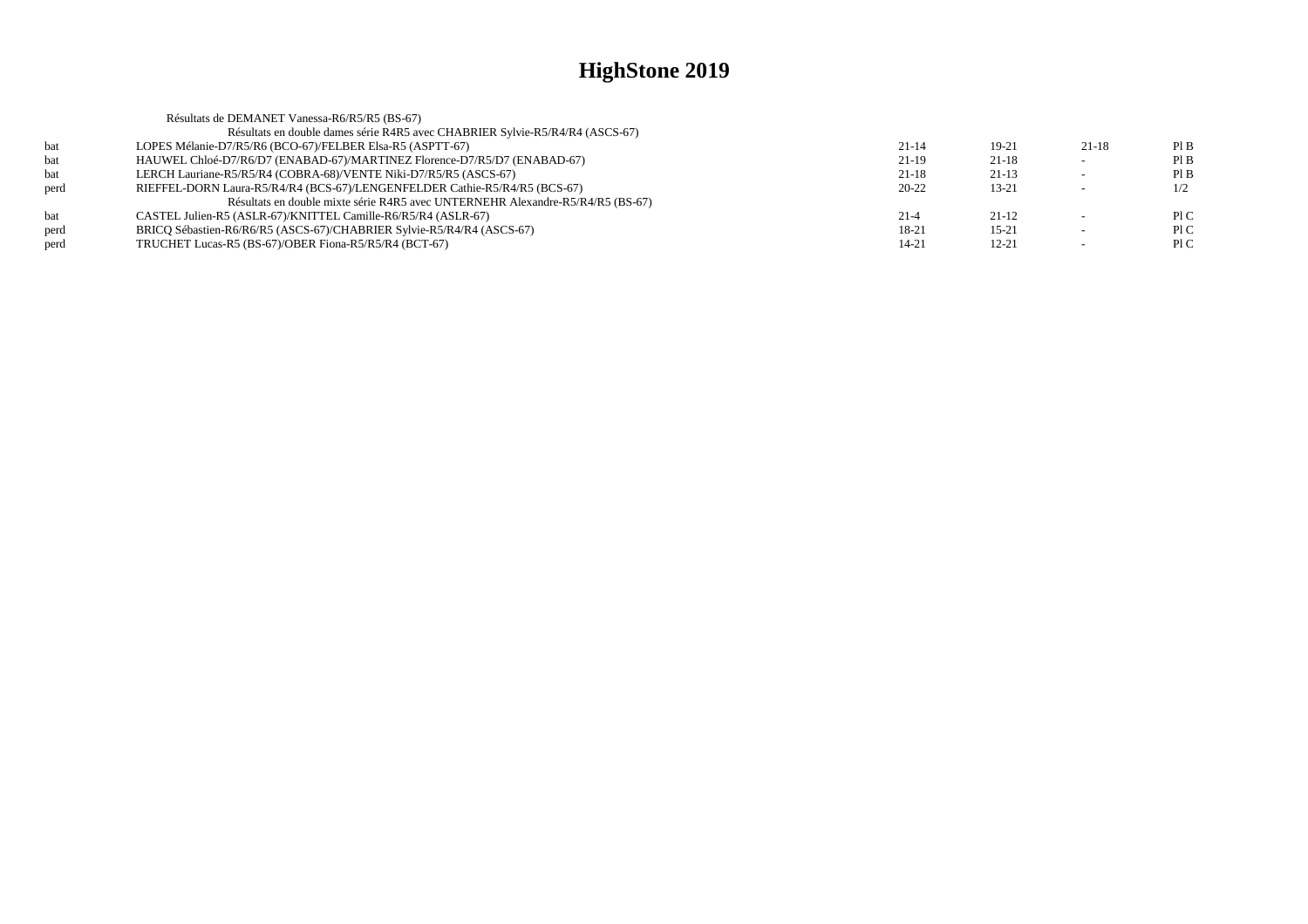Résultats de DIARD Jessica-P12/P10/P11 (PBC-57)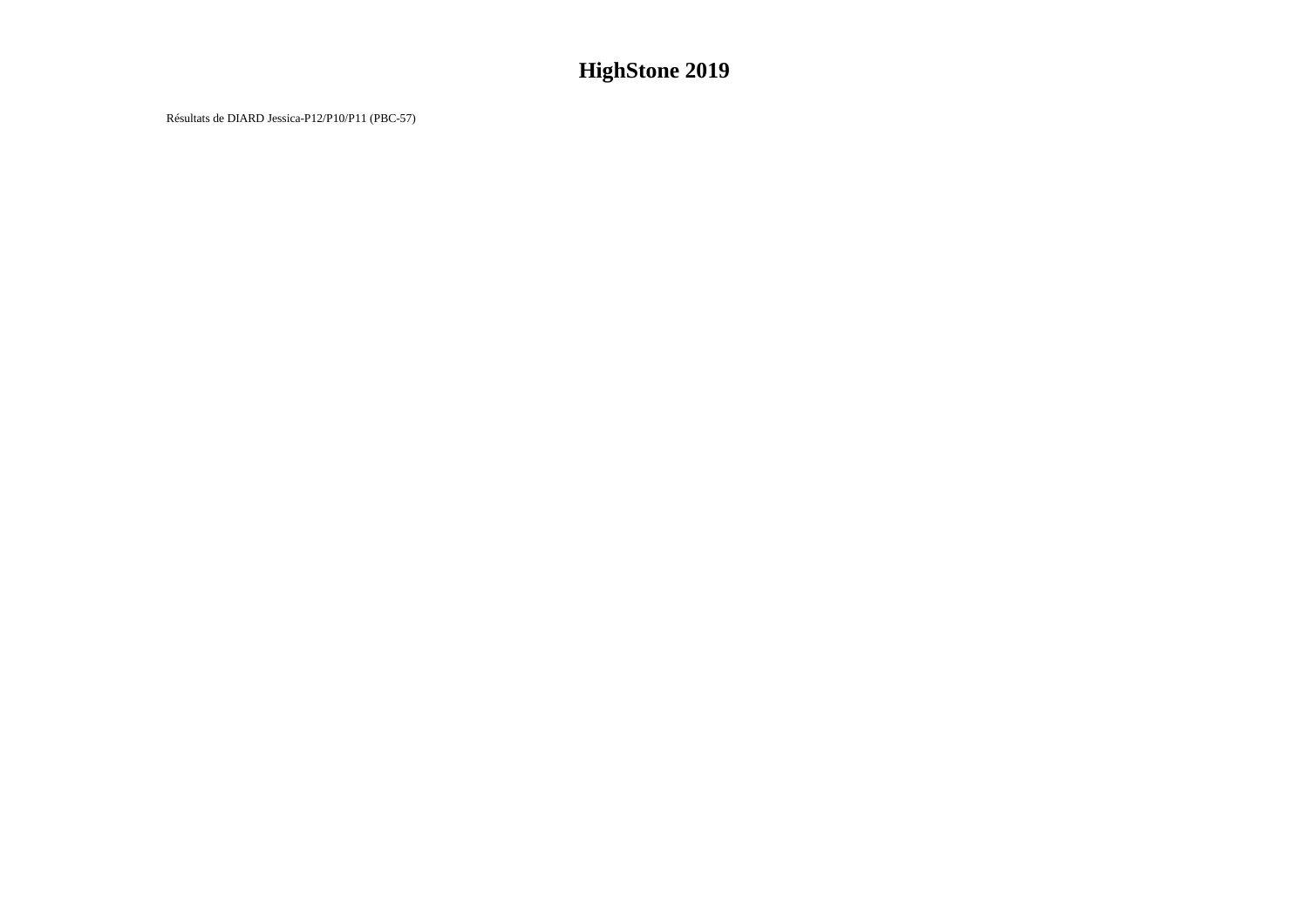|      | Résultats de DIETZ Vincent-R5/R4/R4 (BCIG-67)                                |           |           |        |      |
|------|------------------------------------------------------------------------------|-----------|-----------|--------|------|
|      | Résultats en double mixte série R4R5 avec LERCH Lauriane-R5/R5/R4 (COBRA-68) |           |           |        |      |
|      | BOUDUBAN Baptiste-D7/R6/R6 (BCW84-68)/GEITNER Elise-N2/R4/R4 (RSM-68)        | $21-10$   | $21 - 4$  | $\sim$ | Pl B |
|      | CIBLA Pierre-étienne-R5 (EACB-68)/LE NEZET Aurélie-R5/R4/R4 (BCW84-68)       | 18-21     | $21-9$    | 21-16  | PI B |
| perd | FENG Laurent-R6/R6/R5 (BCMS-67)/MEHN Charlotte-N3/N3/R5 (ASPTT-67)           | 11-21     | $14 - 21$ |        | Pl B |
| perd | TRAN Jean-Paul-R5 (BCMS-67)/CARRE Alix-R4 (ENABAD-67)                        | $20 - 22$ | $19-21$   |        | 1/4  |
|      |                                                                              |           |           |        |      |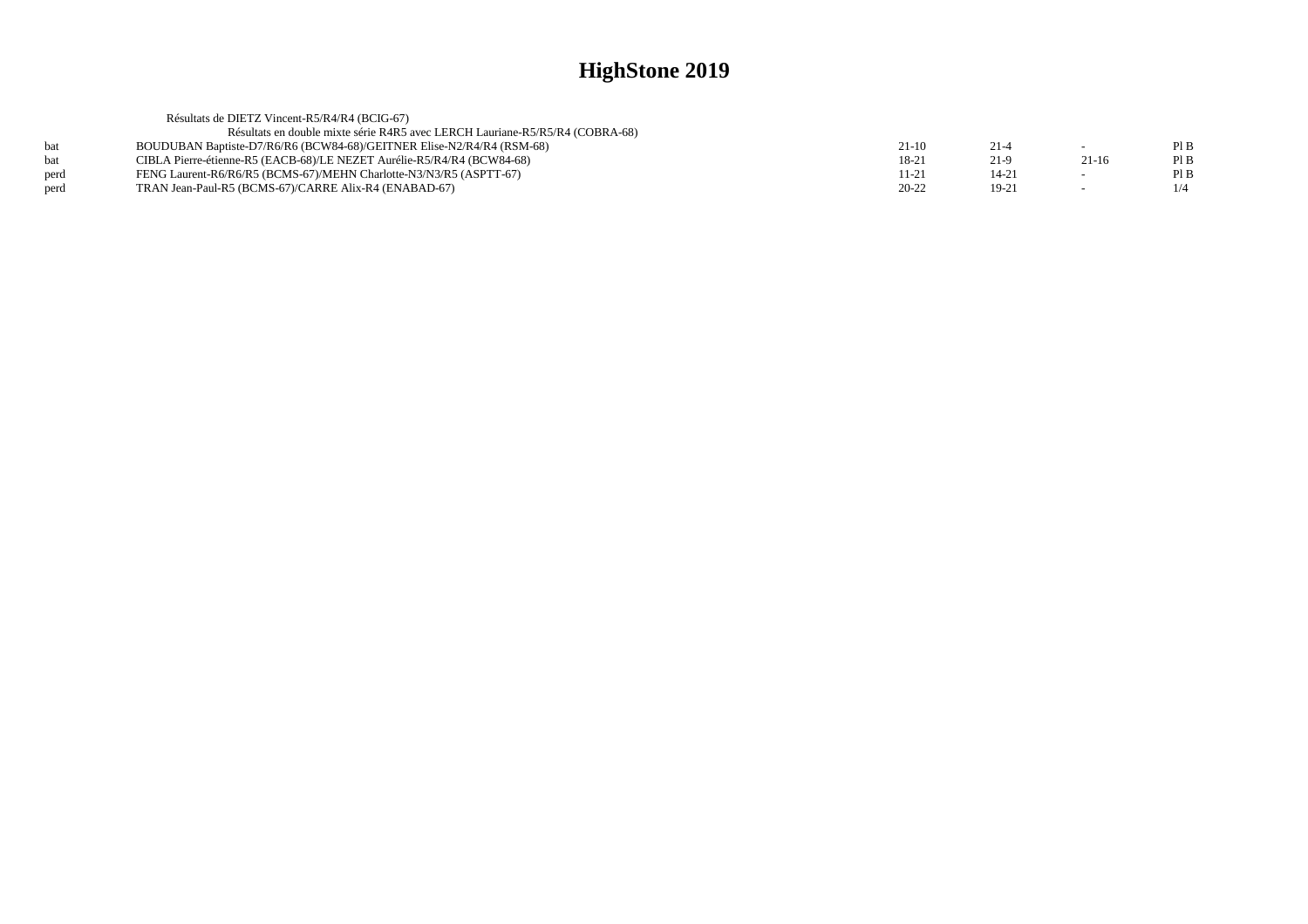| Résultats de DIRRINGER Samantha-D8/D7/D7 (BCIG-67)                              |           |           |           |        |
|---------------------------------------------------------------------------------|-----------|-----------|-----------|--------|
| Résultats en double dames série R6D7 avec JEANNESSON Maud-D9/D7/D8 (BCIG-67)    |           |           |           |        |
| DAMASO MERX Julie-D8/D7/R6 (BCIG-67)/MALGIERI Jessica-D9/D8/P10 (ASLR-67)       | 21-11     | $21-13$   |           | PIB    |
| MICHEL Sarah-D9/D7/D9 (SCS-67)/BIWAND Christelle-D8/R6/D7 (SCS-67)              | $21 - 17$ | $21 - 8$  |           | PIB    |
| REITHLER Maryne-D7/D8/D8 (BCS-67)/MEIER Miriam-D8/D7/D7 (BCS-67)                | $21-16$   | $21-19$   |           | PIB    |
| LECOULTRE Anais-D9/R6/D8 (CCSSL-67)/WOLFF Marjorie-D8/R6/R6 (CCSSL-67)          | $16-21$   | $21-17$   | $21-14$   | 1/2    |
| KUCHLER Justine-D7/R6/R6 (CEBA-67)/KUCHLER Hannah-R6/R6/D7 (CEBA-67)            | 11-21     | $21 - 18$ | $26 - 24$ | Finale |
| Résultats en double mixte série R6D7 avec MAINEULT Clement-D7/D7/R6 (ENABAD-67) |           |           |           |        |
| HELL Laurent-D7/R6/D7 (VDK-67)/HEYER Nathalie-P11/D9/D9 (AOWB-67)               | $21 - 15$ | $21-12$   |           | PIE    |
| HUBER Jeremy-D8/D7/D7 (BCT-67)/RITTER Coralie-D7/R5/D7 (BCT-67)                 | 21-18     | $21-9$    |           | PIE    |
| CASTEL Jeremie-R6 (CEBA-67)/KUCHLER Justine-D7/R6/R6 (CEBA-67)                  | 18-21     | $21 - 14$ | $21-16$   | PIE    |
| SCHOULLER Christophe-R6/R5/R6 (SLCSN-67)/PRIVAT Marine-P10/D7/D8 (ENABAD-67)    | $25 - 23$ | $16-21$   | $13 - 21$ | 1/4    |
|                                                                                 |           |           |           |        |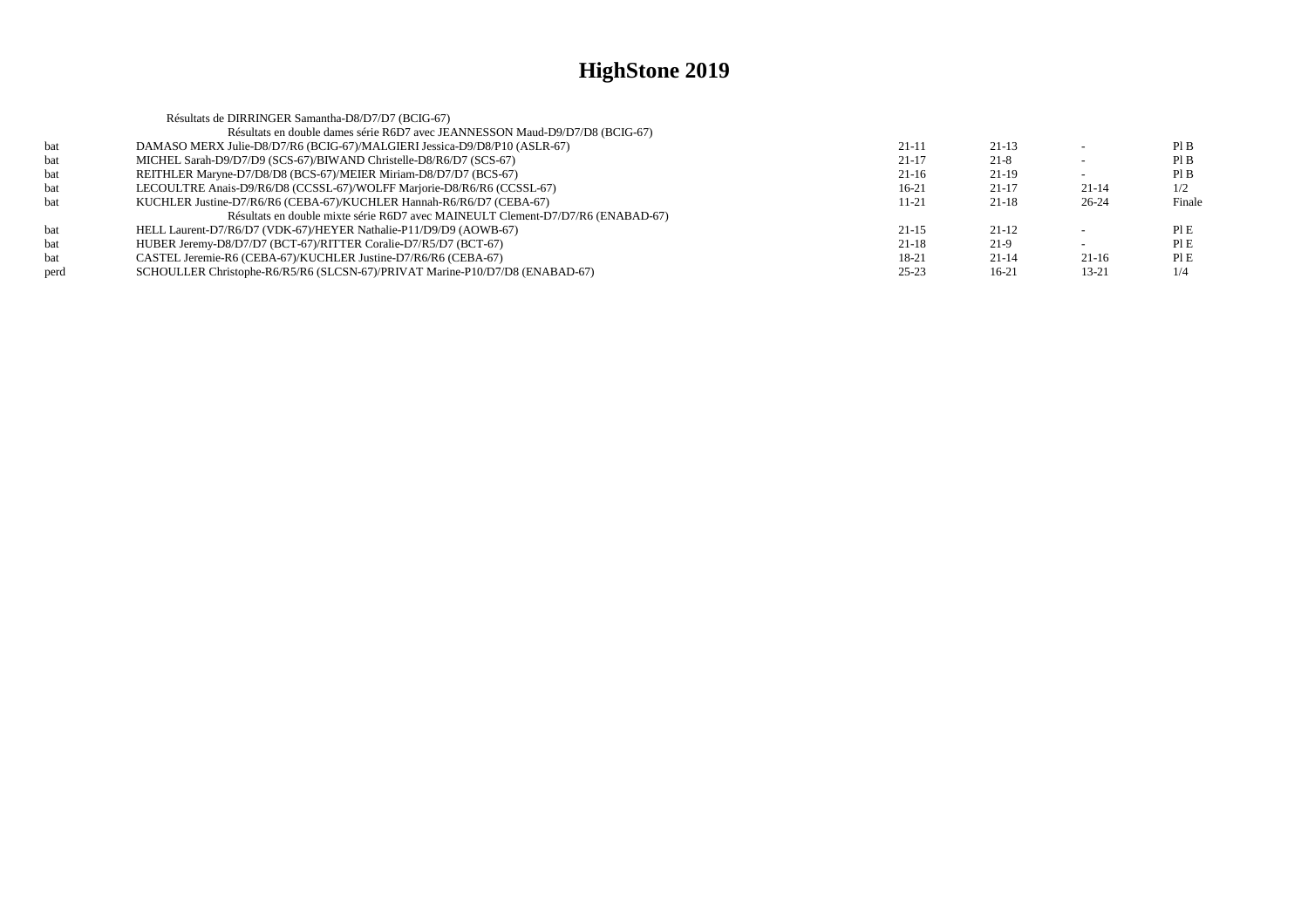|      | Résultats de DODIN Michaël-D8/D7/D8 (OFBC-67)                                  |           |        |         |      |
|------|--------------------------------------------------------------------------------|-----------|--------|---------|------|
|      | Résultats en double hommes série R6D7 avec EBENER Nicolas-D8/D7/D7 (ENABAD-67) |           |        |         |      |
| perd | OBER Yoan-D8/D7/D9 (BCS-67)/ENGER Xavier-D8/R6/R6 (BCS-67)                     | 21-18     | $13-2$ | $18-21$ | Pl B |
| nerd | COMBAR Valentin-D7/R6/D7 (BDR-67)/LAMBOLEY Pierre-R6 (SBC57-57)                | $15 - 21$ | $15-2$ |         | Pl B |
|      |                                                                                |           |        |         |      |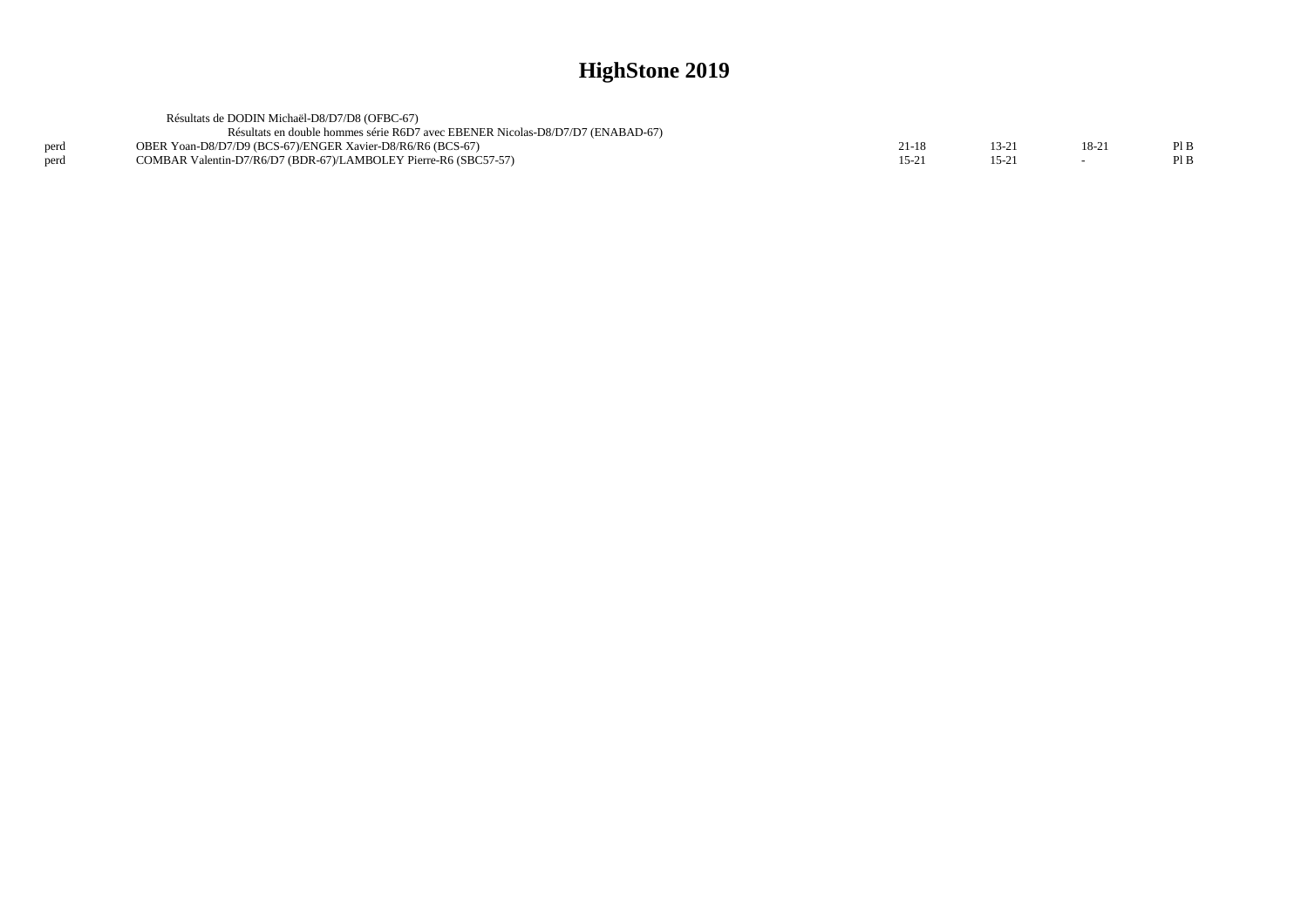| Résultats de DOMINGUEZ Mathieu-D7/D9/P10 (SCS-67) |  |      |
|---------------------------------------------------|--|------|
| Résultats en simple hommes série R6D7             |  |      |
| HENNINGER Sebastien-R6/D8/D8 (ASPTT-67)           |  | Pl D |
| PETERSCHMITT Pierre-antoine-R6/R6/D7 (COBRA-68)   |  | Pl D |
|                                                   |  |      |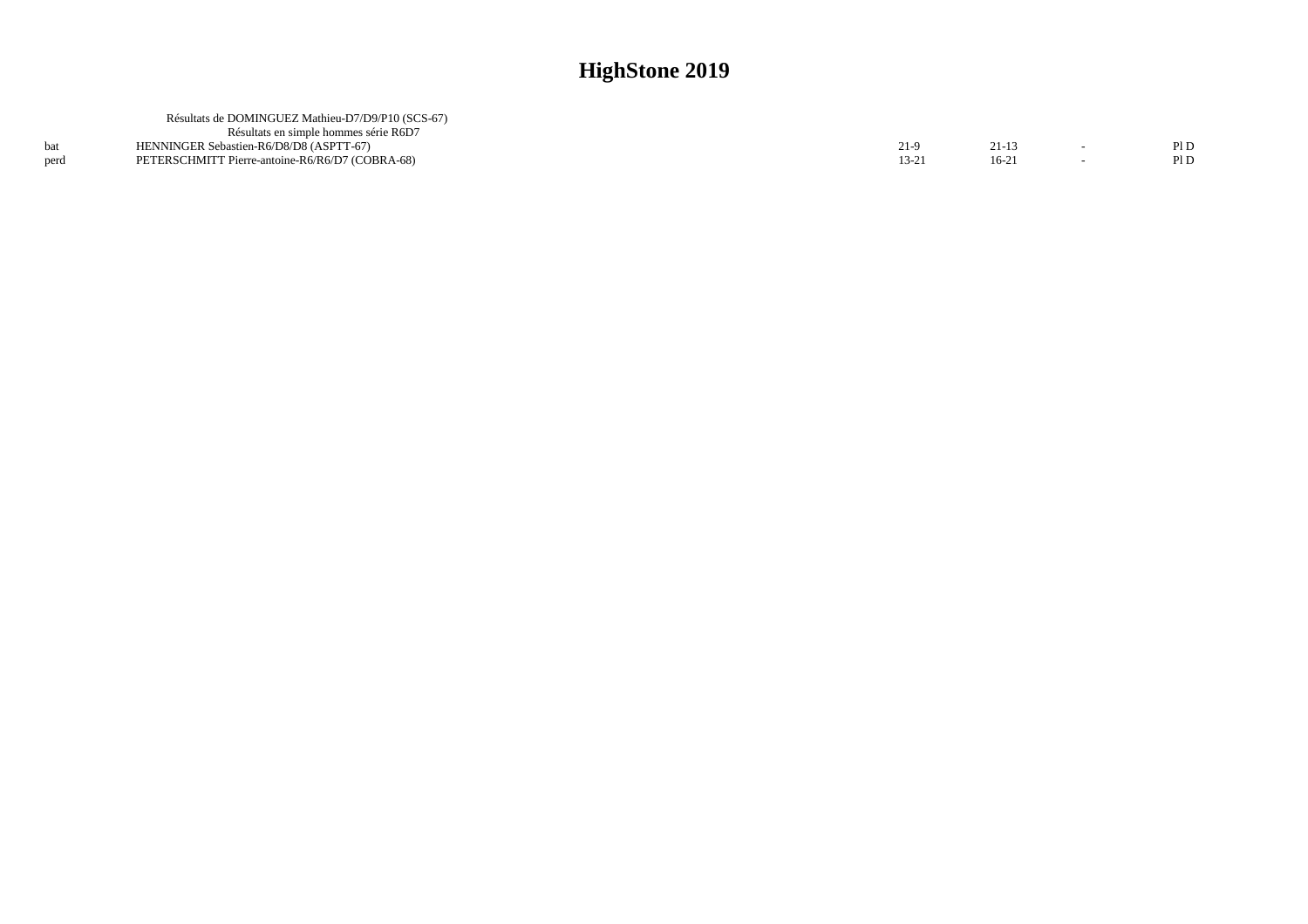|      | Résultats de DORNIER Vincent-D7/D7/D8 (BCMS-67)                           |           |           |        |     |
|------|---------------------------------------------------------------------------|-----------|-----------|--------|-----|
|      | Résultats en simple hommes série R6D7                                     |           |           |        |     |
| hat. | BHOLAH Krishna-D7/D8/D9 (HBC-67)                                          | $21 - 14$ | $21 - 18$ | $\sim$ | P1C |
| perd | EMOND Titouan-R6/D7/D8 (ASPTT-67)                                         | $21-18$   | $14 - 21$ | 18-21  | P1C |
|      | Résultats en double mixte série D8D9 avec MARTEL Zoé-P10/D8/P10 (BCMS-67) |           |           |        |     |
| hat  | LAWI Nicolas-P11/D9/P11 (BDR-67)/BRUNGARD Amandine-P12/P12/D9 (BDR-67)    | $21 - 14$ | $21-11$   |        | P1C |
| hat. | MARTIN Guillaume-D9/D7/D8 (CBO-67)/MARTIN Christel-D9/D8/D8 (BS-67)       | $23 - 21$ | 18-21     | 21-11  | P1C |
| perd | OBER Yoan-D8/D7/D9 (BCS-67)/REITHLER Maryne-D7/D8/D8 (BCS-67)             | $17 - 21$ | $7 - 21$  | $\sim$ |     |
|      |                                                                           |           |           |        |     |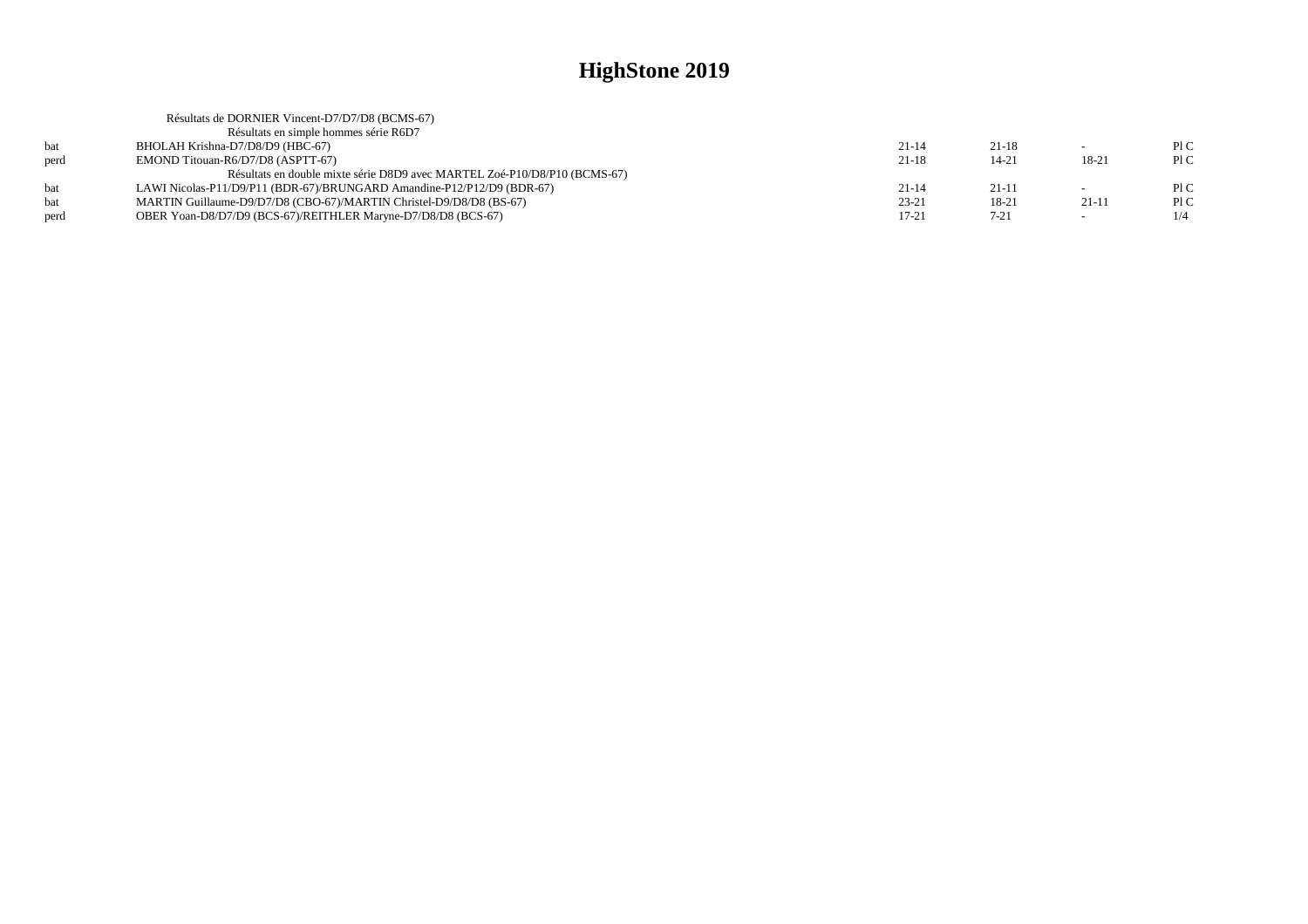|      | Résultats de DROUANT Eric-D9/P10/P10 (HBC-67) |           |           |         |      |
|------|-----------------------------------------------|-----------|-----------|---------|------|
|      | Résultats en simple hommes série D8D9         |           |           |         |      |
|      | SAID Louis-D8/D7/D9 (SLDB-67)                 | 21-19     | $21 - 14$ | $\sim$  | Pl H |
|      | BUREL Luc pascal-D9/D9/P10 (CEBA-67)          | $23 - 21$ | $21-16$   |         | Pl H |
|      | LE DU Erwann-P10/P12/P11 (BCMS-67)            | $21-11$   | $15 - 21$ | $21-10$ | PIH  |
| perd | SFRONTATO Nicolas-D8/D7/D8 (VDK-67)           | $19-21$   | $16-21$   |         |      |
|      |                                               |           |           |         |      |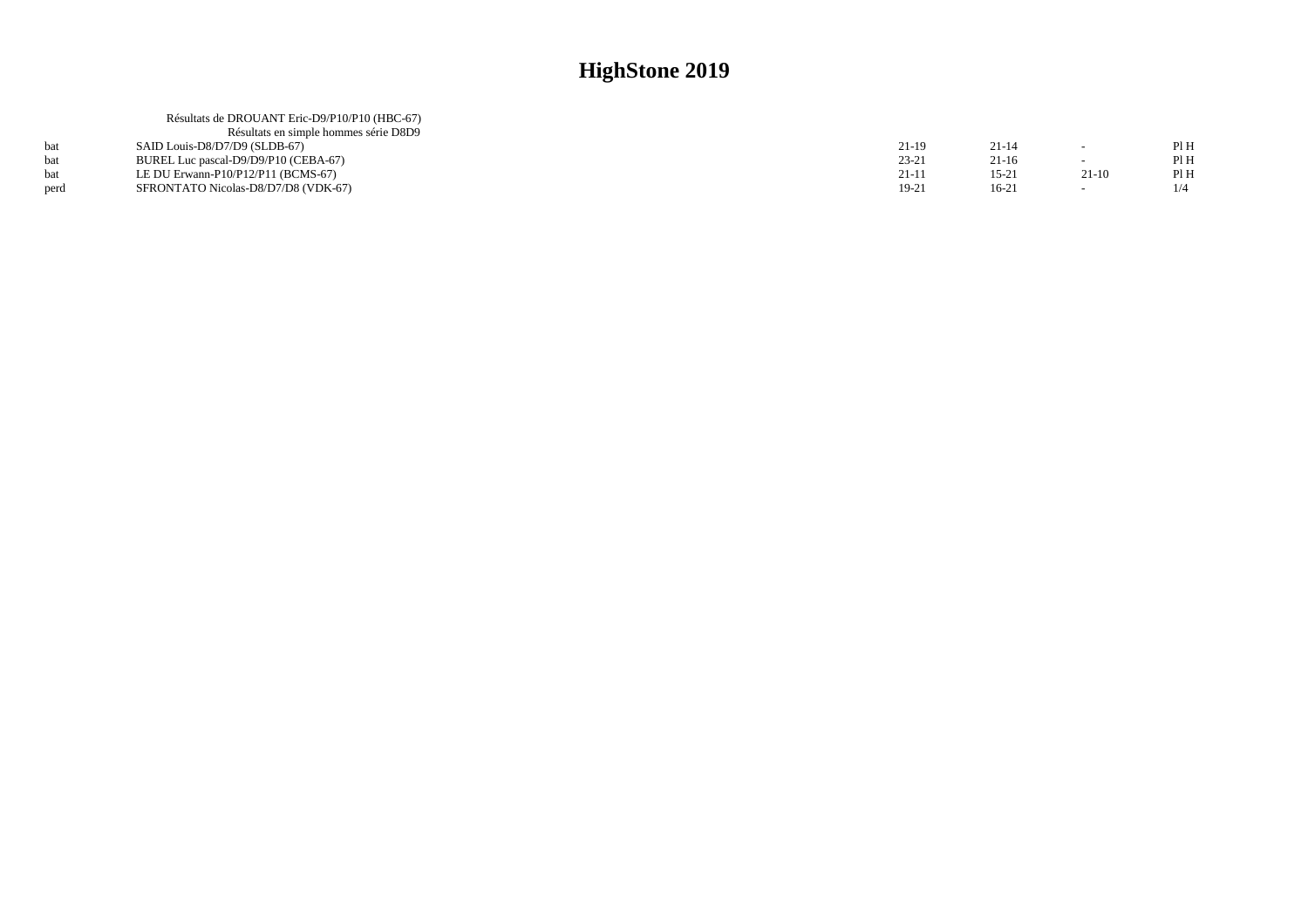|      | Résultats de DUBOIS Arnaud-R6/D7/D8 (ASPTT-67)                                |           |           |                          |        |
|------|-------------------------------------------------------------------------------|-----------|-----------|--------------------------|--------|
|      | Résultats en simple hommes série R6D7                                         |           |           |                          |        |
| bat  | RUFFENACH Eric-D7/R6/D7 (BCMS-67)                                             | 15-21     | $21 - 15$ | $21-11$                  | PI E   |
| bat  | BEISSER Bruno-D7/D7/D9 (MOC-67)                                               | $21-13$   | $21 - 8$  |                          | PIE    |
| perd | HOFFMANN Laurent-R6/R5/R6 (BCBB-67)                                           | $24 - 22$ | $20 - 22$ | $14 - 21$                | PIE    |
| perd | PETERSCHMITT Pierre-antoine-R6/R6/D7 (COBRA-68)                               | $21-18$   | $12 - 21$ | $13 - 21$                | 1/4    |
|      | Résultats en double mixte série D8D9 avec LY Bui minh thu-D7/R5/D8 (ASPTT-67) |           |           |                          |        |
| bat  | MOUROT Alexis-D9/D8/D9 (EACB-68)/BOUIX Fabienne-D9/D7/D9 (SUNBAD-68)          | $21-9$    | $21-14$   |                          | Pl A   |
| bat  | BUREL Luc pascal-D9/D9/P10 (CEBA-67)/MORITZ-PETIT Lara-D8/D8/D9 (CEBA-67)     | $21-16$   | $21-11$   | $\overline{\phantom{0}}$ | PIA    |
| bat  | FROSSARD Alexandre-D8/D8/P10 (CSBW-68)/LECOULTRE Anais-D9/R6/D8 (CCSSL-67)    | $21-9$    | $21-16$   |                          | 1/2    |
| perd | OBER Yoan-D8/D7/D9 (BCS-67)/REITHLER Maryne-D7/D8/D8 (BCS-67)                 | 11-21     | $12 - 21$ |                          | Finale |
|      |                                                                               |           |           |                          |        |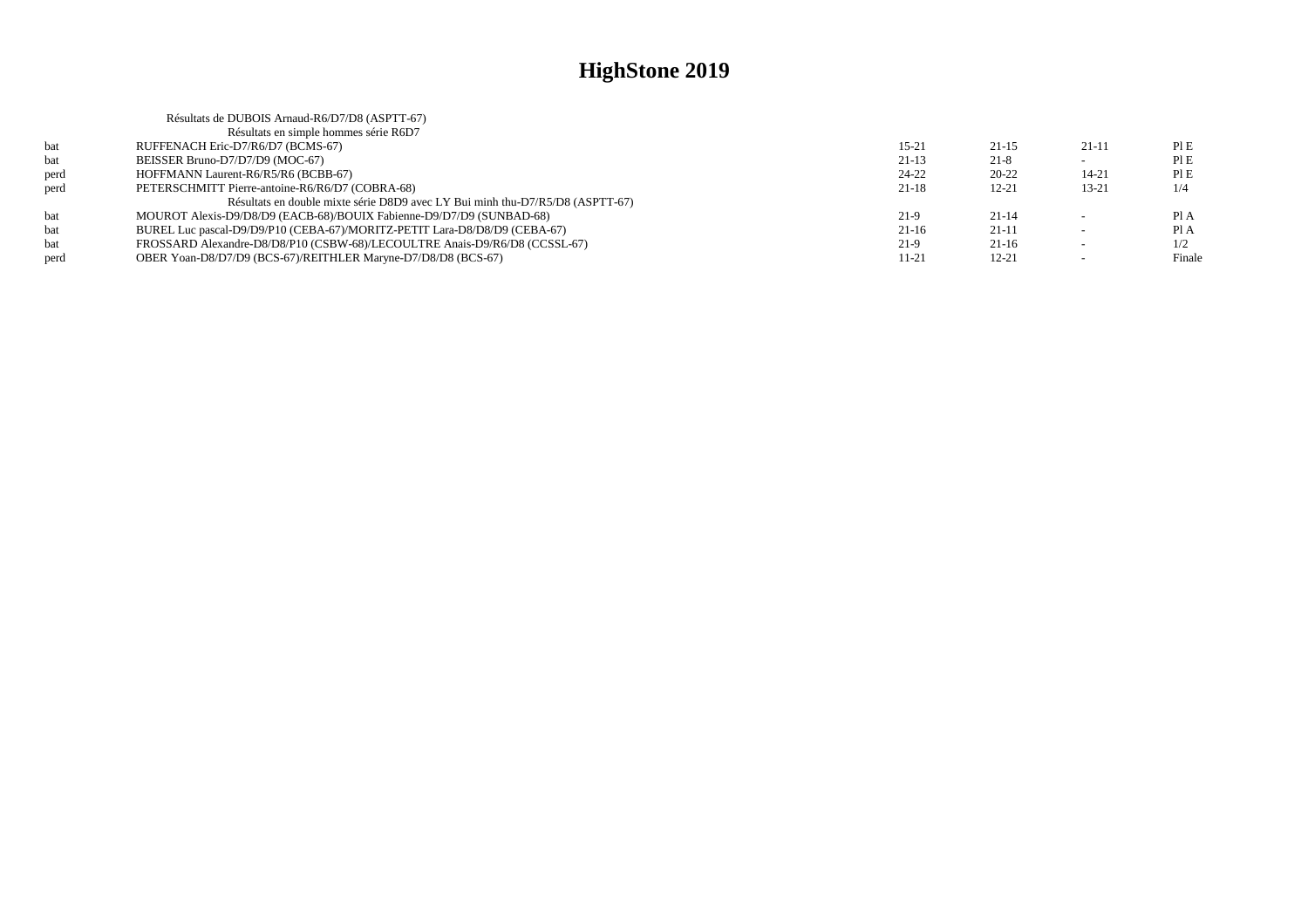|      | Résultats de EBENER Nicolas-D8/D7/D7 (ENABAD-67)                            |           |           |                          |      |
|------|-----------------------------------------------------------------------------|-----------|-----------|--------------------------|------|
|      | Résultats en simple hommes série D8D9                                       |           |           |                          |      |
| hat  | JAFFRY Nicolas-D9/D7/D9 (MOC-67)                                            | $21-16$   | 21-18     |                          | P1D  |
| perd | BALTHAZARD Robin-D9/D8/D8 (BCMS-67)                                         | $15 - 21$ | $21-12$   | $7 - 21$                 | P1D  |
|      | Résultats en double hommes série R6D7 avec DODIN Michaël-D8/D7/D8 (OFBC-67) |           |           |                          |      |
| perd | OBER Yoan-D8/D7/D9 (BCS-67)/ENGER Xavier-D8/R6/R6 (BCS-67)                  | 21-18     | 13-21     | 18-21                    | Pl B |
| perd | COMBAR Valentin-D7/R6/D7 (BDR-67)/LAMBOLEY Pierre-R6 (SBC57-57)             | $15 - 21$ | $15 - 21$ | $\overline{\phantom{0}}$ | PIB  |
|      |                                                                             |           |           |                          |      |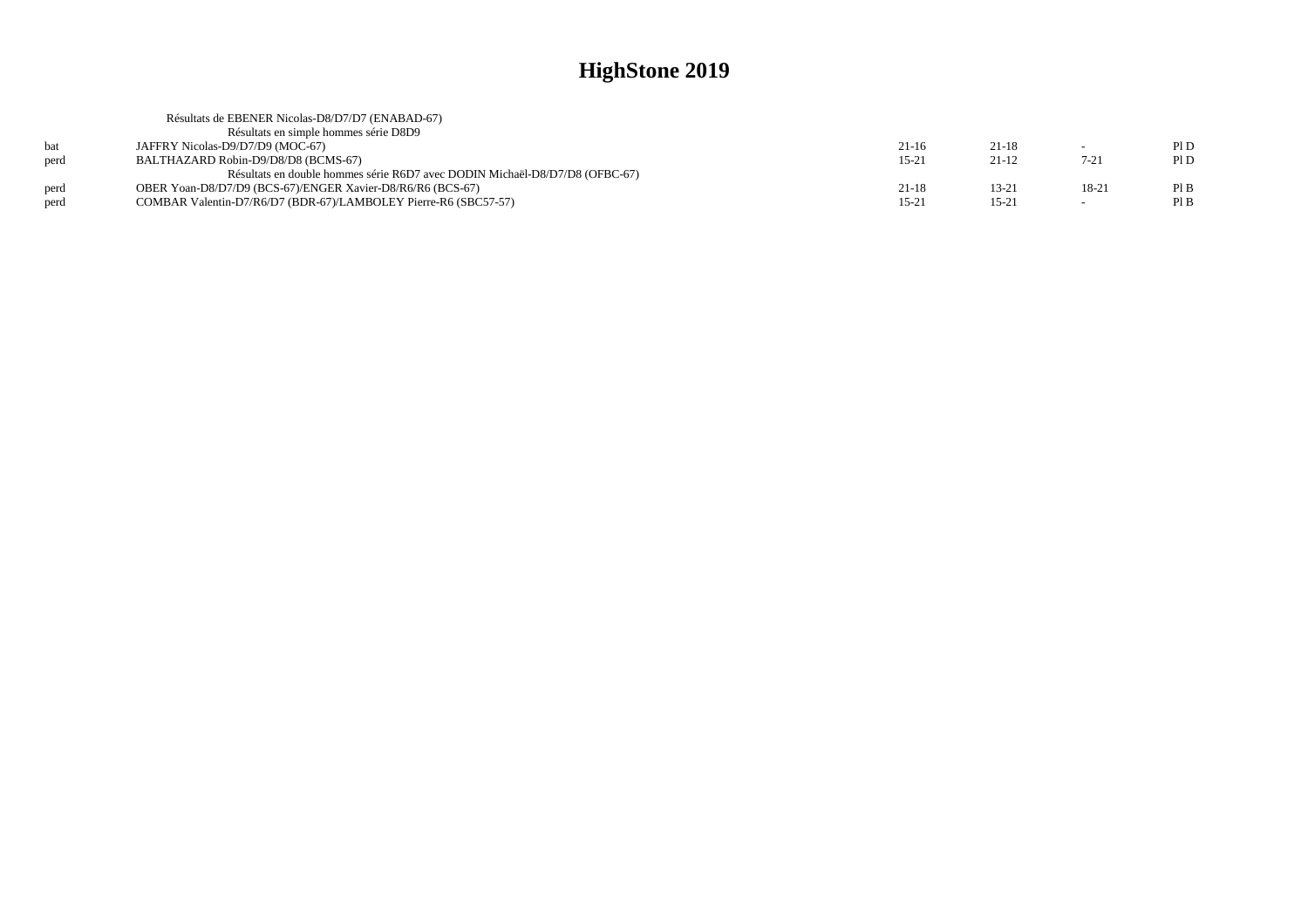|      | Résultats de EMOND Emmanuel-R6/R5/R6 (CEBA-67)                           |           |           |           |     |
|------|--------------------------------------------------------------------------|-----------|-----------|-----------|-----|
|      | Résultats en double hommes série R4R5 avec MICHEL Maxime-R5 (ASCS-67)    |           |           |           |     |
| perd | BATO Laurent-R4/R5/R4 (BCO-67)/FRITSCH-BACHER Geoffrey-R5/R4/R5 (BCO-67) | 11-21     | $17 - 21$ | $\sim$    | P1C |
| perd | BARTHEL Tristan-R5/R5/R6 (SCS-67)/FURSTOSS Sylvain-R6/R5/R6 (SCS-67)     | $21 - 14$ | 18-21     | $18-2$    | PIC |
| perd | SCHULLER Sounthone-D7/R6/D7 (BCIG-67)/FENG Laurent-R6/R6/R5 (BCMS-67)    | $21 - 14$ | $20 - 22$ | $20 - 22$ | P1C |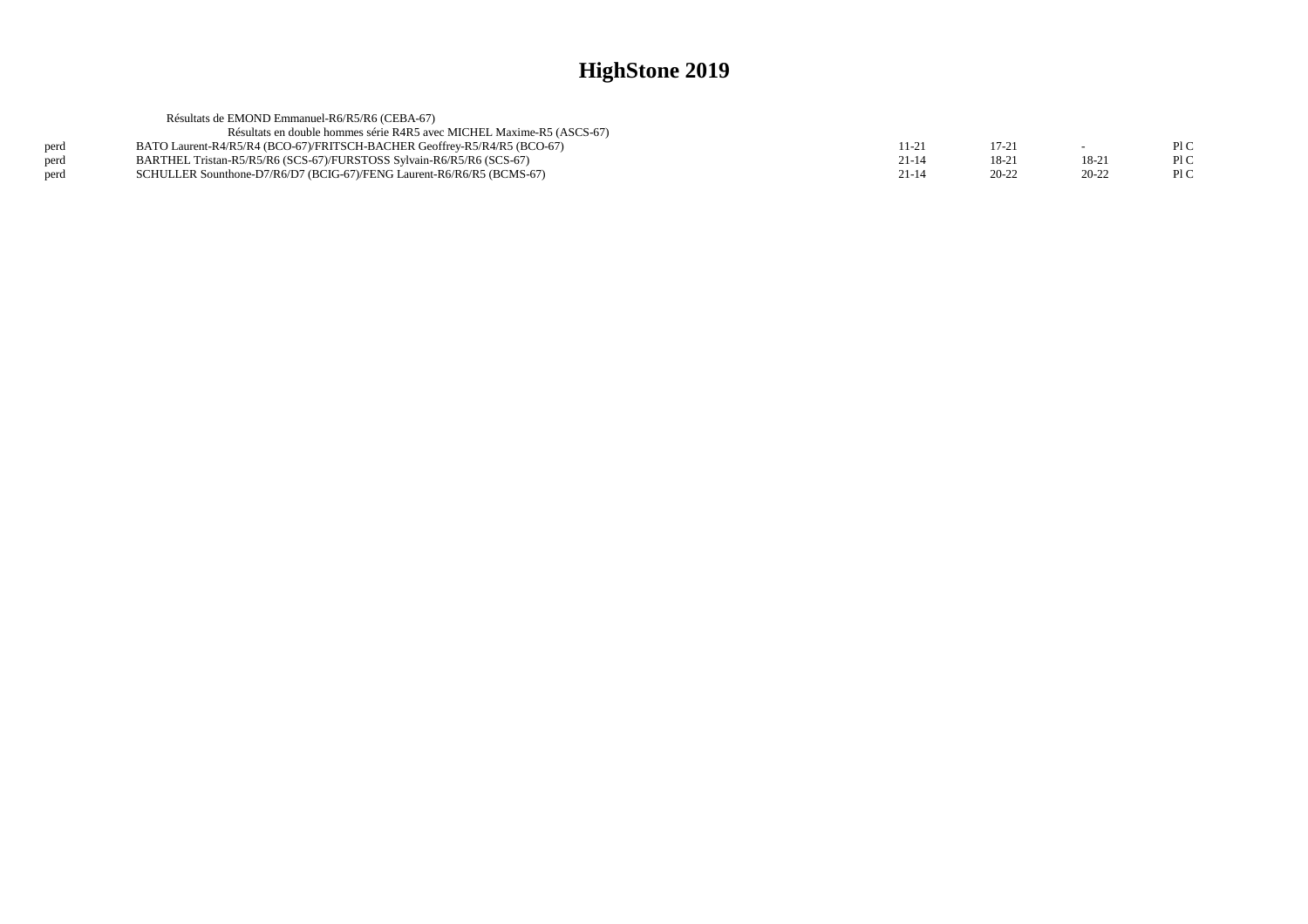|      | Résultats de EMOND Titouan-R6/D7/D8 (ASPTT-67)                                 |           |           |        |      |
|------|--------------------------------------------------------------------------------|-----------|-----------|--------|------|
|      | Résultats en simple hommes série R6D7                                          |           |           |        |      |
| bat  | BHOLAH Krishna-D7/D8/D9 (HBC-67)                                               | 17-21     | 21-18     | $21-6$ | P1C  |
| hat  | DORNIER Vincent-D7/D7/D8 (BCMS-67)                                             | 18-21     | $21 - 14$ | 21-18  | P1C  |
| perd | HOFFMANN Laurent-R6/R5/R6 (BCBB-67)                                            | 11-21     | $7 - 21$  |        | 1/4  |
|      | Résultats en double hommes série R6D7 avec BENAZIEB Othmene-D8/D7/D8 (ASCS-67) |           |           |        |      |
| hat  | COMPAGNON Alexandre-D8/D7/D8 (BCS68-68)/SCHULLER Jacky-D8/D7/D8 (BCS68-68)     | 21-19     | $21-18$   |        | Pl A |
| perd | BECKER Francois-D7/R6/R6 (OFBC-67)/STRIEGEL Nathan-D7/R6/R6 (ENABAD-67)        | $17 - 21$ | $15 - 21$ | $\sim$ | Pl A |
|      |                                                                                |           |           |        |      |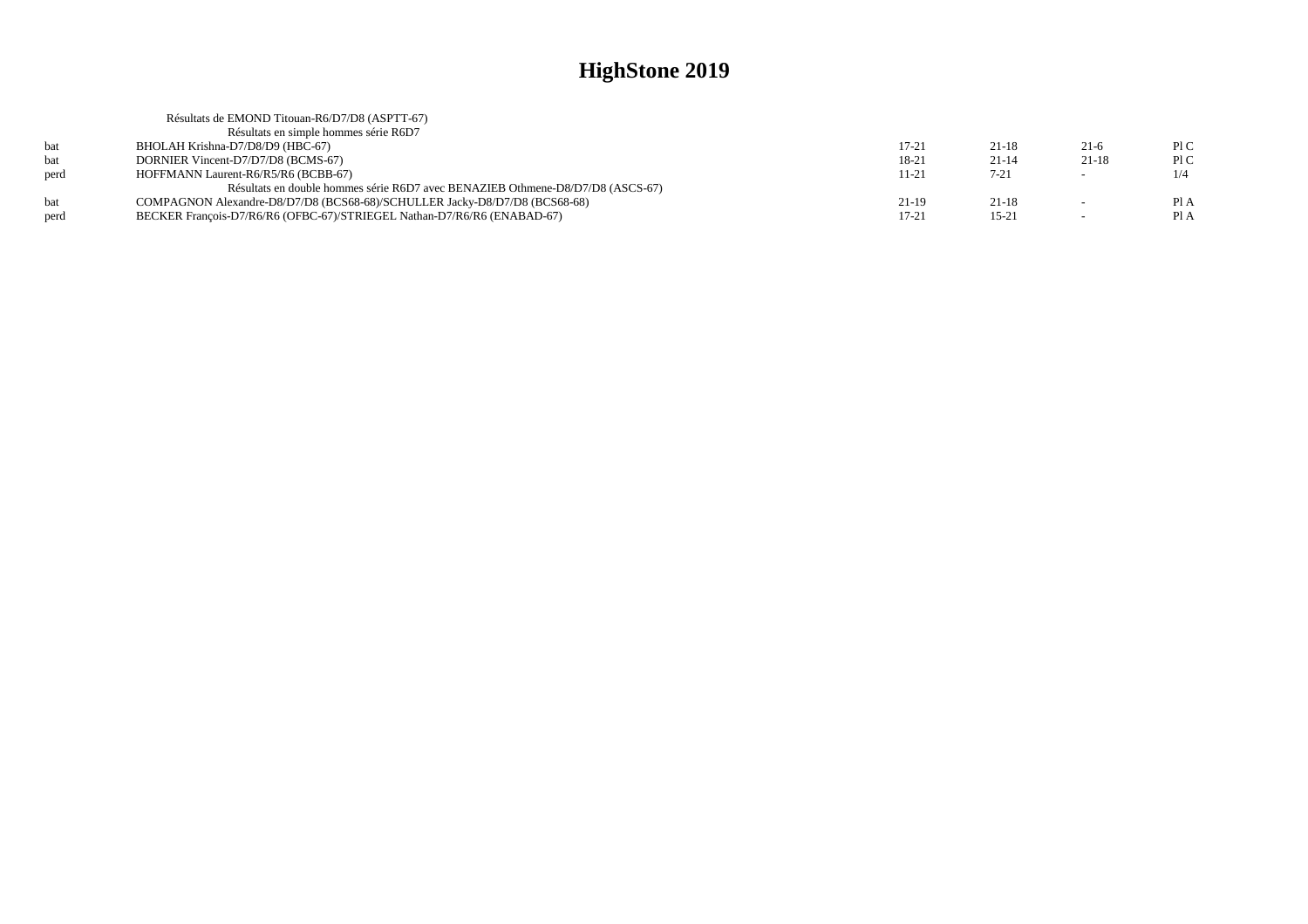|      | Résultats de ENGER Xavier-D8/R6/R6 (BCS-67)                                  |           |         |           |        |
|------|------------------------------------------------------------------------------|-----------|---------|-----------|--------|
|      | Résultats en double hommes série R6D7 avec OBER Yoan-D8/D7/D9 (BCS-67)       |           |         |           |        |
| bat  | DODIN Michaël-D8/D7/D8 (OFBC-67)/EBENER Nicolas-D8/D7/D7 (ENABAD-67)         | 18-21     | $21-13$ | $21-18$   | PI B   |
| bat  | COMBAR Valentin-D7/R6/D7 (BDR-67)/LAMBOLEY Pierre-R6 (SBC57-57)              | $16-21$   | $21-16$ | $21-16$   | PIB    |
| perd | BUCHHOLZ Frederic-R6 (BCO-67)/BOCK Benjamin-D9/D7/D9 (BCO-67)                | $15-21$   | 19-21   |           | 1/4    |
|      | Résultats en double mixte série R6D7 avec KLEIN Marie-D7/R5/D7 (BCS-67)      |           |         |           |        |
| bat  | KEIFFER Titouan-R6/R5/R6 (ENABAD-67)/KEIFFER Nelly-D9/D7/D9 (ENABAD-67)      | $17 - 21$ | $21-13$ | $21 - 15$ | Pl B   |
| bat  | JAILLET Antonin-R5/R5/R6 (COBRA-68)/DAMASO MERX Julie-D8/D7/R6 (BCIG-67)     | $16-21$   | $21-13$ | $21-18$   | PIB    |
| bat  | LUTZ Marc-D9/D7/D8 (BCS-67)/MEIER Miriam-D8/D7/D7 (BCS-67)                   | $21-19$   | 18-21   | $21 - 18$ | 1/4    |
| bat  | SCHOULLER Christophe-R6/R5/R6 (SLCSN-67)/PRIVAT Marine-P10/D7/D8 (ENABAD-67) | $21-15$   | $21-18$ |           | 1/2    |
| bat  | HAUTECOEUR Olivier-D7/D7/D8 (RSM-68)/WOLFF Marjorie-D8/R6/R6 (CCSSL-67)      | $21-10$   | $21-13$ |           | Finale |
|      |                                                                              |           |         |           |        |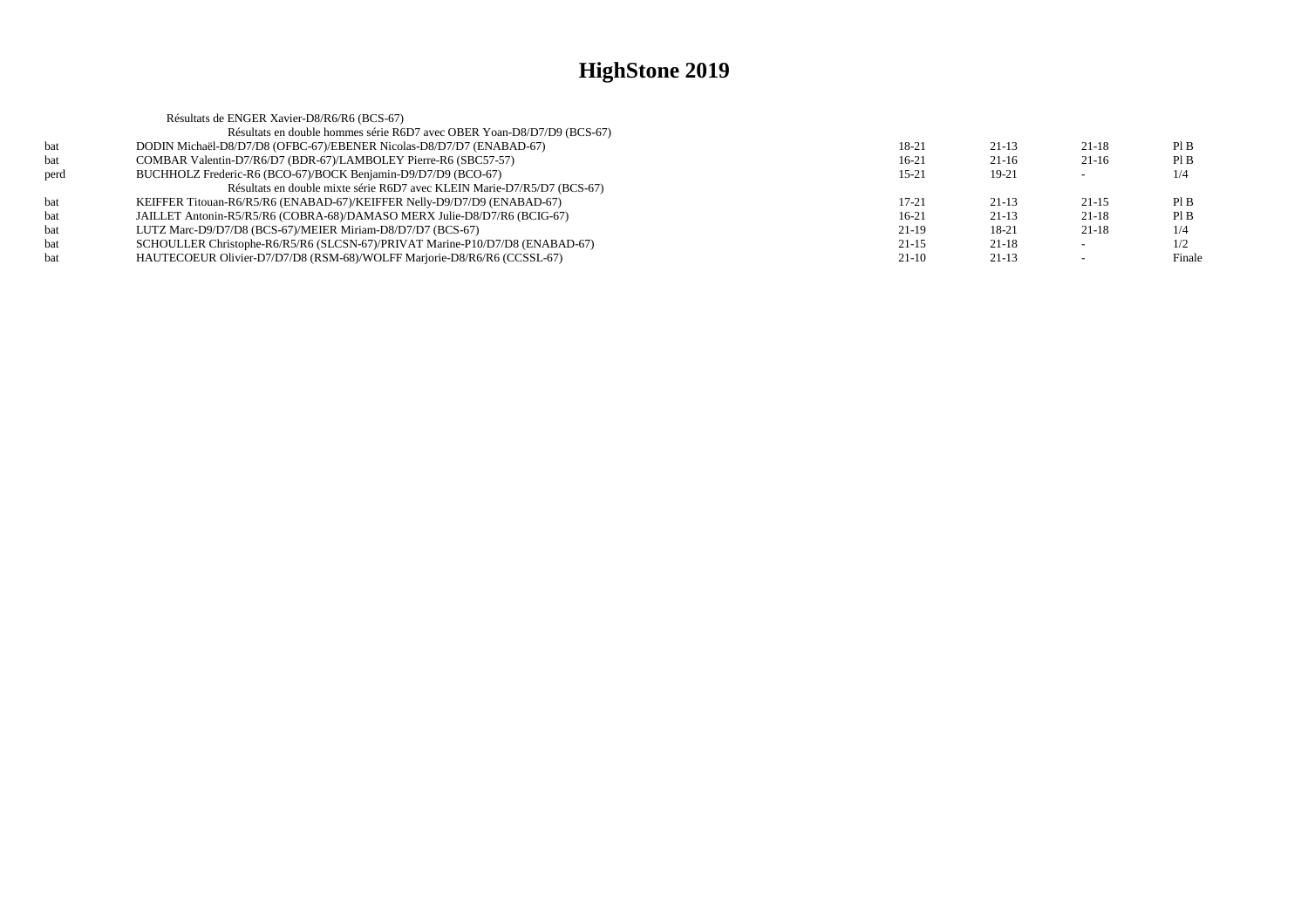|      | Résultats de ENSMINGER David-D9/D7/D9 (CR-67)                                    |         |       |  |
|------|----------------------------------------------------------------------------------|---------|-------|--|
|      | Résultats en double mixte série D8D9 avec BOUGZALA Catherine-P10/P10/P11 (CR-67) |         |       |  |
|      | CAILLAUD Valentin-D8/D7/D8 (BCMS-67)/PERRIN Louise-P10/P11/P12 (BCMS-67)         | 21-18   | 21-16 |  |
| perd | MARLOIS Colin-D8/D7/D8 (RSM-68)/SALAS Coralie-D9/D7/D8 (RSM-68)                  | $10-21$ |       |  |
|      |                                                                                  |         |       |  |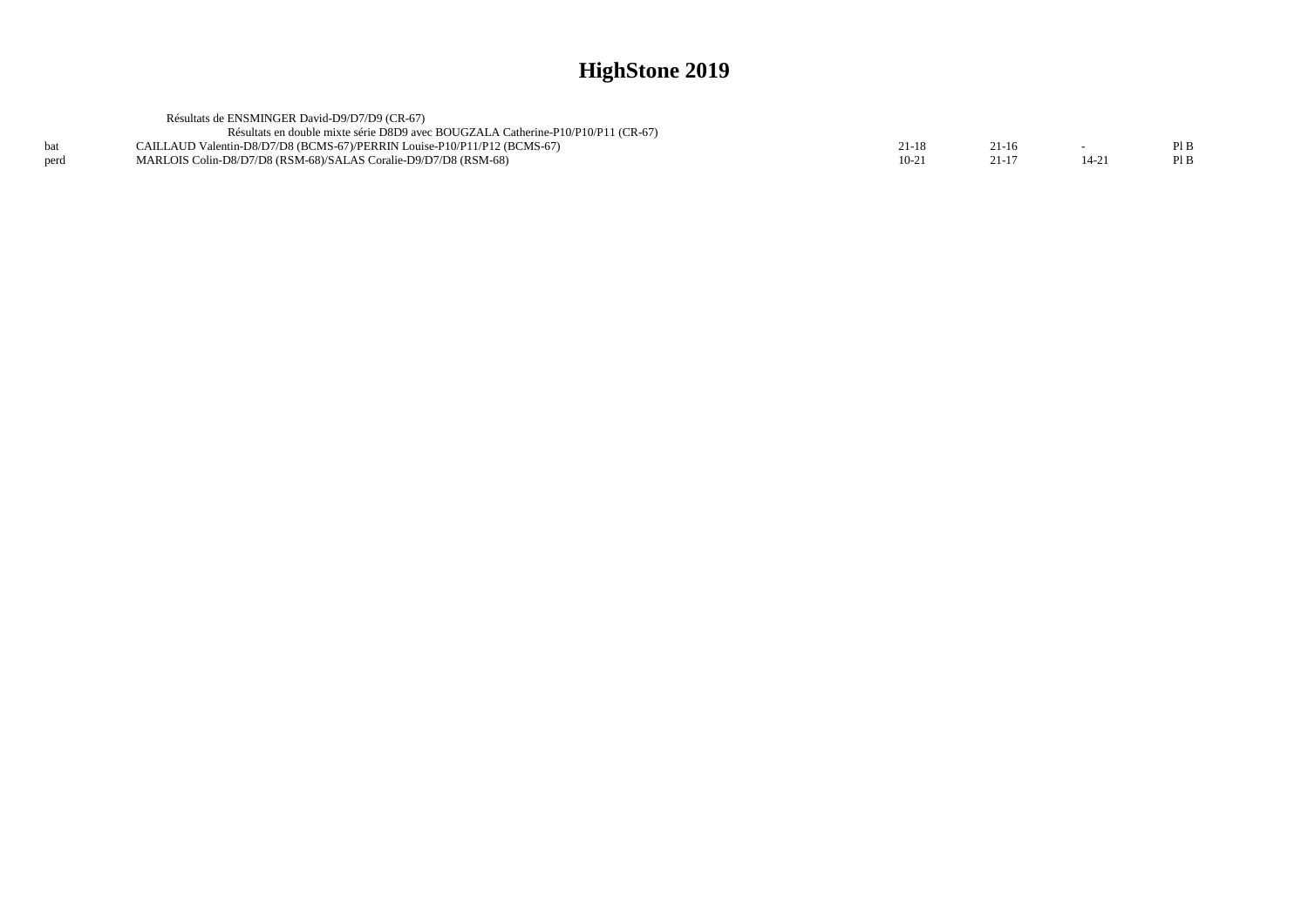|      | Résultats de ERDMANN Nicolas-D7/R6/D7 (CBO-67)                              |           |       |     |
|------|-----------------------------------------------------------------------------|-----------|-------|-----|
|      | Résultats en double hommes série R6D7 avec HUBER Jeremy-D8/D7/D7 (BCT-67)   |           |       |     |
| bat  | SCHWEINBERG Denis-D9/D7/D9 (BCS-67)/LUTZ Marc-D9/D7/D8 (BCS-67)             | $21 - 13$ | 21-18 | PIE |
| bat  | KEIFFER Thierry-D9/D7/D9 (ENABAD-67)/HUMBEL Christophe-D8/R6/D7 (ENABAD-67) | $21 - 18$ | 21-17 | PIE |
| perd | MAZARD Julien-D7/R6/R6 (HBC-67)/GIROLT Ludovic-D8/R6/D8 (HBC-67)            | 11-21     |       |     |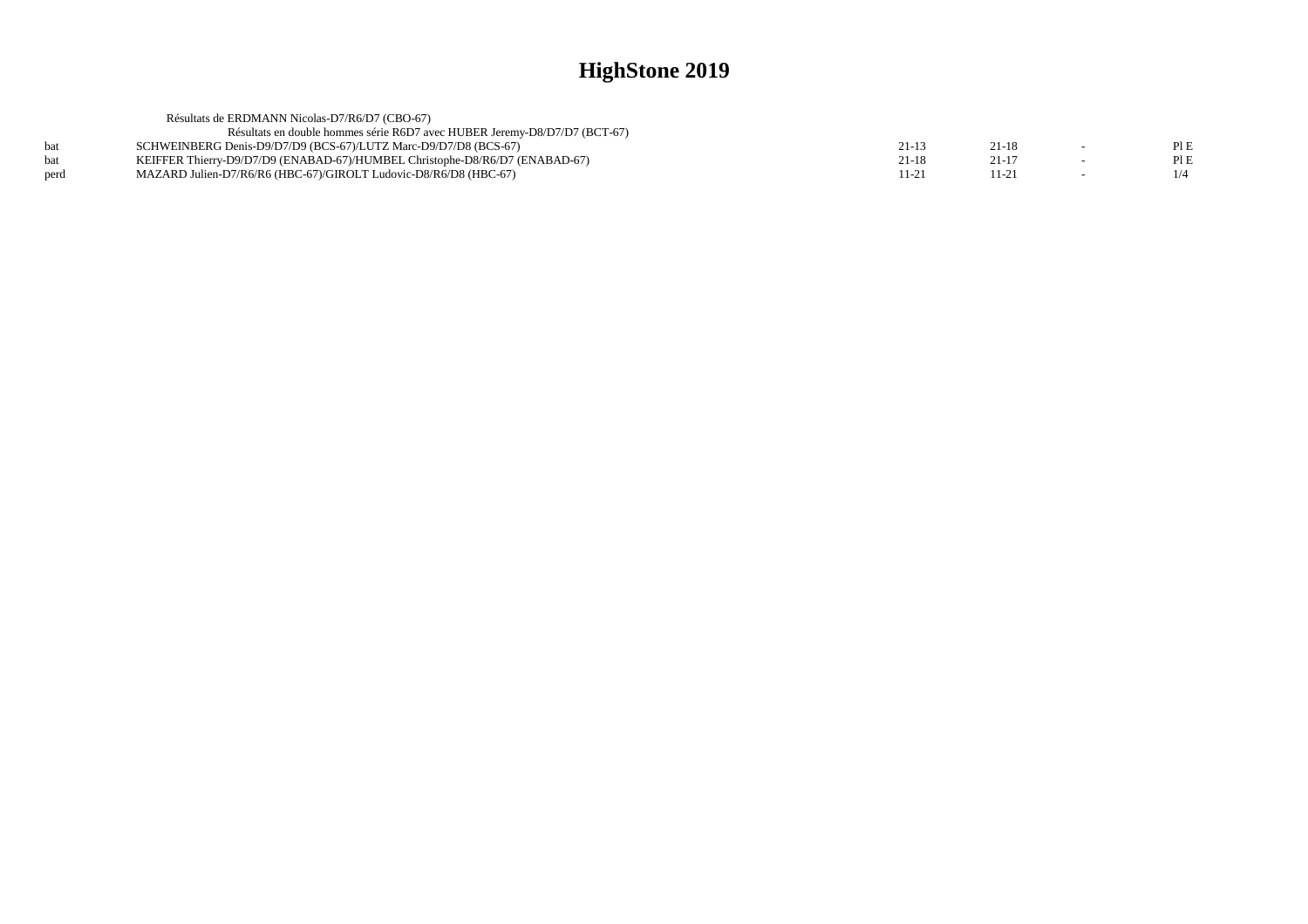|      | Résultats de FABRE Aurelie-P11/P10/P10 (EVE-67)                          |       |           |  |
|------|--------------------------------------------------------------------------|-------|-----------|--|
|      | Résultats en double dames série PNC avec JOST Pamela-P11/P10/D9 (BDR-67) |       |           |  |
|      | PERRIN Louise-P10/P11/P12 (BCMS-67)/PINOT Daphnée-P12/P12/P11 (BCMS-67)  | 21-11 | $21 - 17$ |  |
| perd | SAUTER Elise-D8/P10/P10 (CBO-67)/LE Ngoc phuong-P11/P10/P10 (CBO-67)     |       |           |  |
|      |                                                                          |       |           |  |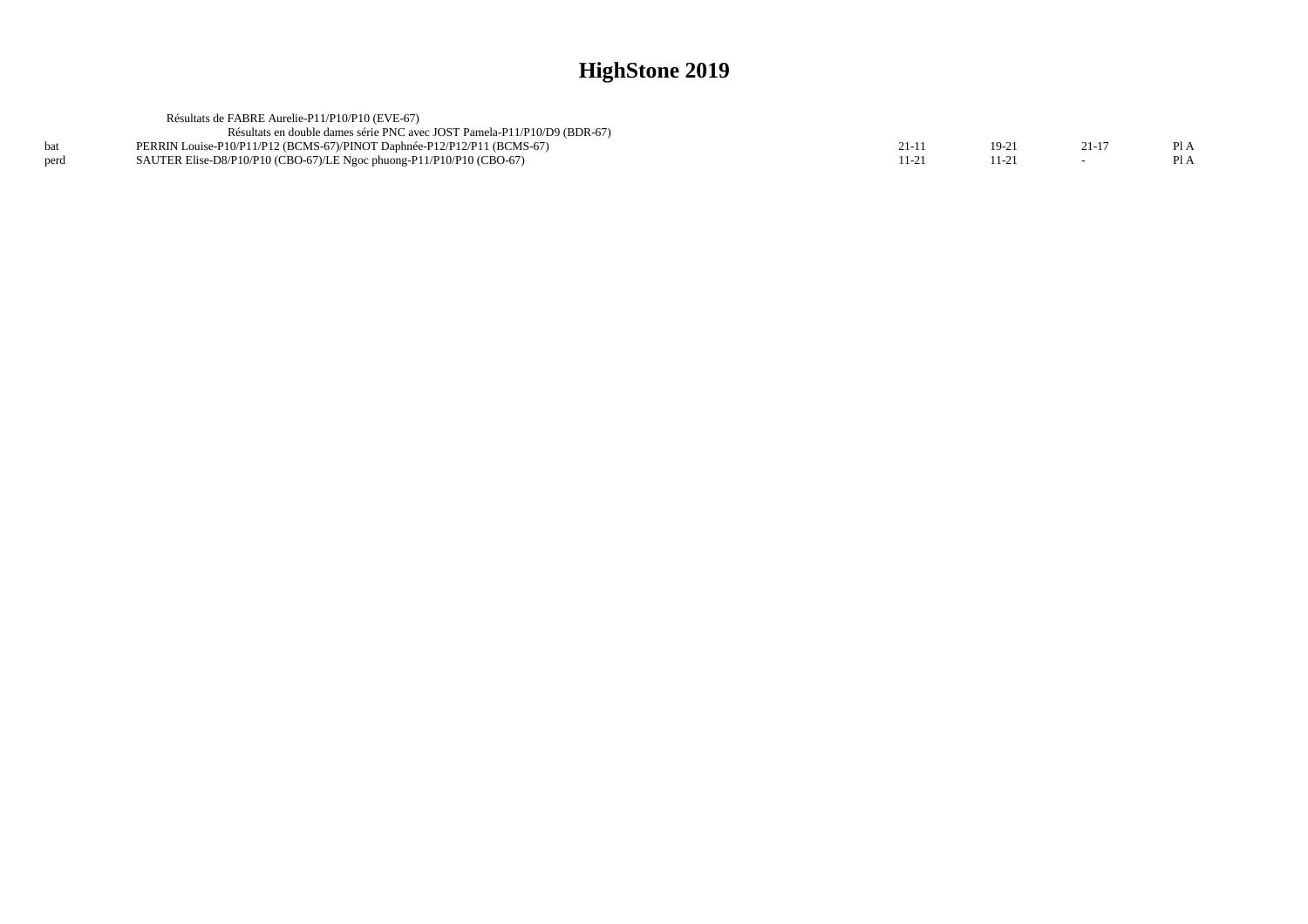|      | Résultats de FALCO Michaêl-R5/R4/R4 (BCL-67)                                |           |           |         |        |
|------|-----------------------------------------------------------------------------|-----------|-----------|---------|--------|
|      | Résultats en double hommes série R4R5 avec GROSS Maxime-R5 (ENABAD-67)      |           |           |         |        |
| bat  | HOLT Nicolas-R6/R5/R6 (MOC-67)/SERAFINI Matthieu-R6/R5/R6 (CEBA-67)         | $21-15$   | $20 - 22$ | $21-9$  | PIB    |
| bat  | AISSI Marie Elie-R5/R6/R6 (ASPTT-67)/AISSI Marie elohim-R4/R6/R5 (ASPTT-67) | $15 - 21$ | $21-10$   | $21-16$ | PIB    |
| bat  | LIHRMANN Etienne-R6/R5/R6 (BCO-67)/AUTHIER Vincent-R6/R5/R6 (BCO-67)        | $21-12$   | $21 - 17$ |         | PIB    |
| perd | BATO Laurent-R4/R5/R4 (BCO-67)/FRITSCH-BACHER Geoffrey-R5/R4/R5 (BCO-67)    | $7 - 21$  | $10 - 21$ |         | 1/4    |
|      | Résultats en double mixte série R4R5 avec BRUN Nathalie-R5/R4/R4 (ASLR-67)  |           |           |         |        |
| bat  | TERMINAUX Philippe-D7/D7/R5 (BCS-57)/WITZEL Nathalie-R6/R6/R4 (BCS-57)      | $21-12$   | $4 - 21$  | $21-16$ | Pl A   |
| bat  | BEAUFILS Arthus-R5/R6/R6 (V3F-68)/MOUKASSA Emilia-N3/R5/R4 (RSM-68)         | $21-16$   | $21-16$   |         | PIA    |
| bat  | TRAN Jean-Paul-R5 (BCMS-67)/CARRE Alix-R4 (ENABAD-67)                       | $21-10$   | $21-16$   |         | 1/2    |
| perd | TRUCHET Lucas-R5 (BS-67)/OBER Fiona-R5/R5/R4 (BCT-67)                       | 12-21     | $13 - 21$ |         | Finale |
|      |                                                                             |           |           |         |        |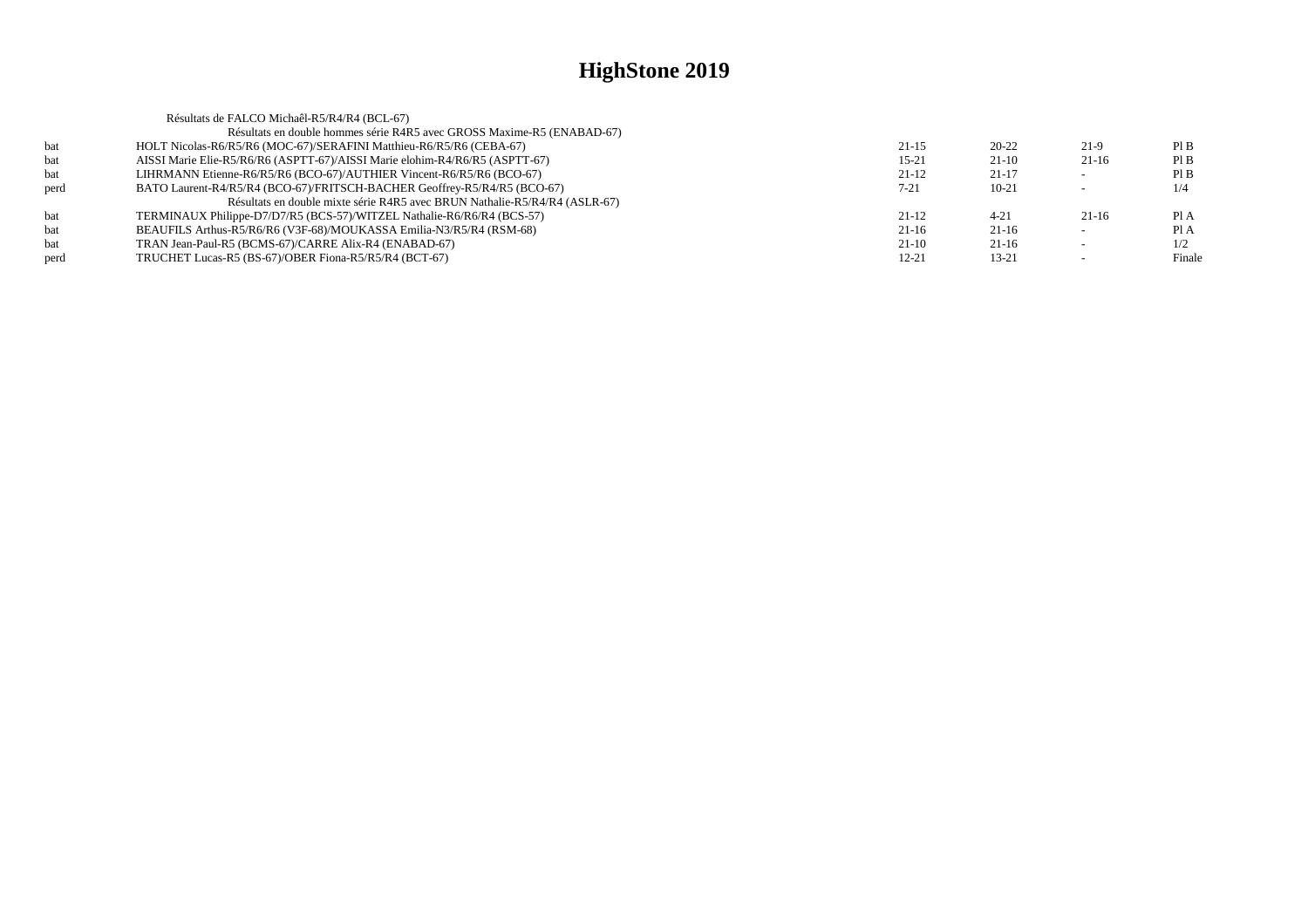|      | Résultats de FELBER Elsa-R5 (ASPTT-67)                                        |           |           |           |      |
|------|-------------------------------------------------------------------------------|-----------|-----------|-----------|------|
|      | Résultats en double dames série R4R5 avec LOPES Mélanie-D7/R5/R6 (BCO-67)     |           |           |           |      |
| perd | DEMANET Vanessa-R6/R5/R5 (BS-67)/CHABRIER Sylvie-R5/R4/R4 (ASCS-67)           | 14-21     | $21-19$   | 18-21     | PI B |
| bat  | LERCH Lauriane-R5/R5/R4 (COBRA-68)/VENTE Niki-D7/R5/R5 (ASCS-67)              | $21 - 18$ | $15 - 21$ | $21-9$    | PIB  |
| bat  | HAUWEL Chloé-D7/R6/D7 (ENABAD-67)/MARTINEZ Florence-D7/R5/D7 (ENABAD-67)      | $15 - 21$ | $21 - 14$ | $21-12$   | PIB  |
| bat  | NANDJAN Jade-R5/R5/R6 (CSBW-68)/MOUKASSA Emilia-N3/R5/R4 (RSM-68)             | $19-21$   | $21-10$   | $21-15$   | 1/4  |
| perd | MAGER Margaux-R5/R5/R4 (BCT-67)/OBER Fiona-R5/R5/R4 (BCT-67)                  | $22 - 24$ | 18-21     |           | 1/2  |
|      | Résultats en double mixte série R4R5 avec SCHLAGDENHAUFFEN Mizuki-R4 (BCL-67) |           |           |           |      |
| perd | MICHEL Maxime-R5 (ASCS-67)/VENTE Niki-D7/R5/R5 (ASCS-67)                      | 19-21     | $21 - 17$ | 18-21     | PID  |
| perd | TRAN Jean-Paul-R5 (BCMS-67)/CARRE Alix-R4 (ENABAD-67)                         | $21-17$   | $20 - 22$ | $23 - 25$ | P1D  |
| perd | ROSE Valentin-R5/R4/R5 (ASPTT-67)/MAGER Margaux-R5/R5/R4 (BCT-67)             | 16-21     | $15 - 21$ |           | P1D  |
|      |                                                                               |           |           |           |      |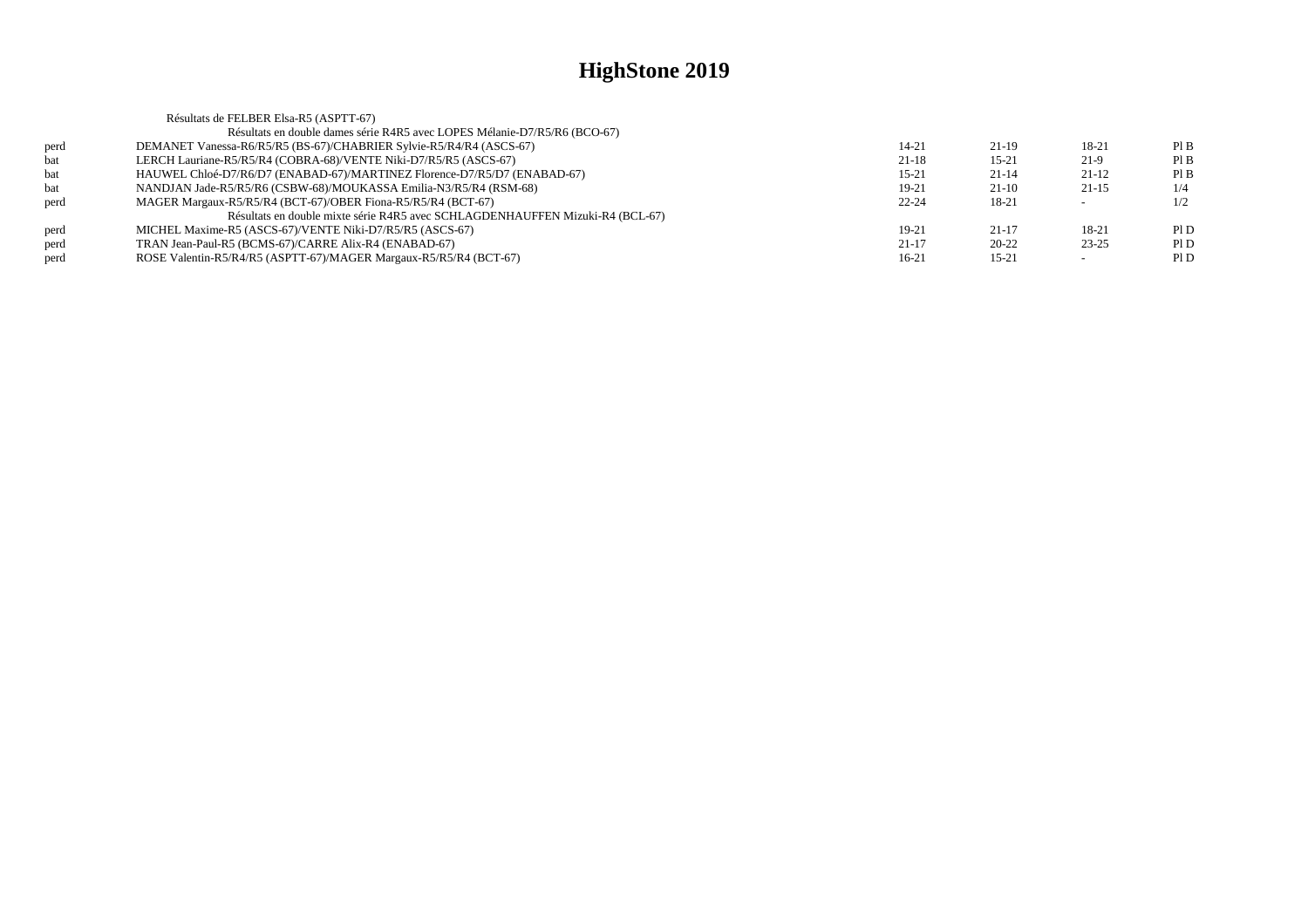| Résultats de FENG Laurent-R6/R6/R5 (BCMS-67)                                     |           |           |           |     |
|----------------------------------------------------------------------------------|-----------|-----------|-----------|-----|
| Résultats en double hommes série R4R5 avec SCHULLER Sounthone-D7/R6/D7 (BCIG-67) |           |           |           |     |
| BARTHEL Tristan-R5/R5/R6 (SCS-67)/FURSTOSS Sylvain-R6/R5/R6 (SCS-67)             | 11-21     | 18-21     |           | P1C |
| BATO Laurent-R4/R5/R4 (BCO-67)/FRITSCH-BACHER Geoffrey-R5/R4/R5 (BCO-67)         | 13-21     | $13 - 21$ |           | P1C |
| MICHEL Maxime-R5 (ASCS-67)/EMOND Emmanuel-R6/R5/R6 (CEBA-67)                     | 14-21     | $22 - 20$ | $22 - 20$ | P1C |
| Résultats en double mixte série R4R5 avec MEHN Charlotte-N3/N3/R5 (ASPTT-67)     |           |           |           |     |
| CIBLA Pierre-étienne-R5 (EACB-68)/LE NEZET Aurélie-R5/R4/R4 (BCW84-68)           | 18-21     | $21-15$   | $21-13$   | PIB |
| BOUDUBAN Baptiste-D7/R6/R6 (BCW84-68)/GEITNER Elise-N2/R4/R4 (RSM-68)            | $21-16$   | 21-17     |           | PIB |
| DIETZ Vincent-R5/R4/R4 (BCIG-67)/LERCH Lauriane-R5/R5/R4 (COBRA-68)              | $21-11$   | $21 - 14$ |           | PIB |
| BRICO Sébastien-R6/R6/R5 (ASCS-67)/CHABRIER Sylvie-R5/R4/R4 (ASCS-67)            | $20 - 22$ | $21-19$   | $21-15$   | 1/4 |
| TRUCHET Lucas-R5 (BS-67)/OBER Fiona-R5/R5/R4 (BCT-67)                            | 17-21     | $13 - 21$ |           | 1/2 |
|                                                                                  |           |           |           |     |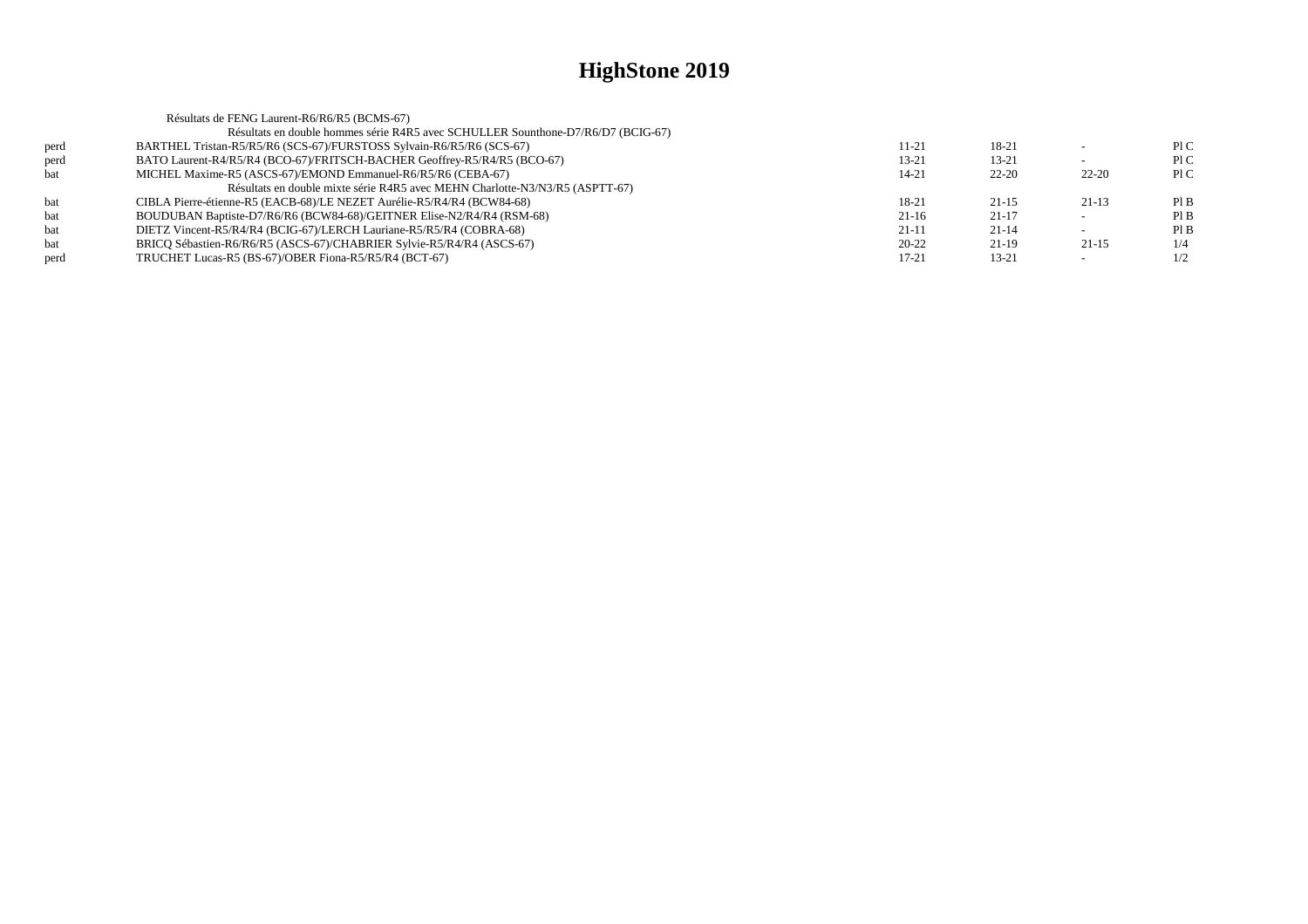|      | Résultats de FEURER Francoise-P12/P12/P10 (ABCM-67)                           |         |           |       |  |
|------|-------------------------------------------------------------------------------|---------|-----------|-------|--|
|      | Résultats en double mixte série PNC avec KILIAN Raphael-P11/P10/P10 (ABCM-67) |         |           |       |  |
| perd | OBERT Tristan-P10/P10/P11 (RVO-67)/PUSCA Erine-P11/D8/P10 (SBC57-57)          | $17-2.$ | $20 - 22$ |       |  |
|      | MULLER Ludovic-P10/D9/P11 (BDR-67)/SCHAFF Lucie-D9/D9/P11 (BDR-67)            | $21-16$ |           | 21-19 |  |
|      |                                                                               |         |           |       |  |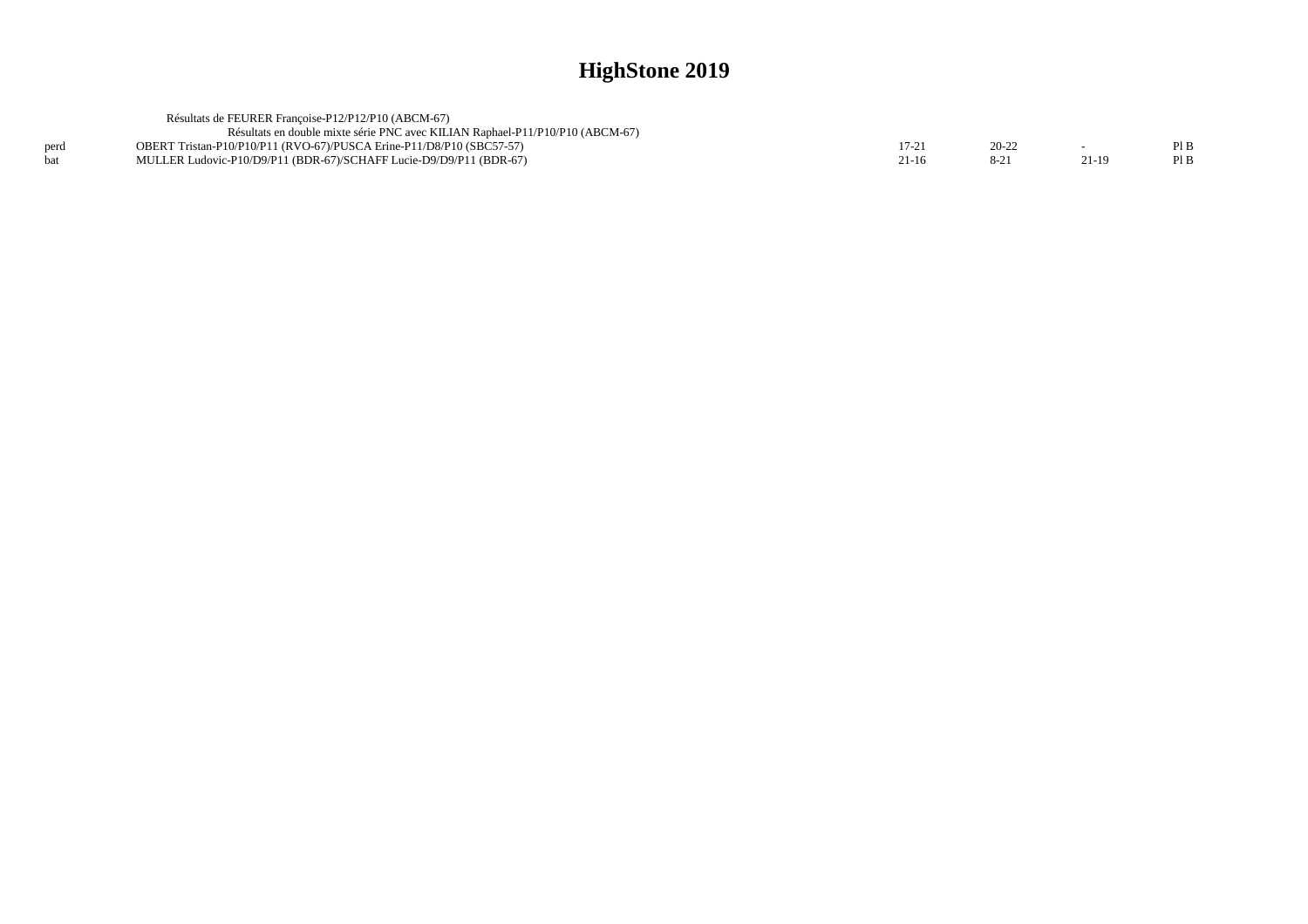|      | Résultats de FLORENCE Joël-P10/D9/P11 (COBRA-68)                             |           |           |           |        |
|------|------------------------------------------------------------------------------|-----------|-----------|-----------|--------|
|      | Résultats en double hommes série D8D9 avec PULTAR Marc-P11/D9/P12 (COBRA-68) |           |           |           |        |
| perd | JACQUIN Francois-P10/D9/P10 (EVE-67)/HIRTZ Aurélien-P10/D9/P11 (EVE-67)      | $7 - 21$  | $9 - 21$  |           | PIB    |
| perd | MOUROT Josselyn-D9/D8/P10 (EACB-68)/GOSSARD William-D9/D8/P10 (BCA-06)       | $13 - 21$ | $10 - 21$ |           | PIB    |
|      | Résultats en double mixte série PNC avec RENEL Manon-D9/P10/P11 (COBRA-68)   |           |           |           |        |
| bat  | YOUNSI Eddie-P12 (BDR-67)/YOUNSI Virginie-P12 (BDR-67)                       | $21 - 8$  | $21 - 7$  |           | Pl A   |
| bat  | PONTICELLI Michel-P12/D7/P10 (BCS-67)/REITHLER Manon-D8/D8/P10 (BCS-67)      | $21-16$   | $21-13$   |           | Pl A   |
| hat  | OBERT Tristan-P10/P10/P11 (RVO-67)/PUSCA Erine-P11/D8/P10 (SBC57-57)         | $21 - 14$ | 21-9      |           | 1/2    |
| bat  | MULLER Ludovic-P10/D9/P11 (BDR-67)/SCHAFF Lucie-D9/D9/P11 (BDR-67)           | $21 - 17$ | $15 - 21$ | $23 - 21$ | Finale |
|      |                                                                              |           |           |           |        |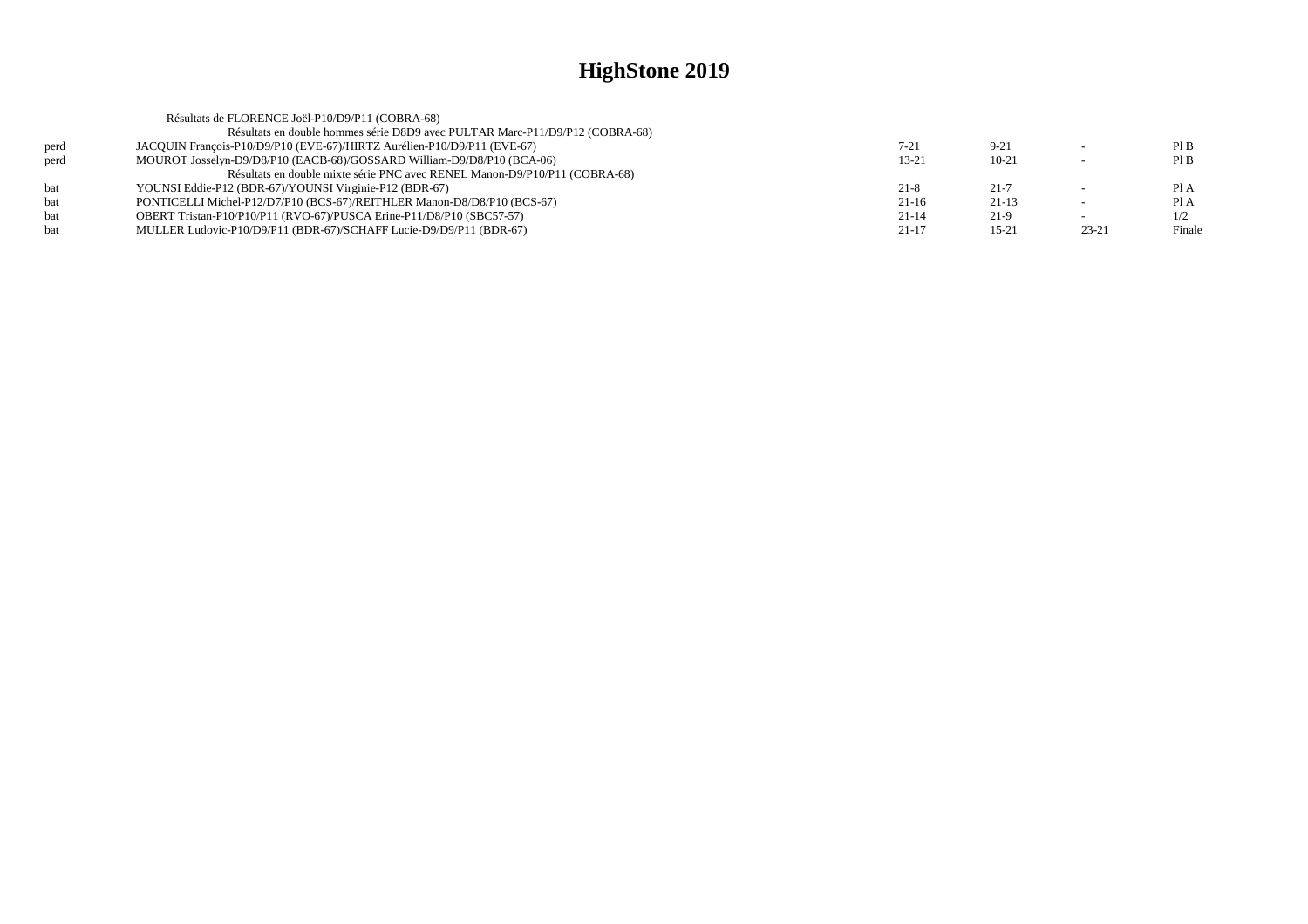|      | Résultats de FRITSCH-BACHER Geoffrey-R5/R4/R5 (BCO-67)                    |           |           |        |     |
|------|---------------------------------------------------------------------------|-----------|-----------|--------|-----|
|      | Résultats en double hommes série R4R5 avec BATO Laurent-R4/R5/R4 (BCO-67) |           |           |        |     |
| bat  | MICHEL Maxime-R5 (ASCS-67)/EMOND Emmanuel-R6/R5/R6 (CEBA-67)              | $21 - 11$ | $21 - 17$ |        | P1C |
|      | SCHULLER Sounthone-D7/R6/D7 (BCIG-67)/FENG Laurent-R6/R6/R5 (BCMS-67)     | $21-13$   | $21-13$   | $\sim$ | P1C |
| hat  | BARTHEL Tristan-R5/R5/R6 (SCS-67)/FURSTOSS Sylvain-R6/R5/R6 (SCS-67)      | $21 - 18$ | $21-15$   |        | P1C |
| hat  | GROSS Maxime-R5 (ENABAD-67)/FALCO Michaêl-R5/R4/R4 (BCL-67)               | $21 - 7$  | $21-10$   |        | 1/4 |
| perd | BALAND Florian-R6 (ENABAD-67)/KEIFFER Titouan-R6/R5/R6 (ENABAD-67)        | $14 - 21$ | $17 - 21$ |        | 1/2 |
|      |                                                                           |           |           |        |     |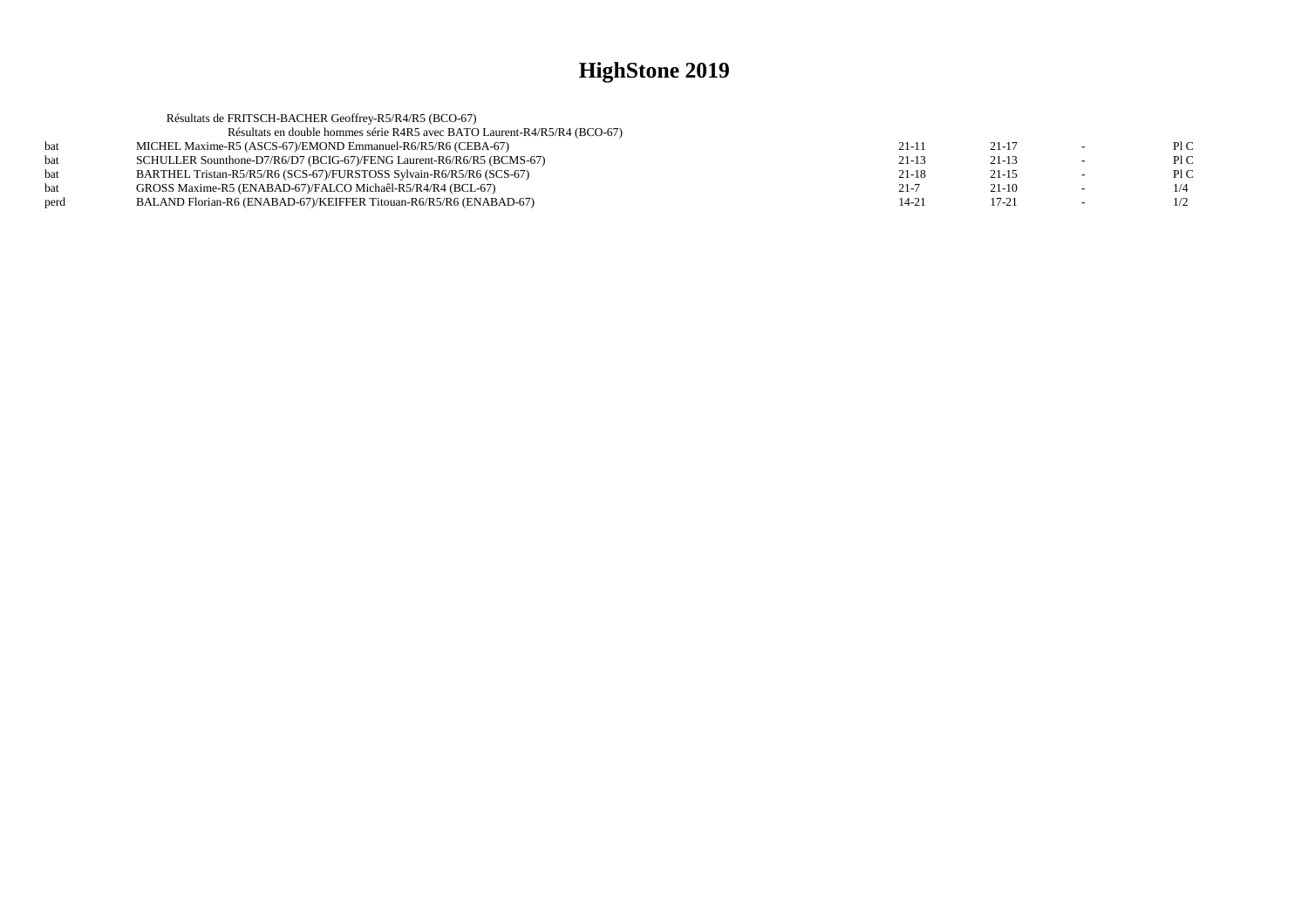|      | Résultats de FROSSARD Alexandre-D8/D8/P10 (CSBW-68)                           |           |           |                          |        |
|------|-------------------------------------------------------------------------------|-----------|-----------|--------------------------|--------|
|      | Résultats en simple hommes série D8D9                                         |           |           |                          |        |
| perd | GOSSARD William-D9/D8/P10 (BCA-06)                                            | $21-19$   | $19-21$   | $17 - 21$                | PIG    |
| bat  | KIRSTETTER Laurent-P11/D9/P10 (ASLR-67)                                       | $21 - 7$  | $21 - 7$  |                          | PIG    |
| bat  | JEANJEAN Ludovic-D9/D7/D9 (BCMS-67)                                           | $-WO$     |           | $\overline{\phantom{0}}$ | PIG    |
| bat  | JACOUIN François-P10/D9/P10 (EVE-67)                                          | $21-13$   | $21 - 14$ |                          | 1/8    |
| bat  | BALTHAZARD Robin-D9/D8/D8 (BCMS-67)                                           | $21 - 8$  | $21 - 17$ |                          | 1/4    |
| bat  | SFRONTATO Nicolas-D8/D7/D8 (VDK-67)                                           | $25 - 27$ | $21-19$   | $21-10$                  | 1/2    |
| perd | BONHOMME Noël-D8/D7/D9 (CEBA-67)                                              | 18-21     | $10-21$   |                          | Finale |
|      | Résultats en double mixte série D8D9 avec LECOULTRE Anais-D9/R6/D8 (CCSSL-67) |           |           |                          |        |
| bat  | COASSOLO Sébastien-P12 (CBO-67)/VOILOUIN Laëtitia-D9/D7/D9 (CBO-67)           | $21-16$   | $21-10$   |                          | PID    |
| bat  | LENTZ Cedric-R6/D7/D8 (BCIG-67)/KAUFF Emilie-P12 (EVE-67)                     | $21-12$   | $21-13$   |                          | PID    |
| bat  | BRISSET Fabien-D9/D7/D9 (BCIG-67)/PORTAS Pauline-P10 (BCIG-67)                | $21-10$   | $21-12$   |                          | 1/4    |
| perd | DUBOIS Arnaud-R6/D7/D8 (ASPTT-67)/LY Bui minh thu-D7/R5/D8 (ASPTT-67)         | $9 - 21$  | $16-21$   |                          | 1/2    |
|      |                                                                               |           |           |                          |        |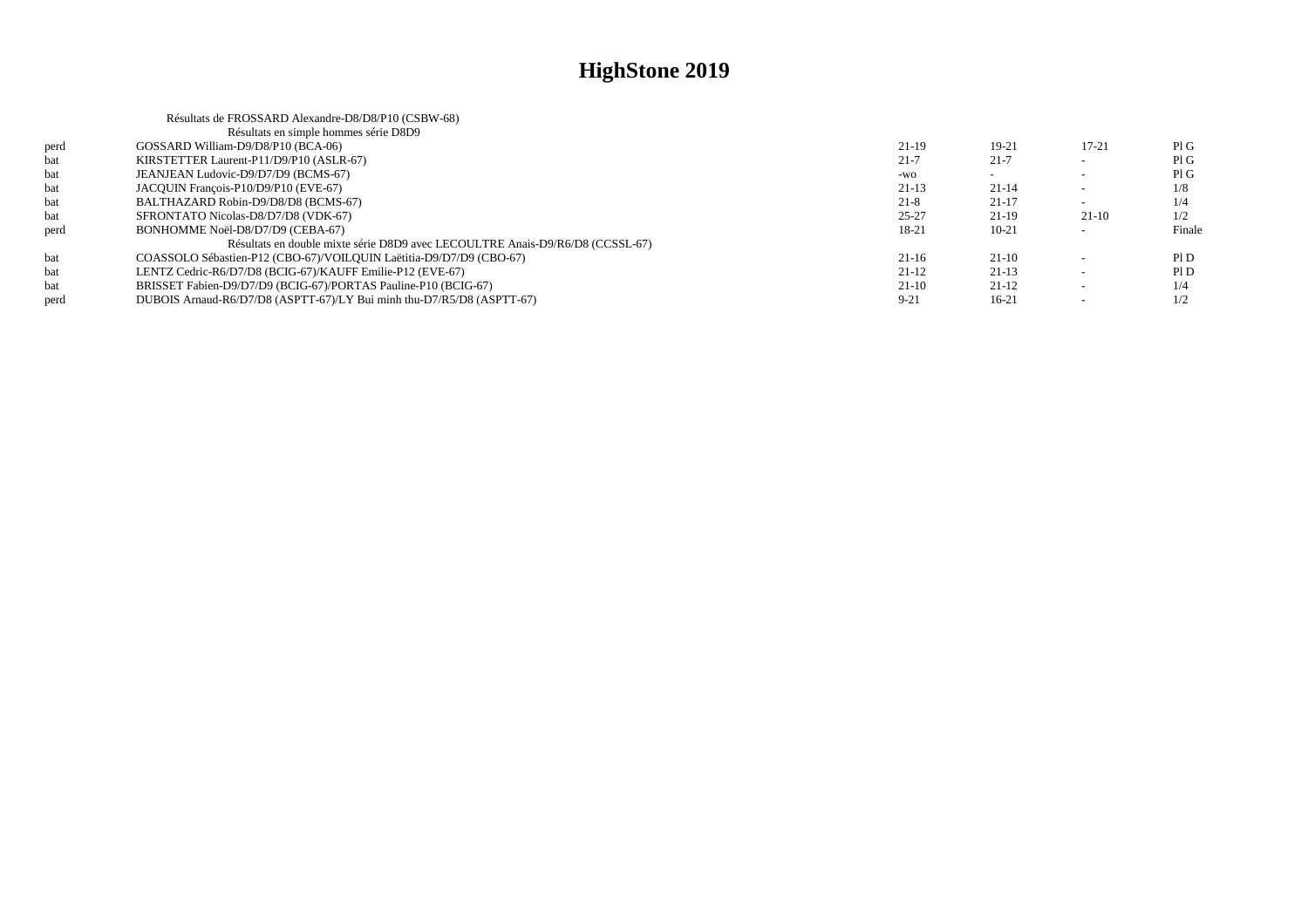|      | Résultats de FURSTOSS Sylvain-R6/R5/R6 (SCS-67)                              |           |           |           |      |
|------|------------------------------------------------------------------------------|-----------|-----------|-----------|------|
|      | Résultats en double hommes série R4R5 avec BARTHEL Tristan-R5/R5/R6 (SCS-67) |           |           |           |      |
| hat  | SCHULLER Sounthone-D7/R6/D7 (BCIG-67)/FENG Laurent-R6/R6/R5 (BCMS-67)        | $21-1$    | $21 - 18$ |           | PLC  |
| hat  | MICHEL Maxime-R5 (ASCS-67)/EMOND Emmanuel-R6/R5/R6 (CEBA-67)                 | $14 - 21$ | $21-18$   | $21 - 18$ | Pl C |
| perd | BATO Laurent-R4/R5/R4 (BCO-67)/FRITSCH-BACHER Geoffrey-R5/R4/R5 (BCO-67)     | $18-21$   | $15 - 21$ |           | PLC  |
| perd | BALAND Florian-R6 (ENABAD-67)/KEIFFER Titouan-R6/R5/R6 (ENABAD-67)           | 24-22     | $16-21$   | $12 - 21$ | 1/4  |
|      |                                                                              |           |           |           |      |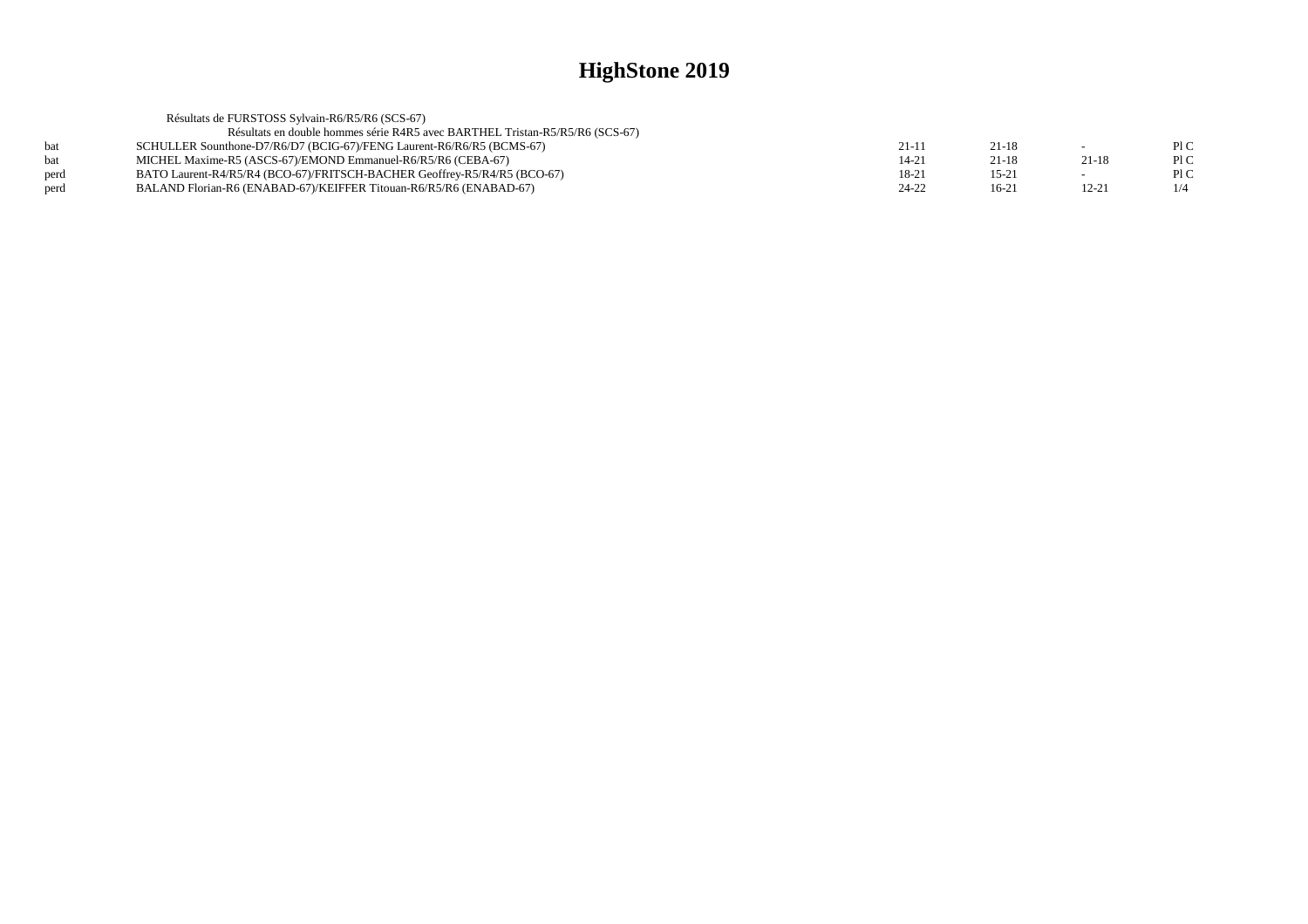|      | Résultats de GANDER Alix-D8/D8/P10 (CEBA-67)                                   |         |           |         |        |
|------|--------------------------------------------------------------------------------|---------|-----------|---------|--------|
|      | Résultats en simple dames série D8D9                                           |         |           |         |        |
| bat  | MICHEL Sarah-D9/D7/D9 (SCS-67)                                                 | $21-3$  | $21-11$   |         | Pl A   |
| bat  | DE LOURTIOUX Clotilde-D8/D7/D7 (BCL-67)                                        | $21-18$ | $21-17$   |         | PIA    |
| bat  | MALGIERI Jessica-D9/D8/P10 (ASLR-67)                                           | $21-13$ | $13 - 21$ | $21-13$ | 1/2    |
| perd | VOILOUIN Laëtitia-D9/D7/D9 (CBO-67)                                            | $19-21$ | $20 - 22$ |         | Finale |
|      | Résultats en double dames série D8D9 avec MORITZ-PETIT Lara-D8/D8/D9 (CEBA-67) |         |           |         |        |
| bat  | PUSCA Erine-P11/D8/P10 (SBC57-57)/SINSOU Clara-P10/D8/D8 (OFBC-67)             | $21-17$ | $21-12$   |         | Pl A   |
| hat  | HENNINGER Sandrine-P11/D9/P11 (MOC-67)/HENNINGER Sophie-D8/D8/P10 (ASPTT-67)   | $21-9$  | $21-10$   |         | PIA    |
|      |                                                                                |         |           |         |        |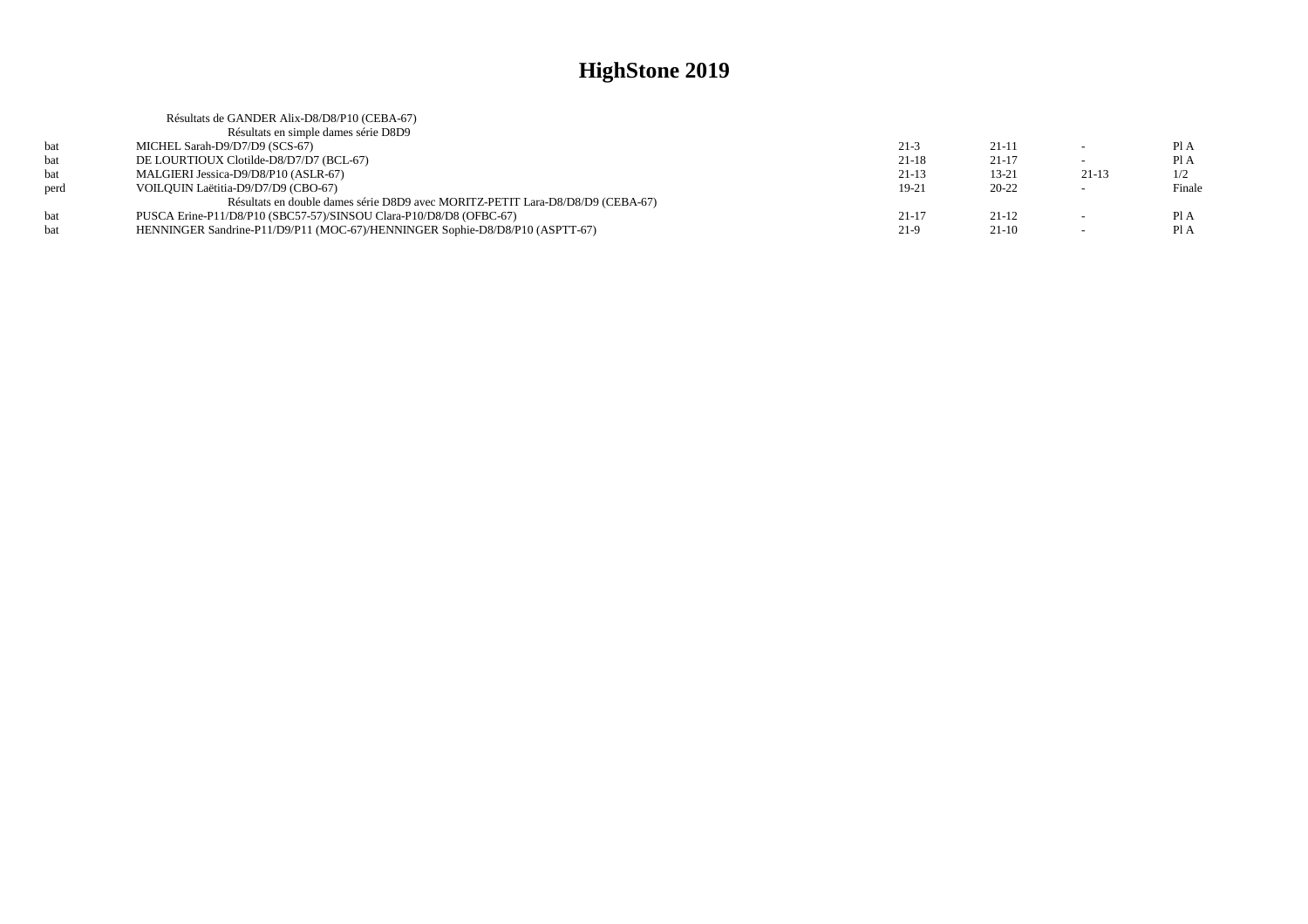| Résultats de GARY Jean-didier-D8/D7/D8 (RBC-67) |                                                                                    |       |           |      |
|-------------------------------------------------|------------------------------------------------------------------------------------|-------|-----------|------|
| Résultats en simple hommes série D8D9           |                                                                                    |       |           |      |
|                                                 | $21-19$                                                                            | 19-21 | $20 - 22$ | Pl E |
|                                                 | $21 - 15$                                                                          | 18-21 | $21-13$   | Pl E |
|                                                 | RAKOTOMALALA Johan-lucas-D9/D8/P10 (ASLR-67)<br>BRONNERT Nicolas-D9/D8/D9 (BCS-67) |       |           |      |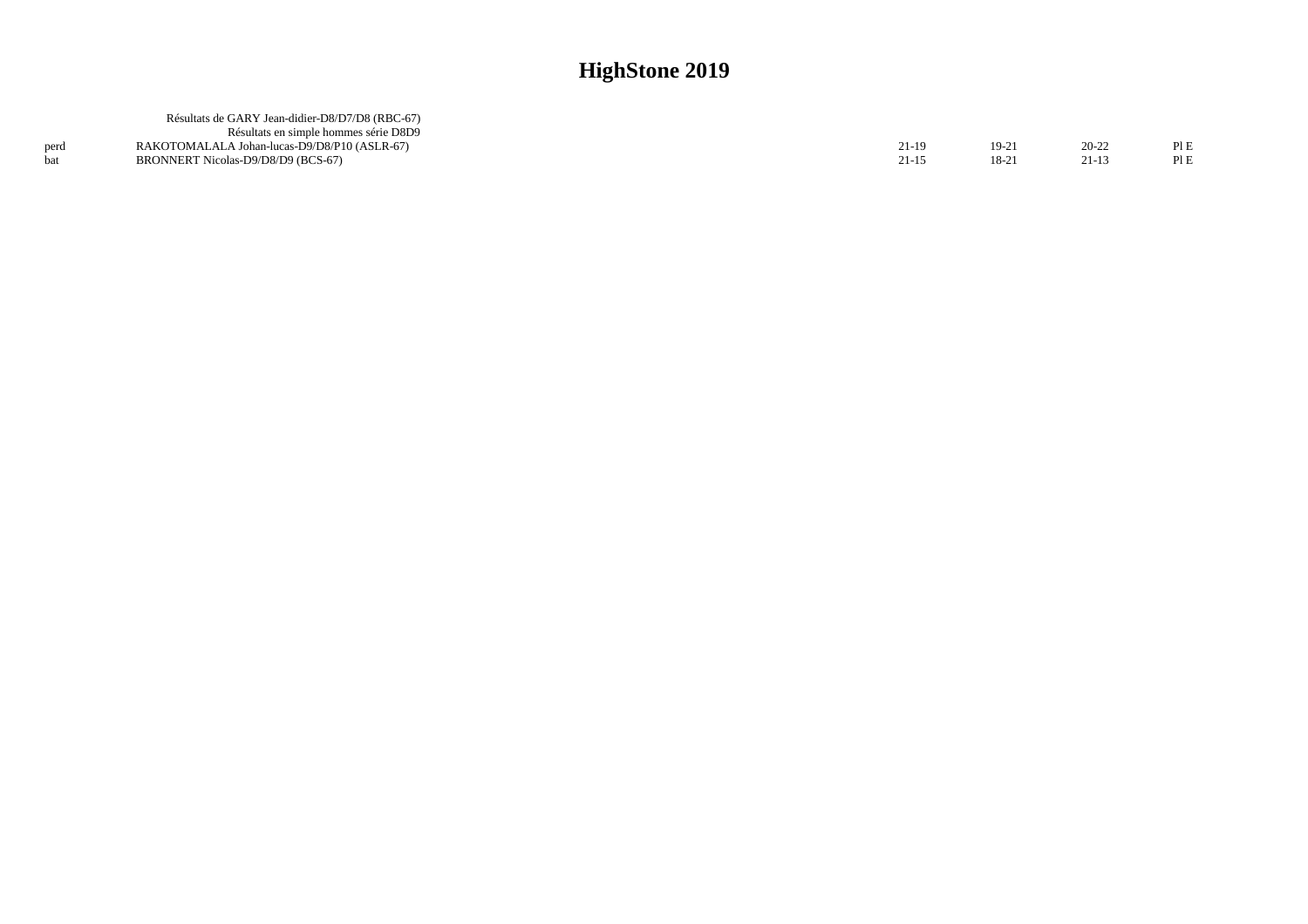|      | Résultats de GEITNER Elise-N2/R4/R4 (RSM-68)                                    |           |           |                          |      |
|------|---------------------------------------------------------------------------------|-----------|-----------|--------------------------|------|
|      | Résultats en double mixte série R4R5 avec BOUDUBAN Baptiste-D7/R6/R6 (BCW84-68) |           |           |                          |      |
| perd | DIETZ Vincent-R5/R4/R4 (BCIG-67)/LERCH Lauriane-R5/R5/R4 (COBRA-68)             | $10-2$    |           | $\overline{\phantom{0}}$ | Pl B |
| perd | FENG Laurent-R6/R6/R5 (BCMS-67)/MEHN Charlotte-N3/N3/R5 (ASPTT-67)              | 16-21     | $17 - 21$ |                          | Pl B |
| perd | CIBLA Pierre-étienne-R5 (EACB-68)/LE NEZET Aurélie-R5/R4/R4 (BCW84-68)          | $21 - 23$ | 12-21     |                          | Pl B |
|      |                                                                                 |           |           |                          |      |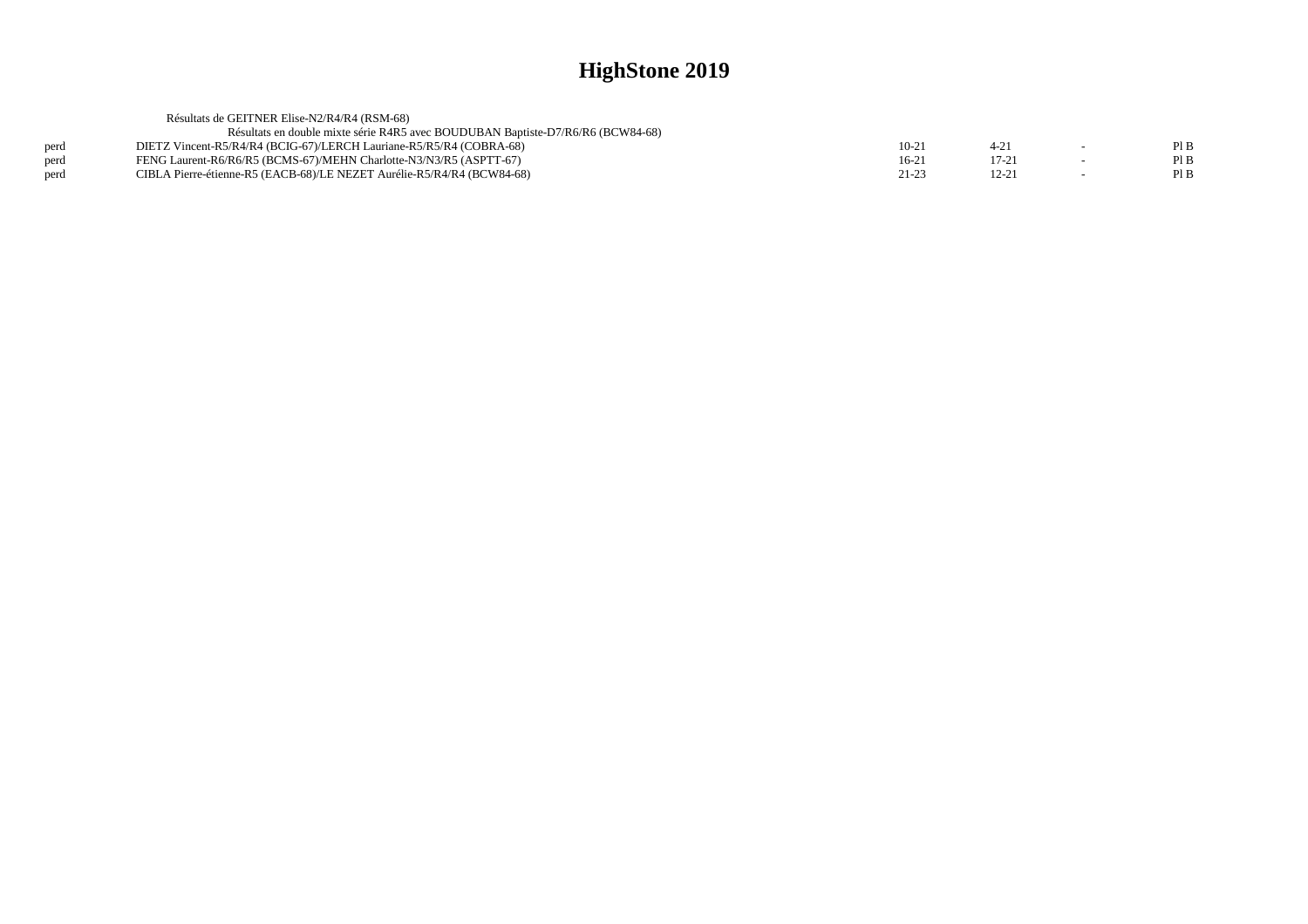|      | Résultats de GIROLT Ludovic-D8/R6/D8 (HBC-67)                              |         |           |                          |        |
|------|----------------------------------------------------------------------------|---------|-----------|--------------------------|--------|
|      | Résultats en double hommes série R6D7 avec MAZARD Julien-D7/R6/R6 (HBC-67) |         |           |                          |        |
| hat  | JEANJEAN Ludovic-D9/D7/D9 (BCMS-67)/CAILLAUD Valentin-D8/D7/D8 (BCMS-67)   | $21-10$ | $21-11$   | $\overline{\phantom{0}}$ | P1D    |
| bat  | MATHIS Sebastien-D9/D7/P10 (MBC-67)/TARGET Nicolas-P10/D7/P10 (MBC-67)     | $21-10$ | $14 - 21$ | $21-10$                  | PID    |
| hat  | ERDMANN Nicolas-D7/R6/D7 (CBO-67)/HUBER Jeremy-D8/D7/D7 (BCT-67)           | $21-11$ | 21-11     | $\sim$                   | 1/4    |
| hat  | BUCHHOLZ Frederic-R6 (BCO-67)/BOCK Benjamin-D9/D7/D9 (BCO-67)              | $21-19$ | $21-19$   |                          | 1/2    |
| perd | BECKER François-D7/R6/R6 (OFBC-67)/STRIEGEL Nathan-D7/R6/R6 (ENABAD-67)    | $21-19$ | $17 - 21$ | $16-21$                  | Finale |
|      |                                                                            |         |           |                          |        |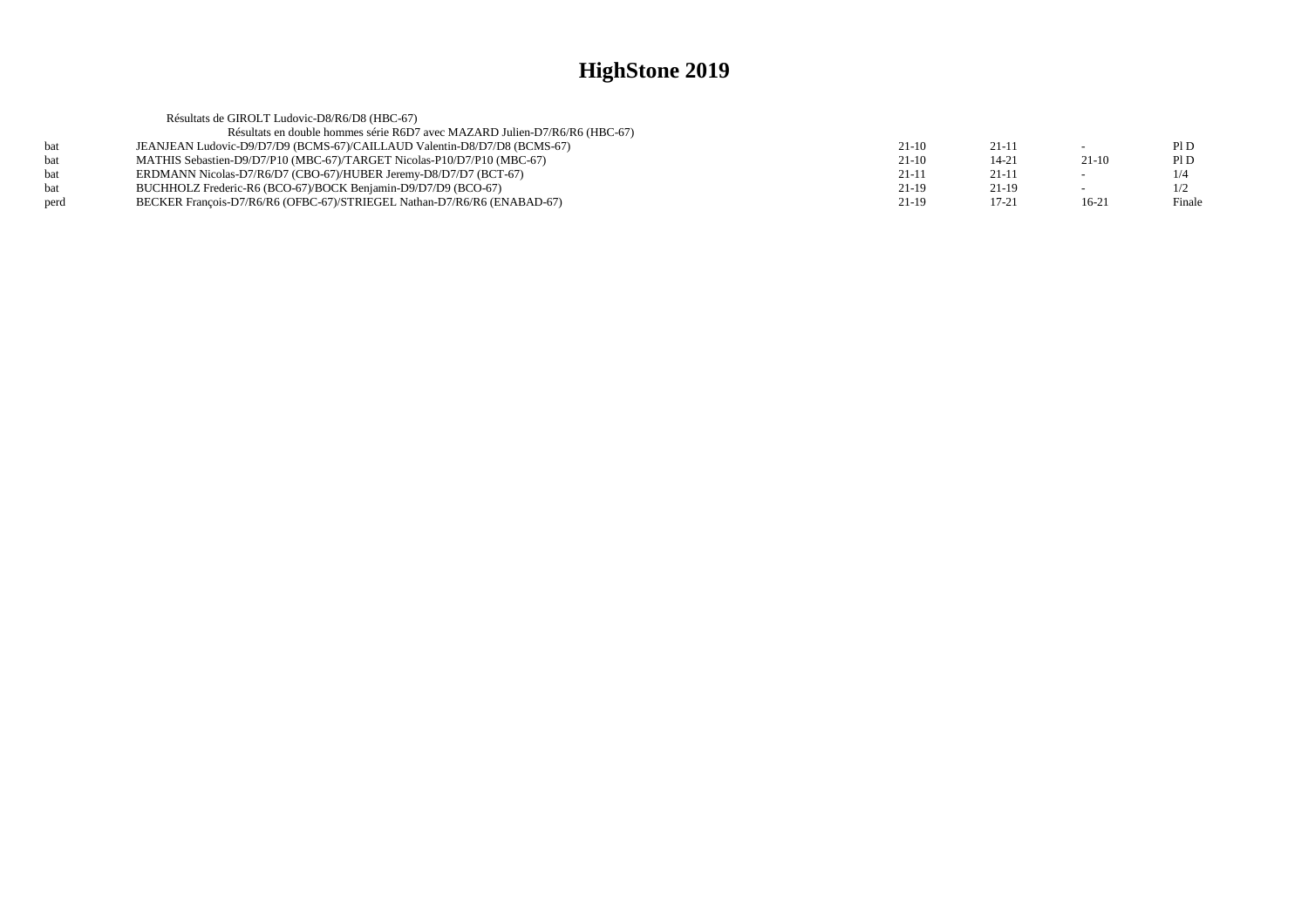|      | Résultats de GOSSARD William-D9/D8/P10 (BCA-06)                                |           |           |           |     |
|------|--------------------------------------------------------------------------------|-----------|-----------|-----------|-----|
|      | Résultats en simple hommes série D8D9                                          |           |           |           |     |
| bat  | FROSSARD Alexandre-D8/D8/P10 (CSBW-68)                                         | 19-21     | $21-19$   | $21 - 17$ | PIG |
| bat  | JEANJEAN Ludovic-D9/D7/D9 (BCMS-67)                                            | $-WO$     |           |           | PIG |
| bat  | KIRSTETTER Laurent-P11/D9/P10 (ASLR-67)                                        | $21 - 8$  | $21-8$    |           | PIG |
| perd | BONHOMME Noël-D8/D7/D9 (CEBA-67)                                               | $12 - 21$ | $9 - 21$  |           |     |
|      | Résultats en double hommes série D8D9 avec MOUROT Josselyn-D9/D8/P10 (EACB-68) |           |           |           |     |
| bat  | PULTAR Marc-P11/D9/P12 (COBRA-68)/FLORENCE Joël-P10/D9/P11 (COBRA-68)          | $21-13$   | $21-10$   |           | PIB |
| perd | JACQUIN Francois-P10/D9/P10 (EVE-67)/HIRTZ Aurélien-P10/D9/P11 (EVE-67)        | $15 - 21$ | $21-15$   | $14 - 21$ | PIB |
| perd | BISCHOFF Nicolas-D9/D8/D9 (BCO-67)/LECHAT Gautier-P10/D9/D9 (MOC-67)           | $21 - 14$ | $15 - 21$ | $9 - 21$  |     |
|      |                                                                                |           |           |           |     |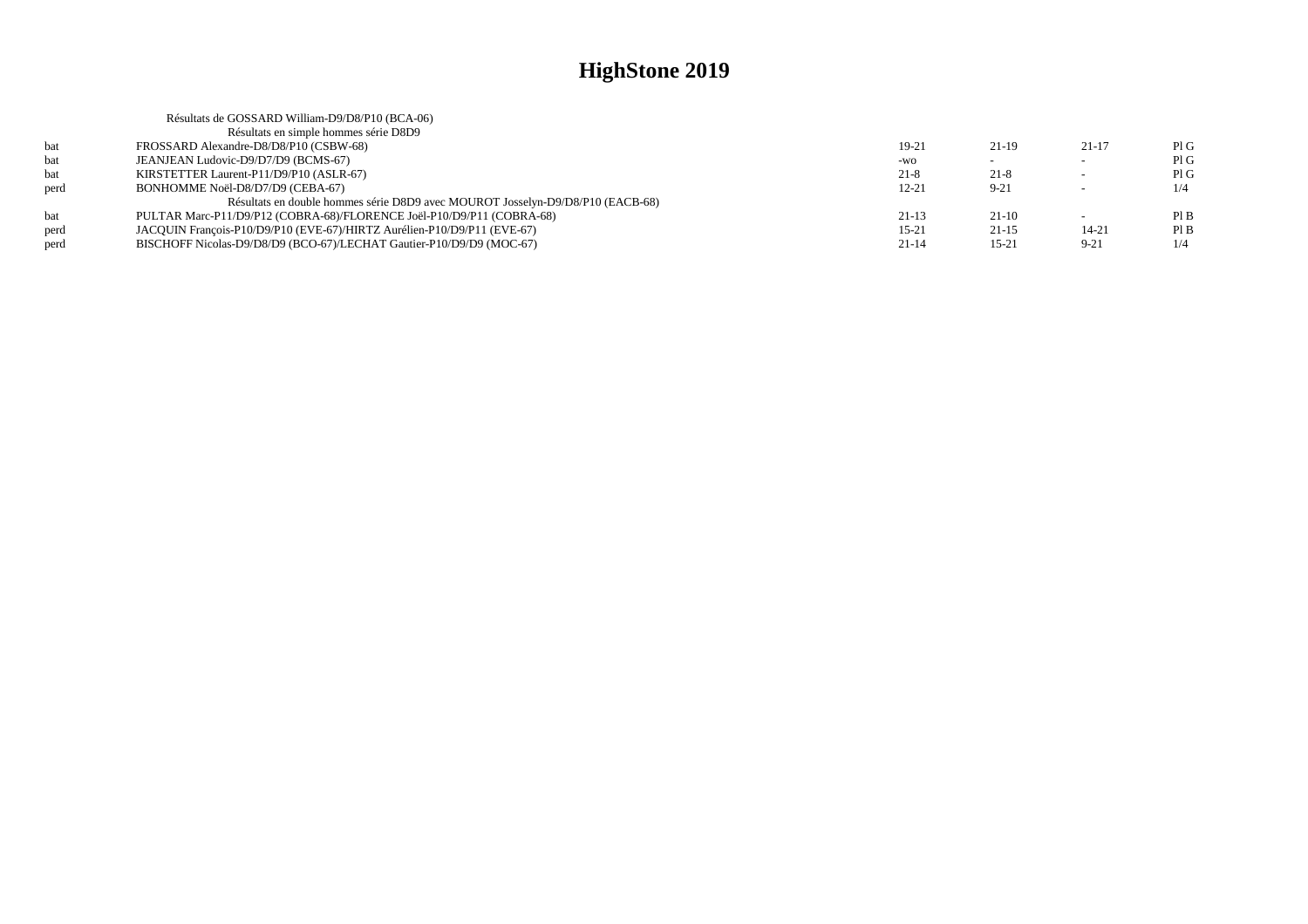|      | Résultats de GROSS Maxime-R5 (ENABAD-67)                                    |           |           |                          |      |
|------|-----------------------------------------------------------------------------|-----------|-----------|--------------------------|------|
|      | Résultats en simple hommes série R4R5                                       |           |           |                          |      |
| perd | STREITH Victor-R5/R5/R6 (BCBB-67)                                           | $15 - 21$ | $17 - 21$ |                          | P1C  |
| bat  | LARCHE Yohan-R5/R4/R5 (BS-67)                                               | $21-15$   | $17-21$   | $21-18$                  | P1C  |
| bat  | THOMAS Raphael-R5/R6/R6 (ASPTT-67)                                          | $21 - 18$ | $21-15$   |                          | P1C  |
| perd | JAILLET Antonin-R5/R5/R6 (COBRA-68)                                         | $15 - 21$ | $11 - 21$ | $\sim$                   | 1/4  |
|      | Résultats en double hommes série R4R5 avec FALCO Michaêl-R5/R4/R4 (BCL-67)  |           |           |                          |      |
| bat  | HOLT Nicolas-R6/R5/R6 (MOC-67)/SERAFINI Matthieu-R6/R5/R6 (CEBA-67)         | $21-15$   | $20 - 22$ | $21-9$                   | Pl B |
| bat  | AISSI Marie Elie-R5/R6/R6 (ASPTT-67)/AISSI Marie elohim-R4/R6/R5 (ASPTT-67) | $15 - 21$ | $21-10$   | $21-16$                  | PIB  |
| bat  | LIHRMANN Etienne-R6/R5/R6 (BCO-67)/AUTHIER Vincent-R6/R5/R6 (BCO-67)        | $21-12$   | $21 - 17$ | $\overline{\phantom{a}}$ | PIB  |
| perd | BATO Laurent-R4/R5/R4 (BCO-67)/FRITSCH-BACHER Geoffrey-R5/R4/R5 (BCO-67)    | 7-21      | $10-21$   |                          | 1/4  |
|      |                                                                             |           |           |                          |      |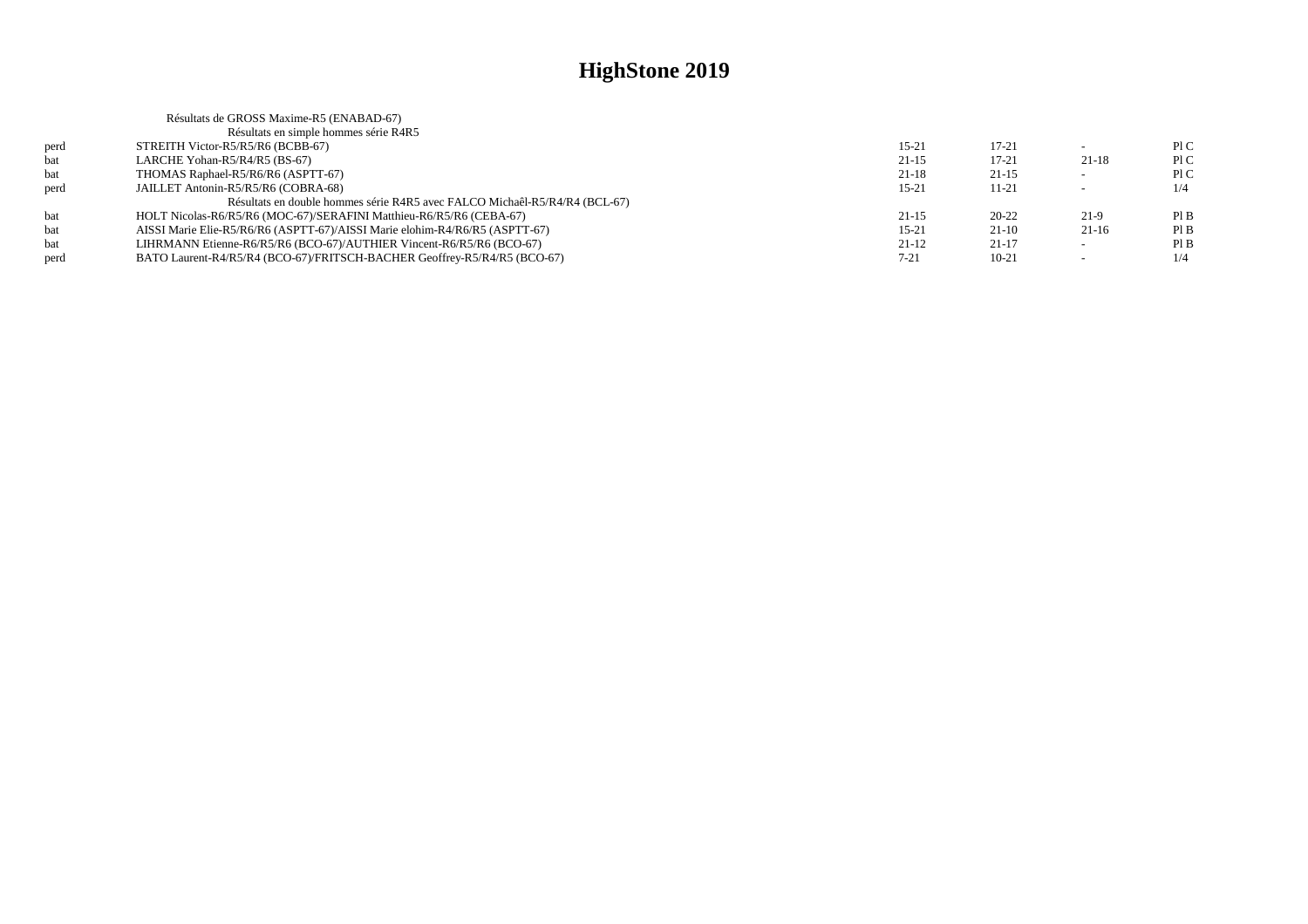|      | Résultats de HAUTECOEUR Olivier-D7/D7/D8 (RSM-68)                              |           |           |           |        |
|------|--------------------------------------------------------------------------------|-----------|-----------|-----------|--------|
|      | Résultats en double hommes série R6D7 avec SCHLEISS Frédéric-D9/D7/D7 (SCS-67) |           |           |           |        |
| perd | STORARI Fabio-D7/R6/R6 (OFBC-67)/STEINER Tanguy-D9/D7/D8 (OFBC-67)             | $13 - 21$ | $22 - 20$ | $10-21$   | PIF    |
| perd | MORI Lucas-D7/R6/D8 (BCBB-67)/BRISSET Fabien-D9/D7/D9 (BCIG-67)                | $22 - 24$ | $25 - 23$ | $12 - 21$ | PIF    |
|      | Résultats en double mixte série R6D7 avec WOLFF Marjorie-D8/R6/R6 (CCSSL-67)   |           |           |           |        |
| bat  | LAMBOLEY Pierre-R6 (SBC57-57)/SERFASS Sarah-D7/R5/R6 (MBC-67)                  | $11 - 21$ | $22 - 20$ | $21-19$   | Pl A   |
| bat  | BUCHHOLZ Frederic-R6 (BCO-67)/LOPES Mélanie-D7/R5/R6 (BCO-67)                  | $21 - 17$ | $21 - 14$ |           | Pl A   |
| bat  | CASTEL Jeremie-R6 (CEBA-67)/KUCHLER Justine-D7/R6/R6 (CEBA-67)                 | $21 - 18$ | $17 - 21$ | $21-16$   | 1/2    |
| perd | ENGER Xavier-D8/R6/R6 (BCS-67)/KLEIN Marie-D7/R5/D7 (BCS-67)                   | $10-21$   | 13-21     |           | Finale |
|      |                                                                                |           |           |           |        |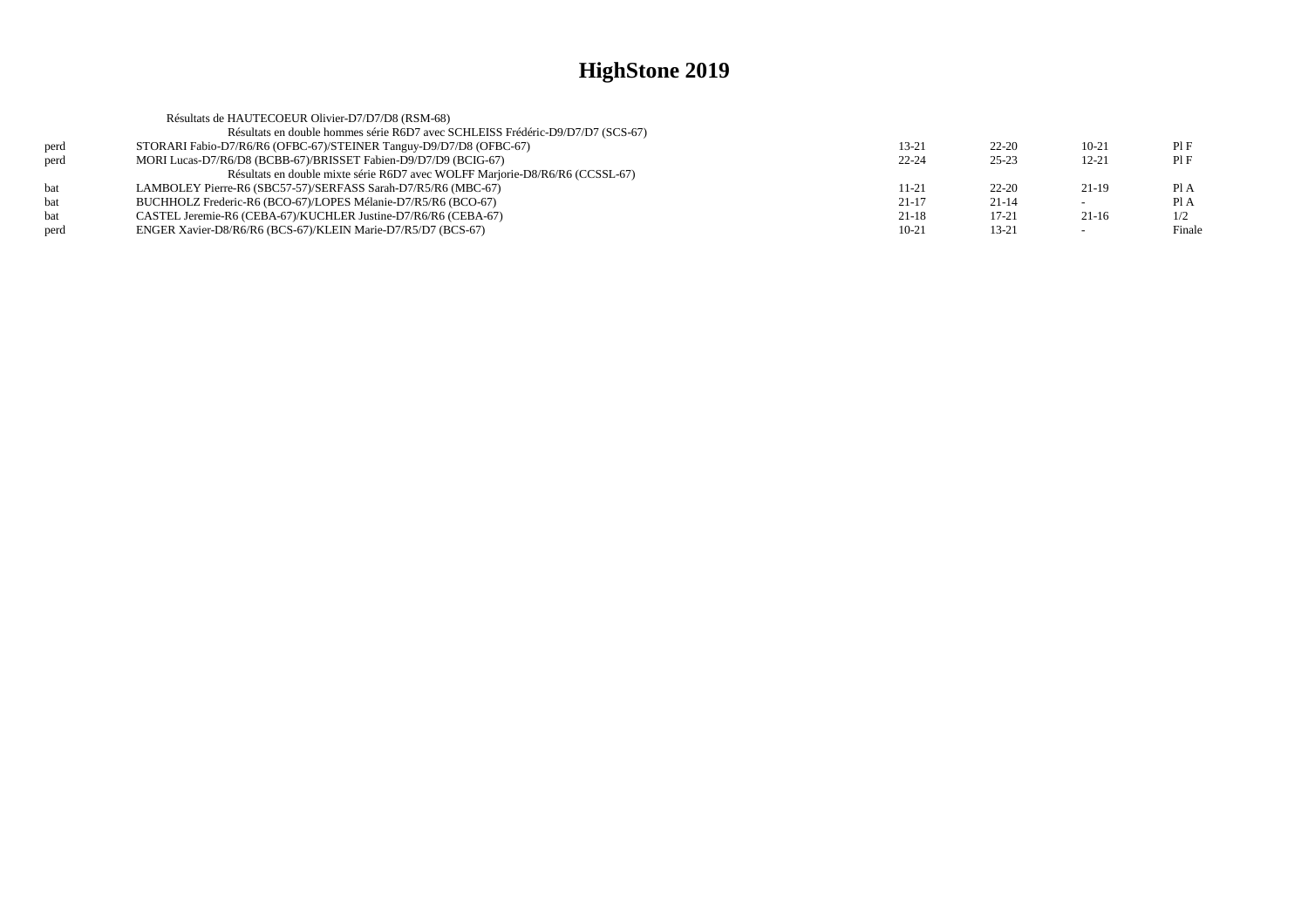|      | Résultats de HAUWEL Chloé-D7/R6/D7 (ENABAD-67)                                   |         |           |           |      |
|------|----------------------------------------------------------------------------------|---------|-----------|-----------|------|
|      | Résultats en double dames série R4R5 avec MARTINEZ Florence-D7/R5/D7 (ENABAD-67) |         |           |           |      |
| perd | LERCH Lauriane-R5/R5/R4 (COBRA-68)/VENTE Niki-D7/R5/R5 (ASCS-67)                 | $15-2.$ | $20 - 22$ | $\sim$    | Pl B |
| perd | DEMANET Vanessa-R6/R5/R5 (BS-67)/CHABRIER Sylvie-R5/R4/R4 (ASCS-67)              | $19-21$ | 18-21     |           | PI B |
| perd | LOPES Mélanie-D7/R5/R6 (BCO-67)/FELBER Elsa-R5 (ASPTT-67)                        | 21-15   | $14 - 21$ | $12 - 21$ | Pl B |
|      |                                                                                  |         |           |           |      |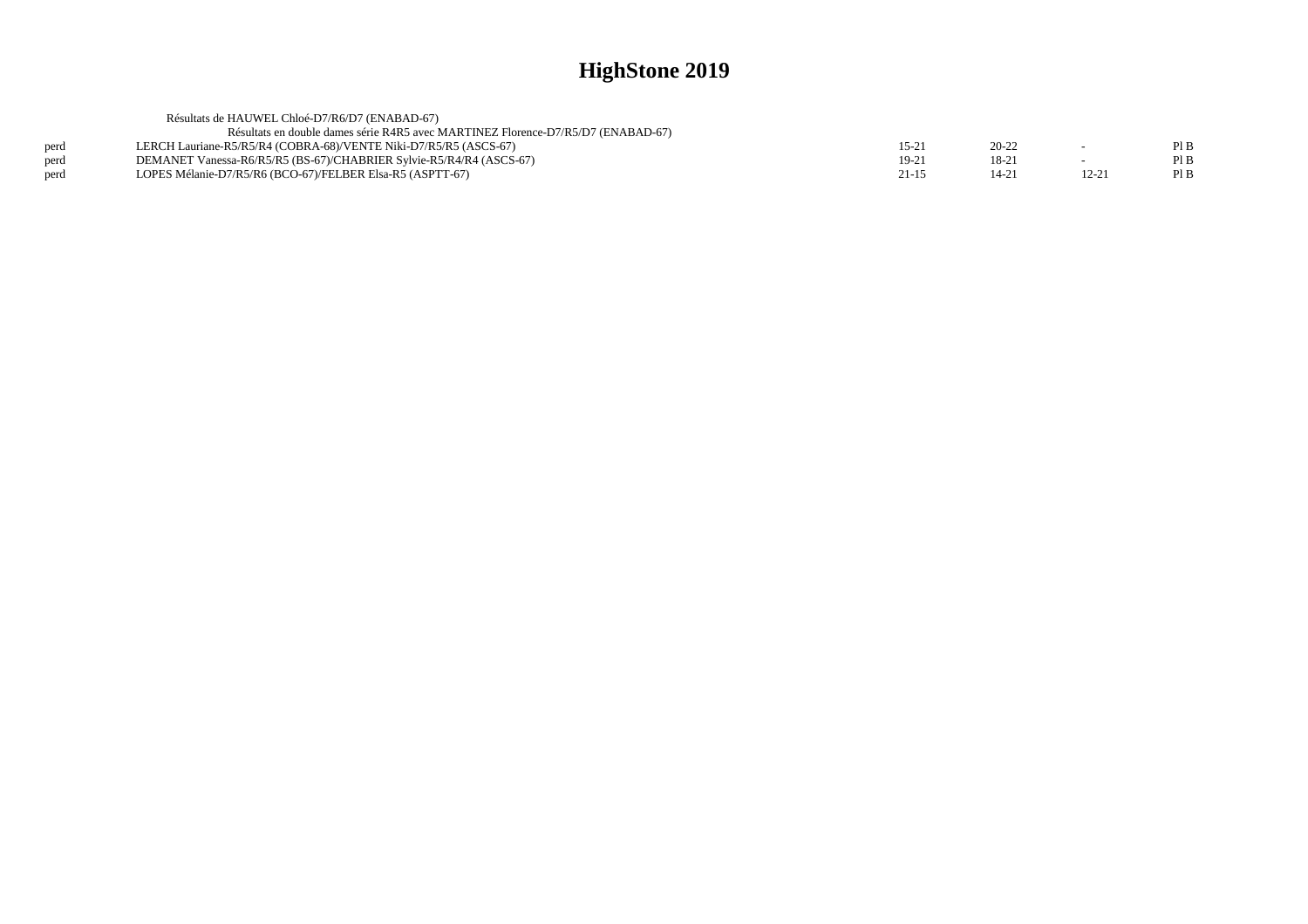|      | Résultats de HELL Laurent-D7/R6/D7 (VDK-67)                                  |           |           |           |     |
|------|------------------------------------------------------------------------------|-----------|-----------|-----------|-----|
|      | Résultats en double hommes série R6D7 avec MASSINI Michaël-D9/D8/D9 (VDK-67) |           |           |           |     |
| bat  | CARLESSO Bruno-D9/D7/D9 (SBC67-67)/HUGON Alexandre-P10/D8/P11 (SBC67-67)     | $21-13$   | $21-5$    |           | P1C |
| bat  | BRAUN Cedric-D9/D7/D9 (ASCS-67)/BRICO Sébastien-R6/R6/R5 (ASCS-67)           | $17 - 21$ | $21-17$   | $21 - 14$ | P1C |
| perd | STORARI Fabio-D7/R6/R6 (OFBC-67)/STEINER Tanguy-D9/D7/D8 (OFBC-67)           | 18-21     | $22 - 24$ |           | 1/4 |
|      | Résultats en double mixte série R6D7 avec HEYER Nathalie-P11/D9/D9 (AOWB-67) |           |           |           |     |
| perd | MAINEULT Clement-D7/D7/R6 (ENABAD-67)/DIRRINGER Samantha-D8/D7/D7 (BCIG-67)  | $15 - 21$ | $12 - 21$ |           | PIE |
| perd | CASTEL Jeremie-R6 (CEBA-67)/KUCHLER Justine-D7/R6/R6 (CEBA-67)               | $14 - 21$ | $17 - 21$ |           | PIE |
| perd | HUBER Jeremy-D8/D7/D7 (BCT-67)/RITTER Coralie-D7/R5/D7 (BCT-67)              | 18-21     | $16-21$   |           | PIE |
|      |                                                                              |           |           |           |     |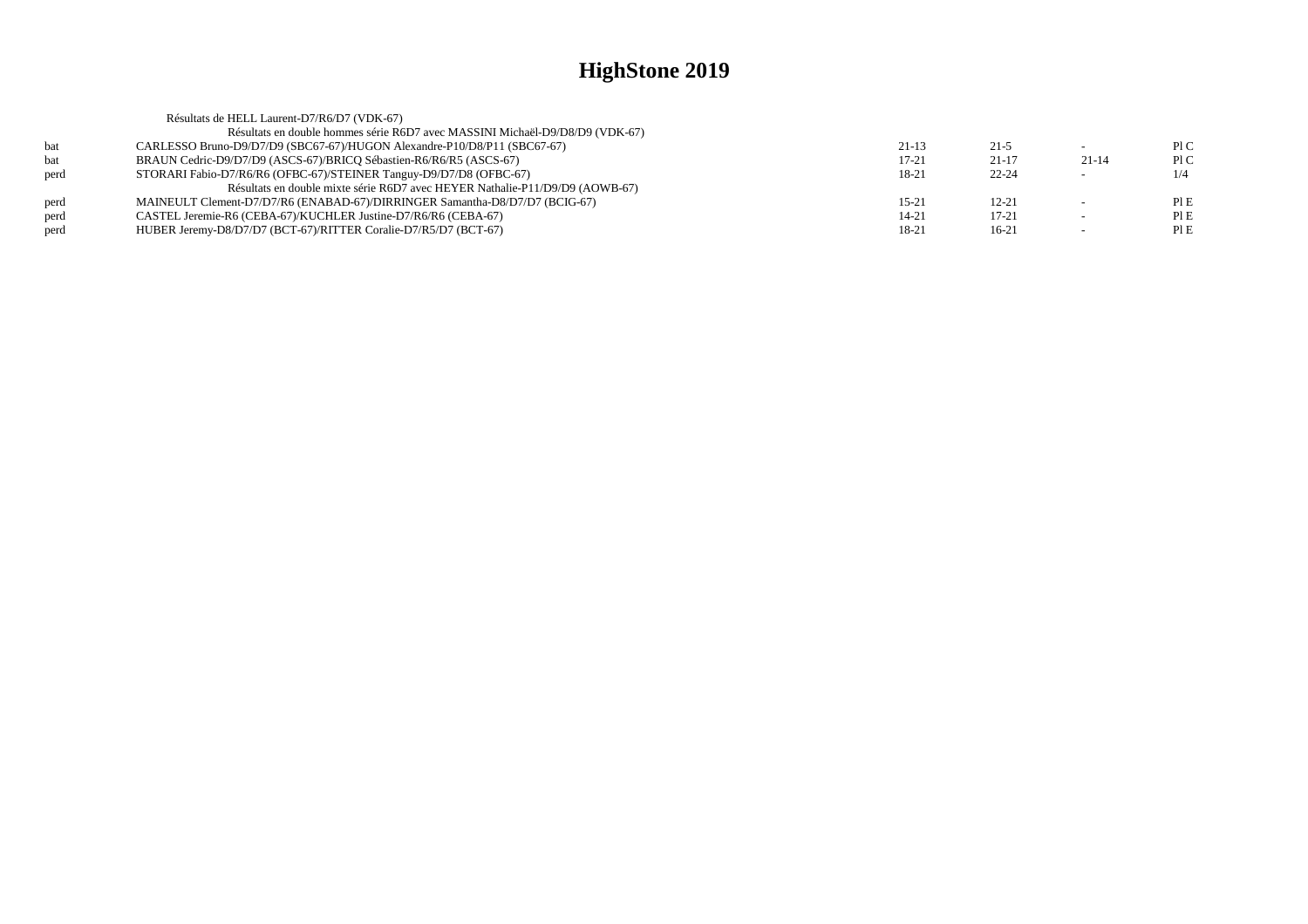|      | Résultats de HENNEOUIN Estelle-D7/R6/D8 (BCO-67)                           |       |           |       |     |
|------|----------------------------------------------------------------------------|-------|-----------|-------|-----|
|      | Résultats en double dames série R4R5 avec RITTER Coralie-D7/R5/D7 (BCT-67) |       |           |       |     |
| perd | KLEIN Marie-D7/R5/D7 (BCS-67)/MELCHILSEN Adeline-R6/R5/R5 (BCS-67)         | 15-21 | $9-21$    |       | P1C |
| perd | NANDJAN Jade-R5/R5/R6 (CSBW-68)/MOUKASSA Emilia-N3/R5/R4 (RSM-68)          | 14-21 | $21 - 14$ | 17-21 | P1C |
| perd | PETIT Amandine-R6/R5/D7 (SLCSN-67)/SCHOULLER Lou-ann-R6/R5/R6 (SLCSN-67)   | 19-21 | $13 - 21$ |       | P1C |
|      |                                                                            |       |           |       |     |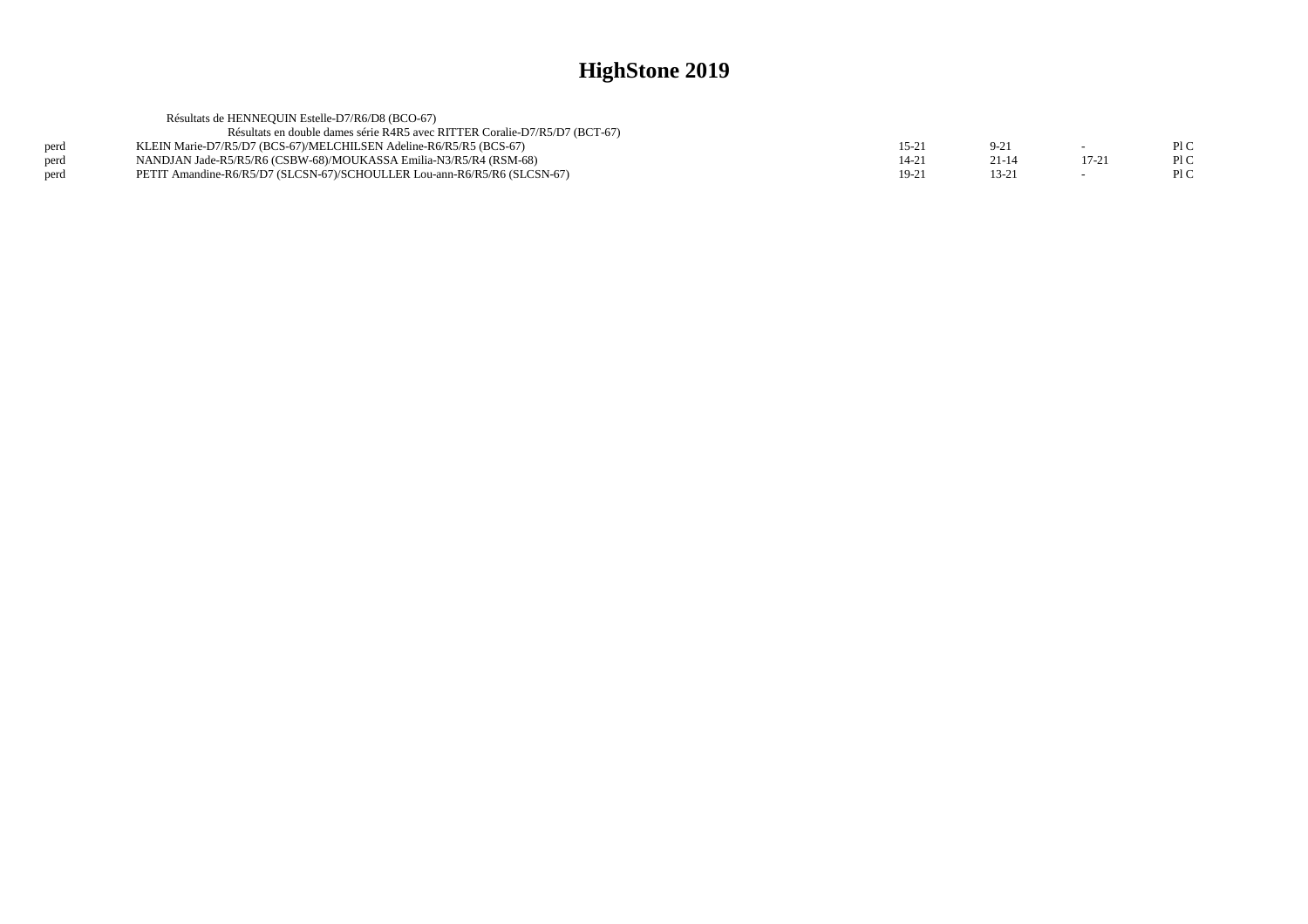|      | Résultats de HENNINGER Michel-P12 (MOC-67)                                       |           |           |      |
|------|----------------------------------------------------------------------------------|-----------|-----------|------|
|      | Résultats en double hommes série PNC avec HENNINGER Stephane-D9/P10/P11 (MOC-67) |           |           |      |
| perd | MEHL Sebastien-P11/P11/P12 (BCSB-67)/ATHANASE René-P11/P10/P10 (BCSB-67)         | $7 - 21$  | $6-21$    | PI A |
| perd | SANDOZ Jeremy-NC (CBO-67)/COASSOLO Sébastien-P12 (CBO-67)                        | $7 - 21$  | $13-21$   | Pl A |
| perd | PELAPRAT Nicolas-P10/P10/P12 (CBO-67)/ANTOINE Xavier-P10 (CBO-67)                | $14 - 21$ | $5 - 21$  | Pl A |
| perd | LAZARD Christian-P12 (BCHS-57)/CLEMENT Julien-NC (BHBC-57)                       | $5 - 21$  | $17 - 21$ | Pl A |
|      |                                                                                  |           |           |      |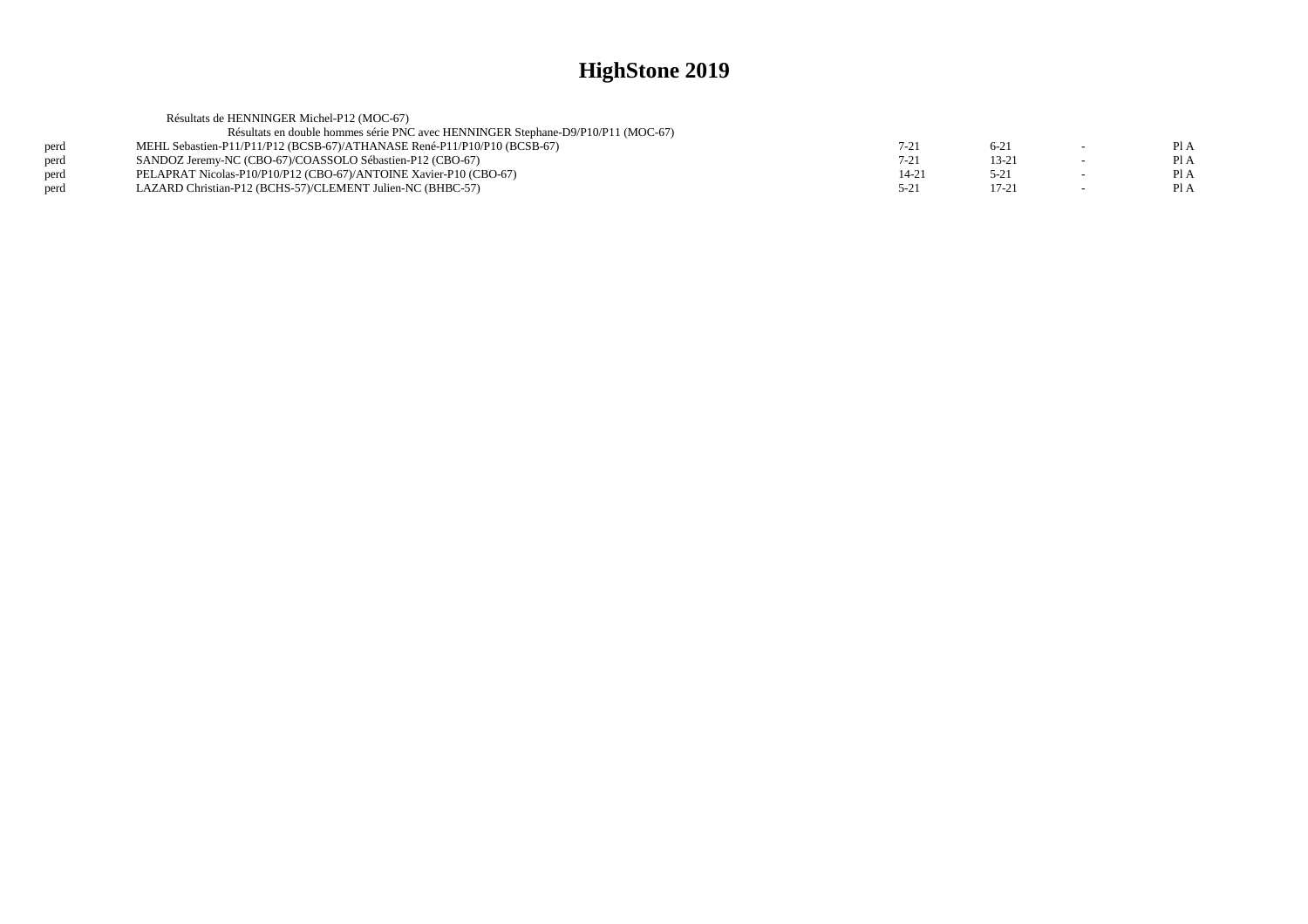|      | Résultats de HENNINGER Sandrine-P11/D9/P11 (MOC-67)                             |  |  |
|------|---------------------------------------------------------------------------------|--|--|
|      | Résultats en double dames série D8D9 avec HENNINGER Sophie-D8/D8/P10 (ASPTT-67) |  |  |
|      | PUSCA Erine-P11/D8/P10 (SBC57-57)/SINSOU Clara-P10/D8/D8 (OFBC-67)              |  |  |
| perd | MORITZ-PETIT Lara-D8/D8/D9 (CEBA-67)/GANDER Alix-D8/D8/P10 (CEBA-67)            |  |  |
|      |                                                                                 |  |  |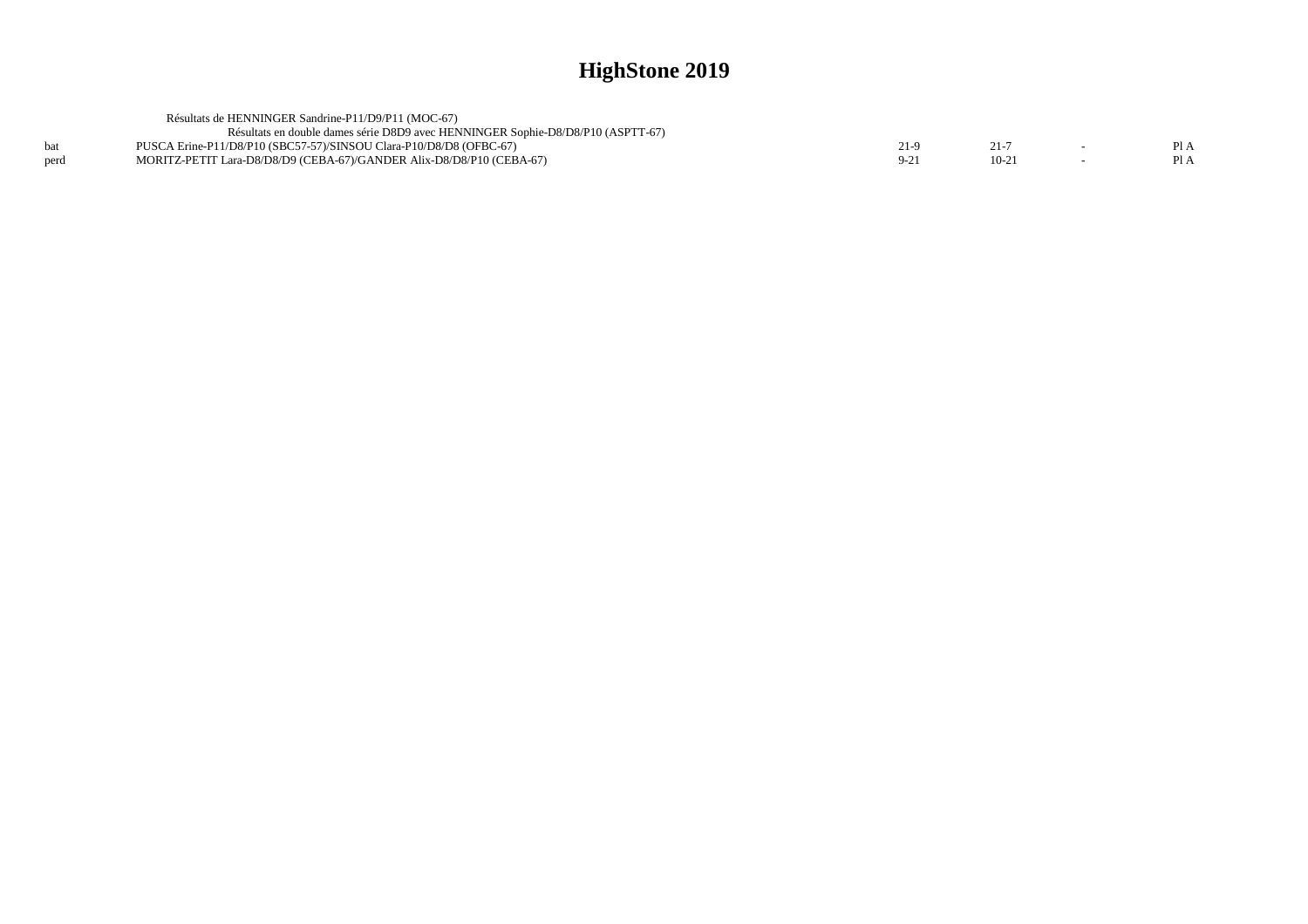|      | Résultats de HENNINGER Sebastien-R6/D8/D8 (ASPTT-67) |      |     |
|------|------------------------------------------------------|------|-----|
|      | Résultats en simple hommes série R6D7                |      |     |
| perd | DOMINGUEZ Mathieu-D7/D9/P10 (SCS-67)                 | 13-2 | PID |
| perd | PETERSCHMITT Pierre-antoine-R6/R6/D7 (COBRA-68)      |      |     |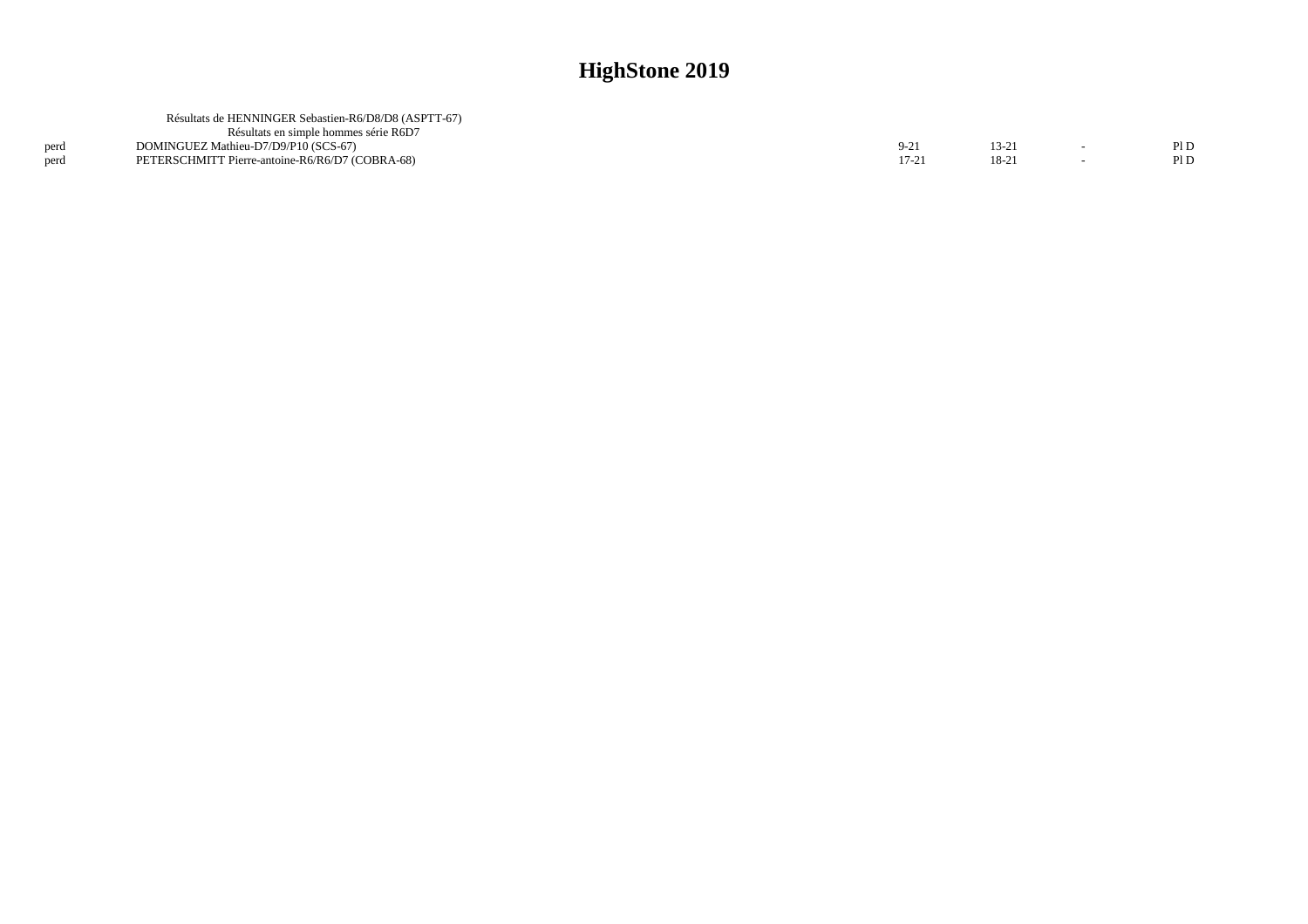|      | Résultats de HENNINGER Sophie-D8/D8/P10 (ASPTT-67)                               |           |           |                          |      |
|------|----------------------------------------------------------------------------------|-----------|-----------|--------------------------|------|
|      | Résultats en simple dames série D8D9                                             |           |           |                          |      |
| bat  | MALGIERI Jessica-D9/D8/P10 (ASLR-67)                                             | $21 - 15$ | 11-21     | $21 - 14$                | P1C  |
| bat  | CORDAZZO Jeanne-D8/D9/P10 (CEBA-67)                                              | $21-5$    | $21-9$    | $\sim$                   | P1C  |
| bat  | RENAULT Alice-D9/P10/P11 (FBD-67)                                                | $21-13$   | $21-10$   | $\overline{\phantom{0}}$ | P1C  |
| perd | DE LOURTIOUX Clotilde-D8/D7/D7 (BCL-67)                                          | 11-21     | 18-21     | $\overline{\phantom{0}}$ | 1/4  |
|      | Résultats en double dames série D8D9 avec HENNINGER Sandrine-P11/D9/P11 (MOC-67) |           |           |                          |      |
| bat  | PUSCA Erine-P11/D8/P10 (SBC57-57)/SINSOU Clara-P10/D8/D8 (OFBC-67)               | $21-9$    | $21 - 7$  | $\overline{\phantom{0}}$ | Pl A |
| perd | MORITZ-PETIT Lara-D8/D8/D9 (CEBA-67)/GANDER Alix-D8/D8/P10 (CEBA-67)             | $9 - 21$  | $10 - 21$ | $\sim$                   | Pl A |
|      |                                                                                  |           |           |                          |      |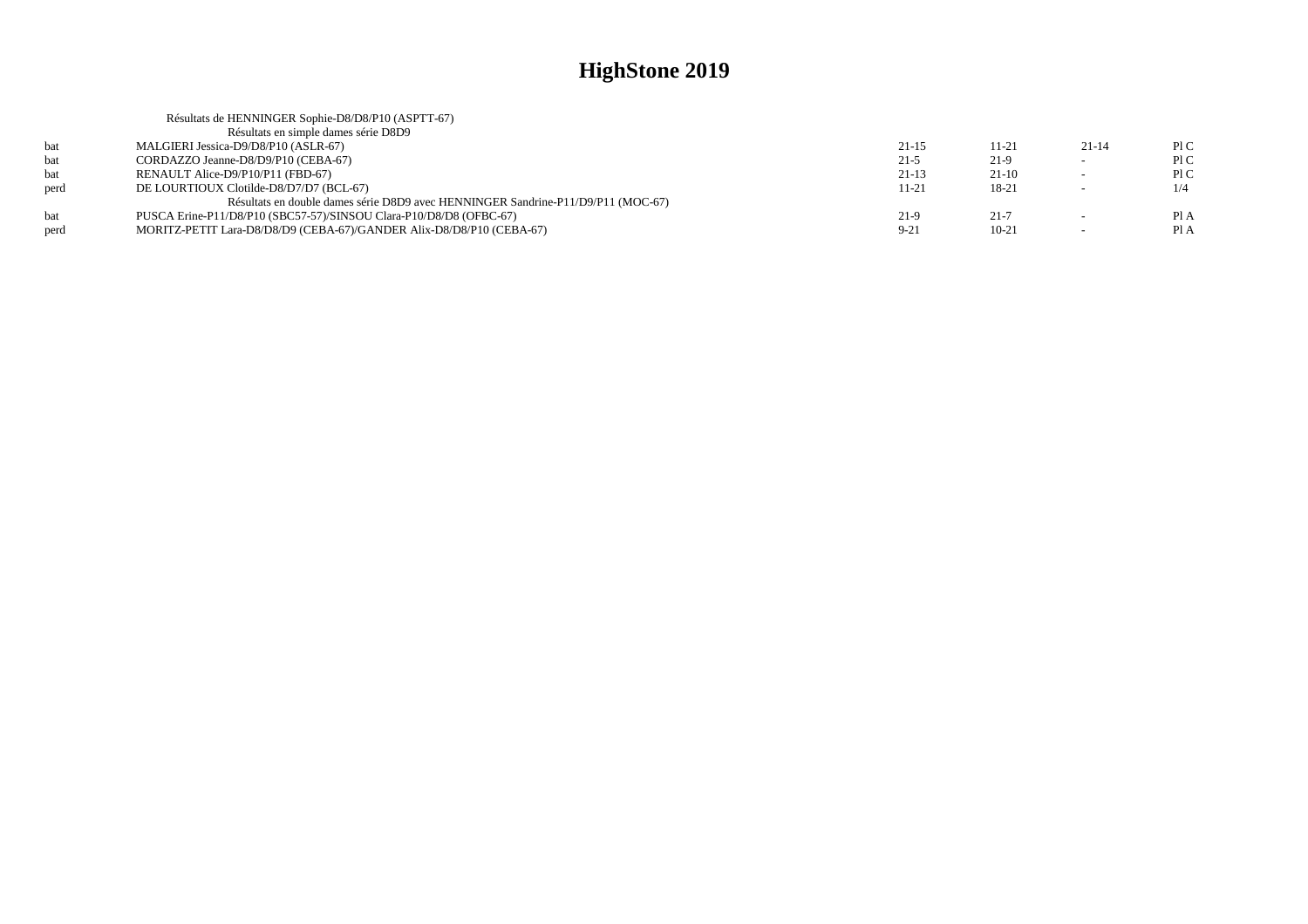|      | Résultats de HENNINGER Stephane-D9/P10/P11 (MOC-67)                      |          |           |      |
|------|--------------------------------------------------------------------------|----------|-----------|------|
|      | Résultats en double hommes série PNC avec HENNINGER Michel-P12 (MOC-67)  |          |           |      |
| perd | MEHL Sebastien-P11/P11/P12 (BCSB-67)/ATHANASE René-P11/P10/P10 (BCSB-67) | $7-21$   | $6-21$    | Pl A |
| perd | SANDOZ Jeremy-NC (CBO-67)/COASSOLO Sébastien-P12 (CBO-67)                | $7 - 21$ | $13 - 21$ | Pl A |
| perd | PELAPRAT Nicolas-P10/P10/P12 (CBO-67)/ANTOINE Xavier-P10 (CBO-67)        | 14-21    | $5-21$    | PI A |
| perd | LAZARD Christian-P12 (BCHS-57)/CLEMENT Julien-NC (BHBC-57)               | $5 - 21$ | $17 - 21$ | P1A  |
|      |                                                                          |          |           |      |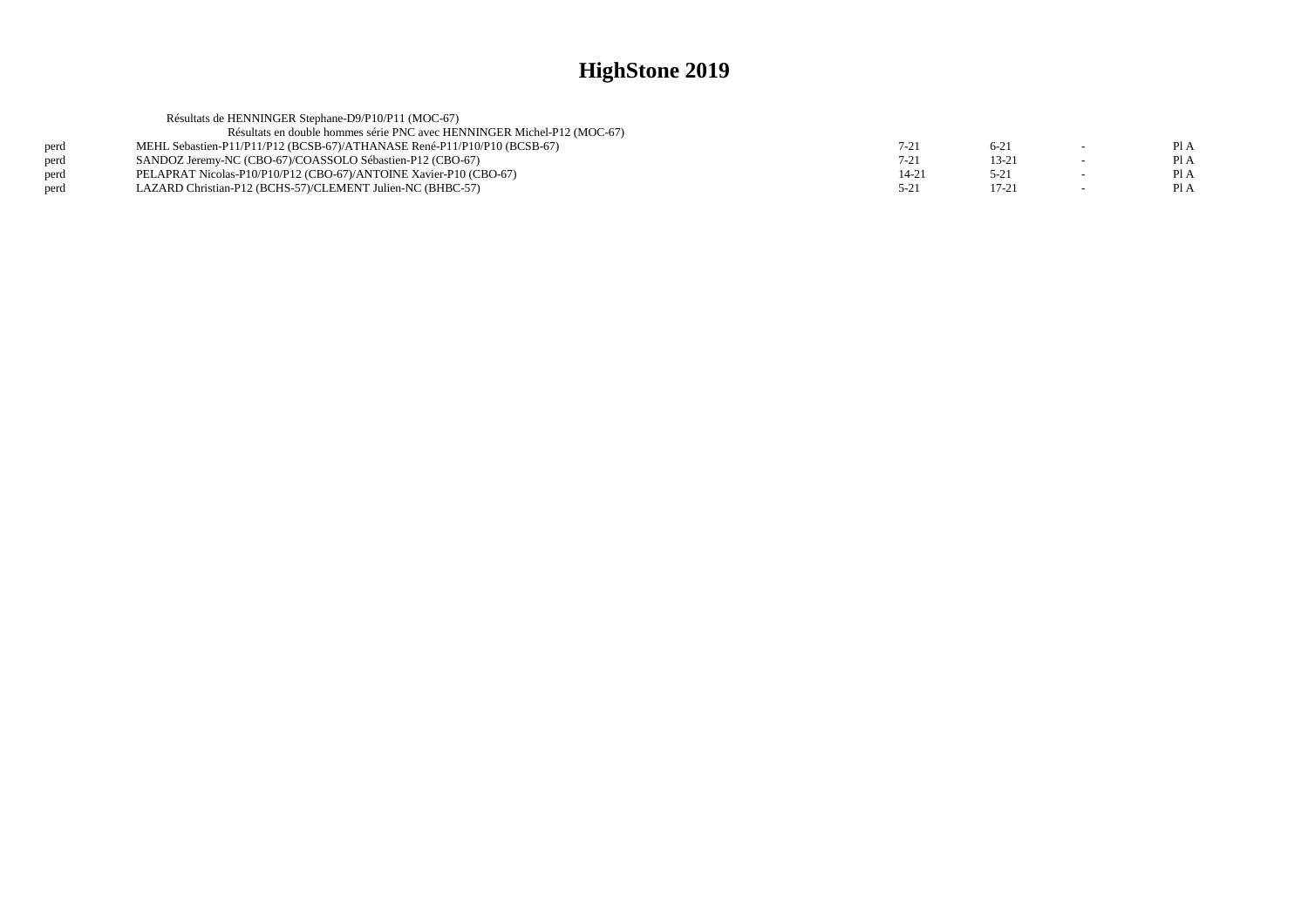|      | Résultats de HERRMANN Pierre-D9/D9/P10 (BCS-67)                               |         |          |                          |      |
|------|-------------------------------------------------------------------------------|---------|----------|--------------------------|------|
|      | Résultats en simple hommes série D8D9                                         |         |          |                          |      |
| perd | JACQUIN François-P10/D9/P10 (EVE-67)                                          | $21-19$ | $19-21$  | 11-21                    | PIF  |
| perd | BISCHOFF Nicolas-D9/D8/D9 (BCO-67)                                            | 18-21   | $21-15$  | 15-21                    | PI F |
|      | Résultats en double hommes série D8D9 avec BRONNERT Nicolas-D9/D8/D9 (BCS-67) |         |          |                          |      |
|      | NECKERAUER Michel-NC (MOC-67)/KLINGELSCHMITT Stephan-P12/D9/P12 (MOC-67)      | $21-13$ | $21-19$  | $\sim$                   | Pl A |
| bat  | LAMBOLEY Emmanuel-P10 (EVE-67)/CERVERA Sébastien-D9/D8/P10 (EVE-67)           | $21-9$  | $21-15$  |                          | Pl A |
| perd | BISCHOFF Nicolas-D9/D8/D9 (BCO-67)/LECHAT Gautier-P10/D9/D9 (MOC-67)          | 13-21   | $6 - 21$ | $\overline{\phantom{a}}$ | 1/2  |
|      |                                                                               |         |          |                          |      |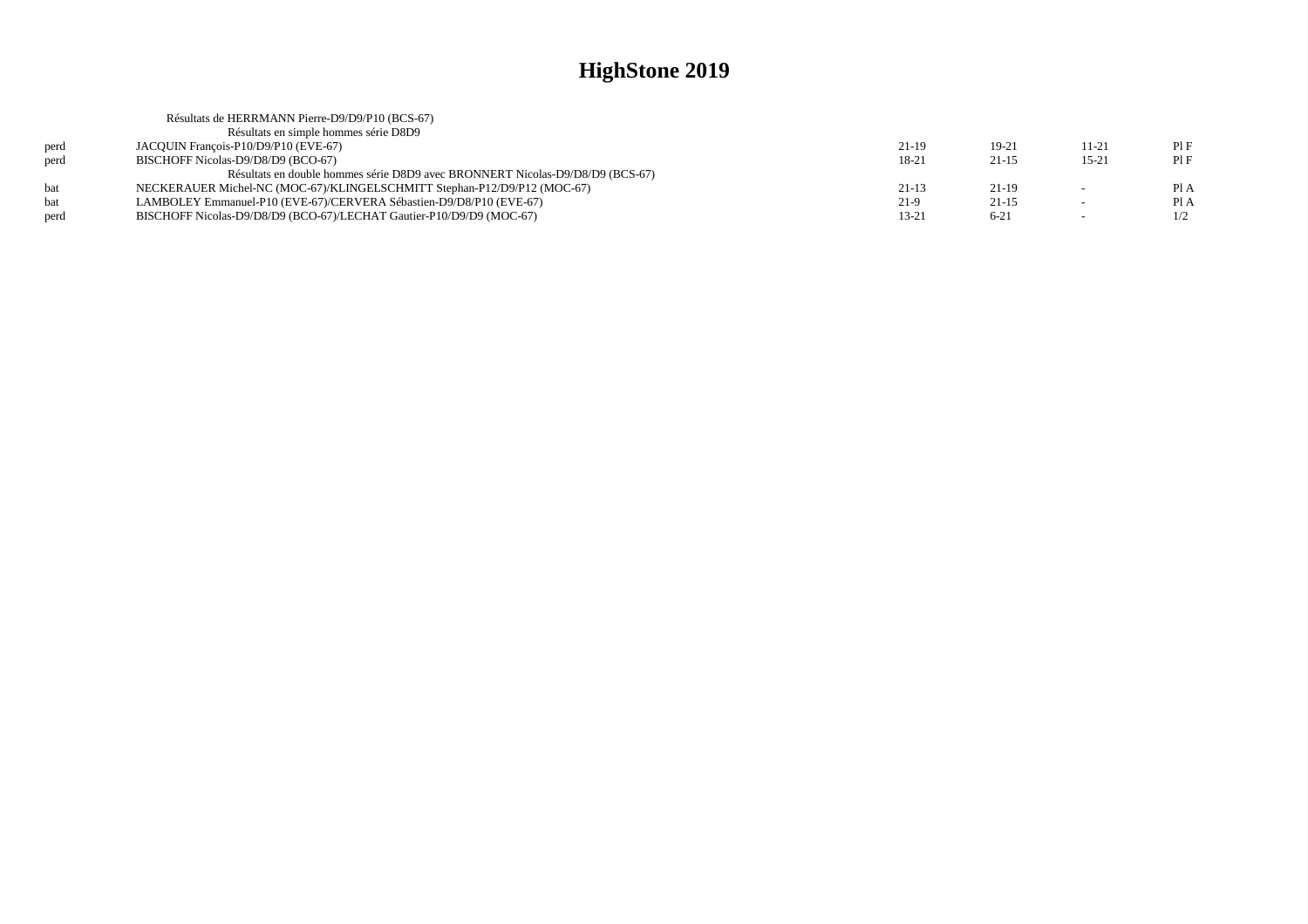| Résultats de HEYER Nathalie-P11/D9/D9 (AOWB-67)                             |         |       |  |
|-----------------------------------------------------------------------------|---------|-------|--|
| Résultats en double mixte série R6D7 avec HELL Laurent-D7/R6/D7 (VDK-67)    |         |       |  |
| MAINEULT Clement-D7/D7/R6 (ENABAD-67)/DIRRINGER Samantha-D8/D7/D7 (BCIG-67) | $15-21$ | 12-21 |  |
| CASTEL Jeremie-R6 (CEBA-67)/KUCHLER Justine-D7/R6/R6 (CEBA-67)              | $14-21$ | 17-21 |  |
| HUBER Jeremy-D8/D7/D7 (BCT-67)/RITTER Coralie-D7/R5/D7 (BCT-67)             | $18-21$ | 16-21 |  |
|                                                                             |         |       |  |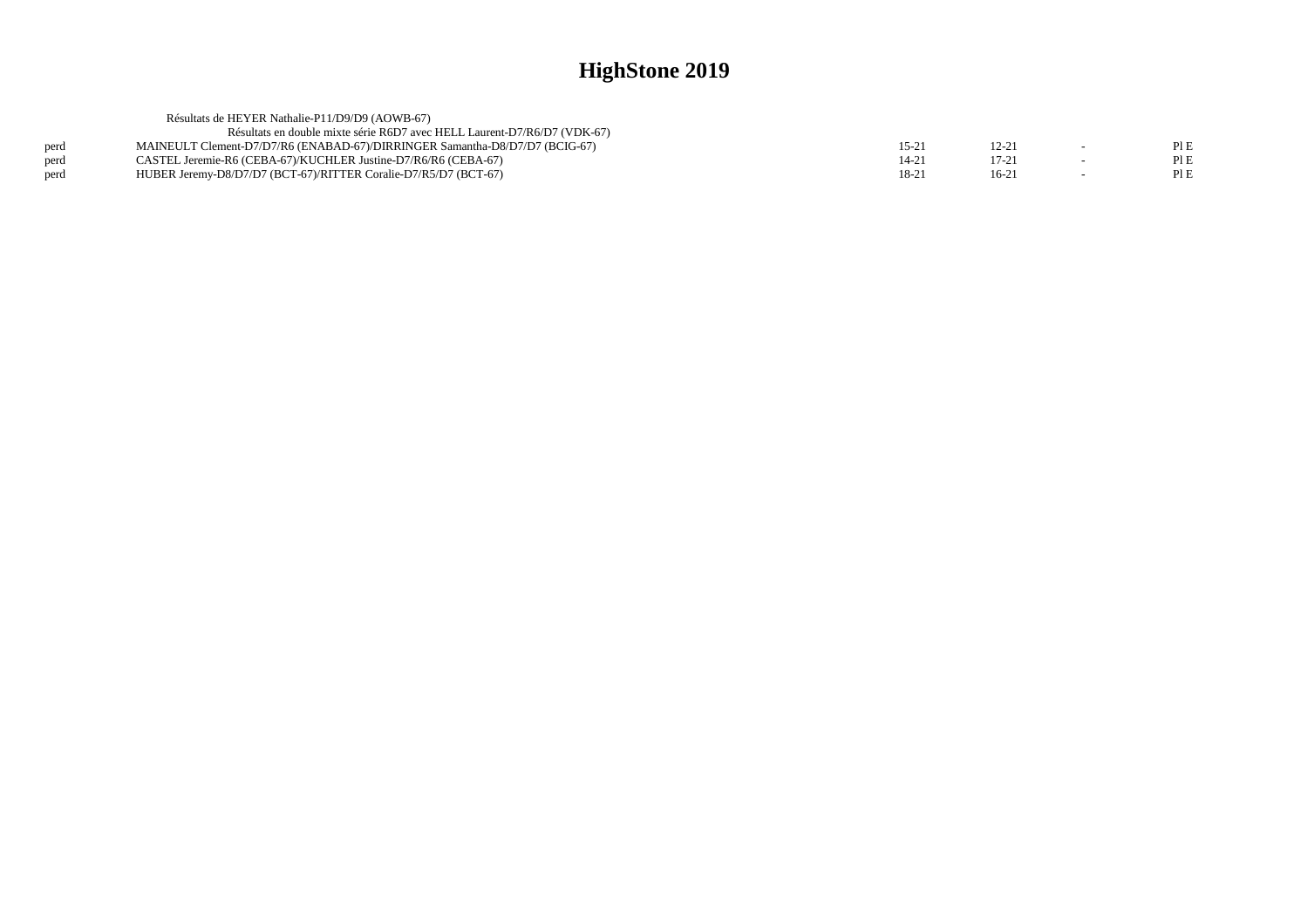|            | Résultats de HIEGEL Laurent-D9/D9/P10 (BCL-67)                                       |           |           |                          |        |
|------------|--------------------------------------------------------------------------------------|-----------|-----------|--------------------------|--------|
|            | Résultats en double hommes série D8D9 avec BEUTELSTETTER Franck-P12/D9/P10 (BCL-67)  |           |           |                          |        |
| hat        | RAKOTOMALALA Johan-lucas-D9/D8/P10 (ASLR-67)/KIRSTETTER Laurent-P11/D9/P10 (ASLR-67) | $25 - 23$ | $21-19$   | $\sim$                   | PIC    |
| perd       | BISCHOFF Nicolas-D9/D8/D9 (BCO-67)/LECHAT Gautier-P10/D9/D9 (MOC-67)                 | $17 - 21$ | $16-21$   | $\overline{\phantom{0}}$ | P1C    |
| <b>bat</b> | LAMBOLEY Emmanuel-P10 (EVE-67)/CERVERA Sébastien-D9/D8/P10 (EVE-67)                  | 24-22     | $21-6$    |                          | 1/4    |
| <b>bat</b> | JACOUIN Francois-P10/D9/P10 (EVE-67)/HIRTZ Aurélien-P10/D9/P11 (EVE-67)              | $28-26$   | $21-18$   | $\sim$                   | 1/2    |
| perd       | BISCHOFF Nicolas-D9/D8/D9 (BCO-67)/LECHAT Gautier-P10/D9/D9 (MOC-67)                 | 13-21     | $14 - 21$ |                          | Finale |
|            |                                                                                      |           |           |                          |        |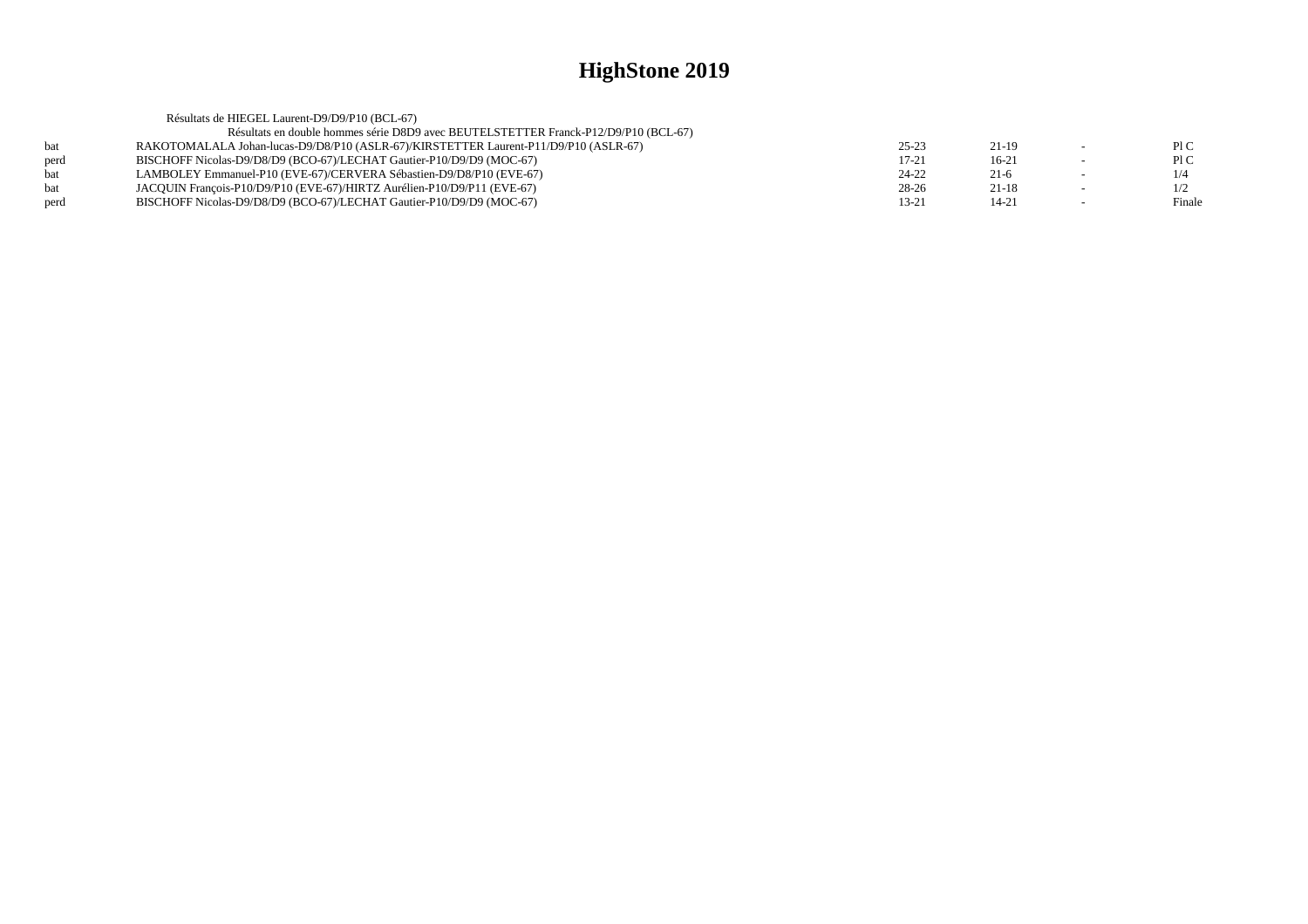|            | Résultats de HIRTZ Aurélien-P10/D9/P11 (EVE-67)                                 |           |                |           |     |
|------------|---------------------------------------------------------------------------------|-----------|----------------|-----------|-----|
|            | Résultats en double hommes série D8D9 avec JACOUIN François-P10/D9/P10 (EVE-67) |           |                |           |     |
| bat        | PULTAR Marc-P11/D9/P12 (COBRA-68)/FLORENCE Joël-P10/D9/P11 (COBRA-68)           | $21 - 7$  | 21-9           |           | PIB |
| <b>bat</b> | MOUROT Josselyn-D9/D8/P10 (EACB-68)/GOSSARD William-D9/D8/P10 (BCA-06)          | $21 - 15$ | $15 - 2^{-1}$  | $21 - 14$ | PIB |
| perd       | HIEGEL Laurent-D9/D9/P10 (BCL-67)/BEUTELSTETTER Franck-P12/D9/P10 (BCL-67)      | $26 - 28$ | $18-2^{\circ}$ |           |     |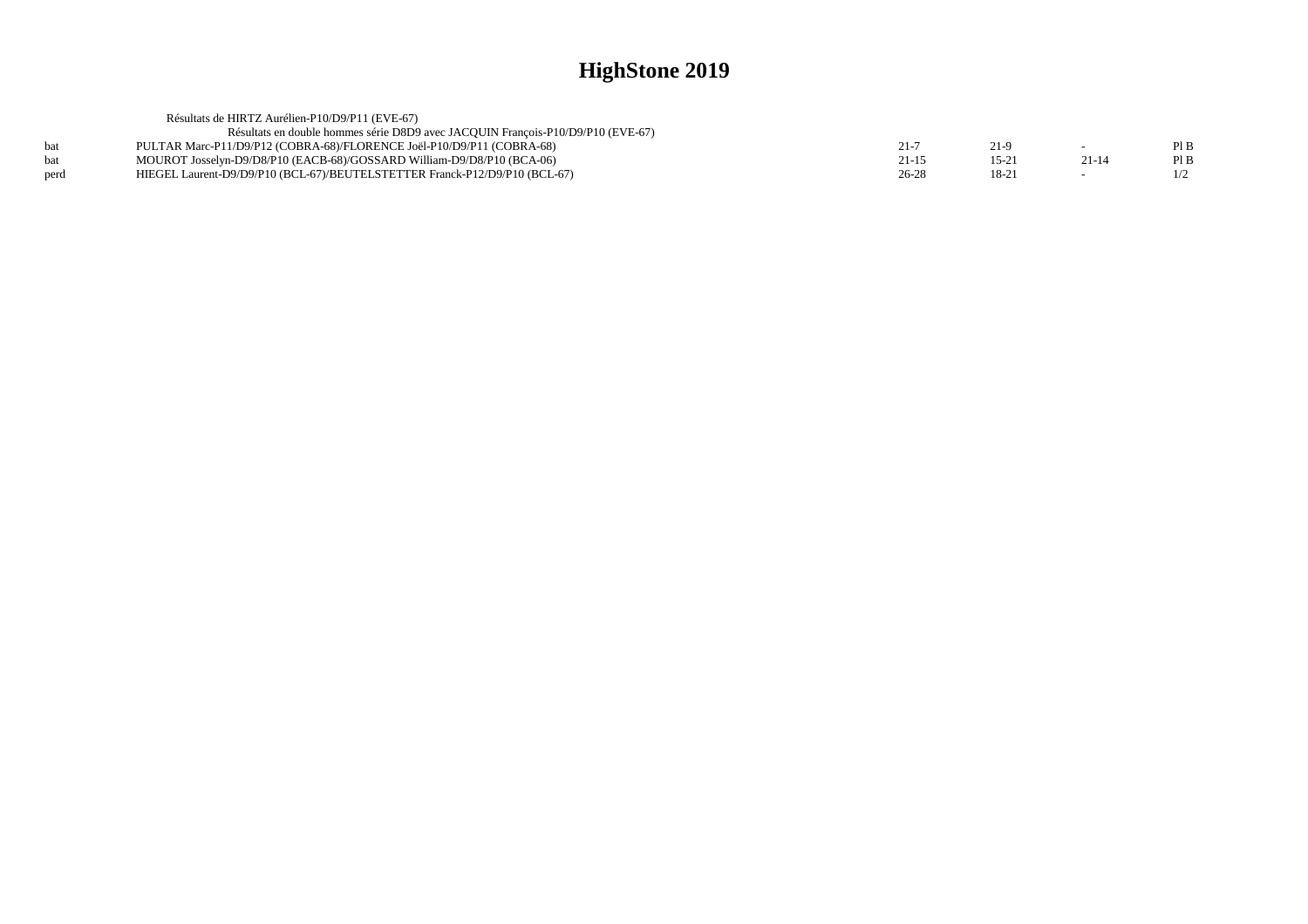|      | Résultats de HOFFMANN Laurent-R6/R5/R6 (BCBB-67)                             |           |           |                          |      |
|------|------------------------------------------------------------------------------|-----------|-----------|--------------------------|------|
|      | Résultats en simple hommes série R6D7                                        |           |           |                          |      |
| bat  | BEISSER Bruno-D7/D7/D9 (MOC-67)                                              | $21 - 14$ | $21-16$   |                          | PIE  |
| bat  | RUFFENACH Eric-D7/R6/D7 (BCMS-67)                                            | $22 - 20$ | $21-9$    |                          | PIE  |
| bat  | DUBOIS Arnaud-R6/D7/D8 (ASPTT-67)                                            | $22 - 24$ | $22 - 20$ | $21 - 14$                | PI E |
| bat  | EMOND Titouan-R6/D7/D8 (ASPTT-67)                                            | $21 - 11$ | $21 - 7$  |                          | 1/4  |
| perd | LUONG Ethan-R6/D7/D7 (ASPTT-67)                                              | $21 - 12$ | 14-21     | $9 - 21$                 | 1/2  |
|      | Résultats en double hommes série R4R5 avec STREITH Victor-R5/R5/R6 (BCBB-67) |           |           |                          |      |
| perd | BONNIN Dimitri-R5 (BCO-67)/TRAN Jean-Paul-R5 (BCMS-67)                       | $21 - 17$ | 18-21     | $14 - 21$                | Pl A |
| bat  | LARCHE Yohan-R5/R4/R5 (BS-67)/UNTERNEHR Alexandre-R5/R4/R5 (BS-67)           | $21 - 14$ | $21 - 17$ |                          | Pl A |
| perd | ROSE Valentin-R5/R4/R5 (ASPTT-67)/MULLER Jonathan-R5/R4/R5 (ASPTT-67)        | $16-21$   | 18-21     | $\overline{\phantom{a}}$ | 1/2  |
|      |                                                                              |           |           |                          |      |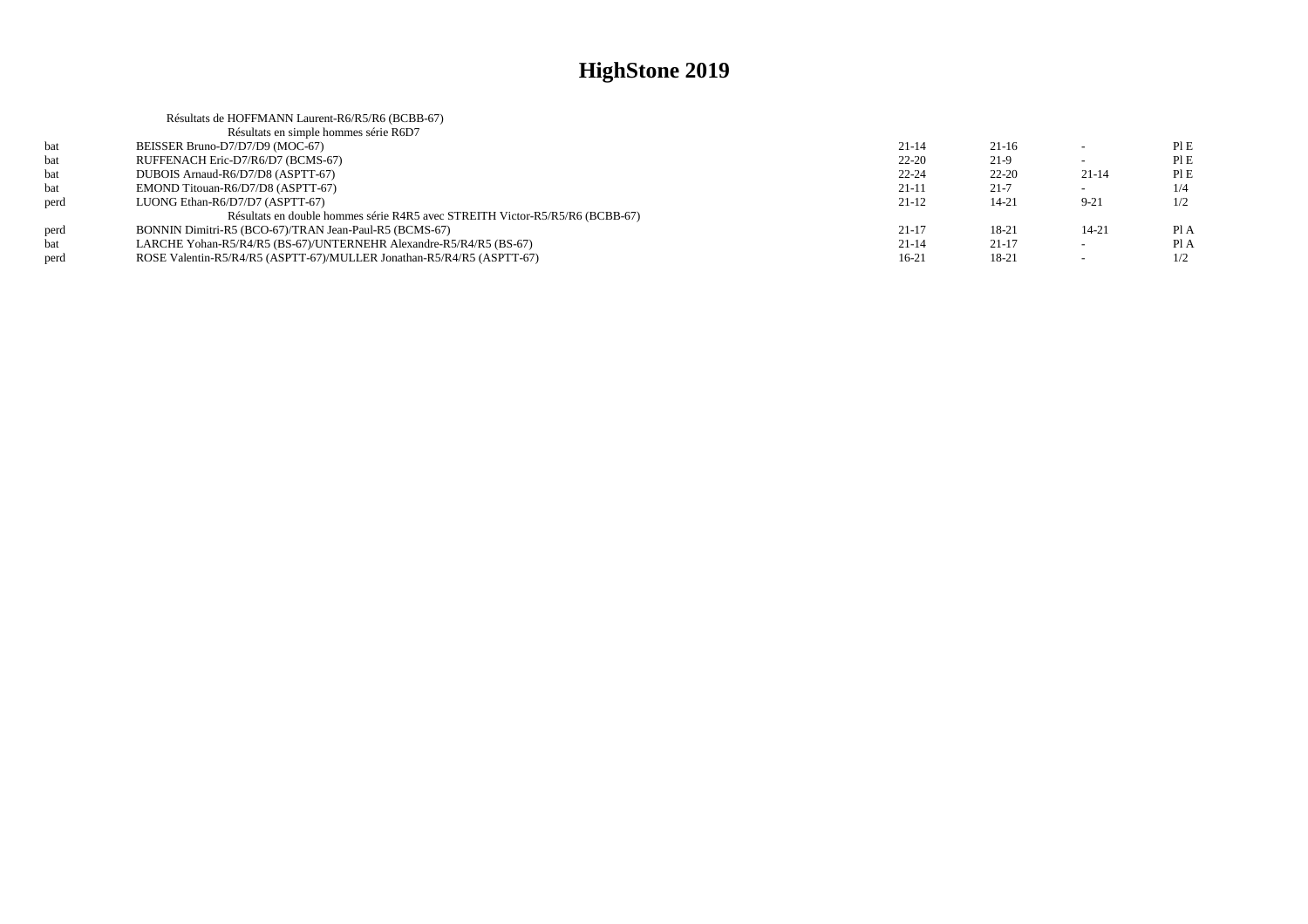|      | Résultats de HOLT Nicolas-R6/R5/R6 (MOC-67)                                     |           |           |           |     |
|------|---------------------------------------------------------------------------------|-----------|-----------|-----------|-----|
|      | Résultats en double hommes série R4R5 avec SERAFINI Matthieu-R6/R5/R6 (CEBA-67) |           |           |           |     |
| perd | GROSS Maxime-R5 (ENABAD-67)/FALCO Michaêl-R5/R4/R4 (BCL-67)                     | $15 - 21$ | $22 - 20$ | $9-21$    | PIB |
| bat  | LIHRMANN Etienne-R6/R5/R6 (BCO-67)/AUTHIER Vincent-R6/R5/R6 (BCO-67)            | 14-21     | $26 - 24$ | 21-19     | PIB |
| perd | AISSI Marie Elie-R5/R6/R6 (ASPTT-67)/AISSI Marie elohim-R4/R6/R5 (ASPTT-67)     | $15 - 21$ | $21-17$   | $15 - 21$ | PIB |
|      | Résultats en double mixte série R6D7 avec JEANNESSON Maud-D9/D7/D8 (BCIG-67)    |           |           |           |     |
| perd | LUTZ Marc-D9/D7/D8 (BCS-67)/MEIER Miriam-D8/D7/D7 (BCS-67)                      | $15 - 21$ | $21-17$   | $15 - 21$ | PID |
| perd | BALTHAZARD Robin-D9/D8/D8 (BCMS-67)/MOREAUX Justine-D8/R6/D7 (BCMS-67)          | $16-21$   | $15 - 21$ |           | PID |
| perd | MAZARD Julien-D7/R6/R6 (HBC-67)/DELAGNEAU Céline-D8/R6/R6 (HBC-67)              | $10-21$   | $16-21$   |           | PID |
|      |                                                                                 |           |           |           |     |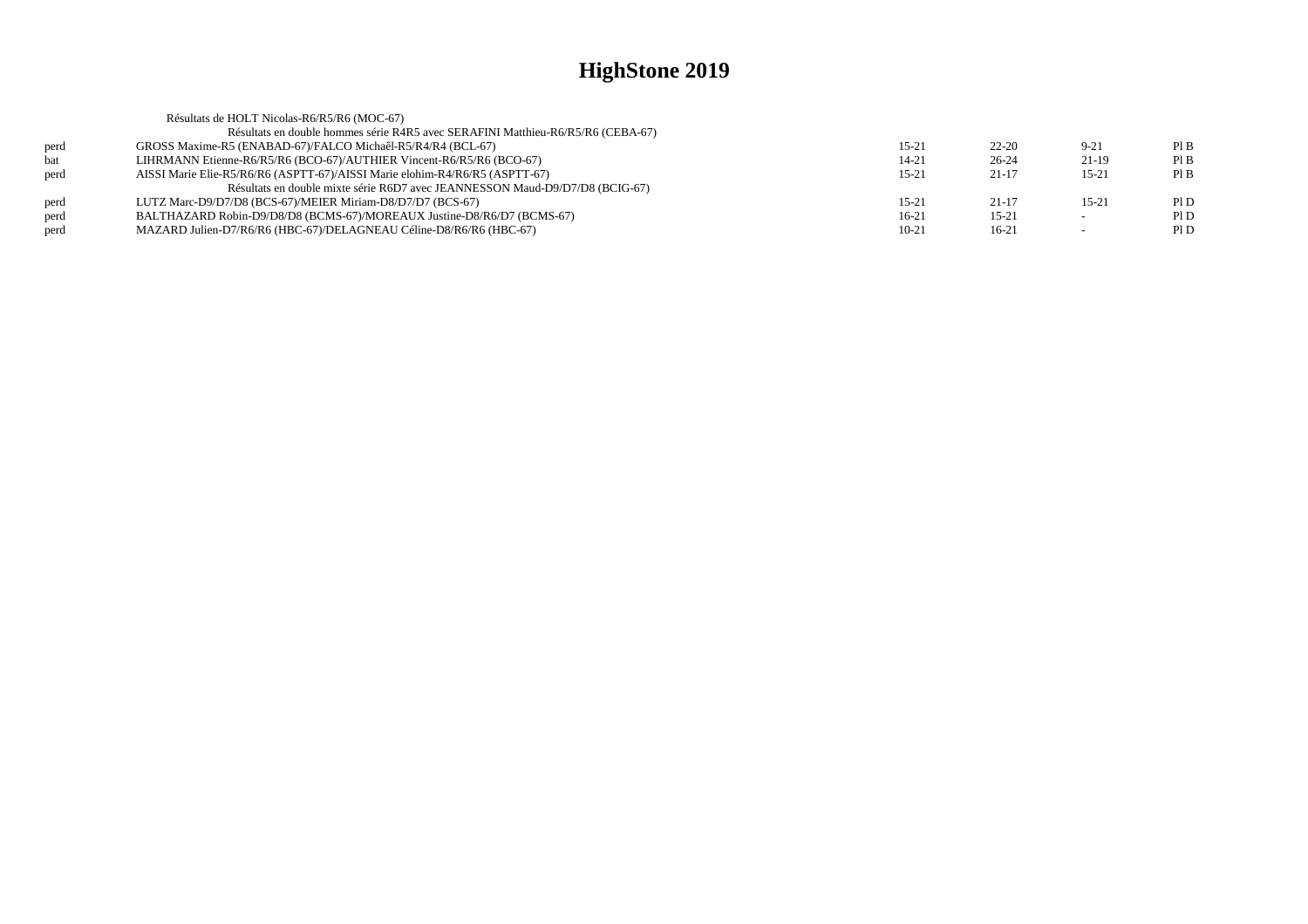|      | Résultats de HOLTZ Clara-D8/D8/D9 (BCE-67) |          |           |         |      |
|------|--------------------------------------------|----------|-----------|---------|------|
|      | Résultats en simple dames série D8D9       |          |           |         |      |
| perd | VOILOUIN Laëtitia-D9/D7/D9 (CBO-67)        | $1 - 21$ | $6 - 21$  |         | PIB  |
| perd | VAIRON Juliette-D8/D8/D9 (V3F-68)          | $9-21$   | $21 - 14$ | $10-21$ | Pl B |
|      | SCHAFF Lucie-D9/D9/P11 (BDR-67)            | $21-1$   | $21-4$    |         |      |
|      |                                            |          |           |         |      |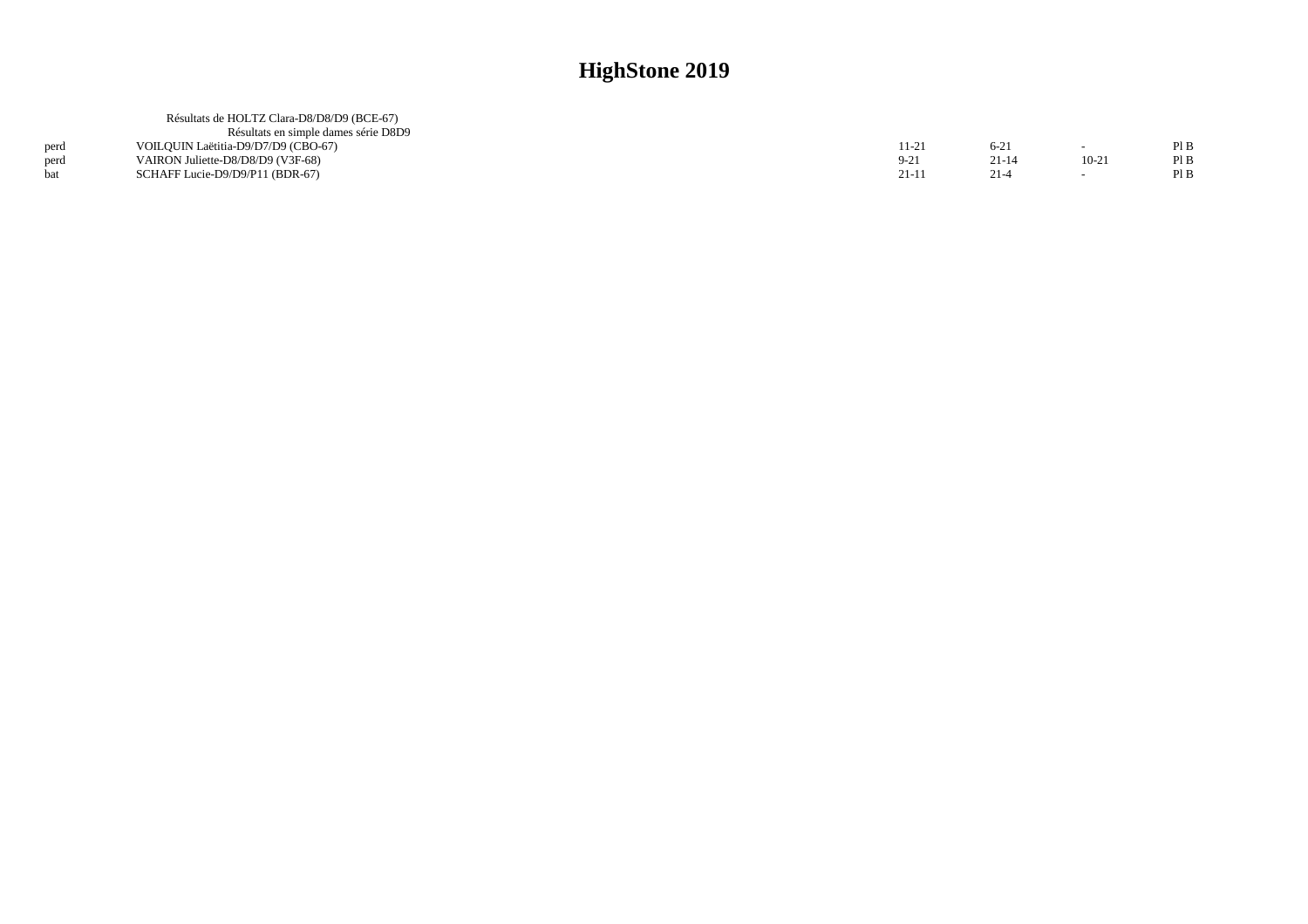|      | Résultats de HUBER Jeremy-D8/D7/D7 (BCT-67)                                  |           |           |                          |     |
|------|------------------------------------------------------------------------------|-----------|-----------|--------------------------|-----|
|      | Résultats en double hommes série R6D7 avec ERDMANN Nicolas-D7/R6/D7 (CBO-67) |           |           |                          |     |
| hat  | SCHWEINBERG Denis-D9/D7/D9 (BCS-67)/LUTZ Marc-D9/D7/D8 (BCS-67)              | $21-13$   | $21-18$   |                          | PIE |
| bat  | KEIFFER Thierry-D9/D7/D9 (ENABAD-67)/HUMBEL Christophe-D8/R6/D7 (ENABAD-67)  | $21 - 18$ | $21 - 17$ |                          | PIE |
| perd | MAZARD Julien-D7/R6/R6 (HBC-67)/GIROLT Ludovic-D8/R6/D8 (HBC-67)             | $11 - 21$ | $11 - 21$ | $\overline{\phantom{a}}$ | 1/4 |
|      | Résultats en double mixte série R6D7 avec RITTER Coralie-D7/R5/D7 (BCT-67)   |           |           |                          |     |
| perd | CASTEL Jeremie-R6 (CEBA-67)/KUCHLER Justine-D7/R6/R6 (CEBA-67)               | $16-21$   | $13 - 21$ |                          | PIE |
| perd | MAINEULT Clement-D7/D7/R6 (ENABAD-67)/DIRRINGER Samantha-D8/D7/D7 (BCIG-67)  | 18-21     | $9 - 21$  |                          | PIE |
| bat  | HELL Laurent-D7/R6/D7 (VDK-67)/HEYER Nathalie-P11/D9/D9 (AOWB-67)            | $21 - 18$ | $21-16$   |                          | PIE |
|      |                                                                              |           |           |                          |     |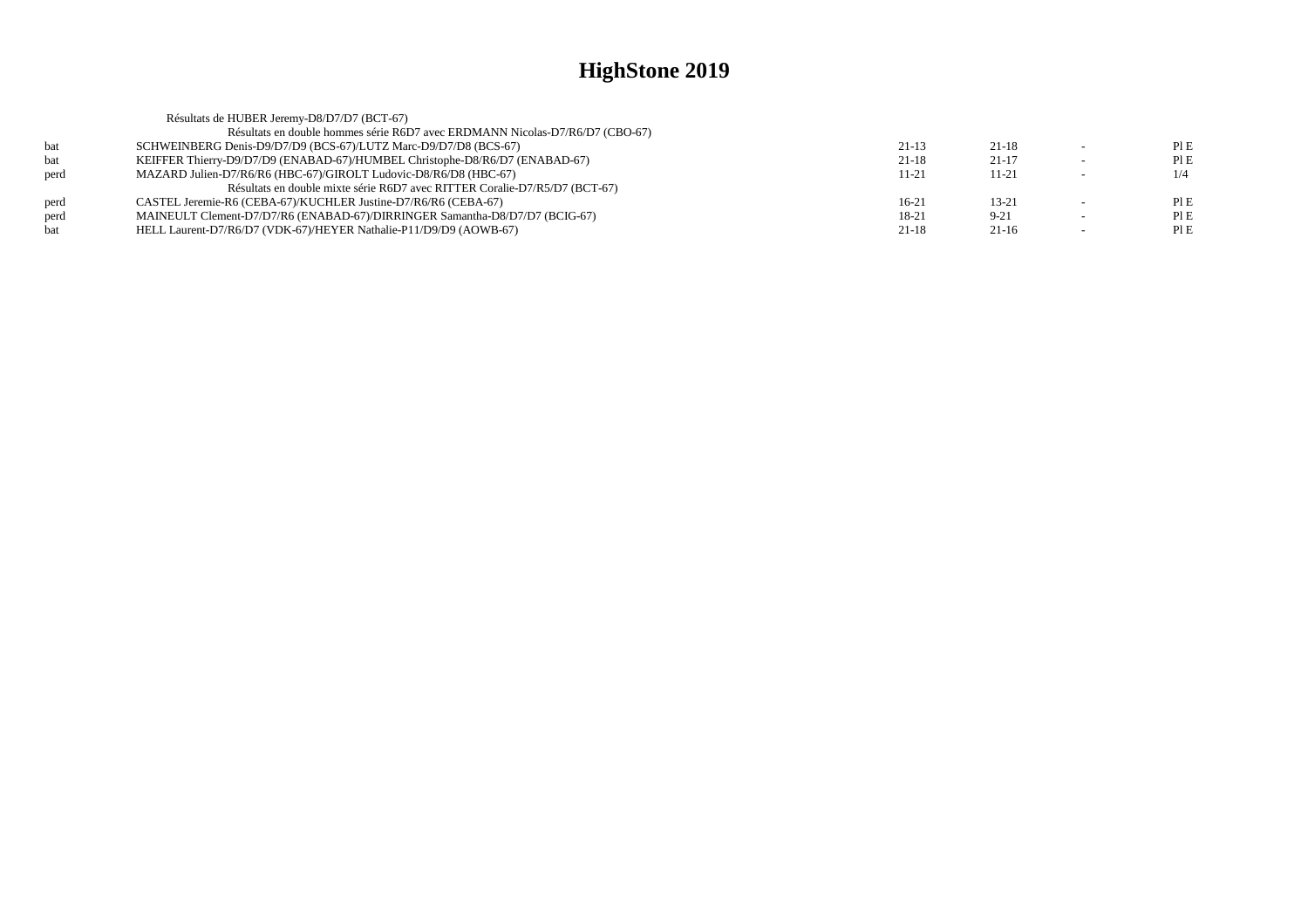|      | Résultats de HUGON Alexandre-P10/D8/P11 (SBC67-67)                            |       |          |     |
|------|-------------------------------------------------------------------------------|-------|----------|-----|
|      | Résultats en double hommes série R6D7 avec CARLESSO Bruno-D9/D7/D9 (SBC67-67) |       |          |     |
| perd | HELL Laurent-D7/R6/D7 (VDK-67)/MASSINI Michaël-D9/D8/D9 (VDK-67)              | 13-21 |          | PIC |
| perd | BRAUN Cedric-D9/D7/D9 (ASCS-67)/BRICO Sébastien-R6/R6/R5 (ASCS-67)            | 12-21 | $12 - 2$ | P1C |
|      |                                                                               |       |          |     |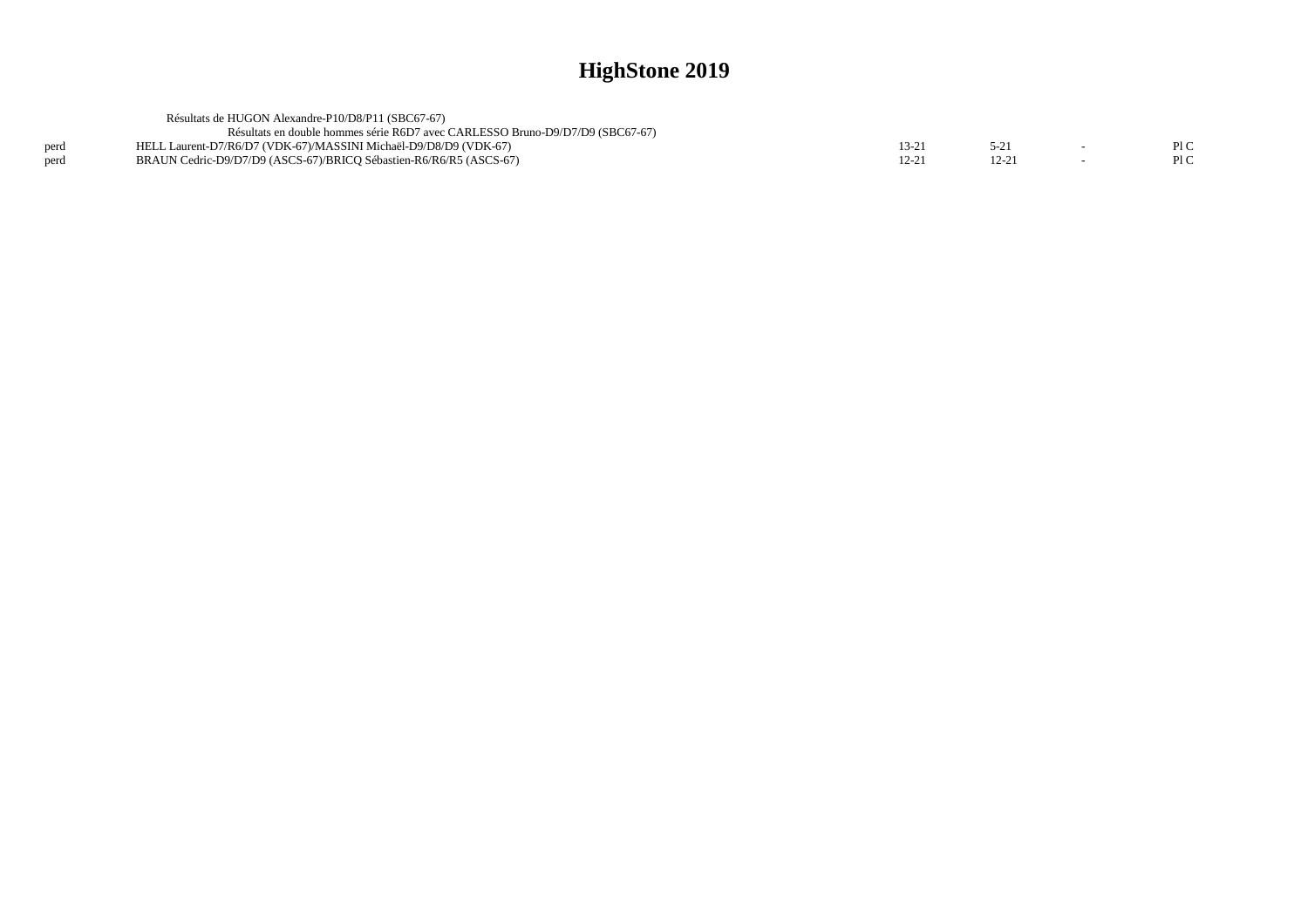|      | Résultats de HUMBEL Christophe-D8/R6/D7 (ENABAD-67)                             |      |       |      |
|------|---------------------------------------------------------------------------------|------|-------|------|
|      | Résultats en double hommes série R6D7 avec KEIFFER Thierry-D9/D7/D9 (ENABAD-67) |      |       |      |
|      | SCHWEINBERG Denis-D9/D7/D9 (BCS-67)/LUTZ Marc-D9/D7/D8 (BCS-67)                 |      | 21-19 | PIE  |
| perd | ERDMANN Nicolas-D7/R6/D7 (CBO-67)/HUBER Jeremy-D8/D7/D7 (BCT-67)                | 18-2 |       | Pl E |
|      |                                                                                 |      |       |      |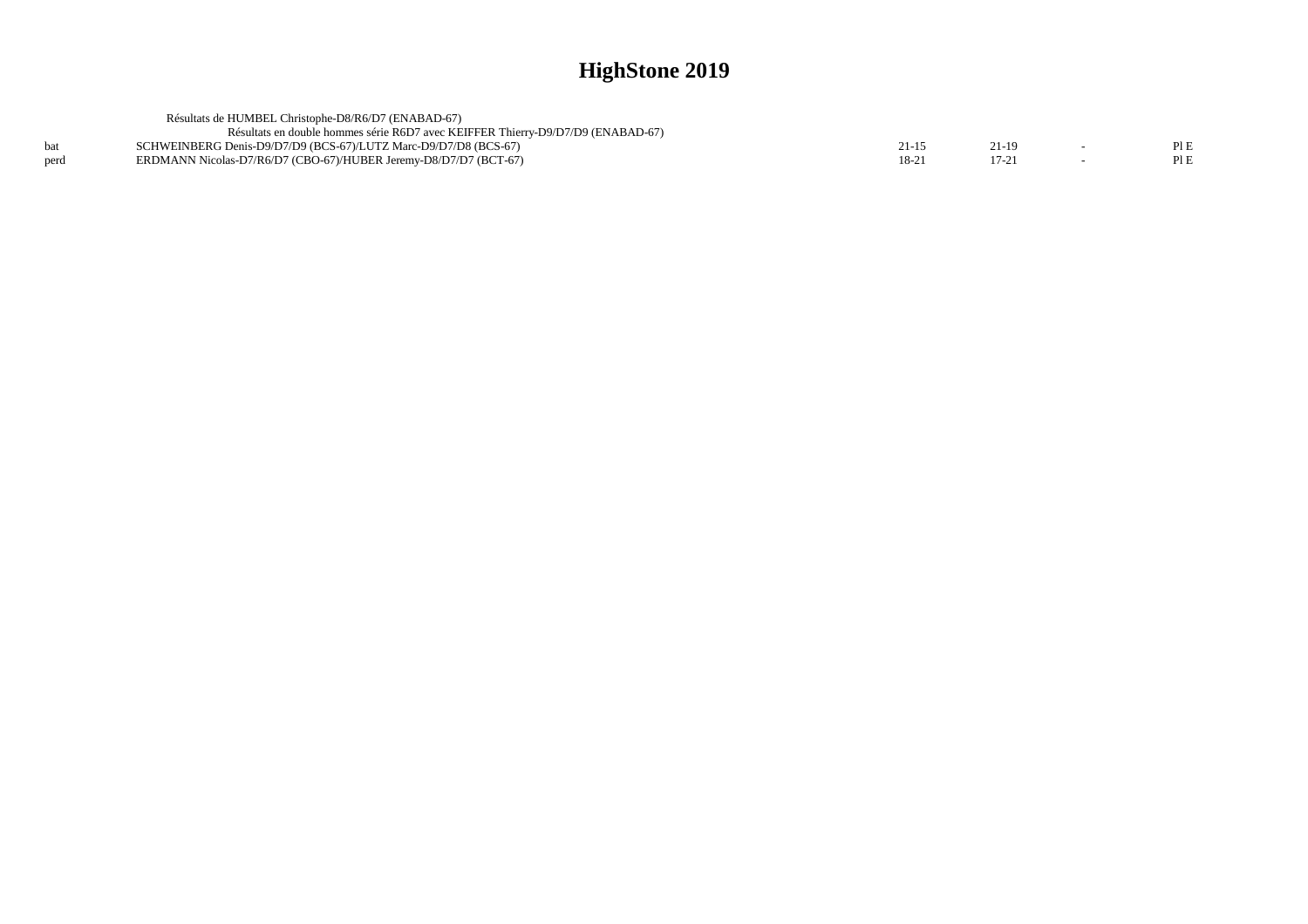|      | Résultats de JACQUIN François-P10/D9/P10 (EVE-67)                             |           |           |                          |      |
|------|-------------------------------------------------------------------------------|-----------|-----------|--------------------------|------|
|      | Résultats en simple hommes série D8D9                                         |           |           |                          |      |
| bat  | HERRMANN Pierre-D9/D9/P10 (BCS-67)                                            | 19-21     | $21-19$   | $21-11$                  | PIF  |
| bat  | BISCHOFF Nicolas-D9/D8/D9 (BCO-67)                                            | $21-13$   | $15 - 21$ | $21-18$                  | PIF  |
| perd | FROSSARD Alexandre-D8/D8/P10 (CSBW-68)                                        | $13 - 21$ | $14 - 21$ | $\overline{\phantom{0}}$ | 1/8  |
|      | Résultats en double hommes série D8D9 avec HIRTZ Aurélien-P10/D9/P11 (EVE-67) |           |           |                          |      |
| hat  | PULTAR Marc-P11/D9/P12 (COBRA-68)/FLORENCE Joël-P10/D9/P11 (COBRA-68)         | $21 - 7$  | $21-9$    | $\sim$                   | PIB  |
| bat  | MOUROT Josselyn-D9/D8/P10 (EACB-68)/GOSSARD William-D9/D8/P10 (BCA-06)        | $21-15$   | $15 - 21$ | $21-14$                  | PI B |
| perd | HIEGEL Laurent-D9/D9/P10 (BCL-67)/BEUTELSTETTER Franck-P12/D9/P10 (BCL-67)    | $26 - 28$ | 18-21     | $\sim$                   | 1/2  |
|      |                                                                               |           |           |                          |      |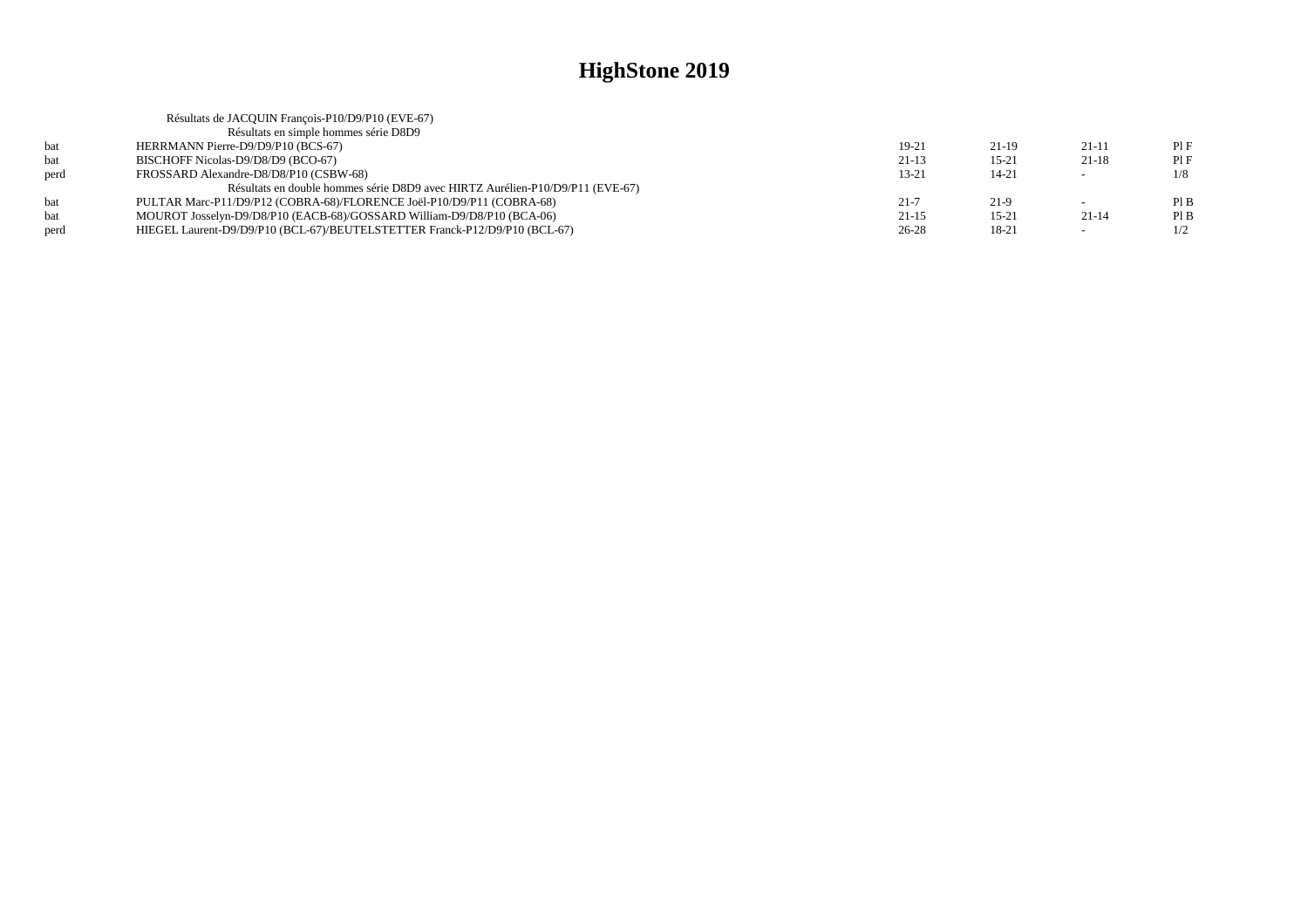|      | Résultats de JAFFRY Nicolas-D9/D7/D9 (MOC-67)                                |           |           |           |     |
|------|------------------------------------------------------------------------------|-----------|-----------|-----------|-----|
|      | Résultats en simple hommes série D8D9                                        |           |           |           |     |
| perd | BALTHAZARD Robin-D9/D8/D8 (BCMS-67)                                          | $23 - 21$ | $13 - 21$ | $15 - 21$ | PID |
| perd | EBENER Nicolas-D8/D7/D7 (ENABAD-67)                                          | $16-21$   | 18-21     | $\sim$    | PID |
|      | Résultats en double hommes série R6D7 avec BEISSER Bruno-D7/D7/D9 (MOC-67)   |           |           |           |     |
| hat  | BUCHHOLZ Frederic-R6 (BCO-67)/BOCK Benjamin-D9/D7/D9 (BCO-67)                | $21 - 15$ | $19-21$   | $24 - 22$ | PIG |
| perd | SCHILLING Fabrice-P10/D8/P10 (OFBC-67)/MAINEULT Clement-D7/D7/R6 (ENABAD-67) | 18-21     | $12 - 21$ |           | PIG |
| perd | THOMAS Raphael-R5/R6/R6 (ASPTT-67)/LUONG Ethan-R6/D7/D7 (ASPTT-67)           | $9 - 21$  | $10 - 21$ |           | PIG |
|      |                                                                              |           |           |           |     |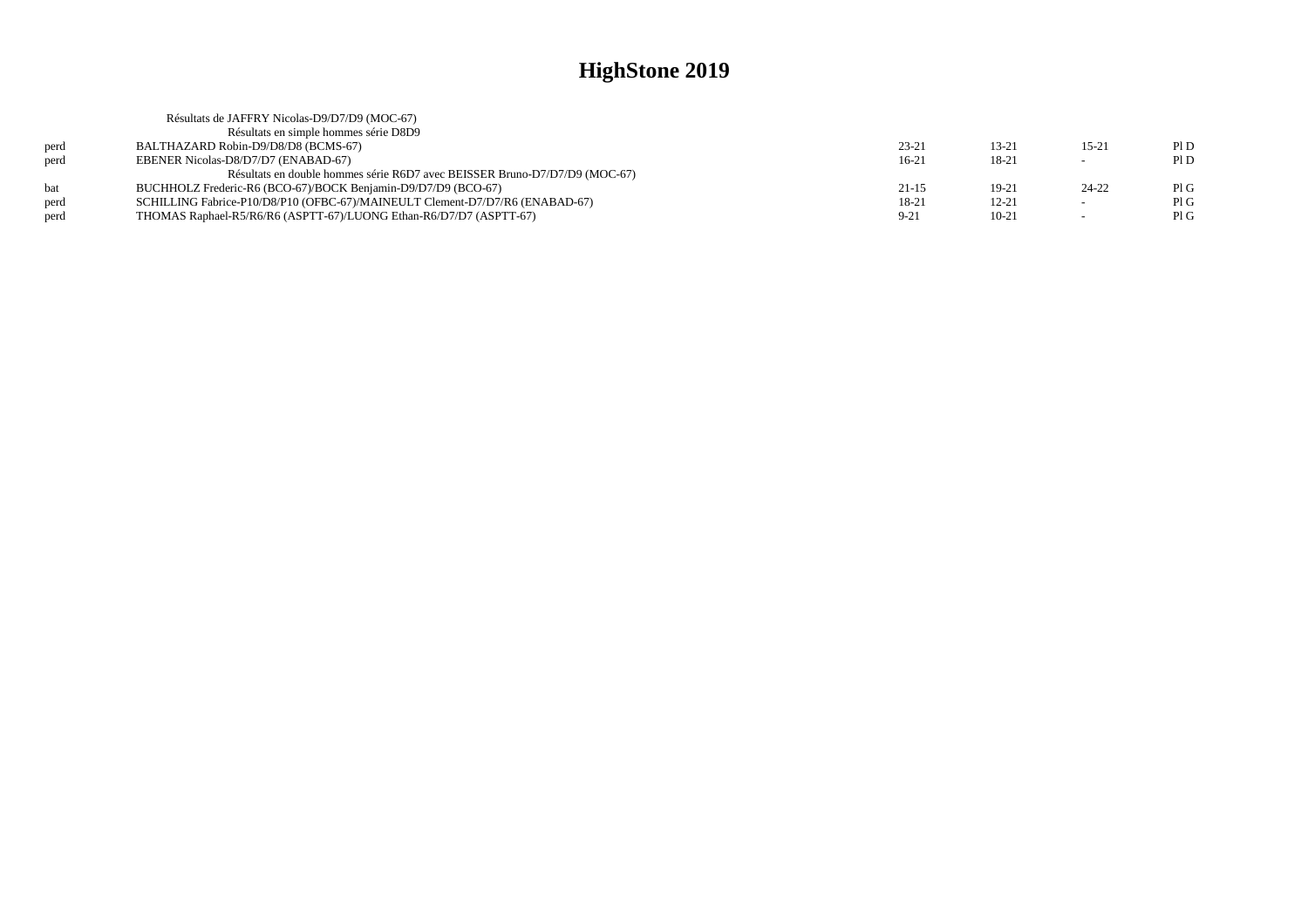|      | Résultats de JAILLET Antonin-R5/R5/R6 (COBRA-68)                               |           |           |                          |        |
|------|--------------------------------------------------------------------------------|-----------|-----------|--------------------------|--------|
|      | Résultats en simple hommes série R4R5                                          |           |           |                          |        |
| bat  | BARTHEL Tristan-R5/R5/R6 (SCS-67)                                              | $21-14$   | $21-15$   |                          | P1D    |
| bat  | CIBLA Pierre-étienne-R5 (EACB-68)                                              | $21-19$   | $21-19$   |                          | P1D    |
| bat  | MULLER Jonathan-R5/R4/R5 (ASPTT-67)                                            | $13 - 21$ | $21-9$    | $21-16$                  | P1D    |
| bat  | GROSS Maxime-R5 (ENABAD-67)                                                    | $21-15$   | $21-11$   | $\overline{\phantom{0}}$ | 1/4    |
| bat  | AISSI Marie Elie-R5/R6/R6 (ASPTT-67)                                           | $21-19$   | $21 - 17$ |                          | 1/2    |
| bat  | AISSI Marie elohim-R4/R6/R5 (ASPTT-67)                                         | $21-16$   | $21-19$   |                          | Finale |
|      | Résultats en double mixte série R6D7 avec DAMASO MERX Julie-D8/D7/R6 (BCIG-67) |           |           |                          |        |
| bat  | KEIFFER Titouan-R6/R5/R6 (ENABAD-67)/KEIFFER Nelly-D9/D7/D9 (ENABAD-67)        | $20 - 22$ | $21-13$   | $21-18$                  | PIB    |
| perd | ENGER Xavier-D8/R6/R6 (BCS-67)/KLEIN Marie-D7/R5/D7 (BCS-67)                   | $21-16$   | $13 - 21$ | 18-21                    | PIB    |
|      |                                                                                |           |           |                          |        |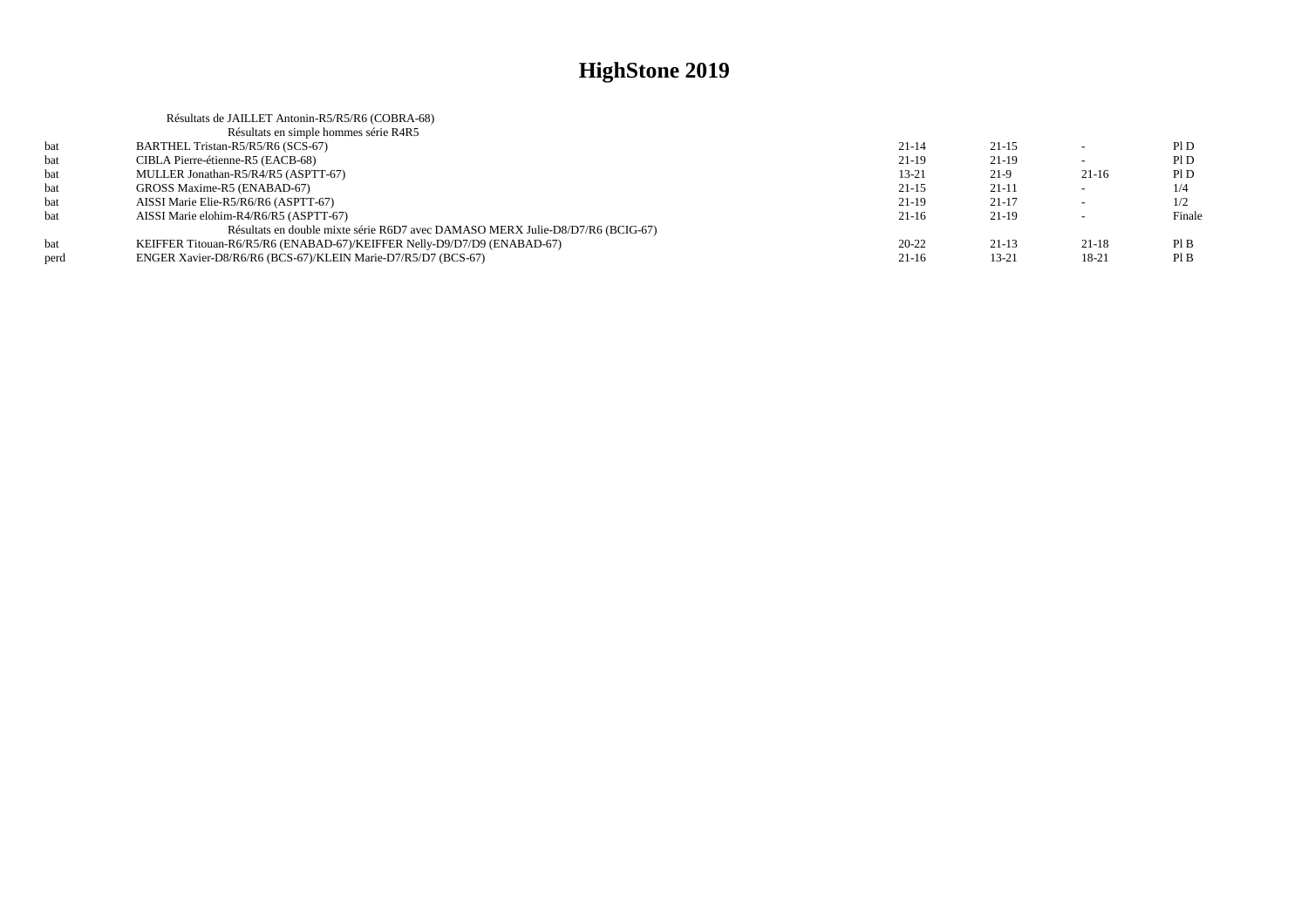|      | Résultats de JEANJEAN Ludovic-D9/D7/D9 (BCMS-67)                                |         |           |                          |     |
|------|---------------------------------------------------------------------------------|---------|-----------|--------------------------|-----|
|      | Résultats en simple hommes série D8D9                                           |         |           |                          |     |
| perd | KIRSTETTER Laurent-P11/D9/P10 (ASLR-67)                                         | $WO-$   | $\sim$    | $\sim$                   | PIG |
| perd | GOSSARD William-D9/D8/P10 (BCA-06)                                              | WO-     |           |                          | PIG |
| perd | FROSSARD Alexandre-D8/D8/P10 (CSBW-68)                                          | $WO-$   | $\sim$    | $\overline{\phantom{a}}$ | PIG |
|      | Résultats en double hommes série R6D7 avec CAILLAUD Valentin-D8/D7/D8 (BCMS-67) |         |           |                          |     |
| perd | MATHIS Sebastien-D9/D7/P10 (MBC-67)/TARGET Nicolas-P10/D7/P10 (MBC-67)          | $19-21$ | $12 - 21$ |                          | P1D |
| perd | MAZARD Julien-D7/R6/R6 (HBC-67)/GIROLT Ludovic-D8/R6/D8 (HBC-67)                | $10-21$ | 11-21     |                          | P1D |
|      |                                                                                 |         |           |                          |     |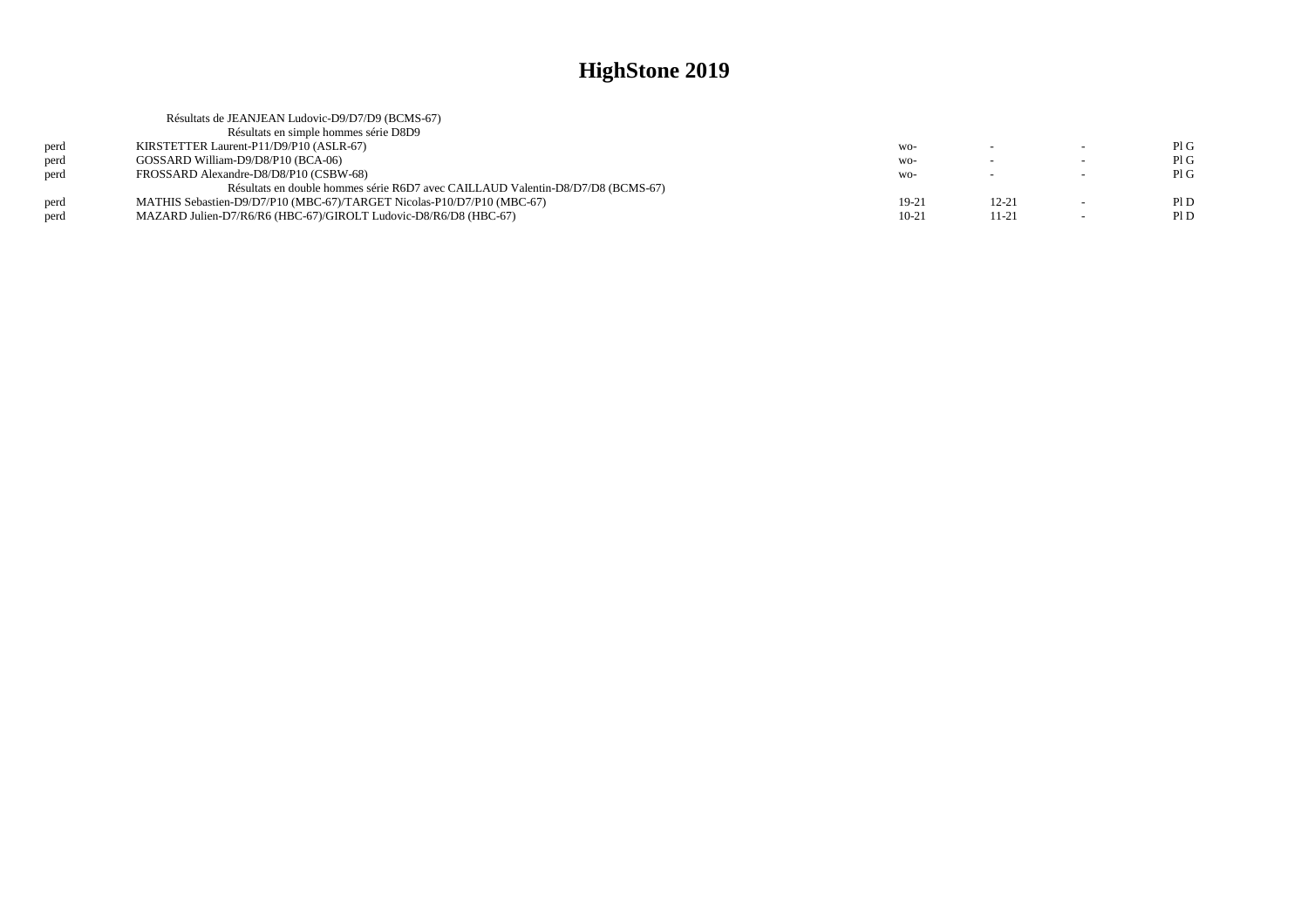|            | Résultats de JEANNESSON Maud-D9/D7/D8 (BCIG-67)                                 |           |           |           |        |
|------------|---------------------------------------------------------------------------------|-----------|-----------|-----------|--------|
|            | Résultats en double dames série R6D7 avec DIRRINGER Samantha-D8/D7/D7 (BCIG-67) |           |           |           |        |
| bat        | DAMASO MERX Julie-D8/D7/R6 (BCIG-67)/MALGIERI Jessica-D9/D8/P10 (ASLR-67)       | $21-11$   | $21-13$   |           | PIB    |
| bat        | MICHEL Sarah-D9/D7/D9 (SCS-67)/BIWAND Christelle-D8/R6/D7 (SCS-67)              | $21 - 17$ | $21 - 8$  |           | PIB    |
| bat        | REITHLER Maryne-D7/D8/D8 (BCS-67)/MEIER Miriam-D8/D7/D7 (BCS-67)                | $21-16$   | $21-19$   |           | PIB    |
| bat        | LECOULTRE Anais-D9/R6/D8 (CCSSL-67)/WOLFF Marjorie-D8/R6/R6 (CCSSL-67)          | $16-21$   | $21-17$   | $21 - 14$ | 1/2    |
| <b>bat</b> | KUCHLER Justine-D7/R6/R6 (CEBA-67)/KUCHLER Hannah-R6/R6/D7 (CEBA-67)            | $11 - 21$ | $21-18$   | $26 - 24$ | Finale |
|            | Résultats en double mixte série R6D7 avec HOLT Nicolas-R6/R5/R6 (MOC-67)        |           |           |           |        |
| perd       | LUTZ Marc-D9/D7/D8 (BCS-67)/MEIER Miriam-D8/D7/D7 (BCS-67)                      | $15 - 21$ | $21 - 17$ | $15 - 21$ | P1D    |
| perd       | BALTHAZARD Robin-D9/D8/D8 (BCMS-67)/MOREAUX Justine-D8/R6/D7 (BCMS-67)          | $16-21$   | $15 - 21$ |           | P1D    |
| perd       | MAZARD Julien-D7/R6/R6 (HBC-67)/DELAGNEAU Céline-D8/R6/R6 (HBC-67)              | $10-21$   | $16-21$   |           | P1D    |
|            |                                                                                 |           |           |           |        |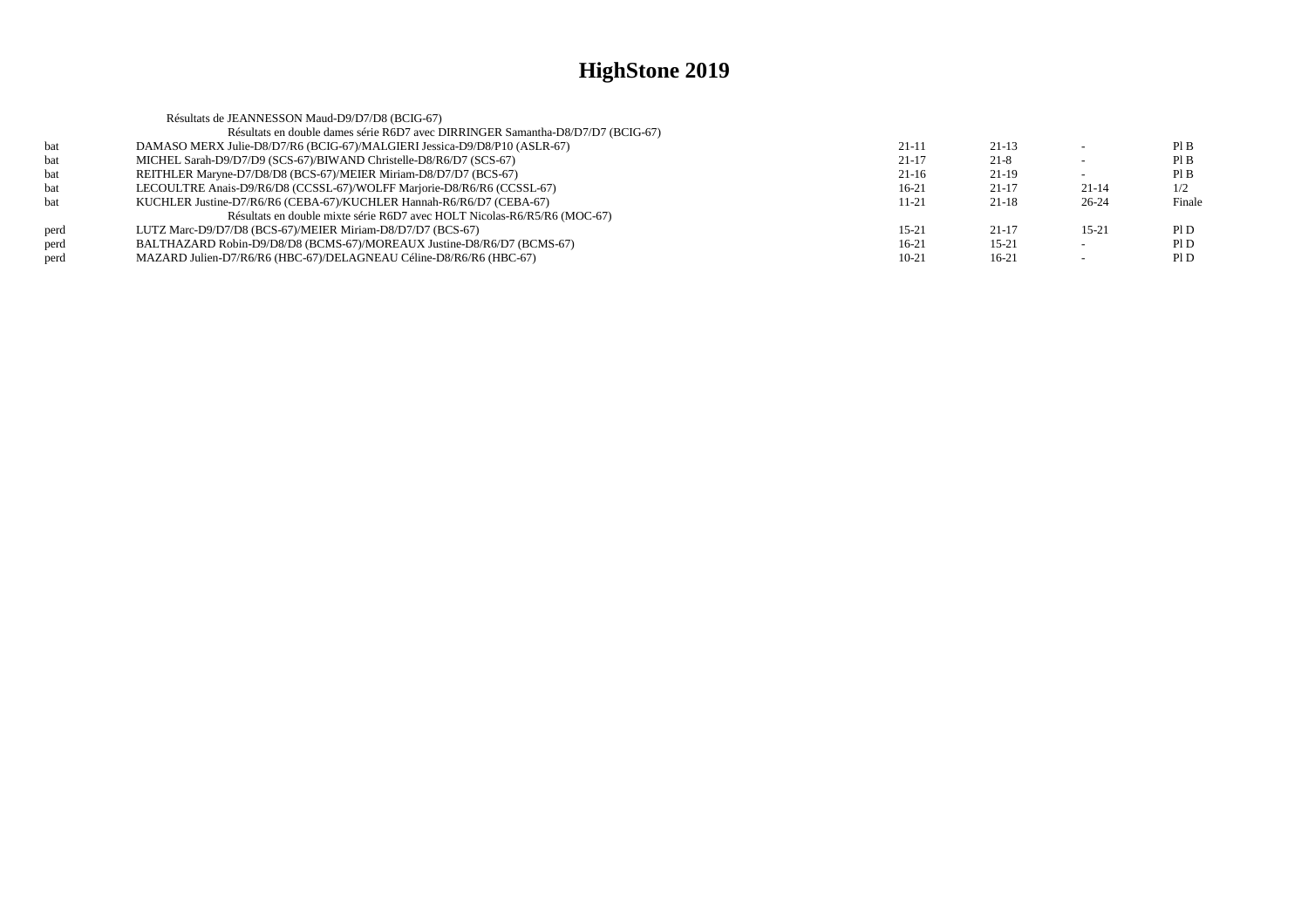|      | Résultats de JOST Pamela-P11/P10/D9 (BDR-67)                                |      |           |  |
|------|-----------------------------------------------------------------------------|------|-----------|--|
|      | Résultats en double dames série PNC avec FABRE Aurelie-P11/P10/P10 (EVE-67) |      |           |  |
|      | PERRIN Louise-P10/P11/P12 (BCMS-67)/PINOT Daphnée-P12/P12/P11 (BCMS-67)     | 21-1 | $21 - 17$ |  |
| nerd | SAUTER Elise-D8/P10/P10 (CBO-67)/LE Ngoc phuong-P11/P10/P10 (CBO-67)        |      |           |  |
|      |                                                                             |      |           |  |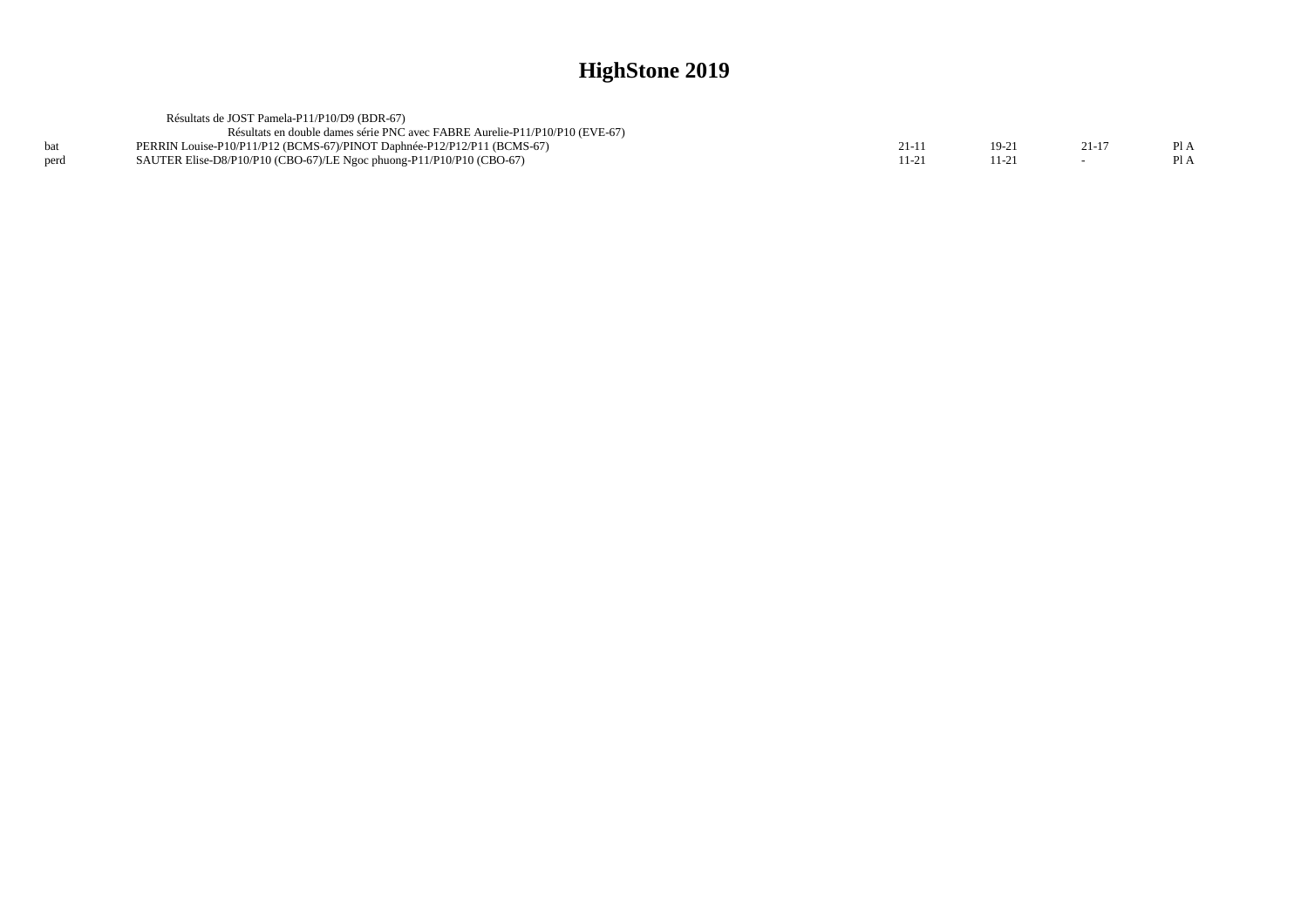|      | Résultats de KAUFF Emilie-P12 (EVE-67)                                     |         |        |       |  |
|------|----------------------------------------------------------------------------|---------|--------|-------|--|
|      | Résultats en double mixte série D8D9 avec LENTZ Cedric-R6/D7/D8 (BCIG-67)  |         |        |       |  |
|      | COASSOLO Sébastien-P12 (CBO-67)/VOILOUIN Laëtitia-D9/D7/D9 (CBO-67)        | $18-21$ | $21-1$ | 21-18 |  |
| perd | FROSSARD Alexandre-D8/D8/P10 (CSBW-68)/LECOULTRE Anais-D9/R6/D8 (CCSSL-67) |         |        |       |  |
|      |                                                                            |         |        |       |  |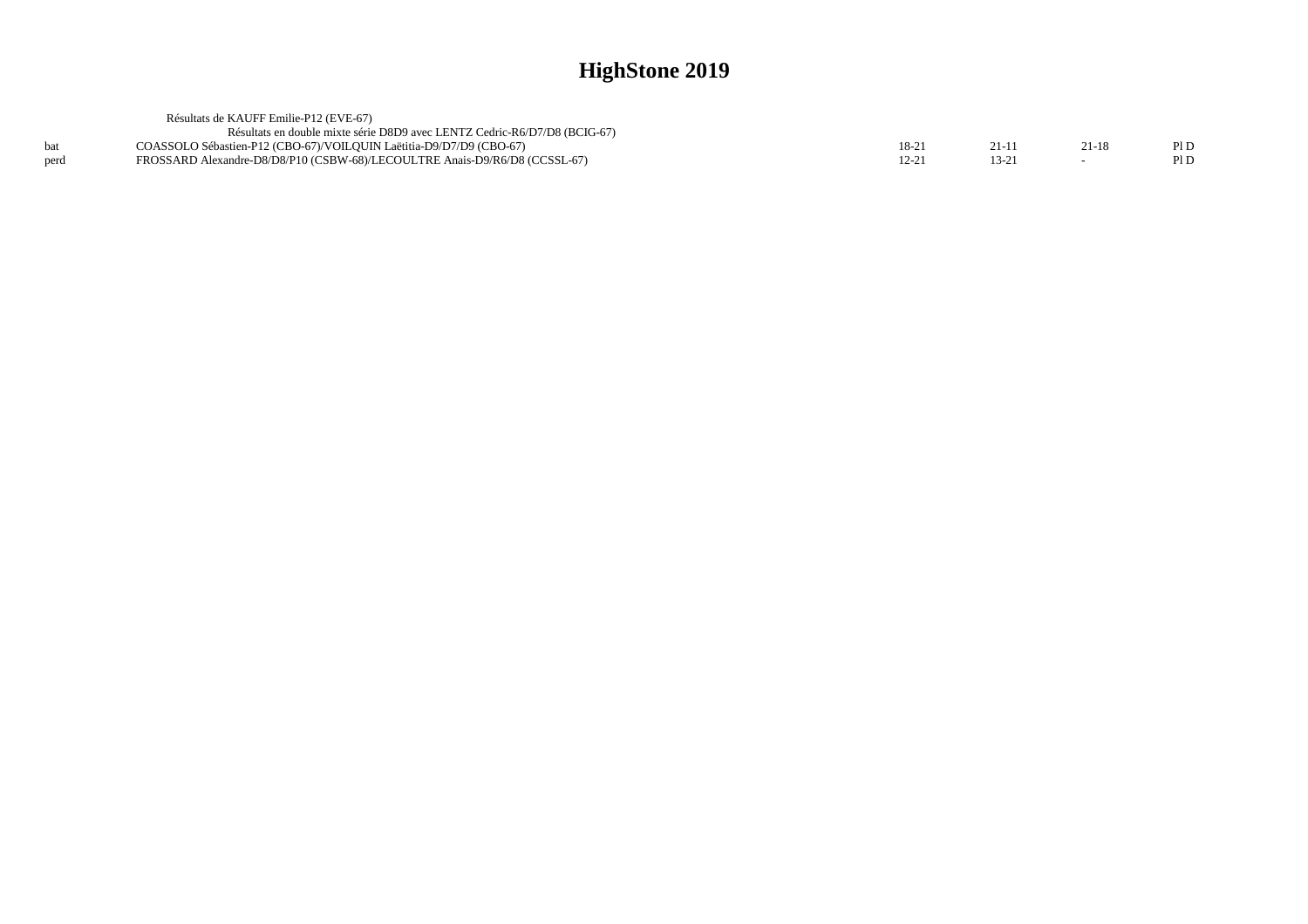|      | Résultats de KEIFFER Nelly-D9/D7/D9 (ENABAD-67)                                |           |          |         |      |
|------|--------------------------------------------------------------------------------|-----------|----------|---------|------|
|      | Résultats en double mixte série R6D7 avec KEIFFER Titouan-R6/R5/R6 (ENABAD-67) |           |          |         |      |
| perd | ENGER Xavier-D8/R6/R6 (BCS-67)/KLEIN Marie-D7/R5/D7 (BCS-67)                   | $21 - 1$  | $13 - 2$ | $15-21$ |      |
| perd | JAILLET Antonin-R5/R5/R6 (COBRA-68)/DAMASO MERX Julie-D8/D7/R6 (BCIG-67)       | $22 - 20$ | $13-2.$  | 18-21   | Pl B |
|      |                                                                                |           |          |         |      |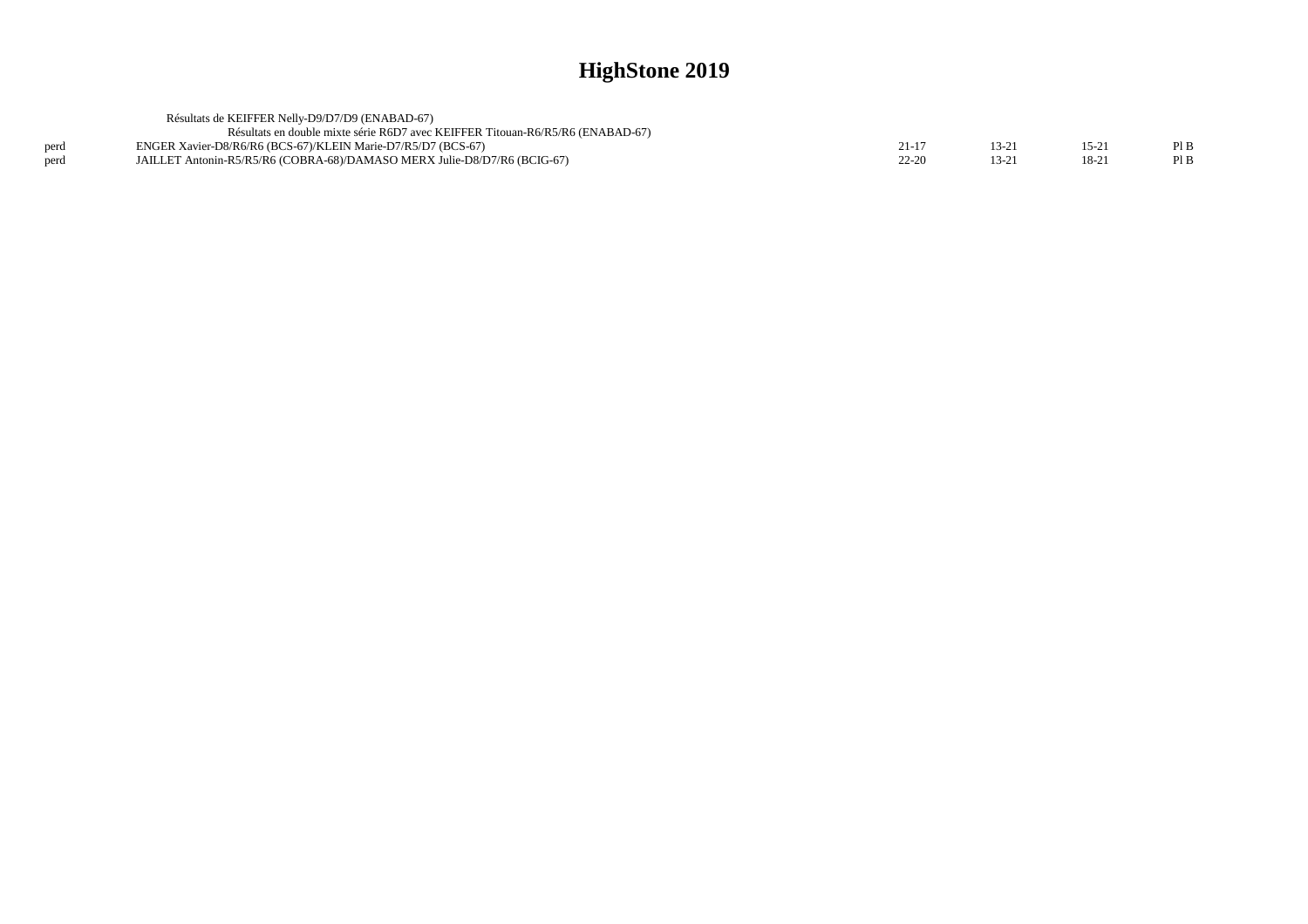|      | Résultats de KEIFFER Thierry-D9/D7/D9 (ENABAD-67)                                 |       |         |     |
|------|-----------------------------------------------------------------------------------|-------|---------|-----|
|      | Résultats en double hommes série R6D7 avec HUMBEL Christophe-D8/R6/D7 (ENABAD-67) |       |         |     |
|      | SCHWEINBERG Denis-D9/D7/D9 (BCS-67)/LUTZ Marc-D9/D7/D8 (BCS-67)                   | 21-15 | 21-19   | PIE |
| perd | ERDMANN Nicolas-D7/R6/D7 (CBO-67)/HUBER Jeremy-D8/D7/D7 (BCT-67)                  | 18-21 | $17-21$ | PIE |
|      |                                                                                   |       |         |     |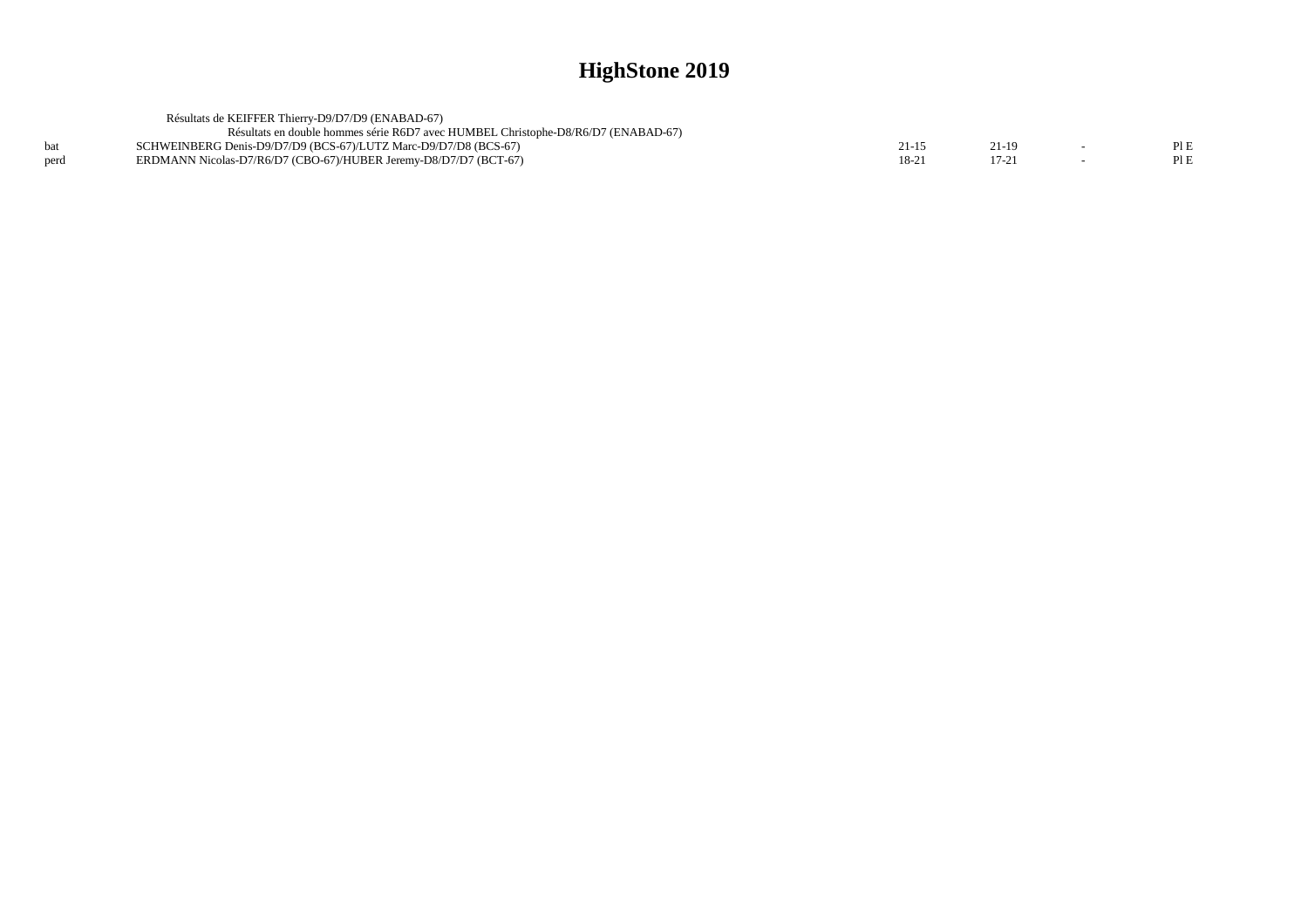|      | Résultats de KEIFFER Titouan-R6/R5/R6 (ENABAD-67)                            |           |           |           |        |
|------|------------------------------------------------------------------------------|-----------|-----------|-----------|--------|
|      | Résultats en double hommes série R4R5 avec BALAND Florian-R6 (ENABAD-67)     |           |           |           |        |
| bat  | CASTEL Jeremie-R6 (CEBA-67)/SEILER Benjamin-N3/R4/N3 (CEBA-67)               | $21 - 14$ | $21-18$   |           | P1D    |
| bat  | RUFFENACH Eric-D7/R6/D7 (BCMS-67)/BURESI Laurent-R5/R5/R6 (BCMS-67)          | $21-13$   | $21-15$   |           | P1D    |
| bat  | ROSE Valentin-R5/R4/R5 (ASPTT-67)/MULLER Jonathan-R5/R4/R5 (ASPTT-67)        | $21 - 17$ | 21-19     |           | PID    |
| bat  | BARTHEL Tristan-R5/R5/R6 (SCS-67)/FURSTOSS Sylvain-R6/R5/R6 (SCS-67)         | $22 - 24$ | $21-16$   | $21-12$   | 1/4    |
| bat  | BATO Laurent-R4/R5/R4 (BCO-67)/FRITSCH-BACHER Geoffrey-R5/R4/R5 (BCO-67)     | $21 - 14$ | $21-17$   |           | 1/2    |
| bat  | ROSE Valentin-R5/R4/R5 (ASPTT-67)/MULLER Jonathan-R5/R4/R5 (ASPTT-67)        | $21-16$   | $21-17$   |           | Finale |
|      | Résultats en double mixte série R6D7 avec KEIFFER Nelly-D9/D7/D9 (ENABAD-67) |           |           |           |        |
| perd | ENGER Xavier-D8/R6/R6 (BCS-67)/KLEIN Marie-D7/R5/D7 (BCS-67)                 | $21 - 17$ | $13 - 21$ | $15 - 21$ | PIB    |
| perd | JAILLET Antonin-R5/R5/R6 (COBRA-68)/DAMASO MERX Julie-D8/D7/R6 (BCIG-67)     | $22 - 20$ | $13 - 21$ | 18-21     | PIB    |
|      |                                                                              |           |           |           |        |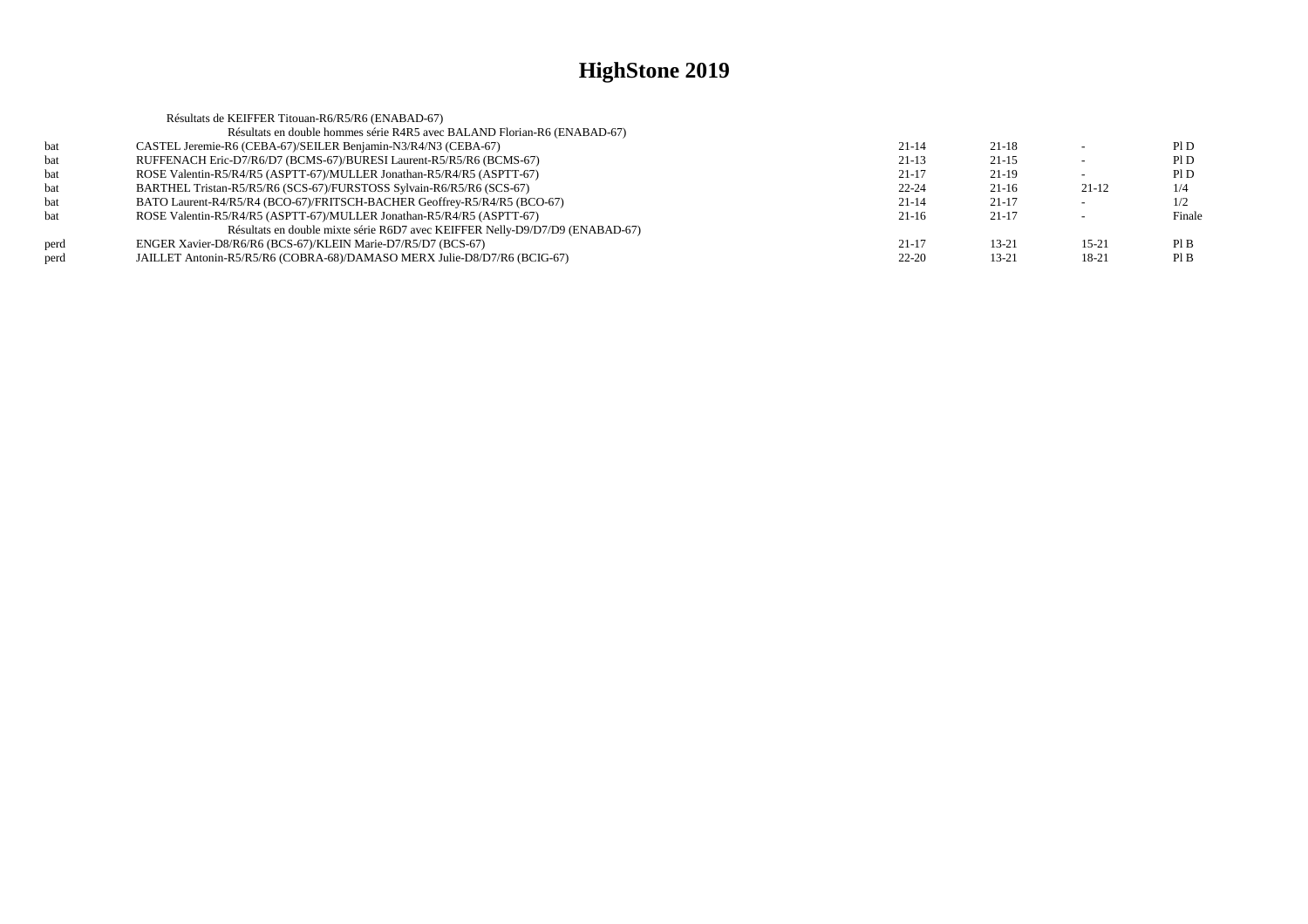|      | Résultats de KILIAN Raphael-P11/P10/P10 (ABCM-67)                               |           |         |                          |      |
|------|---------------------------------------------------------------------------------|-----------|---------|--------------------------|------|
|      | Résultats en double mixte série PNC avec FEURER Francoise-P12/P12/P10 (ABCM-67) |           |         |                          |      |
| perd | OBERT Tristan-P10/P10/P11 (RVO-67)/PUSCA Erine-P11/D8/P10 (SBC57-57)            | 17-21     | $20-22$ | $\overline{\phantom{0}}$ | PI B |
|      | MULLER Ludovic-P10/D9/P11 (BDR-67)/SCHAFF Lucie-D9/D9/P11 (BDR-67)              | $21 - 16$ |         |                          | PI B |
|      |                                                                                 |           |         |                          |      |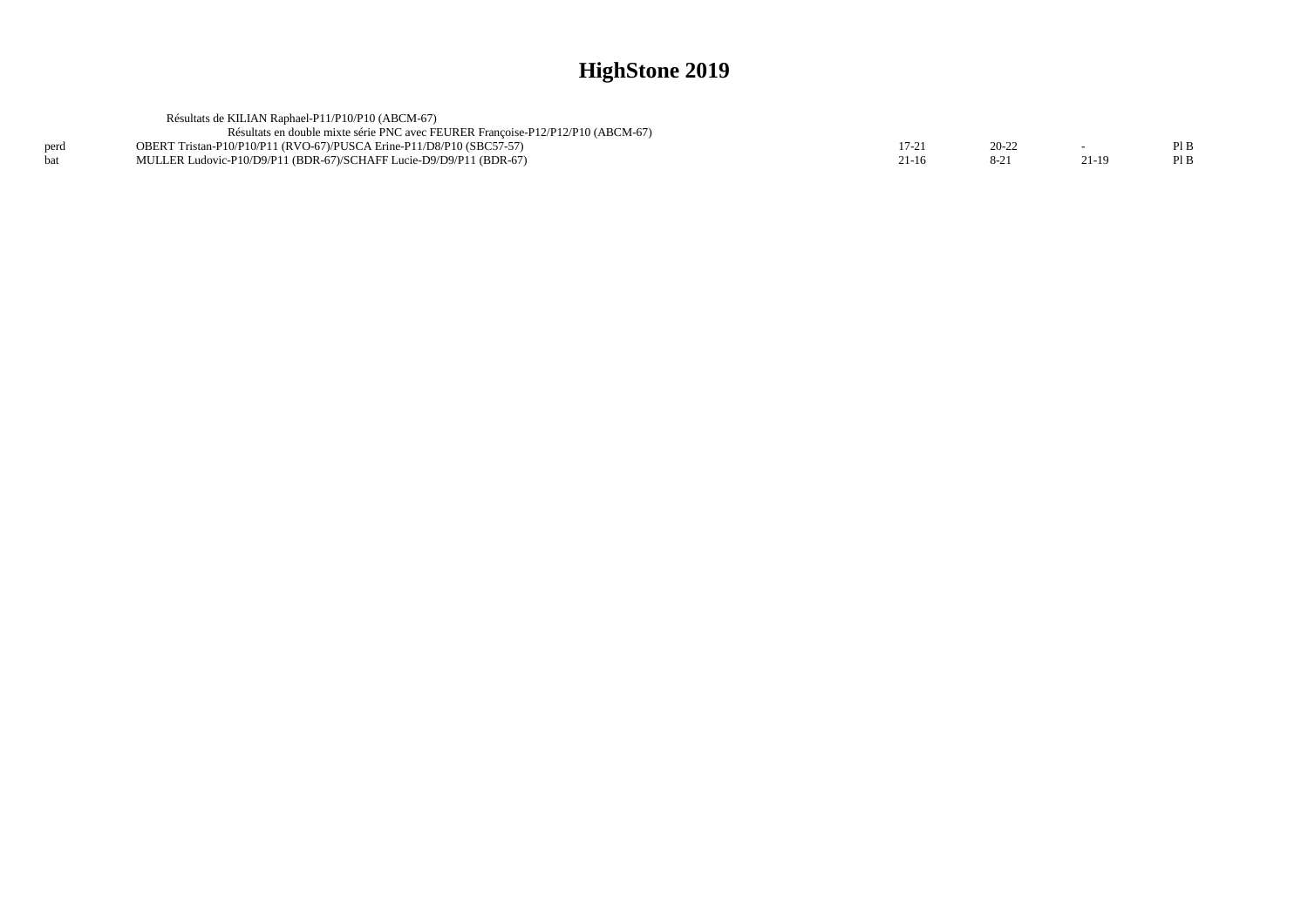|      | Résultats de KIRSTETTER Laurent-P11/D9/P10 (ASLR-67)                                    |           |         |        |     |
|------|-----------------------------------------------------------------------------------------|-----------|---------|--------|-----|
|      | Résultats en simple hommes série D8D9                                                   |           |         |        |     |
| bat  | JEANJEAN Ludovic-D9/D7/D9 (BCMS-67)                                                     | $-WO$     |         |        | PIG |
| perd | FROSSARD Alexandre-D8/D8/P10 (CSBW-68)                                                  | $7 - 21$  | $7-21$  | $\sim$ | PIG |
| perd | GOSSARD William-D9/D8/P10 (BCA-06)                                                      | $8 - 21$  | $8-21$  | $\sim$ | PIG |
|      | Résultats en double hommes série D8D9 avec RAKOTOMALALA Johan-lucas-D9/D8/P10 (ASLR-67) |           |         |        |     |
| perd | HIEGEL Laurent-D9/D9/P10 (BCL-67)/BEUTELSTETTER Franck-P12/D9/P10 (BCL-67)              | $23 - 25$ | $19-21$ |        | P1C |
| perd | BISCHOFF Nicolas-D9/D8/D9 (BCO-67)/LECHAT Gautier-P10/D9/D9 (MOC-67)                    | 13-21     | $16-21$ |        | P1C |
|      |                                                                                         |           |         |        |     |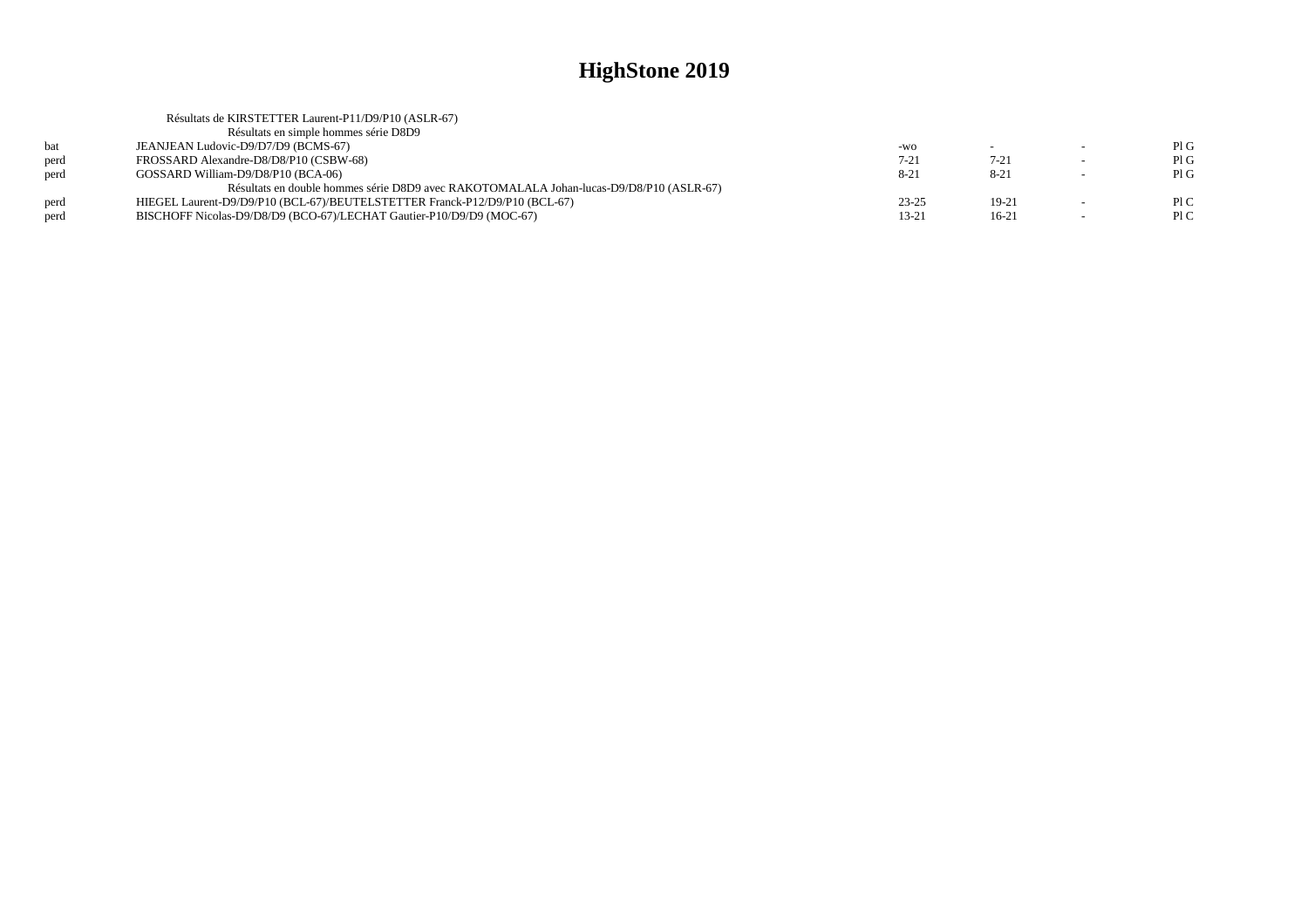|      | Résultats de KLEIN Marie-D7/R5/D7 (BCS-67)                                     |           |         |           |        |
|------|--------------------------------------------------------------------------------|-----------|---------|-----------|--------|
|      | Résultats en double dames série R4R5 avec MELCHILSEN Adeline-R6/R5/R5 (BCS-67) |           |         |           |        |
| bat  | RITTER Coralie-D7/R5/D7 (BCT-67)/HENNEQUIN Estelle-D7/R6/D8 (BCO-67)           | $21-15$   | 21-9    |           | P1C    |
| bat  | PETIT Amandine-R6/R5/D7 (SLCSN-67)/SCHOULLER Lou-ann-R6/R5/R6 (SLCSN-67)       | $21-17$   | $21-15$ |           | P1C    |
| bat  | NANDJAN Jade-R5/R5/R6 (CSBW-68)/MOUKASSA Emilia-N3/R5/R4 (RSM-68)              | $21 - 17$ | $19-21$ | $21-13$   | P1C    |
| perd | RIEFFEL-DORN Laura-R5/R4/R4 (BCS-67)/LENGENFELDER Cathie-R5/R4/R5 (BCS-67)     | $21-23$   | $21-19$ | $16-21$   | 1/4    |
|      | Résultats en double mixte série R6D7 avec ENGER Xavier-D8/R6/R6 (BCS-67)       |           |         |           |        |
| bat  | KEIFFER Titouan-R6/R5/R6 (ENABAD-67)/KEIFFER Nelly-D9/D7/D9 (ENABAD-67)        | $17-21$   | $21-13$ | $21 - 15$ | PI B   |
| bat  | JAILLET Antonin-R5/R5/R6 (COBRA-68)/DAMASO MERX Julie-D8/D7/R6 (BCIG-67)       | $16-21$   | $21-13$ | $21 - 18$ | Pl B   |
| bat  | LUTZ Marc-D9/D7/D8 (BCS-67)/MEIER Miriam-D8/D7/D7 (BCS-67)                     | $21-19$   | 18-21   | $21 - 18$ | 1/4    |
| bat  | SCHOULLER Christophe-R6/R5/R6 (SLCSN-67)/PRIVAT Marine-P10/D7/D8 (ENABAD-67)   | $21-15$   | $21-18$ |           | 1/2    |
| bat  | HAUTECOEUR Olivier-D7/D7/D8 (RSM-68)/WOLFF Marjorie-D8/R6/R6 (CCSSL-67)        | $21-10$   | $21-13$ |           | Finale |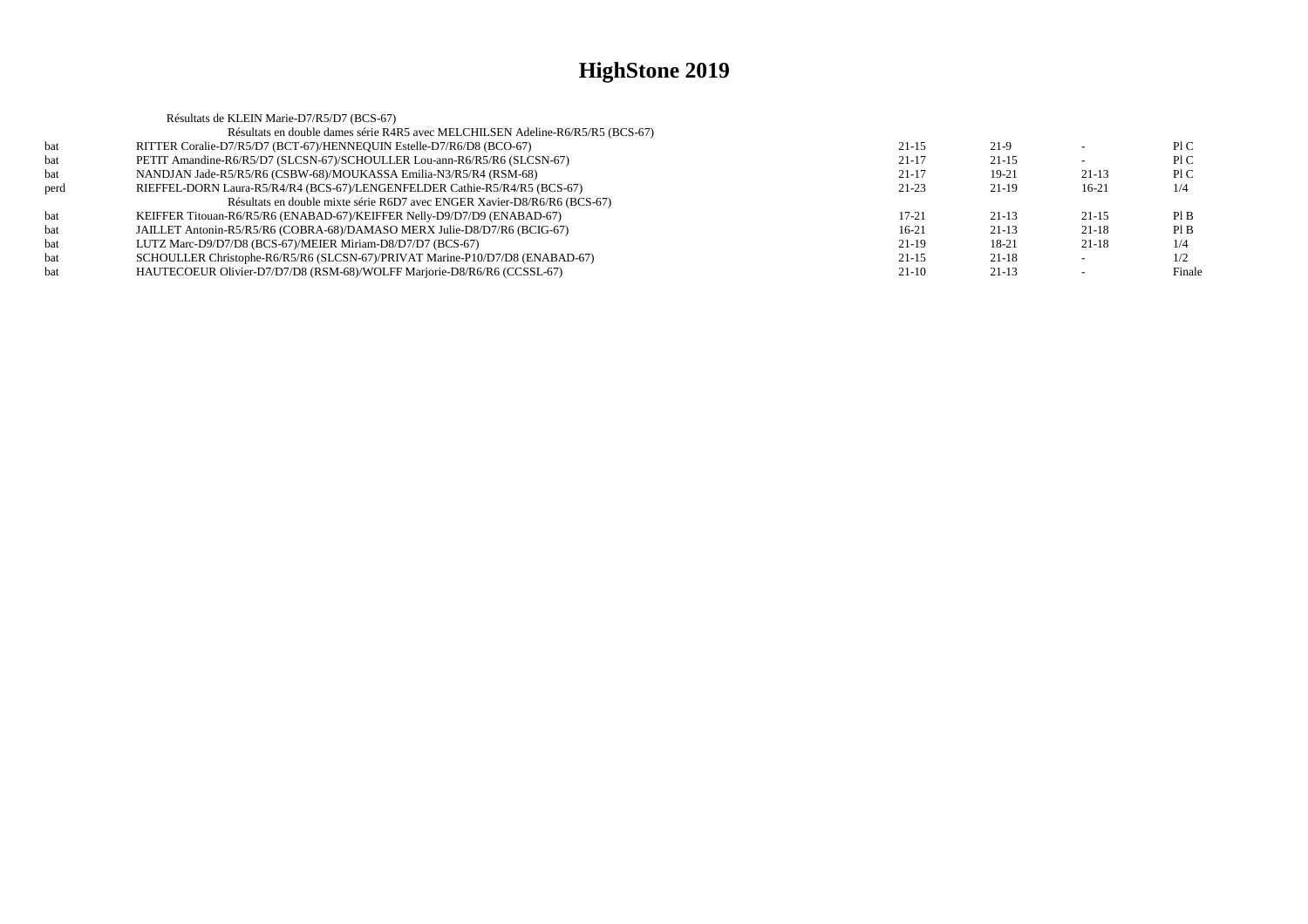|      | Résultats de KLINGELSCHMITT Stephan-P12/D9/P12 (MOC-67)                  |           |         |         |
|------|--------------------------------------------------------------------------|-----------|---------|---------|
|      | Résultats en double hommes série D8D9 avec NECKERAUER Michel-NC (MOC-67) |           |         |         |
| perd | LAMBOLEY Emmanuel-P10 (EVE-67)/CERVERA Sébastien-D9/D8/P10 (EVE-67)      | $13 - 21$ |         | $P_{A}$ |
| perd | HERRMANN Pierre-D9/D9/P10 (BCS-67)/BRONNERT Nicolas-D9/D8/D9 (BCS-67)    | 13-21     | $19-21$ | P1A     |
|      |                                                                          |           |         |         |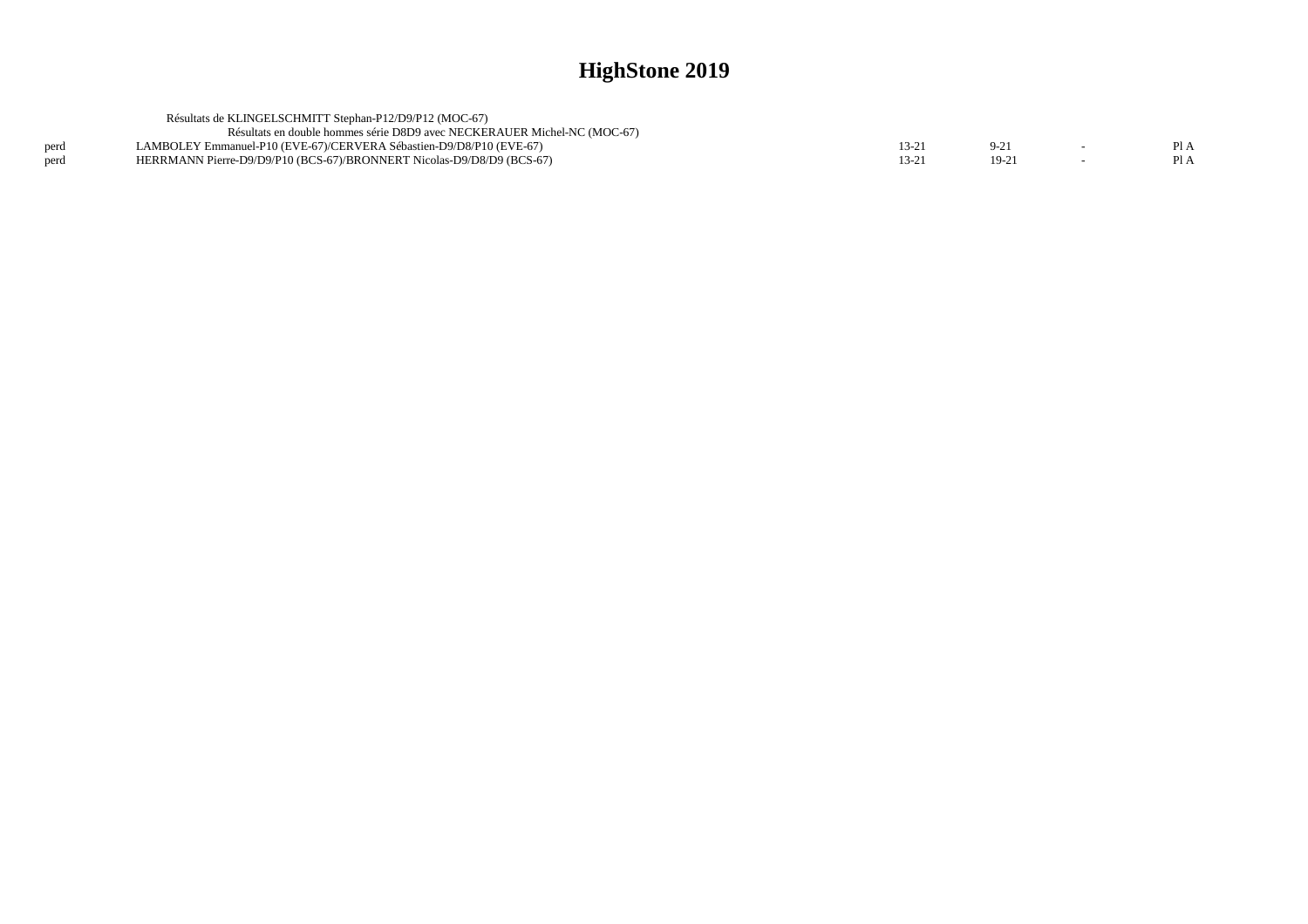|      | Résultats de KNITTEL Camille-R6/R5/R4 (ASLR-67)                       |          |         |      |
|------|-----------------------------------------------------------------------|----------|---------|------|
|      | Résultats en double mixte série R4R5 avec CASTEL Julien-R5 (ASLR-67)  |          |         |      |
| perd | UNTERNEHR Alexandre-R5/R4/R5 (BS-67)/DEMANET Vanessa-R6/R5/R5 (BS-67) | $4 - 2!$ | 12-2    | PIC  |
| perd | TRUCHET Lucas-R5 (BS-67)/OBER Fiona-R5/R5/R4 (BCT-67)                 | 11-21    | 18-2    | Pl C |
| perd | BRICO Sébastien-R6/R6/R5 (ASCS-67)/CHABRIER Sylvie-R5/R4/R4 (ASCS-67) | $18-21$  | $20-22$ | Pl C |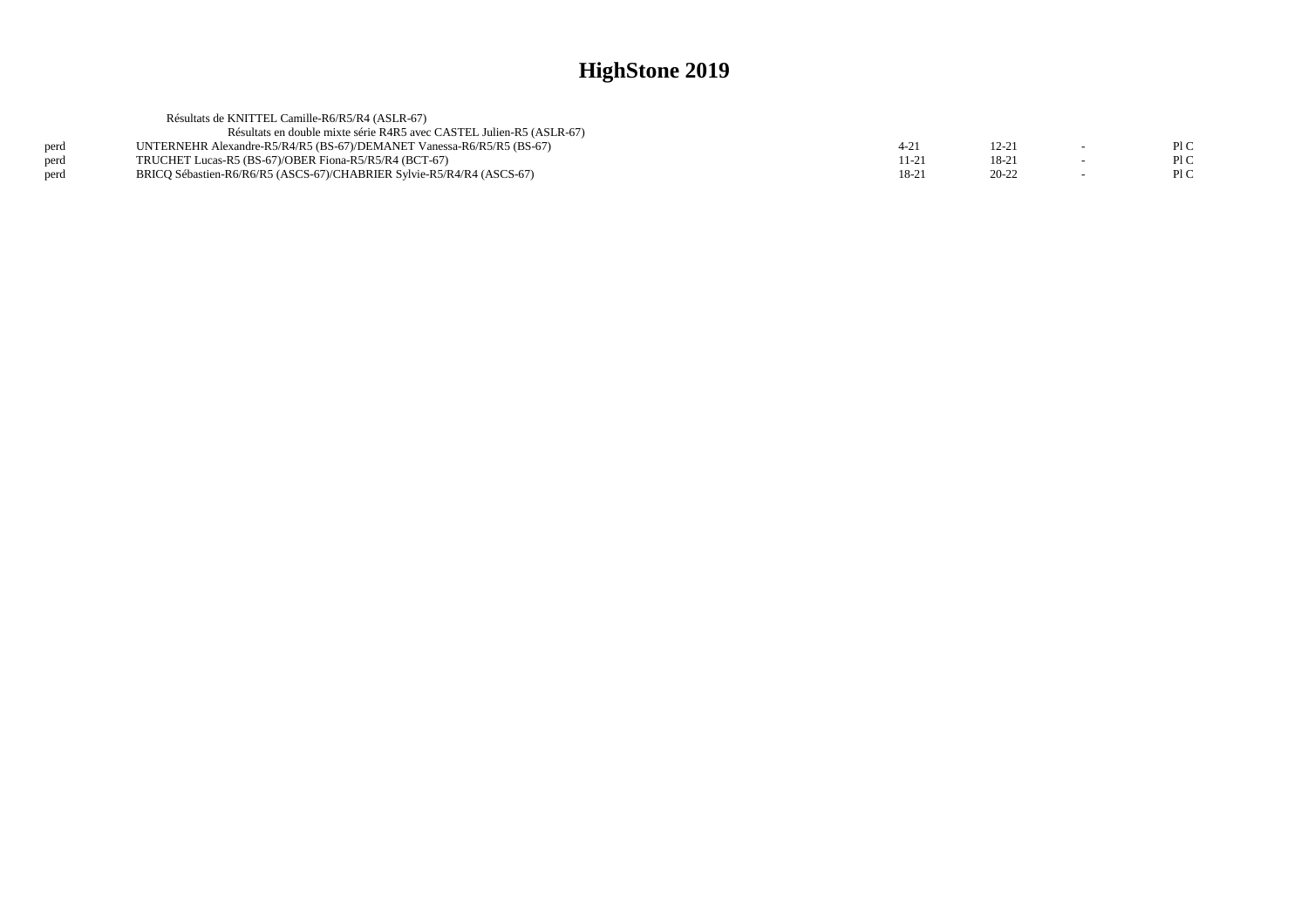|      | Résultats de KUCHLER Hannah-R6/R6/D7 (CEBA-67)                               |           |           |                          |        |
|------|------------------------------------------------------------------------------|-----------|-----------|--------------------------|--------|
|      | Résultats en simple dames série R6D7                                         |           |           |                          |        |
| bat  | MOREAUX Justine-D8/R6/D7 (BCMS-67)                                           | $20 - 22$ | $21-16$   | $21-14$                  | Pl A   |
| perd | SCHOULLER Lou-Ann-R6/R5/R6 (SLCSN-67)                                        | $21-17$   | $8-21$    | $17 - 21$                | Pl A   |
|      | Résultats en double dames série R6D7 avec KUCHLER Justine-D7/R6/R6 (CEBA-67) |           |           |                          |        |
| hat  | URBAN Maëva-P11/D8/P11 (V3F-68)/MAILLOT Charlotte-R5/D7/D7 (V3F-68)          | $21 - 15$ | $23 - 21$ | $\sim$                   | Pl A   |
| bat  | LECOULTRE Anais-D9/R6/D8 (CCSSL-67)/WOLFF Marjorie-D8/R6/R6 (CCSSL-67)       | $21-10$   | $23 - 21$ | $\overline{\phantom{a}}$ | Pl A   |
| hat  | DAMASO MERX Julie-D8/D7/R6 (BCIG-67)/MALGIERI Jessica-D9/D8/P10 (ASLR-67)    | $21-13$   | $21-6$    | $\sim$                   | 1/2    |
| perd | DIRRINGER Samantha-D8/D7/D7 (BCIG-67)/JEANNESSON Maud-D9/D7/D8 (BCIG-67)     | 21-11     | 18-21     | $24 - 26$                | Finale |
|      |                                                                              |           |           |                          |        |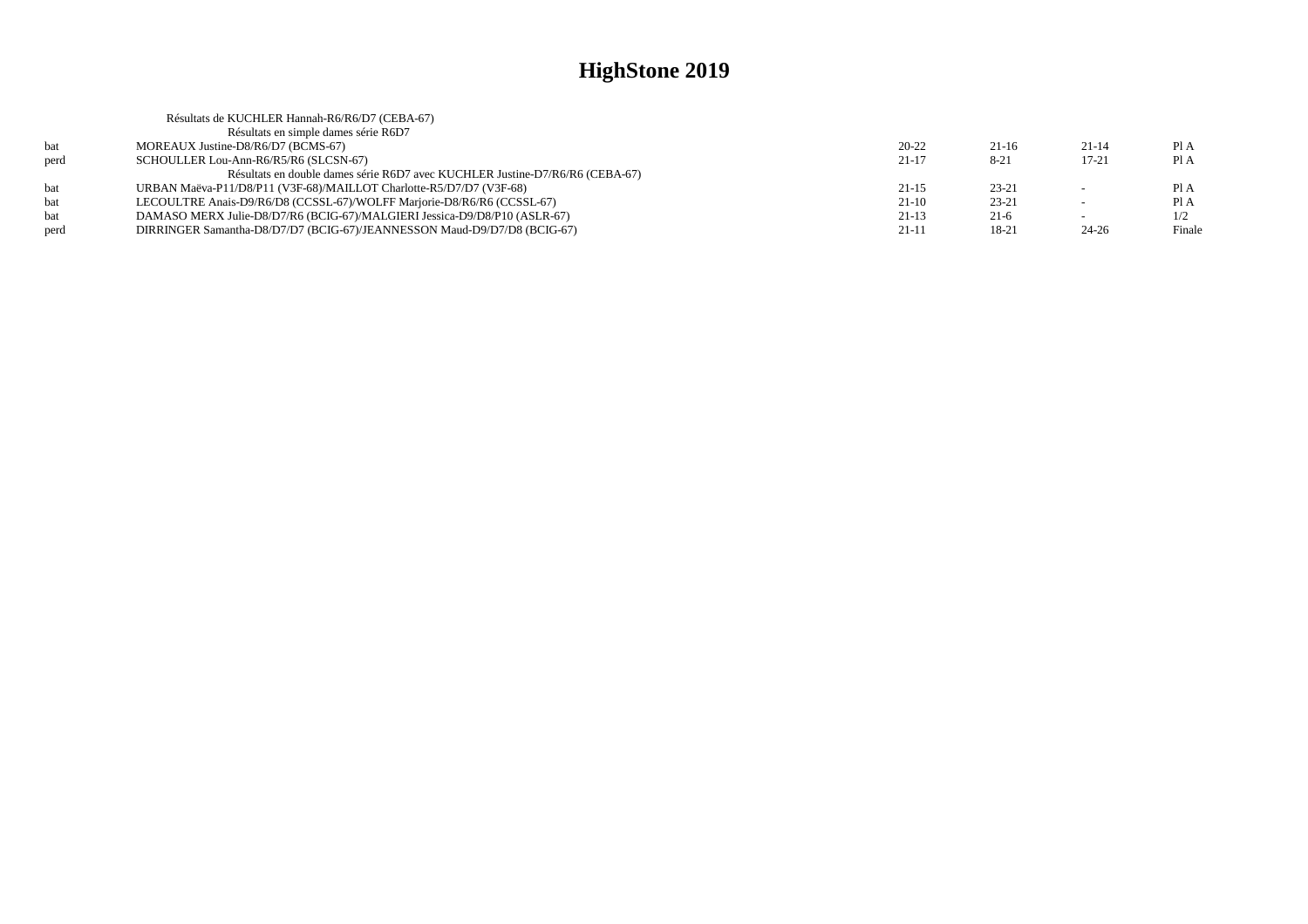|      | Résultats de KUCHLER Justine-D7/R6/R6 (CEBA-67)                             |           |           |           |        |
|------|-----------------------------------------------------------------------------|-----------|-----------|-----------|--------|
|      | Résultats en double dames série R6D7 avec KUCHLER Hannah-R6/R6/D7 (CEBA-67) |           |           |           |        |
| bat  | URBAN Maëva-P11/D8/P11 (V3F-68)/MAILLOT Charlotte-R5/D7/D7 (V3F-68)         | $21-15$   | $23 - 21$ |           | PI A   |
| bat  | LECOULTRE Anais-D9/R6/D8 (CCSSL-67)/WOLFF Marjorie-D8/R6/R6 (CCSSL-67)      | $21-10$   | $23 - 21$ |           | Pl A   |
| bat  | DAMASO MERX Julie-D8/D7/R6 (BCIG-67)/MALGIERI Jessica-D9/D8/P10 (ASLR-67)   | $21-13$   | $21-6$    |           | 1/2    |
| perd | DIRRINGER Samantha-D8/D7/D7 (BCIG-67)/JEANNESSON Maud-D9/D7/D8 (BCIG-67)    | 21-11     | 18-21     | $24 - 26$ | Finale |
|      | Résultats en double mixte série R6D7 avec CASTEL Jeremie-R6 (CEBA-67)       |           |           |           |        |
| bat  | HUBER Jeremy-D8/D7/D7 (BCT-67)/RITTER Coralie-D7/R5/D7 (BCT-67)             | $21-16$   | $21-13$   |           | PI E   |
| bat  | HELL Laurent-D7/R6/D7 (VDK-67)/HEYER Nathalie-P11/D9/D9 (AOWB-67)           | $21 - 14$ | $21-17$   |           | PIE    |
| perd | MAINEULT Clement-D7/D7/R6 (ENABAD-67)/DIRRINGER Samantha-D8/D7/D7 (BCIG-67) | $21-18$   | $14 - 21$ | $16-21$   | PIE    |
| bat  | BALTHAZARD Robin-D9/D8/D8 (BCMS-67)/MOREAUX Justine-D8/R6/D7 (BCMS-67)      | $21 - 14$ | $21-15$   |           | 1/4    |
| perd | HAUTECOEUR Olivier-D7/D7/D8 (RSM-68)/WOLFF Marjorie-D8/R6/R6 (CCSSL-67)     | 18-21     | $21 - 17$ | $16-21$   | 1/2    |
|      |                                                                             |           |           |           |        |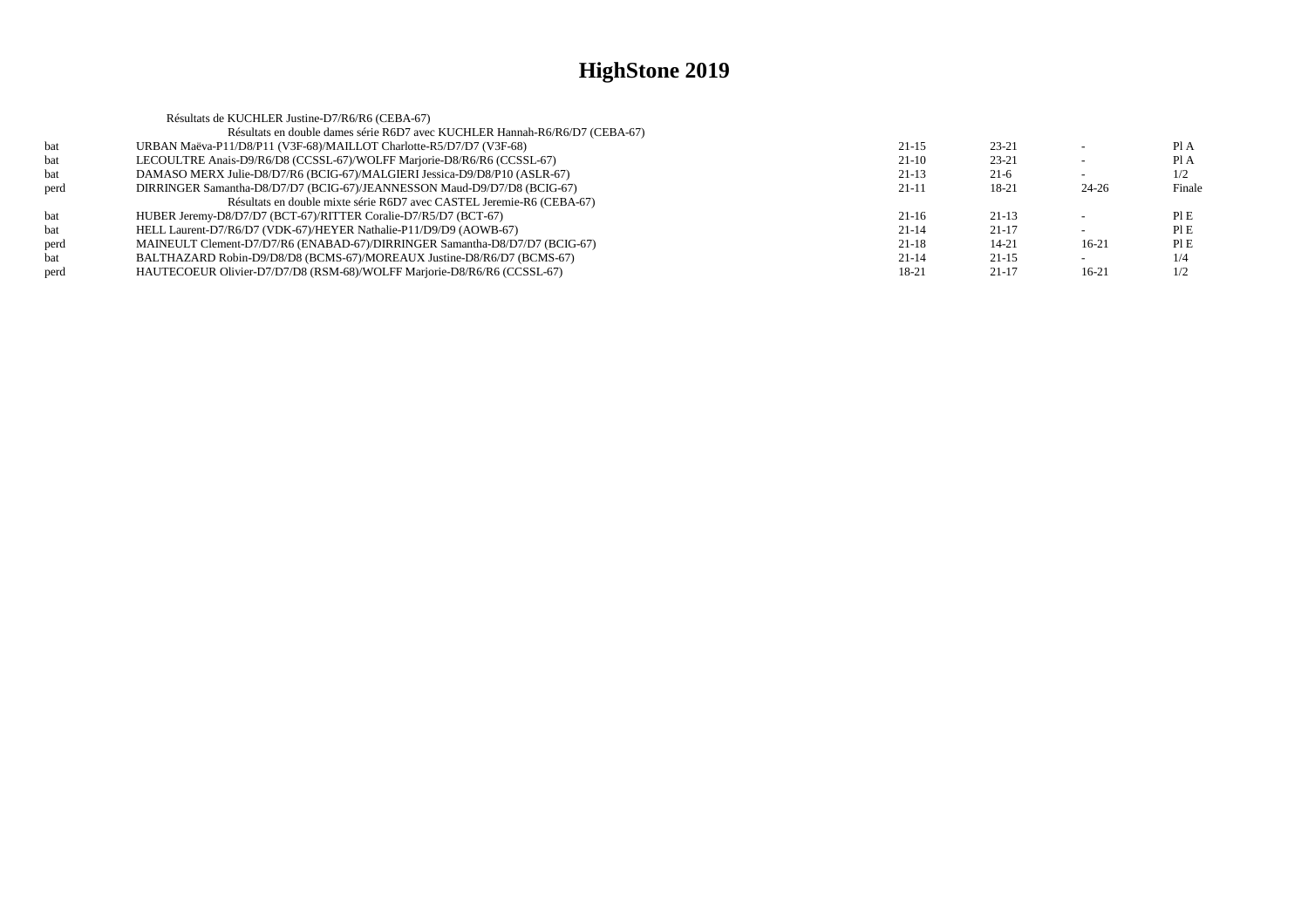|             | Résultats de LAMBOLEY Emmanuel-P10 (EVE-67)                                     |           |           |                          |      |
|-------------|---------------------------------------------------------------------------------|-----------|-----------|--------------------------|------|
|             | Résultats en simple hommes série PNC                                            |           |           |                          |      |
| perd        | YOUNSI Eddie-P12 (BDR-67)                                                       | 18-21     | 19-21     | $\overline{\phantom{a}}$ | PIB  |
| perd        | PFISTER Thibaud-P12 (ASLR-67)                                                   | $21-23$   | $17 - 21$ |                          | PIB  |
| <b>bat</b>  | OBER Jean michel-P12/P10/P10 (PBC-57)                                           | $21-13$   | $21-13$   | $\overline{\phantom{a}}$ | PIB  |
|             | Résultats en double hommes série D8D9 avec CERVERA Sébastien-D9/D8/P10 (EVE-67) |           |           |                          |      |
| <b>b</b> at | NECKERAUER Michel-NC (MOC-67)/KLINGELSCHMITT Stephan-P12/D9/P12 (MOC-67)        | $21-13$   | 21-9      | $\overline{a}$           | PI A |
| perd        | HERRMANN Pierre-D9/D9/P10 (BCS-67)/BRONNERT Nicolas-D9/D8/D9 (BCS-67)           | $9 - 21$  | $15-21$   |                          | Pl A |
| perd        | HIEGEL Laurent-D9/D9/P10 (BCL-67)/BEUTELSTETTER Franck-P12/D9/P10 (BCL-67)      | $22 - 24$ | $6 - 21$  |                          | 1/4  |
|             |                                                                                 |           |           |                          |      |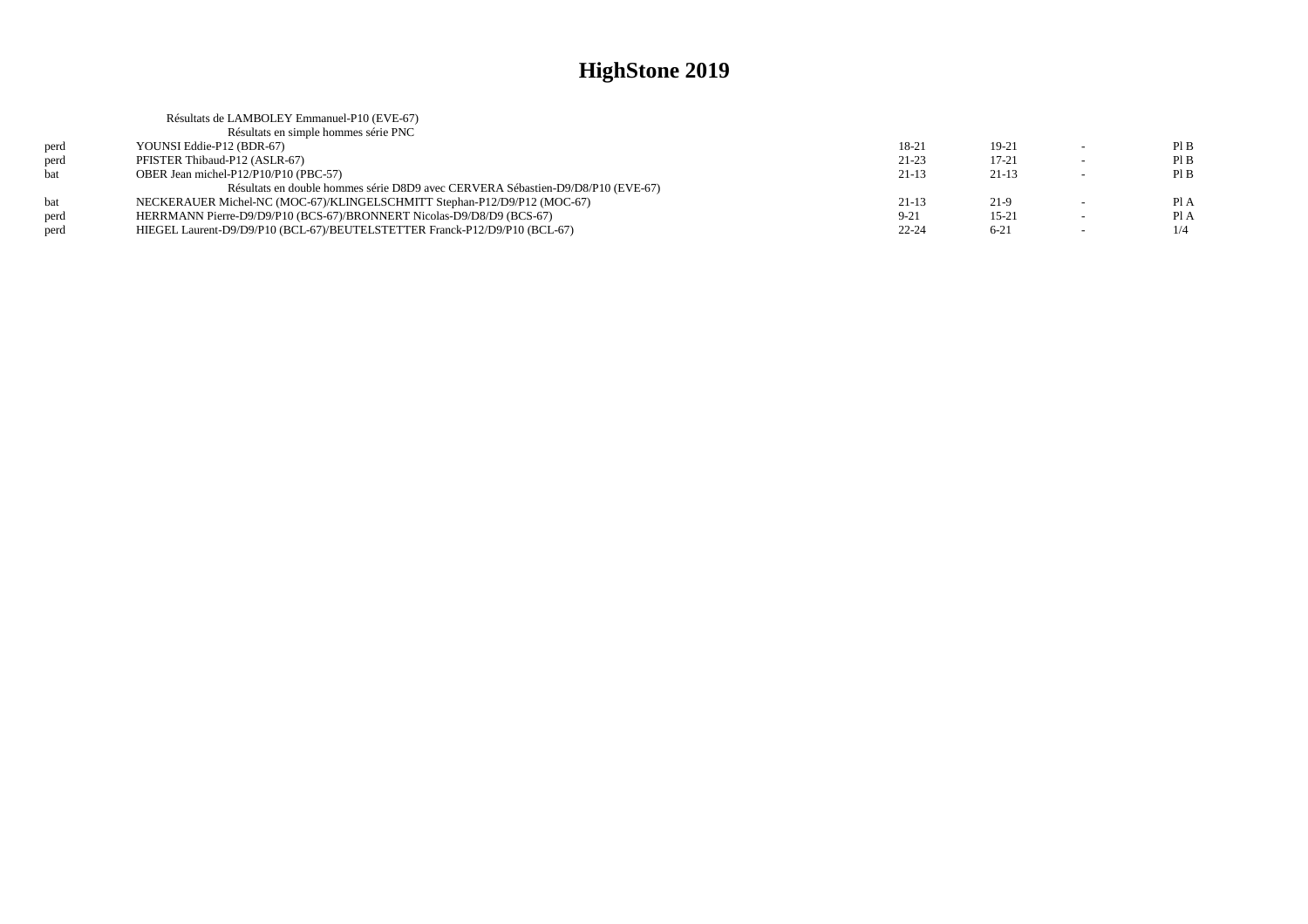|      | Résultats de LAMBOLEY Pierre-R6 (SBC57-57)                                   |           |           |         |      |
|------|------------------------------------------------------------------------------|-----------|-----------|---------|------|
|      | Résultats en double hommes série R6D7 avec COMBAR Valentin-D7/R6/D7 (BDR-67) |           |           |         |      |
| hat  | DODIN Michaël-D8/D7/D8 (OFBC-67)/EBENER Nicolas-D8/D7/D7 (ENABAD-67)         | $21 - 15$ | $21 - 15$ | $\sim$  | PIB  |
| perd | OBER Yoan-D8/D7/D9 (BCS-67)/ENGER Xavier-D8/R6/R6 (BCS-67)                   | $21-16$   | $16-21$   | $16-21$ | Pl B |
|      | Résultats en double mixte série R6D7 avec SERFASS Sarah-D7/R5/R6 (MBC-67)    |           |           |         |      |
| perd | HAUTECOEUR Olivier-D7/D7/D8 (RSM-68)/WOLFF Marjorie-D8/R6/R6 (CCSSL-67)      | $21 - 11$ | $20 - 22$ | 19-21   | Pl A |
| perd | BUCHHOLZ Frederic-R6 (BCO-67)/LOPES Mélanie-D7/R5/R6 (BCO-67)                | 16-21     | $12 - 21$ | $\sim$  | Pl A |
|      |                                                                              |           |           |         |      |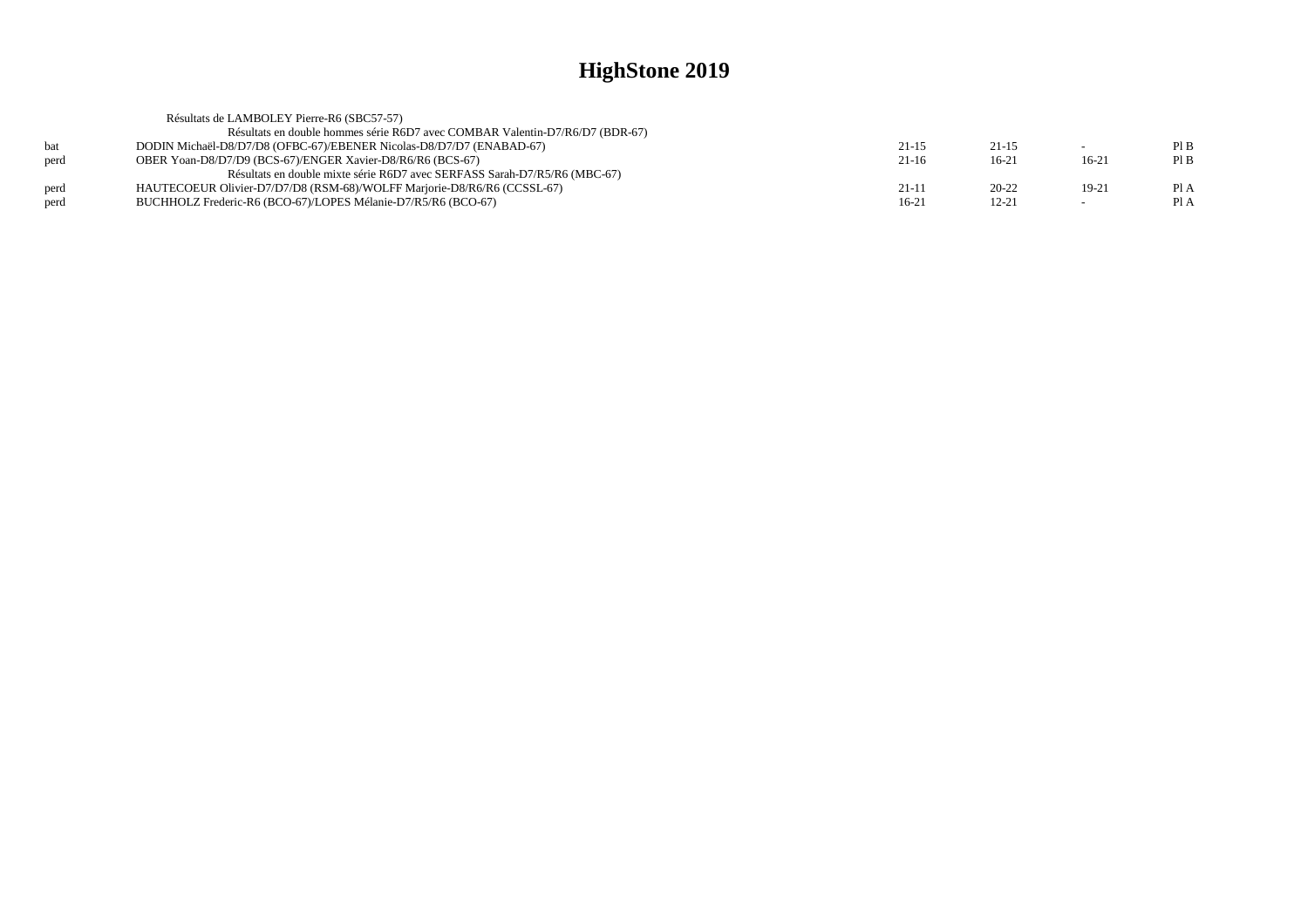|      | Résultats de LARCHE Yohan-R5/R4/R5 (BS-67)                                      |           |           |         |      |
|------|---------------------------------------------------------------------------------|-----------|-----------|---------|------|
|      | Résultats en simple hommes série R4R5                                           |           |           |         |      |
| bat  | THOMAS Raphael-R5/R6/R6 (ASPTT-67)                                              | $14 - 21$ | $21 - 14$ | $21-17$ | P1C  |
| perd | GROSS Maxime-R5 (ENABAD-67)                                                     | $15-21$   | 21-17     | 18-21   | P1C  |
| perd | STREITH Victor-R5/R5/R6 (BCBB-67)                                               | $21-16$   | $16-21$   | 13-21   | PLC  |
|      | Résultats en double hommes série R4R5 avec UNTERNEHR Alexandre-R5/R4/R5 (BS-67) |           |           |         |      |
| perd | STREITH Victor-R5/R5/R6 (BCBB-67)/HOFFMANN Laurent-R6/R5/R6 (BCBB-67)           | $14 - 21$ | $17 - 21$ |         | Pl A |
|      | BONNIN Dimitri-R5 (BCO-67)/TRAN Jean-Paul-R5 (BCMS-67)                          | $21-19$   | $21-12$   |         | Pl A |
|      |                                                                                 |           |           |         |      |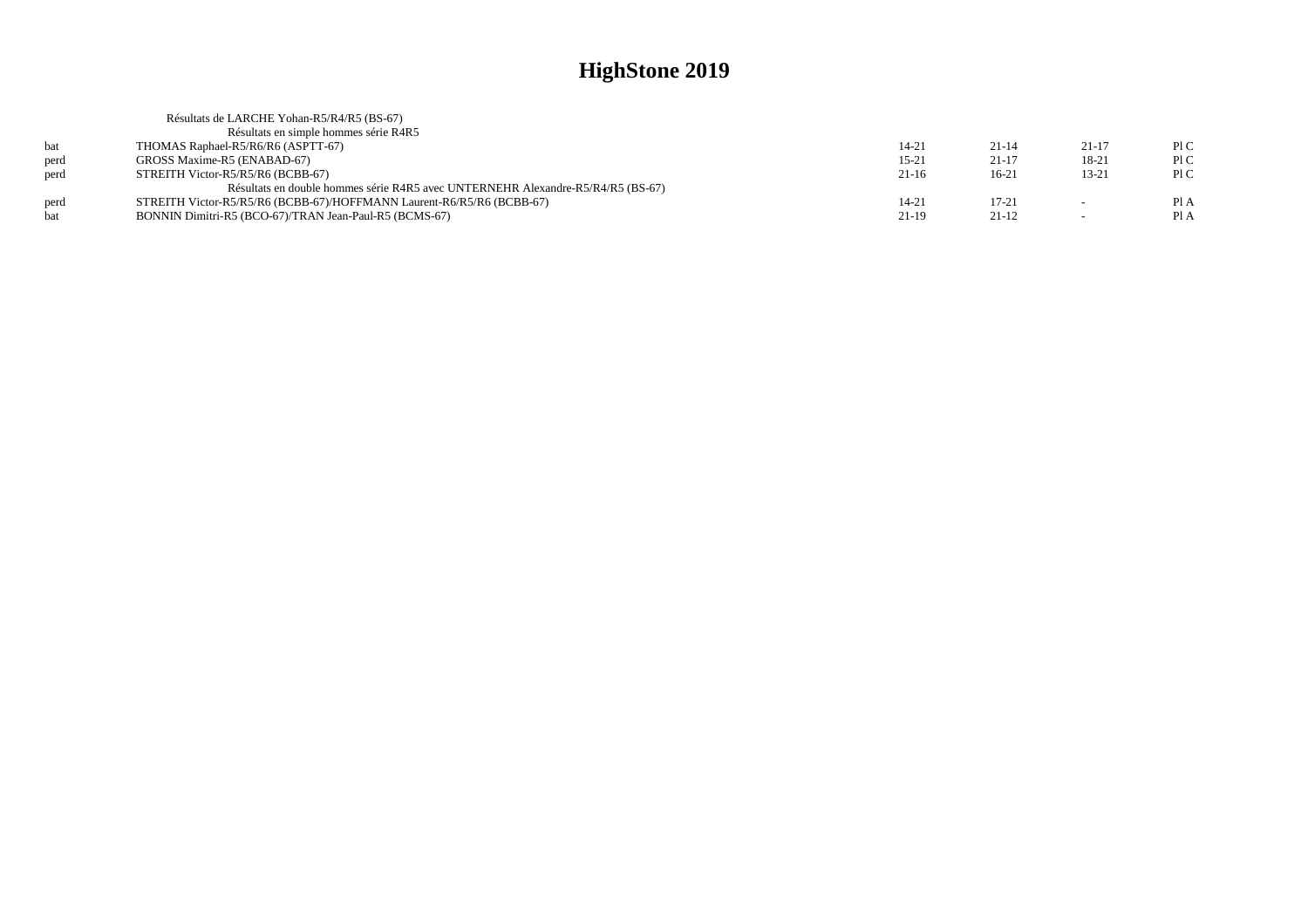|      | Résultats de LAWI Nicolas-P11/D9/P11 (BDR-67)                                   |       |  |     |
|------|---------------------------------------------------------------------------------|-------|--|-----|
|      | Résultats en double mixte série D8D9 avec BRUNGARD Amandine-P12/P12/D9 (BDR-67) |       |  |     |
| perd | DORNIER Vincent-D7/D7/D8 (BCMS-67)/MARTEL Zoé-P10/D8/P10 (BCMS-67)              | 14-21 |  | PLC |
| nerd | MARTIN Guillaume-D9/D7/D8 (CBO-67)/MARTIN Christel-D9/D8/D8 (BS-67)             | 22-20 |  | PLC |
|      |                                                                                 |       |  |     |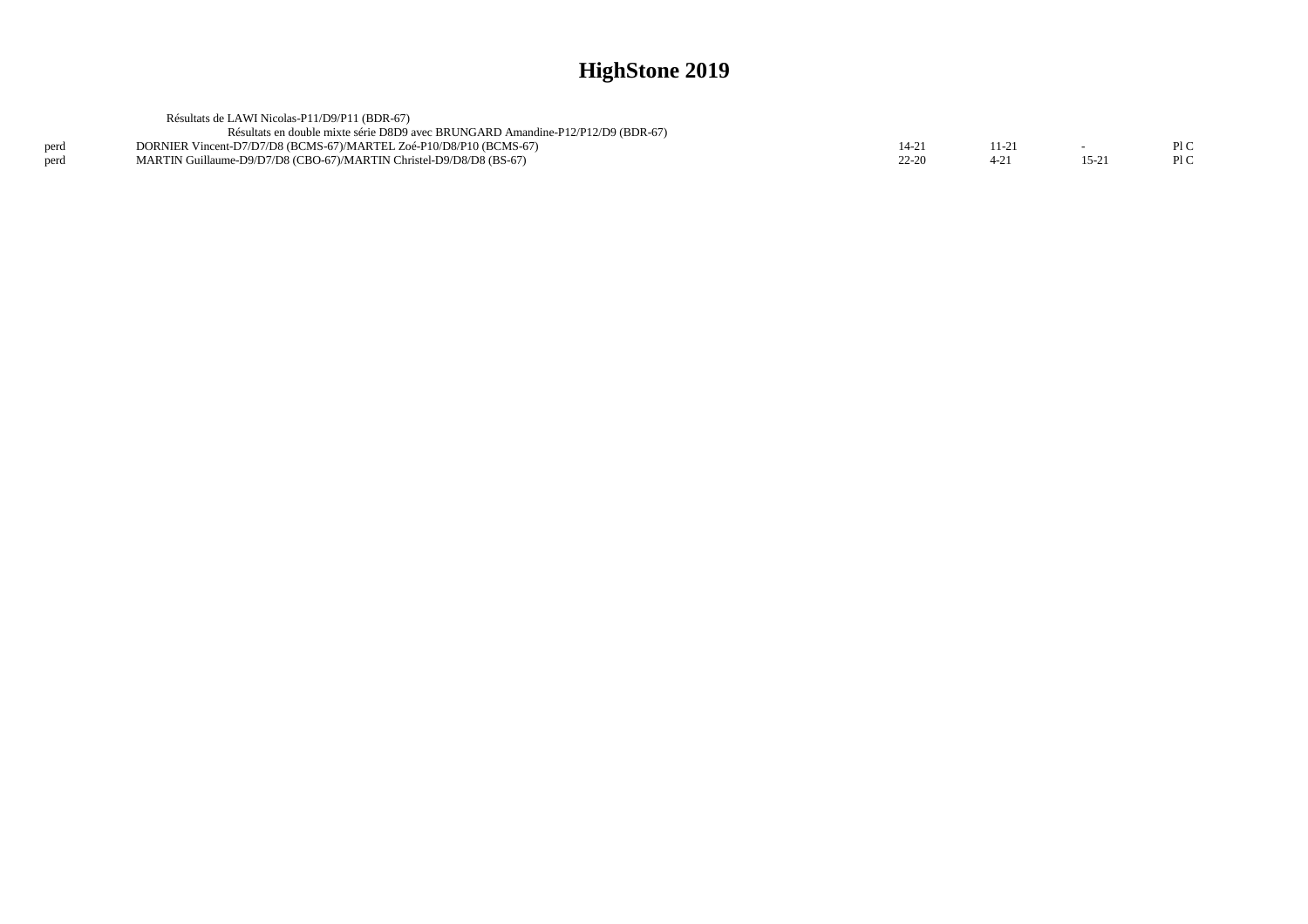|      | Résultats de LAZARD Christian-P12 (BCHS-57)                              |         |           |           |      |
|------|--------------------------------------------------------------------------|---------|-----------|-----------|------|
|      | Résultats en double hommes série PNC avec CLEMENT Julien-NC (BHBC-57)    |         |           |           |      |
| perd | SANDOZ Jeremy-NC (CBO-67)/COASSOLO Sébastien-P12 (CBO-67)                | 17-21   | $21-19$   | 12-21     | Pl A |
| perd | PELAPRAT Nicolas-P10/P10/P12 (CBO-67)/ANTOINE Xavier-P10 (CBO-67)        | $15-21$ | $12 - 21$ |           | PI A |
| perd | MEHL Sebastien-P11/P11/P12 (BCSB-67)/ATHANASE René-P11/P10/P10 (BCSB-67) | 14-21   | $21 - 17$ | $22 - 24$ | PI A |
| bat  | HENNINGER Michel-P12 (MOC-67)/HENNINGER Stephane-D9/P10/P11 (MOC-67)     | $21-5$  | $21 - 17$ |           | Pl A |
|      |                                                                          |         |           |           |      |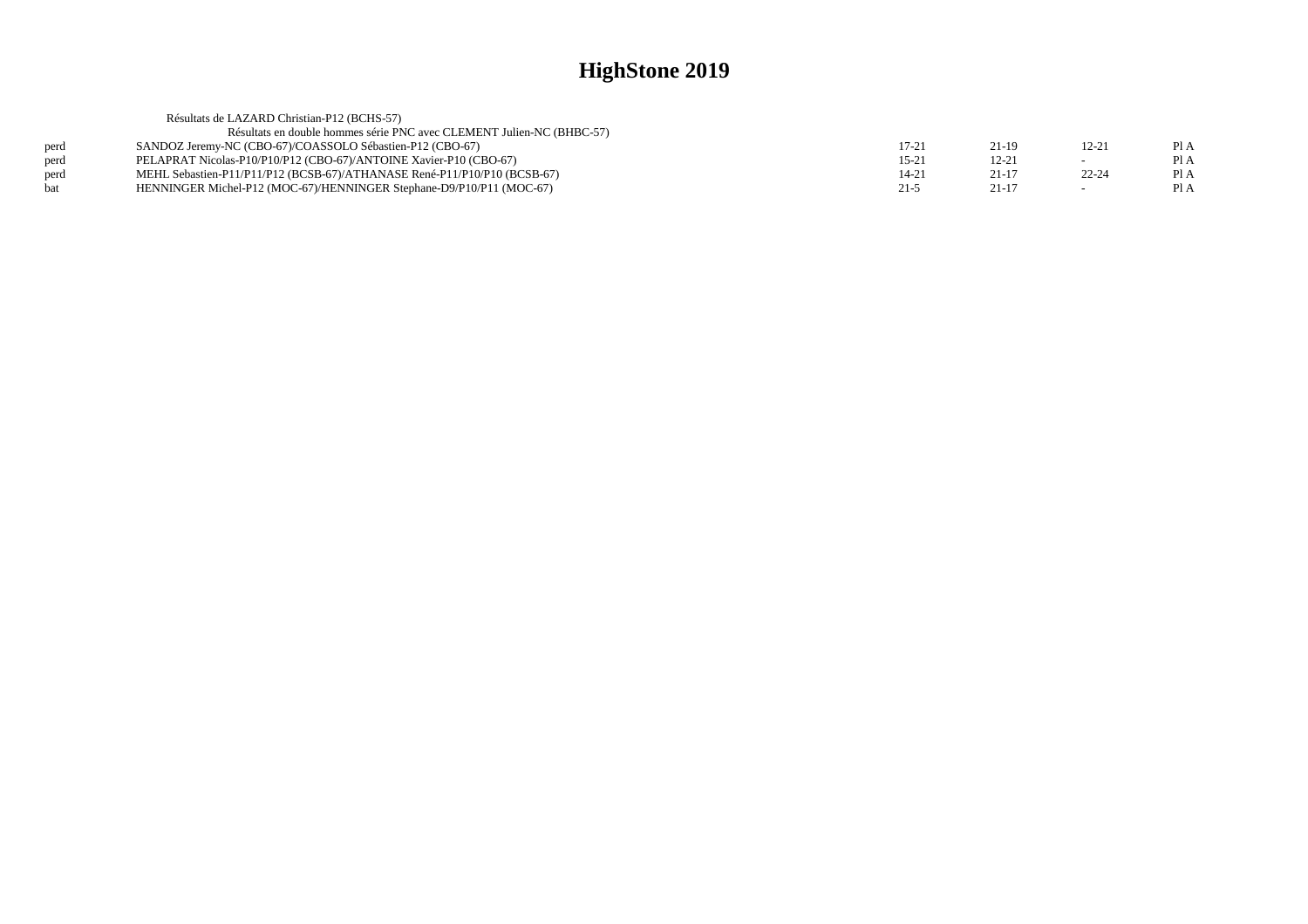| Résultats de LE Ngoc phuong-P11/P10/P10 (CBO-67)                          |      |  |  |
|---------------------------------------------------------------------------|------|--|--|
| Résultats en double dames série PNC avec SAUTER Elise-D8/P10/P10 (CBO-67) |      |  |  |
| PERRIN Louise-P10/P11/P12 (BCMS-67)/PINOT Daphnée-P12/P12/P11 (BCMS-67)   | 21-8 |  |  |
| FABRE Aurelie-P11/P10/P10 (EVE-67)/JOST Pamela-P11/P10/D9 (BDR-67)        |      |  |  |
|                                                                           |      |  |  |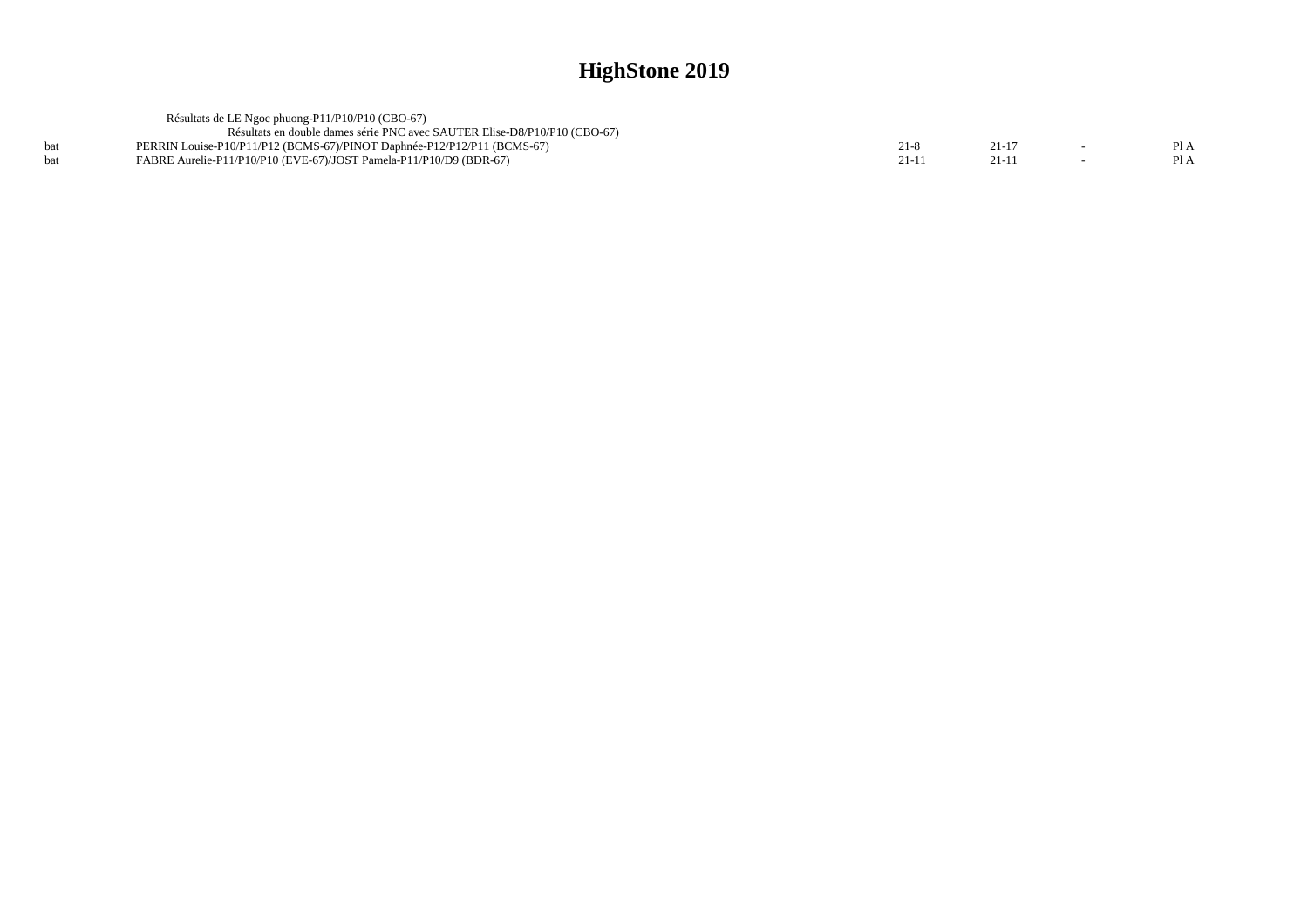|      | Résultats de LE DU Erwann-P10/P12/P11 (BCMS-67) |           |           |           |      |
|------|-------------------------------------------------|-----------|-----------|-----------|------|
|      | Résultats en simple hommes série D8D9           |           |           |           |      |
| bat  | BUREL Luc pascal-D9/D9/P10 (CEBA-67)            | $21-13$   | $21-16$   |           | Pl H |
| hat  | SAID Louis-D8/D7/D9 (SLDB-67)                   | $21-13$   | $21-12$   |           | Pl H |
| perd | DROUANT Eric-D9/P10/P10 (HBC-67)                | $11-21$   | $21 - 15$ | $10 - 21$ | Pl H |
| bat  | BRONNERT Nicolas-D9/D8/D9 (BCS-67)              | 21-11     | $21-9$    |           | 1/8  |
| bat  | MAHE Alexandre-D9/D9/P10 (BT-67)                | $21-16$   | $15 - 21$ | $21 - 17$ | 1/4  |
| perd | BONHOMME Noël-D8/D7/D9 (CEBA-67)                | $10 - 21$ | $17 - 21$ |           | 1/2  |
|      |                                                 |           |           |           |      |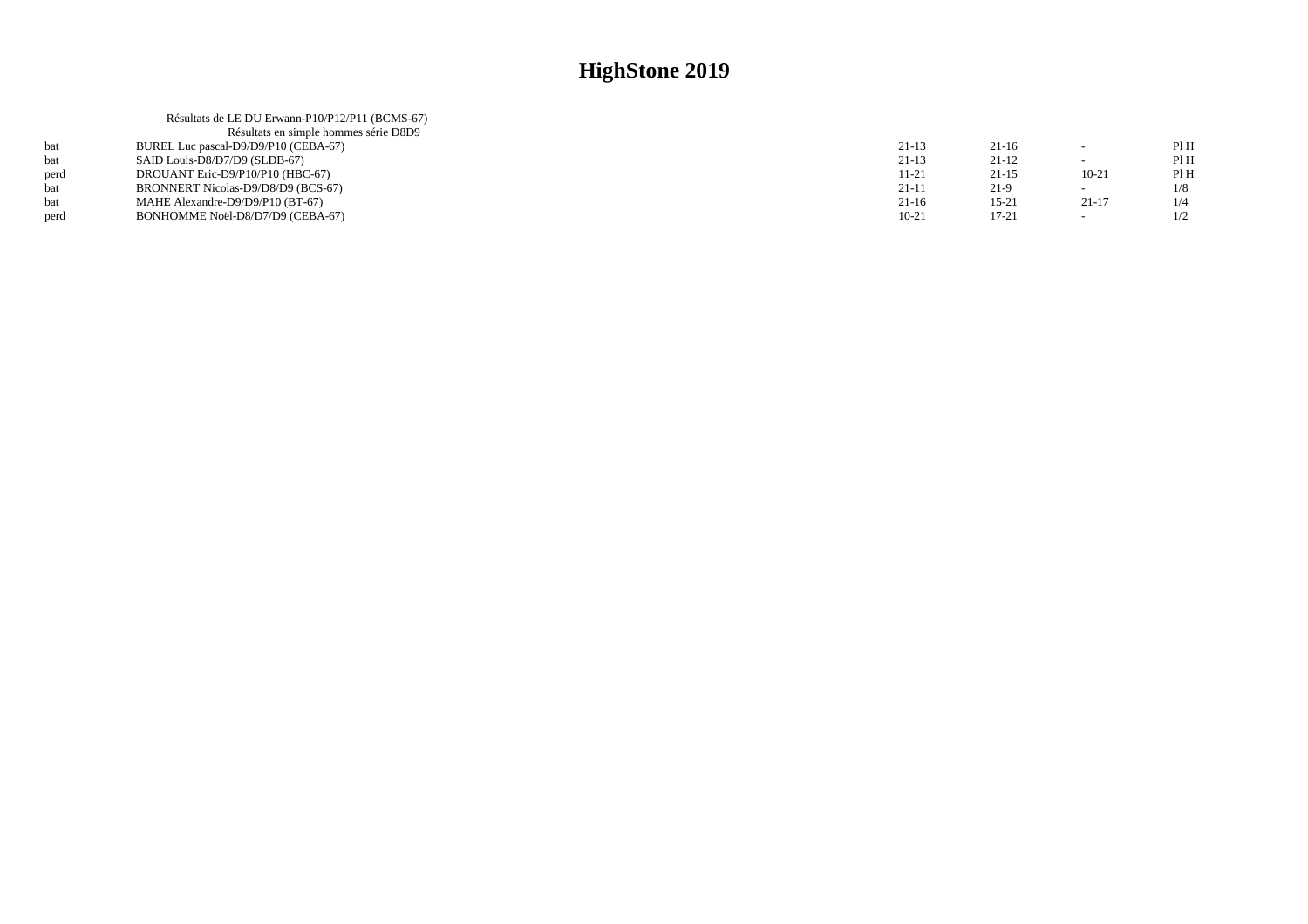|      | Résultats de LE NEZET Aurélie-R5/R4/R4 (BCW84-68)                           |           |           |         |      |
|------|-----------------------------------------------------------------------------|-----------|-----------|---------|------|
|      | Résultats en double mixte série R4R5 avec CIBLA Pierre-étienne-R5 (EACB-68) |           |           |         |      |
| perd | FENG Laurent-R6/R6/R5 (BCMS-67)/MEHN Charlotte-N3/N3/R5 (ASPTT-67)          | $21 - 18$ | 15-21     | $13-21$ | Pl B |
| perd | DIETZ Vincent-R5/R4/R4 (BCIG-67)/LERCH Lauriane-R5/R5/R4 (COBRA-68)         | $21 - 18$ | $9-21$    | $16-21$ | Pl B |
| hat  | BOUDUBAN Baptiste-D7/R6/R6 (BCW84-68)/GEITNER Elise-N2/R4/R4 (RSM-68)       | $23 - 21$ | $21 - 12$ | $\sim$  | Pl B |
|      |                                                                             |           |           |         |      |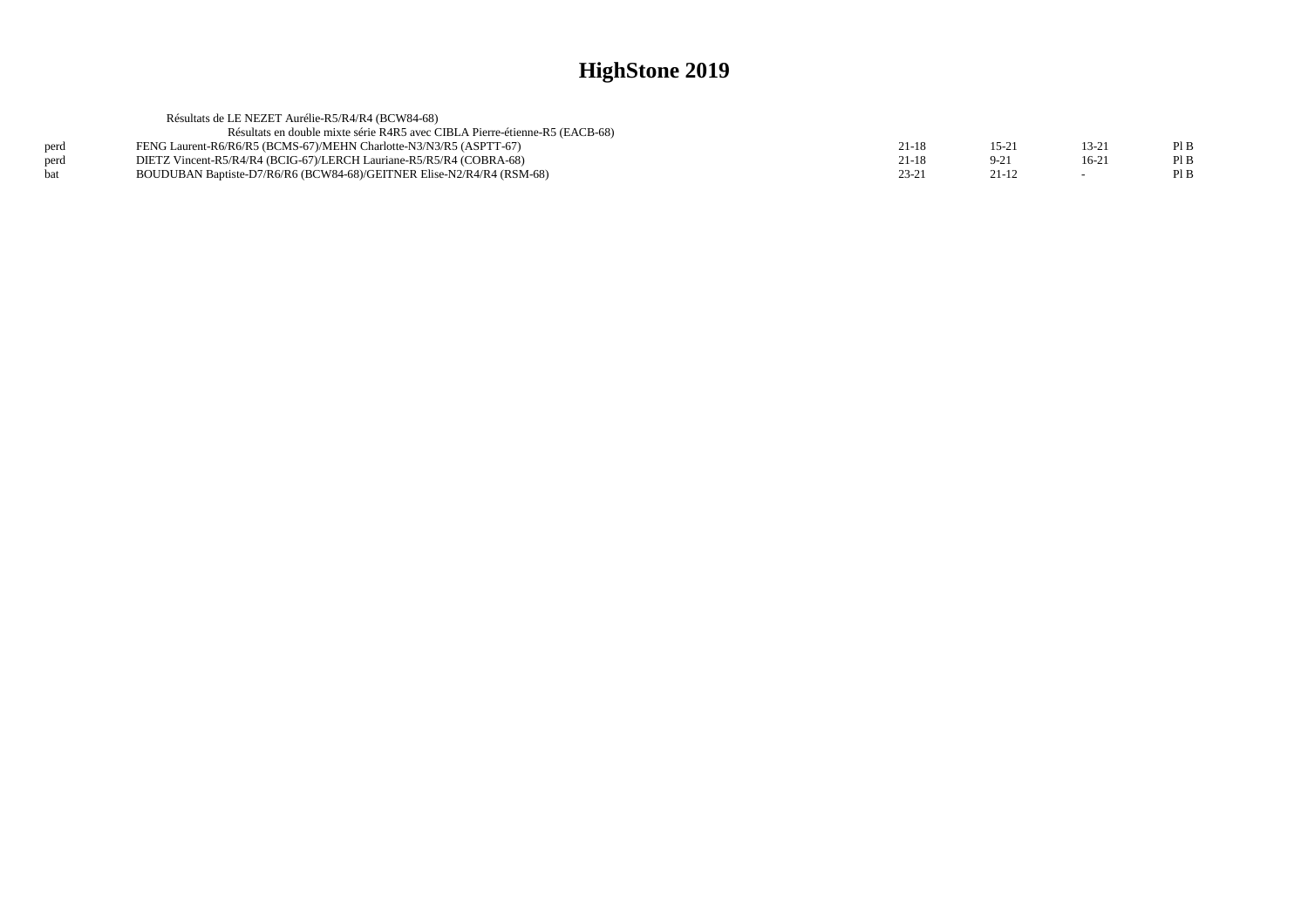|     | Résultats de LECHAT Gautier-P10/D9/D9 (MOC-67)                                       |           |           |           |        |
|-----|--------------------------------------------------------------------------------------|-----------|-----------|-----------|--------|
|     | Résultats en simple hommes série PNC                                                 |           |           |           |        |
| bat | OBERT Tristan-P10/P10/P11 (RVO-67)                                                   | $21-10$   | $21-16$   |           | PI A   |
| bat | CASSIUS DE LINVAL Romain-P12/P10/P11 (PBC-57)                                        | $21-12$   | $21-11$   |           | PI A   |
| bat | YOUNSI Eddie-P12 (BDR-67)                                                            | $21-11$   | $21-13$   |           | 1/2    |
| bat | CASSIUS DE LINVAL Romain-P12/P10/P11 (PBC-57)                                        | $21 - 15$ | $22 - 24$ | $21 - 14$ | Finale |
|     | Résultats en double hommes série D8D9 avec BISCHOFF Nicolas-D9/D8/D9 (BCO-67)        |           |           |           |        |
| bat | RAKOTOMALALA Johan-lucas-D9/D8/P10 (ASLR-67)/KIRSTETTER Laurent-P11/D9/P10 (ASLR-67) | $21-13$   | $21-16$   |           | P1C    |
| bat | HIEGEL Laurent-D9/D9/P10 (BCL-67)/BEUTELSTETTER Franck-P12/D9/P10 (BCL-67)           | $21 - 17$ | $21-16$   |           | P1C    |
| bat | MOUROT Josselyn-D9/D8/P10 (EACB-68)/GOSSARD William-D9/D8/P10 (BCA-06)               | $14 - 21$ | $21-15$   | $21-9$    | 1/4    |
| bat | HERRMANN Pierre-D9/D9/P10 (BCS-67)/BRONNERT Nicolas-D9/D8/D9 (BCS-67)                | $21-13$   | $21-6$    |           | 1/2    |
| bat | HIEGEL Laurent-D9/D9/P10 (BCL-67)/BEUTELSTETTER Franck-P12/D9/P10 (BCL-67)           | $21-13$   | $21 - 14$ |           | Finale |
|     |                                                                                      |           |           |           |        |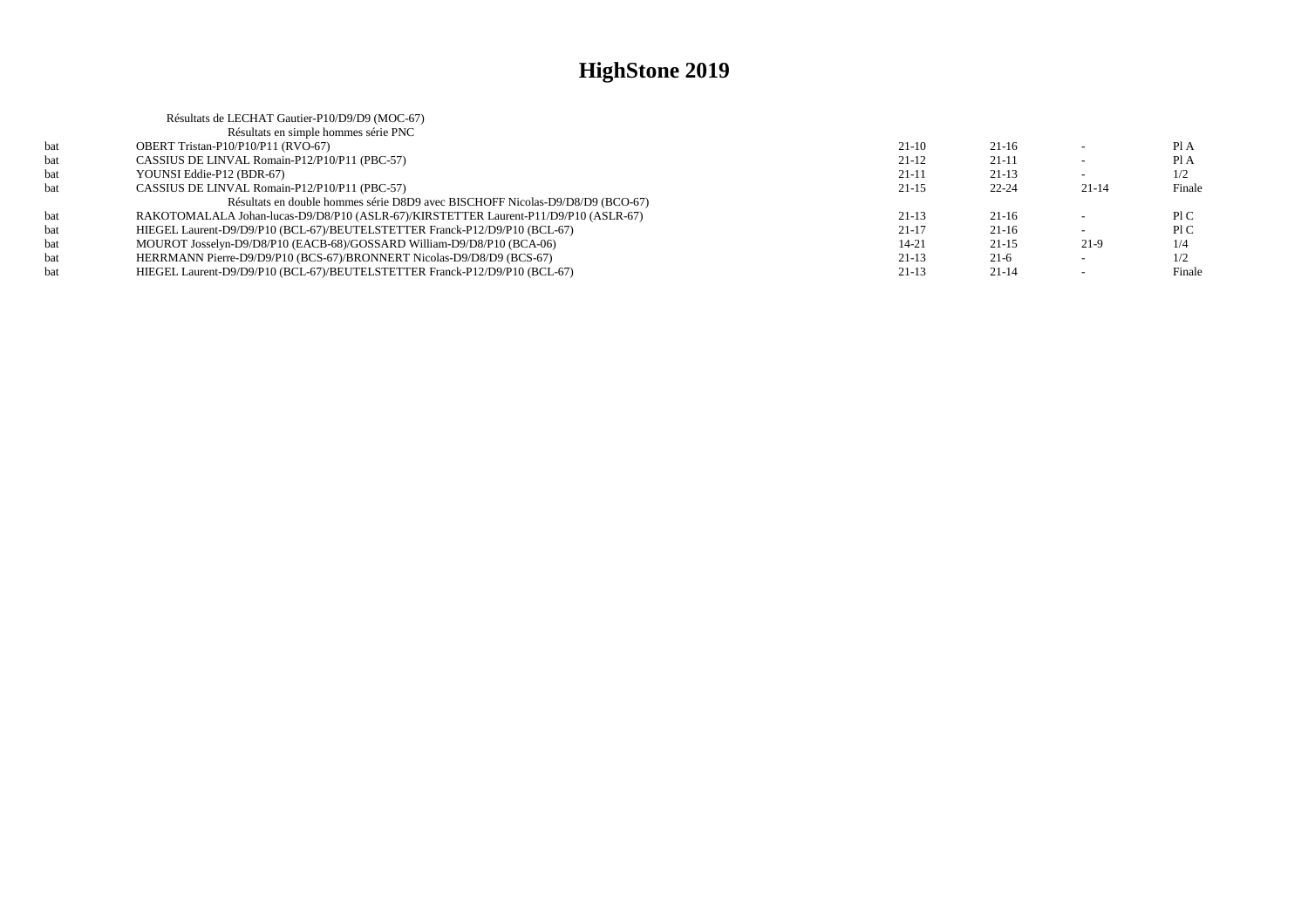|            | Résultats de LECOULTRE Anais-D9/R6/D8 (CCSSL-67)                                 |          |           |         |      |
|------------|----------------------------------------------------------------------------------|----------|-----------|---------|------|
|            | Résultats en double dames série R6D7 avec WOLFF Marjorie-D8/R6/R6 (CCSSL-67)     |          |           |         |      |
| bat        | URBAN Maëva-P11/D8/P11 (V3F-68)/MAILLOT Charlotte-R5/D7/D7 (V3F-68)              | 14-21    | $21 - 18$ | $21-14$ | Pl A |
| perd       | KUCHLER Justine-D7/R6/R6 (CEBA-67)/KUCHLER Hannah-R6/R6/D7 (CEBA-67)             | $10-21$  | $21-23$   |         | Pl A |
| perd       | DIRRINGER Samantha-D8/D7/D7 (BCIG-67)/JEANNESSON Maud-D9/D7/D8 (BCIG-67)         | $21-16$  | $17 - 21$ | 14-21   | 1/2  |
|            | Résultats en double mixte série D8D9 avec FROSSARD Alexandre-D8/D8/P10 (CSBW-68) |          |           |         |      |
| <b>bat</b> | COASSOLO Sébastien-P12 (CBO-67)/VOILOUIN Laëtitia-D9/D7/D9 (CBO-67)              | $21-16$  | $21-10$   |         | PID  |
| bat        | LENTZ Cedric-R6/D7/D8 (BCIG-67)/KAUFF Emilie-P12 (EVE-67)                        | $21-12$  | $21-13$   |         | P1D  |
| bat        | BRISSET Fabien-D9/D7/D9 (BCIG-67)/PORTAS Pauline-P10 (BCIG-67)                   | $21-10$  | $21-12$   |         | 1/4  |
| perd       | DUBOIS Arnaud-R6/D7/D8 (ASPTT-67)/LY Bui minh thu-D7/R5/D8 (ASPTT-67)            | $9 - 21$ | $16-21$   |         | 1/2  |
|            |                                                                                  |          |           |         |      |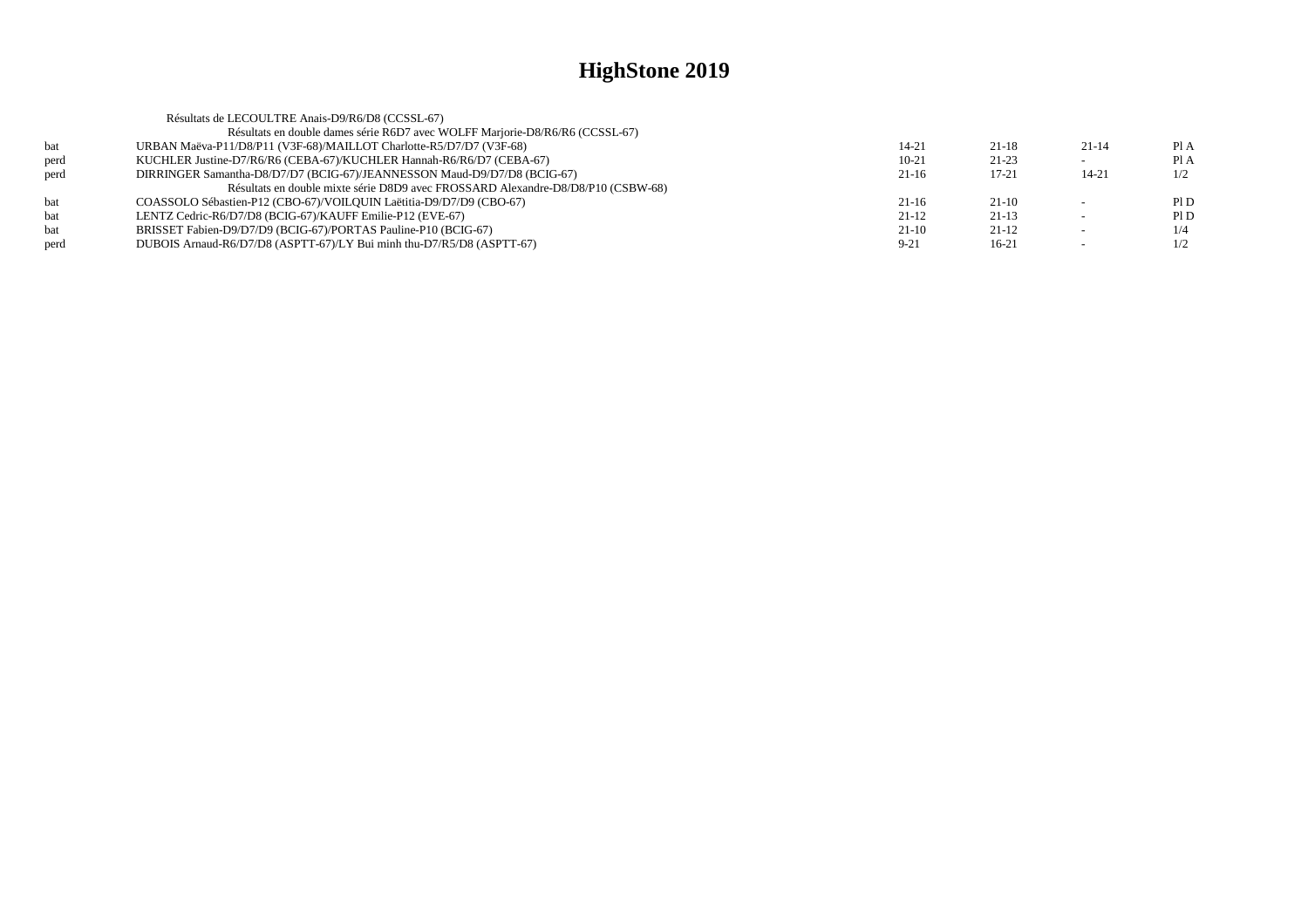|      | Résultats de LENGENFELDER Cathie-R5/R4/R5 (BCS-67)                             |           |           |                          |        |
|------|--------------------------------------------------------------------------------|-----------|-----------|--------------------------|--------|
|      | Résultats en double dames série R4R5 avec RIEFFEL-DORN Laura-R5/R4/R4 (BCS-67) |           |           |                          |        |
| hat  | WEISBECKER Cynthia-D7/R5/D7 (OFBC-67)/BONELLI Muriel-D7/R5/R5 (OFBC-67)        | $21 - 17$ | $21-13$   |                          | Pl A   |
| perd | MAGER Margaux-R5/R5/R4 (BCT-67)/OBER Fiona-R5/R5/R4 (BCT-67)                   | $17 - 21$ | $15 - 21$ |                          | Pl A   |
| hat  | KLEIN Marie-D7/R5/D7 (BCS-67)/MELCHILSEN Adeline-R6/R5/R5 (BCS-67)             | $23 - 21$ | $19-21$   | $21-16$                  | 1/4    |
| bat  | DEMANET Vanessa-R6/R5/R5 (BS-67)/CHABRIER Sylvie-R5/R4/R4 (ASCS-67)            | $22 - 20$ | $21-13$   |                          | 1/2    |
| perd | MAGER Margaux-R5/R5/R4 (BCT-67)/OBER Fiona-R5/R5/R4 (BCT-67)                   | $10 - 21$ | $13 - 21$ | $\overline{\phantom{0}}$ | Finale |
|      |                                                                                |           |           |                          |        |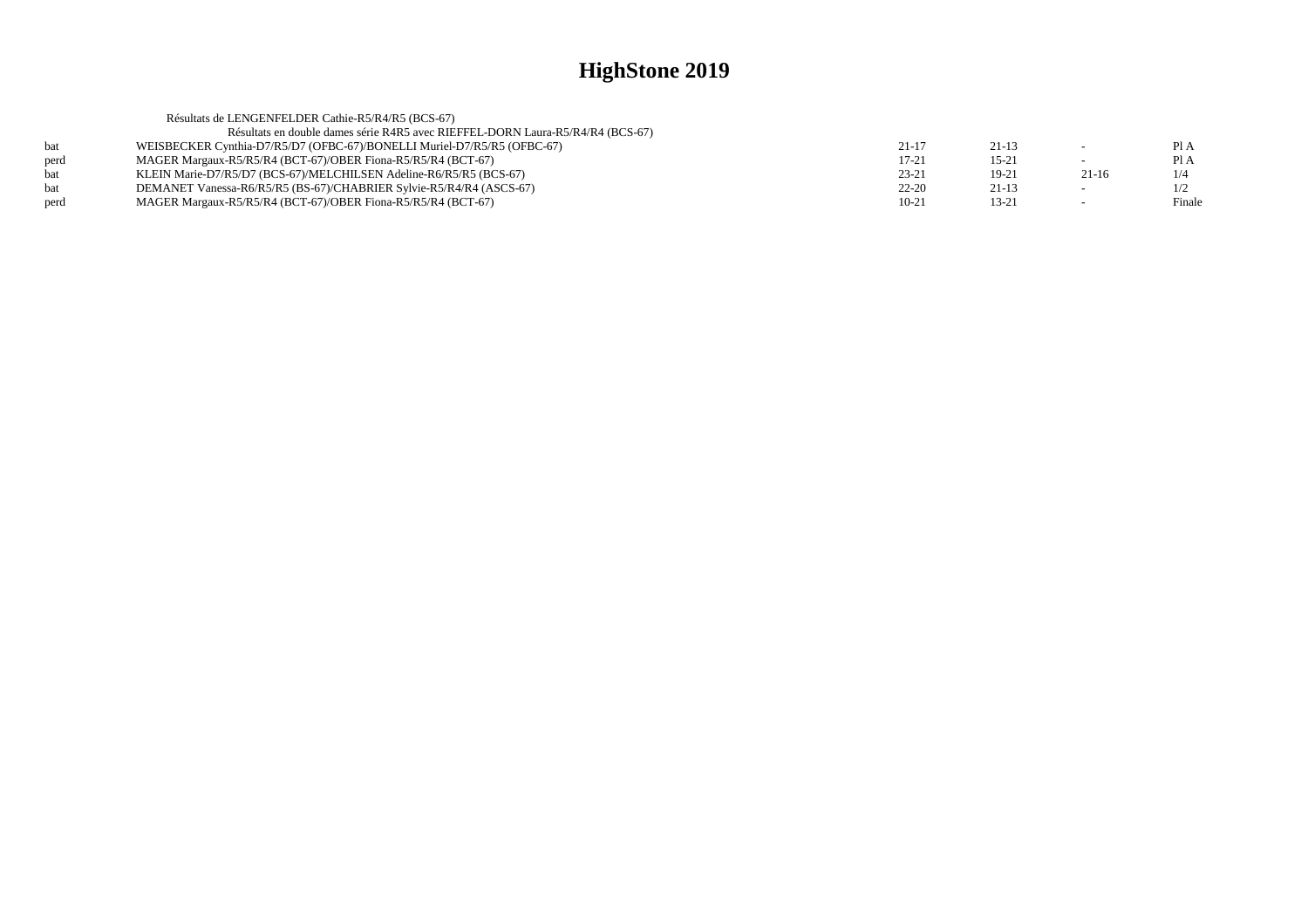|      | Résultats de LENTZ Cedric-R6/D7/D8 (BCIG-67)                               |           |           |         |      |
|------|----------------------------------------------------------------------------|-----------|-----------|---------|------|
|      | Résultats en simple hommes série R6D7                                      |           |           |         |      |
| hat  | MORI Lucas-D7/R6/D8 (BCBB-67)                                              | 19-21     | $22 - 20$ | $21-15$ | PIA  |
| perd | LUONG Ethan-R6/D7/D7 (ASPTT-67)                                            | $12 - 21$ | $18-21$   | $\sim$  | Pl A |
|      | Résultats en double mixte série D8D9 avec KAUFF Emilie-P12 (EVE-67)        |           |           |         |      |
| hat  | COASSOLO Sébastien-P12 (CBO-67)/VOILOUIN Laëtitia-D9/D7/D9 (CBO-67)        | 18-21     | $21-11$   | $21-18$ | PID  |
| perd | FROSSARD Alexandre-D8/D8/P10 (CSBW-68)/LECOULTRE Anais-D9/R6/D8 (CCSSL-67) | $12 - 21$ | $13 - 21$ | $\sim$  | PID  |
|      |                                                                            |           |           |         |      |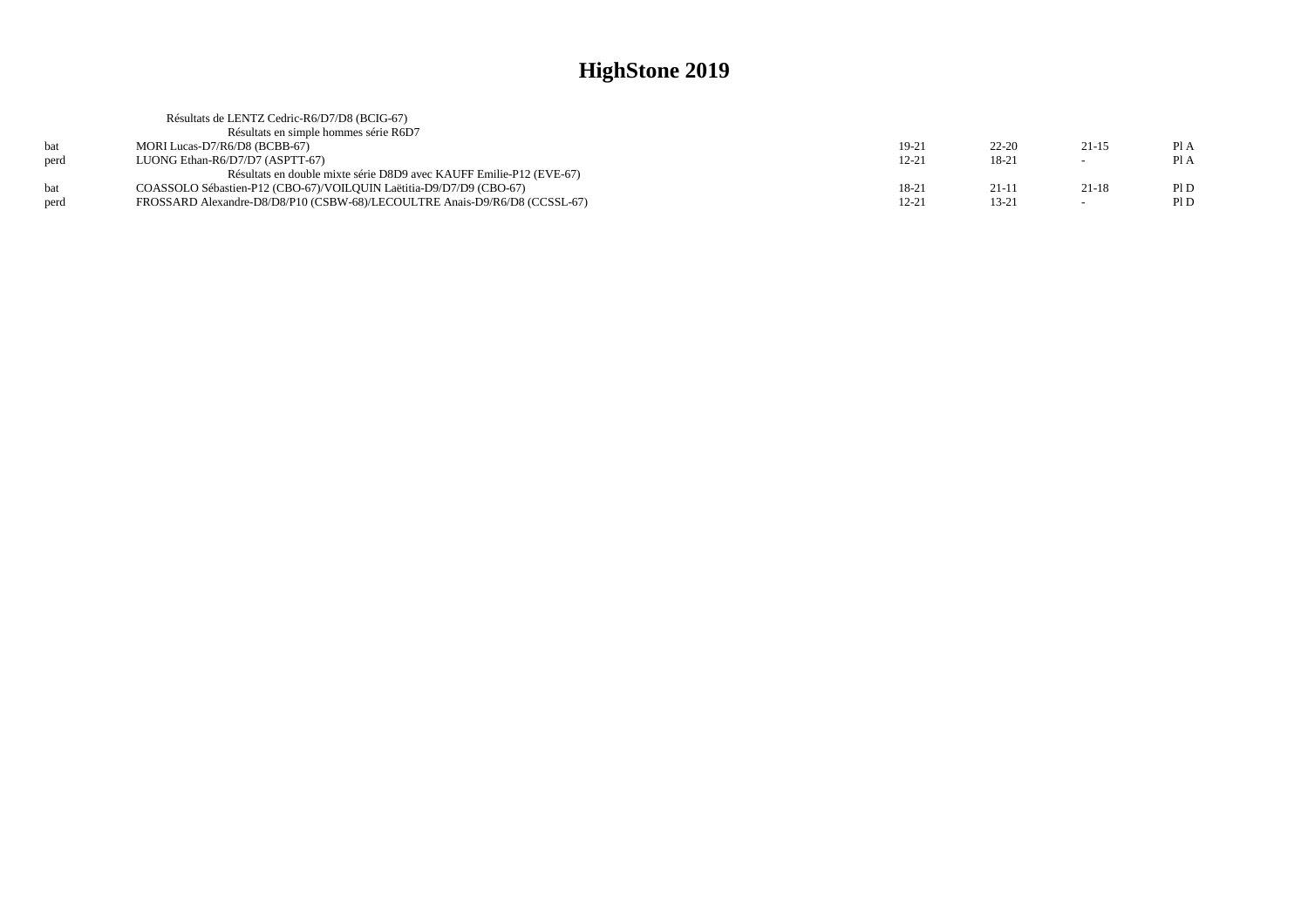|      | Résultats de LERCH Lauriane-R5/R5/R4 (COBRA-68)                            |           |           |          |      |
|------|----------------------------------------------------------------------------|-----------|-----------|----------|------|
|      | Résultats en double dames série R4R5 avec VENTE Niki-D7/R5/R5 (ASCS-67)    |           |           |          |      |
| bat  | HAUWEL Chloé-D7/R6/D7 (ENABAD-67)/MARTINEZ Florence-D7/R5/D7 (ENABAD-67)   | $21 - 15$ | $22 - 20$ |          | PIB  |
| perd | LOPES Mélanie-D7/R5/R6 (BCO-67)/FELBER Elsa-R5 (ASPTT-67)                  | 18-21     | $21-15$   | $9 - 21$ | PIB  |
| perd | DEMANET Vanessa-R6/R5/R5 (BS-67)/CHABRIER Sylvie-R5/R4/R4 (ASCS-67)        | 18-21     | $13 - 21$ |          | PIB  |
|      | Résultats en double mixte série R4R5 avec DIETZ Vincent-R5/R4/R4 (BCIG-67) |           |           |          |      |
| bat  | BOUDUBAN Baptiste-D7/R6/R6 (BCW84-68)/GEITNER Elise-N2/R4/R4 (RSM-68)      | $21-10$   | $21 - 4$  |          | PIB  |
| bat  | CIBLA Pierre-étienne-R5 (EACB-68)/LE NEZET Aurélie-R5/R4/R4 (BCW84-68)     | 18-21     | $21-9$    | $21-16$  | PIB  |
| perd | FENG Laurent-R6/R6/R5 (BCMS-67)/MEHN Charlotte-N3/N3/R5 (ASPTT-67)         | 11-21     | 14-21     |          | Pl B |
| perd | TRAN Jean-Paul-R5 (BCMS-67)/CARRE Alix-R4 (ENABAD-67)                      | $20 - 22$ | 19-21     |          | 1/4  |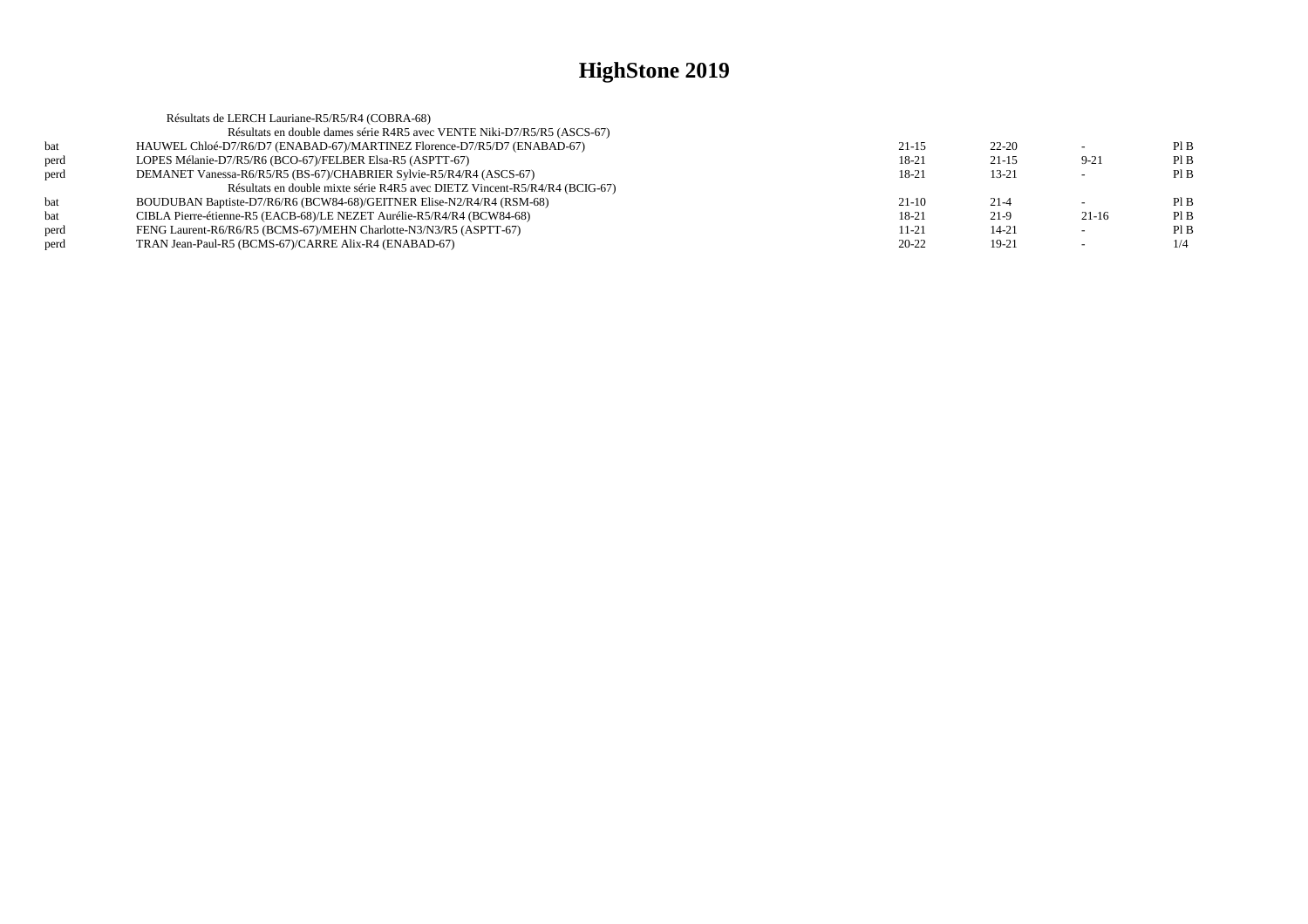|            | Résultats de LIHRMANN Etienne-R6/R5/R6 (BCO-67)                              |           |           |         |      |
|------------|------------------------------------------------------------------------------|-----------|-----------|---------|------|
|            | Résultats en double hommes série R4R5 avec AUTHIER Vincent-R6/R5/R6 (BCO-67) |           |           |         |      |
| <b>bat</b> | AISSI Marie Elie-R5/R6/R6 (ASPTT-67)/AISSI Marie elohim-R4/R6/R5 (ASPTT-67)  | 21-17     | $13 - 21$ | 21-19   | PI B |
| perd       | HOLT Nicolas-R6/R5/R6 (MOC-67)/SERAFINI Matthieu-R6/R5/R6 (CEBA-67)          | 21-14     | $24 - 26$ | $19-21$ | Pl B |
| perd       | GROSS Maxime-R5 (ENABAD-67)/FALCO Michaêl-R5/R4/R4 (BCL-67)                  | $12 - 21$ | $17 - 21$ |         | Pl B |
|            |                                                                              |           |           |         |      |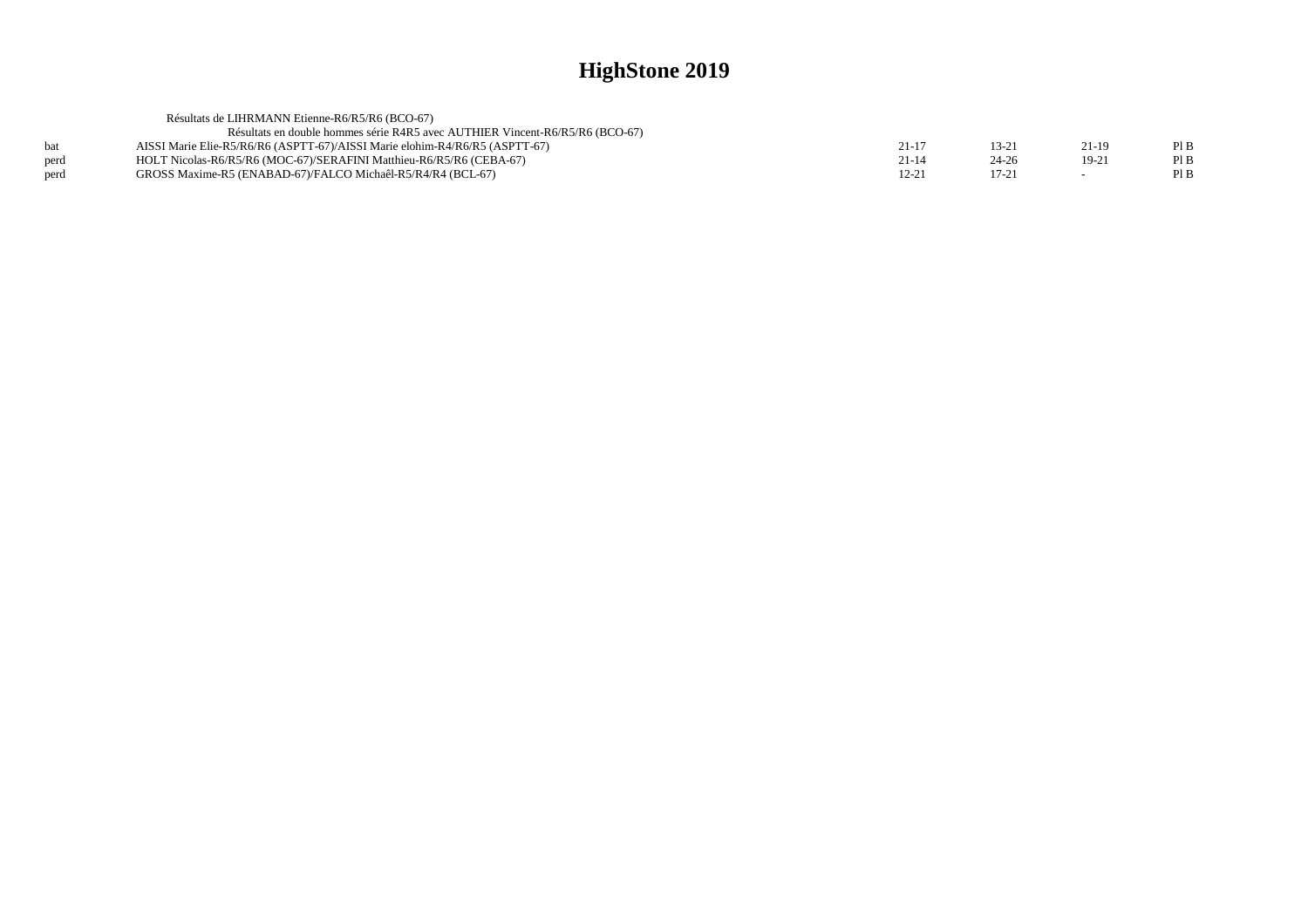| Résultats de LOPES Mélanie-D7/R5/R6 (BCO-67)                             |           |           |           |      |
|--------------------------------------------------------------------------|-----------|-----------|-----------|------|
| Résultats en double dames série R4R5 avec FELBER Elsa-R5 (ASPTT-67)      |           |           |           |      |
| DEMANET Vanessa-R6/R5/R5 (BS-67)/CHABRIER Sylvie-R5/R4/R4 (ASCS-67)      | 14-21     | $21-19$   | 18-21     | PIB  |
| LERCH Lauriane-R5/R5/R4 (COBRA-68)/VENTE Niki-D7/R5/R5 (ASCS-67)         | $21 - 18$ | $15 - 21$ | $21-9$    | PIB  |
| HAUWEL Chloé-D7/R6/D7 (ENABAD-67)/MARTINEZ Florence-D7/R5/D7 (ENABAD-67) | $15 - 21$ | $21 - 14$ | $21-12$   | PIB  |
| NANDJAN Jade-R5/R5/R6 (CSBW-68)/MOUKASSA Emilia-N3/R5/R4 (RSM-68)        | 19-21     | $21-10$   | $21 - 15$ | 1/4  |
| MAGER Margaux-R5/R5/R4 (BCT-67)/OBER Fiona-R5/R5/R4 (BCT-67)             | $22 - 24$ | 18-21     | $\sim$    | 1/2  |
| Résultats en double mixte série R6D7 avec BUCHHOLZ Frederic-R6 (BCO-67)  |           |           |           |      |
| LAMBOLEY Pierre-R6 (SBC57-57)/SERFASS Sarah-D7/R5/R6 (MBC-67)            | $21-16$   | $21-12$   |           | P1A  |
| HAUTECOEUR Olivier-D7/D7/D8 (RSM-68)/WOLFF Marjorie-D8/R6/R6 (CCSSL-67)  | $17 - 21$ | $14 - 21$ |           | Pl A |
|                                                                          |           |           |           |      |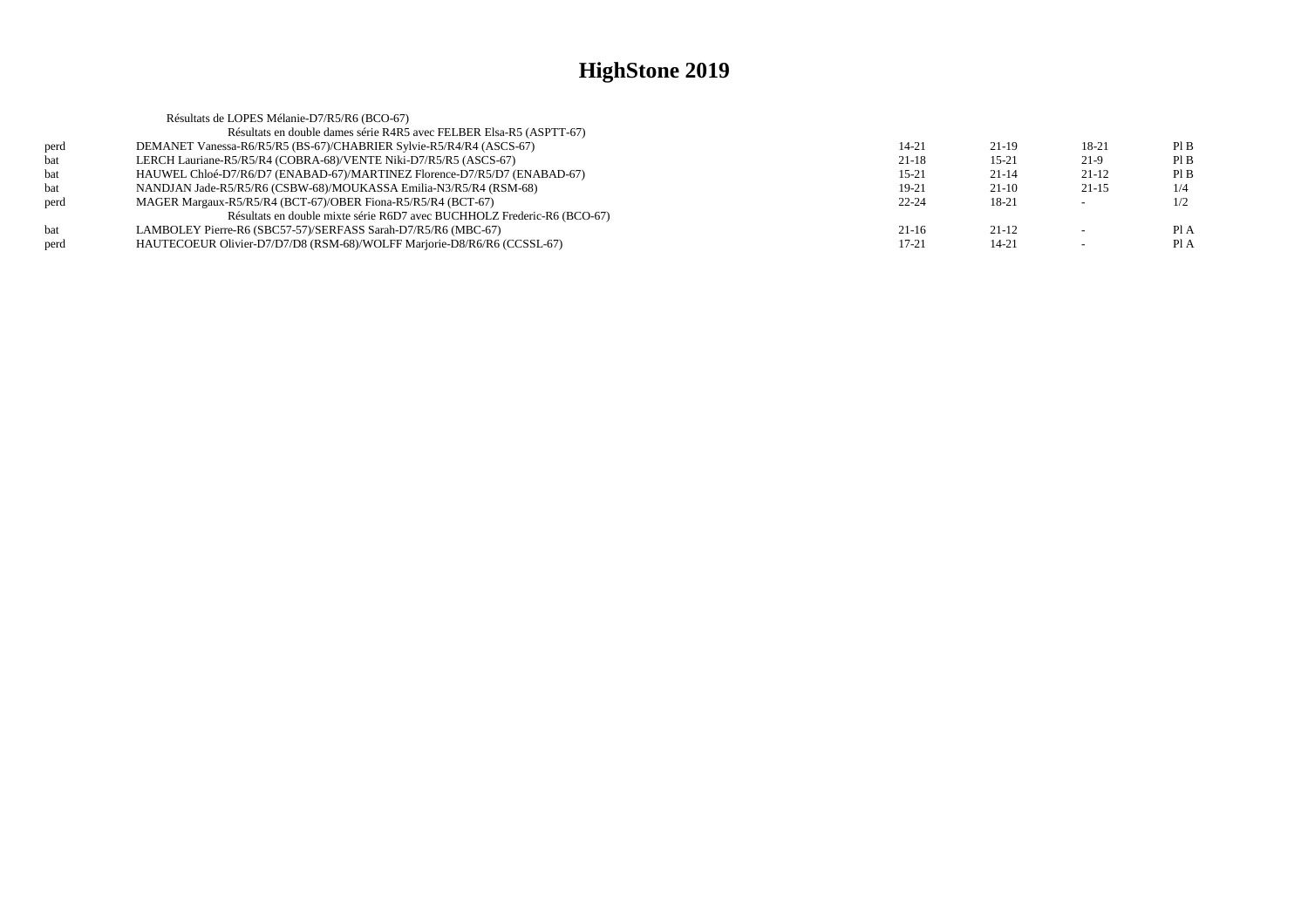|      | Résultats de LUONG Ethan-R6/D7/D7 (ASPTT-67)                                  |           |           |         |        |
|------|-------------------------------------------------------------------------------|-----------|-----------|---------|--------|
|      | Résultats en simple hommes série R6D7                                         |           |           |         |        |
| bat  | MORI Lucas-D7/R6/D8 (BCBB-67)                                                 | $21 - 14$ | $21 - 14$ |         | Pl A   |
| bat  | LENTZ Cedric-R6/D7/D8 (BCIG-67)                                               | $21-12$   | $21-18$   |         | PI A   |
| bat  | HOFFMANN Laurent-R6/R5/R6 (BCBB-67)                                           | $12 - 21$ | $21 - 14$ | $21-9$  | 1/2    |
| bat  | COMBAR Valentin-D7/R6/D7 (BDR-67)                                             | $22 - 20$ | $21-19$   |         | Finale |
|      | Résultats en double hommes série R6D7 avec THOMAS Raphael-R5/R6/R6 (ASPTT-67) |           |           |         |        |
| bat  | SCHILLING Fabrice-P10/D8/P10 (OFBC-67)/MAINEULT Clement-D7/D7/R6 (ENABAD-67)  | $21-16$   | $22 - 20$ |         | PIG    |
| bat  | BUCHHOLZ Frederic-R6 (BCO-67)/BOCK Benjamin-D9/D7/D9 (BCO-67)                 | $21-19$   | $15 - 21$ | $21-14$ | Pl G   |
| bat  | JAFFRY Nicolas-D9/D7/D9 (MOC-67)/BEISSER Bruno-D7/D7/D9 (MOC-67)              | $21-9$    | $21-10$   |         | PIG    |
| perd | BECKER François-D7/R6/R6 (OFBC-67)/STRIEGEL Nathan-D7/R6/R6 (ENABAD-67)       | 17-21     | $13 - 21$ |         | 1/4    |
|      |                                                                               |           |           |         |        |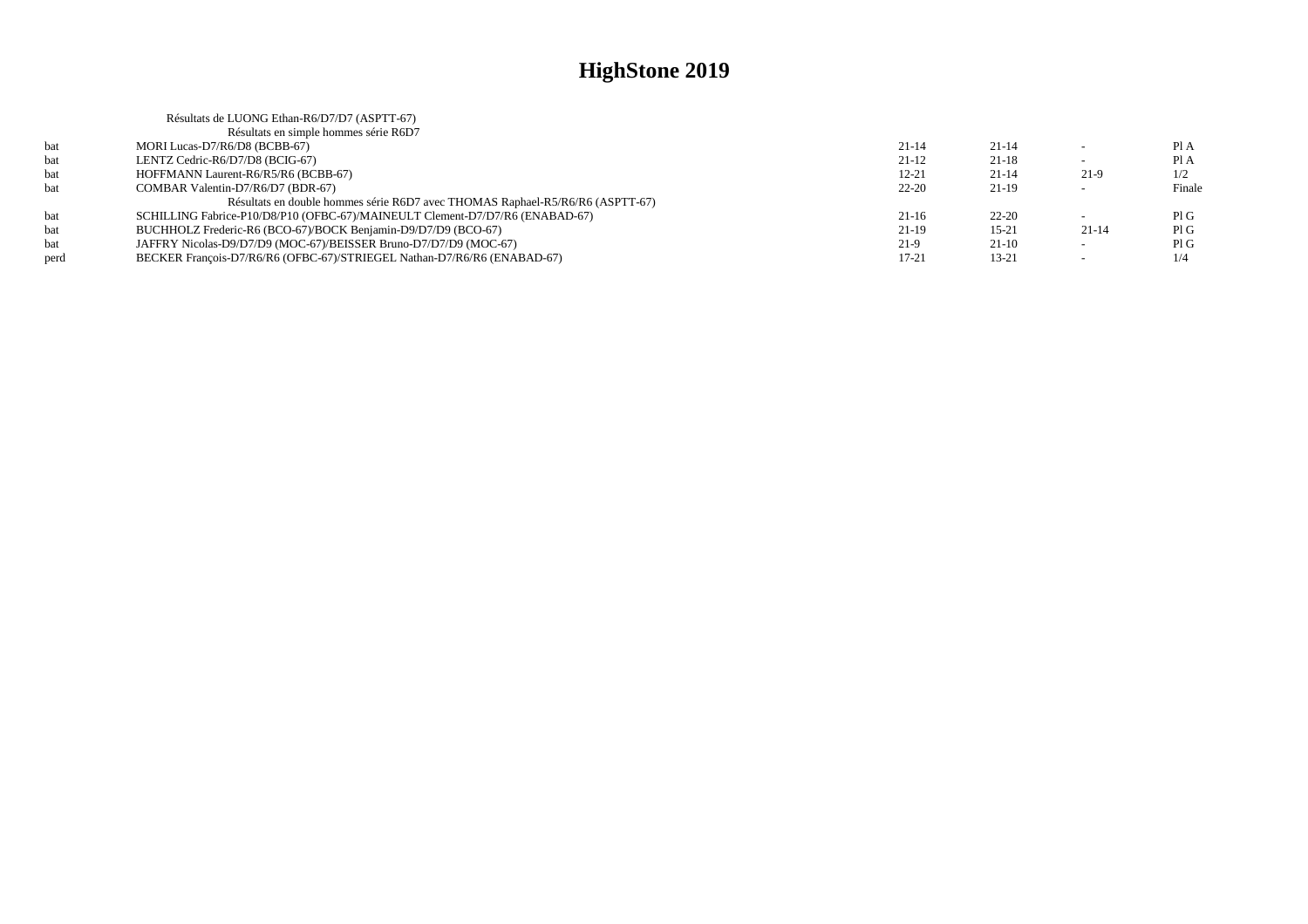|      | Résultats de LUTZ Marc-D9/D7/D8 (BCS-67)                                       |           |           |         |     |
|------|--------------------------------------------------------------------------------|-----------|-----------|---------|-----|
|      | Résultats en double hommes série R6D7 avec SCHWEINBERG Denis-D9/D7/D9 (BCS-67) |           |           |         |     |
| perd | ERDMANN Nicolas-D7/R6/D7 (CBO-67)/HUBER Jeremy-D8/D7/D7 (BCT-67)               | $13 - 21$ | 18-21     |         | PIE |
| perd | KEIFFER Thierry-D9/D7/D9 (ENABAD-67)/HUMBEL Christophe-D8/R6/D7 (ENABAD-67)    | $15 - 21$ | $19-21$   |         | PIE |
|      | Résultats en double mixte série R6D7 avec MEIER Miriam-D8/D7/D7 (BCS-67)       |           |           |         |     |
| bat  | HOLT Nicolas-R6/R5/R6 (MOC-67)/JEANNESSON Maud-D9/D7/D8 (BCIG-67)              | $21 - 15$ | $17 - 21$ | $21-15$ | PID |
| bat  | MAZARD Julien-D7/R6/R6 (HBC-67)/DELAGNEAU Céline-D8/R6/R6 (HBC-67)             | $21 - 15$ | $17 - 21$ | $21-13$ | PID |
| perd | BALTHAZARD Robin-D9/D8/D8 (BCMS-67)/MOREAUX Justine-D8/R6/D7 (BCMS-67)         | $12 - 21$ | $13 - 21$ |         | PID |
| perd | ENGER Xavier-D8/R6/R6 (BCS-67)/KLEIN Marie-D7/R5/D7 (BCS-67)                   | 19-21     | $21 - 18$ | 18-21   | 1/4 |
|      |                                                                                |           |           |         |     |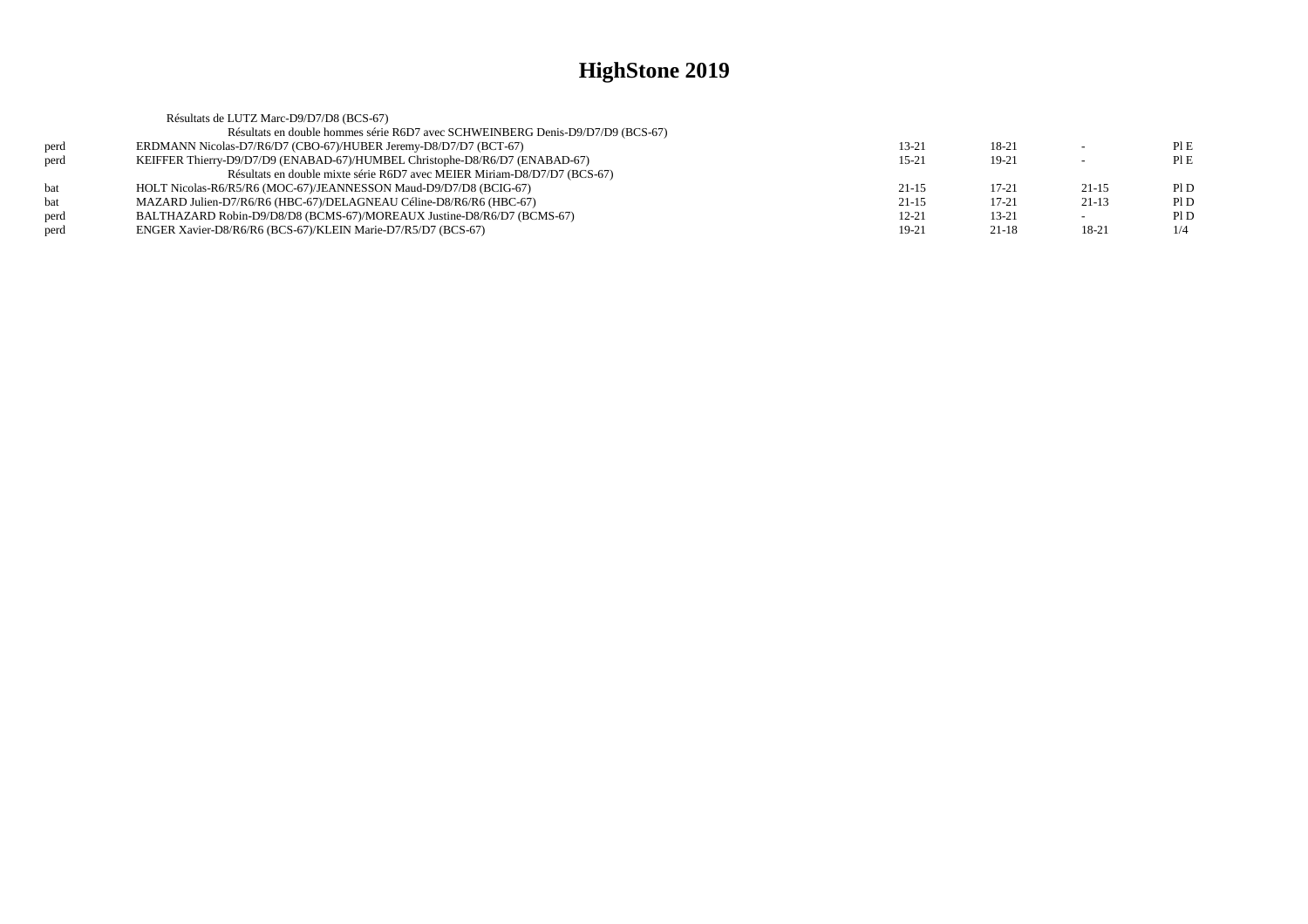| Résultats de LY Bui minh thu-D7/R5/D8 (ASPTT-67)                            |         |           |        |
|-----------------------------------------------------------------------------|---------|-----------|--------|
| Résultats en double mixte série D8D9 avec DUBOIS Arnaud-R6/D7/D8 (ASPTT-67) |         |           |        |
| MOUROT Alexis-D9/D8/D9 (EACB-68)/BOUIX Fabienne-D9/D7/D9 (SUNBAD-68)        | 21-9    | $21 - 14$ | Pl A   |
| BUREL Luc pascal-D9/D9/P10 (CEBA-67)/MORITZ-PETIT Lara-D8/D8/D9 (CEBA-67)   | $21-16$ | $21-1$    | Pl A   |
| FROSSARD Alexandre-D8/D8/P10 (CSBW-68)/LECOULTRE Anais-D9/R6/D8 (CCSSL-67)  | $21-9$  | $21 - 16$ |        |
| OBER Yoan-D8/D7/D9 (BCS-67)/REITHLER Maryne-D7/D8/D8 (BCS-67)               | 11-21   | 12-21     | Finale |
|                                                                             |         |           |        |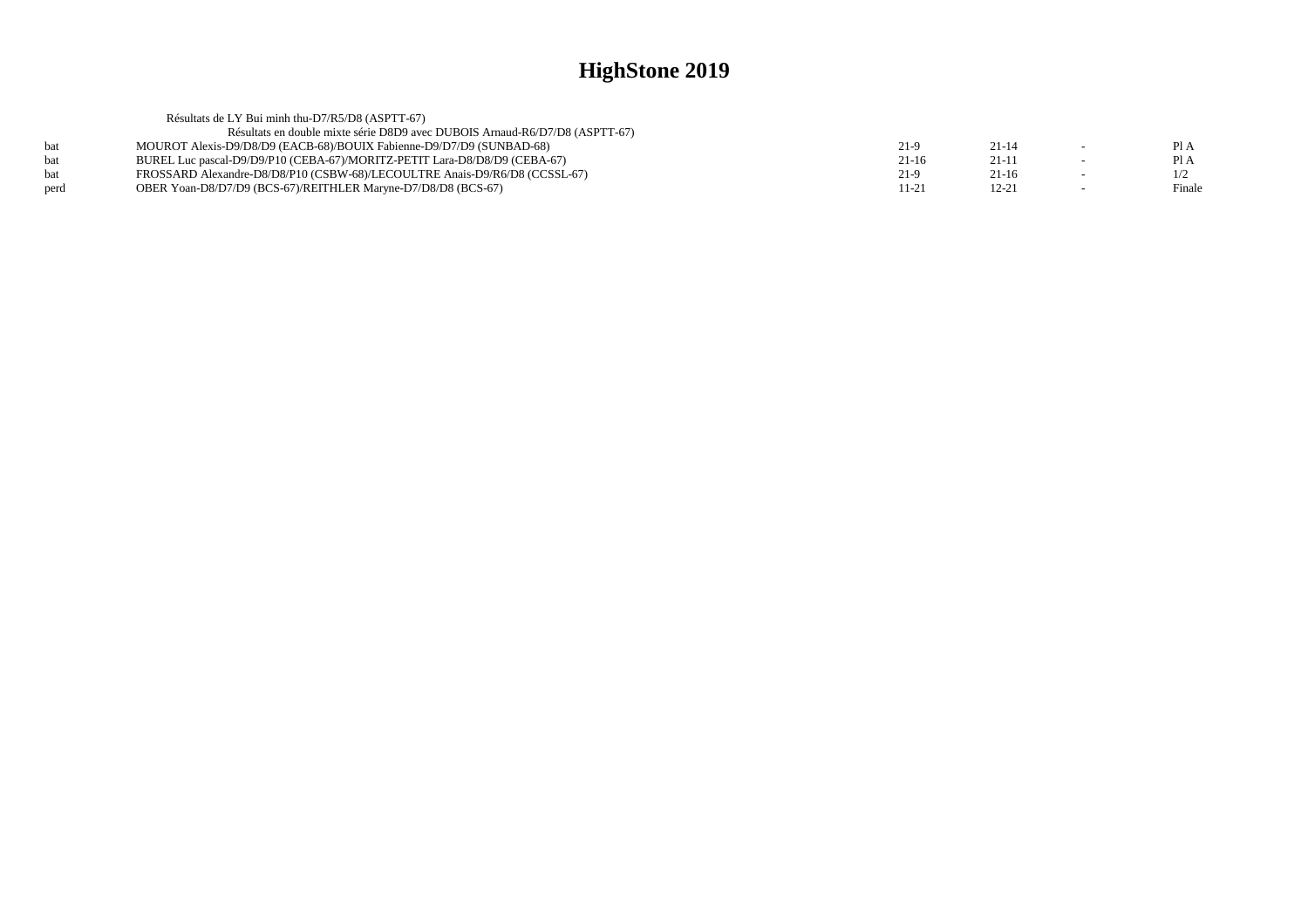|      | Résultats de MAGER Margaux-R5/R5/R4 (BCT-67)                                |           |           |        |
|------|-----------------------------------------------------------------------------|-----------|-----------|--------|
|      | Résultats en double dames série R4R5 avec OBER Fiona-R5/R5/R4 (BCT-67)      |           |           |        |
| bat  | WEISBECKER Cynthia-D7/R5/D7 (OFBC-67)/BONELLI Muriel-D7/R5/R5 (OFBC-67)     | $21-9$    | $21-19$   | PI A   |
| bat  | RIEFFEL-DORN Laura-R5/R4/R4 (BCS-67)/LENGENFELDER Cathie-R5/R4/R5 (BCS-67)  | $21 - 17$ | $21 - 15$ | Pl A   |
| bat  | LOPES Mélanie-D7/R5/R6 (BCO-67)/FELBER Elsa-R5 (ASPTT-67)                   | 24-22     | $21 - 18$ | 1/2    |
| bat  | RIEFFEL-DORN Laura-R5/R4/R4 (BCS-67)/LENGENFELDER Cathie-R5/R4/R5 (BCS-67)  | $21-10$   | $21-13$   | Finale |
|      | Résultats en double mixte série R4R5 avec ROSE Valentin-R5/R4/R5 (ASPTT-67) |           |           |        |
| perd | TRAN Jean-Paul-R5 (BCMS-67)/CARRE Alix-R4 (ENABAD-67)                       | 19-21     | 19-21     | PID    |
| bat  | MICHEL Maxime-R5 (ASCS-67)/VENTE Niki-D7/R5/R5 (ASCS-67)                    | $21-16$   | $21-18$   | PID    |
| bat  | SCHLAGDENHAUFFEN Mizuki-R4 (BCL-67)/FELBER Elsa-R5 (ASPTT-67)               | $21-16$   | $21 - 15$ | PID    |
| perd | TRUCHET Lucas-R5 (BS-67)/OBER Fiona-R5/R5/R4 (BCT-67)                       | $10-21$   | 18-21     | 1/4    |
|      |                                                                             |           |           |        |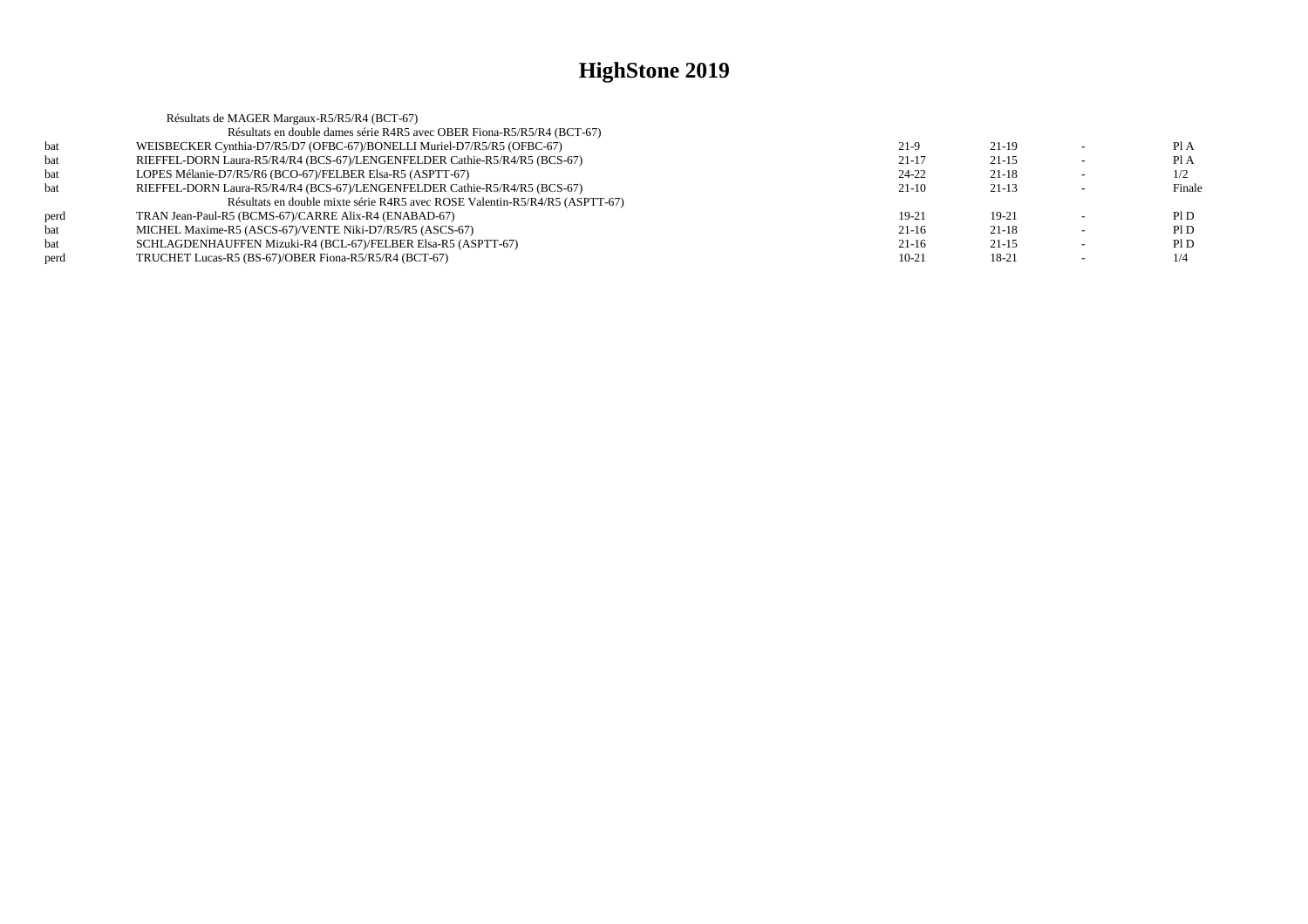| Résultats de MAHE Alexandre-D9/D9/P10 (BT-67) |           |           |         |     |
|-----------------------------------------------|-----------|-----------|---------|-----|
| Résultats en simple hommes série D8D9         |           |           |         |     |
| SENNEPIN Nathanael-P10/P10/D8 (BCS-57)        | 18-21     | 21-16     | 21-18   | P1C |
| PRACHAZAL Nicolas-D8/D7/D8 (FBD-67)           | $20 - 22$ | $21-11$   | 21-12   | PLC |
| LE DU Erwann-P10/P12/P11 (BCMS-67)            | $16-21$   | $21 - 15$ | $17-21$ |     |
|                                               |           |           |         |     |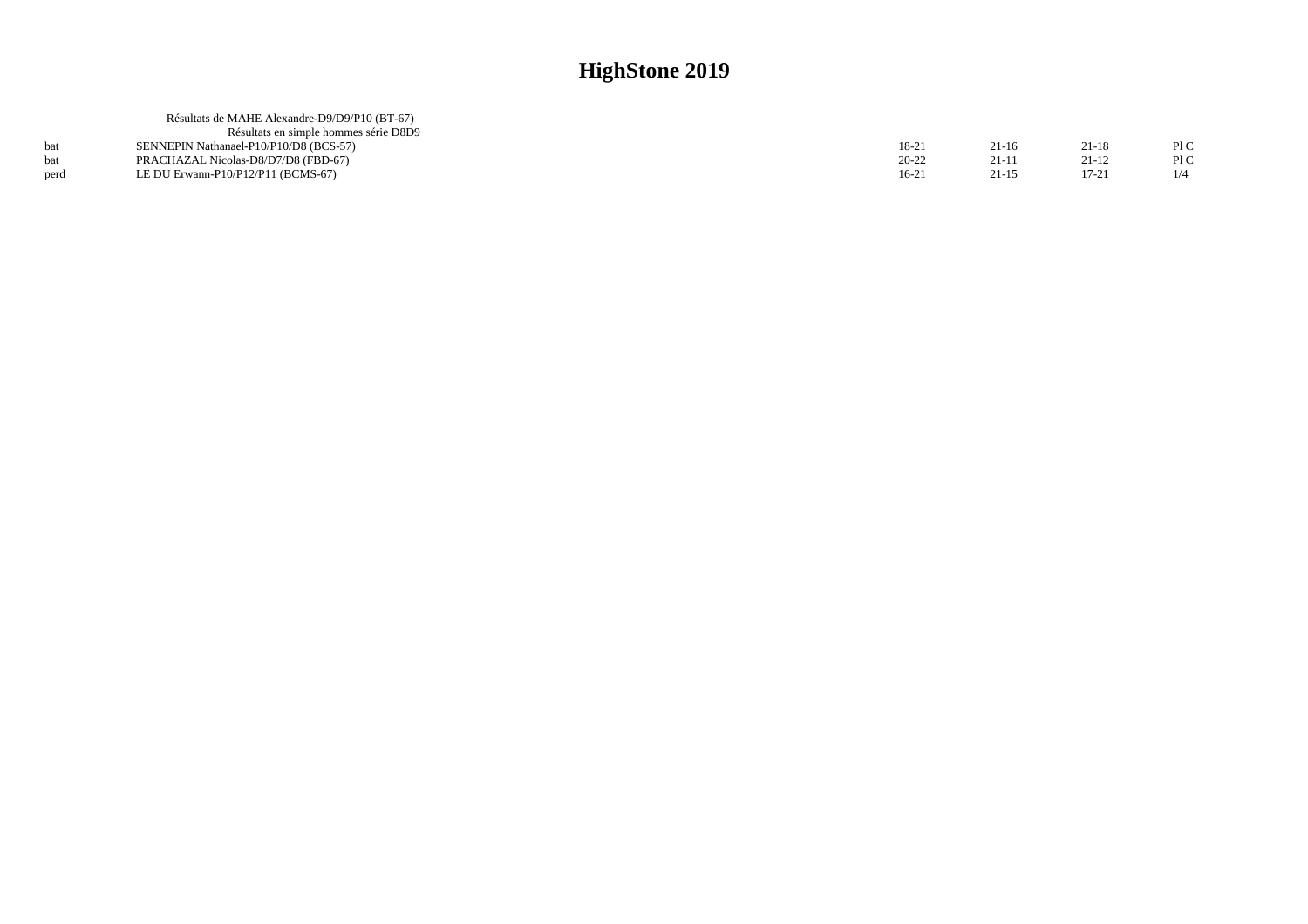|      | Résultats de MAILLOT Charlotte-R5/D7/D7 (V3F-68)                          |           |           |        |      |
|------|---------------------------------------------------------------------------|-----------|-----------|--------|------|
|      | Résultats en simple dames série R4R5                                      |           |           |        |      |
| bat  | VOEGELI Marion-R5/R5/R6 (CEBA-67)                                         | $21-12$   | $21 - 17$ | $\sim$ | PIA  |
| bat  | SOUDANS Pauline-R4/R4/N3 (ENABAD-67)                                      | $21-16$   | 21-19     |        | Pl A |
| perd | NANDJAN Jade-R5/R5/R6 (CSBW-68)                                           | $14 - 21$ | $11 - 21$ | $\sim$ | PIA  |
|      | Résultats en double dames série R6D7 avec URBAN Maëva-P11/D8/P11 (V3F-68) |           |           |        |      |
| perd | LECOULTRE Anais-D9/R6/D8 (CCSSL-67)/WOLFF Marjorie-D8/R6/R6 (CCSSL-67)    | $21 - 14$ | 18-21     | 14-21  | PIA  |
| perd | KUCHLER Justine-D7/R6/R6 (CEBA-67)/KUCHLER Hannah-R6/R6/D7 (CEBA-67)      | 15-21     | 21-23     |        | Pl A |
|      |                                                                           |           |           |        |      |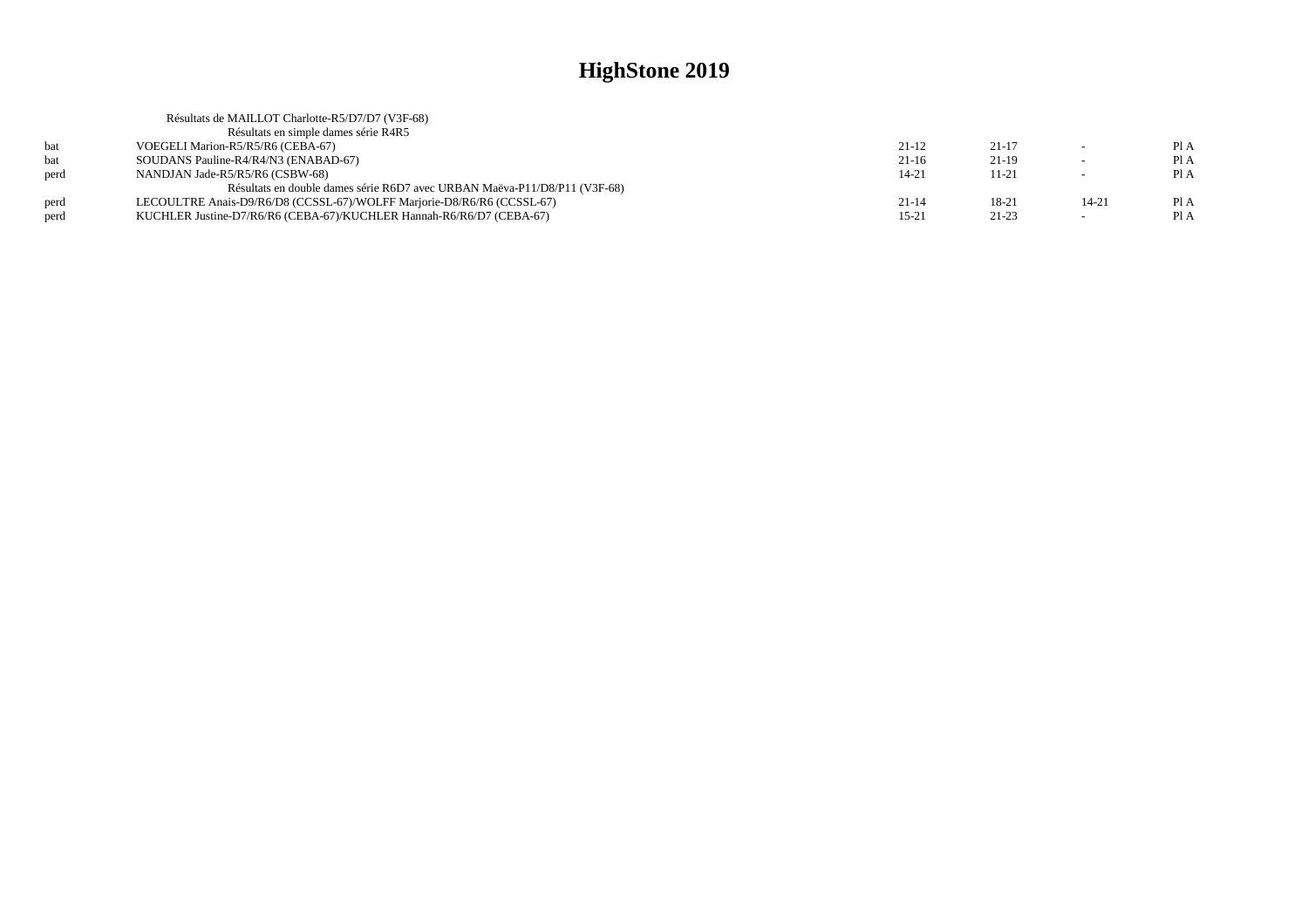|      | Résultats de MAINEULT Clement-D7/D7/R6 (ENABAD-67)                                |           |           |           |     |
|------|-----------------------------------------------------------------------------------|-----------|-----------|-----------|-----|
|      | Résultats en double hommes série R6D7 avec SCHILLING Fabrice-P10/D8/P10 (OFBC-67) |           |           |           |     |
| perd | THOMAS Raphael-R5/R6/R6 (ASPTT-67)/LUONG Ethan-R6/D7/D7 (ASPTT-67)                | 16-21     | $20 - 22$ |           | PIG |
| bat  | JAFFRY Nicolas-D9/D7/D9 (MOC-67)/BEISSER Bruno-D7/D7/D9 (MOC-67)                  | 21-18     | $21-12$   |           | PIG |
| perd | BUCHHOLZ Frederic-R6 (BCO-67)/BOCK Benjamin-D9/D7/D9 (BCO-67)                     | 19-21     | $17 - 21$ |           | PIG |
|      | Résultats en double mixte série R6D7 avec DIRRINGER Samantha-D8/D7/D7 (BCIG-67)   |           |           |           |     |
| bat  | HELL Laurent-D7/R6/D7 (VDK-67)/HEYER Nathalie-P11/D9/D9 (AOWB-67)                 | $21 - 15$ | $21-12$   |           | PIE |
| bat  | HUBER Jeremy-D8/D7/D7 (BCT-67)/RITTER Coralie-D7/R5/D7 (BCT-67)                   | 21-18     | $21-9$    |           | PIE |
| bat  | CASTEL Jeremie-R6 (CEBA-67)/KUCHLER Justine-D7/R6/R6 (CEBA-67)                    | 18-21     | $21 - 14$ | $21-16$   | PIE |
| perd | SCHOULLER Christophe-R6/R5/R6 (SLCSN-67)/PRIVAT Marine-P10/D7/D8 (ENABAD-67)      | $25 - 23$ | $16-21$   | $13 - 21$ | 1/4 |
|      |                                                                                   |           |           |           |     |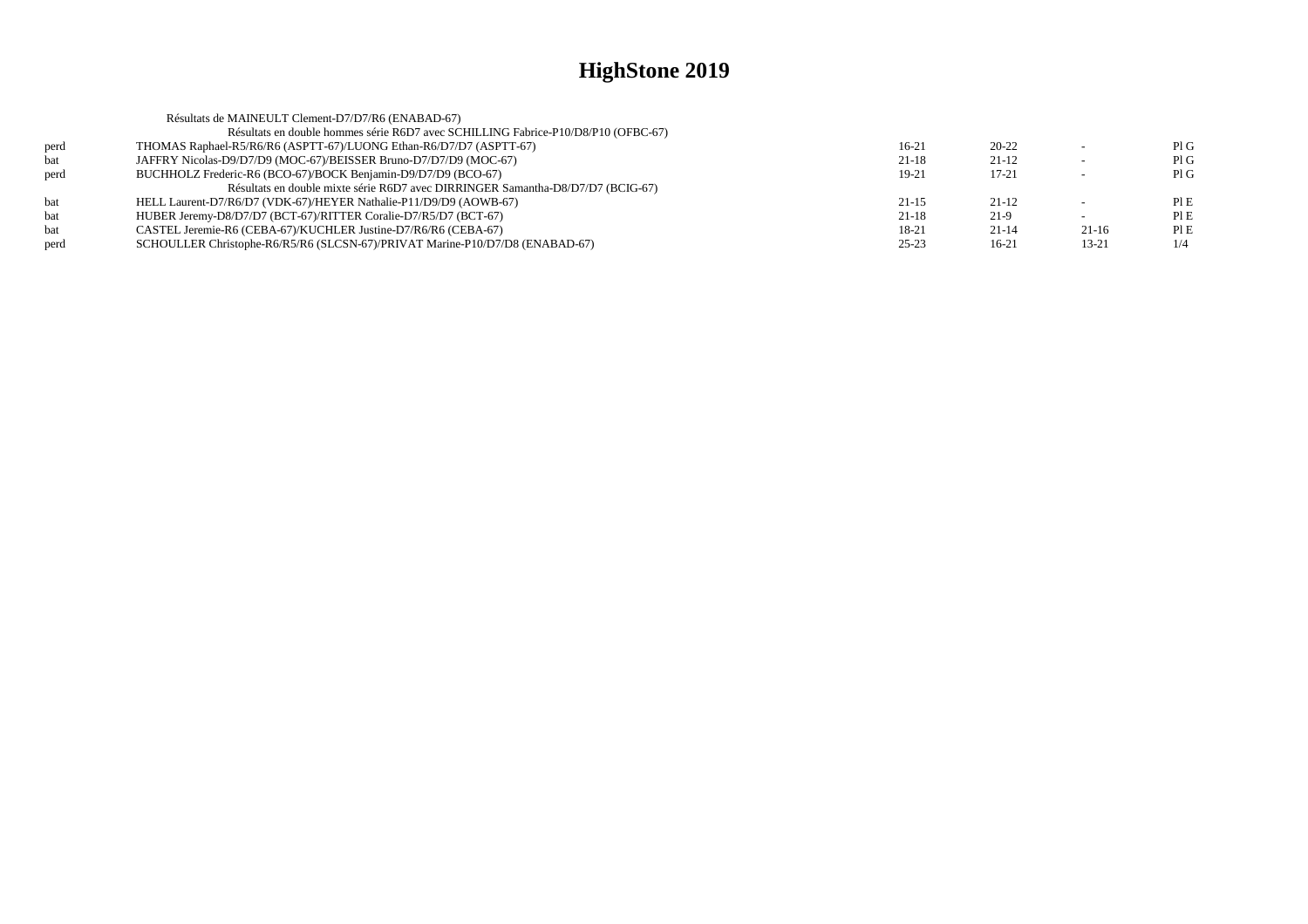|      | Résultats de MALGIERI Jessica-D9/D8/P10 (ASLR-67)                              |           |           |         |     |
|------|--------------------------------------------------------------------------------|-----------|-----------|---------|-----|
|      | Résultats en simple dames série D8D9                                           |           |           |         |     |
| perd | HENNINGER Sophie-D8/D8/P10 (ASPTT-67)                                          | $15 - 21$ | $21 - 11$ | 14-21   | P1C |
| bat  | RENAULT Alice-D9/P10/P11 (FBD-67)                                              | $21 - 17$ | $11 - 21$ | $21-16$ | P1C |
| bat  | CORDAZZO Jeanne-D8/D9/P10 (CEBA-67)                                            | $21 - 17$ | $21-14$   |         | PLC |
| bat  | VAIRON Juliette-D8/D8/D9 (V3F-68)                                              | $22 - 20$ | $21-15$   |         | 1/4 |
| perd | GANDER Alix-D8/D8/P10 (CEBA-67)                                                | $13 - 21$ | $21 - 13$ | 13-21   | 1/2 |
|      | Résultats en double dames série R6D7 avec DAMASO MERX Julie-D8/D7/R6 (BCIG-67) |           |           |         |     |
| perd | DIRRINGER Samantha-D8/D7/D7 (BCIG-67)/JEANNESSON Maud-D9/D7/D8 (BCIG-67)       | $11 - 21$ | $13 - 21$ |         | PIB |
| bat  | REITHLER Maryne-D7/D8/D8 (BCS-67)/MEIER Miriam-D8/D7/D7 (BCS-67)               | $21 - 17$ | $22 - 20$ |         | PIB |
| bat  | MICHEL Sarah-D9/D7/D9 (SCS-67)/BIWAND Christelle-D8/R6/D7 (SCS-67)             | $21-13$   | $21 - 7$  |         | PIB |
| perd | KUCHLER Justine-D7/R6/R6 (CEBA-67)/KUCHLER Hannah-R6/R6/D7 (CEBA-67)           | 13-21     | $6 - 21$  |         | 1/2 |
|      |                                                                                |           |           |         |     |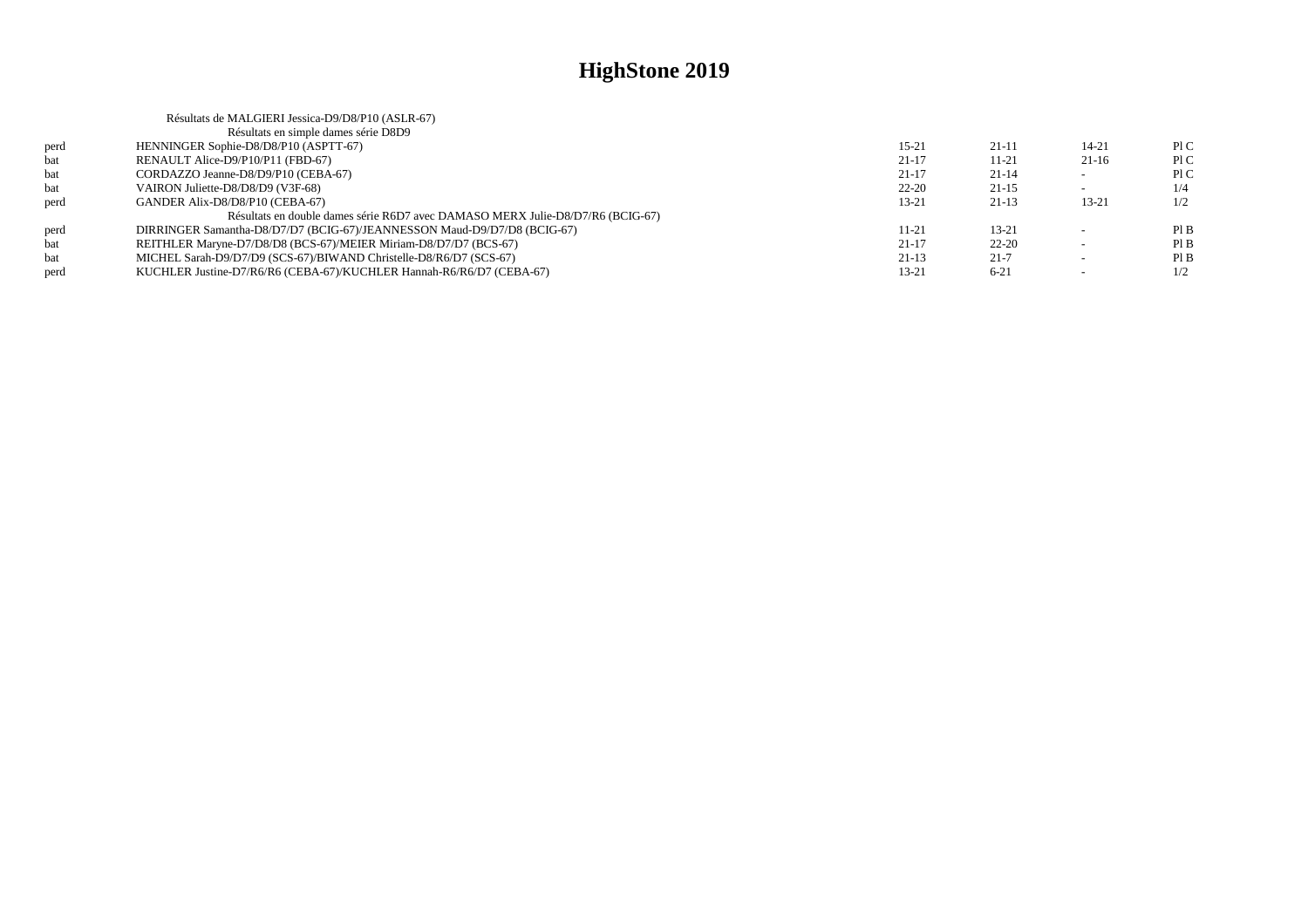|      | Résultats de MARLOIS Colin-D8/D7/D8 (RSM-68)                              |         |         |           |      |
|------|---------------------------------------------------------------------------|---------|---------|-----------|------|
|      | Résultats en double mixte série D8D9 avec SALAS Coralie-D9/D7/D8 (RSM-68) |         |         |           |      |
| bat  | CAILLAUD Valentin-D8/D7/D8 (BCMS-67)/PERRIN Louise-P10/P11/P12 (BCMS-67)  | 13-21   | $21-1$  | $21-16$   | PIB  |
| bat  | ENSMINGER David-D9/D7/D9 (CR-67)/BOUGZALA Catherine-P10/P10/P11 (CR-67)   | $21-10$ | $17-21$ | $21 - 14$ | PI B |
| perd | OBER Yoan-D8/D7/D9 (BCS-67)/REITHLER Maryne-D7/D8/D8 (BCS-67)             | 12-21   | $21-13$ | $14 - 21$ |      |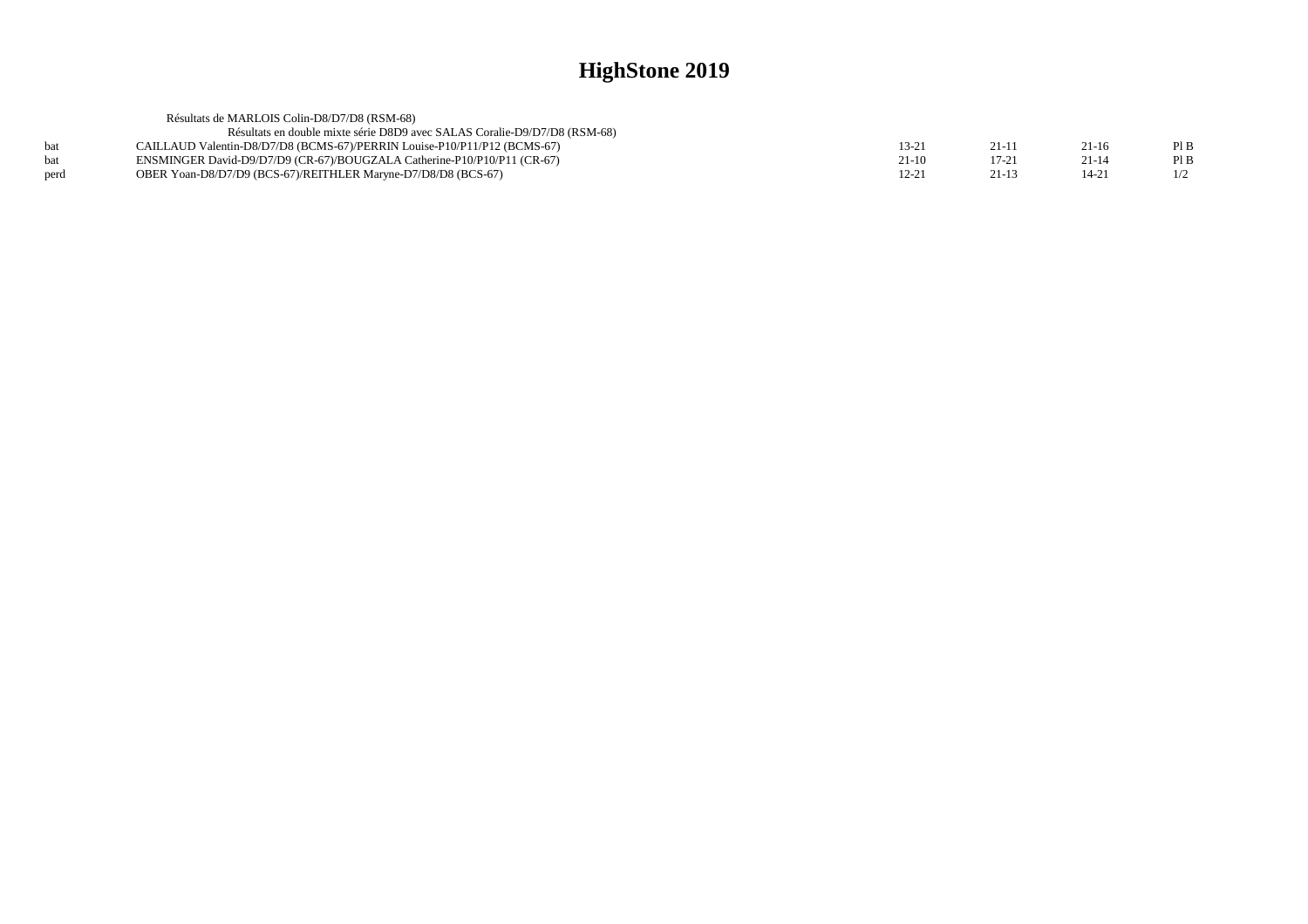| PLC  |
|------|
| Pl C |
|      |
|      |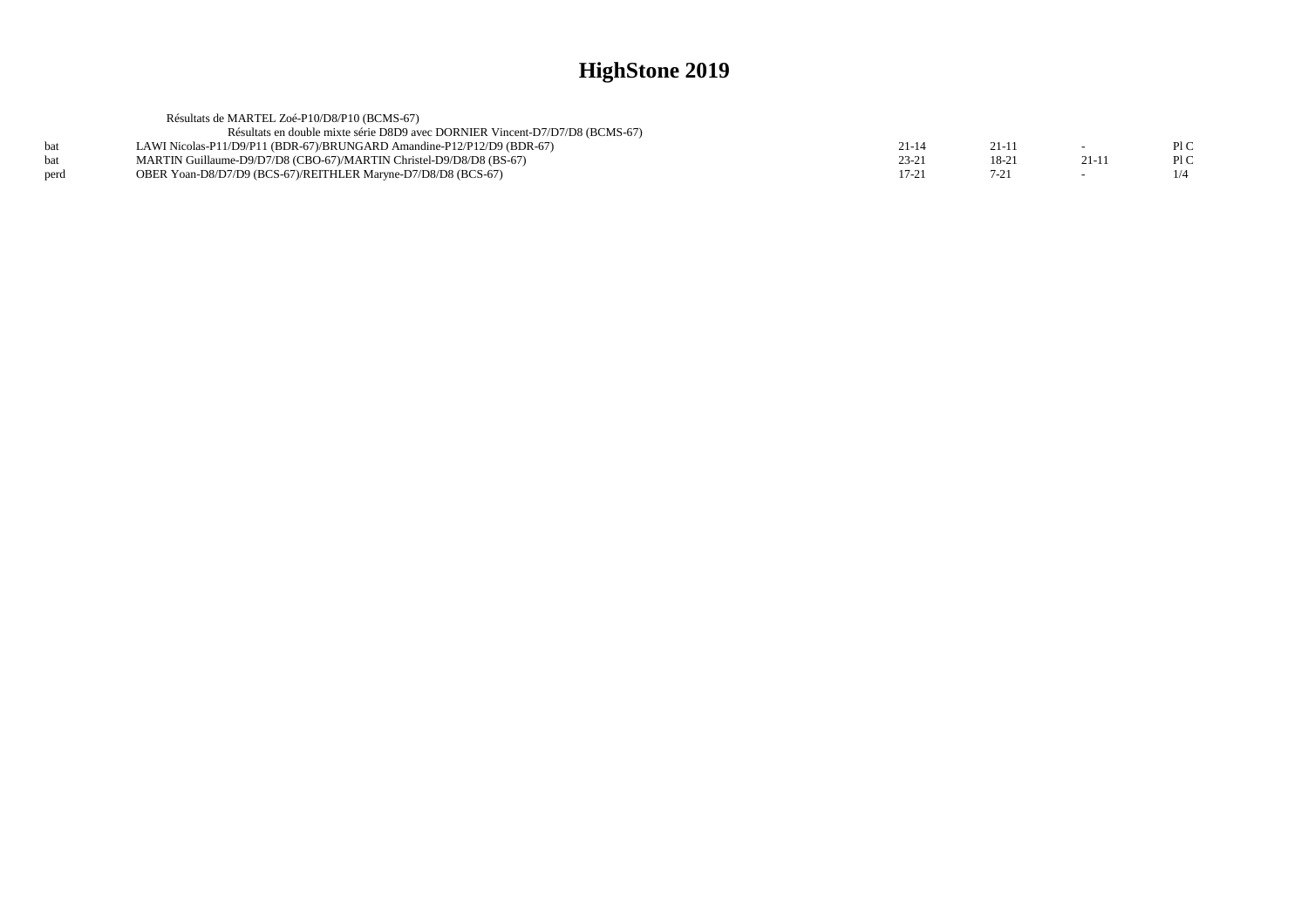|      | Résultats de MARTIN Christel-D9/D8/D8 (BS-67)                                |       |  |      |
|------|------------------------------------------------------------------------------|-------|--|------|
|      | Résultats en double mixte série D8D9 avec MARTIN Guillaume-D9/D7/D8 (CBO-67) |       |  |      |
|      | LAWI Nicolas-P11/D9/P11 (BDR-67)/BRUNGARD Amandine-P12/P12/D9 (BDR-67)       | 20-22 |  | P1C  |
| perd | DORNIER Vincent-D7/D7/D8 (BCMS-67)/MARTEL Zoé-P10/D8/P10 (BCMS-67)           |       |  | Pl C |
|      |                                                                              |       |  |      |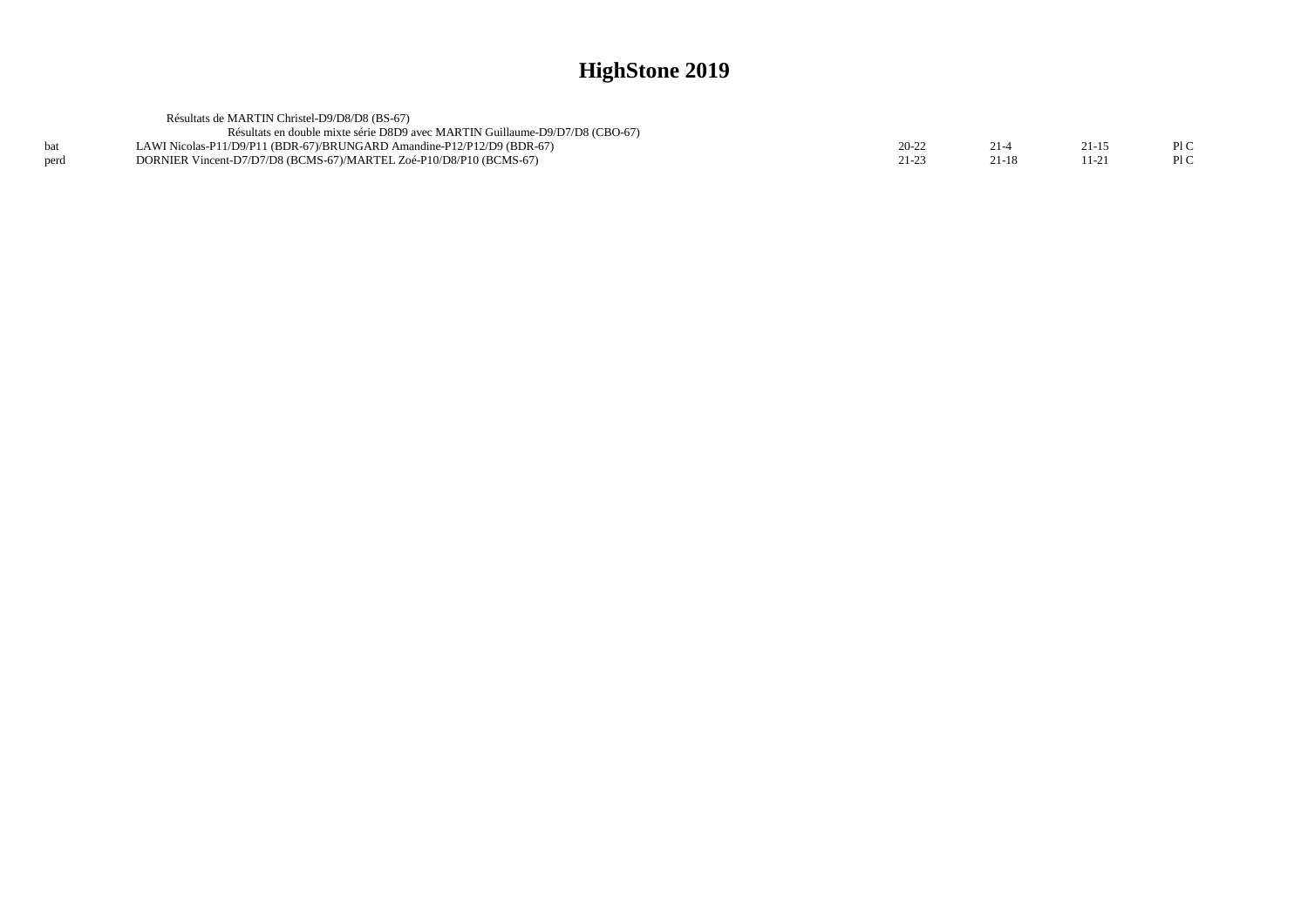|      | Résultats de MARTIN Guillaume-D9/D7/D8 (CBO-67)                            |       |           |     |
|------|----------------------------------------------------------------------------|-------|-----------|-----|
|      | Résultats en double mixte série D8D9 avec MARTIN Christel-D9/D8/D8 (BS-67) |       |           |     |
|      | LAWI Nicolas-P11/D9/P11 (BDR-67)/BRUNGARD Amandine-P12/P12/D9 (BDR-67)     | 20-22 | $21 - 15$ | P1C |
| perd | DORNIER Vincent-D7/D7/D8 (BCMS-67)/MARTEL Zoé-P10/D8/P10 (BCMS-67)         | 21-23 |           | P1C |
|      |                                                                            |       |           |     |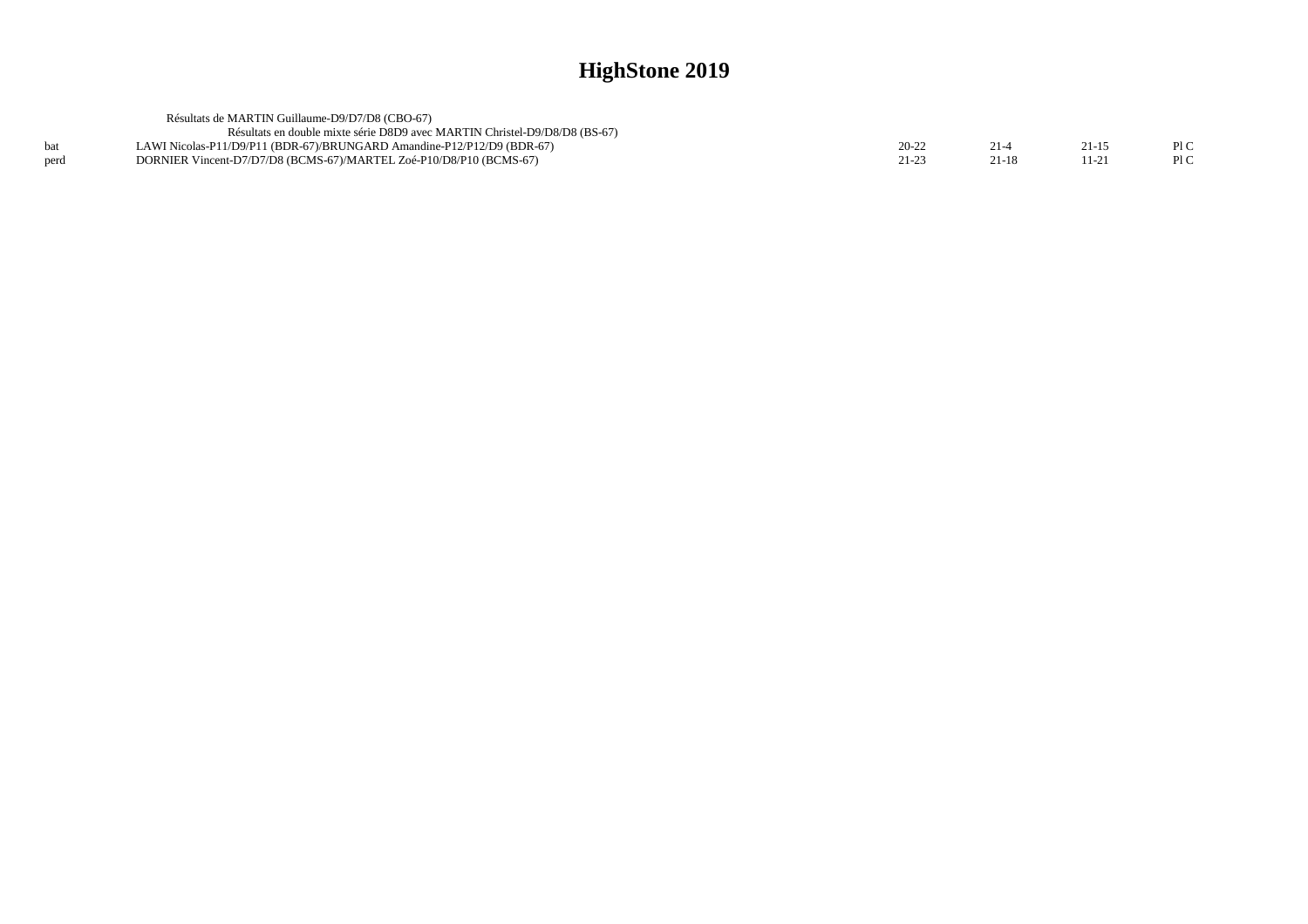|      | Résultats de MARTINEZ Florence-D7/R5/D7 (ENABAD-67)                         |         |           |           |      |
|------|-----------------------------------------------------------------------------|---------|-----------|-----------|------|
|      | Résultats en double dames série R4R5 avec HAUWEL Chloé-D7/R6/D7 (ENABAD-67) |         |           |           |      |
| perd | LERCH Lauriane-R5/R5/R4 (COBRA-68)/VENTE Niki-D7/R5/R5 (ASCS-67)            | $15-2$  | $20 - 22$ | $\sim$    | Pl B |
| perd | DEMANET Vanessa-R6/R5/R5 (BS-67)/CHABRIER Sylvie-R5/R4/R4 (ASCS-67)         | $19-21$ | 18-21     |           | Pl B |
| perd | LOPES Mélanie-D7/R5/R6 (BCO-67)/FELBER Elsa-R5 (ASPTT-67)                   | 21-15   | $14 - 21$ | $12 - 21$ | Pl B |
|      |                                                                             |         |           |           |      |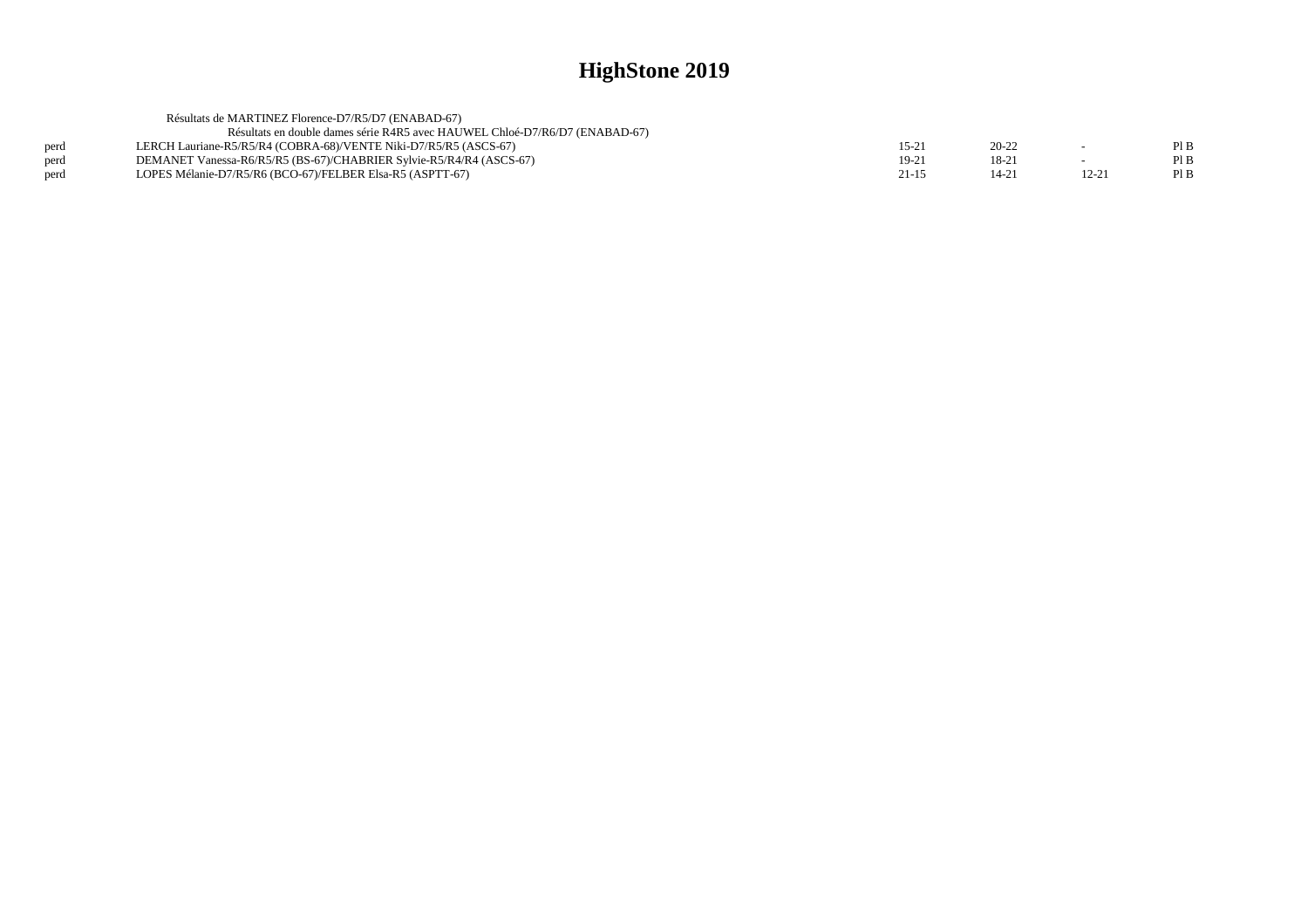|      | Résultats de MASSINI Michaël-D9/D8/D9 (VDK-67)                            |           |           |       |     |
|------|---------------------------------------------------------------------------|-----------|-----------|-------|-----|
|      | Résultats en double hommes série R6D7 avec HELL Laurent-D7/R6/D7 (VDK-67) |           |           |       |     |
| bat  | CARLESSO Bruno-D9/D7/D9 (SBC67-67)/HUGON Alexandre-P10/D8/P11 (SBC67-67)  | $21 - 17$ | $21 - 5$  |       | P1C |
| bat  | BRAUN Cedric-D9/D7/D9 (ASCS-67)/BRICO Sébastien-R6/R6/R5 (ASCS-67)        | 17-21     | $21 - 17$ | 21-14 | P1C |
| perd | STORARI Fabio-D7/R6/R6 (OFBC-67)/STEINER Tanguy-D9/D7/D8 (OFBC-67)        | 18-21     | $22 - 24$ |       | 1/4 |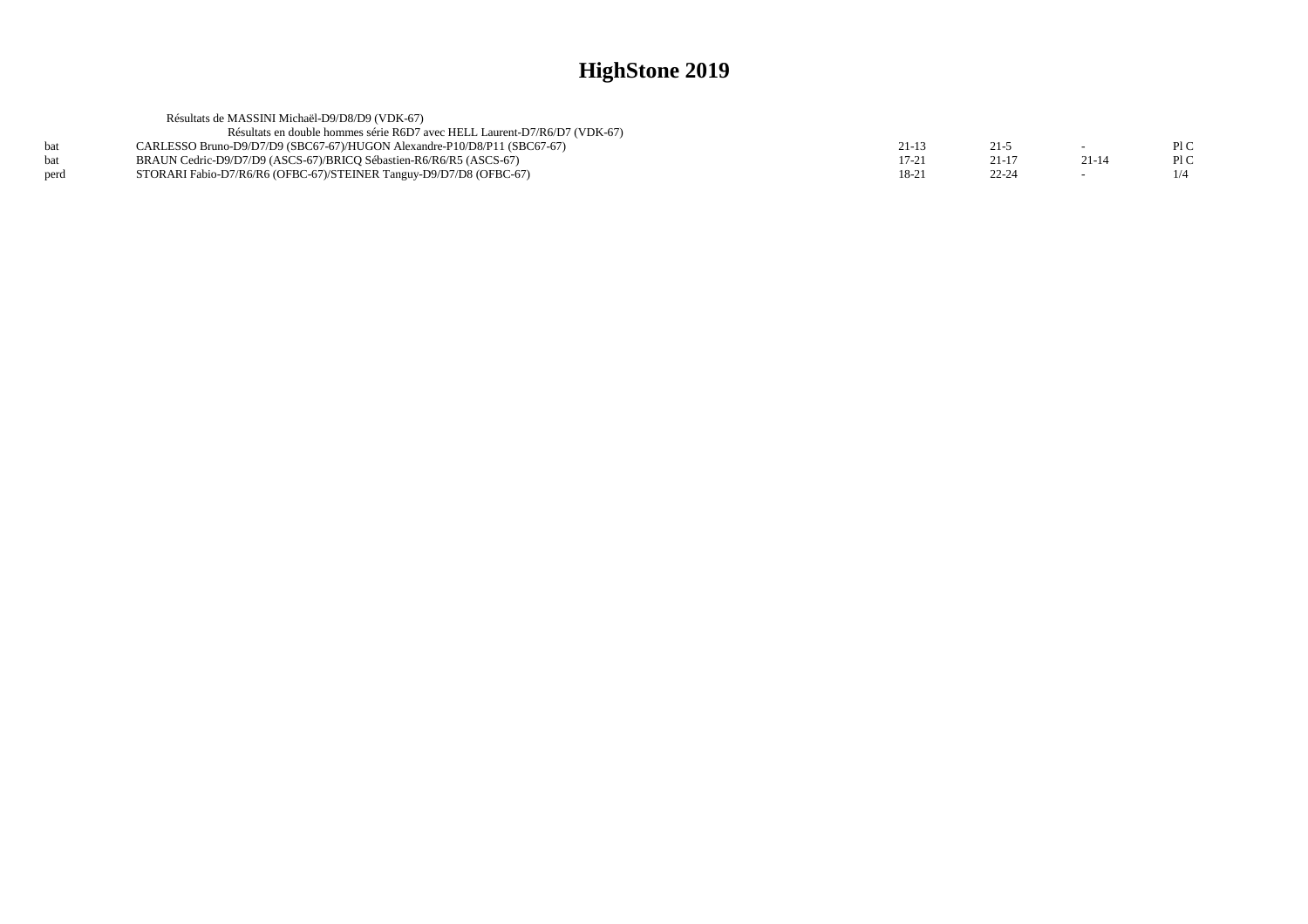|      | Résultats de MATHIS Sebastien-D9/D7/P10 (MBC-67)                              |        |  |     |
|------|-------------------------------------------------------------------------------|--------|--|-----|
|      | Résultats en double hommes série R6D7 avec TARGET Nicolas-P10/D7/P10 (MBC-67) |        |  |     |
|      | JEANJEAN Ludovic-D9/D7/D9 (BCMS-67)/CAILLAUD Valentin-D8/D7/D8 (BCMS-67)      |        |  | PID |
| perd | MAZARD Julien-D7/R6/R6 (HBC-67)/GIROLT Ludovic-D8/R6/D8 (HBC-67)              | $10-2$ |  | PID |
|      |                                                                               |        |  |     |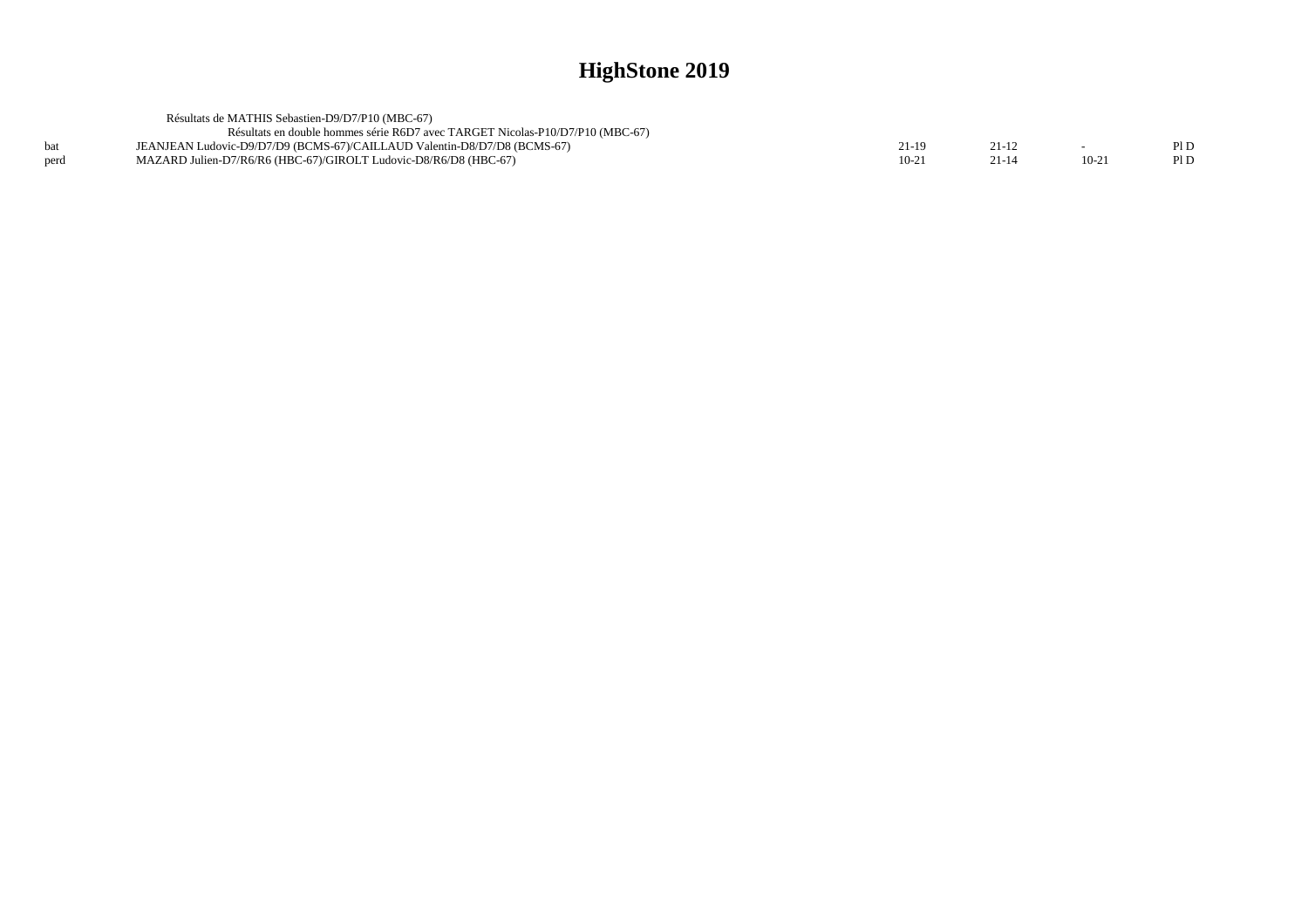|      | Résultats de MAZARD Julien-D7/R6/R6 (HBC-67)                                 |           |           |                          |        |
|------|------------------------------------------------------------------------------|-----------|-----------|--------------------------|--------|
|      | Résultats en double hommes série R6D7 avec GIROLT Ludovic-D8/R6/D8 (HBC-67)  |           |           |                          |        |
| bat  | JEANJEAN Ludovic-D9/D7/D9 (BCMS-67)/CAILLAUD Valentin-D8/D7/D8 (BCMS-67)     | $21-10$   | $21-11$   |                          | P1D    |
| bat  | MATHIS Sebastien-D9/D7/P10 (MBC-67)/TARGET Nicolas-P10/D7/P10 (MBC-67)       | $21-10$   | $14 - 21$ | $21-10$                  | PID    |
| bat  | ERDMANN Nicolas-D7/R6/D7 (CBO-67)/HUBER Jeremy-D8/D7/D7 (BCT-67)             | $21-11$   | $21-11$   | $\overline{\phantom{0}}$ | 1/4    |
| bat  | BUCHHOLZ Frederic-R6 (BCO-67)/BOCK Benjamin-D9/D7/D9 (BCO-67)                | $21-19$   | $21-19$   |                          | 1/2    |
| perd | BECKER Francois-D7/R6/R6 (OFBC-67)/STRIEGEL Nathan-D7/R6/R6 (ENABAD-67)      | 21-19     | $17 - 21$ | $16-21$                  | Finale |
|      | Résultats en double mixte série R6D7 avec DELAGNEAU Céline-D8/R6/R6 (HBC-67) |           |           |                          |        |
| perd | BALTHAZARD Robin-D9/D8/D8 (BCMS-67)/MOREAUX Justine-D8/R6/D7 (BCMS-67)       | $17 - 21$ | $11 - 21$ |                          | P1D    |
| perd | LUTZ Marc-D9/D7/D8 (BCS-67)/MEIER Miriam-D8/D7/D7 (BCS-67)                   | $15 - 21$ | $21-17$   | $13 - 21$                | PID    |
| bat  | HOLT Nicolas-R6/R5/R6 (MOC-67)/JEANNESSON Maud-D9/D7/D8 (BCIG-67)            | $21-10$   | $21-16$   |                          | P1D    |
|      |                                                                              |           |           |                          |        |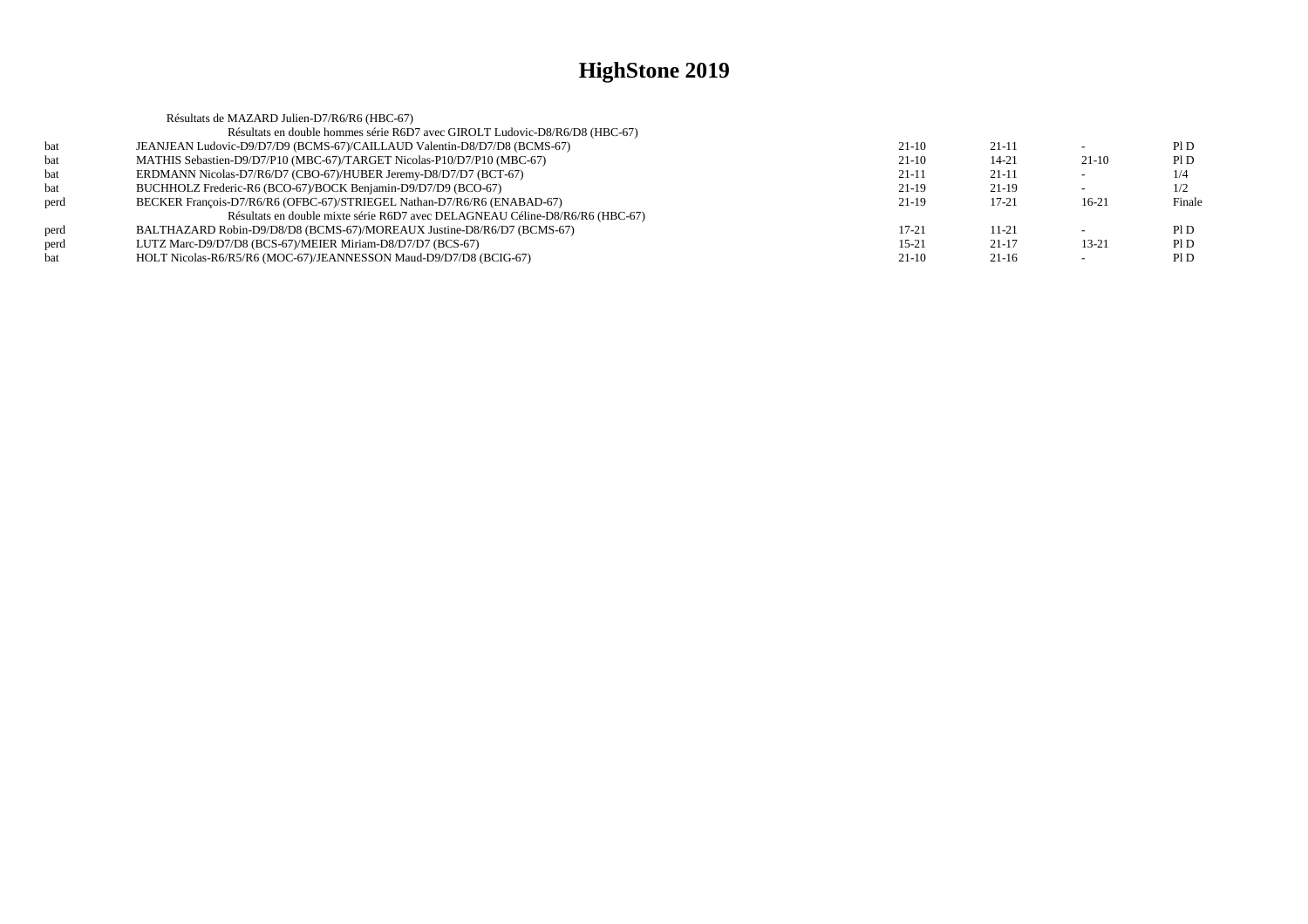|      | Résultats de MEHL Sebastien-P11/P11/P12 (BCSB-67)                             |           |           |                          |      |
|------|-------------------------------------------------------------------------------|-----------|-----------|--------------------------|------|
|      | Résultats en double hommes série PNC avec ATHANASE René-P11/P10/P10 (BCSB-67) |           |           |                          |      |
| hat  | HENNINGER Michel-P12 (MOC-67)/HENNINGER Stephane-D9/P10/P11 (MOC-67)          | $21 - 7$  | $21-6$    | $\sim$                   | Pl A |
| hat  | LAZARD Christian-P12 (BCHS-57)/CLEMENT Julien-NC (BHBC-57)                    | $21 - 14$ | $17 - 21$ | $24 - 22$                | Pl A |
| bat  | SANDOZ Jeremy-NC (CBO-67)/COASSOLO Sébastien-P12 (CBO-67)                     | $21 - 18$ | $21-19$   |                          | Pl A |
| perd | PELAPRAT Nicolas-P10/P10/P12 (CBO-67)/ANTOINE Xavier-P10 (CBO-67)             | 11-21     | $11 - 21$ | $\overline{\phantom{a}}$ | Pl A |
|      |                                                                               |           |           |                          |      |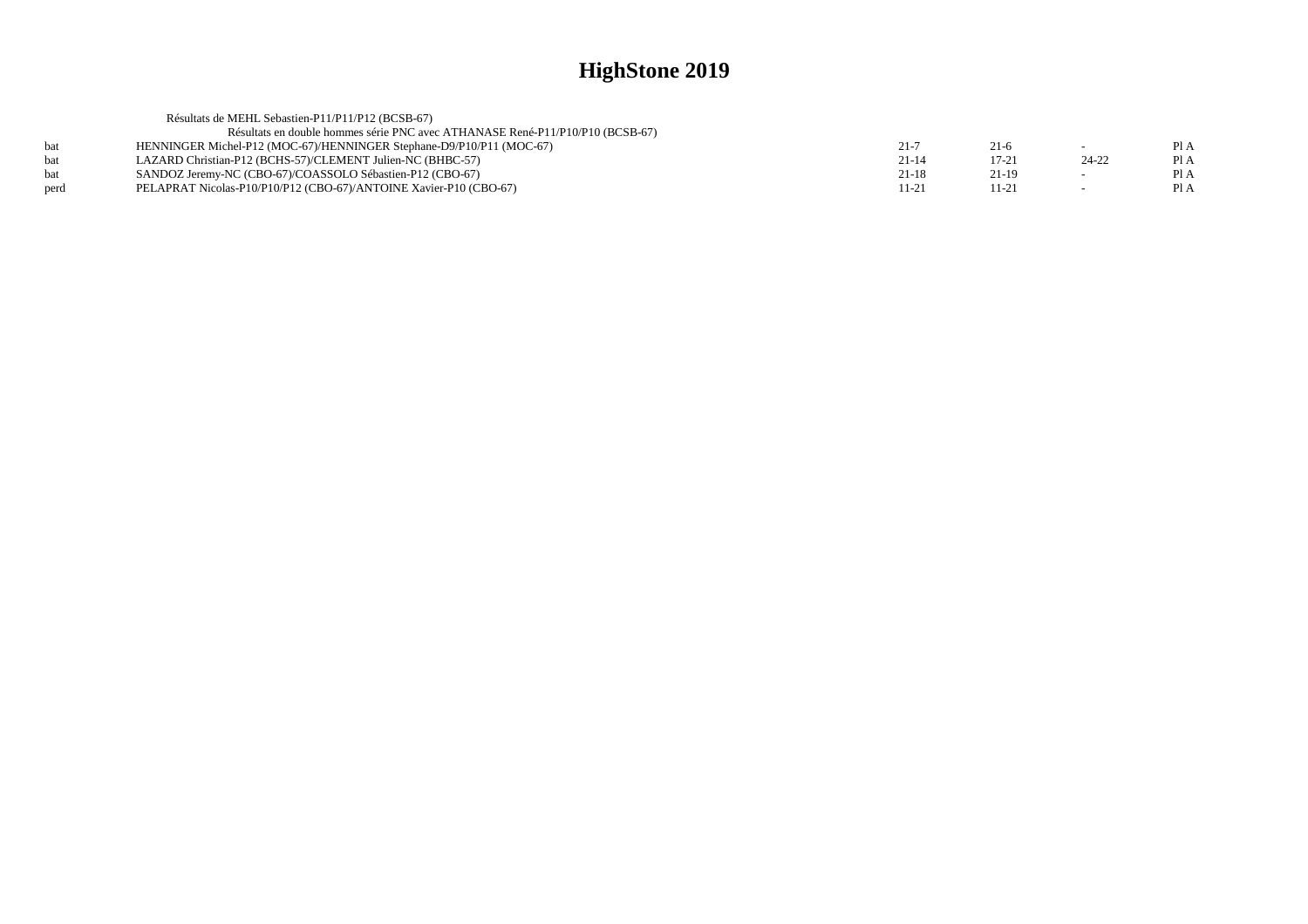|             | Résultats de MEHN Charlotte-N3/N3/R5 (ASPTT-67)                           |           |           |           |     |
|-------------|---------------------------------------------------------------------------|-----------|-----------|-----------|-----|
|             | Résultats en double mixte série R4R5 avec FENG Laurent-R6/R6/R5 (BCMS-67) |           |           |           |     |
| <b>b</b> at | CIBLA Pierre-étienne-R5 (EACB-68)/LE NEZET Aurélie-R5/R4/R4 (BCW84-68)    | 18-21     | $21 - 15$ | $21-13$   | PIB |
| <b>b</b> at | BOUDUBAN Baptiste-D7/R6/R6 (BCW84-68)/GEITNER Elise-N2/R4/R4 (RSM-68)     | $21-16$   | $21-17$   |           | PIB |
| <b>b</b> at | DIETZ Vincent-R5/R4/R4 (BCIG-67)/LERCH Lauriane-R5/R5/R4 (COBRA-68)       | $21-11$   | $21 - 14$ |           | PIB |
| <b>b</b> at | BRICO Sébastien-R6/R6/R5 (ASCS-67)/CHABRIER Sylvie-R5/R4/R4 (ASCS-67)     | $20 - 22$ | $21-19$   | $21 - 15$ | 1/4 |
| perd        | TRUCHET Lucas-R5 (BS-67)/OBER Fiona-R5/R5/R4 (BCT-67)                     | 17-21     | $13 - 21$ |           | 1/2 |
|             |                                                                           |           |           |           |     |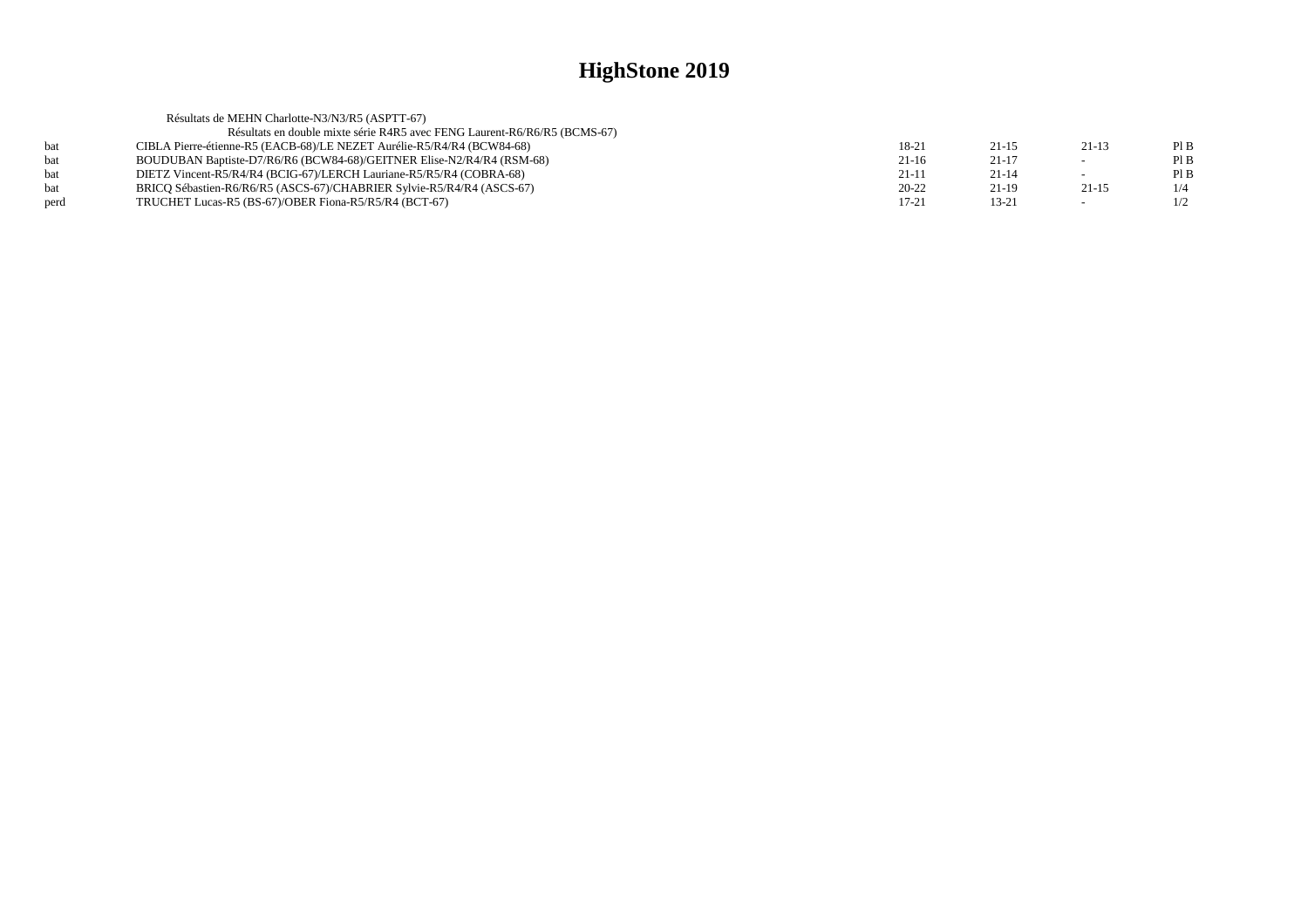|      | Résultats de MEIER Miriam-D8/D7/D7 (BCS-67)                                 |           |           |           |      |
|------|-----------------------------------------------------------------------------|-----------|-----------|-----------|------|
|      | Résultats en double dames série R6D7 avec REITHLER Maryne-D7/D8/D8 (BCS-67) |           |           |           |      |
| bat  | MICHEL Sarah-D9/D7/D9 (SCS-67)/BIWAND Christelle-D8/R6/D7 (SCS-67)          | $27 - 25$ | $23 - 21$ |           | PIB  |
| perd | DAMASO MERX Julie-D8/D7/R6 (BCIG-67)/MALGIERI Jessica-D9/D8/P10 (ASLR-67)   | 17-21     | $20 - 22$ |           | PIB  |
| perd | DIRRINGER Samantha-D8/D7/D7 (BCIG-67)/JEANNESSON Maud-D9/D7/D8 (BCIG-67)    | $16-21$   | 19-21     |           | Pl B |
|      | Résultats en double mixte série R6D7 avec LUTZ Marc-D9/D7/D8 (BCS-67)       |           |           |           |      |
| bat  | HOLT Nicolas-R6/R5/R6 (MOC-67)/JEANNESSON Maud-D9/D7/D8 (BCIG-67)           | $21-15$   | $17 - 21$ | $21 - 15$ | Pl D |
| bat  | MAZARD Julien-D7/R6/R6 (HBC-67)/DELAGNEAU Céline-D8/R6/R6 (HBC-67)          | $21-15$   | $17 - 21$ | $21-13$   | Pl D |
| perd | BALTHAZARD Robin-D9/D8/D8 (BCMS-67)/MOREAUX Justine-D8/R6/D7 (BCMS-67)      | $12 - 21$ | $13 - 21$ |           | Pl D |
| perd | ENGER Xavier-D8/R6/R6 (BCS-67)/KLEIN Marie-D7/R5/D7 (BCS-67)                | 19-21     | $21-18$   | 18-21     | 1/4  |
|      |                                                                             |           |           |           |      |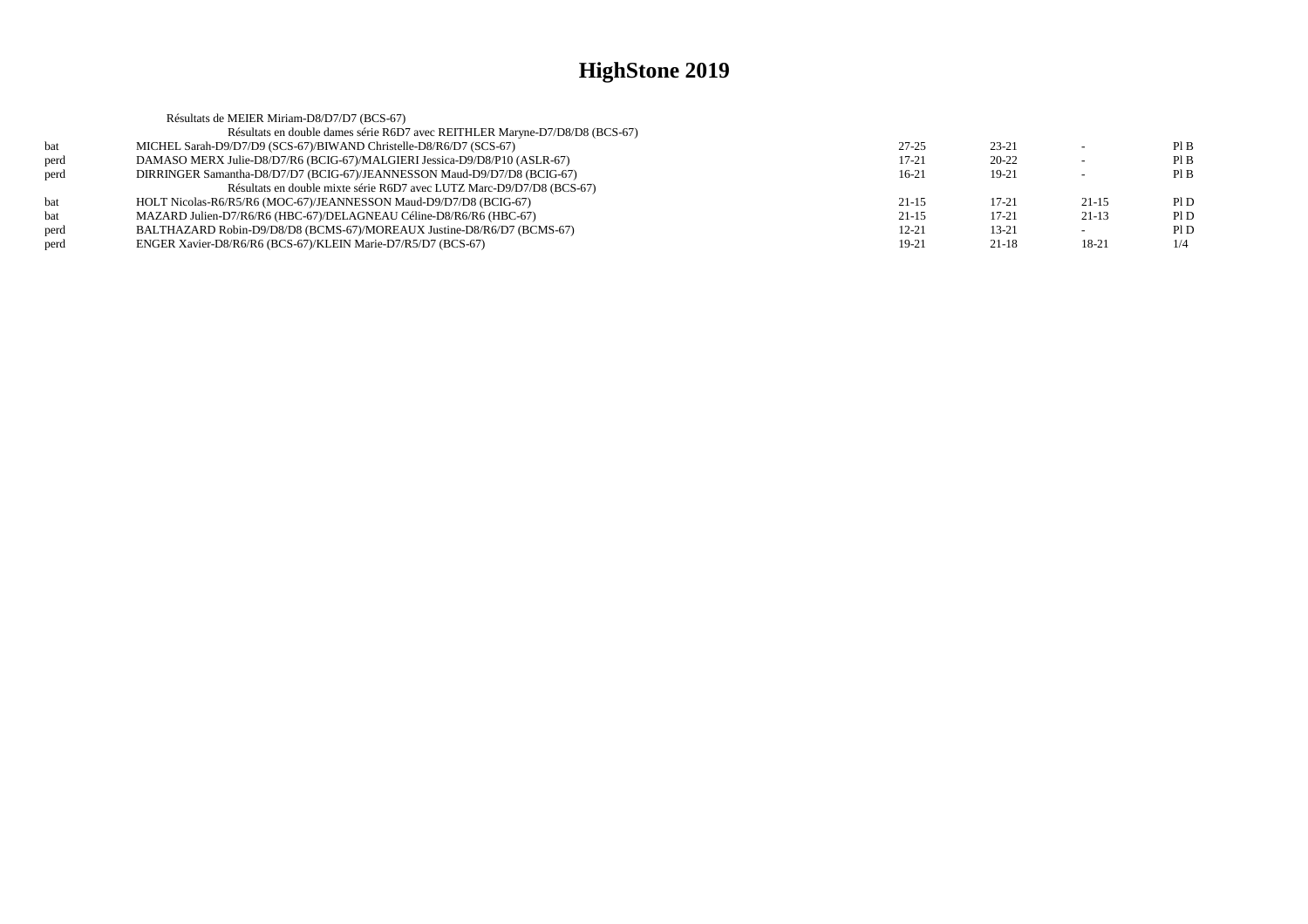|      | Résultats de MELCHILSEN Adeline-R6/R5/R5 (BCS-67)                          |           |           |         |     |
|------|----------------------------------------------------------------------------|-----------|-----------|---------|-----|
|      | Résultats en double dames série R4R5 avec KLEIN Marie-D7/R5/D7 (BCS-67)    |           |           |         |     |
| hat  | RITTER Coralie-D7/R5/D7 (BCT-67)/HENNEQUIN Estelle-D7/R6/D8 (BCO-67)       | $21 - 15$ | $21-9$    | $\sim$  | P1C |
| hat  | PETIT Amandine-R6/R5/D7 (SLCSN-67)/SCHOULLER Lou-ann-R6/R5/R6 (SLCSN-67)   | $21 - 17$ | $21 - 15$ |         | P1C |
| hat  | NANDJAN Jade-R5/R5/R6 (CSBW-68)/MOUKASSA Emilia-N3/R5/R4 (RSM-68)          | $21 - 17$ | 19-21     | $21-13$ | P1C |
| perd | RIEFFEL-DORN Laura-R5/R4/R4 (BCS-67)/LENGENFELDER Cathie-R5/R4/R5 (BCS-67) | $21 - 23$ | 21-19     | $16-21$ | 1/4 |
|      |                                                                            |           |           |         |     |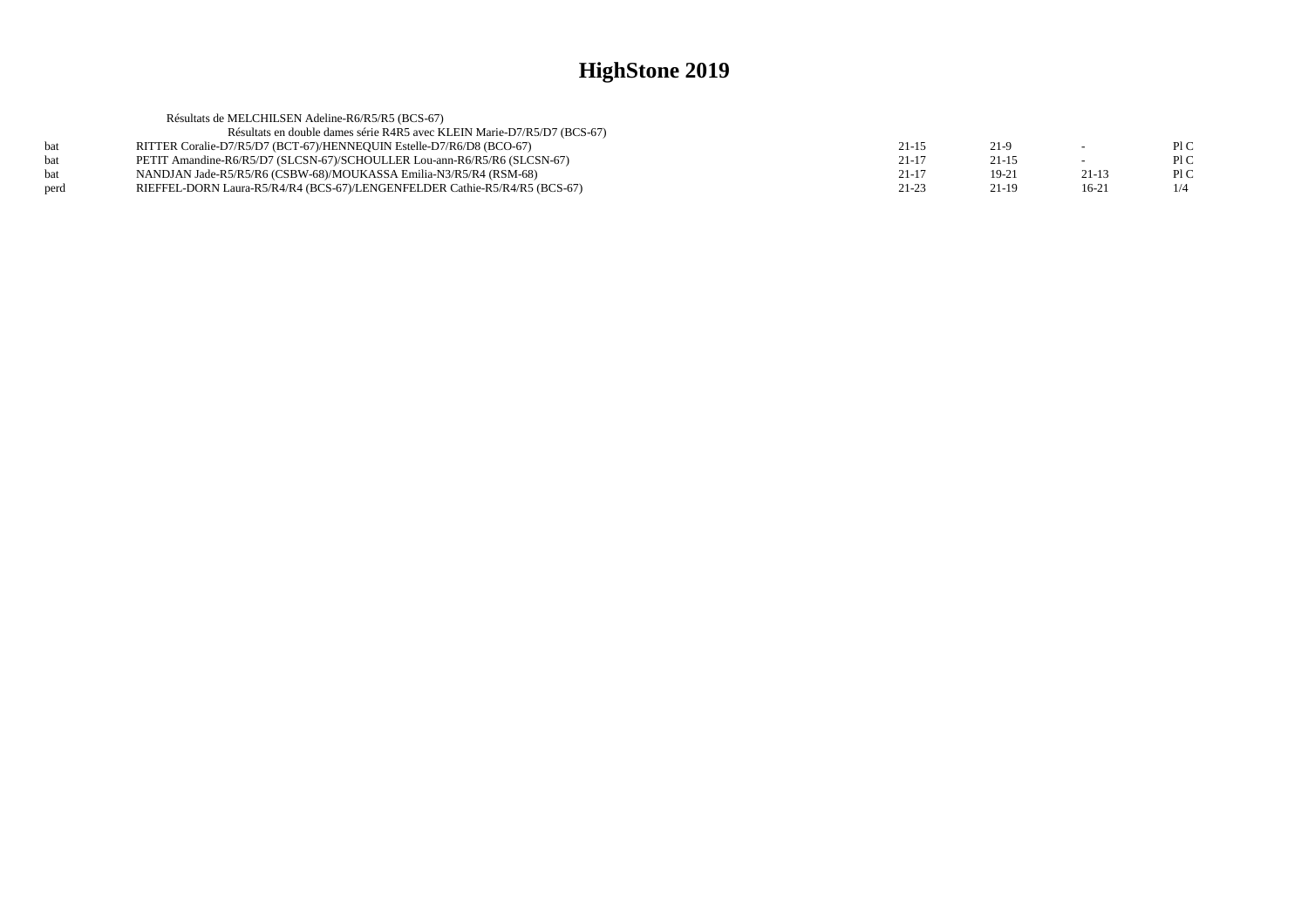|      | Résultats de METZ Alexandre-D9/D8/D8 (BCL-67) |         |          |      |
|------|-----------------------------------------------|---------|----------|------|
|      | Résultats en simple hommes série D8D9         |         |          |      |
| perd | MOUROT Josselyn-D9/D8/P10 (EACB-68)           | 15-21   | 18-21    | Pl A |
| perd | BONHOMME Noël-D8/D7/D9 (CEBA-67)              | $10-21$ | $9 - 21$ | ГI А |
|      |                                               |         |          |      |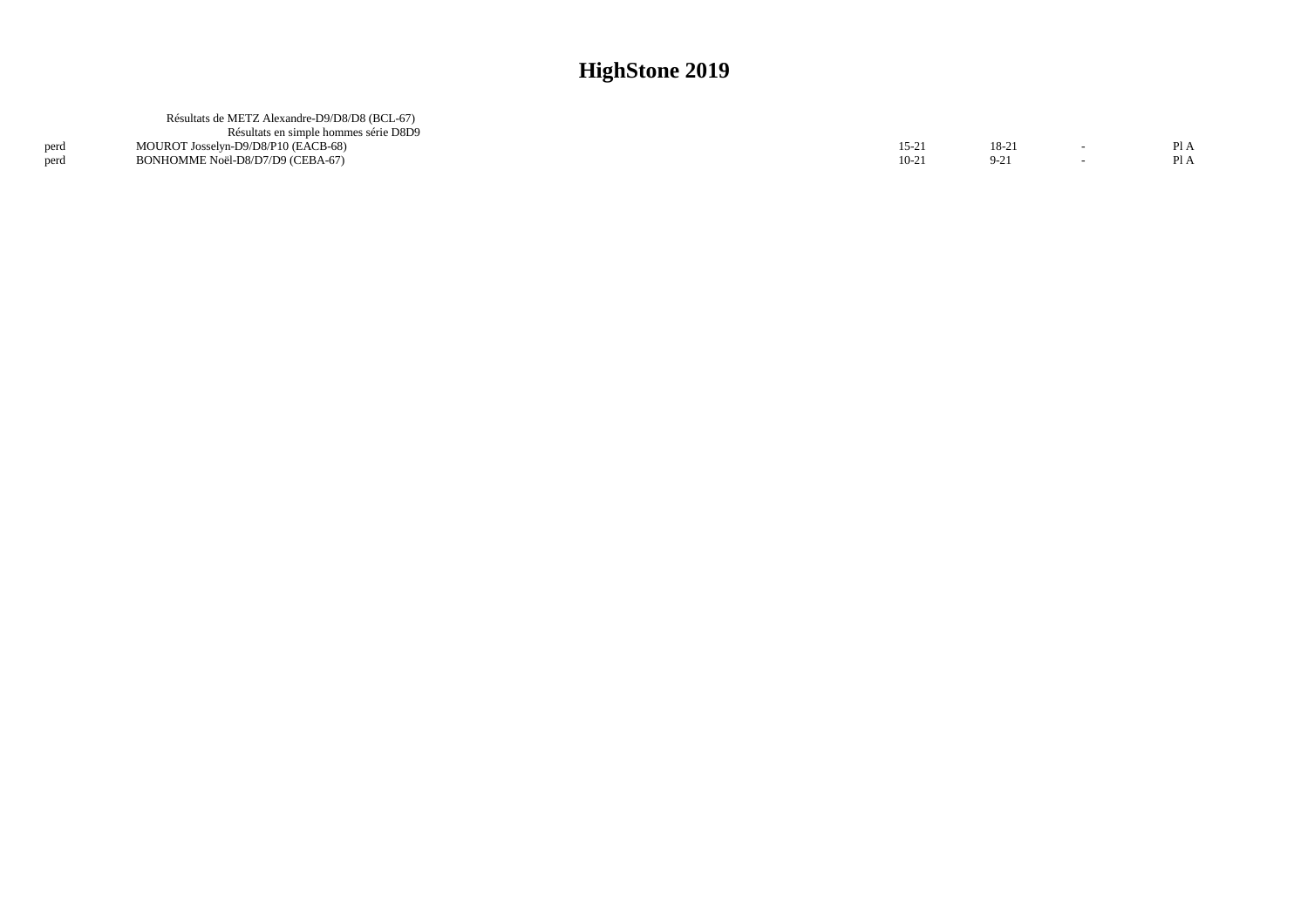|      | Résultats de MICHEL Maxime-R5 (ASCS-67)                                      |           |           |           |     |
|------|------------------------------------------------------------------------------|-----------|-----------|-----------|-----|
|      | Résultats en double hommes série R4R5 avec EMOND Emmanuel-R6/R5/R6 (CEBA-67) |           |           |           |     |
| perd | BATO Laurent-R4/R5/R4 (BCO-67)/FRITSCH-BACHER Geoffrey-R5/R4/R5 (BCO-67)     | 11-21     | $17 - 21$ |           | P1C |
| perd | BARTHEL Tristan-R5/R5/R6 (SCS-67)/FURSTOSS Sylvain-R6/R5/R6 (SCS-67)         | $21 - 14$ | 18-21     | 18-21     | P1C |
| perd | SCHULLER Sounthone-D7/R6/D7 (BCIG-67)/FENG Laurent-R6/R6/R5 (BCMS-67)        | $21 - 14$ | $20 - 22$ | $20 - 22$ | P1C |
|      | Résultats en double mixte série R4R5 avec VENTE Niki-D7/R5/R5 (ASCS-67)      |           |           |           |     |
| bat  | SCHLAGDENHAUFFEN Mizuki-R4 (BCL-67)/FELBER Elsa-R5 (ASPTT-67)                | $21-19$   | $17 - 21$ | $21-18$   | PID |
| perd | ROSE Valentin-R5/R4/R5 (ASPTT-67)/MAGER Margaux-R5/R5/R4 (BCT-67)            | $16-21$   | 18-21     |           | PID |
| hat  | TRAN Jean-Paul-R5 (BCMS-67)/CARRE Alix-R4 (ENABAD-67)                        | $16-21$   | $21 - 18$ | $21 - 17$ | P1D |
|      |                                                                              |           |           |           |     |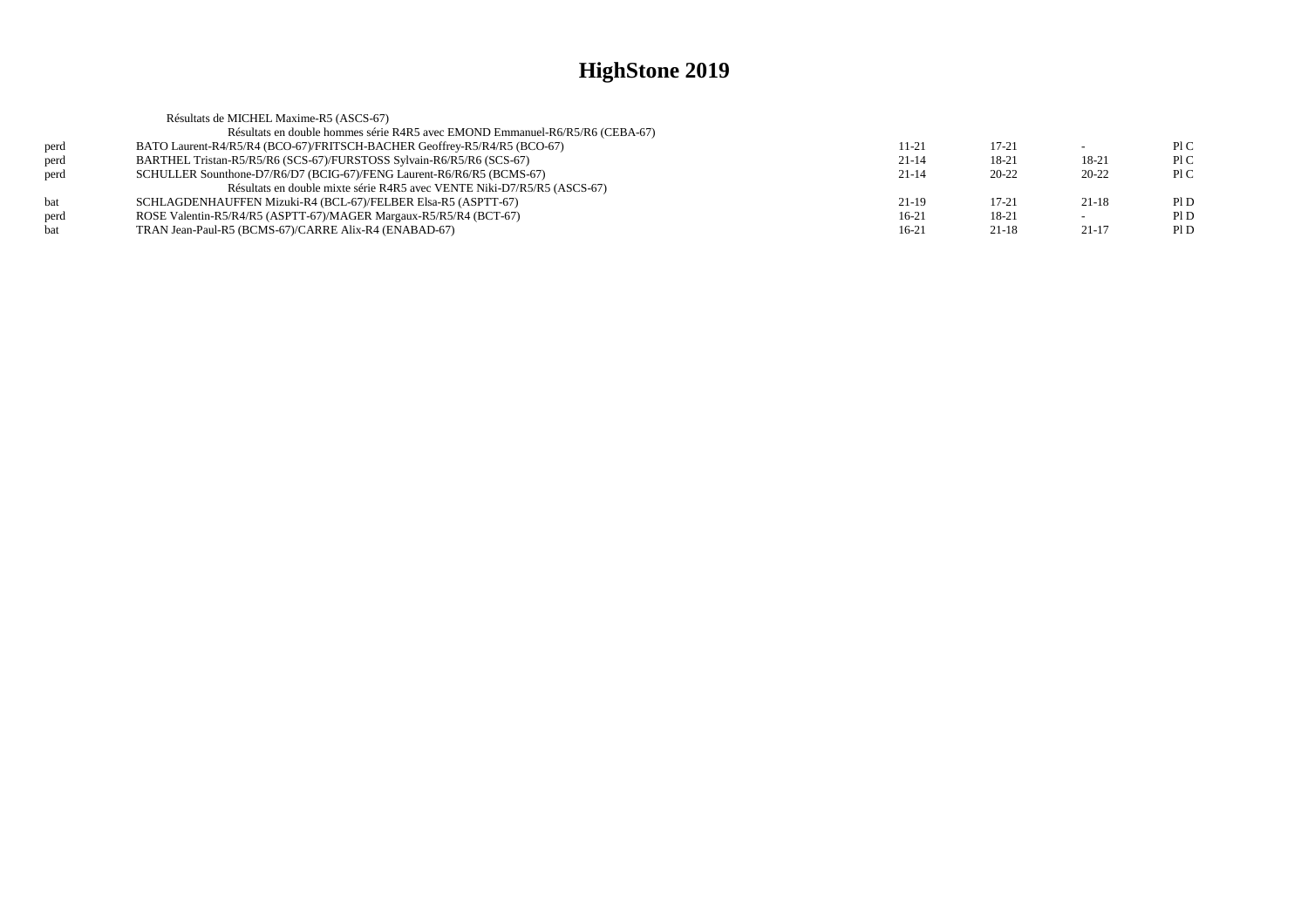|      | Résultats de MICHEL Sarah-D9/D7/D9 (SCS-67)                                   |           |           |           |      |
|------|-------------------------------------------------------------------------------|-----------|-----------|-----------|------|
|      | Résultats en simple dames série D8D9                                          |           |           |           |      |
| perd | GANDER Alix-D8/D8/P10 (CEBA-67)                                               | $3 - 21$  | 11-21     |           | Pl A |
| perd | DE LOURTIOUX Clotilde-D8/D7/D7 (BCL-67)                                       | 18-21     | $21 - 15$ | $20 - 22$ | Pl A |
|      | Résultats en double dames série R6D7 avec BIWAND Christelle-D8/R6/D7 (SCS-67) |           |           |           |      |
| perd | REITHLER Maryne-D7/D8/D8 (BCS-67)/MEIER Miriam-D8/D7/D7 (BCS-67)              | $25 - 27$ | $21 - 23$ |           | PIB  |
| perd | DIRRINGER Samantha-D8/D7/D7 (BCIG-67)/JEANNESSON Maud-D9/D7/D8 (BCIG-67)      | $17-21$   | $8 - 21$  |           | PIB  |
| perd | DAMASO MERX Julie-D8/D7/R6 (BCIG-67)/MALGIERI Jessica-D9/D8/P10 (ASLR-67)     | $13 - 21$ | $7 - 21$  |           | PIB  |
|      |                                                                               |           |           |           |      |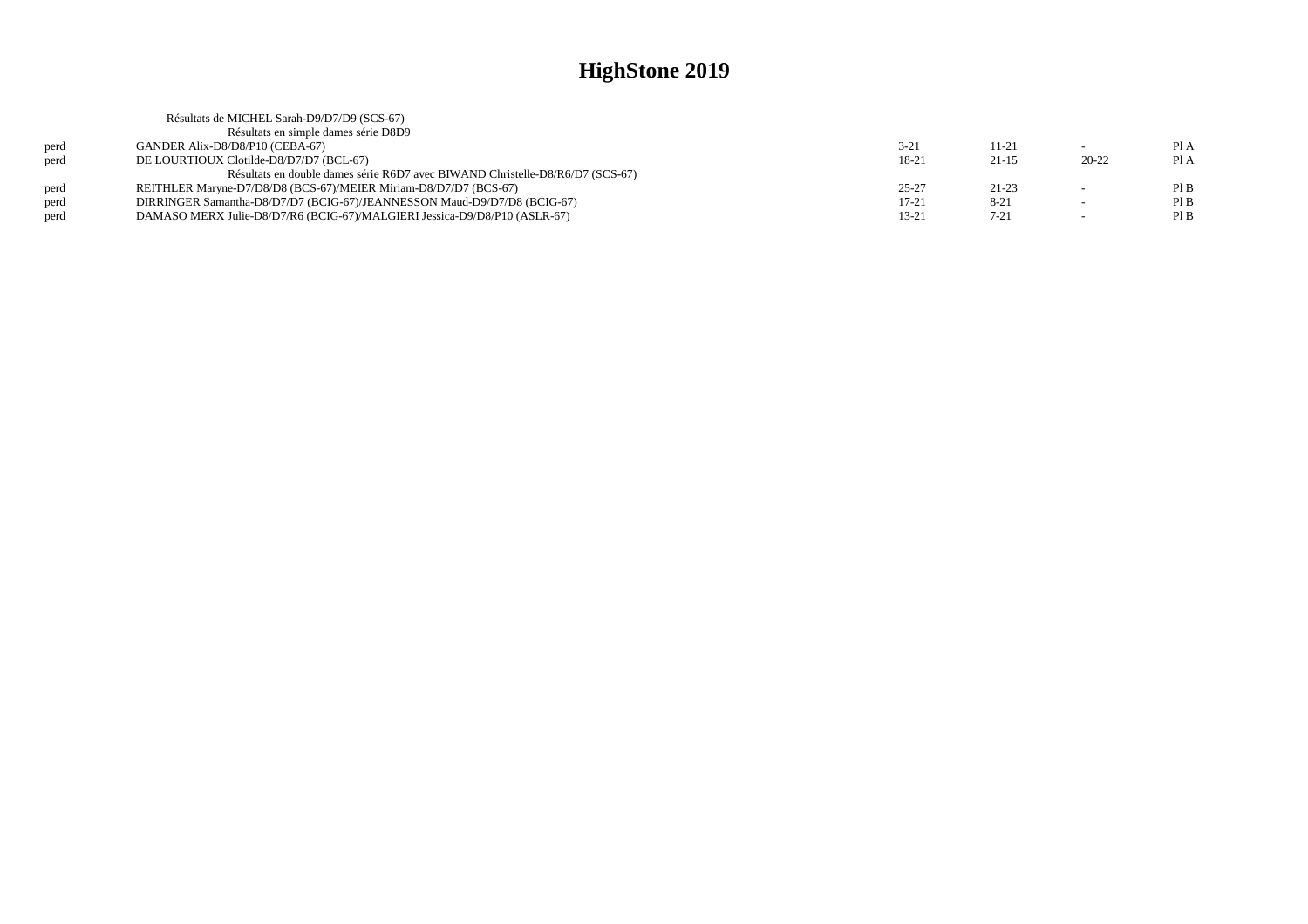|      | Résultats de MOREAUX Justine-D8/R6/D7 (BCMS-67)                               |           |           |           |      |
|------|-------------------------------------------------------------------------------|-----------|-----------|-----------|------|
|      | Résultats en simple dames série R6D7                                          |           |           |           |      |
| perd | KUCHLER Hannah-R6/R6/D7 (CEBA-67)                                             | $22 - 20$ | $16-21$   | $14 - 21$ | Pl A |
| perd | SCHOULLER Lou-Ann-R6/R5/R6 (SLCSN-67)                                         | $6 - 21$  | $16-21$   | $\sim$    | Pl A |
|      | Résultats en double mixte série R6D7 avec BALTHAZARD Robin-D9/D8/D8 (BCMS-67) |           |           |           |      |
| hat  | MAZARD Julien-D7/R6/R6 (HBC-67)/DELAGNEAU Céline-D8/R6/R6 (HBC-67)            | $21-17$   | $21 - 11$ | $\sim$    | PID  |
| bat  | HOLT Nicolas-R6/R5/R6 (MOC-67)/JEANNESSON Maud-D9/D7/D8 (BCIG-67)             | $21-16$   | $21-15$   |           | PID  |
| bat  | LUTZ Marc-D9/D7/D8 (BCS-67)/MEIER Miriam-D8/D7/D7 (BCS-67)                    | $21-12$   | $21 - 13$ | $\sim$    | PID  |
| perd | CASTEL Jeremie-R6 (CEBA-67)/KUCHLER Justine-D7/R6/R6 (CEBA-67)                | 14-21     | $15 - 21$ |           | 1/4  |
|      |                                                                               |           |           |           |      |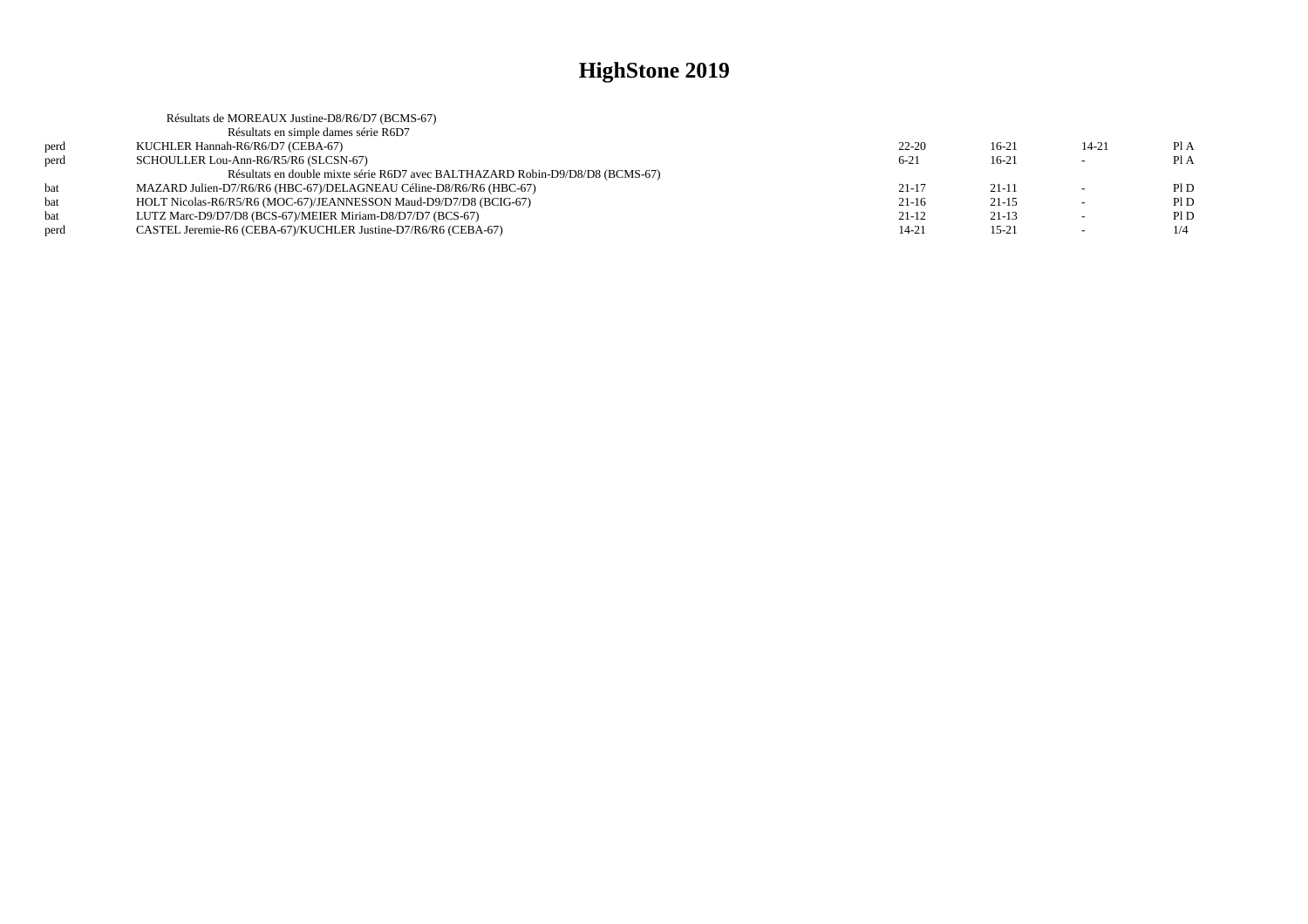|      | Résultats de MORI Lucas-D7/R6/D8 (BCBB-67)                                   |           |           |           |      |
|------|------------------------------------------------------------------------------|-----------|-----------|-----------|------|
|      | Résultats en simple hommes série R6D7                                        |           |           |           |      |
| perd | LENTZ Cedric-R6/D7/D8 (BCIG-67)                                              | 21-19     | $20 - 22$ | $15 - 21$ | Pl A |
| perd | LUONG Ethan-R6/D7/D7 (ASPTT-67)                                              | 14-21     | $14 - 21$ | $\sim$    | Pl A |
|      | Résultats en double hommes série R6D7 avec BRISSET Fabien-D9/D7/D9 (BCIG-67) |           |           |           |      |
| hat  | HAUTECOEUR Olivier-D7/D7/D8 (RSM-68)/SCHLEISS Frédéric-D9/D7/D7 (SCS-67)     | 24-22     | $23 - 25$ | 21-12     | PIF  |
| perd | STORARI Fabio-D7/R6/R6 (OFBC-67)/STEINER Tanguy-D9/D7/D8 (OFBC-67)           | $13 - 21$ | $21 - 18$ | $15 - 21$ | PIF  |
|      |                                                                              |           |           |           |      |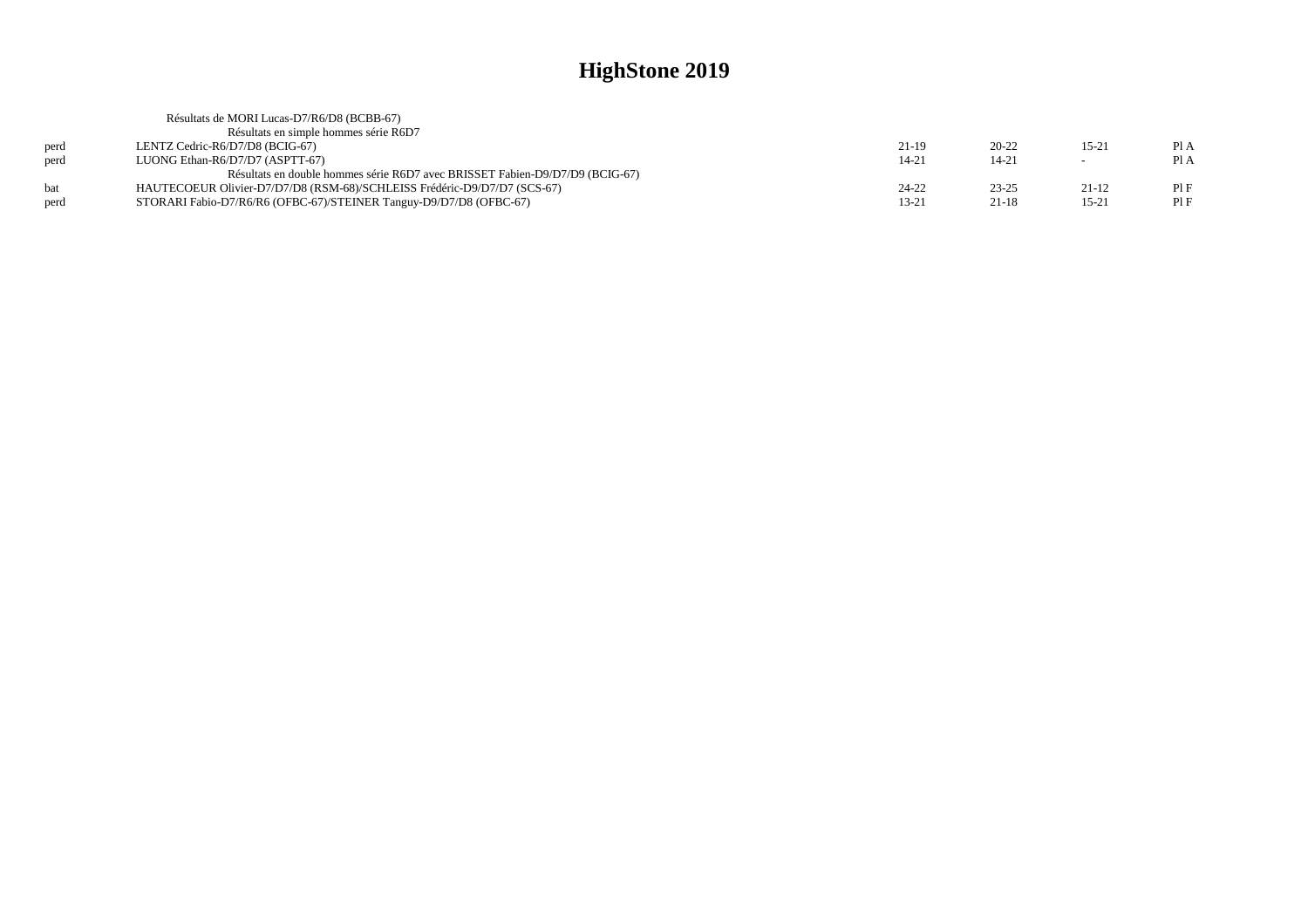|      | Résultats de MORITZ-PETIT Lara-D8/D8/D9 (CEBA-67)                              |           |           |                          |      |
|------|--------------------------------------------------------------------------------|-----------|-----------|--------------------------|------|
|      | Résultats en double dames série D8D9 avec GANDER Alix-D8/D8/P10 (CEBA-67)      |           |           |                          |      |
| hat  | PUSCA Erine-P11/D8/P10 (SBC57-57)/SINSOU Clara-P10/D8/D8 (OFBC-67)             | $21 - 17$ | $21-12$   |                          | PIA  |
| bat  | HENNINGER Sandrine-P11/D9/P11 (MOC-67)/HENNINGER Sophie-D8/D8/P10 (ASPTT-67)   | 21-9      | $21-10$   | $\overline{\phantom{0}}$ | Pl A |
|      | Résultats en double mixte série D8D9 avec BUREL Luc pascal-D9/D9/P10 (CEBA-67) |           |           |                          |      |
| bat  | MOUROT Alexis-D9/D8/D9 (EACB-68)/BOUIX Fabienne-D9/D7/D9 (SUNBAD-68)           | 21-10     | 21-12     |                          | Pl A |
| perd | DUBOIS Arnaud-R6/D7/D8 (ASPTT-67)/LY Bui minh thu-D7/R5/D8 (ASPTT-67)          | $16-21$   | $11 - 21$ | $\overline{\phantom{a}}$ | Pl A |
|      |                                                                                |           |           |                          |      |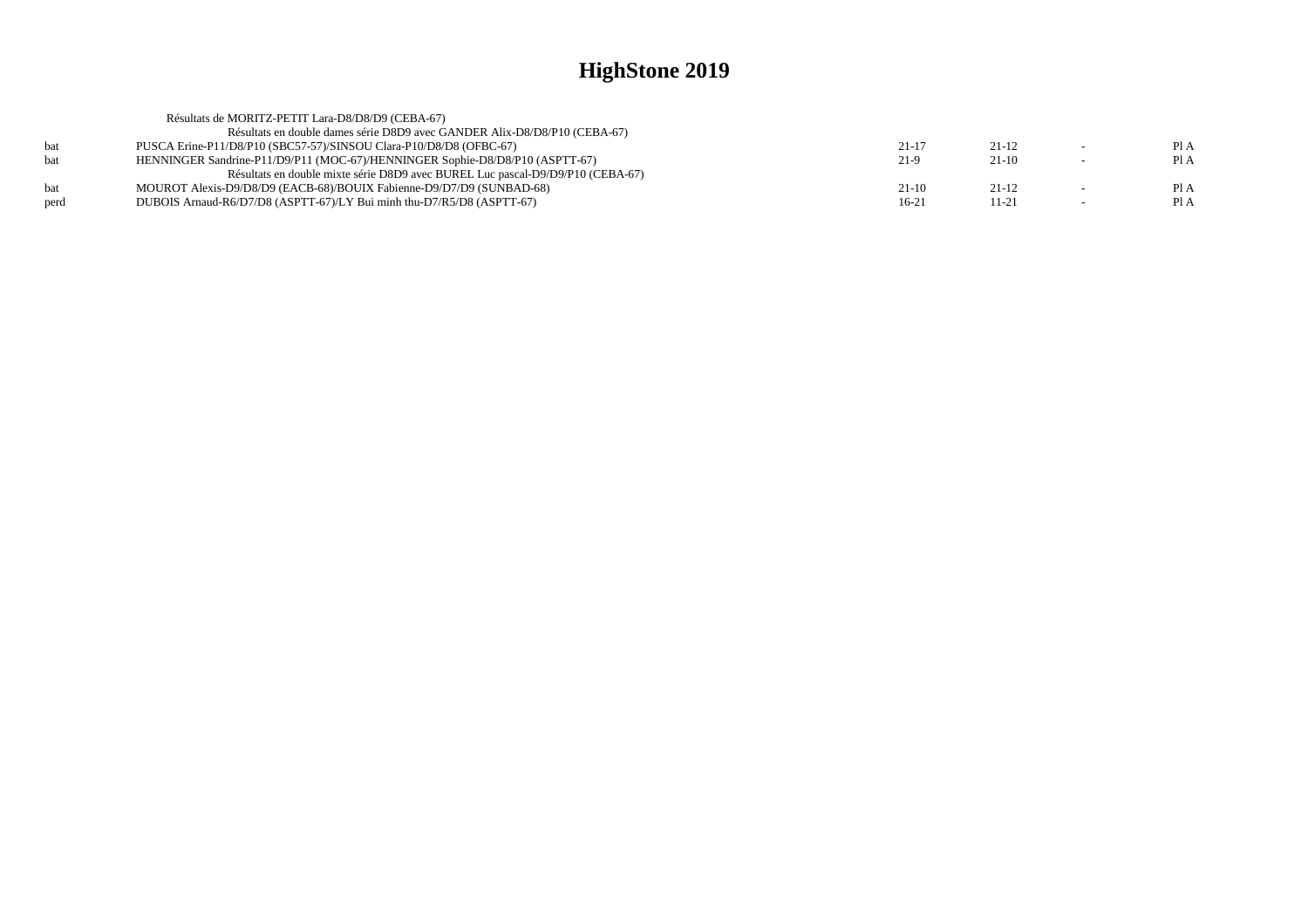|            | Résultats de MOUKASSA Emilia-N3/R5/R4 (RSM-68)                              |           |           |           |      |
|------------|-----------------------------------------------------------------------------|-----------|-----------|-----------|------|
|            | Résultats en double dames série R4R5 avec NANDJAN Jade-R5/R5/R6 (CSBW-68)   |           |           |           |      |
| bat        | PETIT Amandine-R6/R5/D7 (SLCSN-67)/SCHOULLER Lou-ann-R6/R5/R6 (SLCSN-67)    | $21-18$   | $21 - 14$ |           | P1C  |
| bat        | RITTER Coralie-D7/R5/D7 (BCT-67)/HENNEQUIN Estelle-D7/R6/D8 (BCO-67)        | $21 - 14$ | $14 - 21$ | $21-17$   | P1C  |
| perd       | KLEIN Marie-D7/R5/D7 (BCS-67)/MELCHILSEN Adeline-R6/R5/R5 (BCS-67)          | $17 - 21$ | $21-19$   | $13 - 21$ | P1C  |
| perd       | LOPES Mélanie-D7/R5/R6 (BCO-67)/FELBER Elsa-R5 (ASPTT-67)                   | $21-19$   | $10-21$   | $15 - 21$ | 1/4  |
|            | Résultats en double mixte série R4R5 avec BEAUFILS Arthus-R5/R6/R6 (V3F-68) |           |           |           |      |
| <b>bat</b> | TERMINAUX Philippe-D7/D7/R5 (BCS-57)/WITZEL Nathalie-R6/R6/R4 (BCS-57)      | $21 - 14$ | $21 - 14$ |           | PI A |
| perd       | FALCO Michaêl-R5/R4/R4 (BCL-67)/BRUN Nathalie-R5/R4/R4 (ASLR-67)            | 16-21     | $16-21$   |           | Pl A |
|            |                                                                             |           |           |           |      |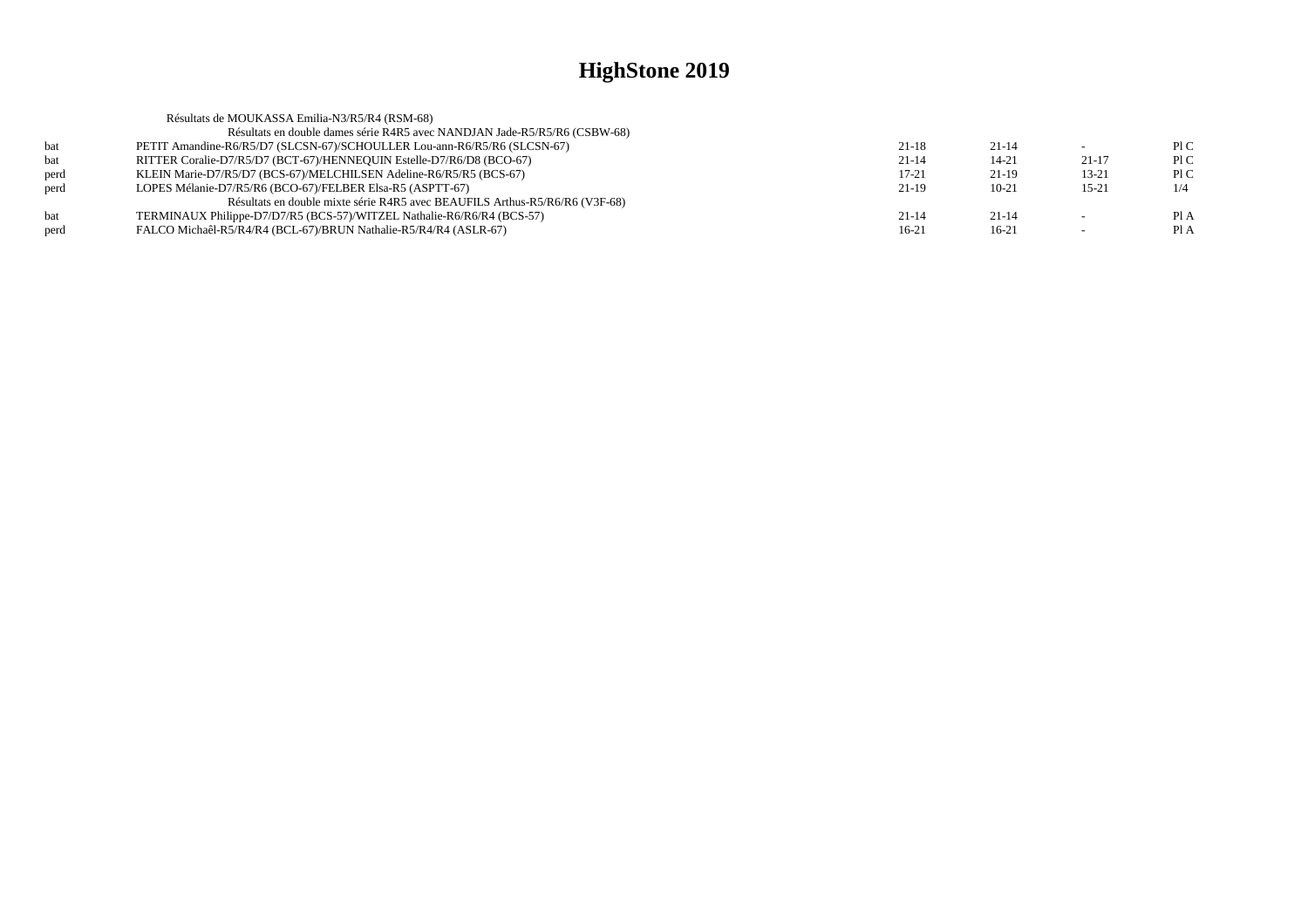|      | Résultats de MOUROT Alexis-D9/D8/D9 (EACB-68)                                 |           |           |                          |      |
|------|-------------------------------------------------------------------------------|-----------|-----------|--------------------------|------|
|      | Résultats en simple hommes série D8D9                                         |           |           |                          |      |
| hat  | CERVERA Sébastien-D9/D8/P10 (EVE-67)                                          | $21-13$   | 21-18     |                          | PIB  |
| perd | SFRONTATO Nicolas-D8/D7/D8 (VDK-67)                                           | $22 - 24$ | $13 - 21$ | $\overline{\phantom{0}}$ | PIB  |
|      | Résultats en double mixte série D8D9 avec BOUIX Fabienne-D9/D7/D9 (SUNBAD-68) |           |           |                          |      |
| perd | BUREL Luc pascal-D9/D9/P10 (CEBA-67)/MORITZ-PETIT Lara-D8/D8/D9 (CEBA-67)     | $10-21$   | $12 - 21$ |                          | Pl A |
| perd | DUBOIS Arnaud-R6/D7/D8 (ASPTT-67)/LY Bui minh thu-D7/R5/D8 (ASPTT-67)         | $9 - 21$  | 14-21     | $\overline{\phantom{a}}$ | Pl A |
|      |                                                                               |           |           |                          |      |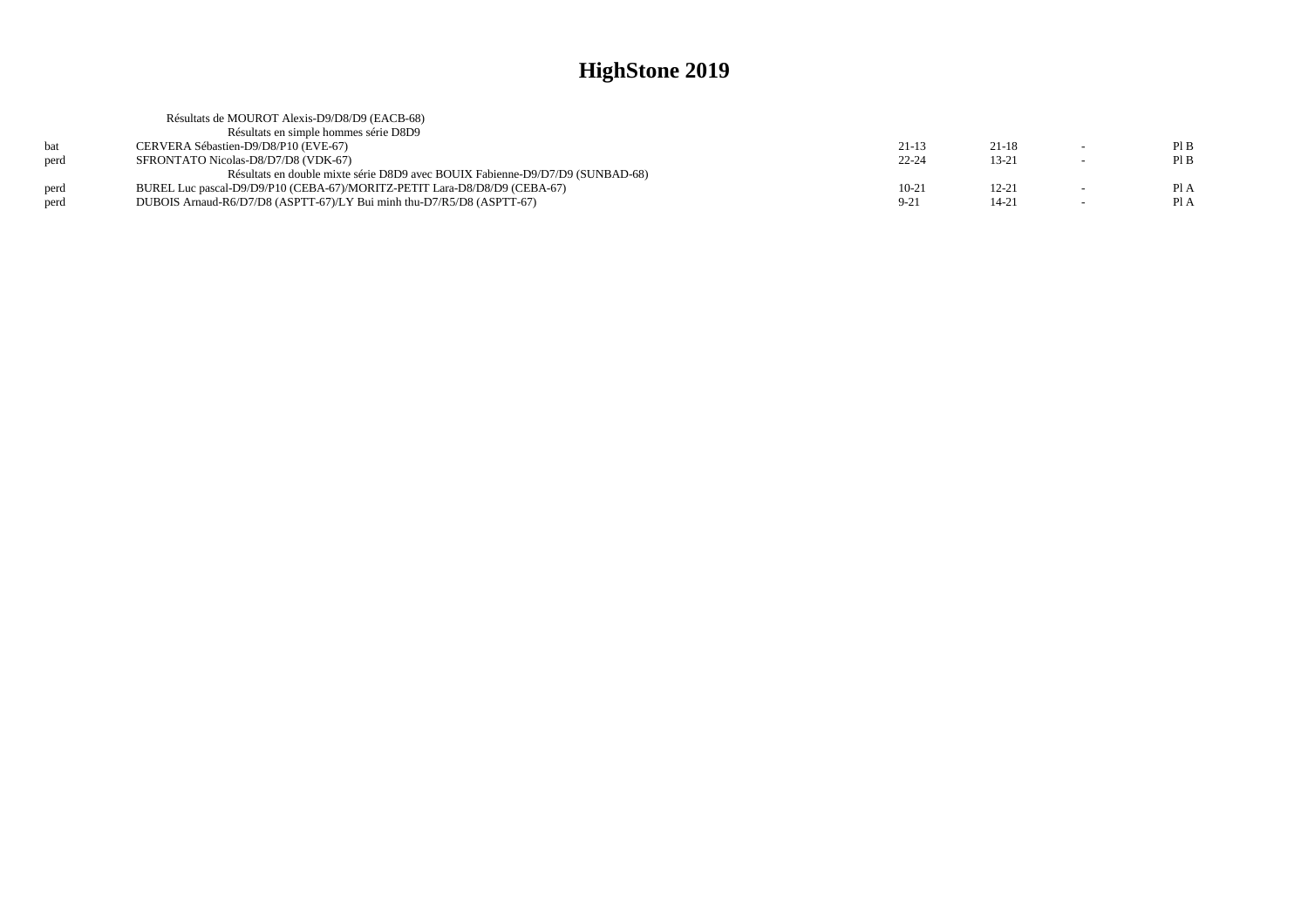|      | Résultats de MOUROT Josselyn-D9/D8/P10 (EACB-68)                              |           |           |                          |      |
|------|-------------------------------------------------------------------------------|-----------|-----------|--------------------------|------|
|      | Résultats en simple hommes série D8D9                                         |           |           |                          |      |
| hat  | METZ Alexandre-D9/D8/D8 (BCL-67)                                              | 21-15     | 21-18     | $\sim$                   | PIA  |
| perd | BONHOMME Noël-D8/D7/D9 (CEBA-67)                                              | 11-21     | $11 - 21$ | $\overline{\phantom{0}}$ | Pl A |
|      | Résultats en double hommes série D8D9 avec GOSSARD William-D9/D8/P10 (BCA-06) |           |           |                          |      |
| hat  | PULTAR Marc-P11/D9/P12 (COBRA-68)/FLORENCE Joël-P10/D9/P11 (COBRA-68)         | $21-13$   | $21-10$   |                          | PIB  |
| perd | JACQUIN François-P10/D9/P10 (EVE-67)/HIRTZ Aurélien-P10/D9/P11 (EVE-67)       | $15 - 21$ | $21-15$   | 14-21                    | PI B |
| perd | BISCHOFF Nicolas-D9/D8/D9 (BCO-67)/LECHAT Gautier-P10/D9/D9 (MOC-67)          | $21 - 14$ | $15 - 21$ | $9 - 21$                 |      |
|      |                                                                               |           |           |                          |      |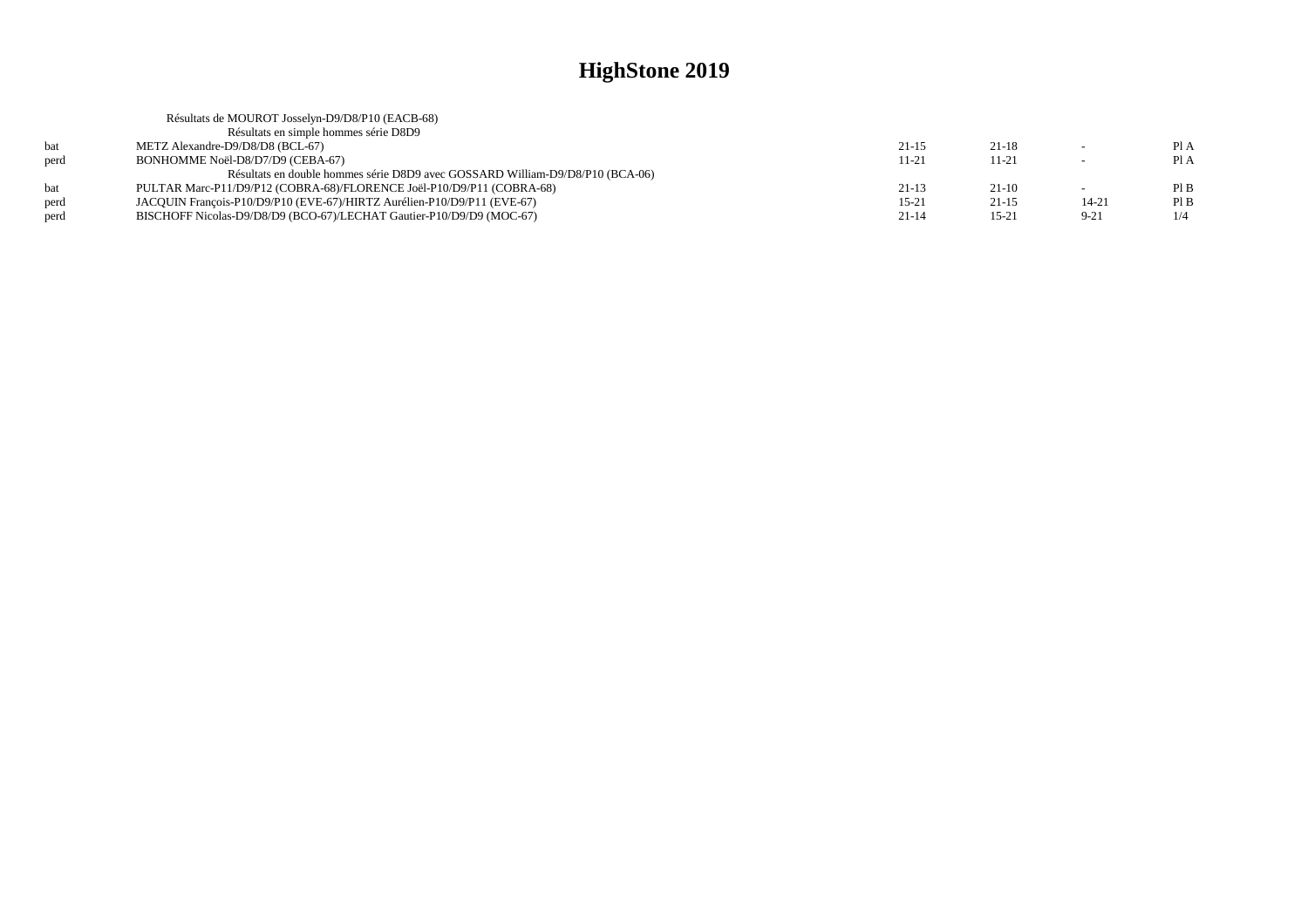|      | Résultats de MULLER Jonathan-R5/R4/R5 (ASPTT-67)                             |           |           |                          |        |
|------|------------------------------------------------------------------------------|-----------|-----------|--------------------------|--------|
|      | Résultats en simple hommes série R4R5                                        |           |           |                          |        |
| bat  | CIBLA Pierre-étienne-R5 (EACB-68)                                            | $22 - 20$ | $21-16$   |                          | P1D    |
| bat  | BARTHEL Tristan-R5/R5/R6 (SCS-67)                                            | $21 - 11$ | $18-21$   | $21-16$                  | PID    |
| perd | JAILLET Antonin-R5/R5/R6 (COBRA-68)                                          | $21-13$   | $9 - 21$  | $16-21$                  | PID    |
| bat  | STREITH Victor-R5/R5/R6 (BCBB-67)                                            | $21-9$    | $21 - 18$ |                          | 1/4    |
| perd | AISSI Marie elohim-R4/R6/R5 (ASPTT-67)                                       | 14-21     | 19-21     |                          | 1/2    |
|      | Résultats en double hommes série R4R5 avec ROSE Valentin-R5/R4/R5 (ASPTT-67) |           |           |                          |        |
| bat  | RUFFENACH Eric-D7/R6/D7 (BCMS-67)/BURESI Laurent-R5/R5/R6 (BCMS-67)          | $21 - 15$ | $21-17$   |                          | PID    |
| bat  | CASTEL Jeremie-R6 (CEBA-67)/SEILER Benjamin-N3/R4/N3 (CEBA-67)               | $21 - 18$ | $21 - 17$ | $\overline{\phantom{a}}$ | Pl D   |
| perd | BALAND Florian-R6 (ENABAD-67)/KEIFFER Titouan-R6/R5/R6 (ENABAD-67)           | $17 - 21$ | $19-21$   |                          | PID    |
| bat  | AISSI Marie Elie-R5/R6/R6 (ASPTT-67)/AISSI Marie elohim-R4/R6/R5 (ASPTT-67)  | $21 - 12$ | $21-13$   |                          | 1/4    |
| bat  | STREITH Victor-R5/R5/R6 (BCBB-67)/HOFFMANN Laurent-R6/R5/R6 (BCBB-67)        | $21-16$   | $21-18$   | $\overline{\phantom{0}}$ | 1/2    |
| perd | BALAND Florian-R6 (ENABAD-67)/KEIFFER Titouan-R6/R5/R6 (ENABAD-67)           | 16-21     | $17 - 21$ |                          | Finale |
|      |                                                                              |           |           |                          |        |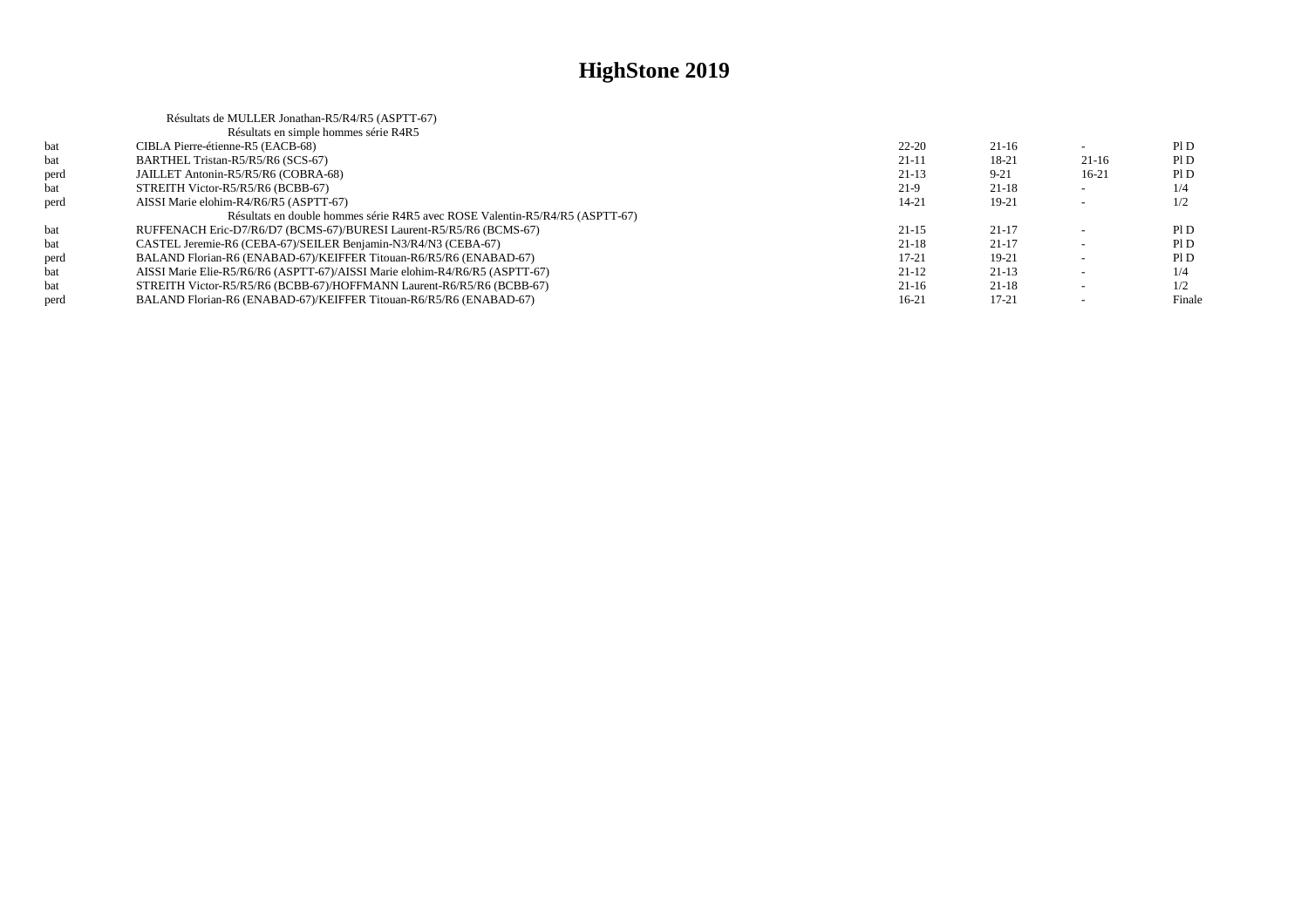|      | Résultats de MULLER Ludovic-P10/D9/P11 (BDR-67)                             |         |          |         |        |
|------|-----------------------------------------------------------------------------|---------|----------|---------|--------|
|      | Résultats en double mixte série PNC avec SCHAFF Lucie-D9/D9/P11 (BDR-67)    |         |          |         |        |
| hat  | OBERT Tristan-P10/P10/P11 (RVO-67)/PUSCA Erine-P11/D8/P10 (SBC57-57)        | $21-16$ | $21-17$  |         | Pl B   |
| perd | KILIAN Raphael-P11/P10/P10 (ABCM-67)/FEURER Francoise-P12/P12/P10 (ABCM-67) | 16-21   | $21 - 8$ | $19-21$ | PIB    |
| hat  | PONTICELLI Michel-P12/D7/P10 (BCS-67)/REITHLER Manon-D8/D8/P10 (BCS-67)     | $21-12$ | $21-19$  |         | 1/2    |
| perd | FLORENCE Joël-P10/D9/P11 (COBRA-68)/RENEL Manon-D9/P10/P11 (COBRA-68)       | 17-21   | $21-15$  | $21-23$ | Finale |
|      |                                                                             |         |          |         |        |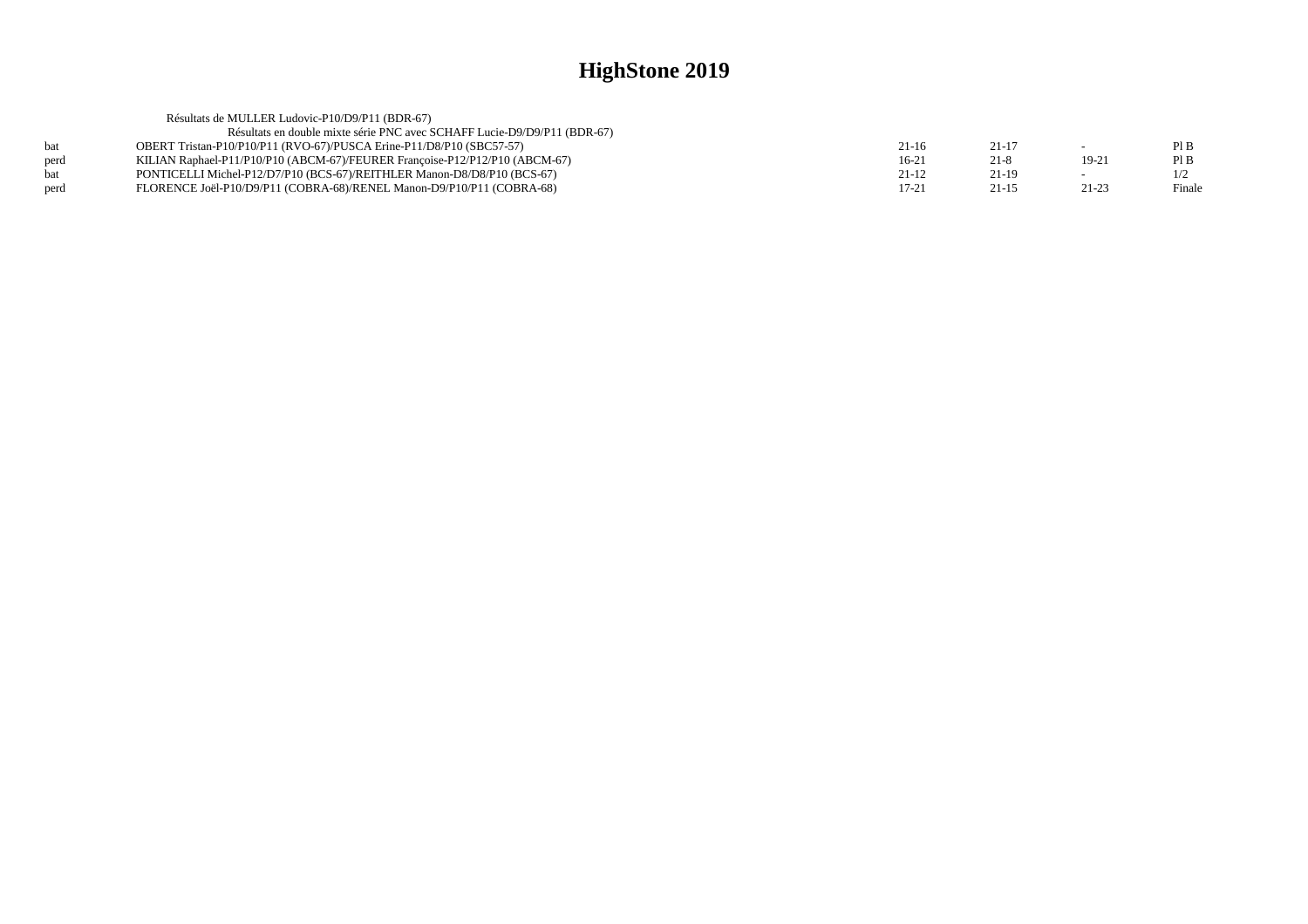|      | Résultats de NANDJAN Jade-R5/R5/R6 (CSBW-68)                                |           |           |           |      |
|------|-----------------------------------------------------------------------------|-----------|-----------|-----------|------|
|      | Résultats en simple dames série R4R5                                        |           |           |           |      |
| bat  | SOUDANS Pauline-R4/R4/N3 (ENABAD-67)                                        | $21-10$   | $21-12$   |           | Pl A |
| perd | VOEGELI Marion-R5/R5/R6 (CEBA-67)                                           | 19-21     | $21-12$   | $20 - 22$ | Pl A |
| bat  | MAILLOT Charlotte-R5/D7/D7 (V3F-68)                                         | $21 - 14$ | $21-11$   |           | Pl A |
|      | Résultats en double dames série R4R5 avec MOUKASSA Emilia-N3/R5/R4 (RSM-68) |           |           |           |      |
| bat  | PETIT Amandine-R6/R5/D7 (SLCSN-67)/SCHOULLER Lou-ann-R6/R5/R6 (SLCSN-67)    | $21 - 18$ | $21 - 14$ |           | P1C  |
| bat  | RITTER Coralie-D7/R5/D7 (BCT-67)/HENNEQUIN Estelle-D7/R6/D8 (BCO-67)        | $21 - 14$ | $14 - 21$ | $21-17$   | P1C  |
| perd | KLEIN Marie-D7/R5/D7 (BCS-67)/MELCHILSEN Adeline-R6/R5/R5 (BCS-67)          | $17 - 21$ | $21-19$   | $13 - 21$ | P1C  |
| perd | LOPES Mélanie-D7/R5/R6 (BCO-67)/FELBER Elsa-R5 (ASPTT-67)                   | $21-19$   | $10-21$   | $15 - 21$ | 1/4  |
|      |                                                                             |           |           |           |      |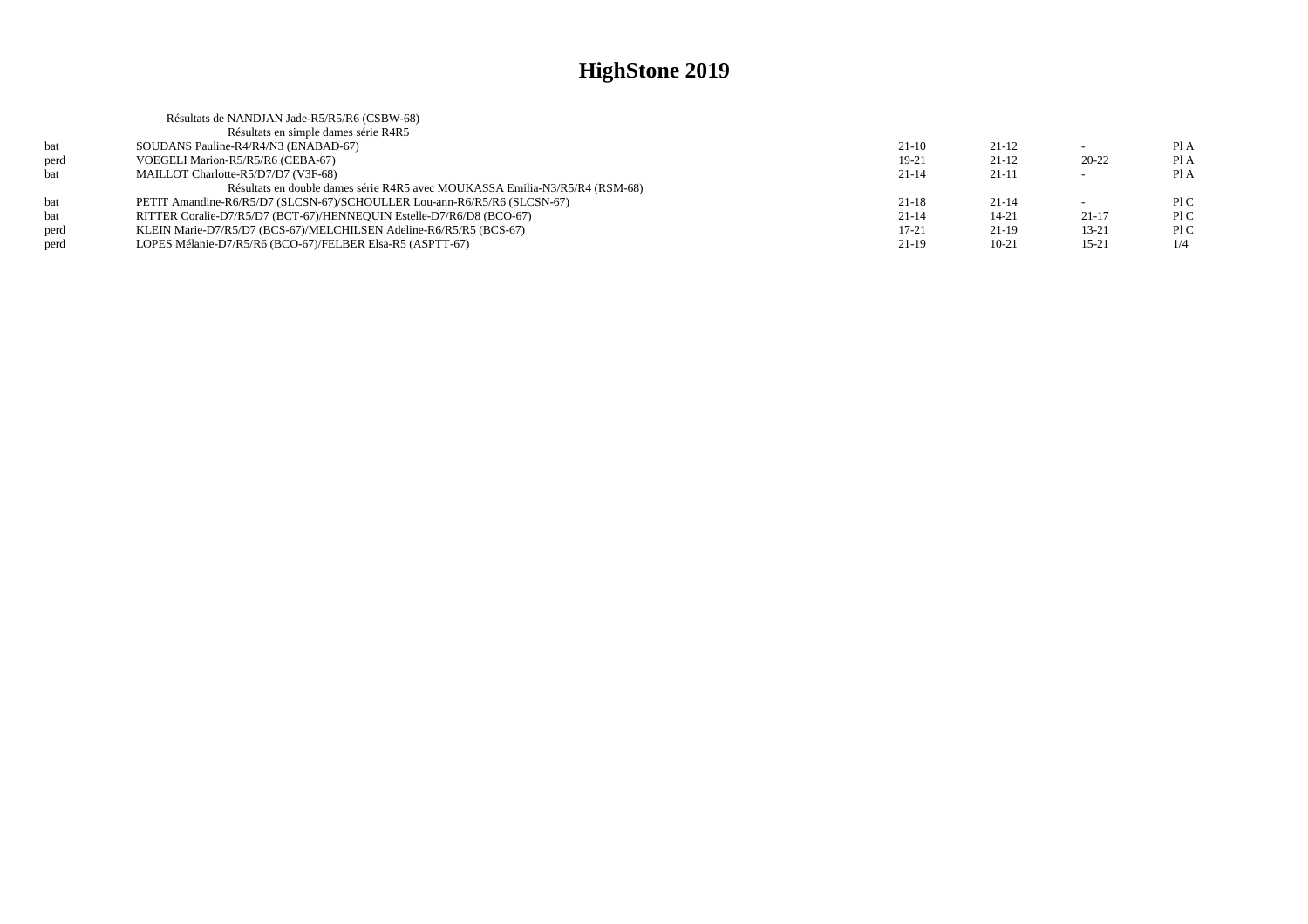|      | Résultats de NECKERAUER Michel-NC (MOC-67)                                            |       |       |      |
|------|---------------------------------------------------------------------------------------|-------|-------|------|
|      | Résultats en double hommes série D8D9 avec KLINGELSCHMITT Stephan-P12/D9/P12 (MOC-67) |       |       |      |
| perd | LAMBOLEY Emmanuel-P10 (EVE-67)/CERVERA Sébastien-D9/D8/P10 (EVE-67)                   | 13-21 |       | Pl A |
| nerd | HERRMANN Pierre-D9/D9/P10 (BCS-67)/BRONNERT Nicolas-D9/D8/D9 (BCS-67)                 | 13-21 | 19-21 | Pl A |
|      |                                                                                       |       |       |      |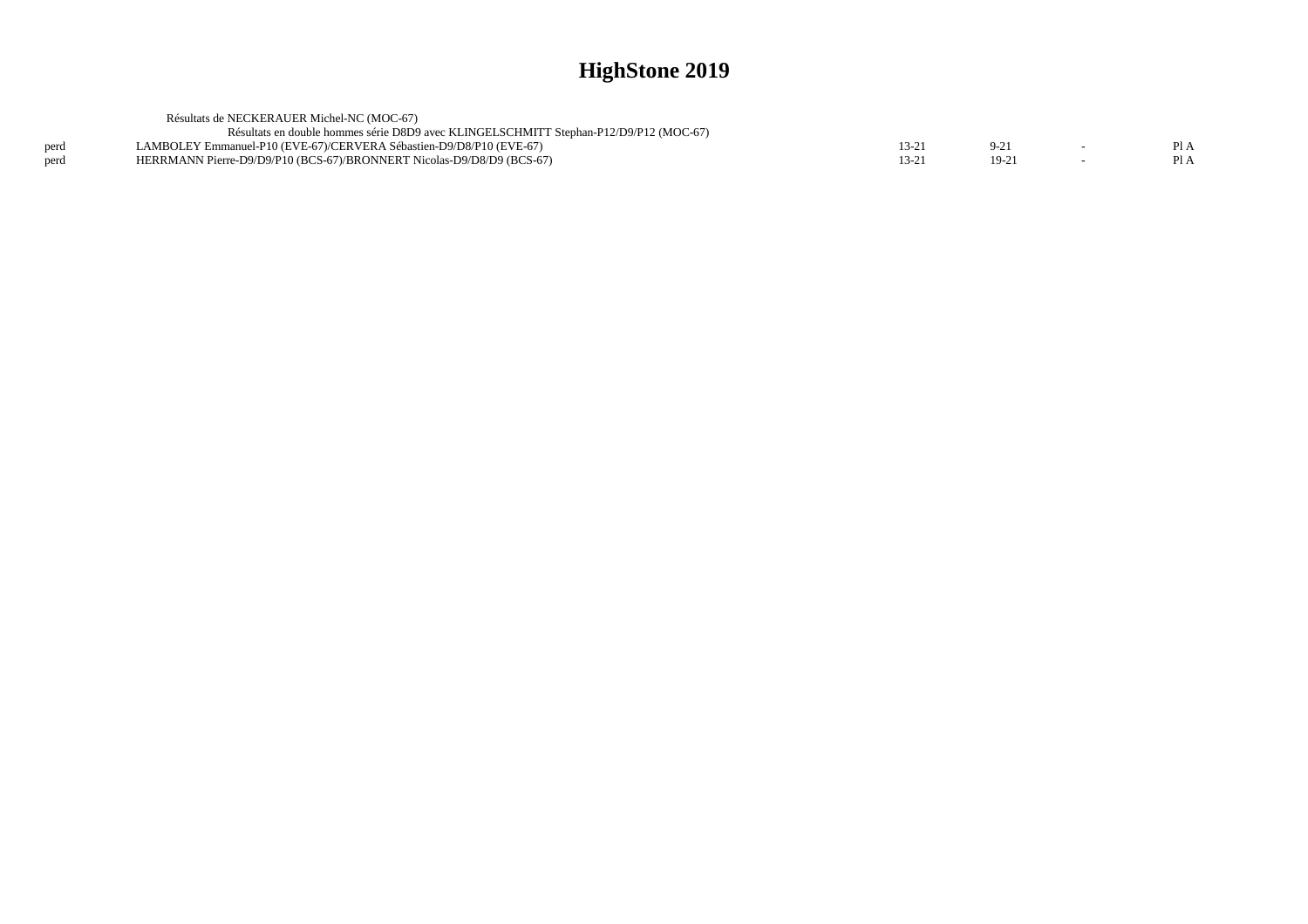|     | Résultats de OBER Fiona-R5/R5/R4 (BCT-67)                                  |           |         |        |
|-----|----------------------------------------------------------------------------|-----------|---------|--------|
|     | Résultats en double dames série R4R5 avec MAGER Margaux-R5/R5/R4 (BCT-67)  |           |         |        |
| bat | WEISBECKER Cynthia-D7/R5/D7 (OFBC-67)/BONELLI Muriel-D7/R5/R5 (OFBC-67)    | $21-9$    | $21-19$ | PI A   |
| bat | RIEFFEL-DORN Laura-R5/R4/R4 (BCS-67)/LENGENFELDER Cathie-R5/R4/R5 (BCS-67) | $21-17$   | $21-15$ | Pl A   |
| bat | LOPES Mélanie-D7/R5/R6 (BCO-67)/FELBER Elsa-R5 (ASPTT-67)                  | 24-22     | $21-18$ | 1/2    |
| bat | RIEFFEL-DORN Laura-R5/R4/R4 (BCS-67)/LENGENFELDER Cathie-R5/R4/R5 (BCS-67) | $21-10$   | $21-13$ | Finale |
|     | Résultats en double mixte série R4R5 avec TRUCHET Lucas-R5 (BS-67)         |           |         |        |
| bat | BRICO Sébastien-R6/R6/R5 (ASCS-67)/CHABRIER Sylvie-R5/R4/R4 (ASCS-67)      | $21 - 14$ | $21-17$ | P1C    |
| bat | CASTEL Julien-R5 (ASLR-67)/KNITTEL Camille-R6/R5/R4 (ASLR-67)              | $21-11$   | $21-18$ | P1C    |
| bat | UNTERNEHR Alexandre-R5/R4/R5 (BS-67)/DEMANET Vanessa-R6/R5/R5 (BS-67)      | $21 - 14$ | $21-12$ | P1C    |
| bat | ROSE Valentin-R5/R4/R5 (ASPTT-67)/MAGER Margaux-R5/R5/R4 (BCT-67)          | $21-10$   | $21-18$ | 1/4    |
| bat | FENG Laurent-R6/R6/R5 (BCMS-67)/MEHN Charlotte-N3/N3/R5 (ASPTT-67)         | $21 - 17$ | $21-13$ | 1/2    |
| bat | FALCO Michaêl-R5/R4/R4 (BCL-67)/BRUN Nathalie-R5/R4/R4 (ASLR-67)           | $21-12$   | $21-13$ | Finale |
|     |                                                                            |           |         |        |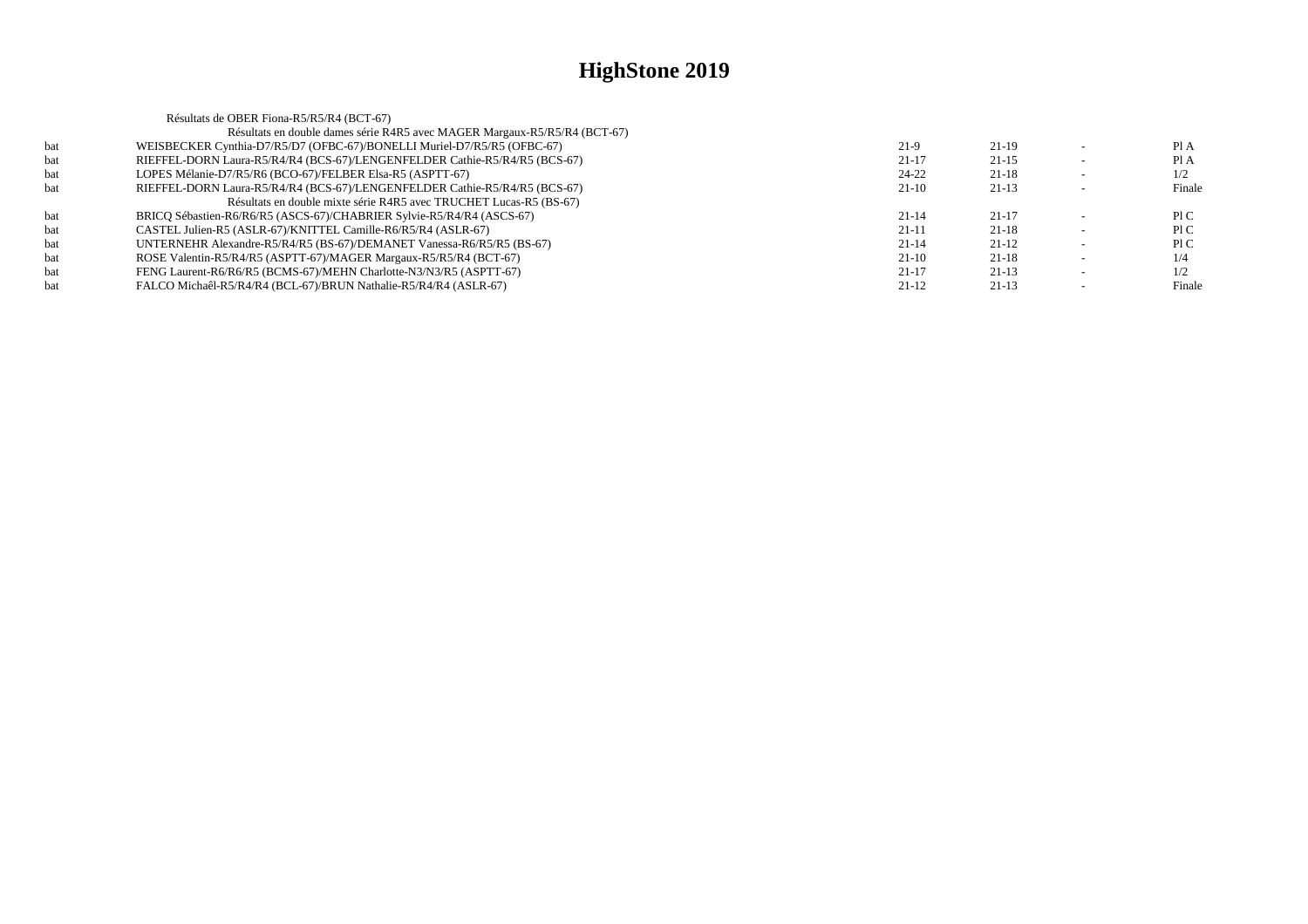|      | Résultats de OBER Jean michel-P12/P10/P10 (PBC-57) |           |         |        |      |
|------|----------------------------------------------------|-----------|---------|--------|------|
|      | Résultats en simple hommes série PNC               |           |         |        |      |
| perd | PFISTER Thibaud-P12 (ASLR-67)                      | 18-21     | $19-2.$ | $\sim$ | Pl B |
| perd | YOUNSI Eddie-P12 (BDR-67)                          | $17 - 21$ | $19-21$ |        | PIB  |
| perd | LAMBOLEY Emmanuel-P10 (EVE-67)                     | 13-21     | 13-21   |        | Pl B |
|      |                                                    |           |         |        |      |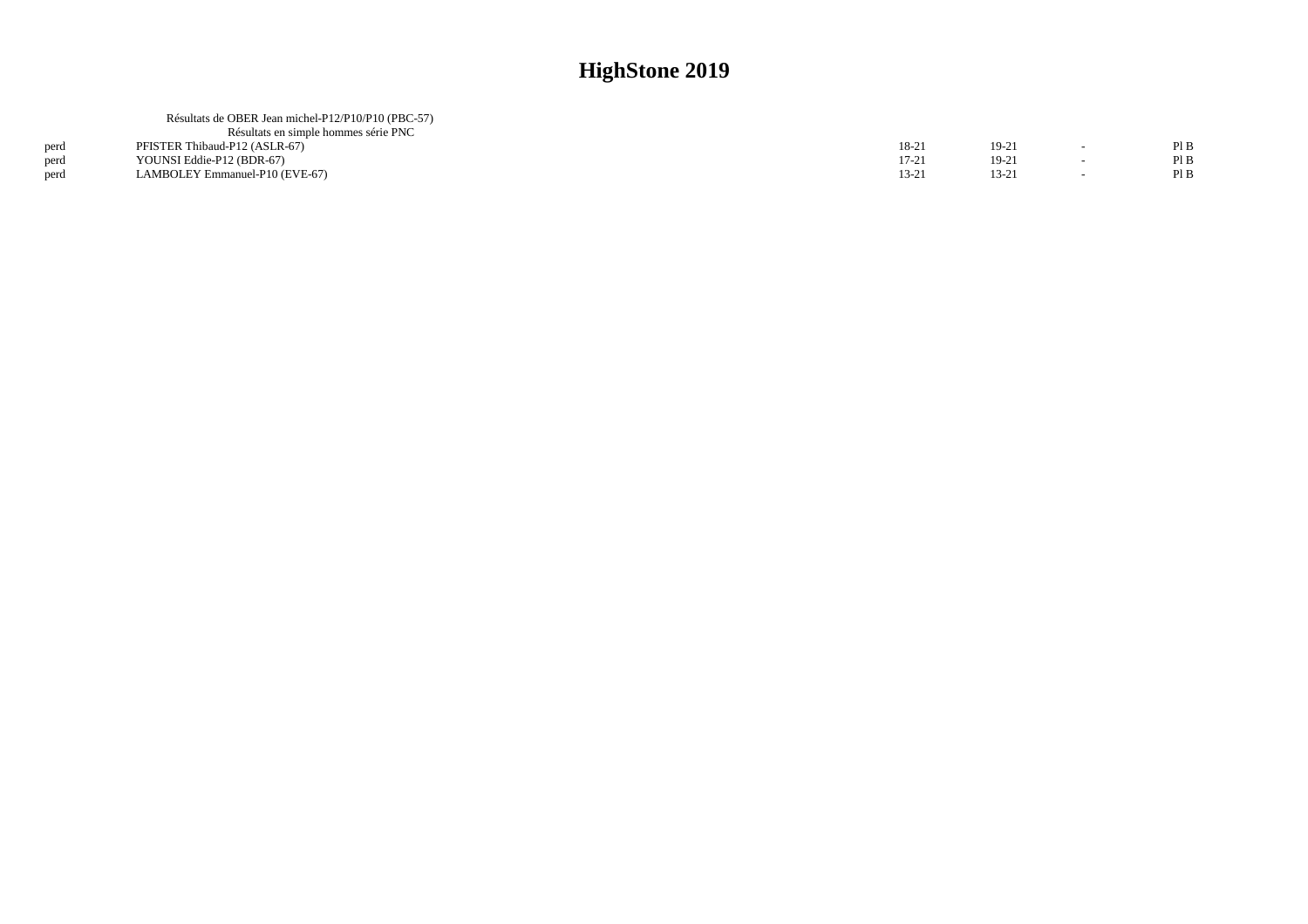| Résultats de OBER Yoan-D8/D7/D9 (BCS-67)                                    |           |           |           |        |
|-----------------------------------------------------------------------------|-----------|-----------|-----------|--------|
| Résultats en double hommes série R6D7 avec ENGER Xavier-D8/R6/R6 (BCS-67)   |           |           |           |        |
| DODIN Michaël-D8/D7/D8 (OFBC-67)/EBENER Nicolas-D8/D7/D7 (ENABAD-67)        | 18-21     | $21-13$   | $21-18$   | PIB    |
| COMBAR Valentin-D7/R6/D7 (BDR-67)/LAMBOLEY Pierre-R6 (SBC57-57)             | $16-21$   | $21-16$   | $21-16$   | PIB    |
| BUCHHOLZ Frederic-R6 (BCO-67)/BOCK Benjamin-D9/D7/D9 (BCO-67)               | $15 - 21$ | $19-21$   |           | 1/4    |
| Résultats en double mixte série D8D9 avec REITHLER Maryne-D7/D8/D8 (BCS-67) |           |           |           |        |
| PAVOT Thomas-D9/D7/D8 (BCMS-67)/PINOT Daphnée-P12/P12/P11 (BCMS-67)         | $21 - 14$ | $21-12$   |           | PIF    |
| SIAUGUE Pierre-P11/P10/P10 (APSAP-75)/CHOTEAU Tiphaine-P10/D8/D9 (APSAP-75) | $21 - 14$ | 21-9      |           | PIF    |
| DORNIER Vincent-D7/D7/D8 (BCMS-67)/MARTEL Zoé-P10/D8/P10 (BCMS-67)          | $21 - 17$ | $21 - 7$  |           | 1/4    |
| MARLOIS Colin-D8/D7/D8 (RSM-68)/SALAS Coralie-D9/D7/D8 (RSM-68)             | $21-12$   | $13 - 21$ | $21 - 14$ | 1/2    |
| DUBOIS Arnaud-R6/D7/D8 (ASPTT-67)/LY Bui minh thu-D7/R5/D8 (ASPTT-67)       | $21 - 11$ | $21-12$   |           | Finale |
|                                                                             |           |           |           |        |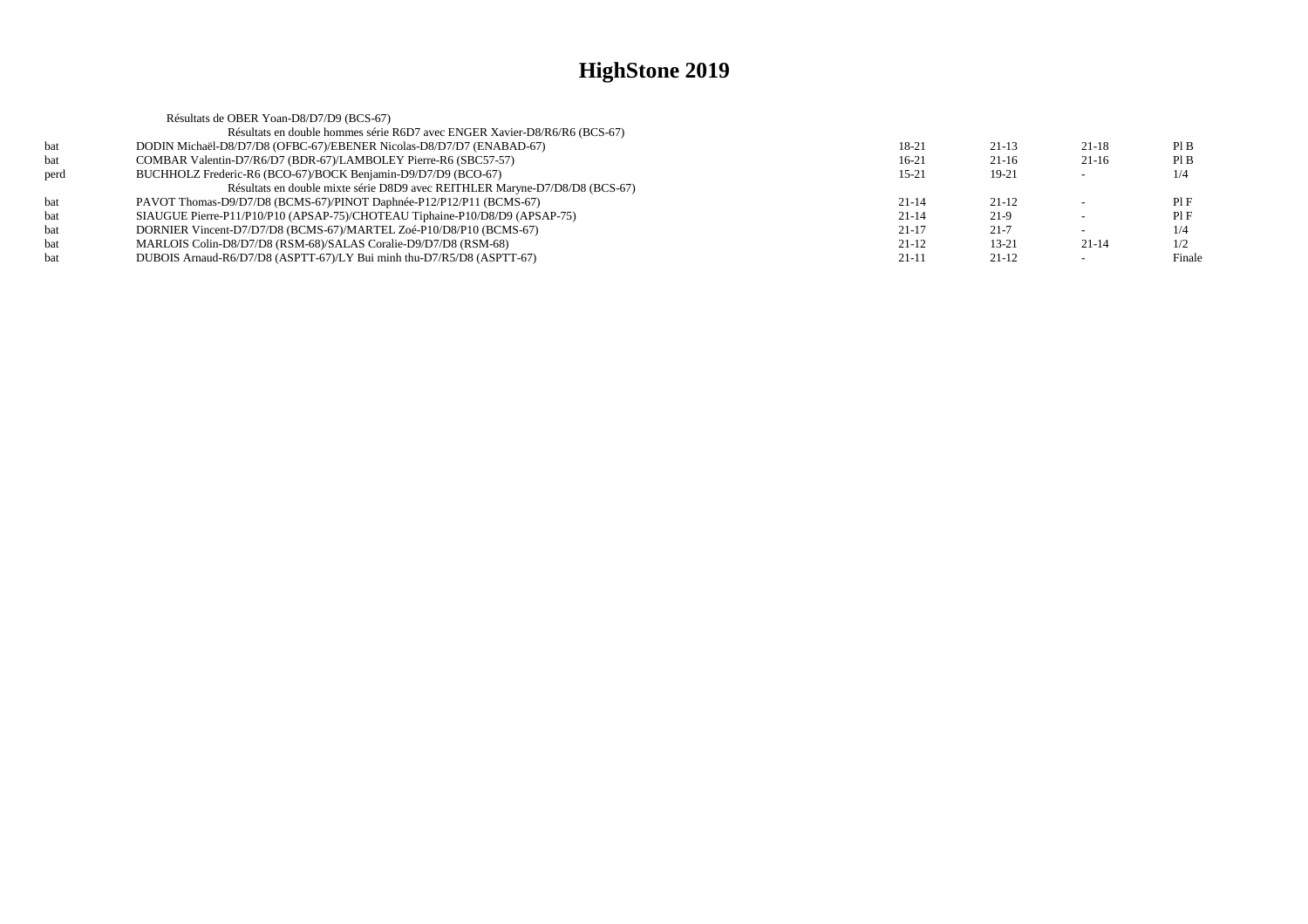|      | Résultats de OBERT Tristan-P10/P10/P11 (RVO-67)                             |           |           |           |      |
|------|-----------------------------------------------------------------------------|-----------|-----------|-----------|------|
|      | Résultats en simple hommes série PNC                                        |           |           |           |      |
| perd | CASSIUS DE LINVAL Romain-P12/P10/P11 (PBC-57)                               | 18-21     | $21-15$   | $15 - 21$ | Pl A |
| perd | LECHAT Gautier-P10/D9/D9 (MOC-67)                                           | $10-21$   | $16-21$   |           | Pl A |
|      | Résultats en double mixte série PNC avec PUSCA Erine-P11/D8/P10 (SBC57-57)  |           |           |           |      |
| perd | MULLER Ludovic-P10/D9/P11 (BDR-67)/SCHAFF Lucie-D9/D9/P11 (BDR-67)          | $16-21$   | $17 - 21$ |           | PIB  |
| bat  | KILIAN Raphael-P11/P10/P10 (ABCM-67)/FEURER Francoise-P12/P12/P10 (ABCM-67) | $21 - 17$ | $22 - 20$ | $\sim$    | PIB  |
| perd | FLORENCE Joël-P10/D9/P11 (COBRA-68)/RENEL Manon-D9/P10/P11 (COBRA-68)       | $14 - 21$ | $9 - 21$  | $\sim$    | 1/2  |
|      |                                                                             |           |           |           |      |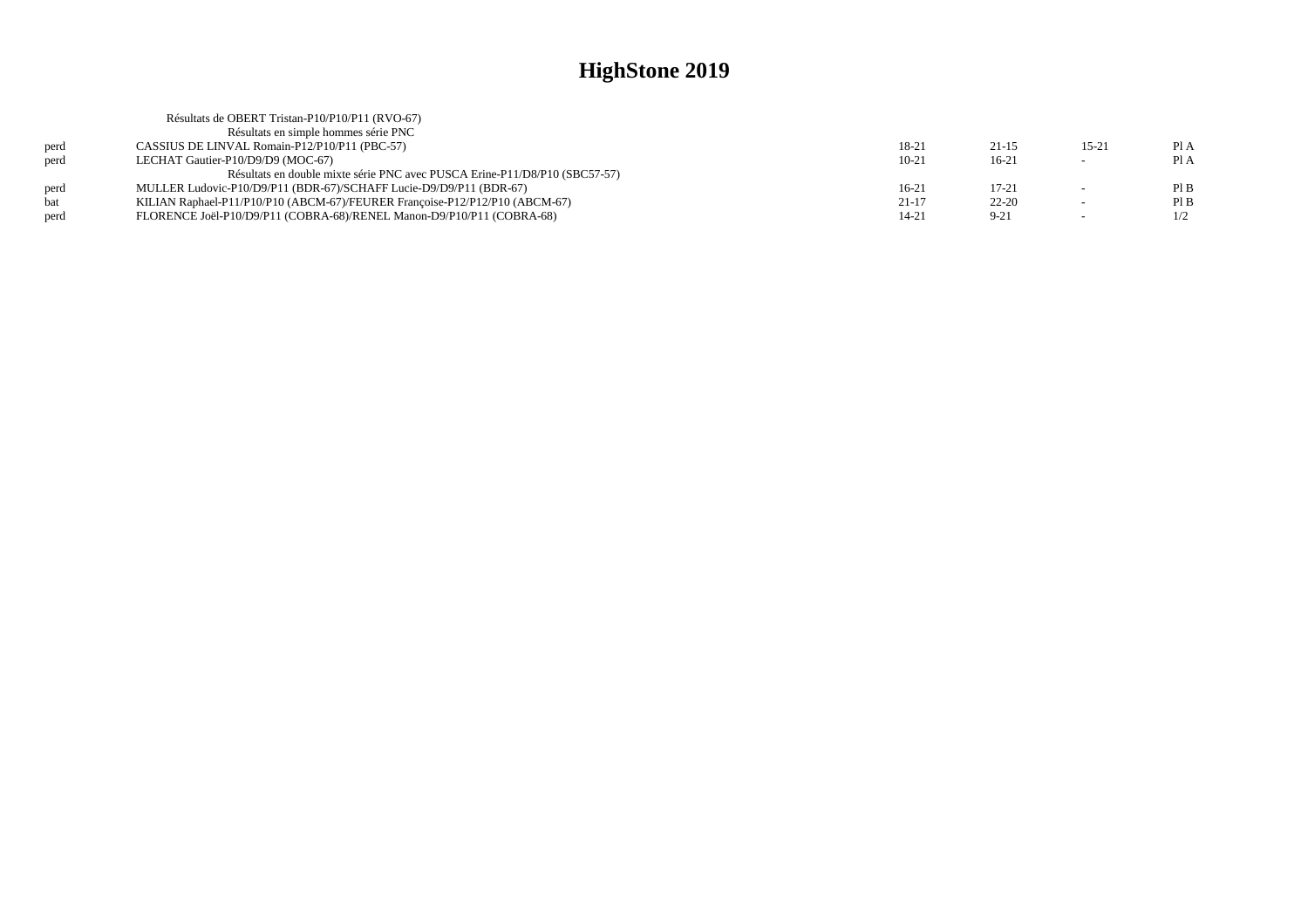|      | Résultats de PAVOT Thomas-D9/D7/D8 (BCMS-67)                                  |           |       |     |
|------|-------------------------------------------------------------------------------|-----------|-------|-----|
|      | Résultats en double mixte série D8D9 avec PINOT Daphnée-P12/P12/P11 (BCMS-67) |           |       |     |
| perd | SIAUGUE Pierre-P11/P10/P10 (APSAP-75)/CHOTEAU Tiphaine-P10/D8/D9 (APSAP-75)   | $11-21$   | 12-21 | PIF |
| nerd | OBER Yoan-D8/D7/D9 (BCS-67)/REITHLER Marvne-D7/D8/D8 (BCS-67)                 | $14 - 21$ | 12-21 | PIF |
|      |                                                                               |           |       |     |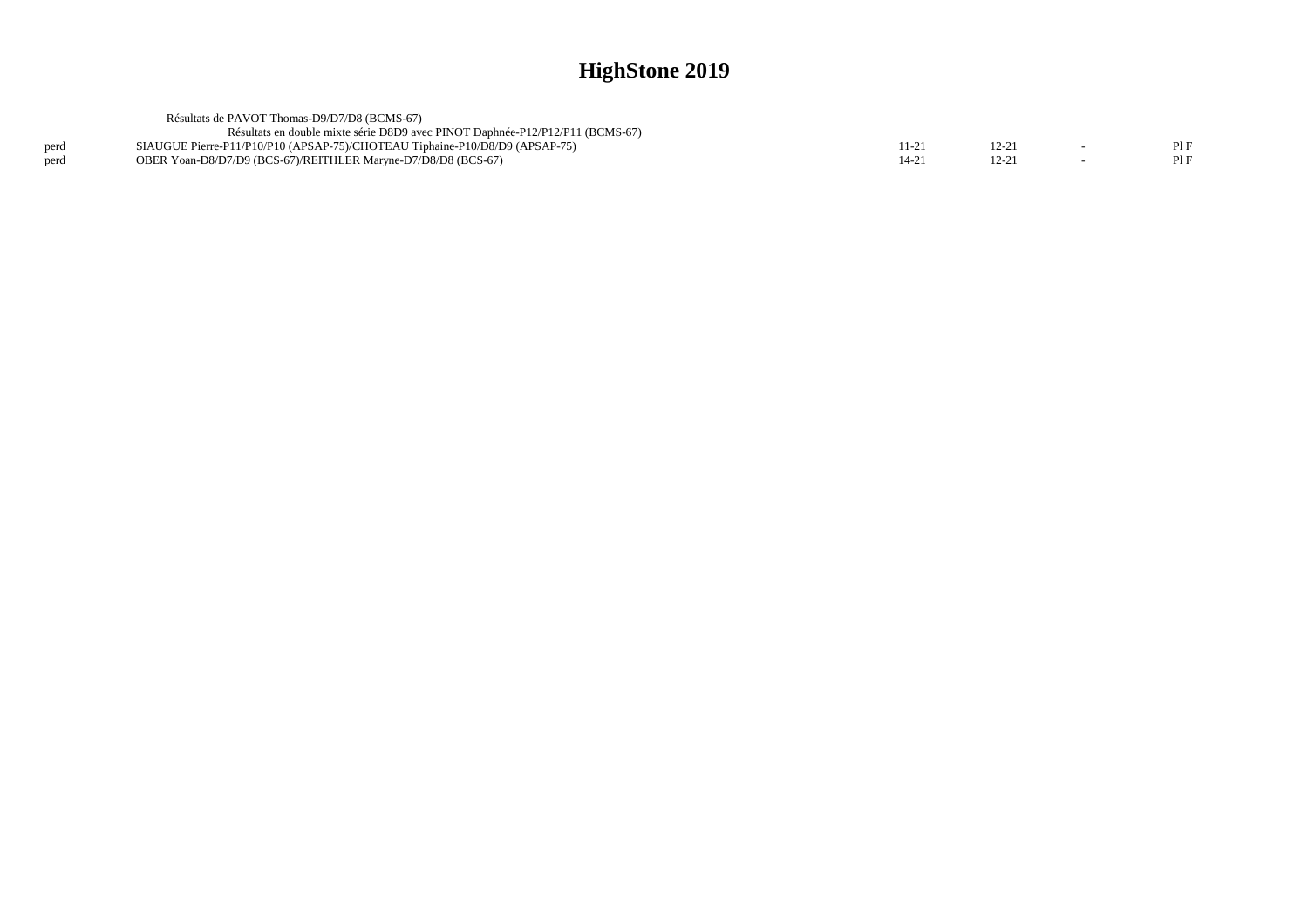|     | Résultats de PELAPRAT Nicolas-P10/P10/P12 (CBO-67)                       |           |           |      |
|-----|--------------------------------------------------------------------------|-----------|-----------|------|
|     | Résultats en double hommes série PNC avec ANTOINE Xavier-P10 (CBO-67)    |           |           |      |
| hat | LAZARD Christian-P12 (BCHS-57)/CLEMENT Julien-NC (BHBC-57)               | $21 - 15$ | $21 - 12$ | PI A |
| hat | SANDOZ Jeremy-NC (CBO-67)/COASSOLO Sébastien-P12 (CBO-67)                | $21 - 15$ | $21 - 7$  | Pl A |
| hat | HENNINGER Michel-P12 (MOC-67)/HENNINGER Stephane-D9/P10/P11 (MOC-67)     | $21 - 14$ | $21 - 5$  | PI A |
|     | MEHL Sebastien-P11/P11/P12 (BCSB-67)/ATHANASE René-P11/P10/P10 (BCSB-67) | $21-11$   | $21 - 11$ | Pl A |
|     |                                                                          |           |           |      |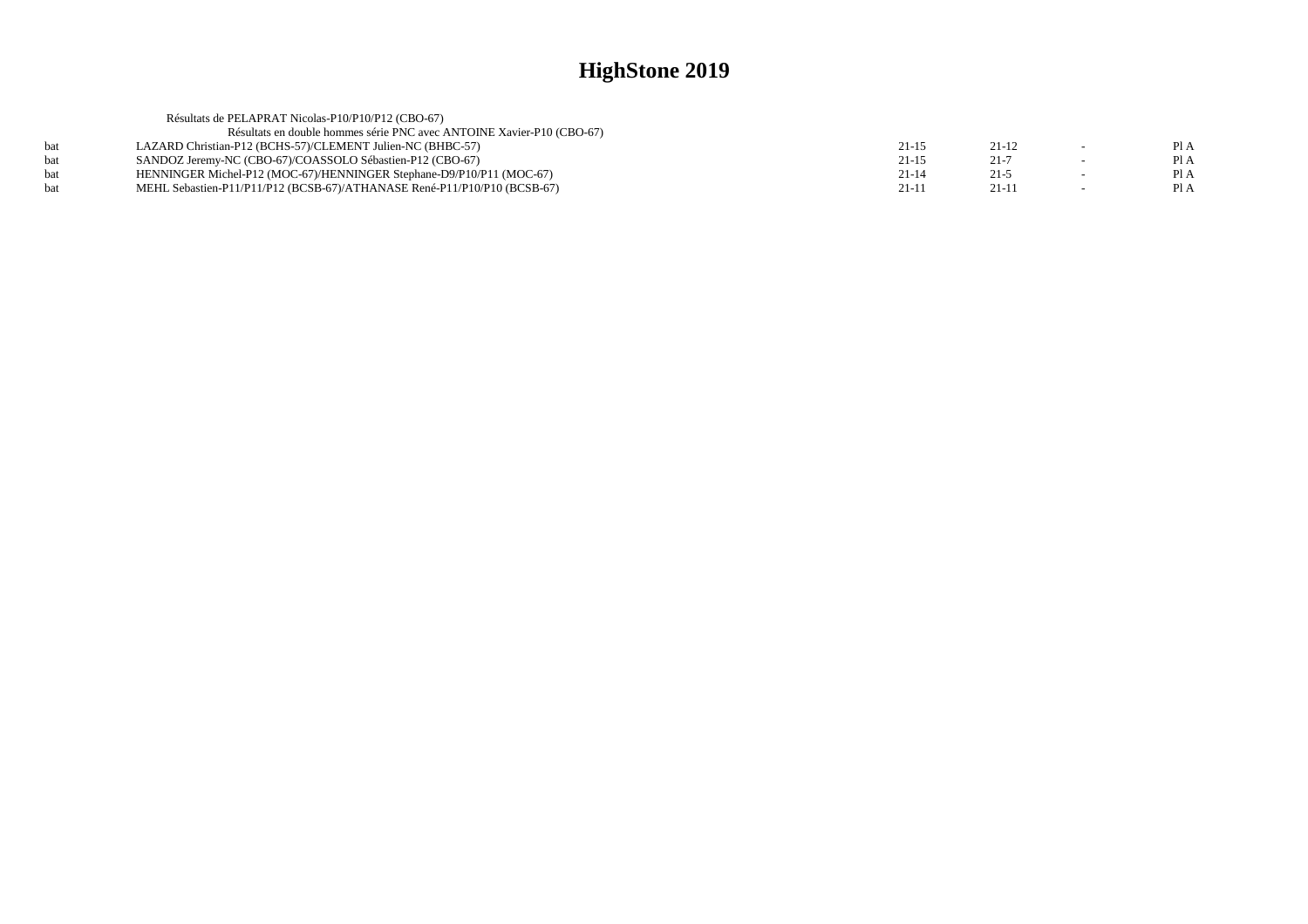| Résultats de PERRIN Louise-P10/P11/P12 (BCMS-67)                               |          |           |           |      |
|--------------------------------------------------------------------------------|----------|-----------|-----------|------|
| Résultats en double dames série PNC avec PINOT Daphnée-P12/P12/P11 (BCMS-67)   |          |           |           |      |
| FABRE Aurelie-P11/P10/P10 (EVE-67)/JOST Pamela-P11/P10/D9 (BDR-67)             | 11-21    | 21-19     | $17 - 21$ | Pl A |
| SAUTER Elise-D8/P10/P10 (CBO-67)/LE Ngoc phuong-P11/P10/P10 (CBO-67)           | $8 - 21$ | $17 - 21$ |           | Pl A |
| Résultats en double mixte série D8D9 avec CAILLAUD Valentin-D8/D7/D8 (BCMS-67) |          |           |           |      |
| ENSMINGER David-D9/D7/D9 (CR-67)/BOUGZALA Catherine-P10/P10/P11 (CR-67)        | 18-21    | $16-21$   |           | PIB  |
| MARLOIS Colin-D8/D7/D8 (RSM-68)/SALAS Coralie-D9/D7/D8 (RSM-68)                | $21-13$  | 11-21     | $16-21$   | Pl B |
|                                                                                |          |           |           |      |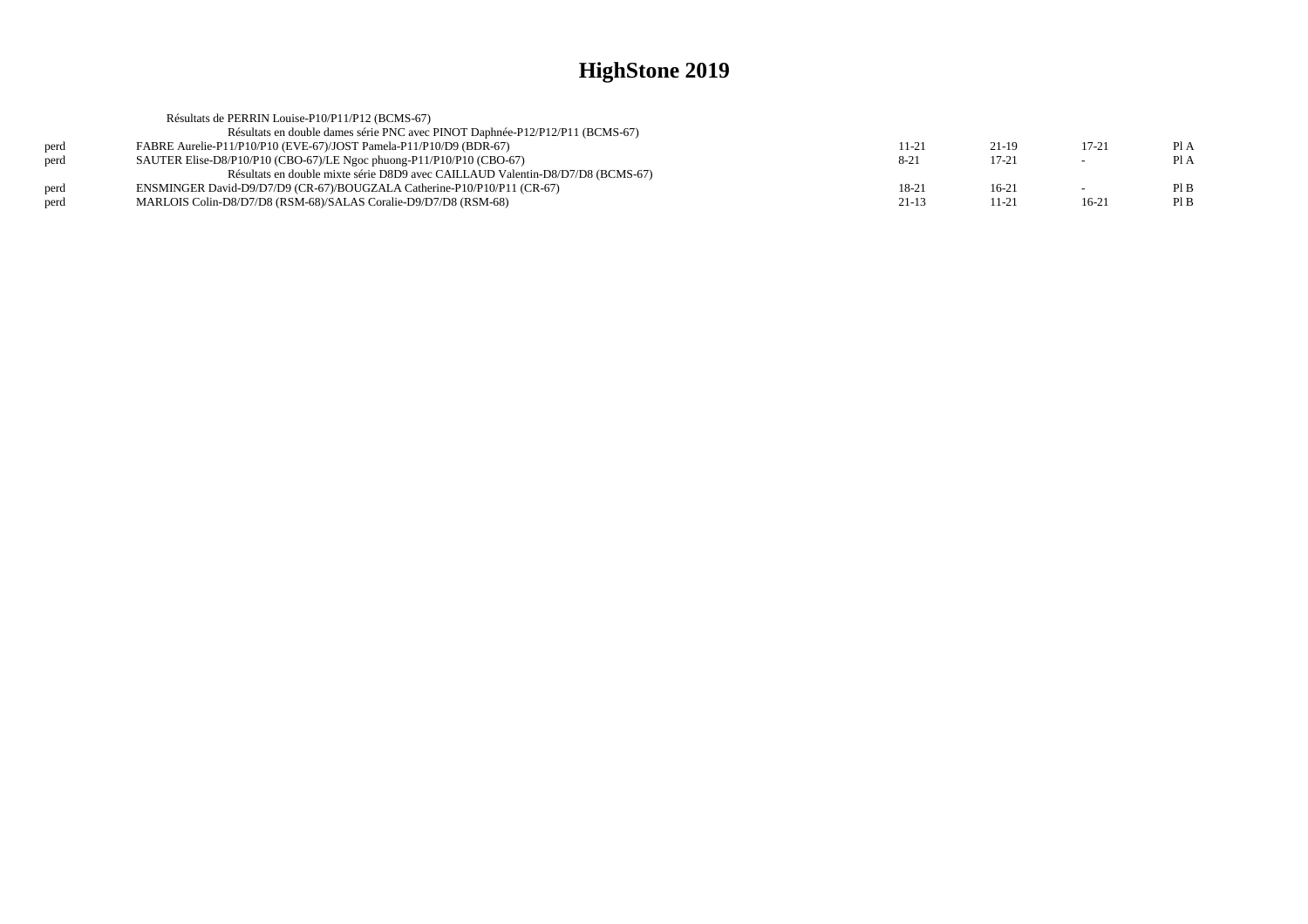| Résultats de PETERSCHMITT Pierre-antoine-R6/R6/D7 (COBRA-68) |           |           |                          |     |
|--------------------------------------------------------------|-----------|-----------|--------------------------|-----|
| Résultats en simple hommes série R6D7                        |           |           |                          |     |
| HENNINGER Sebastien-R6/D8/D8 (ASPTT-67)                      | $21 - 17$ | $21 - 18$ | $\sim$                   | P1D |
| DOMINGUEZ Mathieu-D7/D9/P10 (SCS-67)                         | $21-13$   | $21-16$   | $\overline{\phantom{0}}$ | PID |
| DUBOIS Arnaud-R6/D7/D8 (ASPTT-67)                            | 18-21     | $21 - 12$ | $21-13$                  | 1/4 |
| COMBAR Valentin-D7/R6/D7 (BDR-67)                            | $17 - 21$ | 17-21     | $\sim$                   | 1/2 |
|                                                              |           |           |                          |     |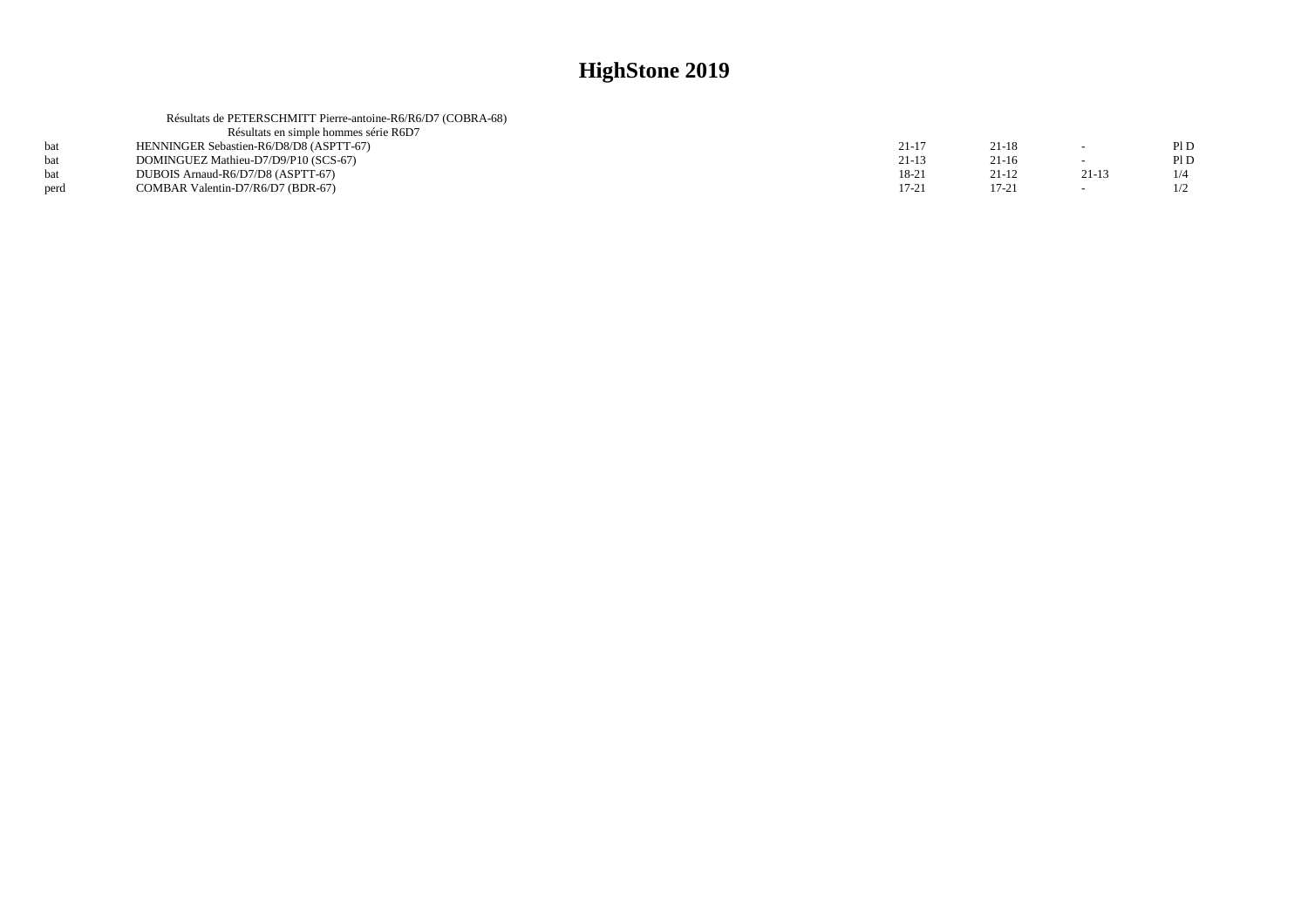|      | Résultats de PETIT Amandine-R6/R5/D7 (SLCSN-67)                                 |           |                |     |
|------|---------------------------------------------------------------------------------|-----------|----------------|-----|
|      | Résultats en double dames série R4R5 avec SCHOULLER Lou-ann-R6/R5/R6 (SLCSN-67) |           |                |     |
| perd | NANDJAN Jade-R5/R5/R6 (CSBW-68)/MOUKASSA Emilia-N3/R5/R4 (RSM-68)               | 18-21     | 14-21          | P1C |
| perd | KLEIN Marie-D7/R5/D7 (BCS-67)/MELCHILSEN Adeline-R6/R5/R5 (BCS-67)              | $17 - 21$ | $15-2^{\circ}$ | P1C |
| bat  | RITTER Coralie-D7/R5/D7 (BCT-67)/HENNEQUIN Estelle-D7/R6/D8 (BCO-67)            | 21-19     | $21 - 13$      | P1C |
|      |                                                                                 |           |                |     |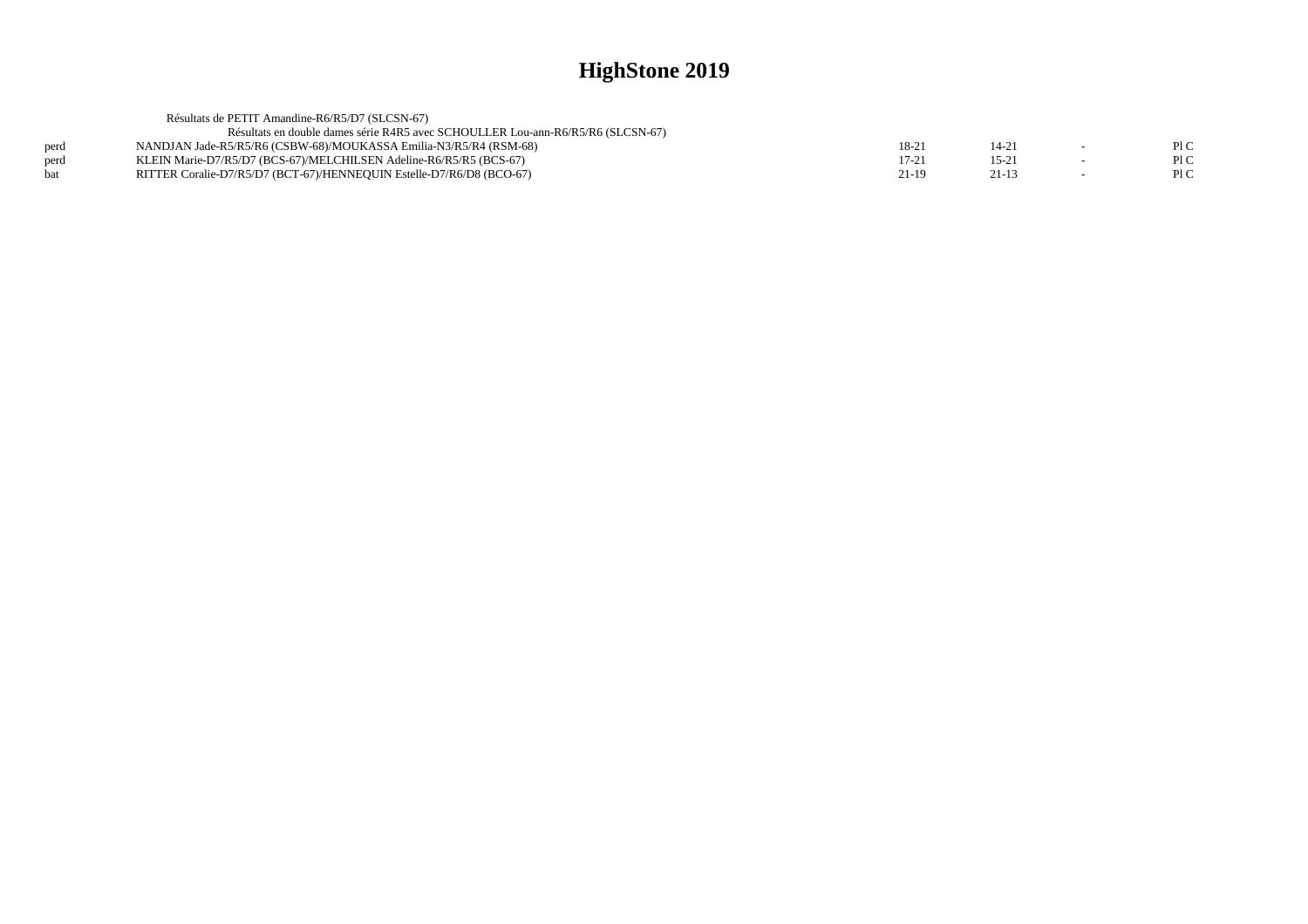|      | Résultats de PFISTER Thibaud-P12 (ASLR-67)    |           |           |                          |      |
|------|-----------------------------------------------|-----------|-----------|--------------------------|------|
|      | Résultats en simple hommes série PNC          |           |           |                          |      |
| hat  | OBER Jean michel-P12/P10/P10 (PBC-57)         | $21-18$   | $21-19$   | $\sim$                   | Pl B |
| bat  | LAMBOLEY Emmanuel-P10 (EVE-67)                | $23 - 21$ | $21 - 17$ | $\sim$                   | PIB  |
| hat  | YOUNSI Eddie-P12 (BDR-67)                     | $21-12$   | $21 - 16$ | $\overline{\phantom{a}}$ | Pl B |
| perd | CASSIUS DE LINVAL Romain-P12/P10/P11 (PBC-57) | 19-21     | 12-21     |                          | 1/2  |
|      |                                               |           |           |                          |      |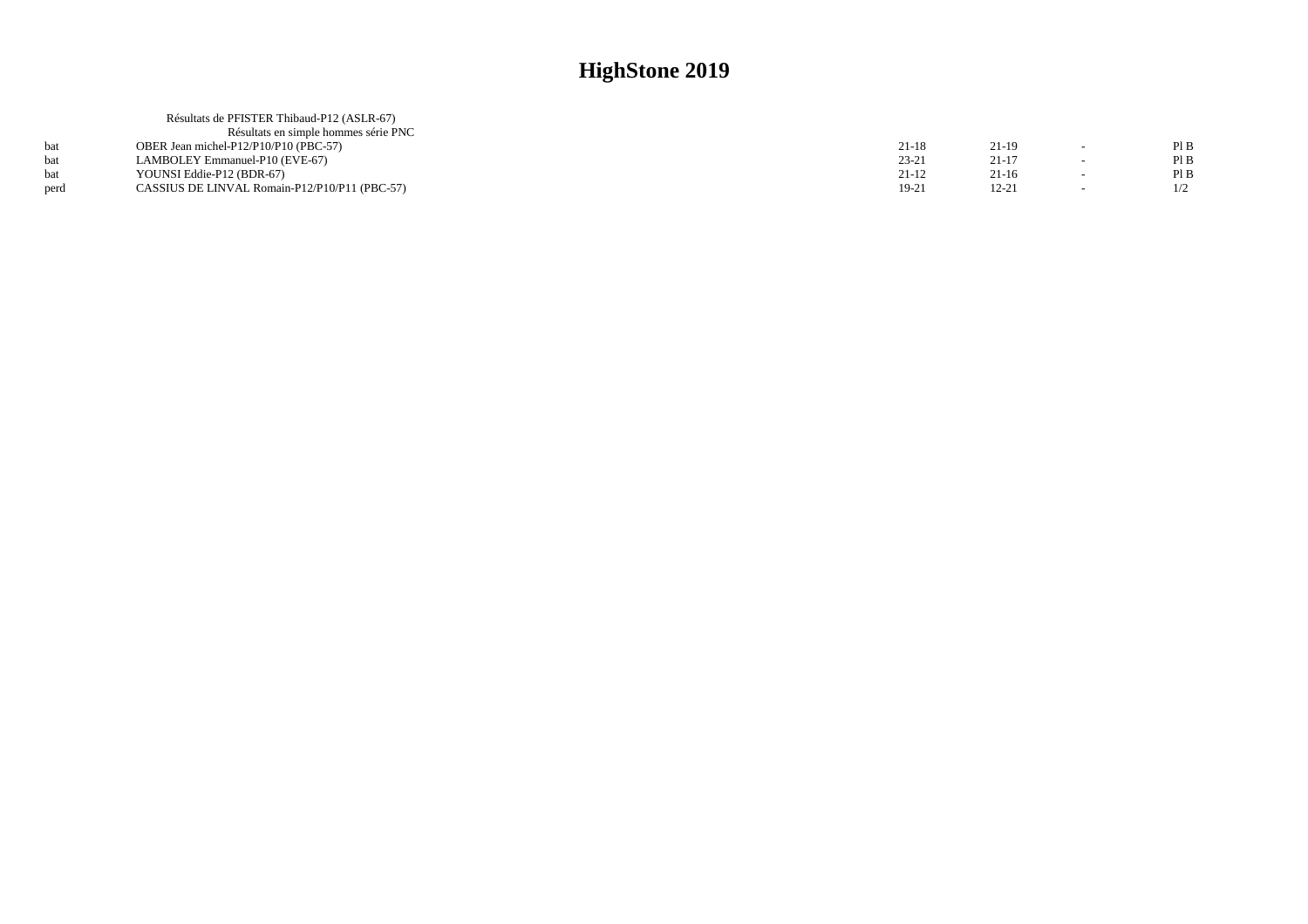| PI A |
|------|
| Pl A |
|      |
| PIF  |
| PI F |
|      |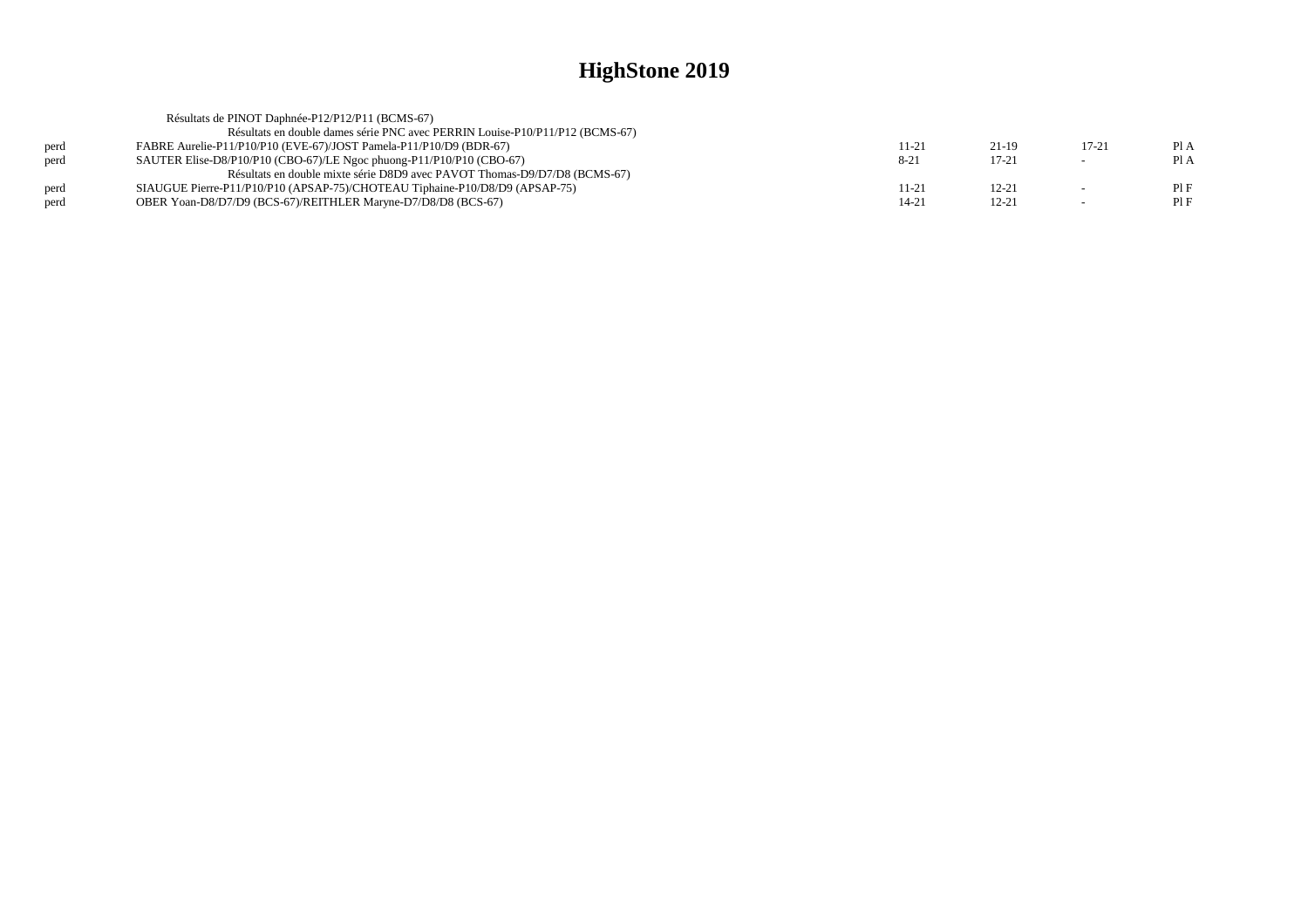|      | Résultats de PONTICELLI Michel-P12/D7/P10 (BCS-67)                         |         |       |       |      |
|------|----------------------------------------------------------------------------|---------|-------|-------|------|
|      | Résultats en double mixte série PNC avec REITHLER Manon-D8/D8/P10 (BCS-67) |         |       |       |      |
| bat  | YOUNSI Eddie-P12 (BDR-67)/YOUNSI Virginie-P12 (BDR-67)                     | $16-21$ | 21-13 | 21-15 | P1A  |
| perd | FLORENCE Joël-P10/D9/P11 (COBRA-68)/RENEL Manon-D9/P10/P11 (COBRA-68)      | $16-21$ | 13-21 |       | Pl A |
| perd | MULLER Ludovic-P10/D9/P11 (BDR-67)/SCHAFF Lucie-D9/D9/P11 (BDR-67)         | 12-21   | 19-21 |       |      |
|      |                                                                            |         |       |       |      |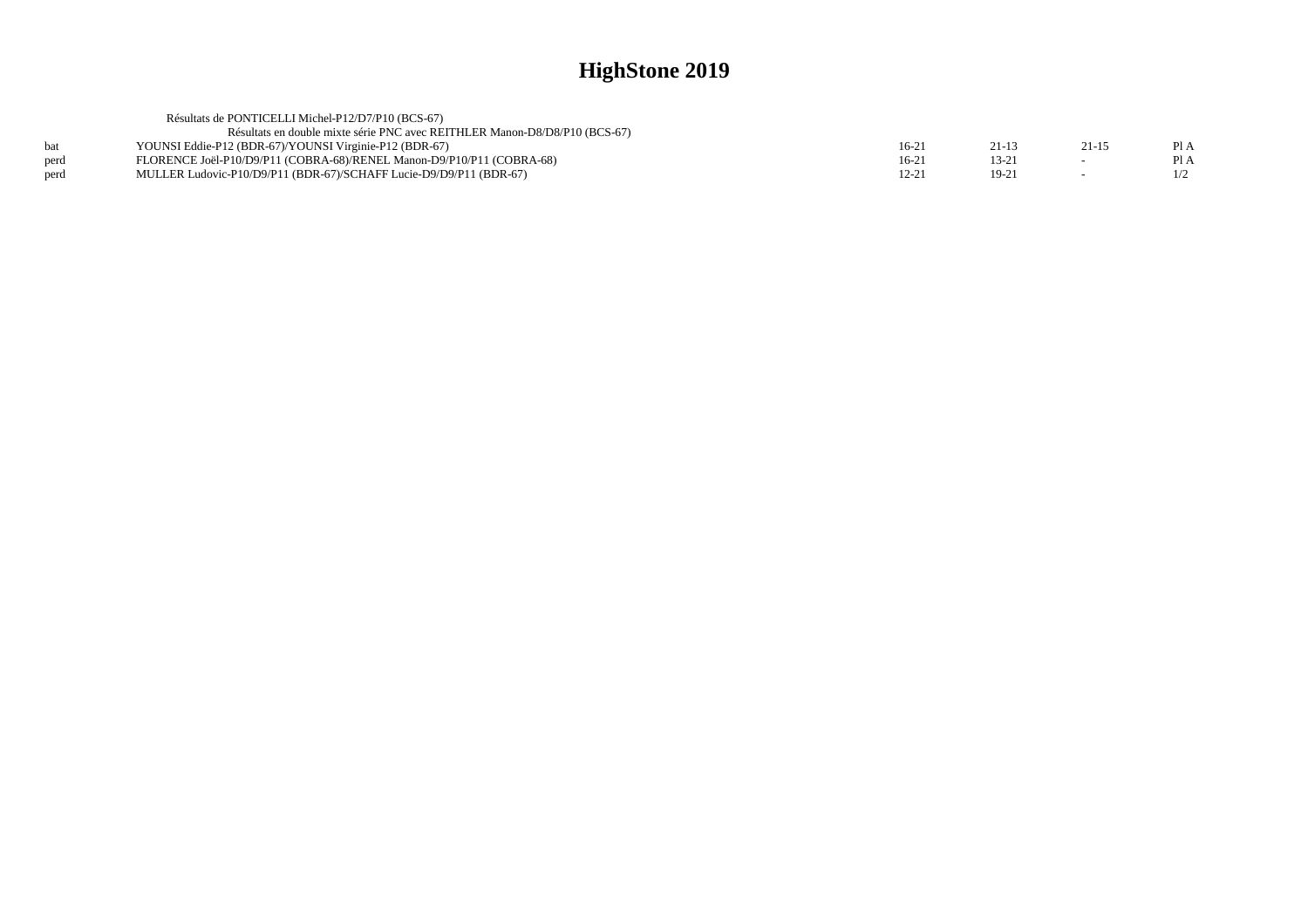|      | Résultats de PORTAS Pauline-P10 (BCIG-67)                                   |           |       |     |
|------|-----------------------------------------------------------------------------|-----------|-------|-----|
|      | Résultats en double mixte série D8D9 avec BRISSET Fabien-D9/D7/D9 (BCIG-67) |           |       |     |
| hat  | BONHOMME Noël-D8/D7/D9 (CEBA-67)/CORDAZZO Jeanne-D8/D9/P10 (CEBA-67)        | $21 - 16$ | 21-14 | PIE |
| bat  | WEBER Antoine-D7/D7/D8 (SLCSN-67)/WEBER-GUTHERTZ Alizée-D9/D7/D9 (SLCSN-67) | $21-17$   | 21-19 | PIE |
| perd | FROSSARD Alexandre-D8/D8/P10 (CSBW-68)/LECOULTRE Anais-D9/R6/D8 (CCSSL-67)  | $10-21$   | 12-21 |     |
|      |                                                                             |           |       |     |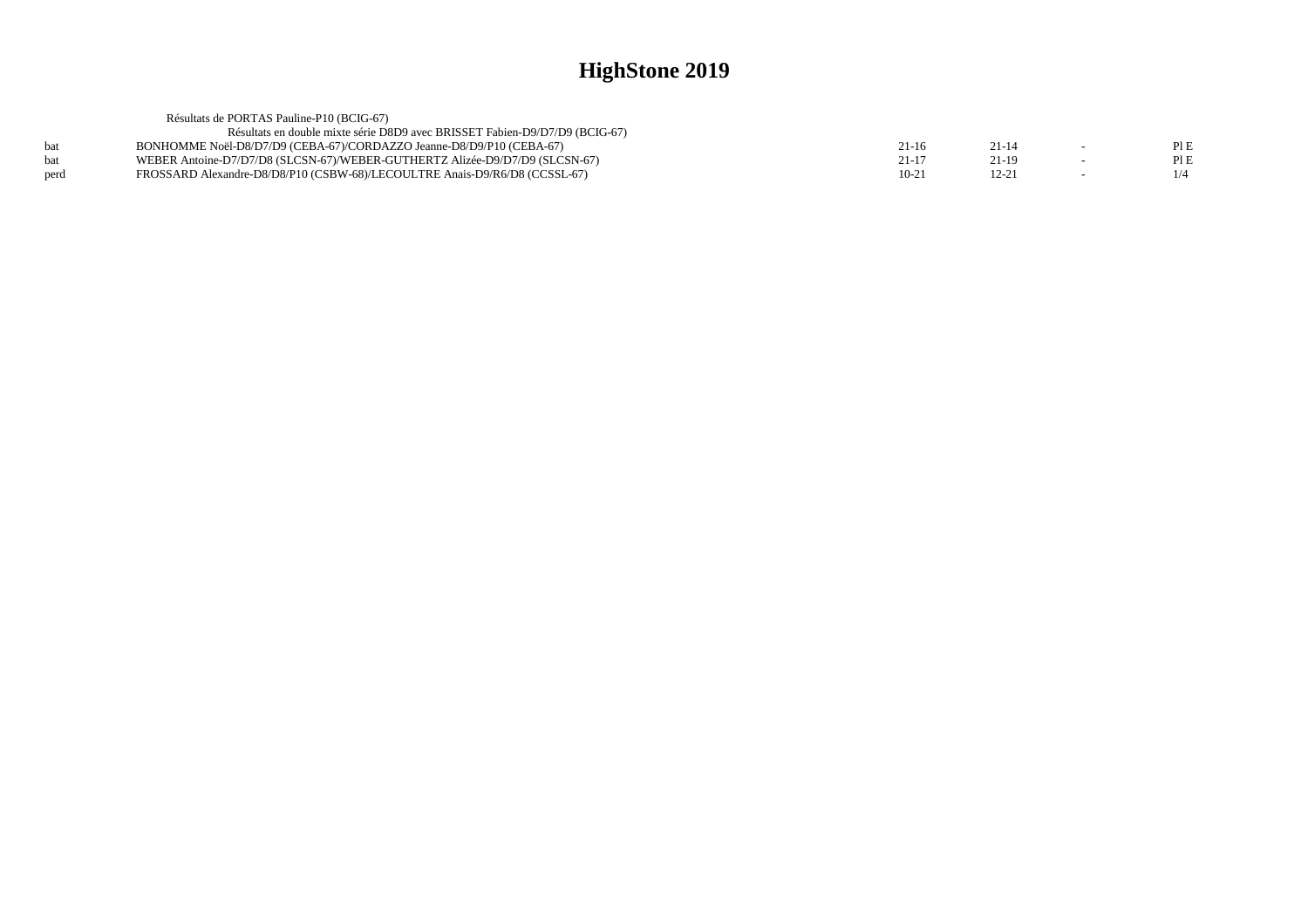| Résultats de PRACHAZAL Nicolas-D8/D7/D8 (FBD-67) |                                  |        |       |      |
|--------------------------------------------------|----------------------------------|--------|-------|------|
| Résultats en simple hommes série D8D9            |                                  |        |       |      |
| SENNEPIN Nathanael-P10/P10/D8 (BCS-57)           | 14-21                            | $16-2$ |       | Pl C |
|                                                  | $22 - 20$                        |        | 12-21 | PI C |
|                                                  | MAHE Alexandre-D9/D9/P10 (BT-67) |        |       |      |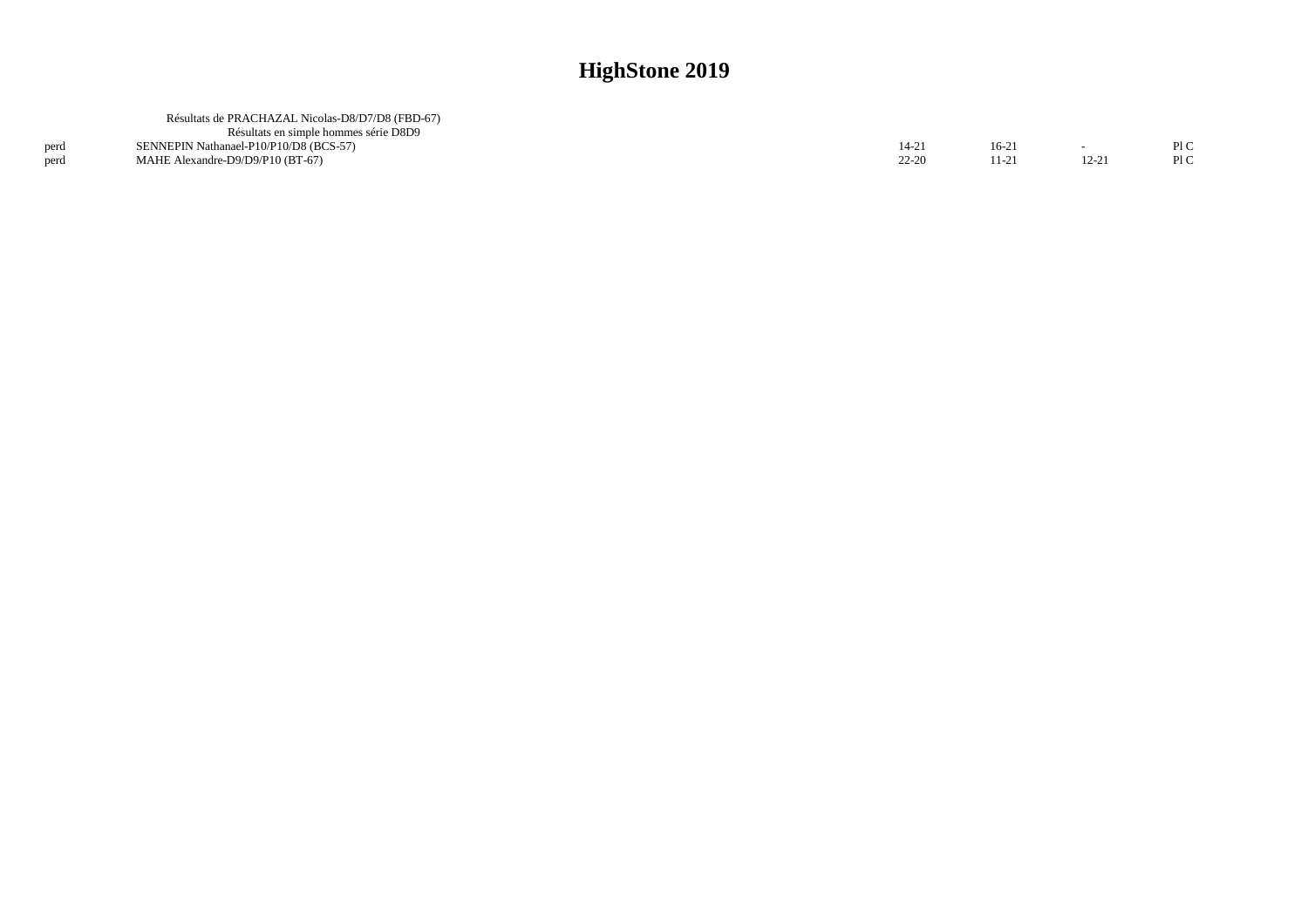|      | Résultats de PRIVAT Marine-P10/D7/D8 (ENABAD-67)                                   |           |           |                          |      |
|------|------------------------------------------------------------------------------------|-----------|-----------|--------------------------|------|
|      | Résultats en double mixte série R6D7 avec SCHOULLER Christophe-R6/R5/R6 (SLCSN-67) |           |           |                          |      |
|      | ROTH Thierry-R6/R5/R6 (OFBC-67)/SINSOU Clara-P10/D8/D8 (OFBC-67)                   | $21-10$   | $21-16$   | $\overline{\phantom{0}}$ | P1C  |
|      | BURESI Laurent-R5/R5/R6 (BCMS-67)/ATKINS Kathryn-D7/R6/R6 (BCMS-67)                | $23 - 21$ | $21 - 18$ |                          | Pl C |
|      | MAINEULT Clement-D7/D7/R6 (ENABAD-67)/DIRRINGER Samantha-D8/D7/D7 (BCIG-67)        | $23 - 25$ | $21-16$   | $21 - 13$                | 1/4  |
| perd | ENGER Xavier-D8/R6/R6 (BCS-67)/KLEIN Marie-D7/R5/D7 (BCS-67)                       | $15 - 21$ | 18-21     |                          | 1/2  |
|      |                                                                                    |           |           |                          |      |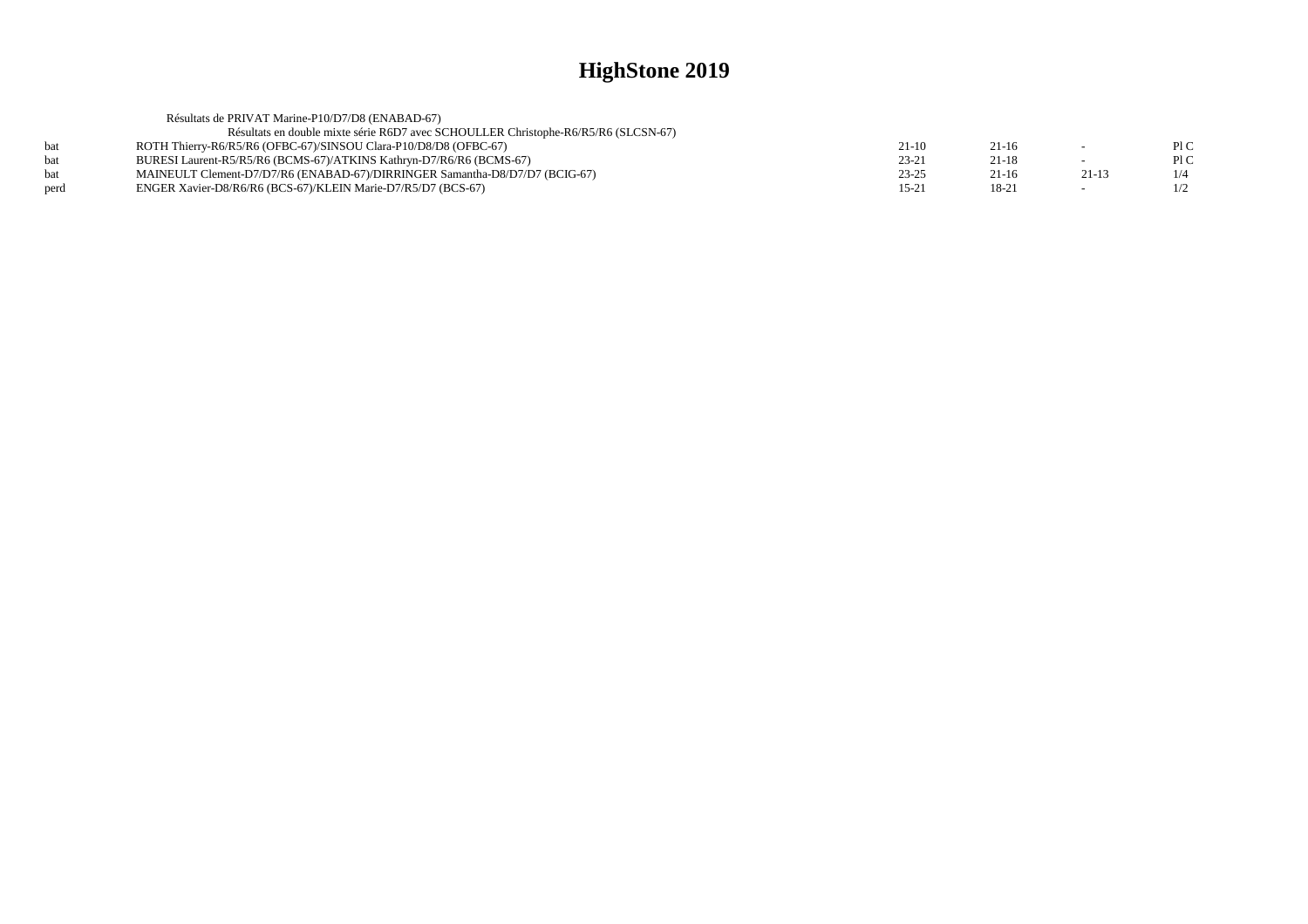|      | Résultats de PULTAR Marc-P11/D9/P12 (COBRA-68)                                 |       |        |  |
|------|--------------------------------------------------------------------------------|-------|--------|--|
|      | Résultats en double hommes série D8D9 avec FLORENCE Joël-P10/D9/P11 (COBRA-68) |       |        |  |
|      | JACOUIN Francois-P10/D9/P10 (EVE-67)/HIRTZ Aurélien-P10/D9/P11 (EVE-67)        |       |        |  |
| perd | MOUROT Josselyn-D9/D8/P10 (EACB-68)/GOSSARD William-D9/D8/P10 (BCA-06)         | 13-21 | $10-2$ |  |
|      |                                                                                |       |        |  |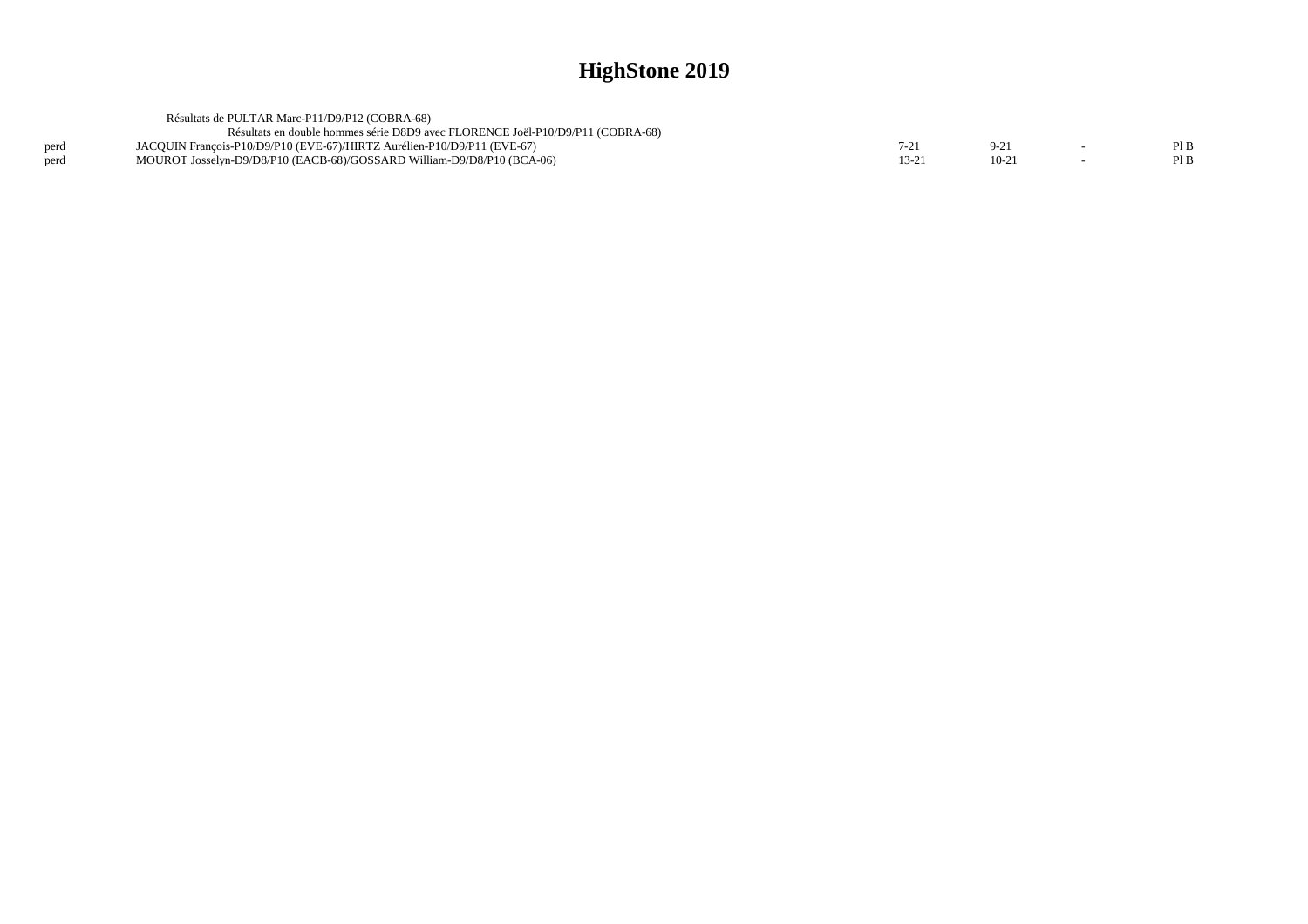|      | Résultats de PUSCA Erine-P11/D8/P10 (SBC57-57)                               |           |           |                          |      |
|------|------------------------------------------------------------------------------|-----------|-----------|--------------------------|------|
|      | Résultats en double dames série D8D9 avec SINSOU Clara-P10/D8/D8 (OFBC-67)   |           |           |                          |      |
| perd | HENNINGER Sandrine-P11/D9/P11 (MOC-67)/HENNINGER Sophie-D8/D8/P10 (ASPTT-67) | $9-21$    | $7 - 21$  |                          | PI A |
| perd | MORITZ-PETIT Lara-D8/D8/D9 (CEBA-67)/GANDER Alix-D8/D8/P10 (CEBA-67)         | $17 - 21$ | $12 - 21$ | $\overline{\phantom{a}}$ | Pl A |
|      | Résultats en double mixte série PNC avec OBERT Tristan-P10/P10/P11 (RVO-67)  |           |           |                          |      |
| perd | MULLER Ludovic-P10/D9/P11 (BDR-67)/SCHAFF Lucie-D9/D9/P11 (BDR-67)           | $16-21$   | $17 - 21$ | $\sim$                   | PIB  |
| bat  | KILIAN Raphael-P11/P10/P10 (ABCM-67)/FEURER Françoise-P12/P12/P10 (ABCM-67)  | $21-17$   | $22 - 20$ |                          | PIB  |
| perd | FLORENCE Joël-P10/D9/P11 (COBRA-68)/RENEL Manon-D9/P10/P11 (COBRA-68)        | 14-21     | $9 - 21$  | $\sim$                   | 1/2  |
|      |                                                                              |           |           |                          |      |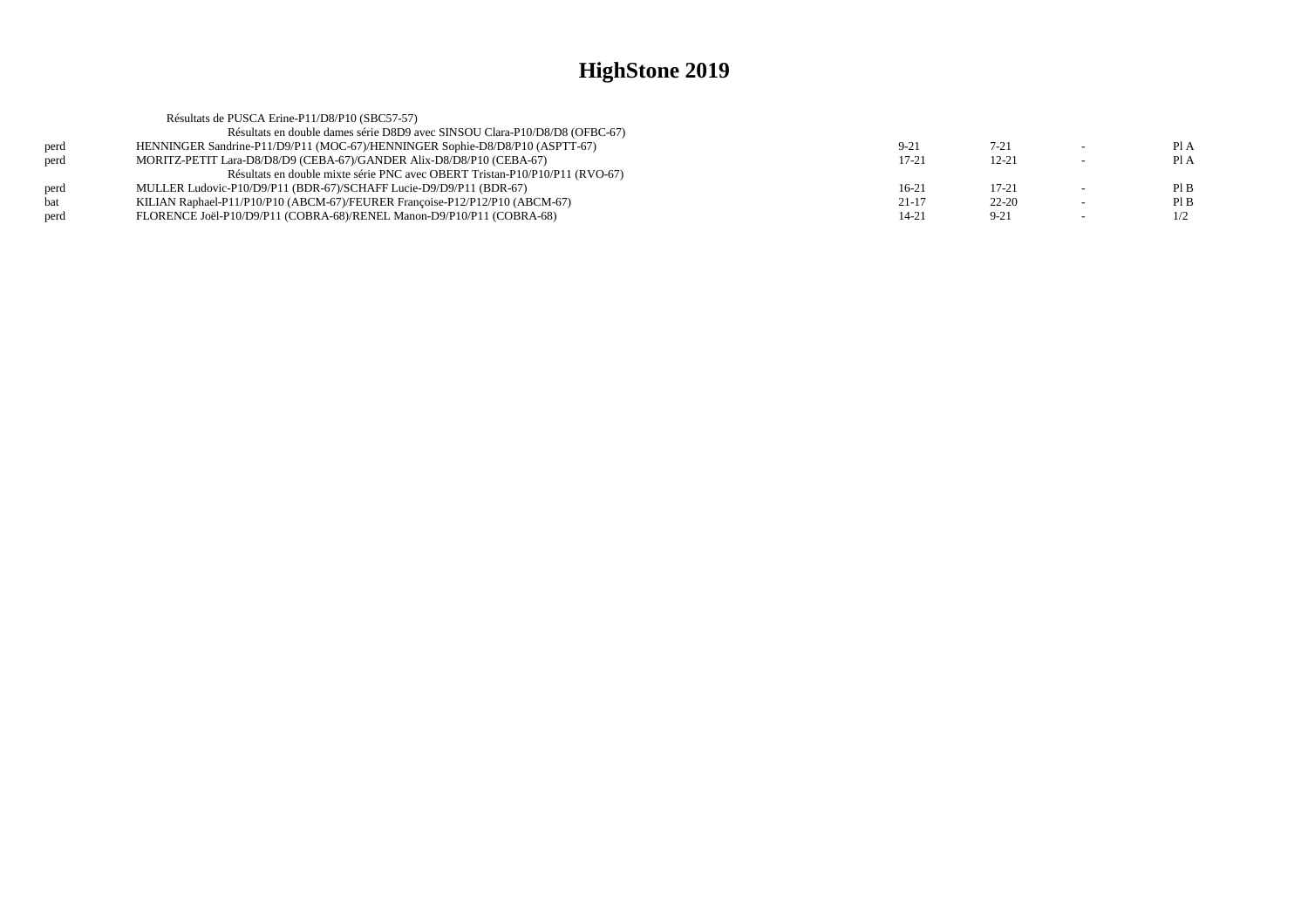|      | Résultats de RAKOTOMALALA Johan-lucas-D9/D8/P10 (ASLR-67)                          |           |           |           |      |
|------|------------------------------------------------------------------------------------|-----------|-----------|-----------|------|
|      | Résultats en simple hommes série D8D9                                              |           |           |           |      |
| perd | BRONNERT Nicolas-D9/D8/D9 (BCS-67)                                                 | $16-21$   | $14 - 21$ |           | PIE  |
| bat  | GARY Jean-didier-D8/D7/D8 (RBC-67)                                                 | 19-21     | $21-19$   | $22 - 20$ | PI E |
|      | Résultats en double hommes série D8D9 avec KIRSTETTER Laurent-P11/D9/P10 (ASLR-67) |           |           |           |      |
| perd | HIEGEL Laurent-D9/D9/P10 (BCL-67)/BEUTELSTETTER Franck-P12/D9/P10 (BCL-67)         | $23 - 25$ | $19-21$   |           | P1C  |
| perd | BISCHOFF Nicolas-D9/D8/D9 (BCO-67)/LECHAT Gautier-P10/D9/D9 (MOC-67)               | 13-21     | $16-2$    |           | P1C  |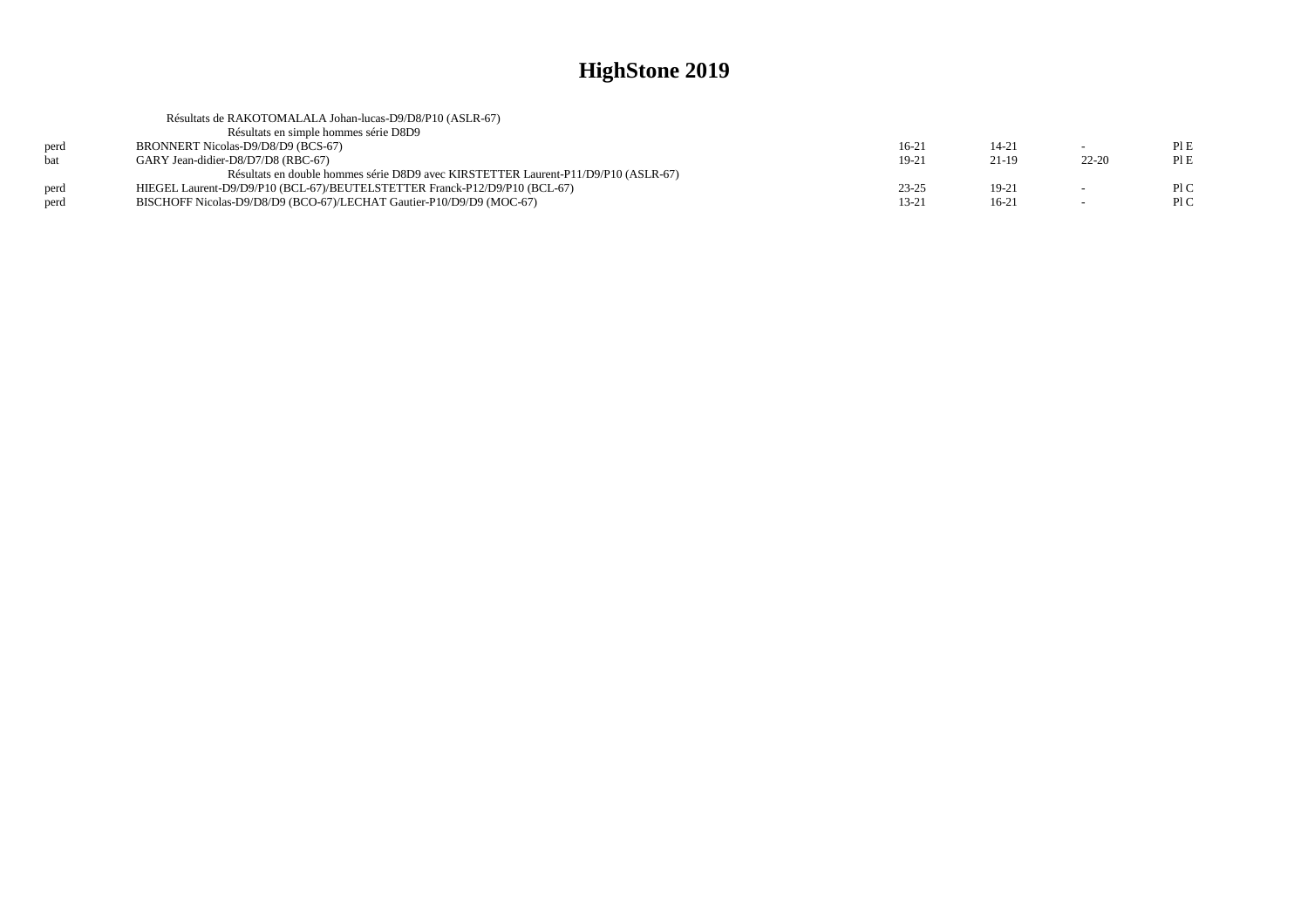|      | Résultats de REITHLER Manon-D8/D8/P10 (BCS-67)                                 |         |         |           |      |
|------|--------------------------------------------------------------------------------|---------|---------|-----------|------|
|      | Résultats en double mixte série PNC avec PONTICELLI Michel-P12/D7/P10 (BCS-67) |         |         |           |      |
| bat  | YOUNSI Eddie-P12 (BDR-67)/YOUNSI Virginie-P12 (BDR-67)                         | $16-21$ | 21-13   | $21 - 15$ | Pl A |
| perd | FLORENCE Joël-P10/D9/P11 (COBRA-68)/RENEL Manon-D9/P10/P11 (COBRA-68)          | $16-21$ | 13-21   |           | PI A |
| perd | MULLER Ludovic-P10/D9/P11 (BDR-67)/SCHAFF Lucie-D9/D9/P11 (BDR-67)             | 12-21   | $19-21$ |           |      |
|      |                                                                                |         |         |           |      |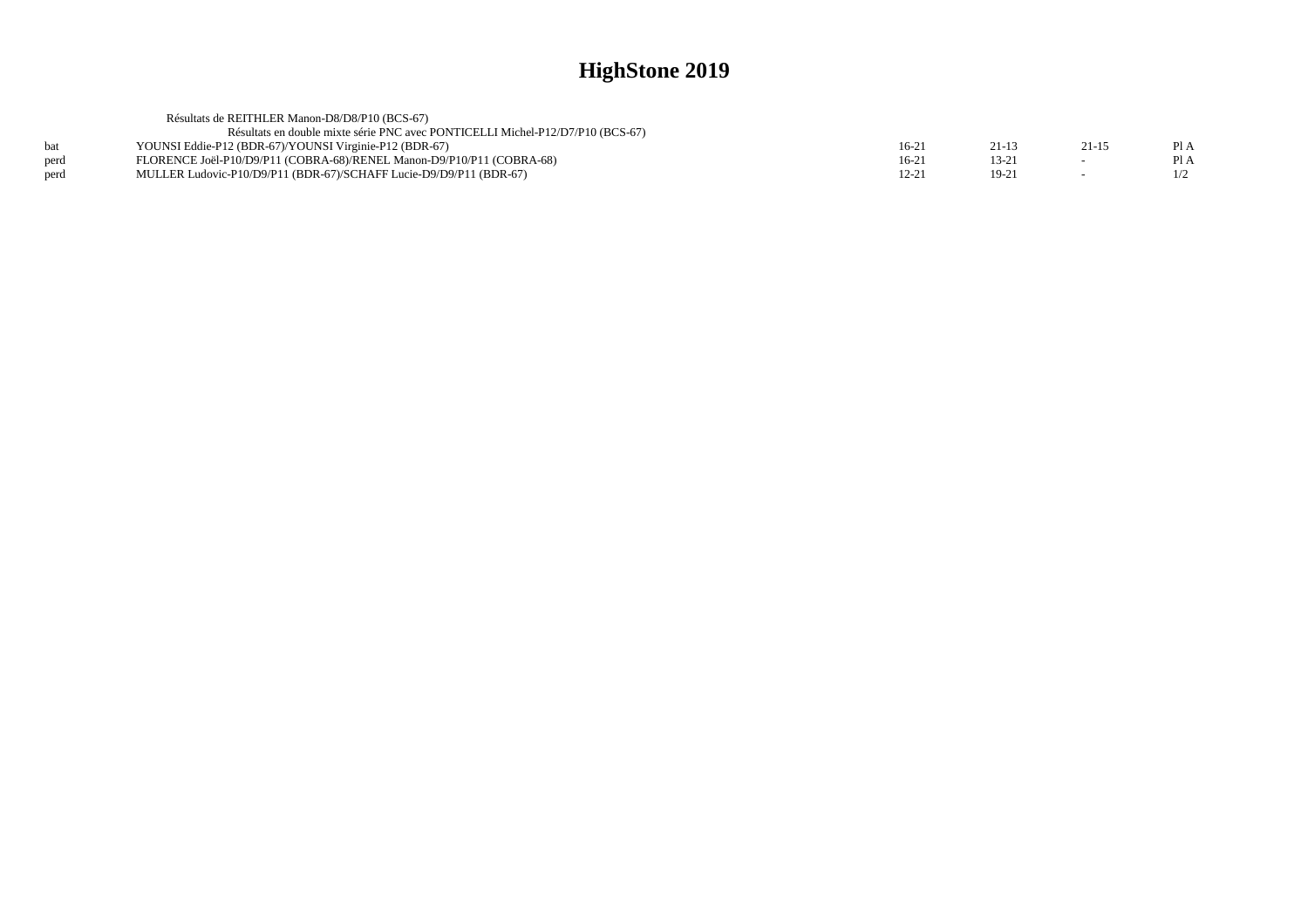|      | Résultats de REITHLER Maryne-D7/D8/D8 (BCS-67)                              |           |           |           |        |
|------|-----------------------------------------------------------------------------|-----------|-----------|-----------|--------|
|      | Résultats en double dames série R6D7 avec MEIER Miriam-D8/D7/D7 (BCS-67)    |           |           |           |        |
| bat  | MICHEL Sarah-D9/D7/D9 (SCS-67)/BIWAND Christelle-D8/R6/D7 (SCS-67)          | $27 - 25$ | $23 - 21$ |           | PIB    |
| perd | DAMASO MERX Julie-D8/D7/R6 (BCIG-67)/MALGIERI Jessica-D9/D8/P10 (ASLR-67)   | $17 - 21$ | $20 - 22$ |           | PIB    |
| perd | DIRRINGER Samantha-D8/D7/D7 (BCIG-67)/JEANNESSON Maud-D9/D7/D8 (BCIG-67)    | $16-21$   | $19-21$   |           | PIB    |
|      | Résultats en double mixte série D8D9 avec OBER Yoan-D8/D7/D9 (BCS-67)       |           |           |           |        |
| bat  | PAVOT Thomas-D9/D7/D8 (BCMS-67)/PINOT Daphnée-P12/P12/P11 (BCMS-67)         | $21 - 14$ | $21-12$   |           | PIF    |
| bat  | SIAUGUE Pierre-P11/P10/P10 (APSAP-75)/CHOTEAU Tiphaine-P10/D8/D9 (APSAP-75) | $21 - 14$ | $21-9$    |           | PIF    |
| bat  | DORNIER Vincent-D7/D7/D8 (BCMS-67)/MARTEL Zoé-P10/D8/P10 (BCMS-67)          | $21 - 17$ | $21 - 7$  |           | 1/4    |
| bat  | MARLOIS Colin-D8/D7/D8 (RSM-68)/SALAS Coralie-D9/D7/D8 (RSM-68)             | $21-12$   | $13 - 21$ | $21 - 14$ | 1/2    |
| bat  | DUBOIS Arnaud-R6/D7/D8 (ASPTT-67)/LY Bui minh thu-D7/R5/D8 (ASPTT-67)       | $21-11$   | $21-12$   |           | Finale |
|      |                                                                             |           |           |           |        |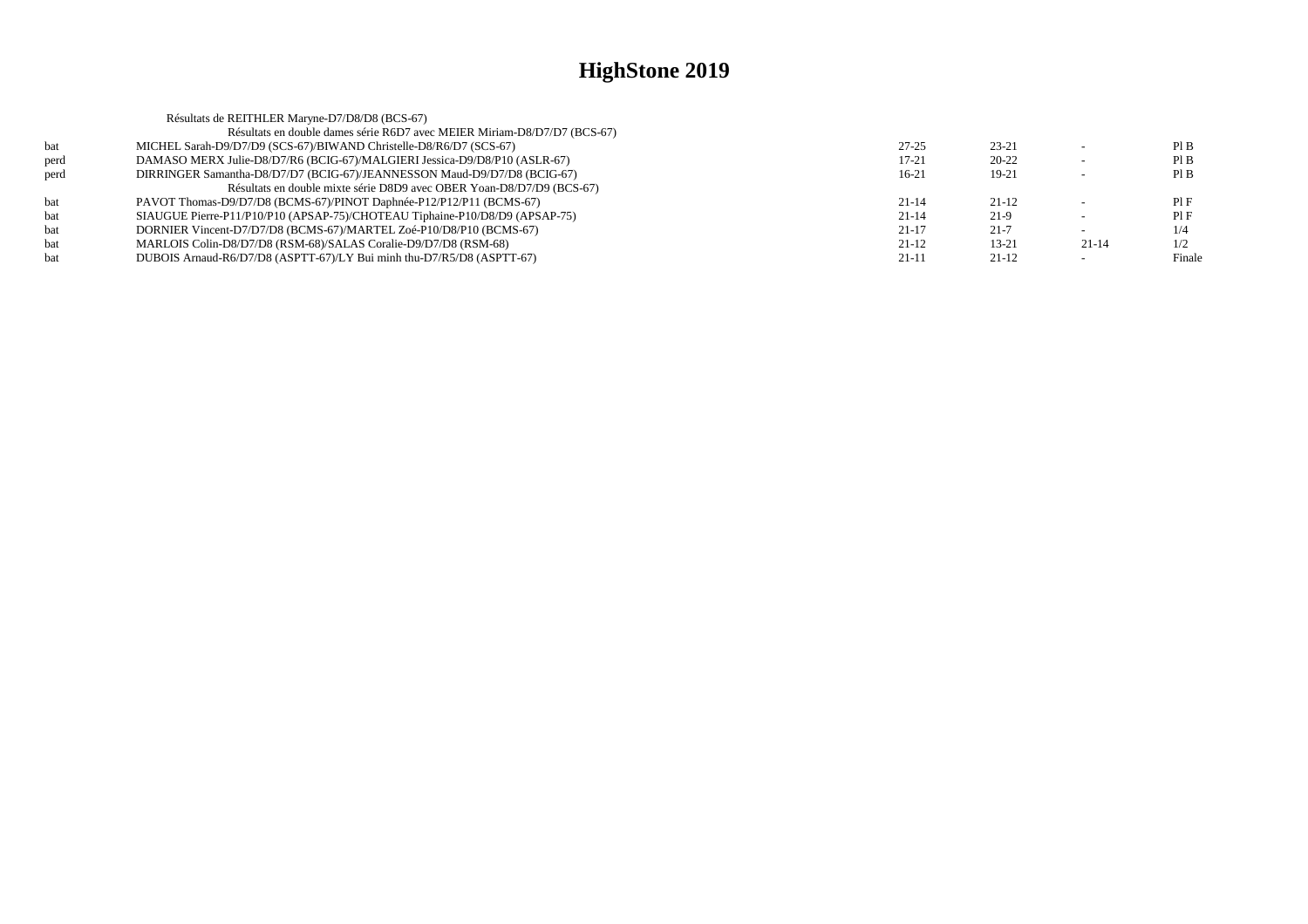|      | Résultats de RENAULT Alice-D9/P10/P11 (FBD-67) |           |         |         |     |
|------|------------------------------------------------|-----------|---------|---------|-----|
|      |                                                |           |         |         |     |
|      | Résultats en simple dames série D8D9           |           |         |         |     |
|      | CORDAZZO Jeanne-D8/D9/P10 (CEBA-67)            | 21-8      | 21-12   |         | P1C |
| perd | MALGIERI Jessica-D9/D8/P10 (ASLR-67)           | $17 - 21$ | 21-11   | $16-21$ | P1C |
| perd | HENNINGER Sophie-D8/D8/P10 (ASPTT-67)          | 13-21     | $10-21$ |         | P1C |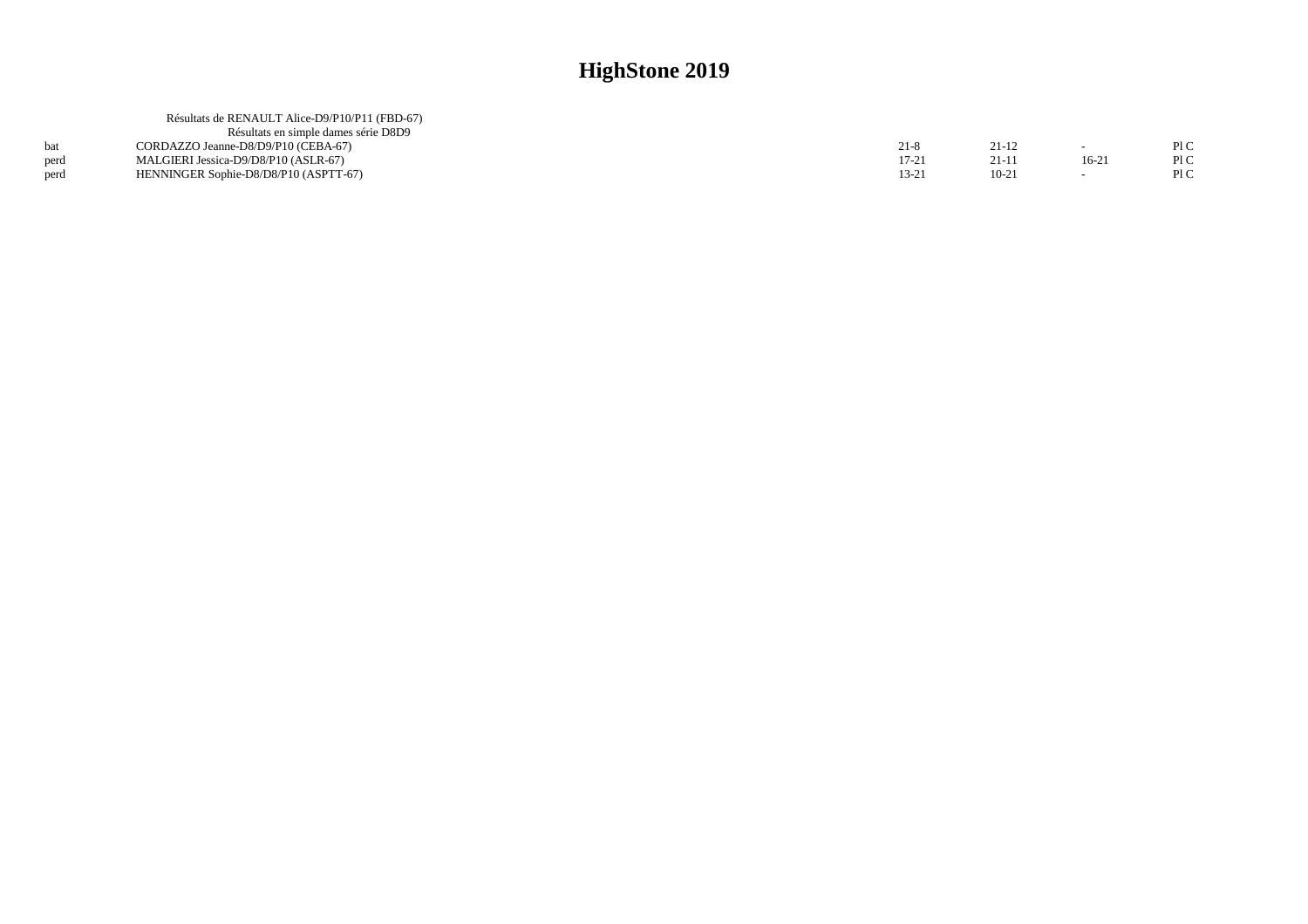|            | Résultats de RENEL Manon-D9/P10/P11 (COBRA-68)                               |           |           |         |        |
|------------|------------------------------------------------------------------------------|-----------|-----------|---------|--------|
|            | Résultats en double mixte série PNC avec FLORENCE Joël-P10/D9/P11 (COBRA-68) |           |           |         |        |
| hat        | YOUNSI Eddie-P12 (BDR-67)/YOUNSI Virginie-P12 (BDR-67)                       | $21-8$    | $21 - 7$  |         | P1A    |
| hat        | PONTICELLI Michel-P12/D7/P10 (BCS-67)/REITHLER Manon-D8/D8/P10 (BCS-67)      | $21-16$   | $21-13$   |         | Pl A   |
| <b>bat</b> | OBERT Tristan-P10/P10/P11 (RVO-67)/PUSCA Erine-P11/D8/P10 (SBC57-57)         | $21 - 14$ | $21-9$    |         | 1/2    |
| hat        | MULLER Ludovic-P10/D9/P11 (BDR-67)/SCHAFF Lucie-D9/D9/P11 (BDR-67)           | $21 - 17$ | $15 - 21$ | $23-21$ | Finale |
|            |                                                                              |           |           |         |        |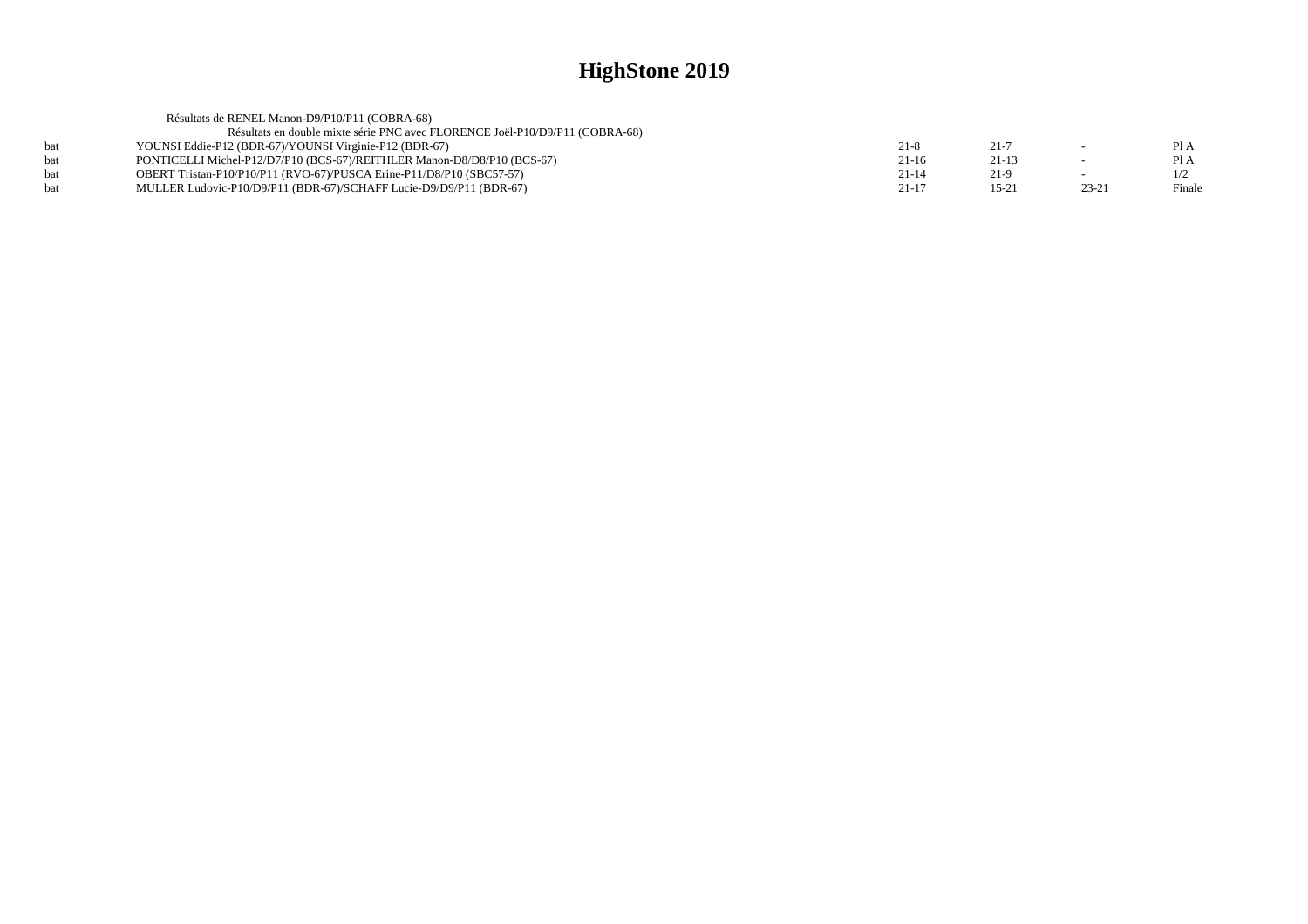|      | Résultats de RIEFFEL-DORN Laura-R5/R4/R4 (BCS-67)                               |           |           |         |        |
|------|---------------------------------------------------------------------------------|-----------|-----------|---------|--------|
|      | Résultats en double dames série R4R5 avec LENGENFELDER Cathie-R5/R4/R5 (BCS-67) |           |           |         |        |
| hat  | WEISBECKER Cynthia-D7/R5/D7 (OFBC-67)/BONELLI Muriel-D7/R5/R5 (OFBC-67)         | $21 - 17$ | $21-13$   |         | Pl A   |
| perd | MAGER Margaux-R5/R5/R4 (BCT-67)/OBER Fiona-R5/R5/R4 (BCT-67)                    | $17 - 21$ | $15 - 21$ |         | Pl A   |
| hat  | KLEIN Marie-D7/R5/D7 (BCS-67)/MELCHILSEN Adeline-R6/R5/R5 (BCS-67)              | $23 - 21$ | $19-21$   | $21-16$ | 1/4    |
| hat  | DEMANET Vanessa-R6/R5/R5 (BS-67)/CHABRIER Sylvie-R5/R4/R4 (ASCS-67)             | $22 - 20$ | $21-13$   |         | 1/2    |
| nerd | MAGER Margaux-R5/R5/R4 (BCT-67)/OBER Fiona-R5/R5/R4 (BCT-67)                    | $10-21$   | $13 - 21$ |         | Finale |
|      |                                                                                 |           |           |         |        |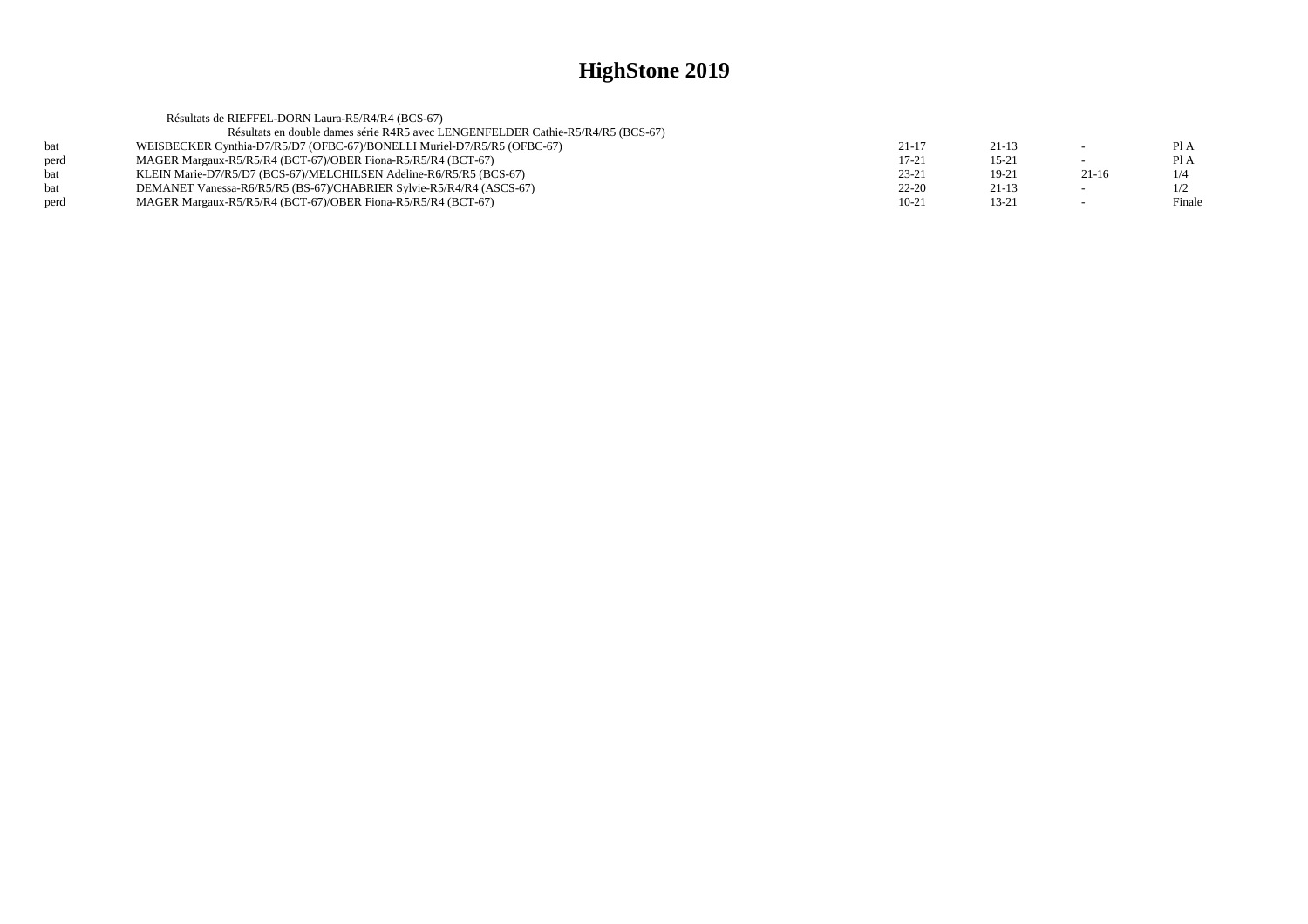|      | Résultats de RITTER Coralie-D7/R5/D7 (BCT-67)                                 |           |           |           |     |
|------|-------------------------------------------------------------------------------|-----------|-----------|-----------|-----|
|      | Résultats en double dames série R4R5 avec HENNEQUIN Estelle-D7/R6/D8 (BCO-67) |           |           |           |     |
| perd | KLEIN Marie-D7/R5/D7 (BCS-67)/MELCHILSEN Adeline-R6/R5/R5 (BCS-67)            | $15 - 21$ | $9 - 21$  |           | P1C |
| perd | NANDJAN Jade-R5/R5/R6 (CSBW-68)/MOUKASSA Emilia-N3/R5/R4 (RSM-68)             | $14 - 21$ | $21 - 14$ | $17 - 21$ | P1C |
| perd | PETIT Amandine-R6/R5/D7 (SLCSN-67)/SCHOULLER Lou-ann-R6/R5/R6 (SLCSN-67)      | 19-21     | $13 - 21$ |           | P1C |
|      | Résultats en double mixte série R6D7 avec HUBER Jeremy-D8/D7/D7 (BCT-67)      |           |           |           |     |
| perd | CASTEL Jeremie-R6 (CEBA-67)/KUCHLER Justine-D7/R6/R6 (CEBA-67)                | 16-21     | $13 - 21$ |           | PIE |
| perd | MAINEULT Clement-D7/D7/R6 (ENABAD-67)/DIRRINGER Samantha-D8/D7/D7 (BCIG-67)   | 18-21     | $9-21$    | $\sim$    | PIE |
| bat  | HELL Laurent-D7/R6/D7 (VDK-67)/HEYER Nathalie-P11/D9/D9 (AOWB-67)             | $21-18$   | $21-16$   |           | PIE |
|      |                                                                               |           |           |           |     |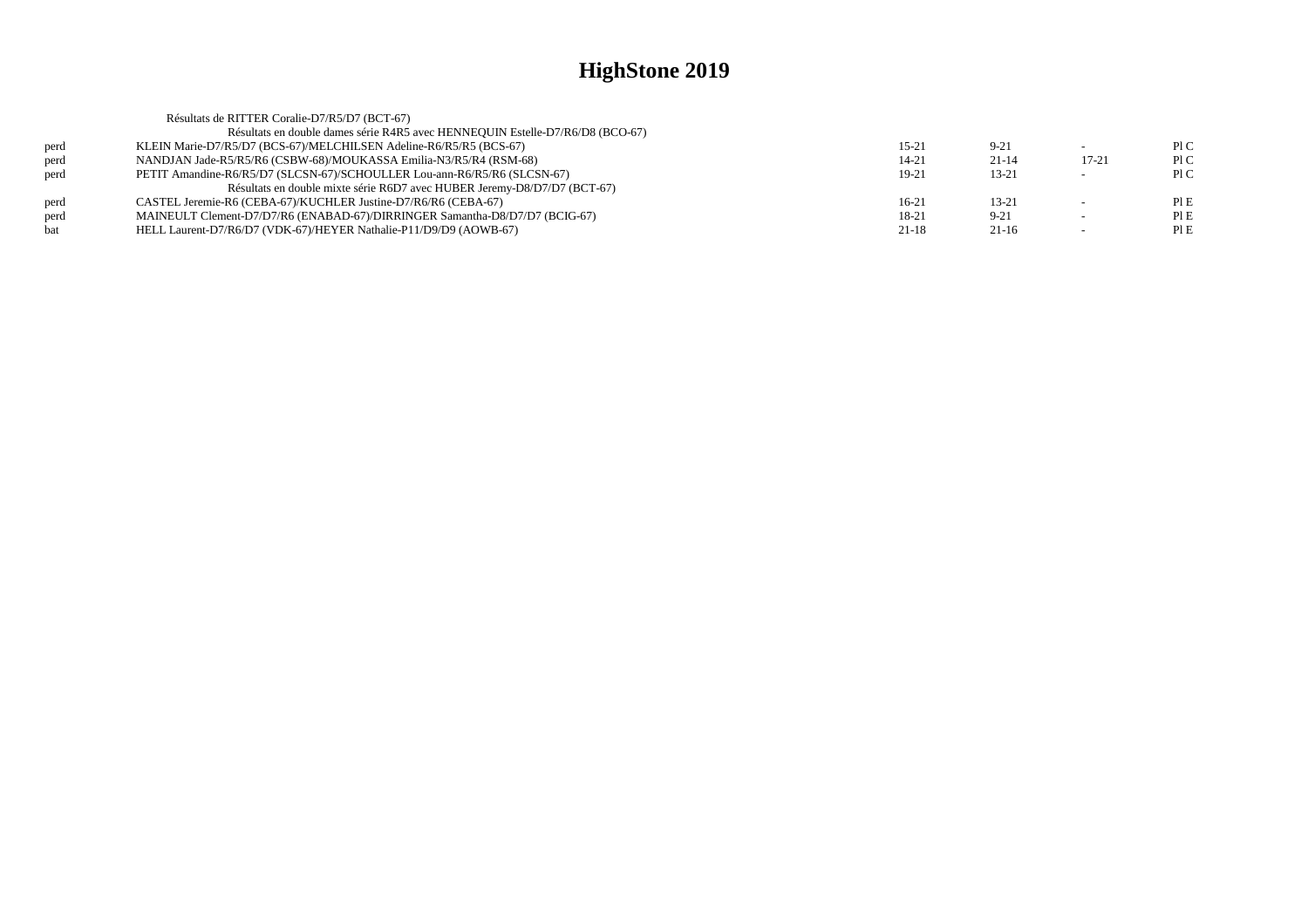|      | Résultats de ROSE Valentin-R5/R4/R5 (ASPTT-67)                                 |           |           |        |
|------|--------------------------------------------------------------------------------|-----------|-----------|--------|
|      | Résultats en double hommes série R4R5 avec MULLER Jonathan-R5/R4/R5 (ASPTT-67) |           |           |        |
| bat  | RUFFENACH Eric-D7/R6/D7 (BCMS-67)/BURESI Laurent-R5/R5/R6 (BCMS-67)            | $21 - 15$ | $21-17$   | PI D   |
| bat  | CASTEL Jeremie-R6 (CEBA-67)/SEILER Benjamin-N3/R4/N3 (CEBA-67)                 | 21-18     | $21-17$   | P1D    |
| perd | BALAND Florian-R6 (ENABAD-67)/KEIFFER Titouan-R6/R5/R6 (ENABAD-67)             | $17 - 21$ | 19-21     | P1D    |
| bat  | AISSI Marie Elie-R5/R6/R6 (ASPTT-67)/AISSI Marie elohim-R4/R6/R5 (ASPTT-67)    | 21-12     | $21-13$   | 1/4    |
| bat  | STREITH Victor-R5/R5/R6 (BCBB-67)/HOFFMANN Laurent-R6/R5/R6 (BCBB-67)          | $21-16$   | $21 - 18$ | 1/2    |
| perd | BALAND Florian-R6 (ENABAD-67)/KEIFFER Titouan-R6/R5/R6 (ENABAD-67)             | $16-21$   | $17 - 21$ | Finale |
|      | Résultats en double mixte série R4R5 avec MAGER Margaux-R5/R5/R4 (BCT-67)      |           |           |        |
| perd | TRAN Jean-Paul-R5 (BCMS-67)/CARRE Alix-R4 (ENABAD-67)                          | $19-21$   | $19-21$   | PI D   |
| bat  | MICHEL Maxime-R5 (ASCS-67)/VENTE Niki-D7/R5/R5 (ASCS-67)                       | $21-16$   | $21-18$   | P1D    |
| bat  | SCHLAGDENHAUFFEN Mizuki-R4 (BCL-67)/FELBER Elsa-R5 (ASPTT-67)                  | $21-16$   | $21-15$   | PID    |
| perd | TRUCHET Lucas-R5 (BS-67)/OBER Fiona-R5/R5/R4 (BCT-67)                          | $10-21$   | 18-21     | 1/4    |
|      |                                                                                |           |           |        |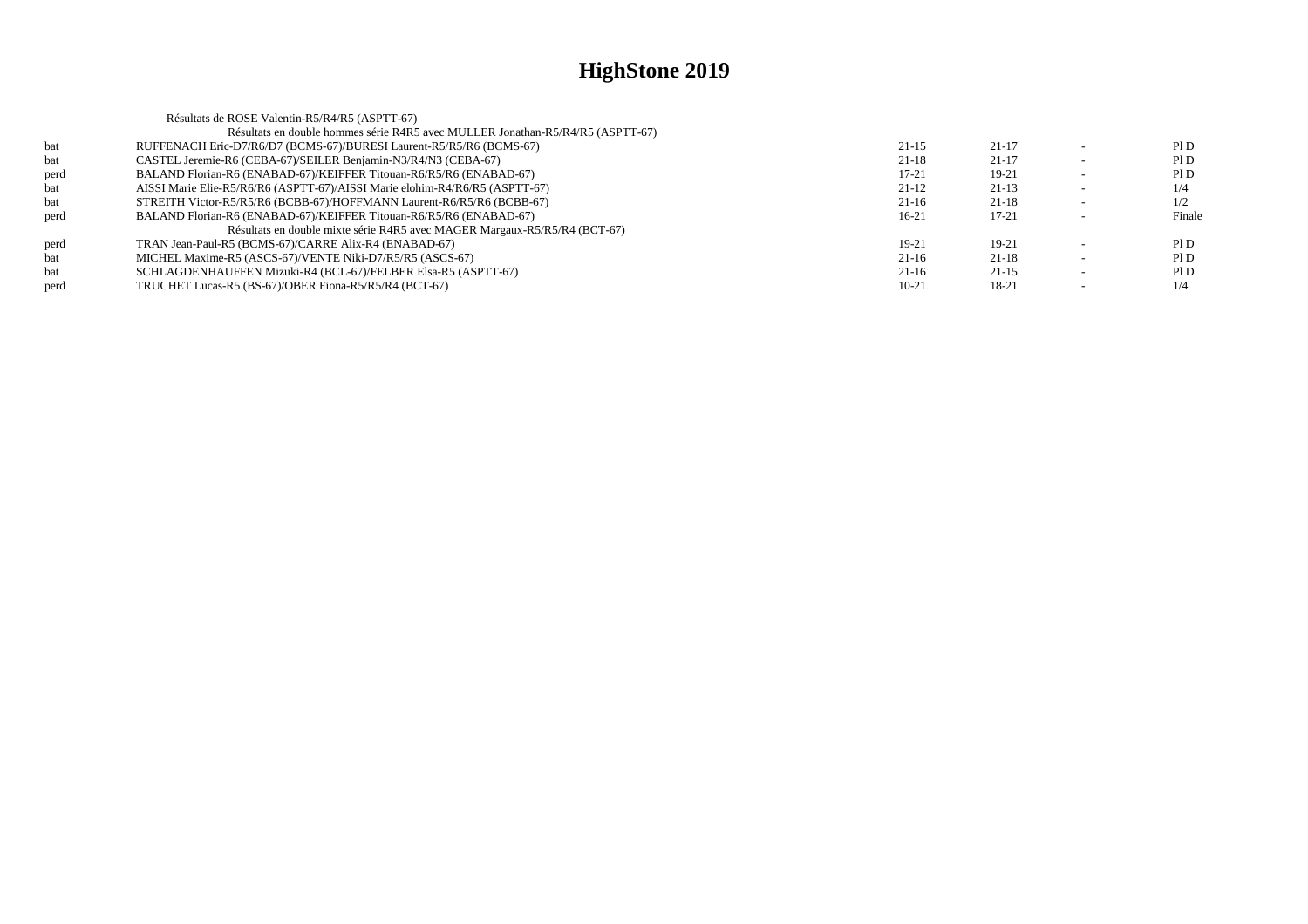|      | Résultats de ROTH Thierry-R6/R5/R6 (OFBC-67)                                 |         |         |     |
|------|------------------------------------------------------------------------------|---------|---------|-----|
|      | Résultats en double mixte série R6D7 avec SINSOU Clara-P10/D8/D8 (OFBC-67)   |         |         |     |
| nerd | SCHOULLER Christophe-R6/R5/R6 (SLCSN-67)/PRIVAT Marine-P10/D7/D8 (ENABAD-67) | $10-21$ | $16-2'$ | P1C |
| perd | BURESI Laurent-R5/R5/R6 (BCMS-67)/ATKINS Kathryn-D7/R6/R6 (BCMS-67)          | $18-21$ |         | P1C |
|      |                                                                              |         |         |     |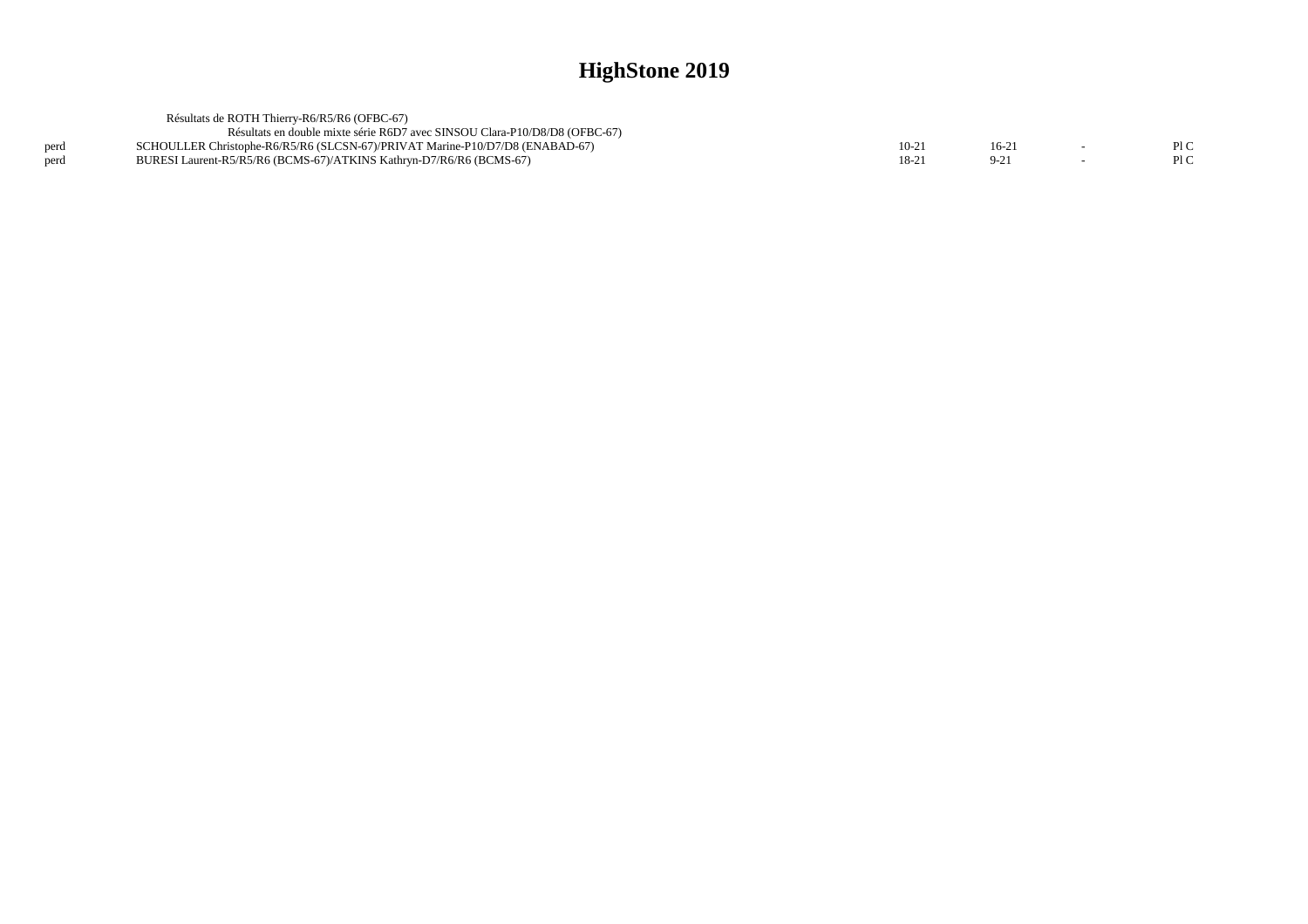|      | Résultats de RUFFENACH Eric-D7/R6/D7 (BCMS-67)                               |           |           |                          |     |
|------|------------------------------------------------------------------------------|-----------|-----------|--------------------------|-----|
|      | Résultats en simple hommes série R6D7                                        |           |           |                          |     |
| perd | DUBOIS Arnaud-R6/D7/D8 (ASPTT-67)                                            | $21 - 15$ | $15-21$   | $11 - 21$                | PIE |
| perd | HOFFMANN Laurent-R6/R5/R6 (BCBB-67)                                          | $20 - 22$ | $9 - 21$  |                          | PIE |
| perd | BEISSER Bruno-D7/D7/D9 (MOC-67)                                              | 14-21     | $21-13$   | $21 - 23$                | PLE |
|      | Résultats en double hommes série R4R5 avec BURESI Laurent-R5/R5/R6 (BCMS-67) |           |           |                          |     |
| perd | ROSE Valentin-R5/R4/R5 (ASPTT-67)/MULLER Jonathan-R5/R4/R5 (ASPTT-67)        | $15 - 21$ | $17 - 21$ | $\overline{\phantom{a}}$ | PID |
| perd | BALAND Florian-R6 (ENABAD-67)/KEIFFER Titouan-R6/R5/R6 (ENABAD-67)           | $13 - 21$ | $15 - 21$ | $\overline{\phantom{a}}$ | P1D |
| perd | CASTEL Jeremie-R6 (CEBA-67)/SEILER Benjamin-N3/R4/N3 (CEBA-67)               | 19-21     | $10-21$   | $\overline{\phantom{0}}$ | P1D |
|      |                                                                              |           |           |                          |     |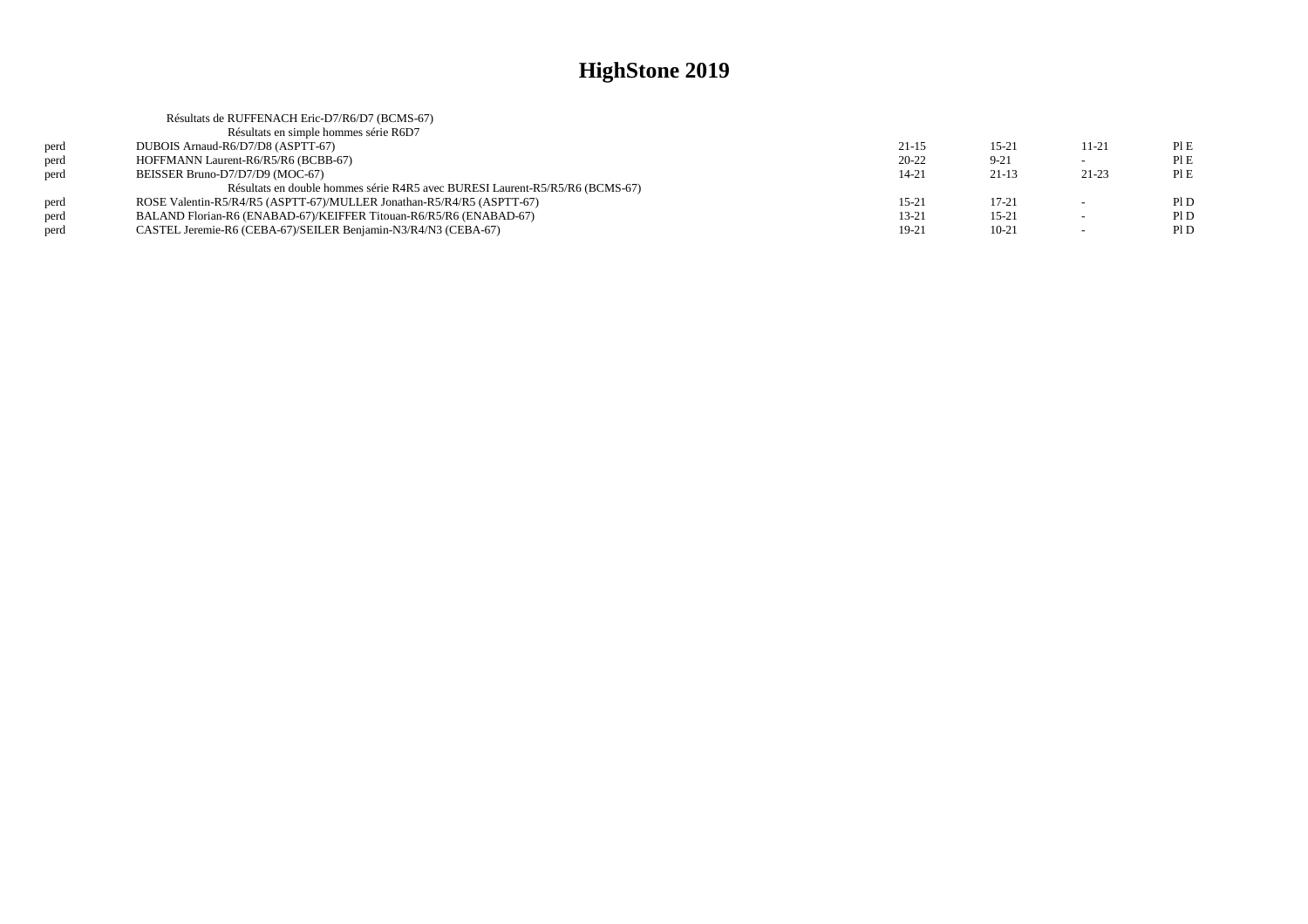| Résultats de SAID Louis-D8/D7/D9 (SLDB-67) |           |       |      |
|--------------------------------------------|-----------|-------|------|
| Résultats en simple hommes série D8D9      |           |       |      |
| DROUANT Eric-D9/P10/P10 (HBC-67)           | $19-21$   | 14-21 | Pl H |
| LE DU Erwann-P10/P12/P11 (BCMS-67)         | $13 - 21$ | 12-21 | Pl H |
| BUREL Luc pascal-D9/D9/P10 (CEBA-67)       | $21-17$   | 21-13 | Pl H |
|                                            |           |       |      |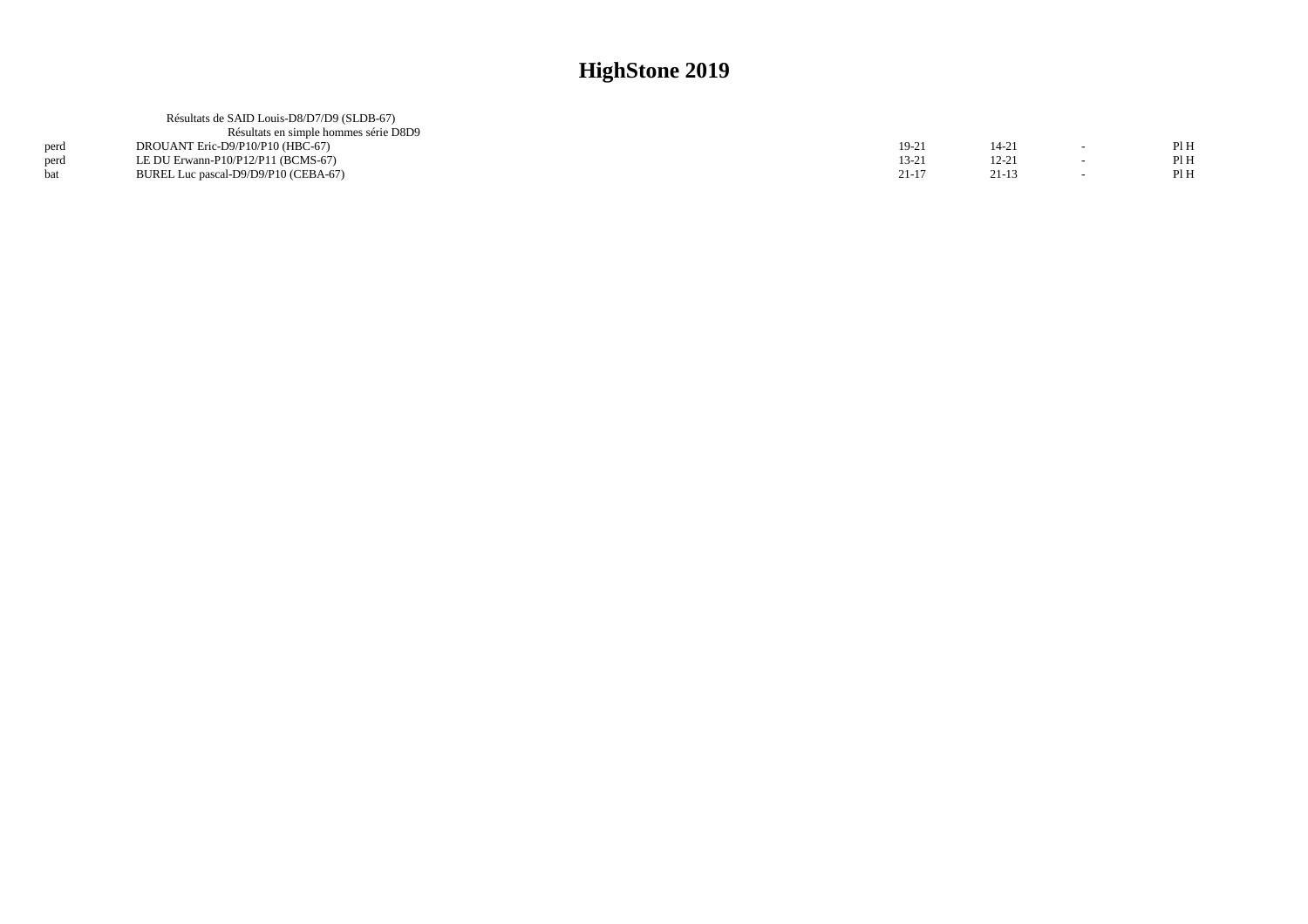|      | Résultats de SALAS Coralie-D9/D7/D8 (RSM-68)                              |       |           |         |      |
|------|---------------------------------------------------------------------------|-------|-----------|---------|------|
|      | Résultats en double mixte série D8D9 avec MARLOIS Colin-D8/D7/D8 (RSM-68) |       |           |         |      |
| bat  | CAILLAUD Valentin-D8/D7/D8 (BCMS-67)/PERRIN Louise-P10/P11/P12 (BCMS-67)  | 13-2  | $21-1$    | $21-16$ | PI B |
| bat  | ENSMINGER David-D9/D7/D9 (CR-67)/BOUGZALA Catherine-P10/P10/P11 (CR-67)   | 21-10 | $17 - 21$ | 21-14   | PI B |
| perd | OBER Yoan-D8/D7/D9 (BCS-67)/REITHLER Maryne-D7/D8/D8 (BCS-67)             | 12-21 | $21-13$   | 14-21   | 1/2  |
|      |                                                                           |       |           |         |      |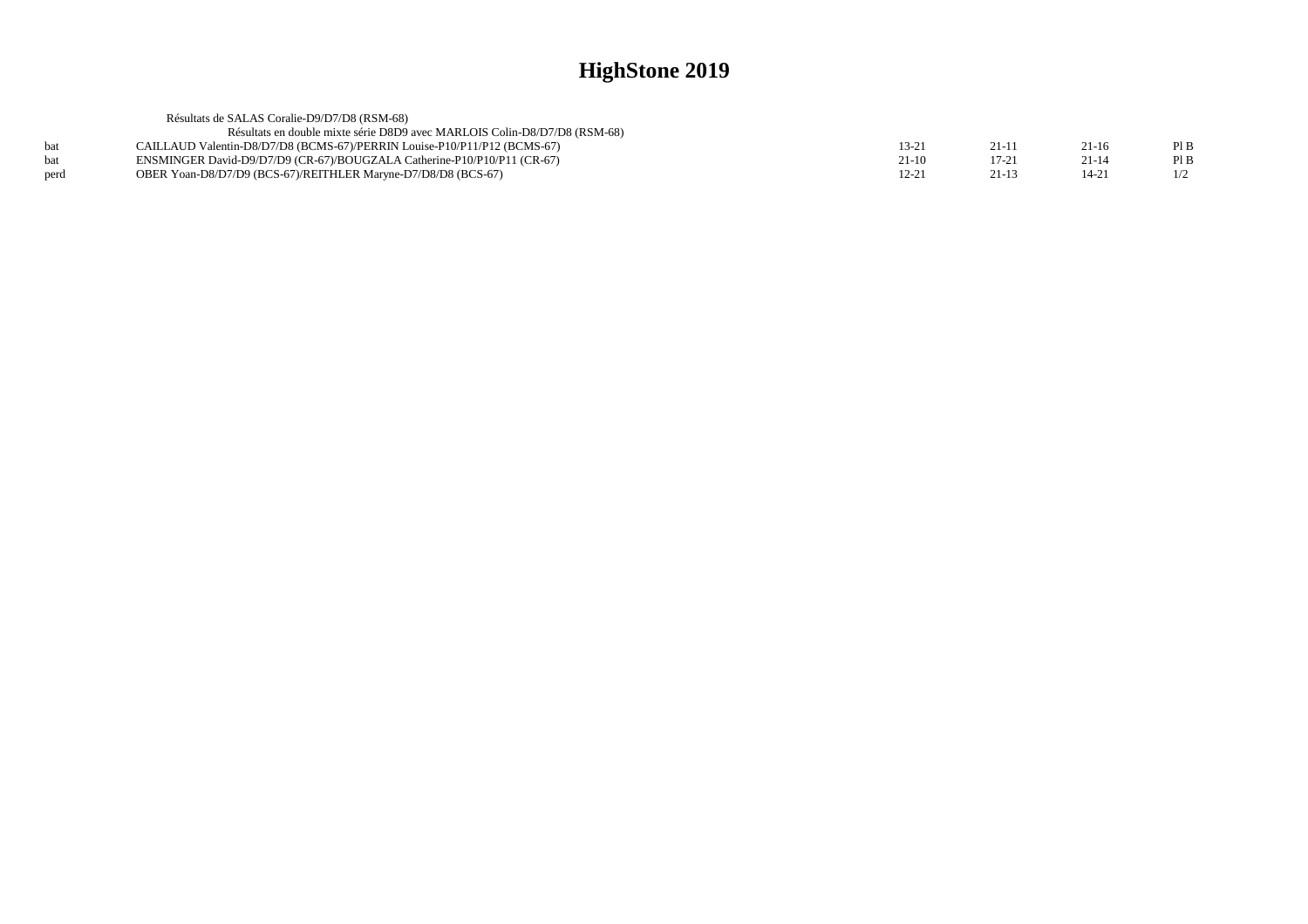|            | Résultats de SANDOZ Jeremy-NC (CBO-67)                                    |           |           |                          |      |
|------------|---------------------------------------------------------------------------|-----------|-----------|--------------------------|------|
|            | Résultats en double hommes série PNC avec COASSOLO Sébastien-P12 (CBO-67) |           |           |                          |      |
| <b>bat</b> | LAZARD Christian-P12 (BCHS-57)/CLEMENT Julien-NC (BHBC-57)                | $21 - 17$ | $19-21$   | $21-12$                  | Pl A |
| bat        | HENNINGER Michel-P12 (MOC-67)/HENNINGER Stephane-D9/P10/P11 (MOC-67)      | $21 - 7$  | $21 - 13$ | $\sim$                   | Pl A |
| perd       | PELAPRAT Nicolas-P10/P10/P12 (CBO-67)/ANTOINE Xavier-P10 (CBO-67)         | $15 - 21$ | $7 - 21$  | $\sim$                   | PI A |
| perd       | MEHL Sebastien-P11/P11/P12 (BCSB-67)/ATHANASE René-P11/P10/P10 (BCSB-67)  | 18-21     | $19-21$   | $\overline{\phantom{0}}$ | Pl A |
|            |                                                                           |           |           |                          |      |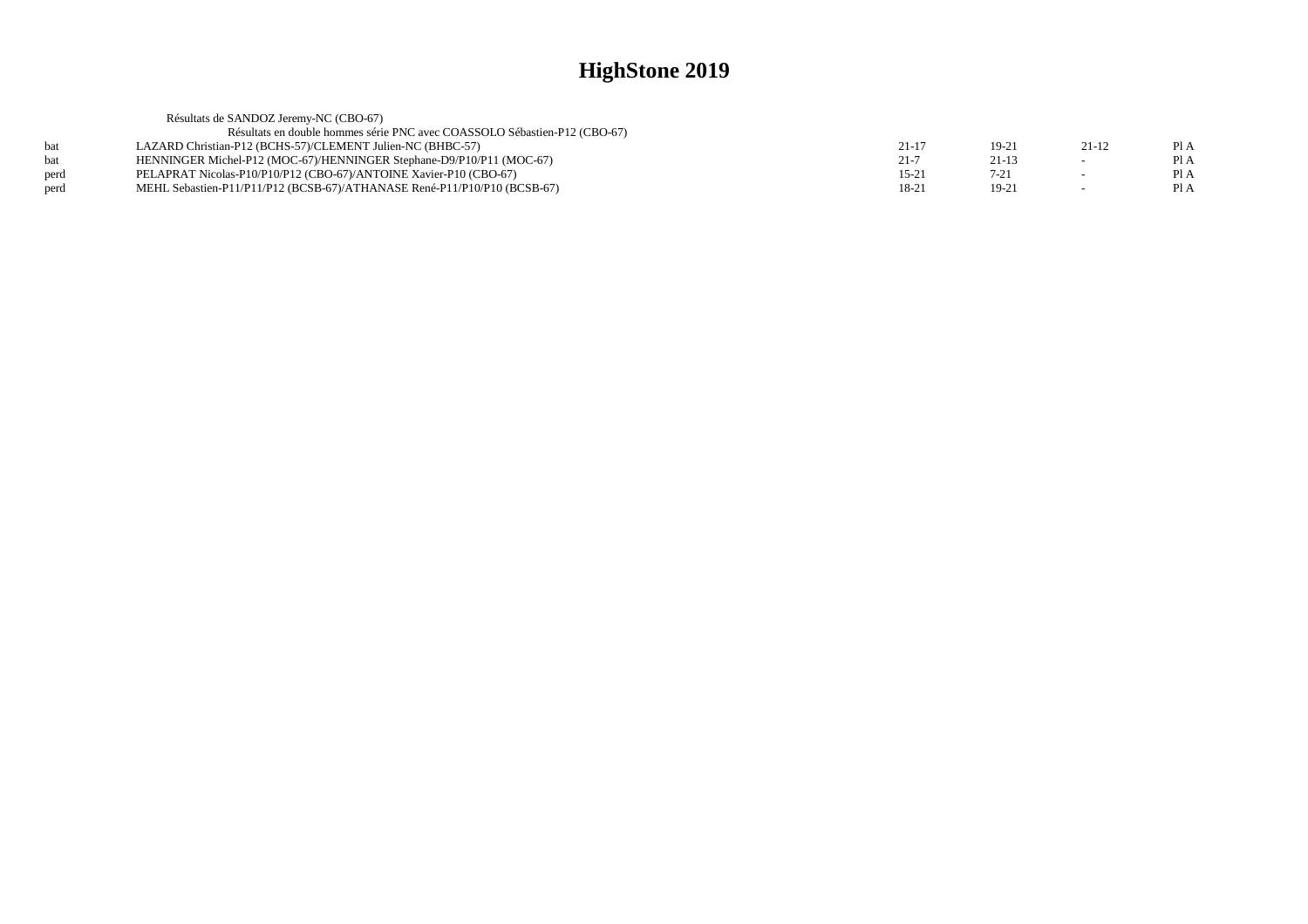| Résultats de SAUTER Elise-D8/P10/P10 (CBO-67)                                |      |           |      |
|------------------------------------------------------------------------------|------|-----------|------|
| Résultats en double dames série PNC avec LE Ngoc phuong-P11/P10/P10 (CBO-67) |      |           |      |
| PERRIN Louise-P10/P11/P12 (BCMS-67)/PINOT Daphnée-P12/P12/P11 (BCMS-67)      | 21-8 | 21-11     | Pl A |
| FABRE Aurelie-P11/P10/P10 (EVE-67)/JOST Pamela-P11/P10/D9 (BDR-67)           | 21-1 | $21 - 1.$ | PI A |
|                                                                              |      |           |      |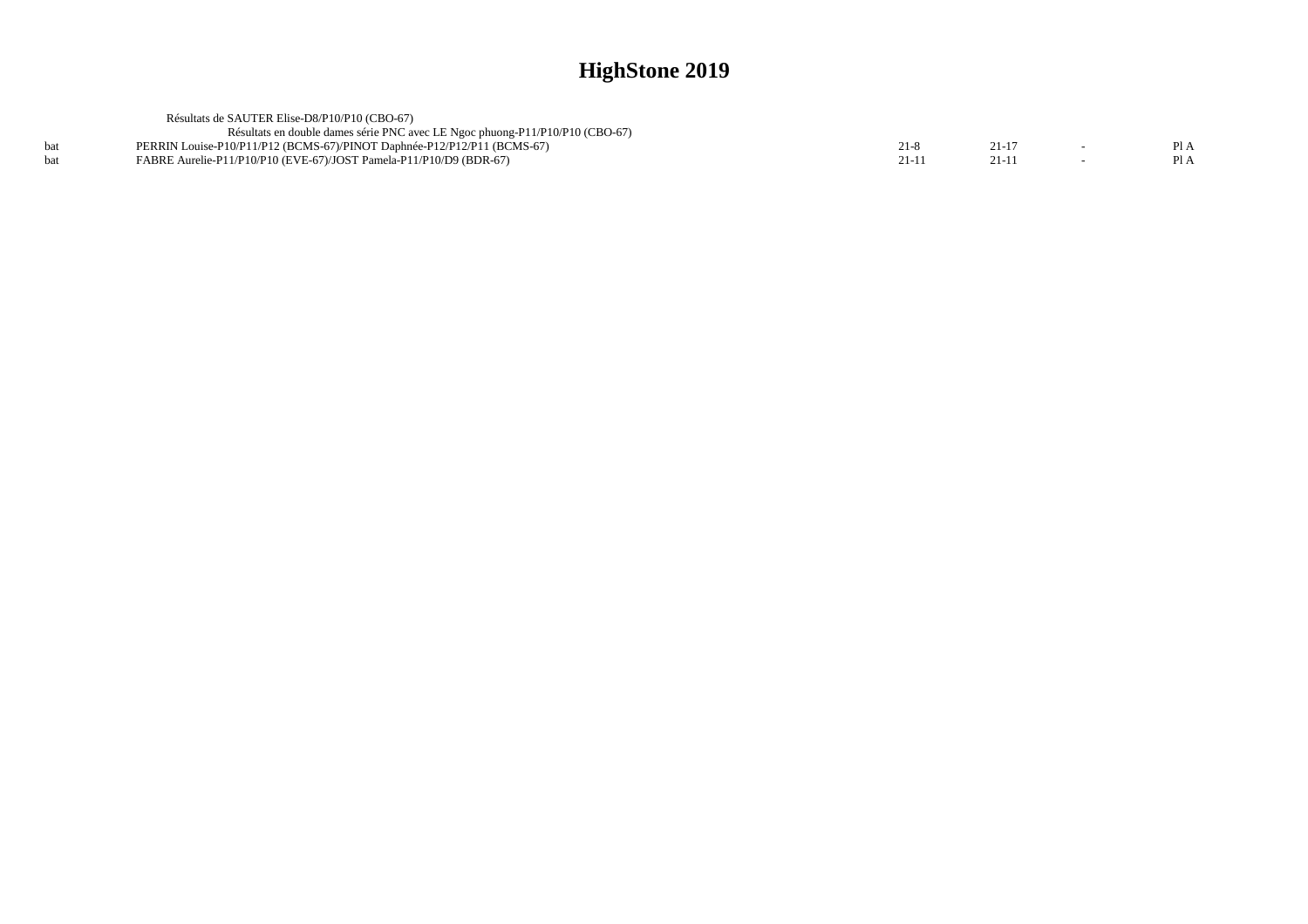|      | Résultats de SCHAFF Lucie-D9/D9/P11 (BDR-67)                                |           |           |       |        |
|------|-----------------------------------------------------------------------------|-----------|-----------|-------|--------|
|      | Résultats en simple dames série D8D9                                        |           |           |       |        |
| perd | VAIRON Juliette-D8/D8/D9 (V3F-68)                                           | $15 - 21$ | $9 - 21$  |       | PIB    |
| perd | VOILOUIN Laëtitia-D9/D7/D9 (CBO-67)                                         | $8 - 21$  | $7 - 21$  |       | PIB    |
| perd | HOLTZ Clara-D8/D8/D9 (BCE-67)                                               | $11 - 21$ | $4 - 21$  |       | PIB    |
|      | Résultats en double mixte série PNC avec MULLER Ludovic-P10/D9/P11 (BDR-67) |           |           |       |        |
| bat  | OBERT Tristan-P10/P10/P11 (RVO-67)/PUSCA Erine-P11/D8/P10 (SBC57-57)        | $21-16$   | $21 - 17$ |       | PIB    |
| perd | KILIAN Raphael-P11/P10/P10 (ABCM-67)/FEURER Francoise-P12/P12/P10 (ABCM-67) | $16-21$   | $21 - 8$  | 19-21 | PIB    |
| bat  | PONTICELLI Michel-P12/D7/P10 (BCS-67)/REITHLER Manon-D8/D8/P10 (BCS-67)     | $21 - 12$ | 21-19     |       | 1/2    |
| perd | FLORENCE Joël-P10/D9/P11 (COBRA-68)/RENEL Manon-D9/P10/P11 (COBRA-68)       | $17 - 21$ | $21 - 15$ | 21-23 | Finale |
|      |                                                                             |           |           |       |        |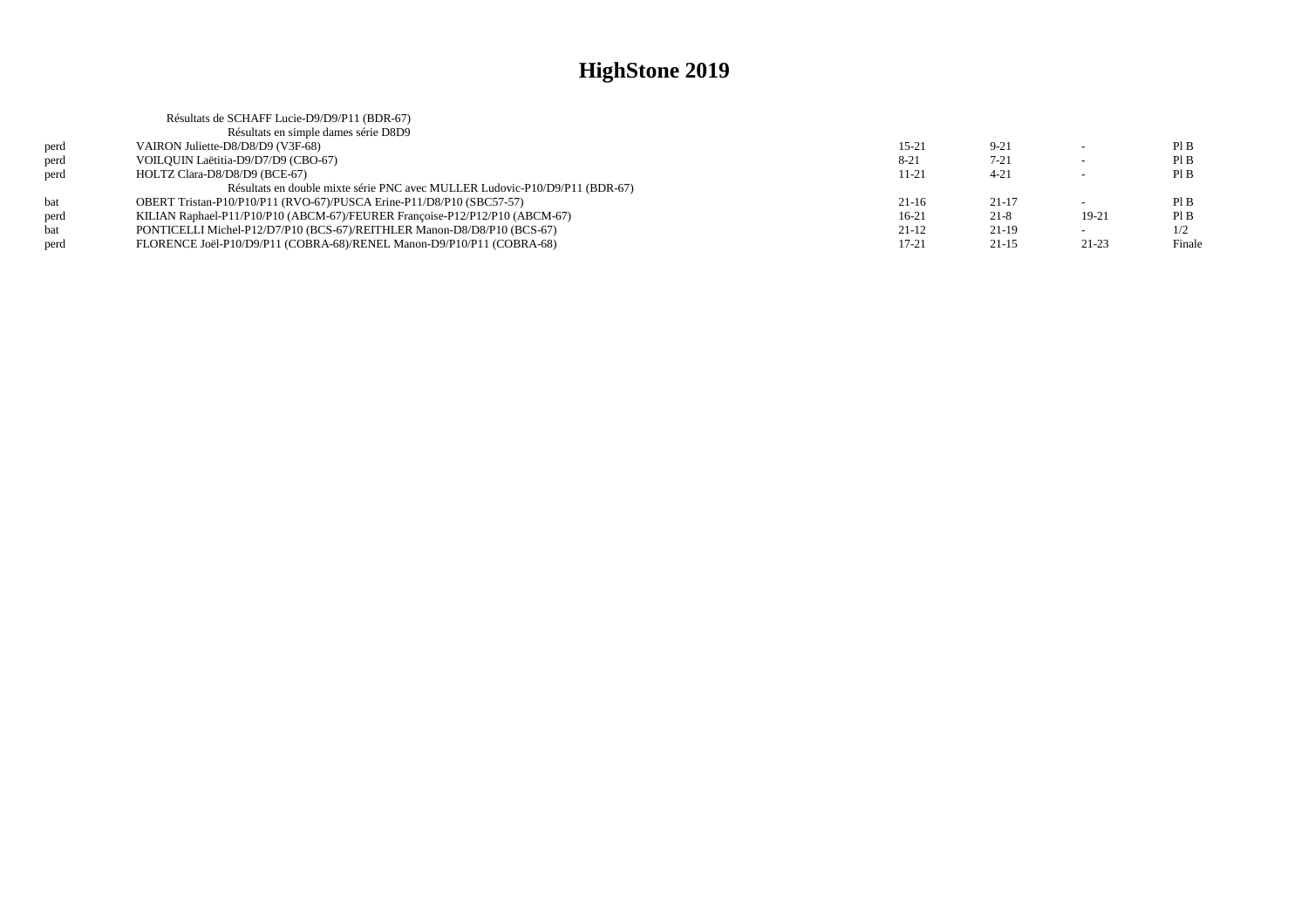|      | Résultats de SCHILLING Fabrice-P10/D8/P10 (OFBC-67)                              |       |           |      |
|------|----------------------------------------------------------------------------------|-------|-----------|------|
|      | Résultats en double hommes série R6D7 avec MAINEULT Clement-D7/D7/R6 (ENABAD-67) |       |           |      |
| perd | THOMAS Raphael-R5/R6/R6 (ASPTT-67)/LUONG Ethan-R6/D7/D7 (ASPTT-67)               | 16-21 | $20 - 22$ | PIG  |
| hat  | JAFFRY Nicolas-D9/D7/D9 (MOC-67)/BEISSER Bruno-D7/D7/D9 (MOC-67)                 | 21-18 | 21-12     | Pl G |
| perd | BUCHHOLZ Frederic-R6 (BCO-67)/BOCK Benjamin-D9/D7/D9 (BCO-67)                    | 19-21 | $17 - 21$ | Pl G |
|      |                                                                                  |       |           |      |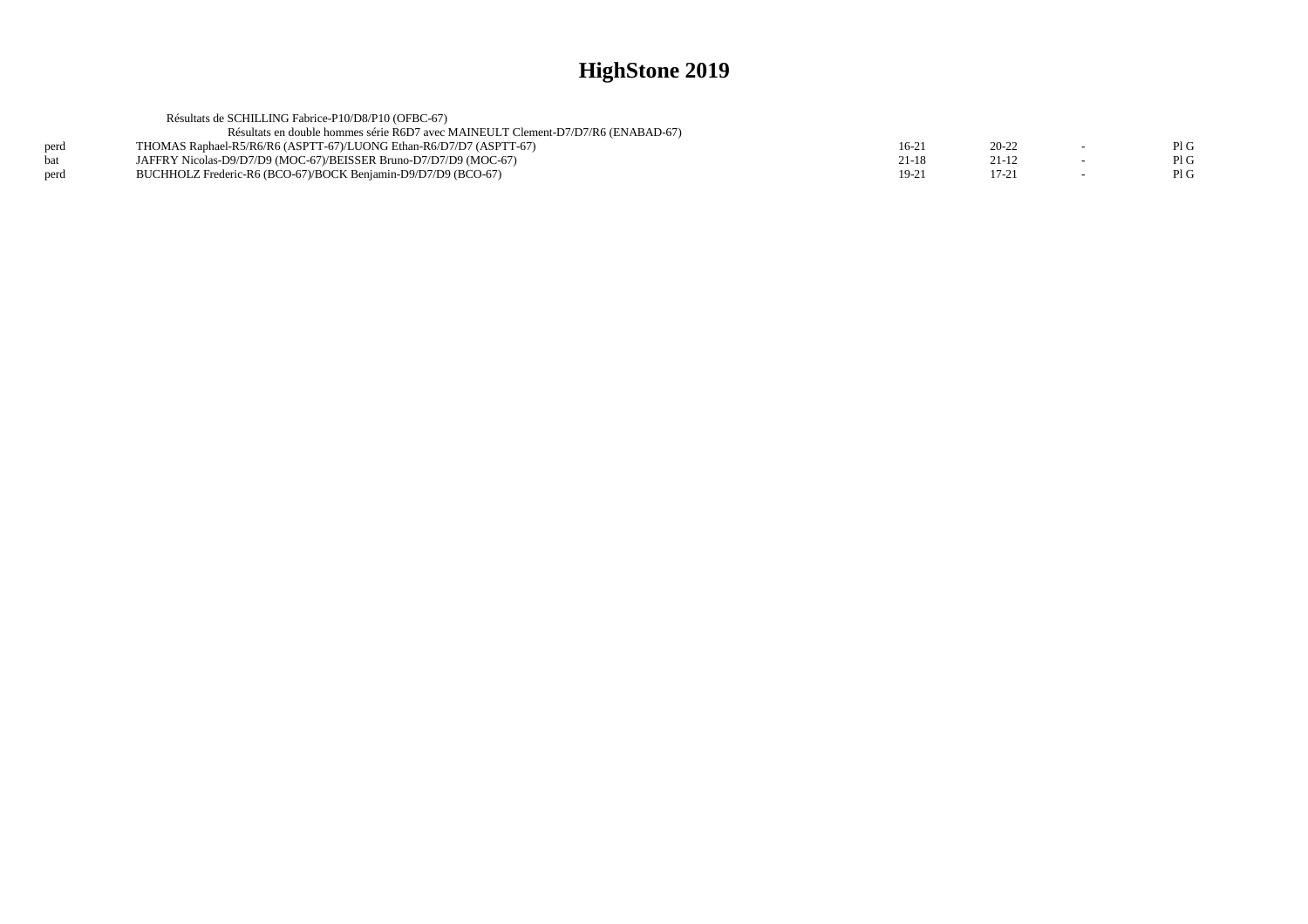|      | Résultats de SCHLAGDENHAUFFEN Mizuki-R4 (BCL-67)                    |           |           |           |      |
|------|---------------------------------------------------------------------|-----------|-----------|-----------|------|
|      | Résultats en simple hommes série R4R5                               |           |           |           |      |
| perd | BRUCKER Gabin-R5/R6/R6 (VSSM-94)                                    | $16-21$   | 18-21     |           | Pl A |
| perd | AISSI Marie Elie-R5/R6/R6 (ASPTT-67)                                | $21 - 17$ | 18-21     | 18-21     | Pl A |
|      | Résultats en double mixte série R4R5 avec FELBER Elsa-R5 (ASPTT-67) |           |           |           |      |
| perd | MICHEL Maxime-R5 (ASCS-67)/VENTE Niki-D7/R5/R5 (ASCS-67)            | 19-21     | $21-17$   | 18-21     | PID  |
| perd | TRAN Jean-Paul-R5 (BCMS-67)/CARRE Alix-R4 (ENABAD-67)               | $21 - 17$ | $20 - 22$ | $23 - 25$ | PID  |
| perd | ROSE Valentin-R5/R4/R5 (ASPTT-67)/MAGER Margaux-R5/R5/R4 (BCT-67)   | $16-21$   | $15-21$   | $\sim$    | PID  |
|      |                                                                     |           |           |           |      |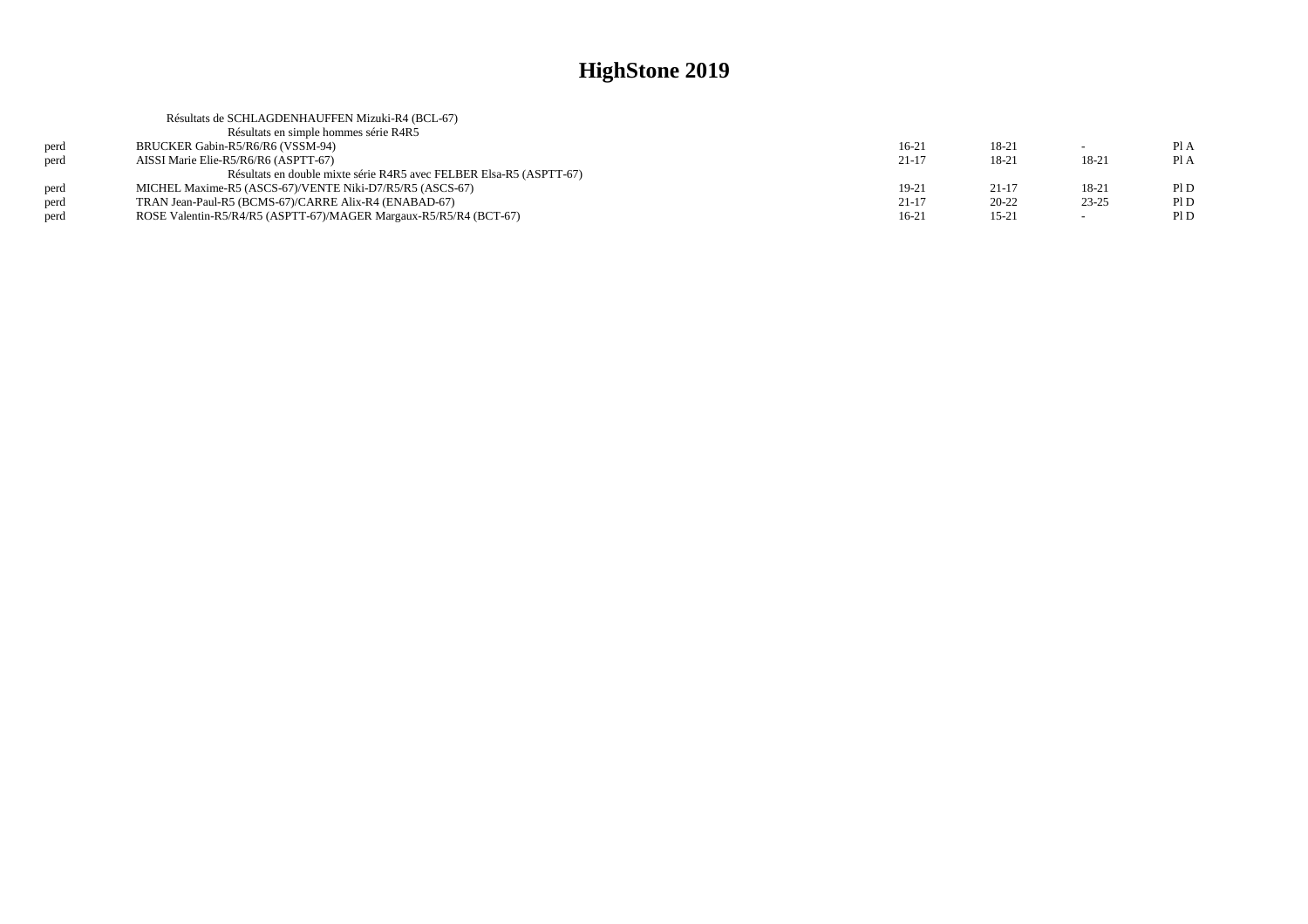|      | Résultats de SCHLEISS Frédéric-D9/D7/D7 (SCS-67)                                |       |           |           |  |
|------|---------------------------------------------------------------------------------|-------|-----------|-----------|--|
|      | Résultats en double hommes série R6D7 avec HAUTECOEUR Olivier-D7/D7/D8 (RSM-68) |       |           |           |  |
| perd | STORARI Fabio-D7/R6/R6 (OFBC-67)/STEINER Tanguy-D9/D7/D8 (OFBC-67)              | $3-2$ | $22 - 20$ | $10-2$    |  |
|      | MORI Lucas-D7/R6/D8 (BCBB-67)/BRISSET Fabien-D9/D7/D9 (BCIG-67)                 | 22-24 | 25-23     | $12 - 21$ |  |
|      |                                                                                 |       |           |           |  |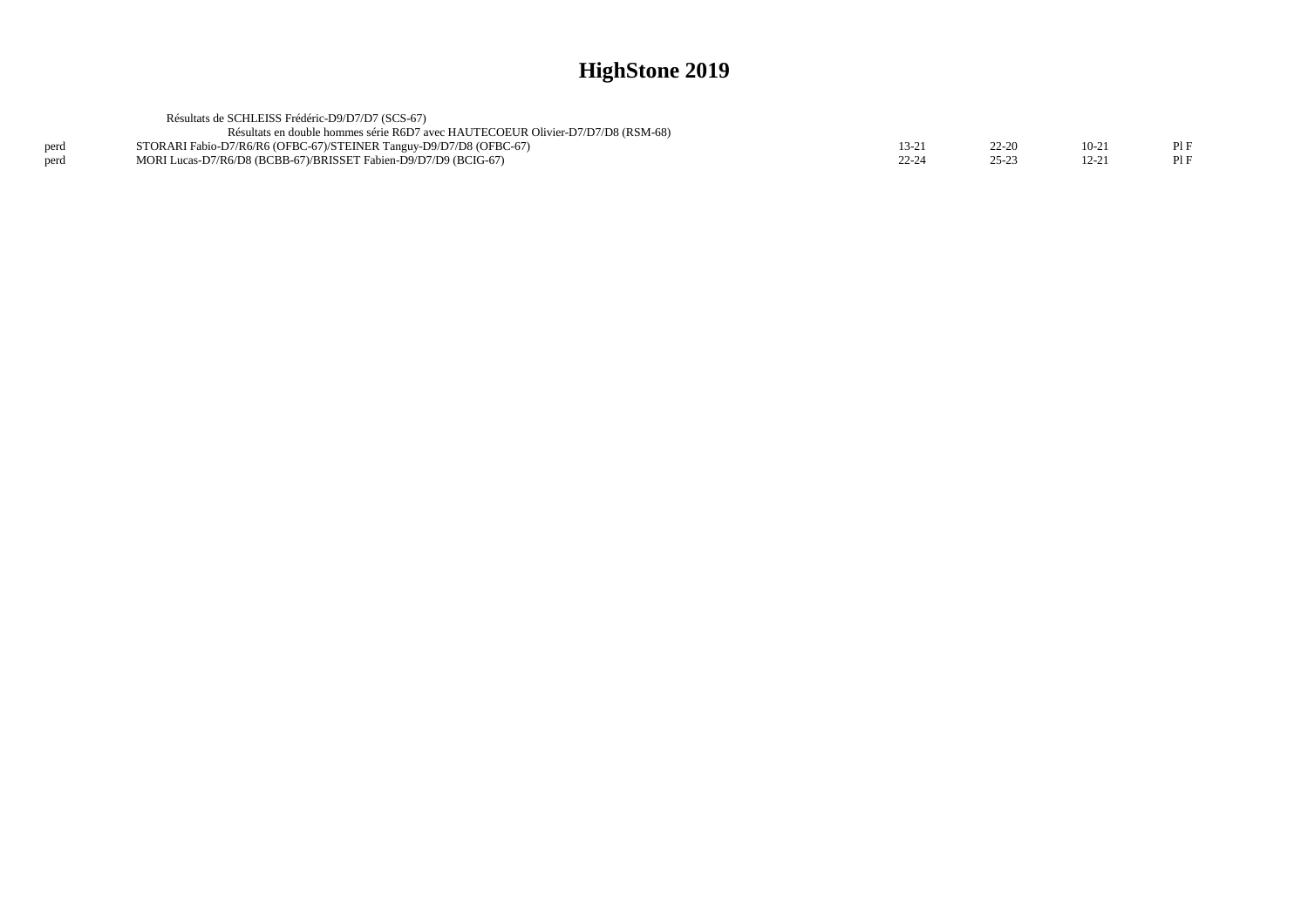|      | Résultats de SCHOULLER Christophe-R6/R5/R6 (SLCSN-67)                         |           |         |         |     |
|------|-------------------------------------------------------------------------------|-----------|---------|---------|-----|
|      | Résultats en double mixte série R6D7 avec PRIVAT Marine-P10/D7/D8 (ENABAD-67) |           |         |         |     |
| hat  | ROTH Thierry-R6/R5/R6 (OFBC-67)/SINSOU Clara-P10/D8/D8 (OFBC-67)              | $21-10$   | $21-16$ |         | PLC |
| hat  | BURESI Laurent-R5/R5/R6 (BCMS-67)/ATKINS Kathryn-D7/R6/R6 (BCMS-67)           | $23 - 21$ | $21-18$ |         | P1C |
| hat  | MAINEULT Clement-D7/D7/R6 (ENABAD-67)/DIRRINGER Samantha-D8/D7/D7 (BCIG-67)   | $23 - 25$ | $21-16$ | $21-13$ | 1/4 |
| perd | ENGER Xavier-D8/R6/R6 (BCS-67)/KLEIN Marie-D7/R5/D7 (BCS-67)                  | $15-21$   | 18-21   | $\sim$  | 1/2 |
|      |                                                                               |           |         |         |     |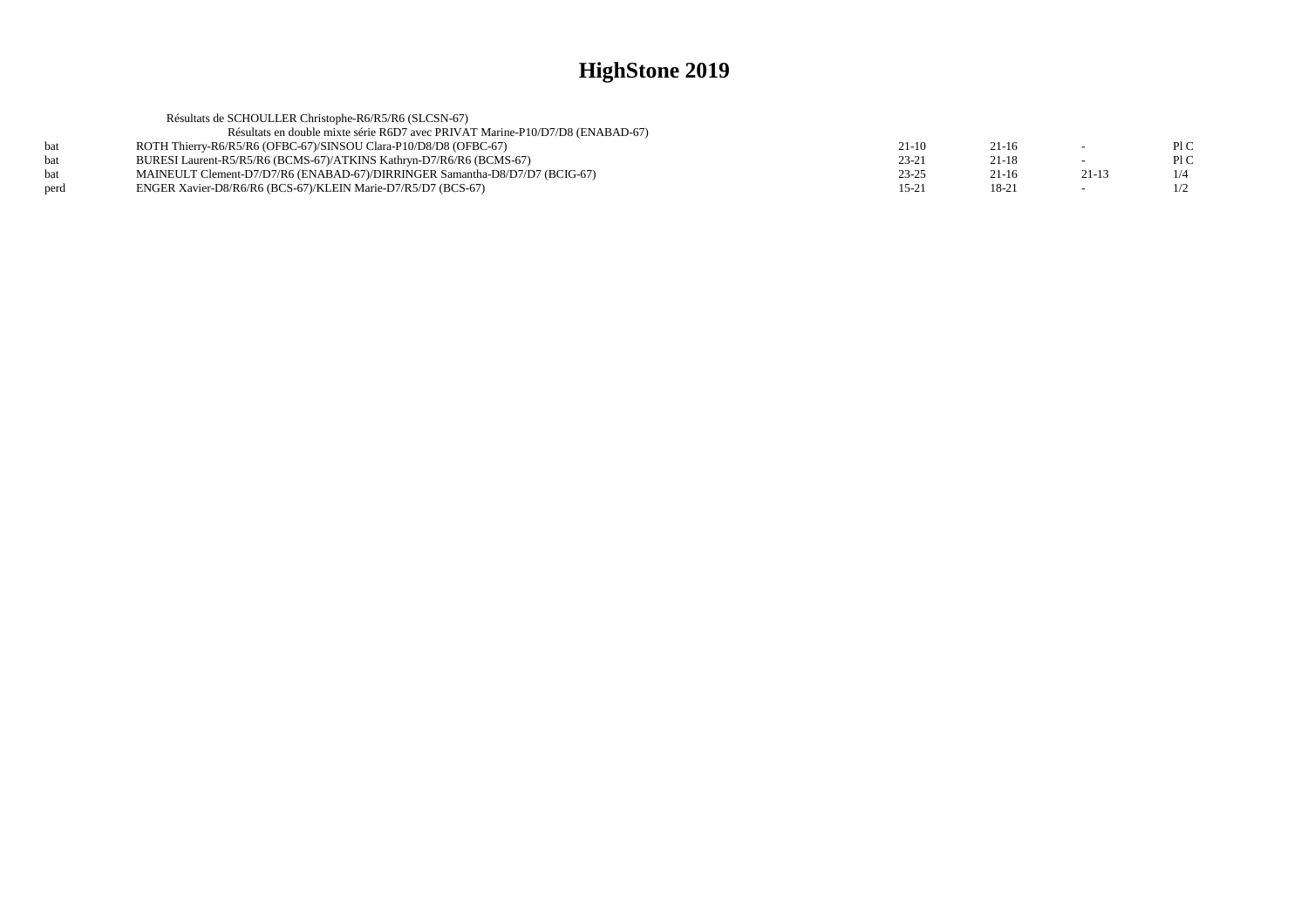| Résultats de SCHOULLER Lou-Ann-R6/R5/R6 (SLCSN-67) |                                    |       |       |     |
|----------------------------------------------------|------------------------------------|-------|-------|-----|
| Résultats en simple dames série R6D7               |                                    |       |       |     |
|                                                    | $21-6$                             | 21-16 |       | PIA |
| KUCHLER Hannah-R6/R6/D7 (CEBA-67)                  | $17 - 21$                          | 21-8  | 21-17 | P1A |
|                                                    | MOREAUX Justine-D8/R6/D7 (BCMS-67) |       |       |     |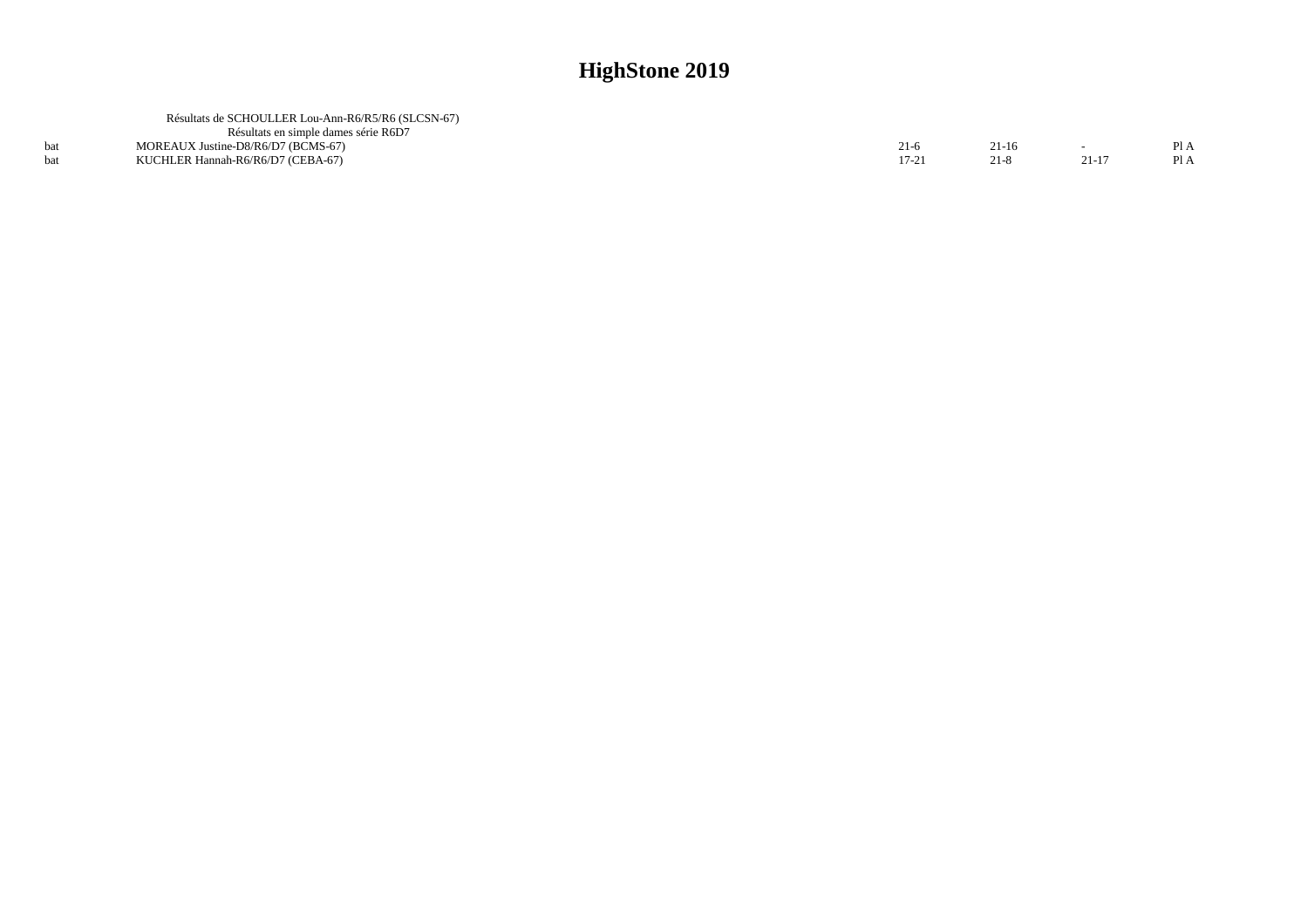|      | Résultats de SCHOULLER Lou-ann-R6/R5/R6 (SLCSN-67)                           |         |           |      |
|------|------------------------------------------------------------------------------|---------|-----------|------|
|      | Résultats en double dames série R4R5 avec PETIT Amandine-R6/R5/D7 (SLCSN-67) |         |           |      |
| perd | NANDJAN Jade-R5/R5/R6 (CSBW-68)/MOUKASSA Emilia-N3/R5/R4 (RSM-68)            | $18-21$ | 14-21     | P1C  |
| perd | KLEIN Marie-D7/R5/D7 (BCS-67)/MELCHILSEN Adeline-R6/R5/R5 (BCS-67)           | $17-21$ | $15 - 21$ | Pl C |
| bat  | RITTER Coralie-D7/R5/D7 (BCT-67)/HENNEQUIN Estelle-D7/R6/D8 (BCO-67)         | 21-19   | 21-13     | PLC  |
|      |                                                                              |         |           |      |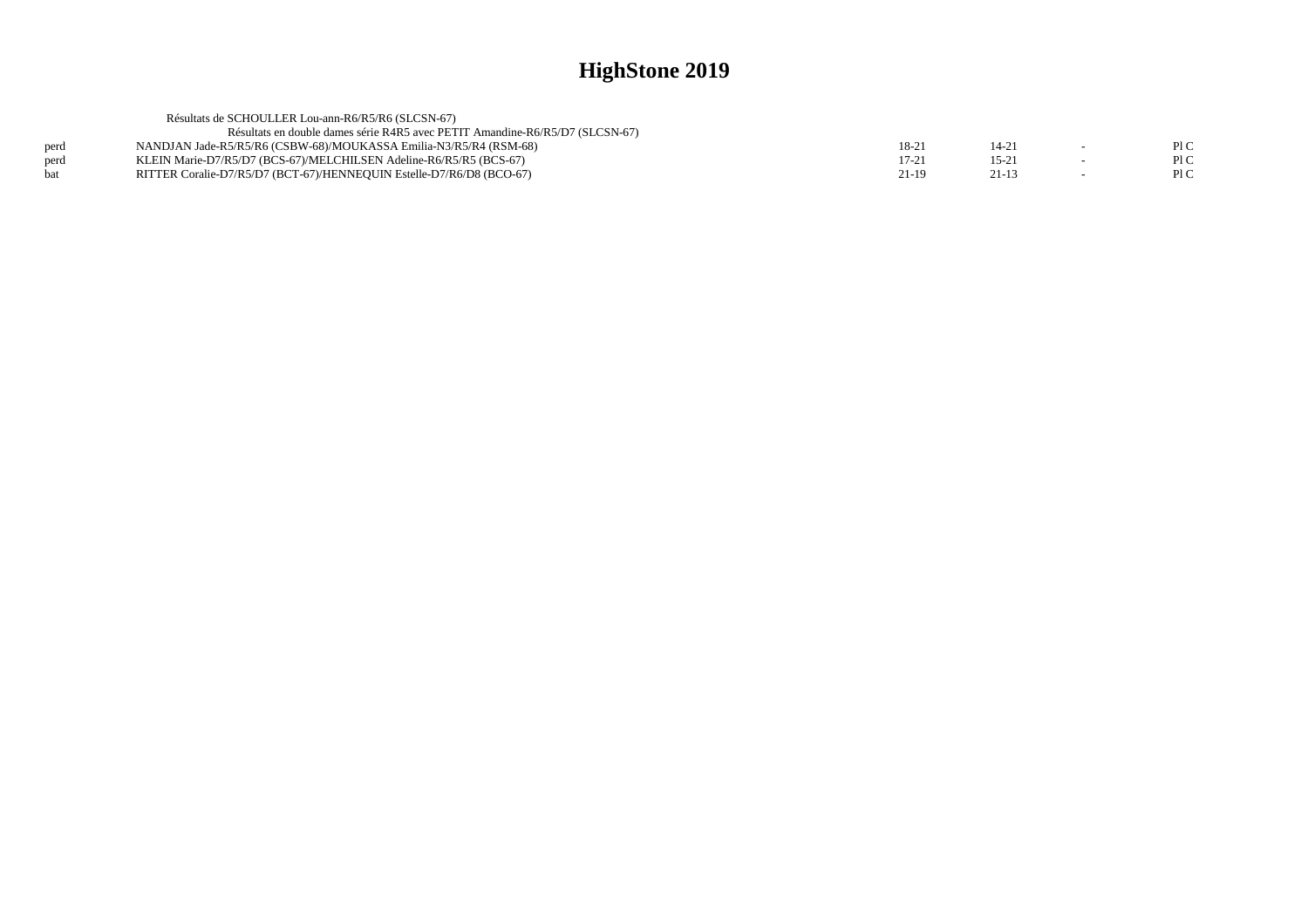|      | Résultats de SCHULLER Jacky-D8/D7/D8 (BCS68-68)                                    |       |       |      |
|------|------------------------------------------------------------------------------------|-------|-------|------|
|      | Résultats en double hommes série R6D7 avec COMPAGNON Alexandre-D8/D7/D8 (BCS68-68) |       |       |      |
| perd | BENAZIEB Othmene-D8/D7/D8 (ASCS-67)/EMOND Titouan-R6/D7/D8 (ASPTT-67)              | 19-21 | 18-2  | Pl A |
| perd | BECKER Francois-D7/R6/R6 (OFBC-67)/STRIEGEL Nathan-D7/R6/R6 (ENABAD-67)            | 16-21 | 19-21 | PI A |
|      |                                                                                    |       |       |      |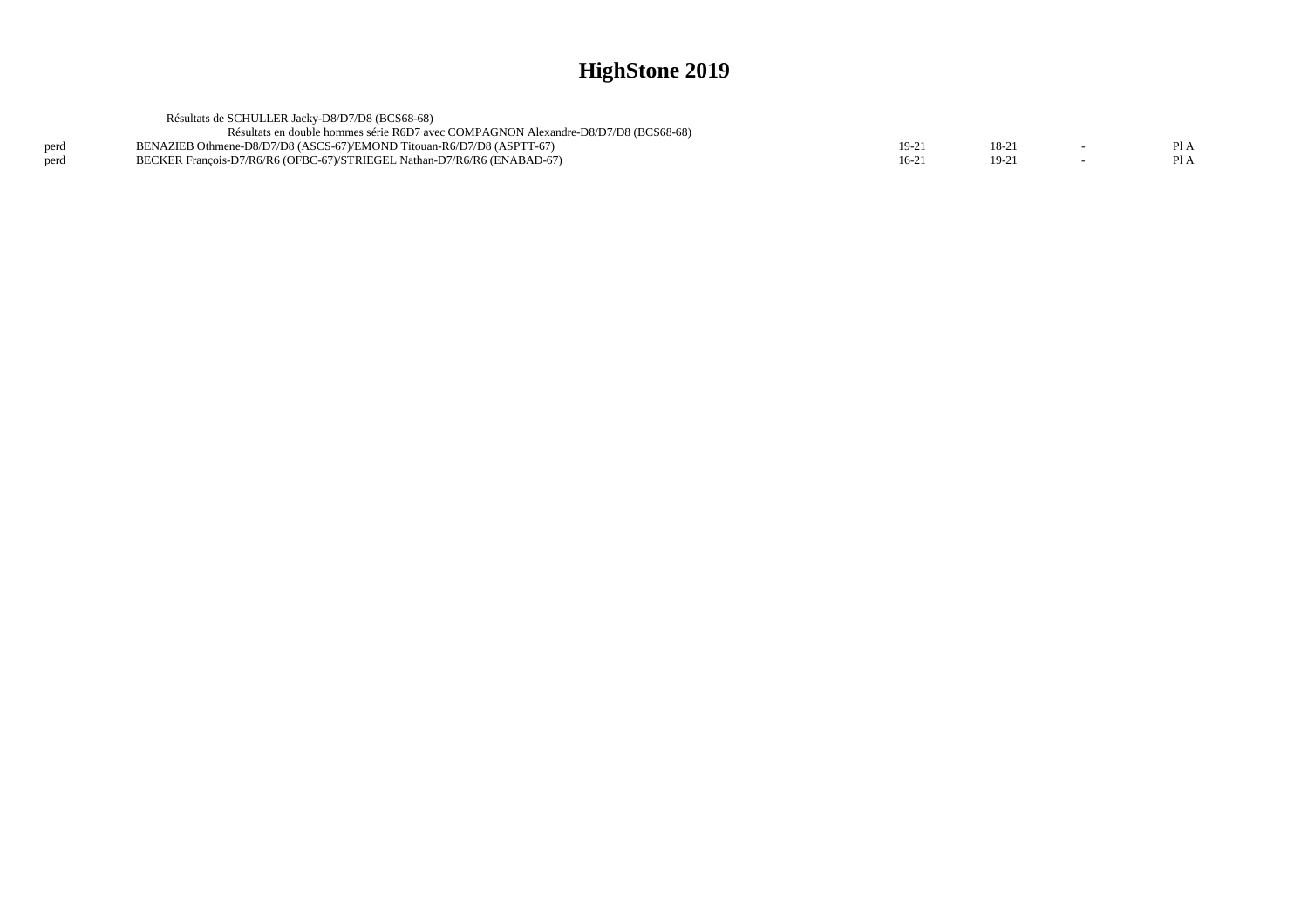|      | Résultats de SCHULLER Sounthone-D7/R6/D7 (BCIG-67)                         |       |           |           |     |
|------|----------------------------------------------------------------------------|-------|-----------|-----------|-----|
|      | Résultats en double hommes série R4R5 avec FENG Laurent-R6/R6/R5 (BCMS-67) |       |           |           |     |
| perd | BARTHEL Tristan-R5/R5/R6 (SCS-67)/FURSTOSS Sylvain-R6/R5/R6 (SCS-67)       | 11-21 | $18-2$    |           | P1C |
| perd | BATO Laurent-R4/R5/R4 (BCO-67)/FRITSCH-BACHER Geoffrey-R5/R4/R5 (BCO-67)   | 13-21 | 13-21     |           | P1C |
| hat  | MICHEL Maxime-R5 (ASCS-67)/EMOND Emmanuel-R6/R5/R6 (CEBA-67)               | 14-21 | $22 - 20$ | $22 - 20$ | P1C |
|      |                                                                            |       |           |           |     |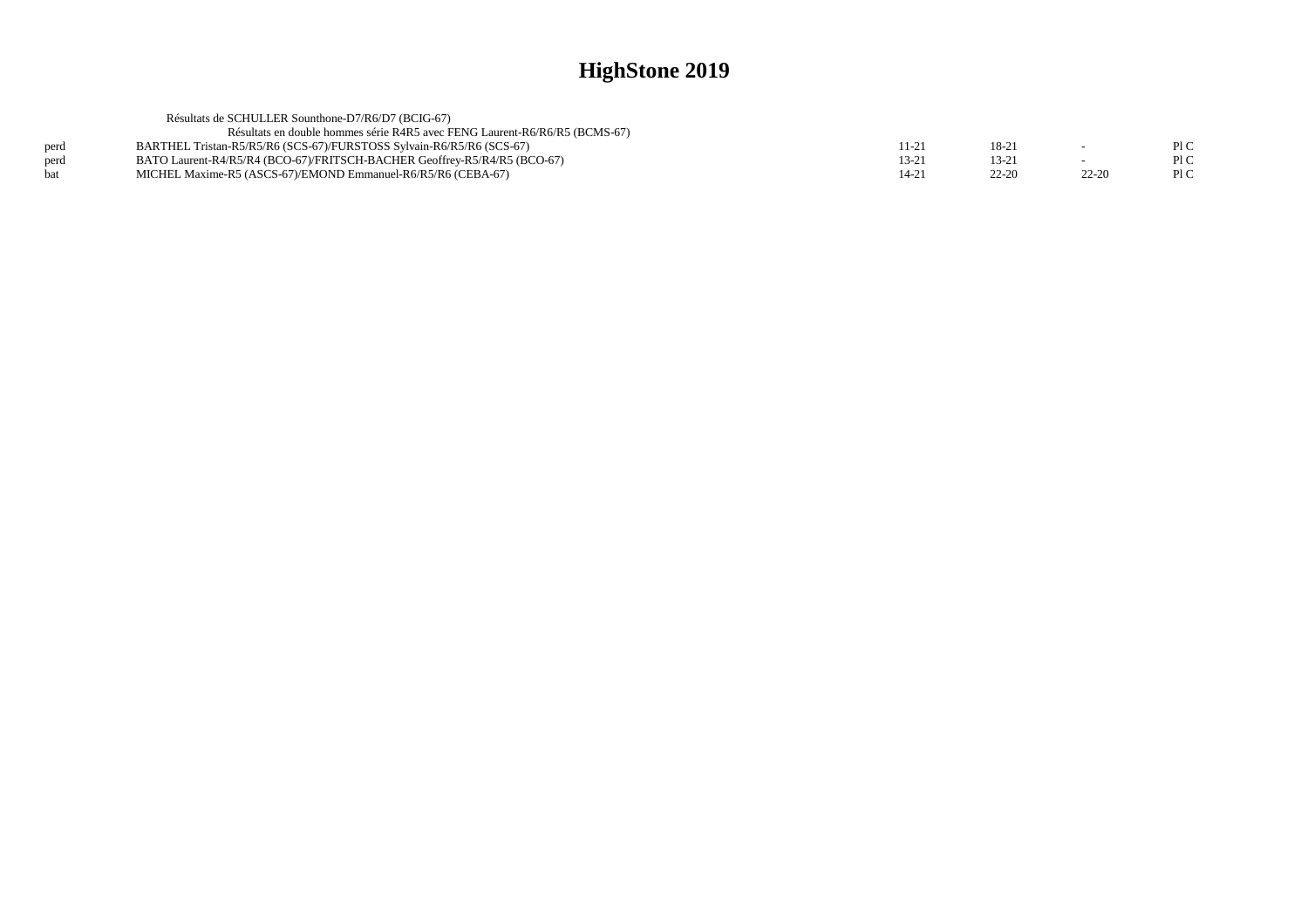|      | Résultats de SCHWEINBERG Denis-D9/D7/D9 (BCS-67)                            |  |      |
|------|-----------------------------------------------------------------------------|--|------|
|      | Résultats en double hommes série R6D7 avec LUTZ Marc-D9/D7/D8 (BCS-67)      |  |      |
| nerd | ERDMANN Nicolas-D7/R6/D7 (CBO-67)/HUBER Jeremy-D8/D7/D7 (BCT-67)            |  | PLE  |
| perd | KEIFFER Thierry-D9/D7/D9 (ENABAD-67)/HUMBEL Christophe-D8/R6/D7 (ENABAD-67) |  | Pl E |
|      |                                                                             |  |      |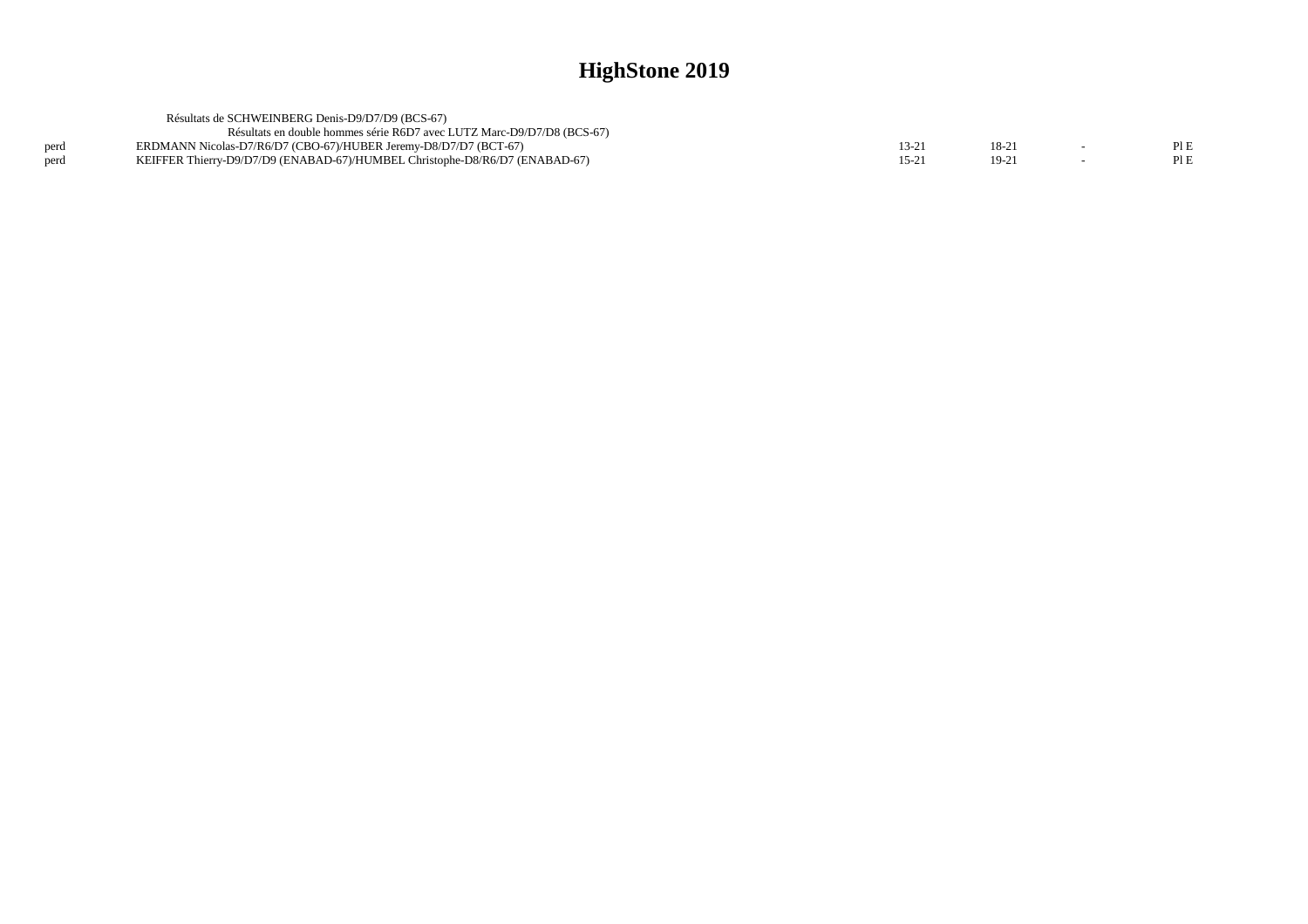|            | Résultats de SEILER Benjamin-N3/R4/N3 (CEBA-67)                        |         |                |     |
|------------|------------------------------------------------------------------------|---------|----------------|-----|
|            | Résultats en double hommes série R4R5 avec CASTEL Jeremie-R6 (CEBA-67) |         |                |     |
| perd       | BALAND Florian-R6 (ENABAD-67)/KEIFFER Titouan-R6/R5/R6 (ENABAD-67)     | 14-21   | $18-2^{\circ}$ | PID |
| perd       | ROSE Valentin-R5/R4/R5 (ASPTT-67)/MULLER Jonathan-R5/R4/R5 (ASPTT-67)  | 18-21   | $17 - 2^{-7}$  | P1D |
| <b>bat</b> | RUFFENACH Eric-D7/R6/D7 (BCMS-67)/BURESI Laurent-R5/R5/R6 (BCMS-67)    | $21-19$ | $21-10$        | PID |
|            |                                                                        |         |                |     |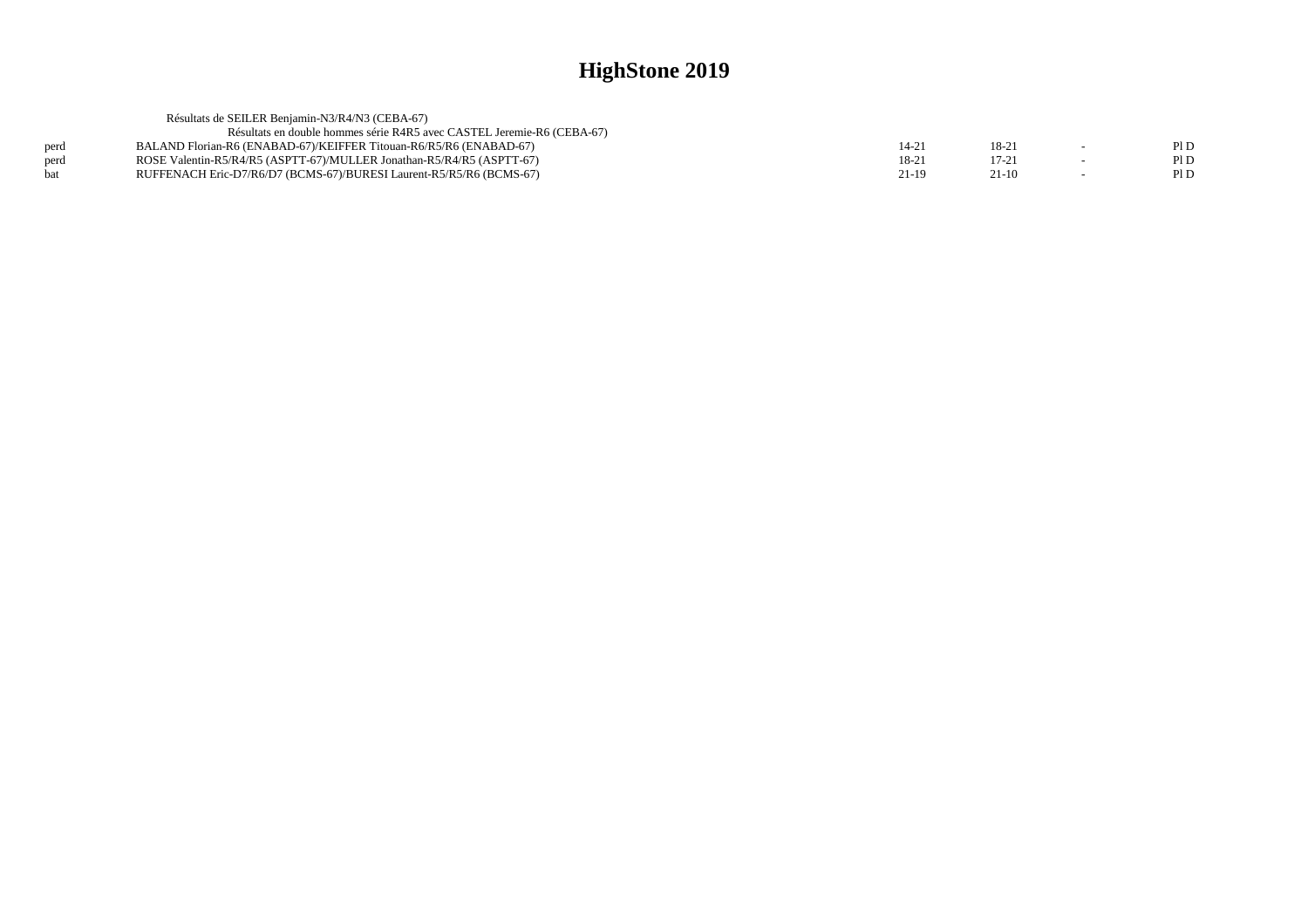|      | Résultats de SENNEPIN Nathanael-P10/P10/D8 (BCS-57) |           |         |         |     |
|------|-----------------------------------------------------|-----------|---------|---------|-----|
|      | Résultats en simple hommes série D8D9               |           |         |         |     |
| perd | MAHE Alexandre-D9/D9/P10 (BT-67)                    | 21-18     | $16-21$ | $18-21$ | P1C |
|      | PRACHAZAL Nicolas-D8/D7/D8 (FBD-67)                 | $21 - 14$ | $21-16$ |         | P1C |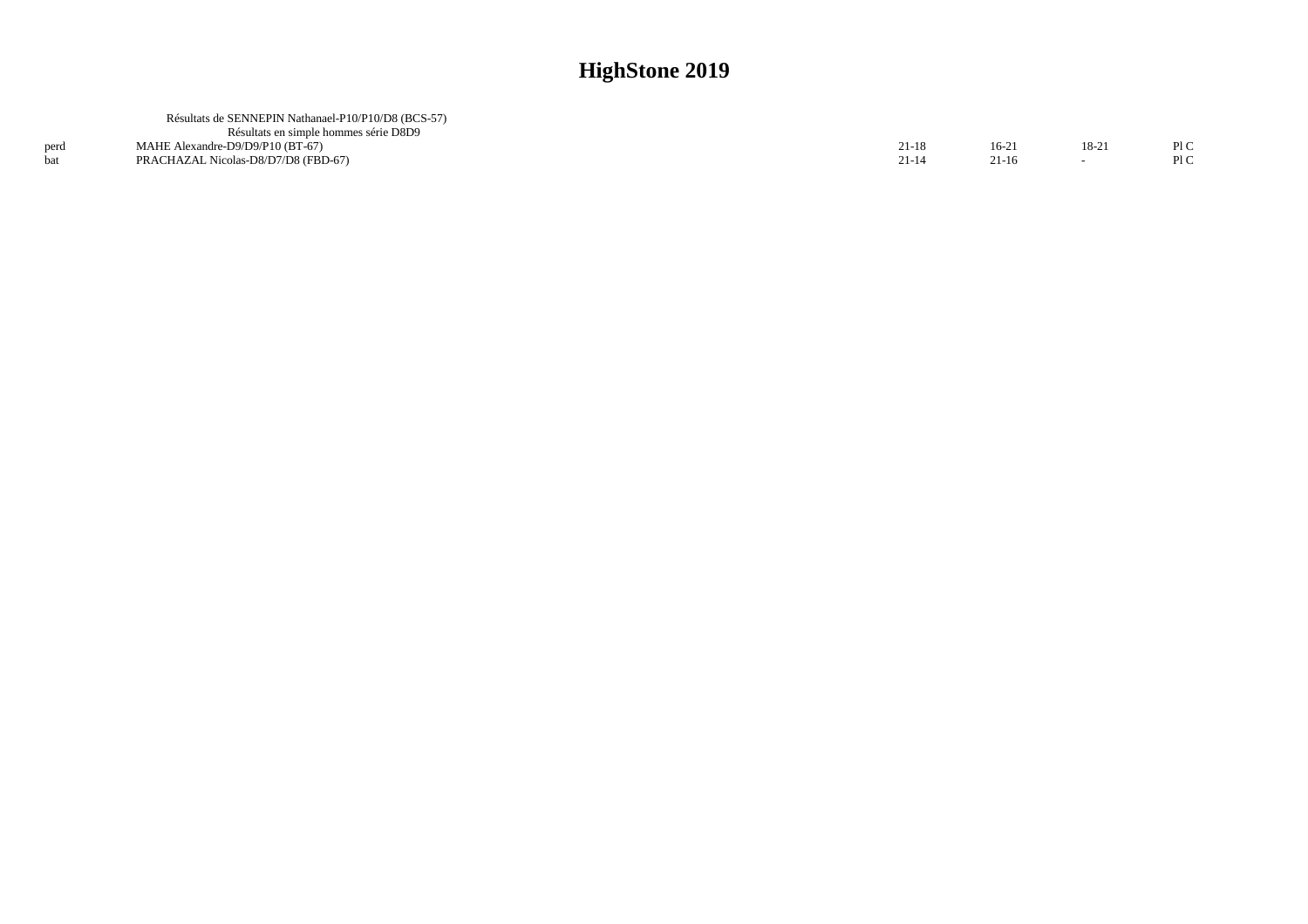|      | Résultats de SERAFINI Matthieu-R6/R5/R6 (CEBA-67)                           |                |           |           |      |
|------|-----------------------------------------------------------------------------|----------------|-----------|-----------|------|
|      | Résultats en double hommes série R4R5 avec HOLT Nicolas-R6/R5/R6 (MOC-67)   |                |           |           |      |
| perd | GROSS Maxime-R5 (ENABAD-67)/FALCO Michaêl-R5/R4/R4 (BCL-67)                 | $15-2^{\circ}$ | $22 - 20$ | $9 - 21$  | PI B |
| bat  | LIHRMANN Etienne-R6/R5/R6 (BCO-67)/AUTHIER Vincent-R6/R5/R6 (BCO-67)        | $14-2i$        | $26 - 24$ | 21-19     | PI B |
| perd | AISSI Marie Elie-R5/R6/R6 (ASPTT-67)/AISSI Marie elohim-R4/R6/R5 (ASPTT-67) | $15 - 2$       | $21 - 17$ | $15 - 21$ | Pl B |
|      |                                                                             |                |           |           |      |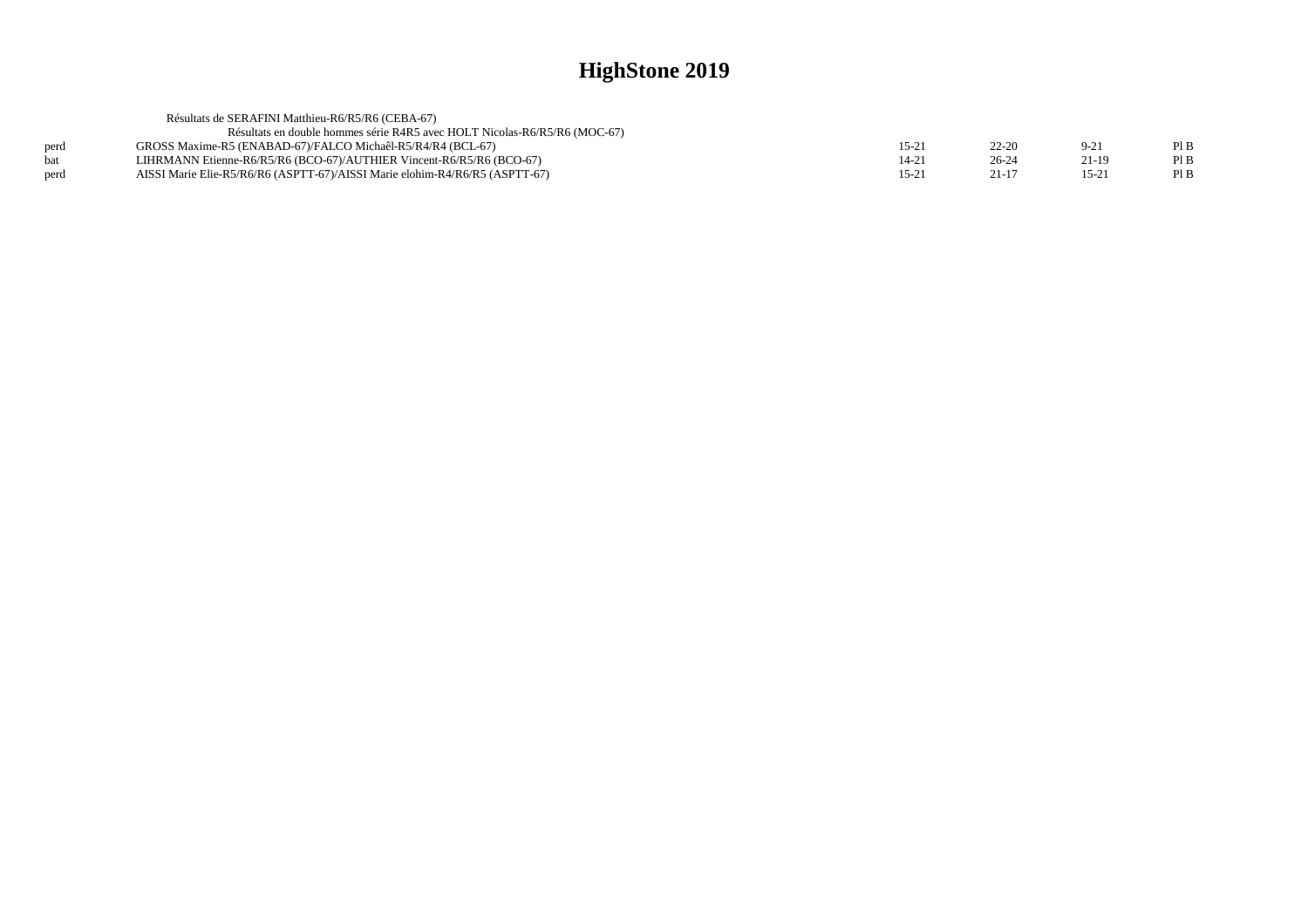|      | Résultats de SERFASS Sarah-D7/R5/R6 (MBC-67)                            |      |       |      |
|------|-------------------------------------------------------------------------|------|-------|------|
|      | Résultats en double mixte série R6D7 avec LAMBOLEY Pierre-R6 (SBC57-57) |      |       |      |
| perd | HAUTECOEUR Olivier-D7/D7/D8 (RSM-68)/WOLFF Marjorie-D8/R6/R6 (CCSSL-67) |      | 19-21 | Pl A |
| nerd | BUCHHOLZ Frederic-R6 (BCO-67)/LOPES Mélanie-D7/R5/R6 (BCO-67)           | 16-2 |       | PIA  |
|      |                                                                         |      |       |      |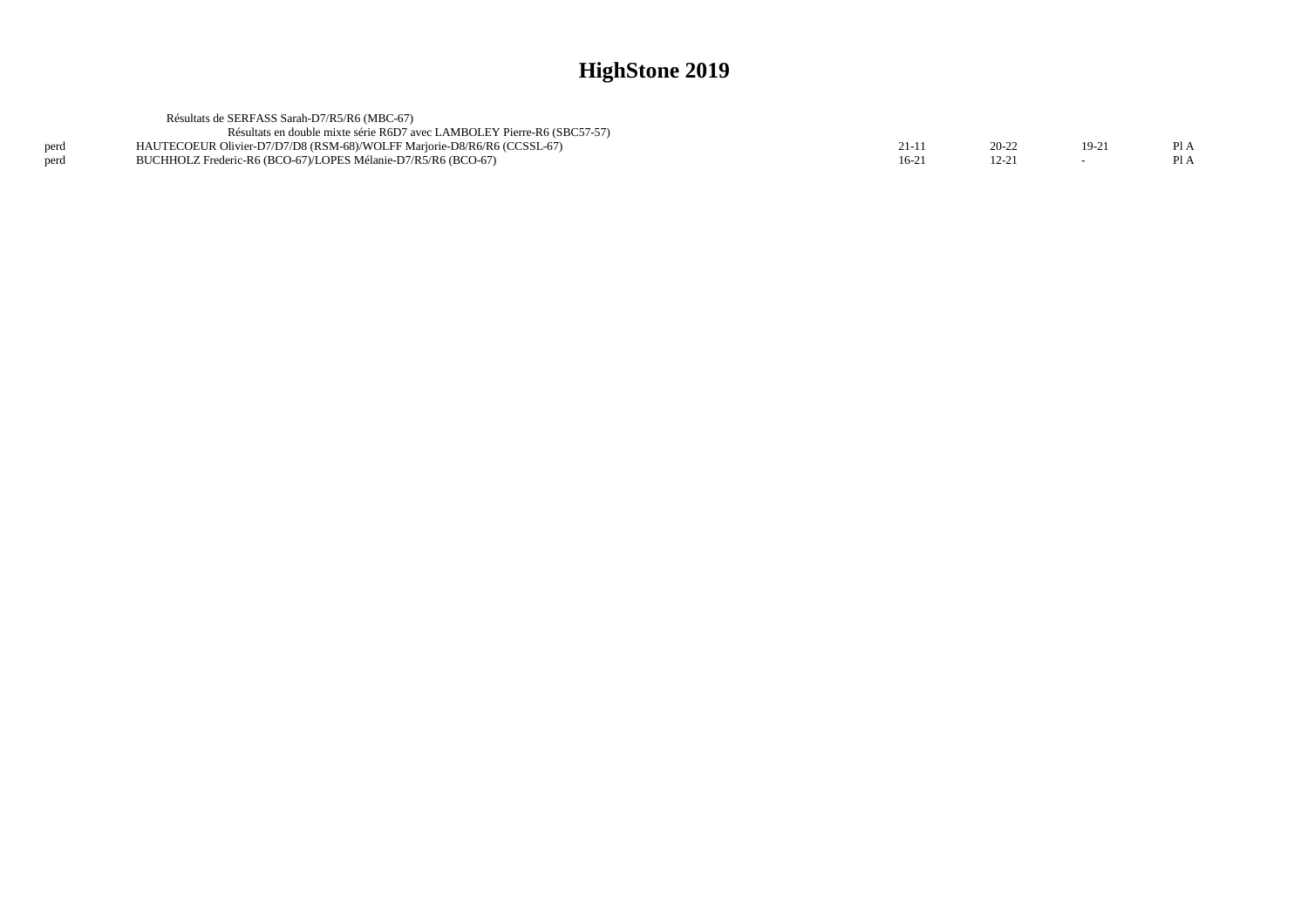|      | Résultats de SFRONTATO Nicolas-D8/D7/D8 (VDK-67) |           |           |                          |     |
|------|--------------------------------------------------|-----------|-----------|--------------------------|-----|
|      | Résultats en simple hommes série D8D9            |           |           |                          |     |
| bat  | CERVERA Sébastien-D9/D8/P10 (EVE-67)             | $21-12$   | $21 - 15$ |                          | PIB |
|      | MOUROT Alexis-D9/D8/D9 (EACB-68)                 | $24 - 22$ | $21-13$   |                          | PIB |
| hat  | DROUANT Eric-D9/P10/P10 (HBC-67)                 | $21-19$   | $21-16$   | $\overline{\phantom{0}}$ | 1/4 |
| perd | FROSSARD Alexandre-D8/D8/P10 (CSBW-68)           | $27 - 25$ | $19-21$   | $10-21$                  | 1/2 |
|      |                                                  |           |           |                          |     |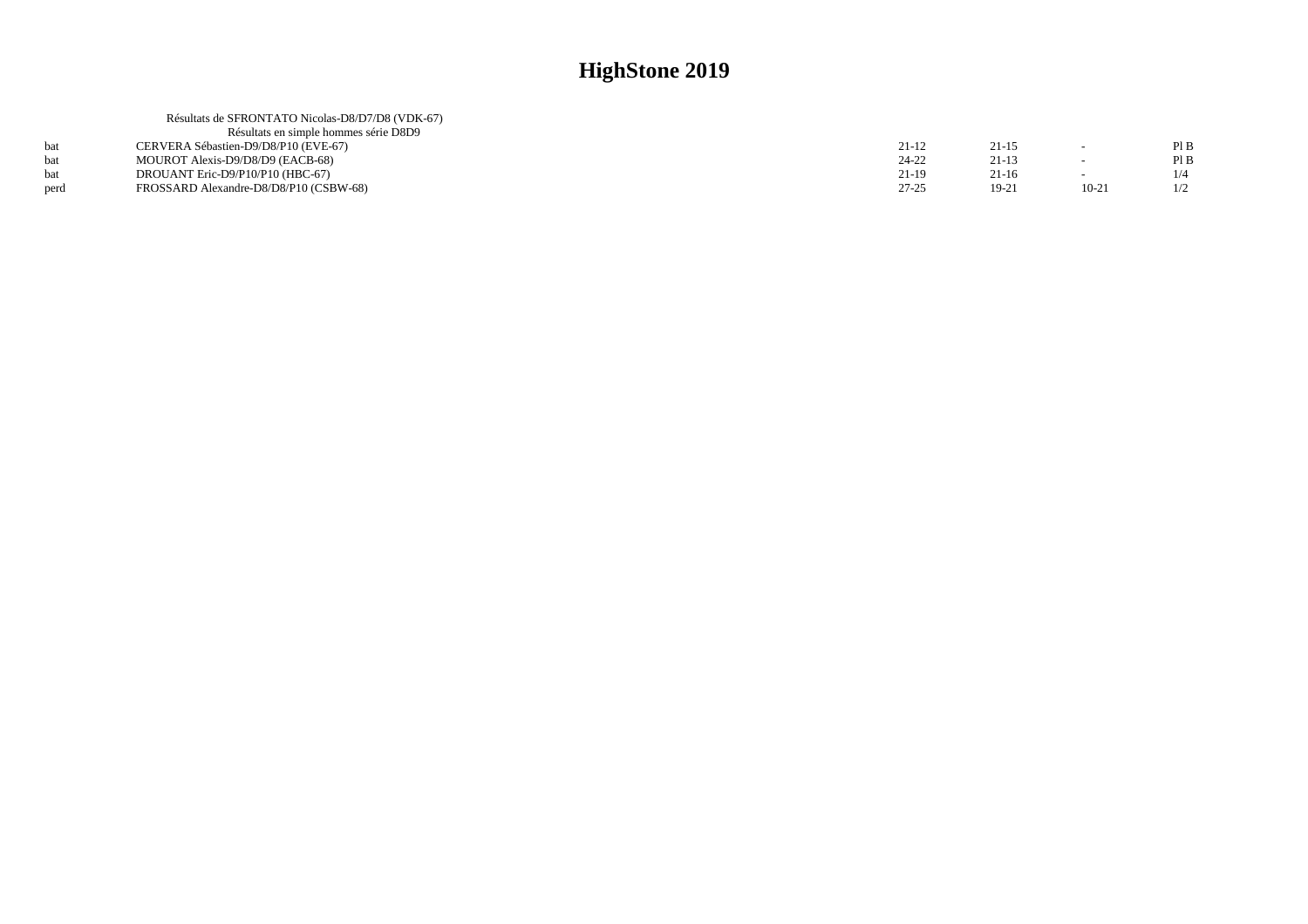|      | Résultats de SIAUGUE Pierre-P11/P10/P10 (APSAP-75)                              |          |           |  |
|------|---------------------------------------------------------------------------------|----------|-----------|--|
|      | Résultats en double mixte série D8D9 avec CHOTEAU Tiphaine-P10/D8/D9 (APSAP-75) |          |           |  |
| hat  | PAVOT Thomas-D9/D7/D8 (BCMS-67)/PINOT Daphnée-P12/P12/P11 (BCMS-67)             | $21 - 1$ | $21 - 12$ |  |
| perd | OBER Yoan-D8/D7/D9 (BCS-67)/REITHLER Marvne-D7/D8/D8 (BCS-67)                   | 14-21    |           |  |
|      |                                                                                 |          |           |  |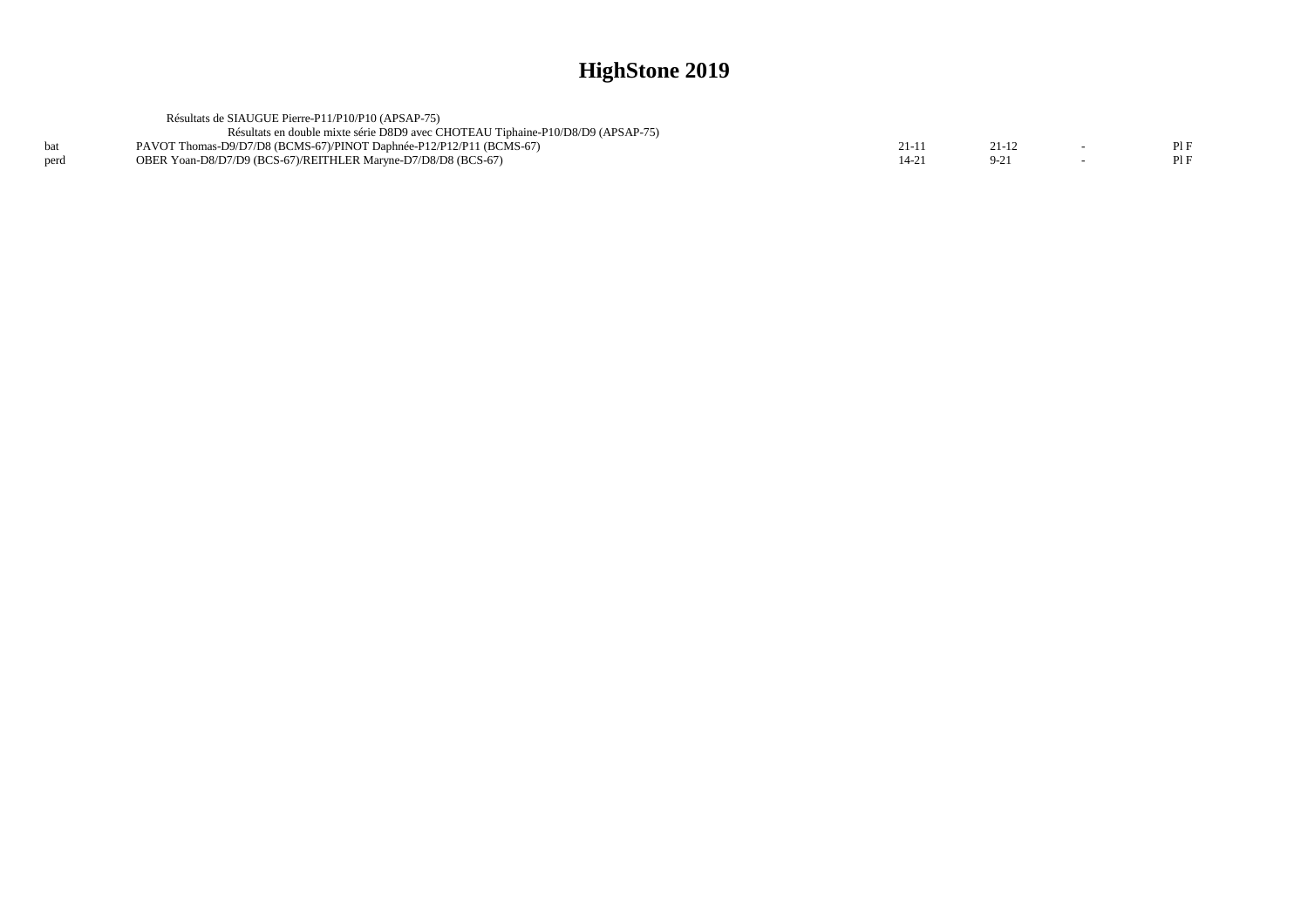|      | Résultats de SINSOU Clara-P10/D8/D8 (OFBC-67)                                |          |           |        |      |
|------|------------------------------------------------------------------------------|----------|-----------|--------|------|
|      | Résultats en double dames série D8D9 avec PUSCA Erine-P11/D8/P10 (SBC57-57)  |          |           |        |      |
| perd | HENNINGER Sandrine-P11/D9/P11 (MOC-67)/HENNINGER Sophie-D8/D8/P10 (ASPTT-67) | $9 - 21$ | $7 - 21$  | $\sim$ | Pl A |
| perd | MORITZ-PETIT Lara-D8/D8/D9 (CEBA-67)/GANDER Alix-D8/D8/P10 (CEBA-67)         | 17-21    | $12 - 21$ |        | Pl A |
|      | Résultats en double mixte série R6D7 avec ROTH Thierry-R6/R5/R6 (OFBC-67)    |          |           |        |      |
| perd | SCHOULLER Christophe-R6/R5/R6 (SLCSN-67)/PRIVAT Marine-P10/D7/D8 (ENABAD-67) | $10-21$  | $16-21$   |        | P1C  |
| perd | BURESI Laurent-R5/R5/R6 (BCMS-67)/ATKINS Kathryn-D7/R6/R6 (BCMS-67)          | 18-21    | $9-21$    | $\sim$ | P1C  |
|      |                                                                              |          |           |        |      |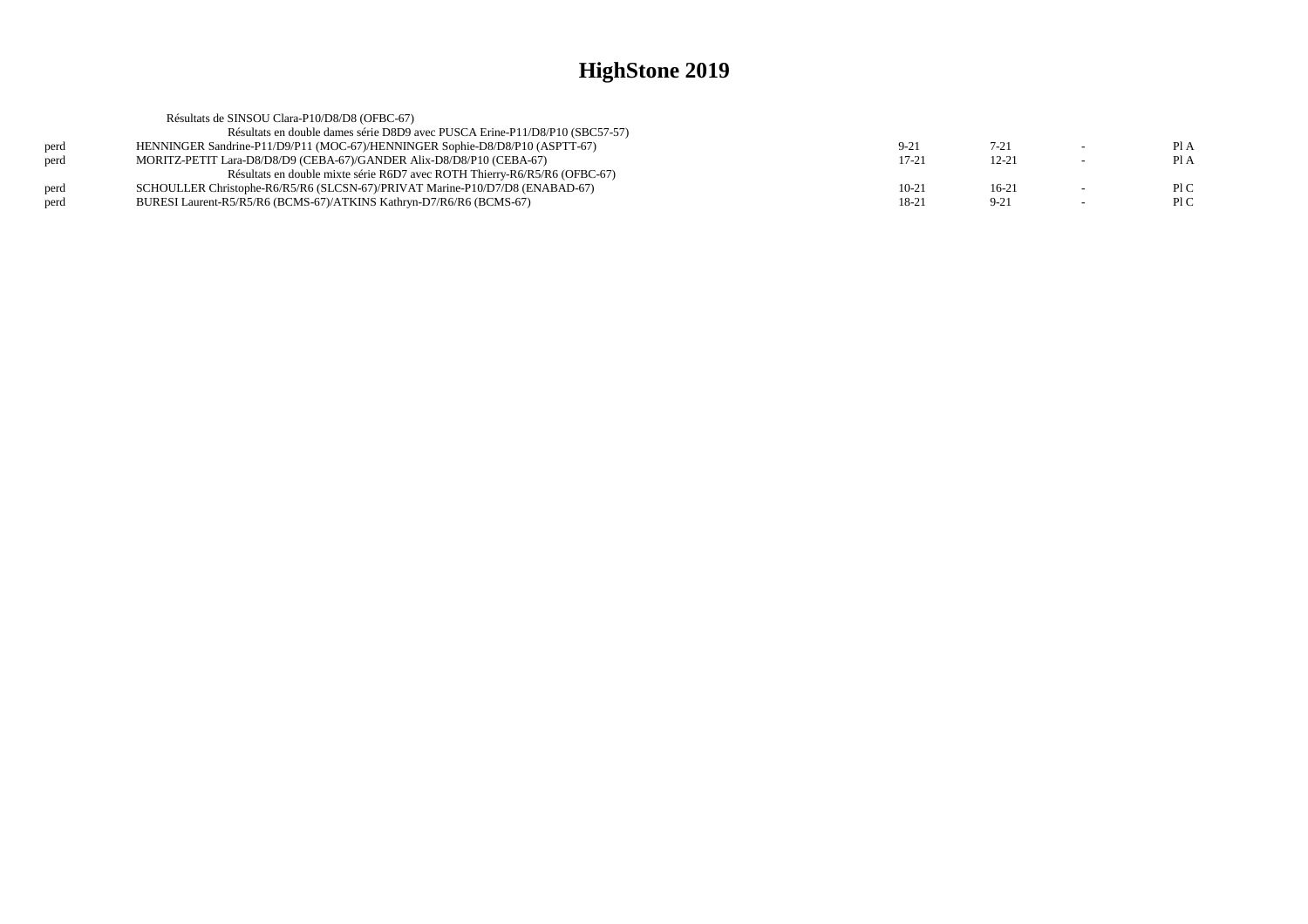|      | Résultats de SOUDANS Pauline-R4/R4/N3 (ENABAD-67) |          |           |           |      |
|------|---------------------------------------------------|----------|-----------|-----------|------|
|      | Résultats en simple dames série R4R5              |          |           |           |      |
| perd | NANDJAN Jade-R5/R5/R6 (CSBW-68)                   | $10-21$  | $12 - 21$ |           | Pl A |
| perd | MAILLOT Charlotte-R5/D7/D7 (V3F-68)               | $16-21$  | $19-2$    |           | Pl A |
| perd | VOEGELI Marion-R5/R5/R6 (CEBA-67)                 | $21 - 7$ | 14-21     | $15 - 21$ | Pl A |
|      |                                                   |          |           |           |      |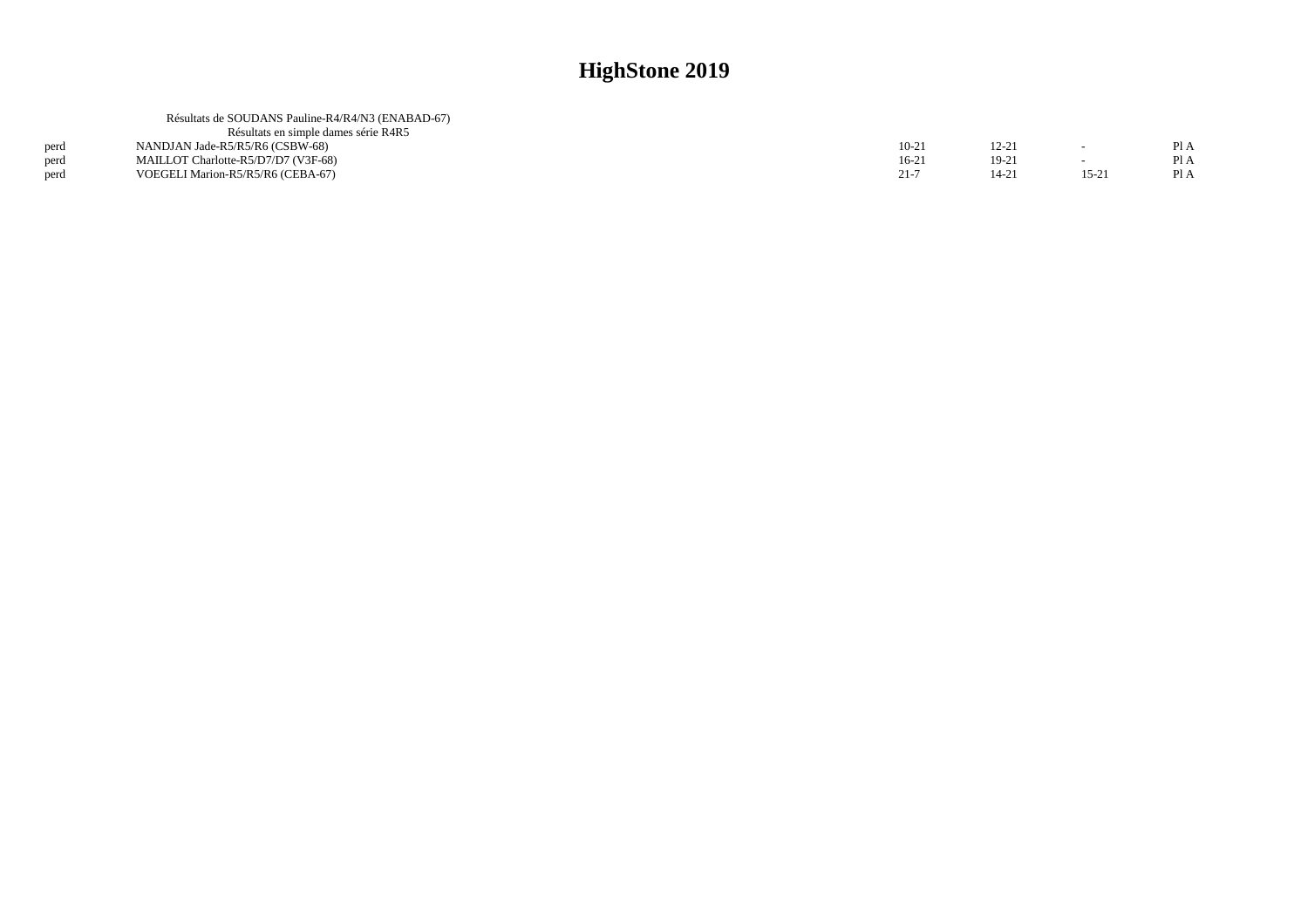|      | Résultats de SOUFFRON Jérémy-R5/D7/D7 (CEBA-67) |       |           |      |
|------|-------------------------------------------------|-------|-----------|------|
|      | Résultats en simple hommes série R4R5           |       |           |      |
| perd | TRIPIER Arnaud-R5/R4/R5 (BCMS-67)               | 13-21 | 14-21     | Pl B |
| perd | AISSI Marie elohim-R4/R6/R5 (ASPTT-67)          | 11-21 | $12 - 21$ | PIB  |
|      |                                                 |       |           |      |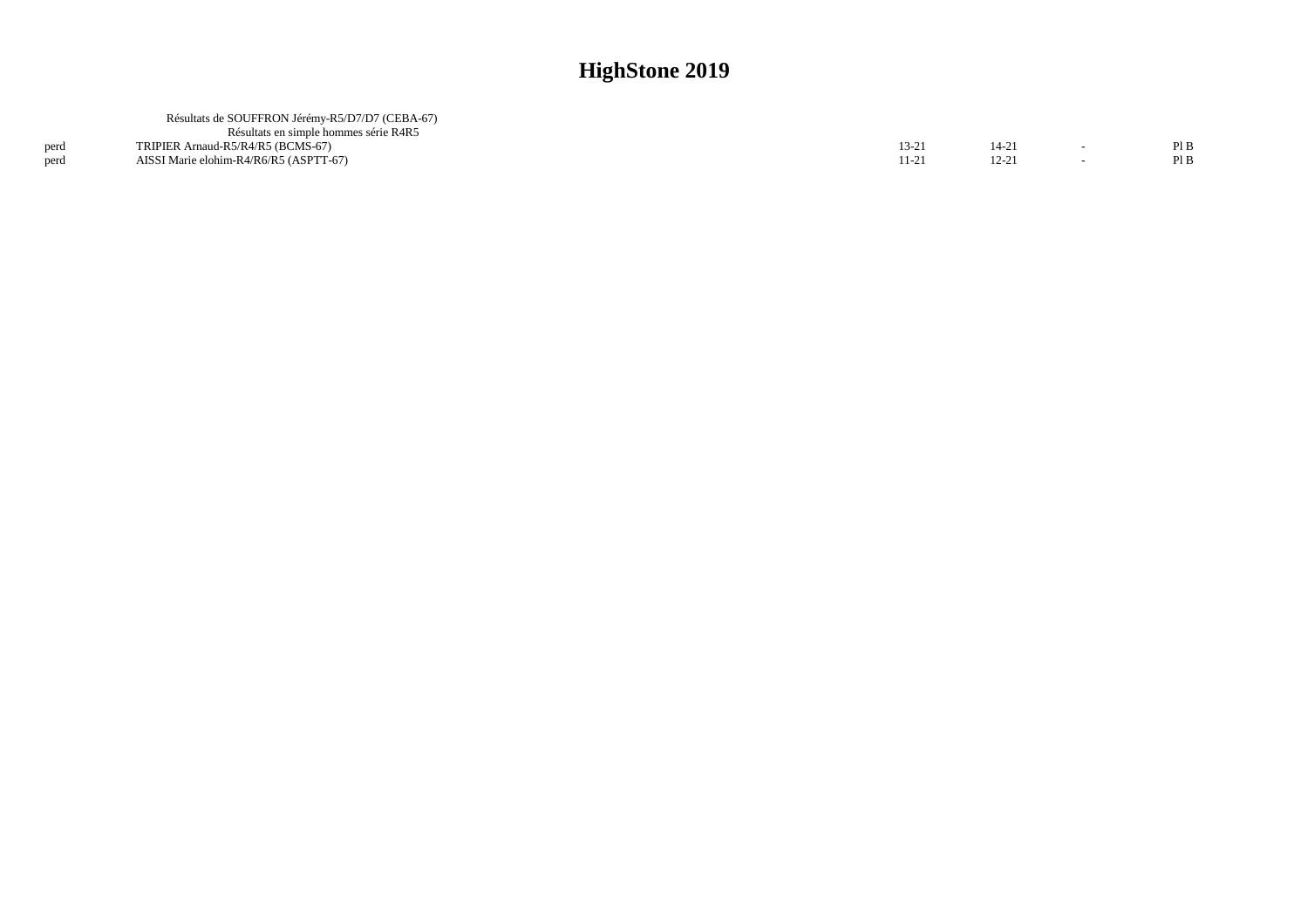|      | Résultats de STEINER Tanguy-D9/D7/D8 (OFBC-67)                              |           |           |           |     |
|------|-----------------------------------------------------------------------------|-----------|-----------|-----------|-----|
|      | Résultats en double hommes série R6D7 avec STORARI Fabio-D7/R6/R6 (OFBC-67) |           |           |           |     |
| hat  | HAUTECOEUR Olivier-D7/D7/D8 (RSM-68)/SCHLEISS Frédéric-D9/D7/D7 (SCS-67)    | $21-13$   | $20 - 22$ | $21-10$   | PIF |
| bat  | MORI Lucas-D7/R6/D8 (BCBB-67)/BRISSET Fabien-D9/D7/D9 (BCIG-67)             | $21-13$   | $18-21$   | $21 - 15$ | PIF |
| hat  | HELL Laurent-D7/R6/D7 (VDK-67)/MASSINI Michaël-D9/D8/D9 (VDK-67)            | $21 - 18$ | $24 - 22$ |           |     |
| perd | BECKER François-D7/R6/R6 (OFBC-67)/STRIEGEL Nathan-D7/R6/R6 (ENABAD-67)     | $21 - 18$ | $12 - 21$ | $21 - 23$ | 1/2 |
|      |                                                                             |           |           |           |     |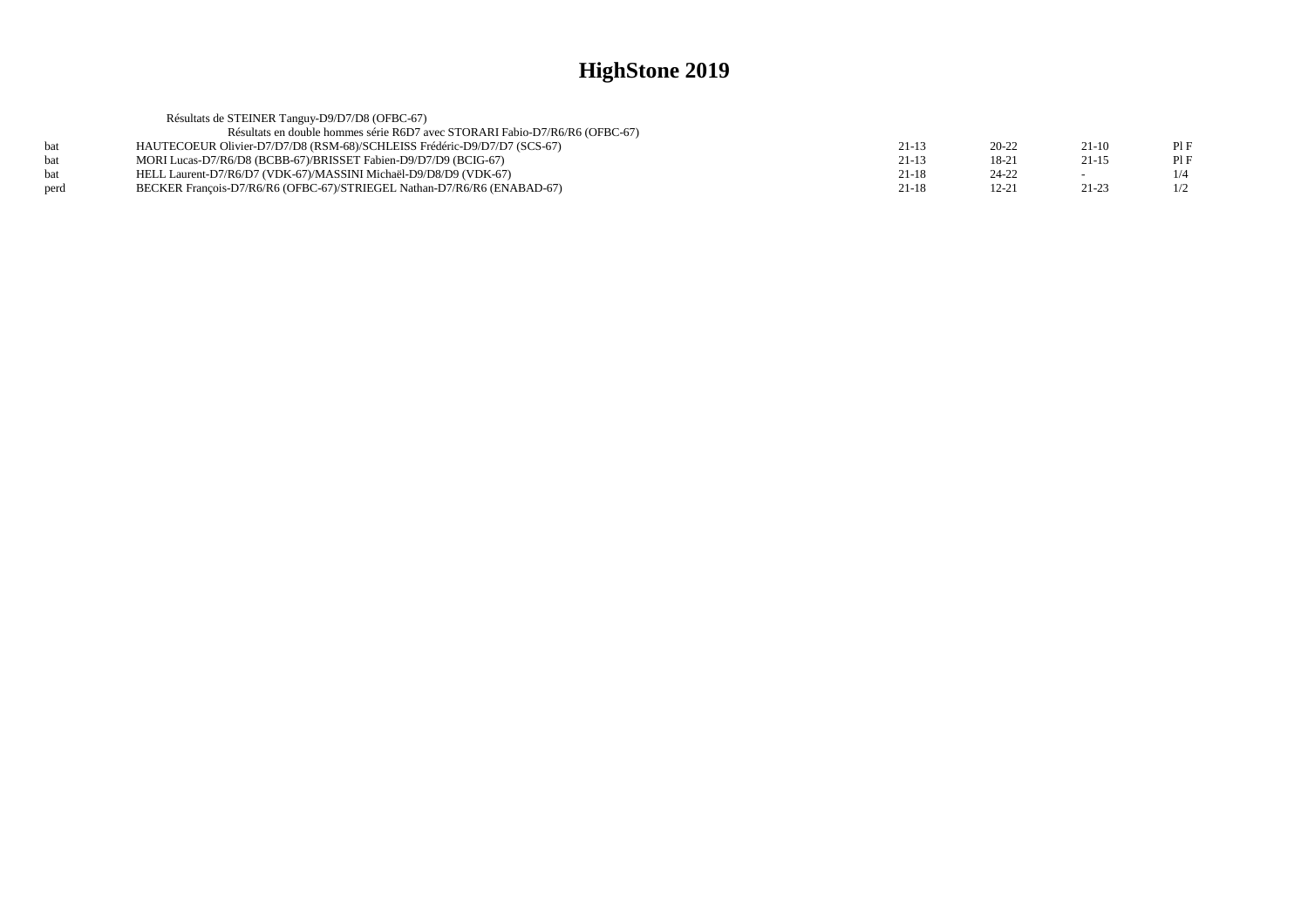|      | Résultats de STEINMETZ Marc-andré-D7 (BCS-67) |         |        |      |
|------|-----------------------------------------------|---------|--------|------|
|      | Résultats en simple hommes série R6D7         |         |        |      |
| perd | COMBAR Valentin-D7/R6/D7 (BDR-67)             | 11-21   | $17-2$ | PIB  |
|      | AUTHIER Vincent-R6/R5/R6 (BCO-67)             | $21-14$ | 21-15  | Pl B |
|      |                                               |         |        |      |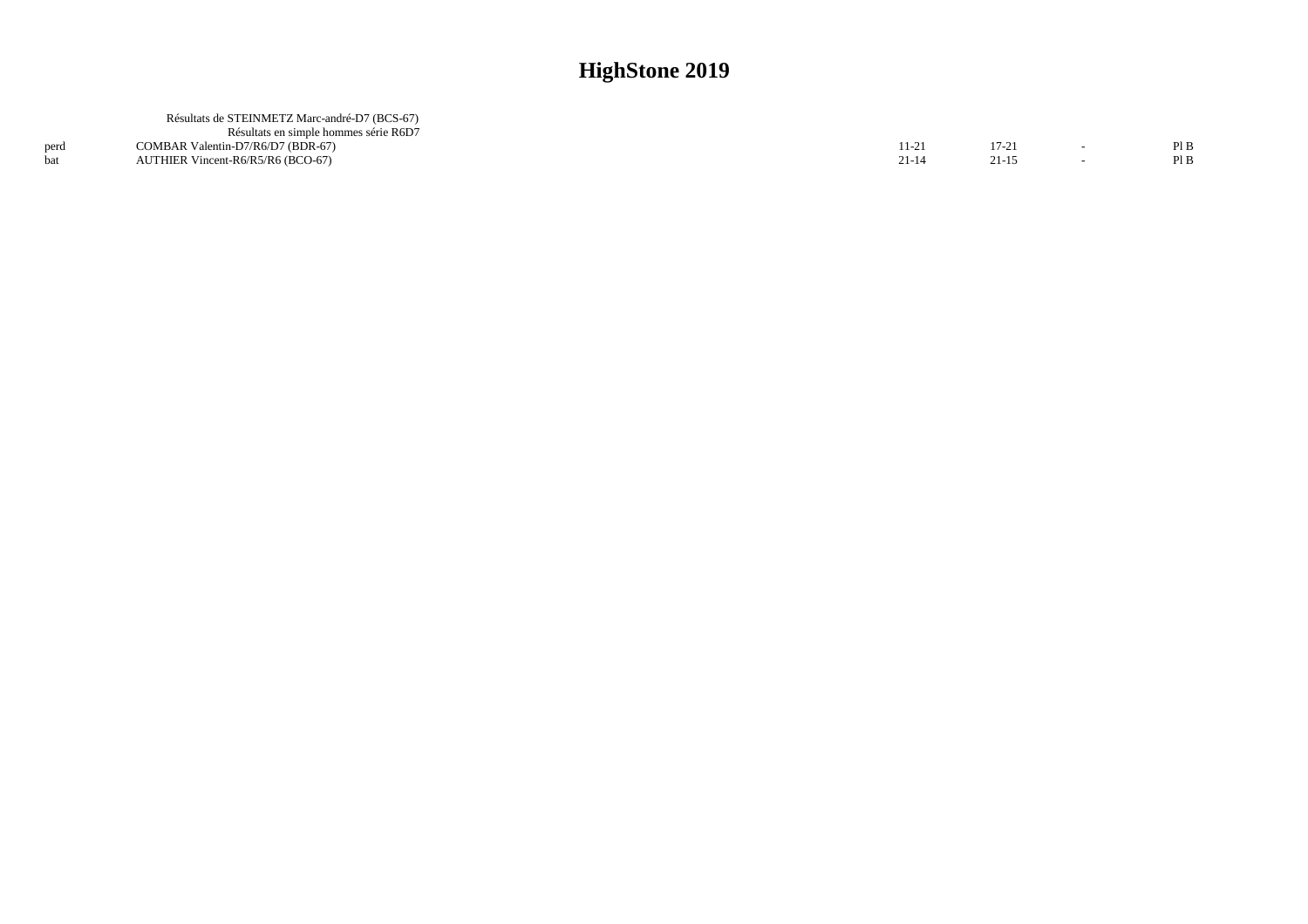|      | Résultats de STORARI Fabio-D7/R6/R6 (OFBC-67)                                |           |           |         |     |
|------|------------------------------------------------------------------------------|-----------|-----------|---------|-----|
|      | Résultats en double hommes série R6D7 avec STEINER Tanguy-D9/D7/D8 (OFBC-67) |           |           |         |     |
|      | HAUTECOEUR Olivier-D7/D7/D8 (RSM-68)/SCHLEISS Frédéric-D9/D7/D7 (SCS-67)     | 21-13     | $20 - 22$ | 21-10   | PIF |
| hat  | MORI Lucas-D7/R6/D8 (BCBB-67)/BRISSET Fabien-D9/D7/D9 (BCIG-67)              | $21-13$   | 18-21     | $21-15$ | PIF |
| hat  | HELL Laurent-D7/R6/D7 (VDK-67)/MASSINI Michaël-D9/D8/D9 (VDK-67)             | $21 - 18$ | $24 - 22$ |         | 1/4 |
| perd | BECKER François-D7/R6/R6 (OFBC-67)/STRIEGEL Nathan-D7/R6/R6 (ENABAD-67)      | $21 - 18$ | $12 - 21$ | 21-23   | 1/2 |
|      |                                                                              |           |           |         |     |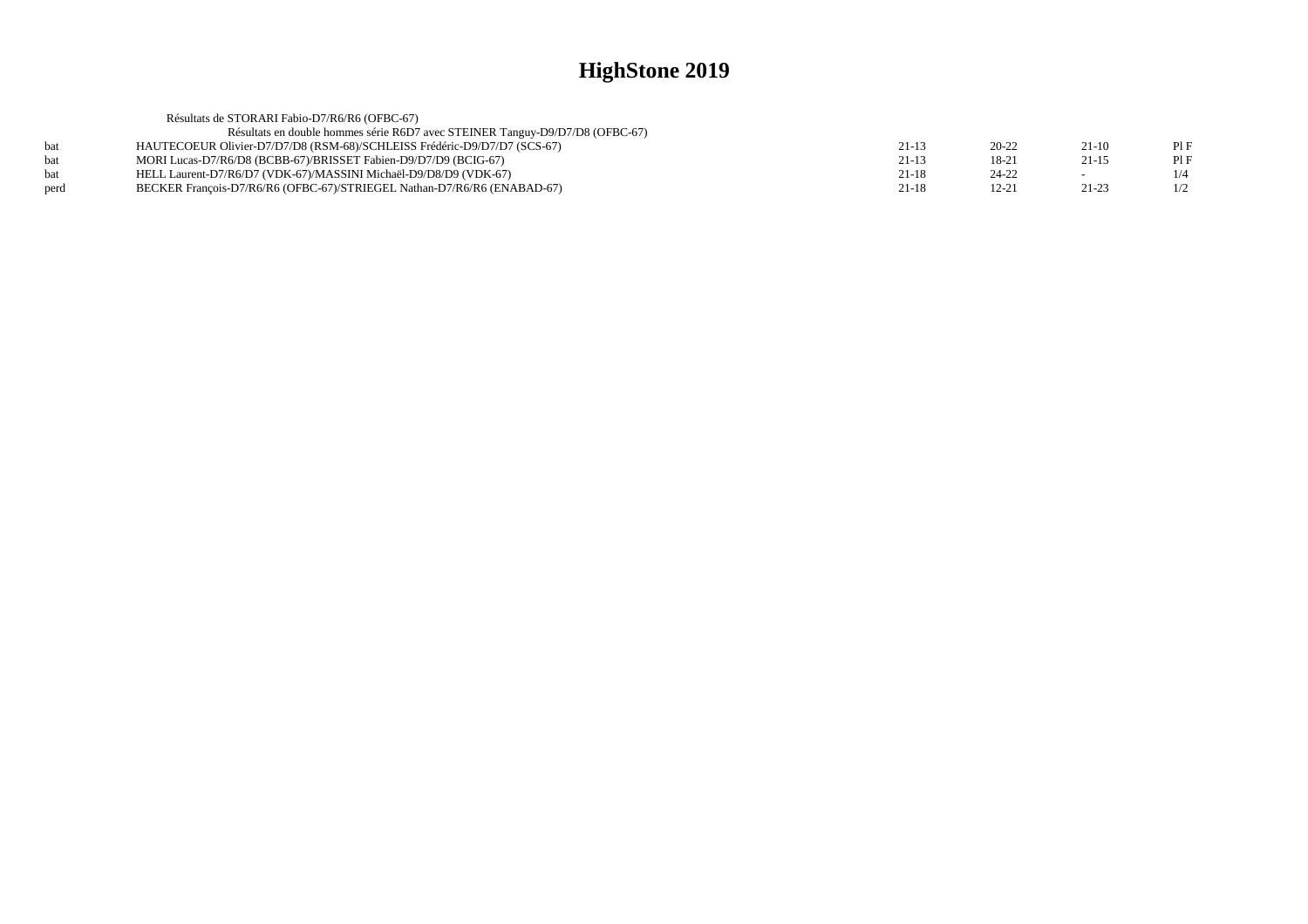|      | Résultats de STREITH Victor-R5/R5/R6 (BCBB-67)                                 |           |           |         |      |
|------|--------------------------------------------------------------------------------|-----------|-----------|---------|------|
|      | Résultats en simple hommes série R4R5                                          |           |           |         |      |
| bat  | GROSS Maxime-R5 (ENABAD-67)                                                    | $21 - 15$ | $21 - 17$ |         | PLC  |
| bat  | THOMAS Raphael-R5/R6/R6 (ASPTT-67)                                             | $16-21$   | $21-11$   | $21-13$ | P1C  |
| bat  | LARCHE Yohan-R5/R4/R5 (BS-67)                                                  | $16-21$   | $21-16$   | $21-13$ | P1C  |
| perd | MULLER Jonathan-R5/R4/R5 (ASPTT-67)                                            | $9 - 21$  | 18-21     |         | 1/4  |
|      | Résultats en double hommes série R4R5 avec HOFFMANN Laurent-R6/R5/R6 (BCBB-67) |           |           |         |      |
| perd | BONNIN Dimitri-R5 (BCO-67)/TRAN Jean-Paul-R5 (BCMS-67)                         | $21 - 17$ | 18-21     | 14-21   | Pl A |
| bat  | LARCHE Yohan-R5/R4/R5 (BS-67)/UNTERNEHR Alexandre-R5/R4/R5 (BS-67)             | $21 - 14$ | $21 - 17$ | $\sim$  | Pl A |
| perd | ROSE Valentin-R5/R4/R5 (ASPTT-67)/MULLER Jonathan-R5/R4/R5 (ASPTT-67)          | 16-21     | 18-21     |         | 1/2  |
|      |                                                                                |           |           |         |      |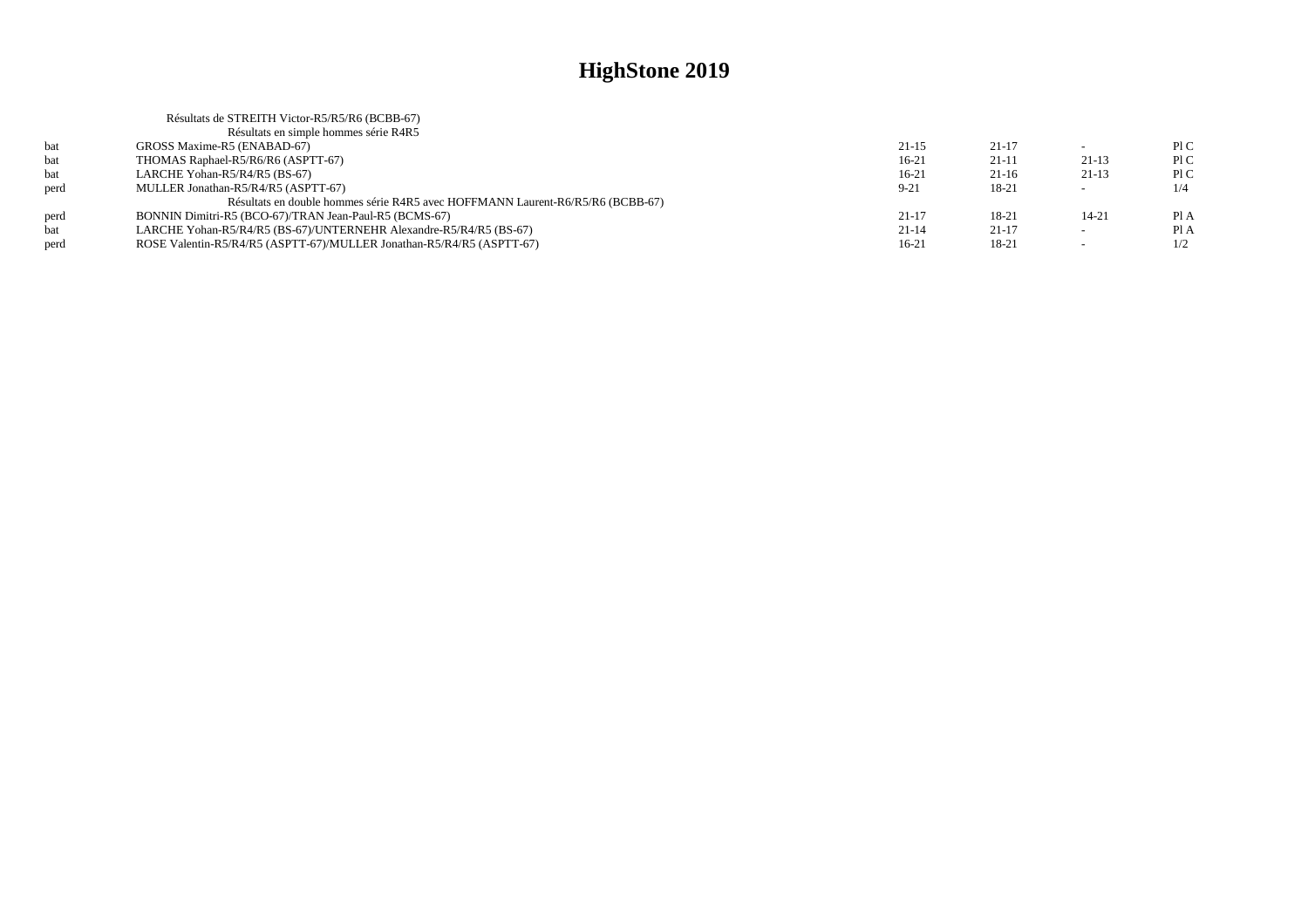|      | Résultats de STRIEGEL Nathan-D7/R6/R6 (ENABAD-67)                             |           |         |           |        |
|------|-------------------------------------------------------------------------------|-----------|---------|-----------|--------|
|      | Résultats en double hommes série R6D7 avec BECKER François-D7/R6/R6 (OFBC-67) |           |         |           |        |
| hat  | COMPAGNON Alexandre-D8/D7/D8 (BCS68-68)/SCHULLER Jacky-D8/D7/D8 (BCS68-68)    | $21-16$   | $21-19$ |           | Pl A   |
|      | BENAZIEB Othmene-D8/D7/D8 (ASCS-67)/EMOND Titouan-R6/D7/D8 (ASPTT-67)         | $21 - 17$ | $21-15$ |           | Pl A   |
| hat. | THOMAS Raphael-R5/R6/R6 (ASPTT-67)/LUONG Ethan-R6/D7/D7 (ASPTT-67)            | $21 - 17$ | $21-13$ |           | 1/4    |
|      | STORARI Fabio-D7/R6/R6 (OFBC-67)/STEINER Tanguy-D9/D7/D8 (OFBC-67)            | $18 - 21$ | $21-12$ | $23 - 21$ | 1/2    |
|      | MAZARD Julien-D7/R6/R6 (HBC-67)/GIROLT Ludovic-D8/R6/D8 (HBC-67)              | 19-21     | $21-17$ | $21-16$   | Finale |
|      |                                                                               |           |         |           |        |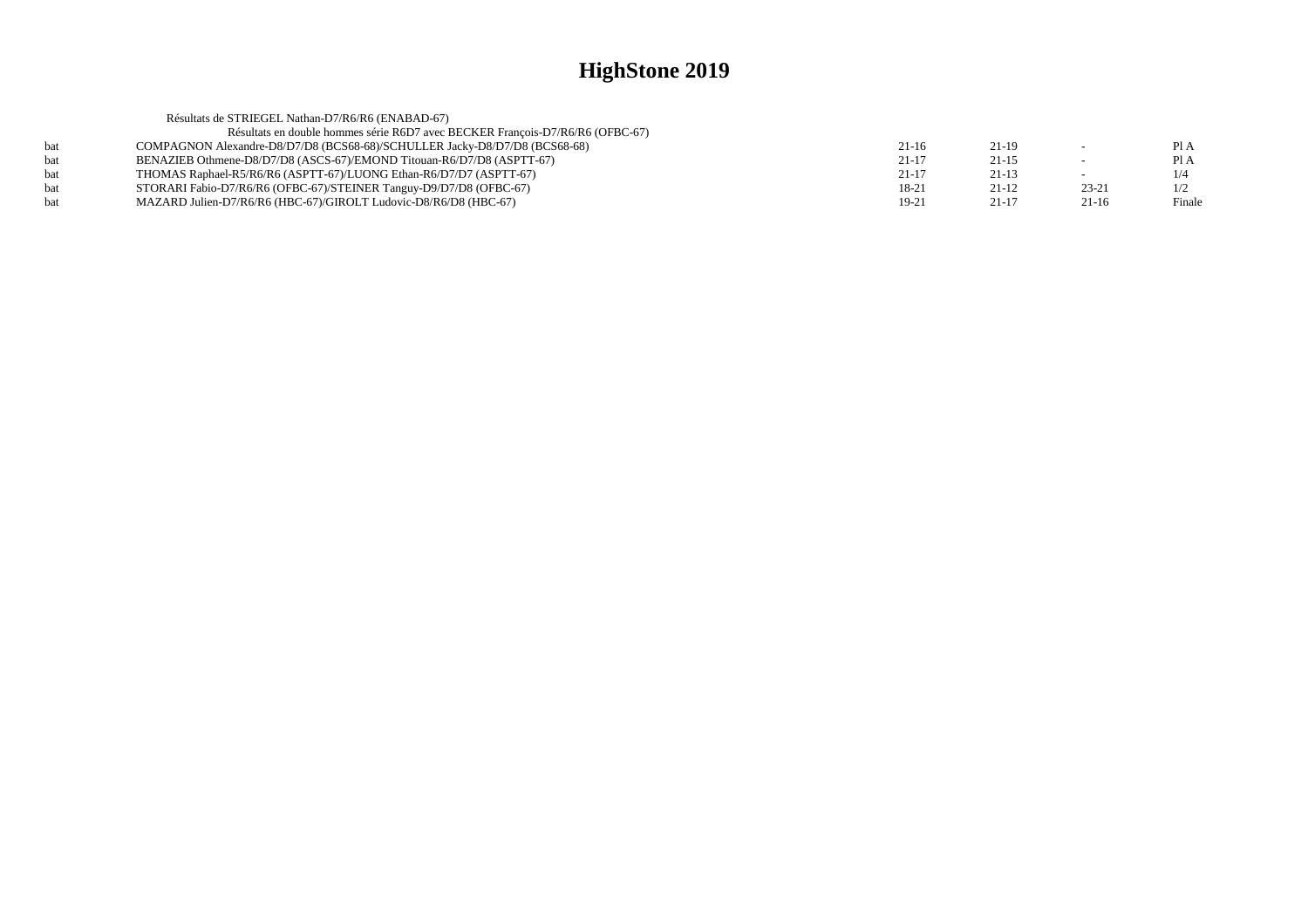|      | Résultats de TARGET Nicolas-P10/D7/P10 (MBC-67)                                |         |         |     |
|------|--------------------------------------------------------------------------------|---------|---------|-----|
|      | Résultats en double hommes série R6D7 avec MATHIS Sebastien-D9/D7/P10 (MBC-67) |         |         |     |
|      | JEANJEAN Ludovic-D9/D7/D9 (BCMS-67)/CAILLAUD Valentin-D8/D7/D8 (BCMS-67)       | ∠1-10-  |         | PID |
| nerd | MAZARD Julien-D7/R6/R6 (HBC-67)/GIROLT Ludovic-D8/R6/D8 (HBC-67)               | $10-21$ | $10-21$ | PID |
|      |                                                                                |         |         |     |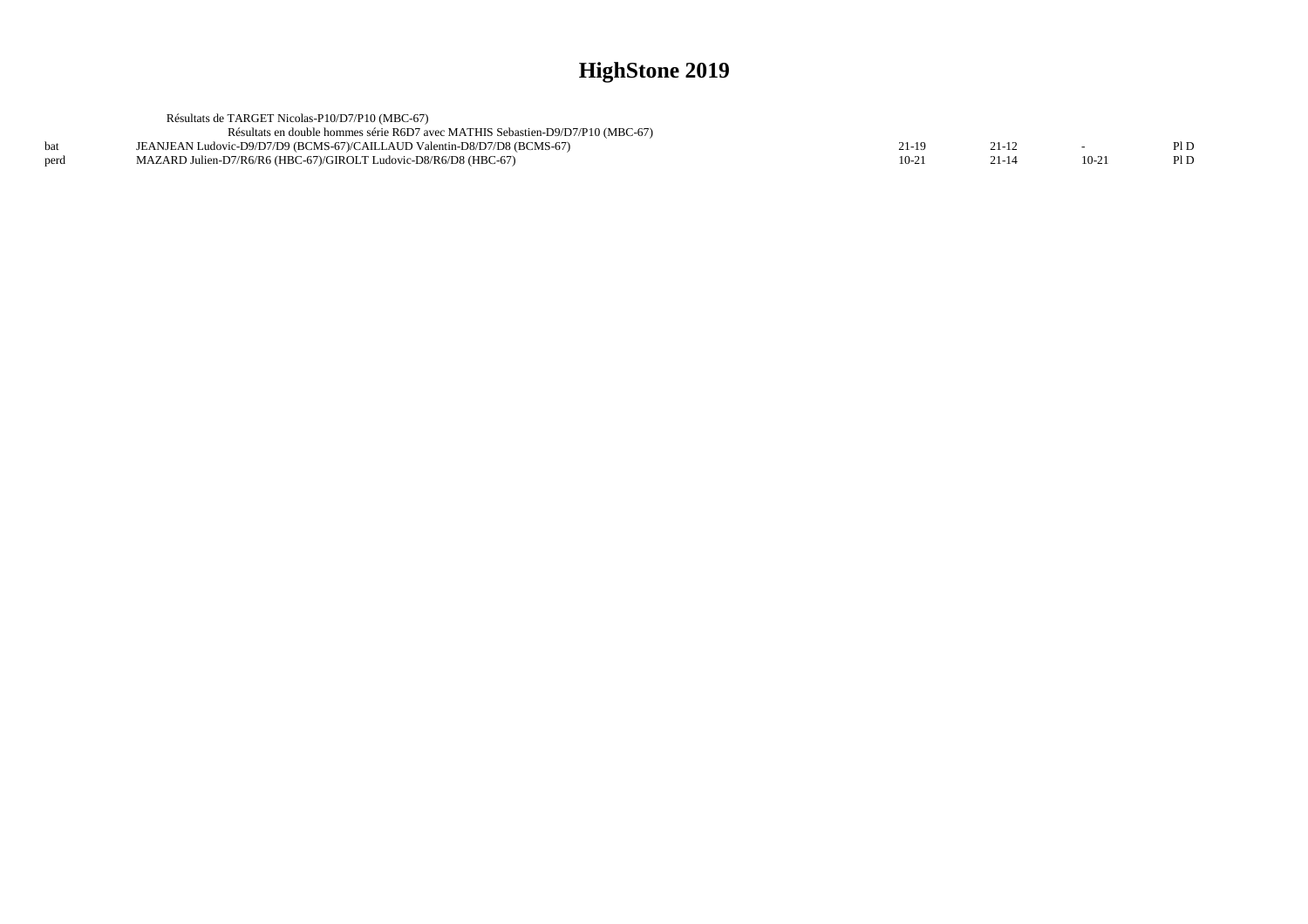|      | Résultats de TERMINAUX Philippe-D7/D7/R5 (BCS-57)                           |           |  |                  |
|------|-----------------------------------------------------------------------------|-----------|--|------------------|
|      | Résultats en double mixte série R4R5 avec WITZEL Nathalie-R6/R6/R4 (BCS-57) |           |  |                  |
| perd | BEAUFILS Arthus-R5/R6/R6 (V3F-68)/MOUKASSA Emilia-N3/R5/R4 (RSM-68)         | $14 - 2'$ |  | P <sub>1</sub> A |
| perd | FALCO Michaêl-R5/R4/R4 (BCL-67)/BRUN Nathalie-R5/R4/R4 (ASLR-67)            | $2 - 2$   |  | PI A             |
|      |                                                                             |           |  |                  |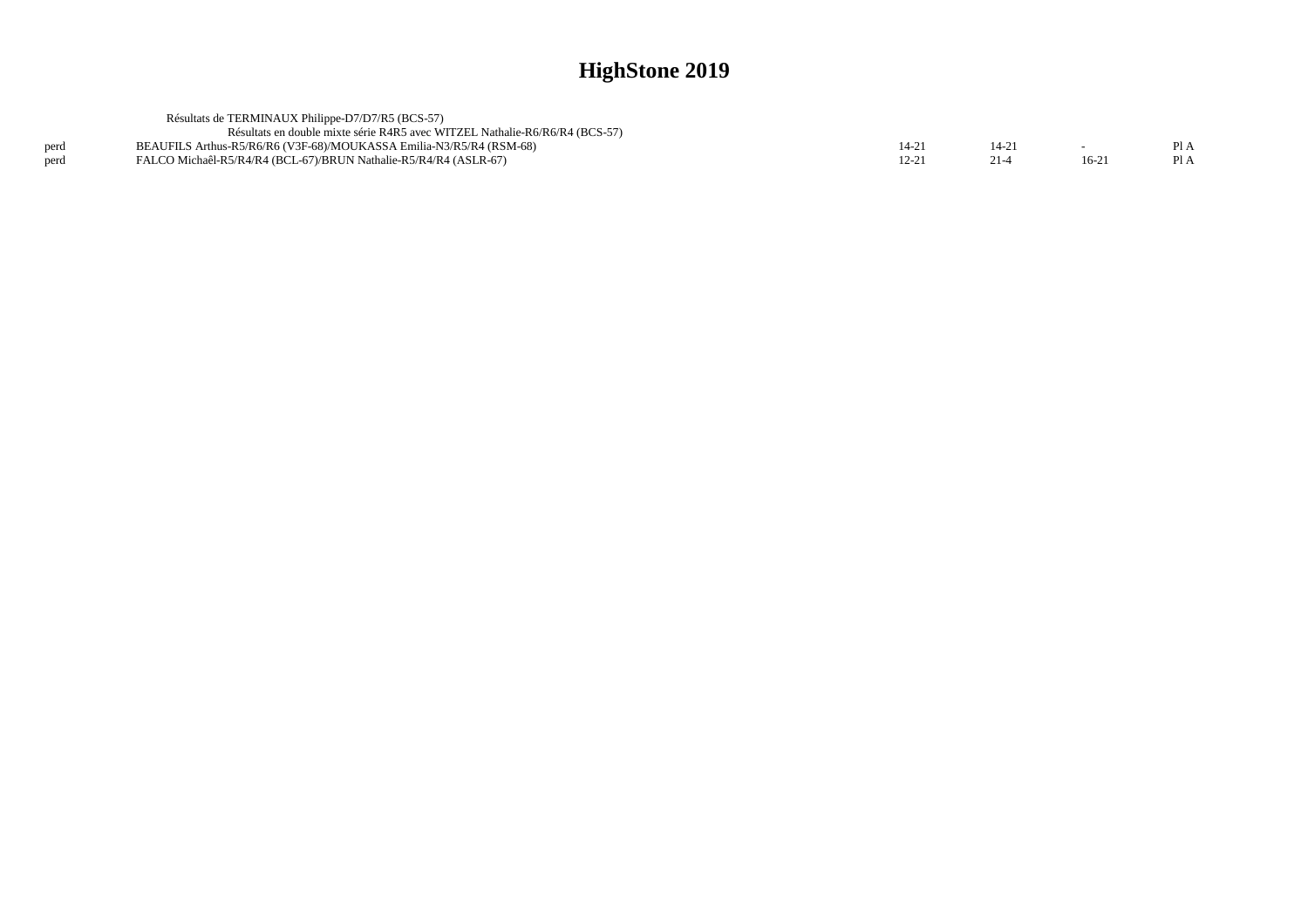|      | Résultats de THOMAS Raphael-R5/R6/R6 (ASPTT-67)                              |           |           |           |     |
|------|------------------------------------------------------------------------------|-----------|-----------|-----------|-----|
|      | Résultats en simple hommes série R4R5                                        |           |           |           |     |
| perd | LARCHE Yohan-R5/R4/R5 (BS-67)                                                | $21 - 14$ | 14-21     | $17 - 21$ | P1C |
| perd | STREITH Victor-R5/R5/R6 (BCBB-67)                                            | $21-16$   | $11 - 21$ | $13 - 21$ | P1C |
| perd | GROSS Maxime-R5 (ENABAD-67)                                                  | 18-21     | $15-21$   |           | P1C |
|      | Résultats en double hommes série R6D7 avec LUONG Ethan-R6/D7/D7 (ASPTT-67)   |           |           |           |     |
| bat  | SCHILLING Fabrice-P10/D8/P10 (OFBC-67)/MAINEULT Clement-D7/D7/R6 (ENABAD-67) | $21-16$   | $22 - 20$ |           | PIG |
| bat  | BUCHHOLZ Frederic-R6 (BCO-67)/BOCK Benjamin-D9/D7/D9 (BCO-67)                | $21-19$   | $15 - 21$ | $21 - 14$ | PIG |
| bat  | JAFFRY Nicolas-D9/D7/D9 (MOC-67)/BEISSER Bruno-D7/D7/D9 (MOC-67)             | 21-9      | $21-10$   | $\sim$    | PIG |
| perd | BECKER Francois-D7/R6/R6 (OFBC-67)/STRIEGEL Nathan-D7/R6/R6 (ENABAD-67)      | $17 - 21$ | $13 - 21$ |           | 1/4 |
|      |                                                                              |           |           |           |     |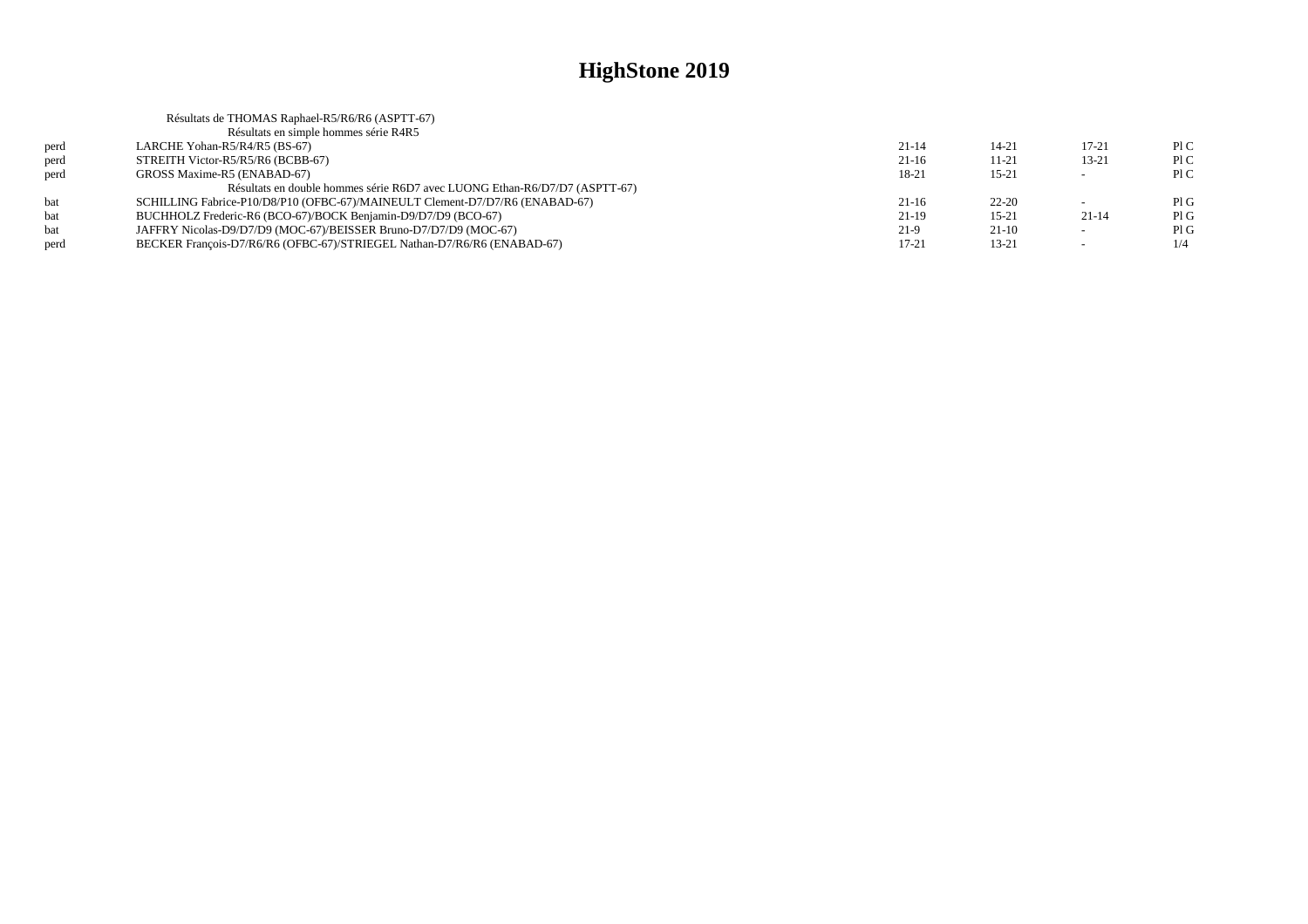|      | Résultats de TRAN Jean-Paul-R5 (BCMS-67)                              |           |           |           |      |
|------|-----------------------------------------------------------------------|-----------|-----------|-----------|------|
|      | Résultats en double hommes série R4R5 avec BONNIN Dimitri-R5 (BCO-67) |           |           |           |      |
| bat  | STREITH Victor-R5/R5/R6 (BCBB-67)/HOFFMANN Laurent-R6/R5/R6 (BCBB-67) | $17 - 21$ | $21-18$   | $21 - 14$ | Pl A |
| perd | LARCHE Yohan-R5/R4/R5 (BS-67)/UNTERNEHR Alexandre-R5/R4/R5 (BS-67)    | 19-21     | $12 - 21$ |           | Pl A |
|      | Résultats en double mixte série R4R5 avec CARRE Alix-R4 (ENABAD-67)   |           |           |           |      |
| bat  | ROSE Valentin-R5/R4/R5 (ASPTT-67)/MAGER Margaux-R5/R5/R4 (BCT-67)     | $21-19$   | $21-19$   |           | PID  |
| bat  | SCHLAGDENHAUFFEN Mizuki-R4 (BCL-67)/FELBER Elsa-R5 (ASPTT-67)         | $17 - 21$ | $22 - 20$ | $25 - 23$ | Pl D |
| perd | MICHEL Maxime-R5 (ASCS-67)/VENTE Niki-D7/R5/R5 (ASCS-67)              | $21-16$   | 18-21     | $17 - 21$ | Pl D |
| bat  | DIETZ Vincent-R5/R4/R4 (BCIG-67)/LERCH Lauriane-R5/R5/R4 (COBRA-68)   | $22 - 20$ | $21-19$   |           | 1/4  |
| perd | FALCO Michaêl-R5/R4/R4 (BCL-67)/BRUN Nathalie-R5/R4/R4 (ASLR-67)      | $10 - 21$ | $16-21$   |           | 1/2  |
|      |                                                                       |           |           |           |      |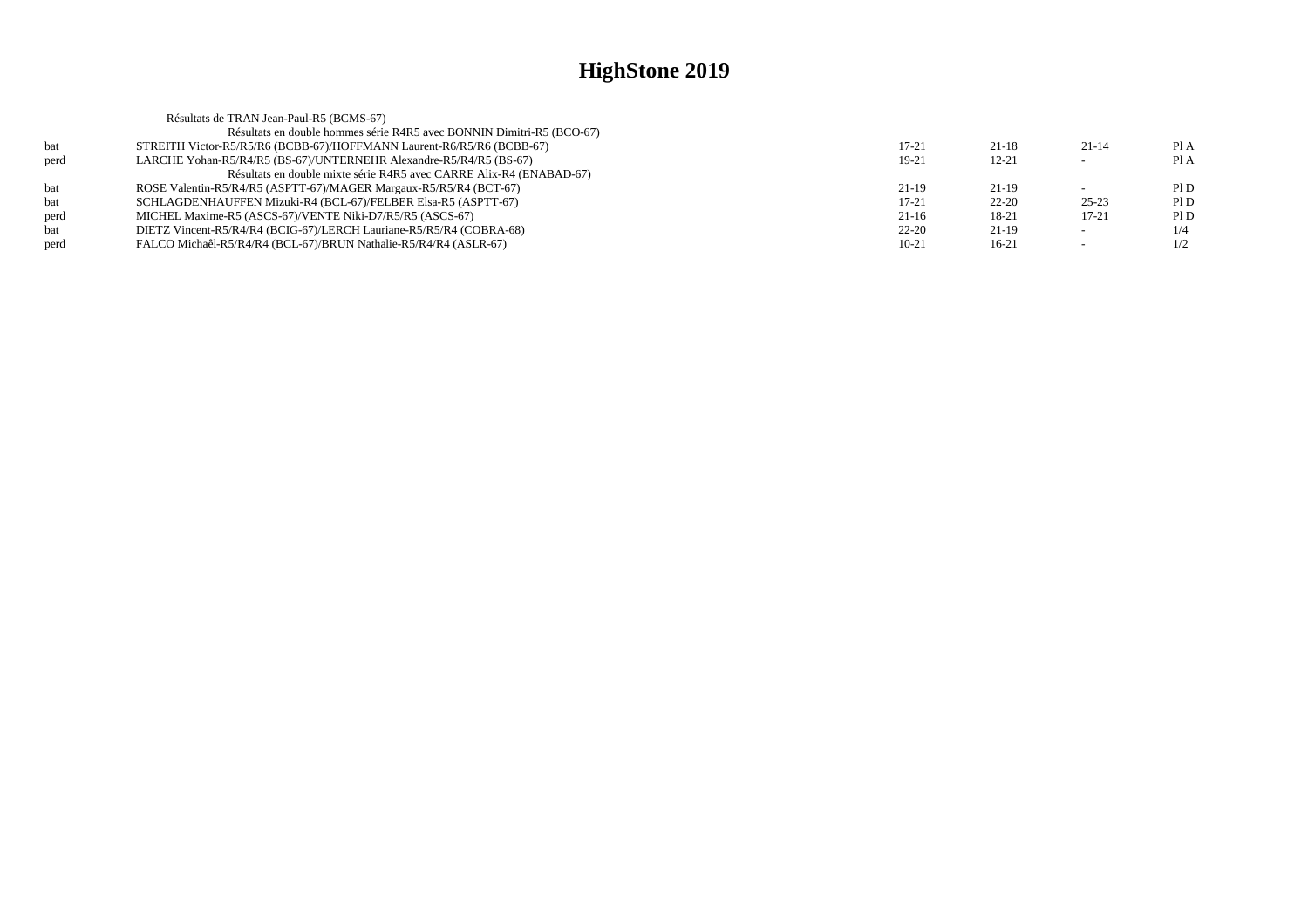|      | Résultats de TRIPIER Arnaud-R5/R4/R5 (BCMS-67) |         |           |     |
|------|------------------------------------------------|---------|-----------|-----|
|      | Résultats en simple hommes série R4R5          |         |           |     |
|      | SOUFFRON Jérémy-R5/D7/D7 (CEBA-67)             | $21-13$ | $21 - 14$ | PIB |
| perd | AISSI Marie elohim-R4/R6/R5 (ASPTT-67)         | 15-21   | 13-21     | PIB |
|      |                                                |         |           |     |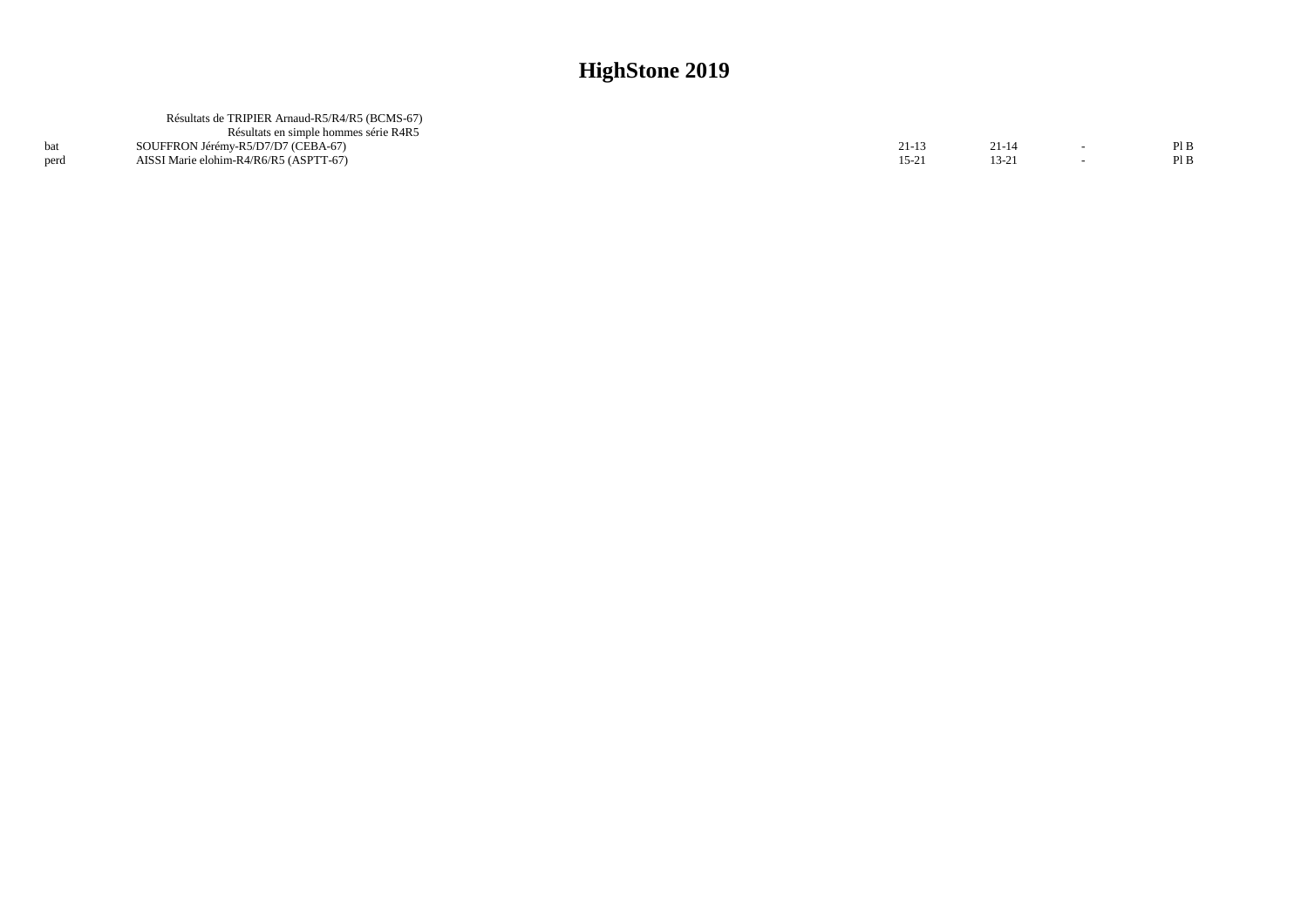|      | Résultats de TRUCHET Lucas-R5 (BS-67)                                  |           |           |                          |        |
|------|------------------------------------------------------------------------|-----------|-----------|--------------------------|--------|
|      | Résultats en double mixte série R4R5 avec OBER Fiona-R5/R5/R4 (BCT-67) |           |           |                          |        |
| hat. | BRICO Sébastien-R6/R6/R5 (ASCS-67)/CHABRIER Sylvie-R5/R4/R4 (ASCS-67)  | $21 - 14$ | $21 - 17$ |                          | P1C    |
| bat  | CASTEL Julien-R5 (ASLR-67)/KNITTEL Camille-R6/R5/R4 (ASLR-67)          | $21-11$   | $21-18$   | $\overline{\phantom{0}}$ | PIC    |
| hat. | UNTERNEHR Alexandre-R5/R4/R5 (BS-67)/DEMANET Vanessa-R6/R5/R5 (BS-67)  | $21 - 14$ | $21-12$   |                          | P1C    |
| bat  | ROSE Valentin-R5/R4/R5 (ASPTT-67)/MAGER Margaux-R5/R5/R4 (BCT-67)      | $21-10$   | $21-18$   | $\sim$                   | 1/4    |
| bat  | FENG Laurent-R6/R6/R5 (BCMS-67)/MEHN Charlotte-N3/N3/R5 (ASPTT-67)     | $21 - 17$ | $21-13$   |                          | 1/2    |
| hat  | FALCO Michaêl-R5/R4/R4 (BCL-67)/BRUN Nathalie-R5/R4/R4 (ASLR-67)       | $21-12$   | $21-13$   |                          | Finale |
|      |                                                                        |           |           |                          |        |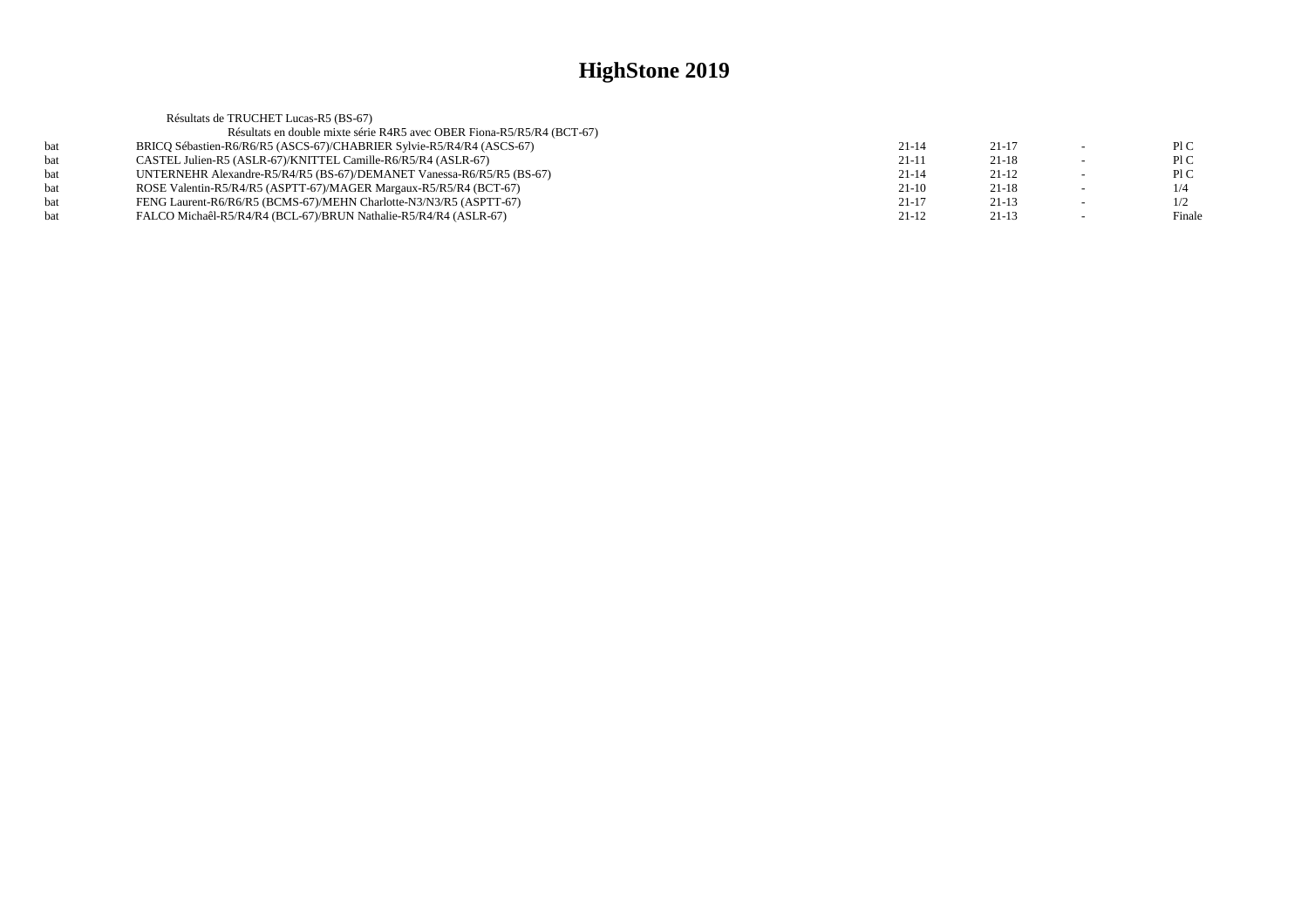|      | Résultats de UNTERNEHR Alexandre-R5/R4/R5 (BS-67)                          |          |           |      |
|------|----------------------------------------------------------------------------|----------|-----------|------|
|      | Résultats en double hommes série R4R5 avec LARCHE Yohan-R5/R4/R5 (BS-67)   |          |           |      |
| perd | STREITH Victor-R5/R5/R6 (BCBB-67)/HOFFMANN Laurent-R6/R5/R6 (BCBB-67)      | 14-21    | $17 - 21$ | Pl A |
| hat  | BONNIN Dimitri-R5 (BCO-67)/TRAN Jean-Paul-R5 (BCMS-67)                     | 21-19    | $21-12$   | Pl A |
|      | Résultats en double mixte série R4R5 avec DEMANET Vanessa-R6/R5/R5 (BS-67) |          |           |      |
| hat. | CASTEL Julien-R5 (ASLR-67)/KNITTEL Camille-R6/R5/R4 (ASLR-67)              | $21 - 4$ | $21-12$   | P1C  |
| perd | BRICO Sébastien-R6/R6/R5 (ASCS-67)/CHABRIER Sylvie-R5/R4/R4 (ASCS-67)      | 18-21    | $15 - 21$ | P1C  |
| perd | TRUCHET Lucas-R5 (BS-67)/OBER Fiona-R5/R5/R4 (BCT-67)                      | 14-21    | $12 - 21$ | P1C  |
|      |                                                                            |          |           |      |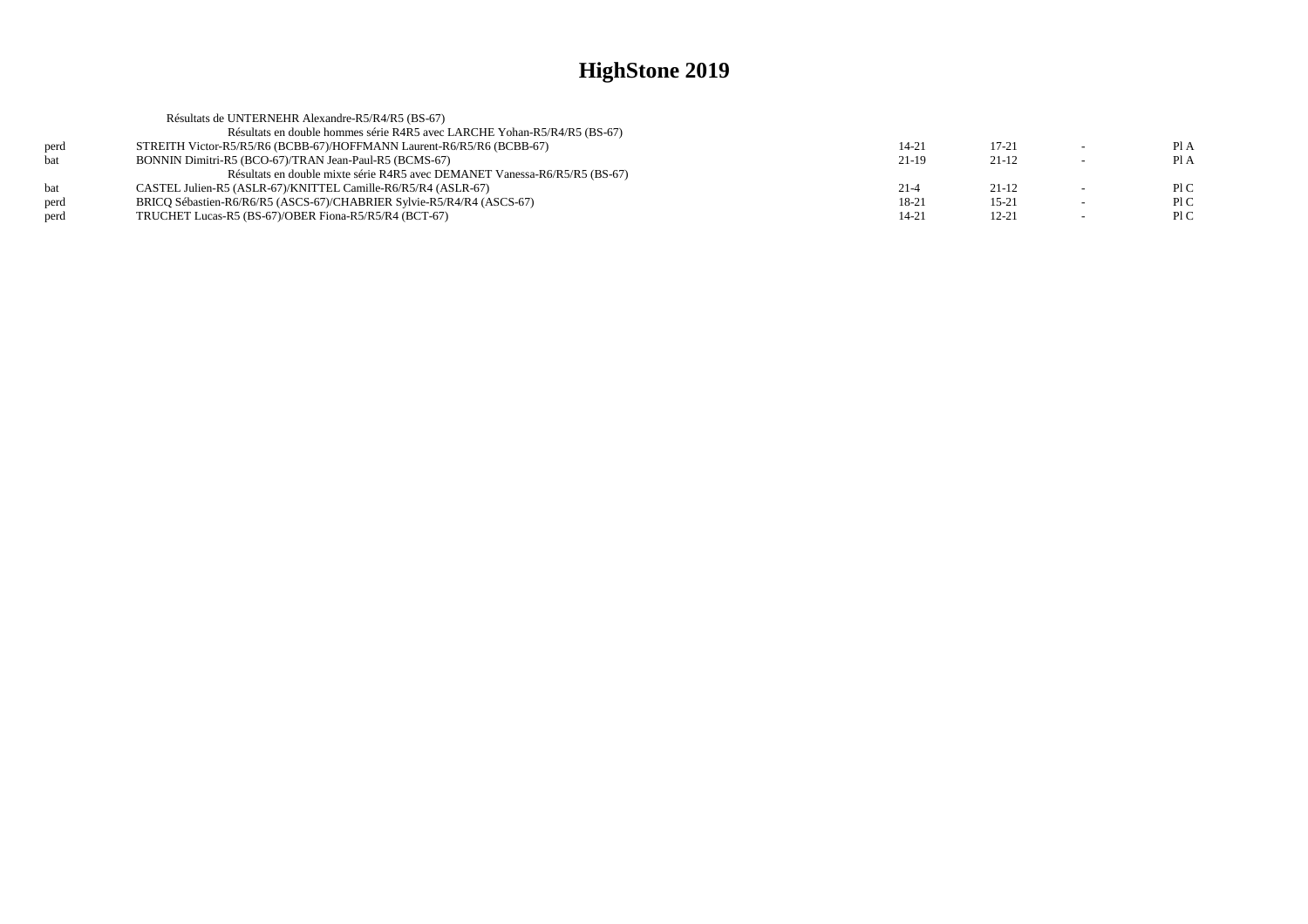|      | Résultats de URBAN Maëva-P11/D8/P11 (V3F-68)                                  |        |       |     |
|------|-------------------------------------------------------------------------------|--------|-------|-----|
|      | Résultats en double dames série R6D7 avec MAILLOT Charlotte-R5/D7/D7 (V3F-68) |        |       |     |
| perd | LECOULTRE Anais-D9/R6/D8 (CCSSL-67)/WOLFF Mariorie-D8/R6/R6 (CCSSL-67)        | 21-14  | 18-21 | P1A |
| nerd | KUCHLER Justine-D7/R6/R6 (CEBA-67)/KUCHLER Hannah-R6/R6/D7 (CEBA-67)          | $15-2$ |       | P1A |
|      |                                                                               |        |       |     |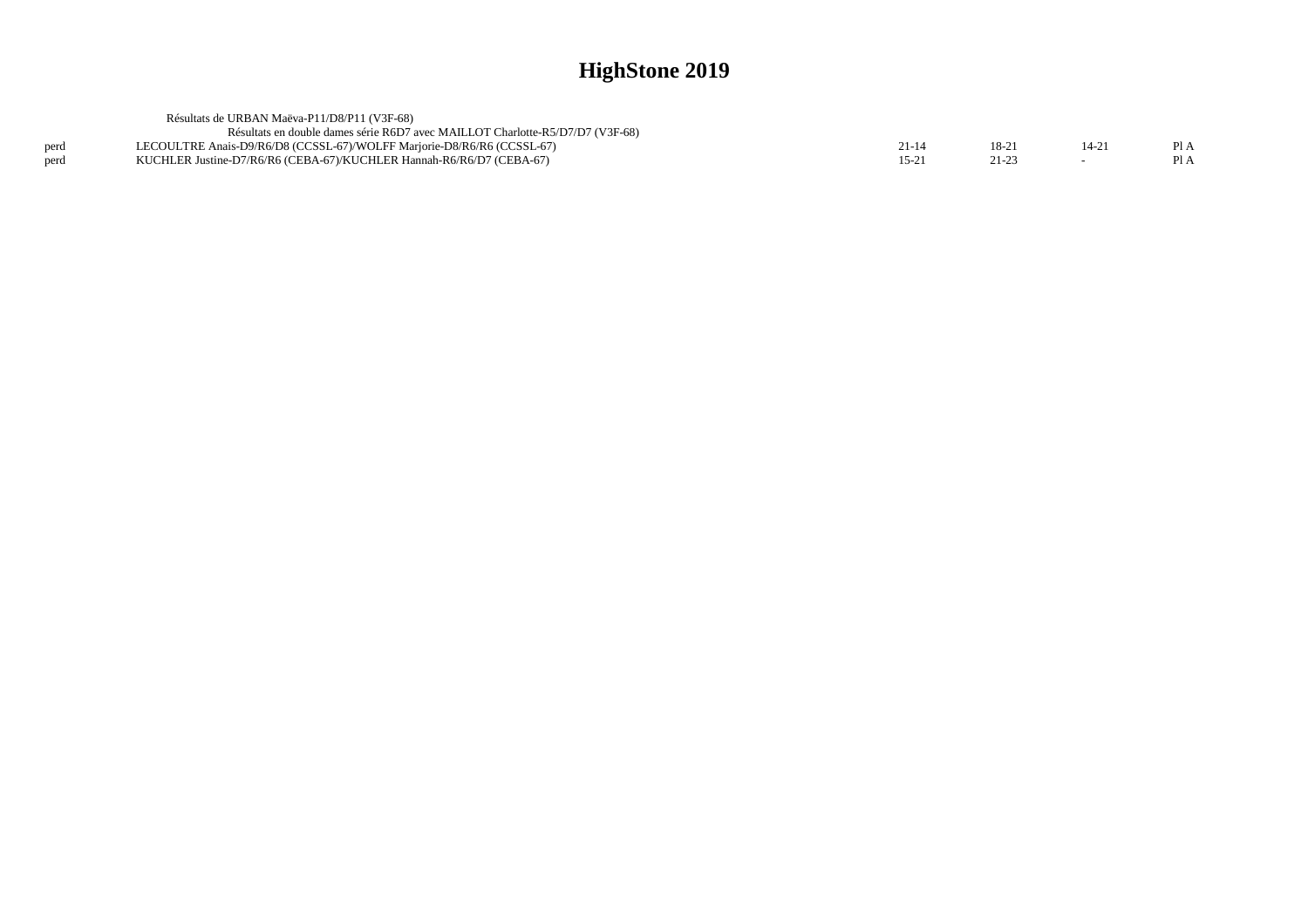|      | Résultats de VAIRON Juliette-D8/D8/D9 (V3F-68) |           |           |       |      |
|------|------------------------------------------------|-----------|-----------|-------|------|
|      | Résultats en simple dames série D8D9           |           |           |       |      |
|      | SCHAFF Lucie-D9/D9/P11 (BDR-67)                | $21 - 15$ | $21-9$    |       | PIB  |
|      | HOLTZ Clara-D8/D8/D9 (BCE-67)                  | $21-9$    | 14-21     | 21-10 | Pl B |
| perd | VOILQUIN Laëtitia-D9/D7/D9 (CBO-67)            | $20 - 22$ | 18-21     |       | Pl B |
| perd | MALGIERI Jessica-D9/D8/P10 (ASLR-67)           | $20 - 22$ | $15 - 21$ |       | 1/4  |
|      |                                                |           |           |       |      |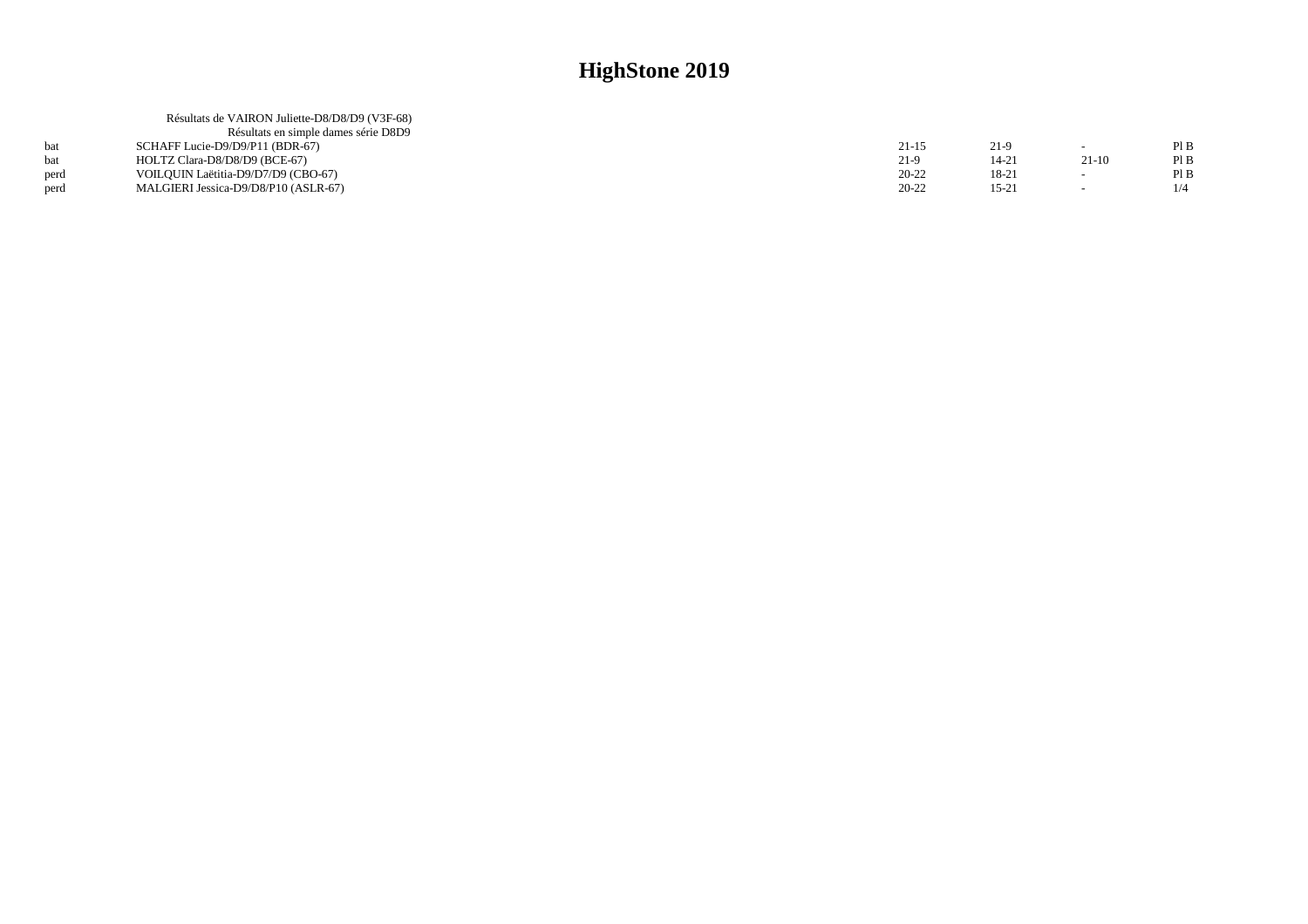|      | Résultats de VENTE Niki-D7/R5/R5 (ASCS-67)                                   |         |           |          |     |
|------|------------------------------------------------------------------------------|---------|-----------|----------|-----|
|      | Résultats en double dames série R4R5 avec LERCH Lauriane-R5/R5/R4 (COBRA-68) |         |           |          |     |
| hat  | HAUWEL Chloé-D7/R6/D7 (ENABAD-67)/MARTINEZ Florence-D7/R5/D7 (ENABAD-67)     | $21-15$ | $22 - 20$ |          | PIB |
| perd | LOPES Mélanie-D7/R5/R6 (BCO-67)/FELBER Elsa-R5 (ASPTT-67)                    | 18-21   | $21-15$   | $9 - 21$ | PIB |
| perd | DEMANET Vanessa-R6/R5/R5 (BS-67)/CHABRIER Sylvie-R5/R4/R4 (ASCS-67)          | 18-21   | $13 - 21$ | $\sim$   | PIB |
|      | Résultats en double mixte série R4R5 avec MICHEL Maxime-R5 (ASCS-67)         |         |           |          |     |
| hat  | SCHLAGDENHAUFFEN Mizuki-R4 (BCL-67)/FELBER Elsa-R5 (ASPTT-67)                | $21-19$ | $17 - 21$ | $21-18$  | PID |
| perd | ROSE Valentin-R5/R4/R5 (ASPTT-67)/MAGER Margaux-R5/R5/R4 (BCT-67)            | $16-21$ | 18-21     |          | PID |
| hat  | TRAN Jean-Paul-R5 (BCMS-67)/CARRE Alix-R4 (ENABAD-67)                        | $16-21$ | $21-18$   | $21-17$  | PID |
|      |                                                                              |         |           |          |     |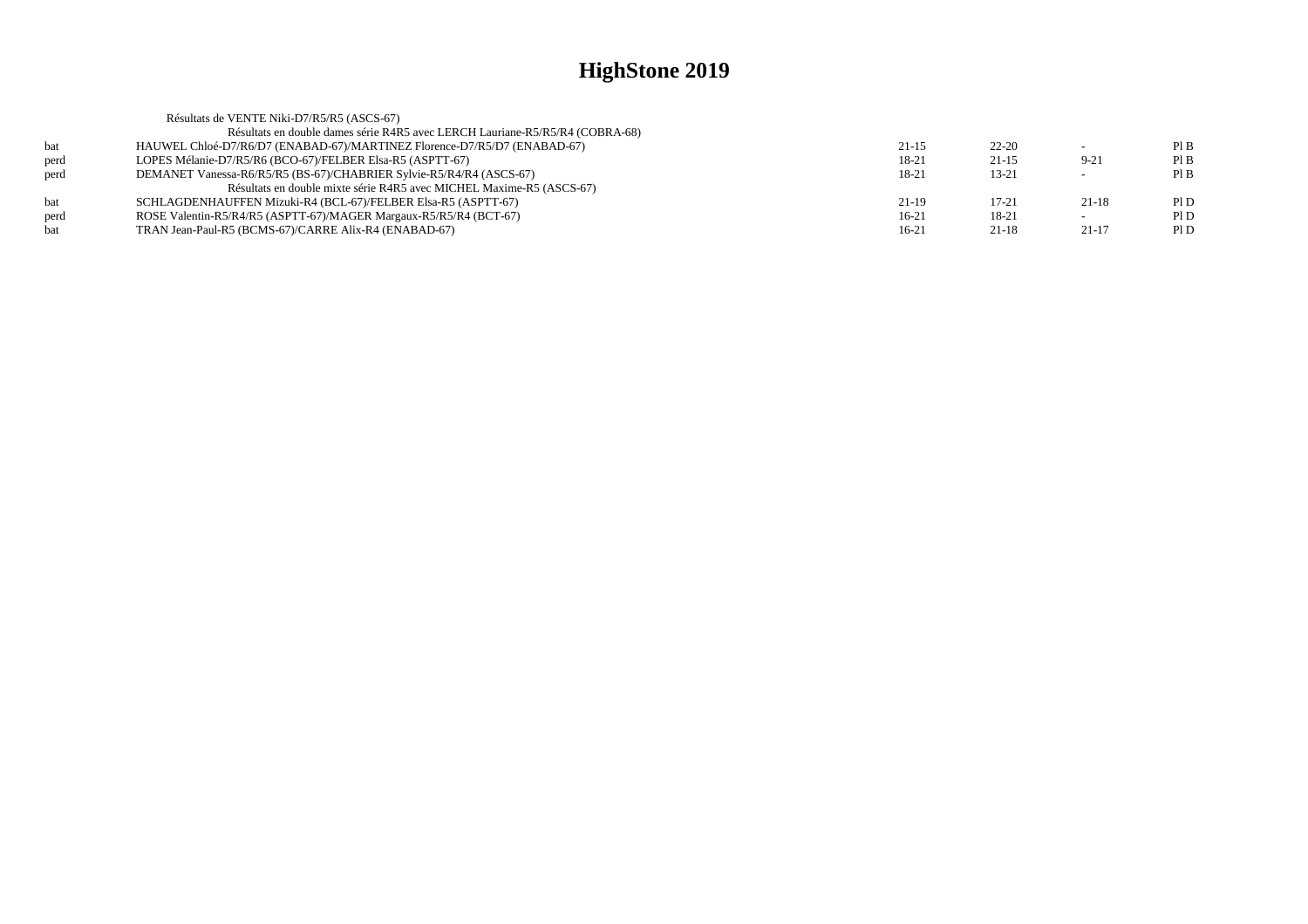| Résultats de VOEGELI Marion-R5/R5/R6 (CEBA-67) |                                      |           |           |      |
|------------------------------------------------|--------------------------------------|-----------|-----------|------|
|                                                |                                      |           |           |      |
| MAILLOT Charlotte-R5/D7/D7 (V3F-68)            | $12 - 21$                            | 17-21     |           | Pl A |
| NANDJAN Jade-R5/R5/R6 (CSBW-68)                | 21-19                                | 12-21     | $22 - 20$ | Pl A |
| SOUDANS Pauline-R4/R4/N3 (ENABAD-67)           | $7 - 21$                             | $21 - 14$ | $21 - 15$ | Pl A |
|                                                | Résultats en simple dames série R4R5 |           |           |      |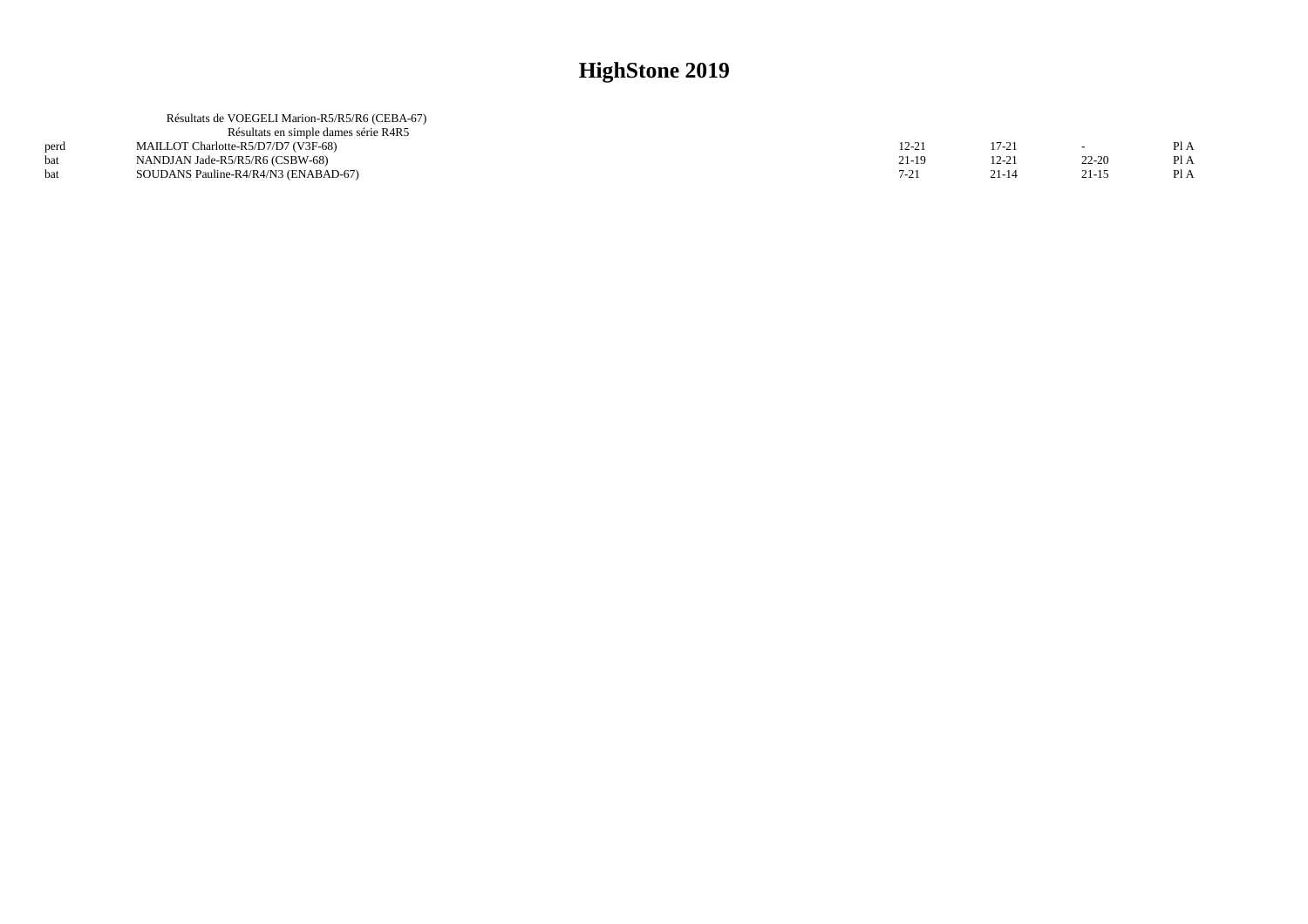|      | Résultats de VOILQUIN Laëtitia-D9/D7/D9 (CBO-67)                           |           |           |                          |        |
|------|----------------------------------------------------------------------------|-----------|-----------|--------------------------|--------|
|      | Résultats en simple dames série D8D9                                       |           |           |                          |        |
| bat  | HOLTZ Clara-D8/D8/D9 (BCE-67)                                              | $21 - 11$ | $21-6$    |                          | PIB    |
| bat  | SCHAFF Lucie-D9/D9/P11 (BDR-67)                                            | $21 - 8$  | $21 - 7$  |                          | PIB    |
| bat  | VAIRON Juliette-D8/D8/D9 (V3F-68)                                          | $22 - 20$ | $21-18$   | $\overline{\phantom{0}}$ | PIB    |
| bat  | DE LOURTIOUX Clotilde-D8/D7/D7 (BCL-67)                                    | $-WO$     |           | $\overline{\phantom{0}}$ | 1/2    |
| bat  | GANDER Alix-D8/D8/P10 (CEBA-67)                                            | $21-19$   | $22 - 20$ | $\overline{\phantom{0}}$ | Finale |
|      | Résultats en double mixte série D8D9 avec COASSOLO Sébastien-P12 (CBO-67)  |           |           |                          |        |
| perd | LENTZ Cedric-R6/D7/D8 (BCIG-67)/KAUFF Emilie-P12 (EVE-67)                  | $21 - 18$ | $11 - 21$ | 18-21                    | P1D    |
| perd | FROSSARD Alexandre-D8/D8/P10 (CSBW-68)/LECOULTRE Anais-D9/R6/D8 (CCSSL-67) | $16-21$   | $10 - 21$ |                          | P1D    |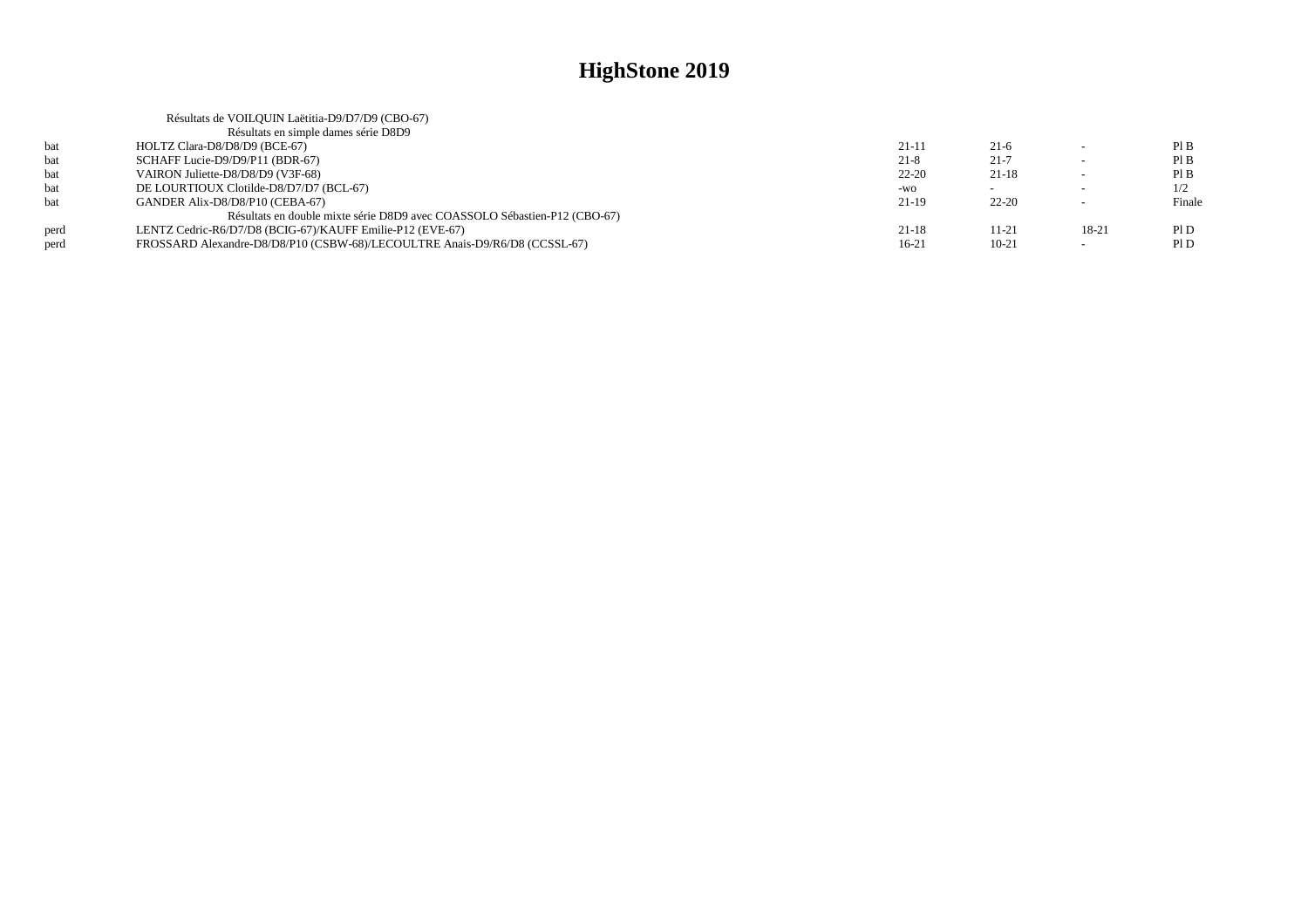|      | Résultats de WEBER Antoine-D7/D7/D8 (SLCSN-67)                                      |      |         |      |
|------|-------------------------------------------------------------------------------------|------|---------|------|
|      | Résultats en double mixte série D8D9 avec WEBER-GUTHERTZ Alizée-D9/D7/D9 (SLCSN-67) |      |         |      |
| perd | BONHOMME Noël-D8/D7/D9 (CEBA-67)/CORDAZZO Jeanne-D8/D9/P10 (CEBA-67)                | 18-2 |         | PIE  |
| nerd | BRISSET Fabien-D9/D7/D9 (BCIG-67)/PORTAS Pauline-P10 (BCIG-67)                      |      | $19-21$ | Pl E |
|      |                                                                                     |      |         |      |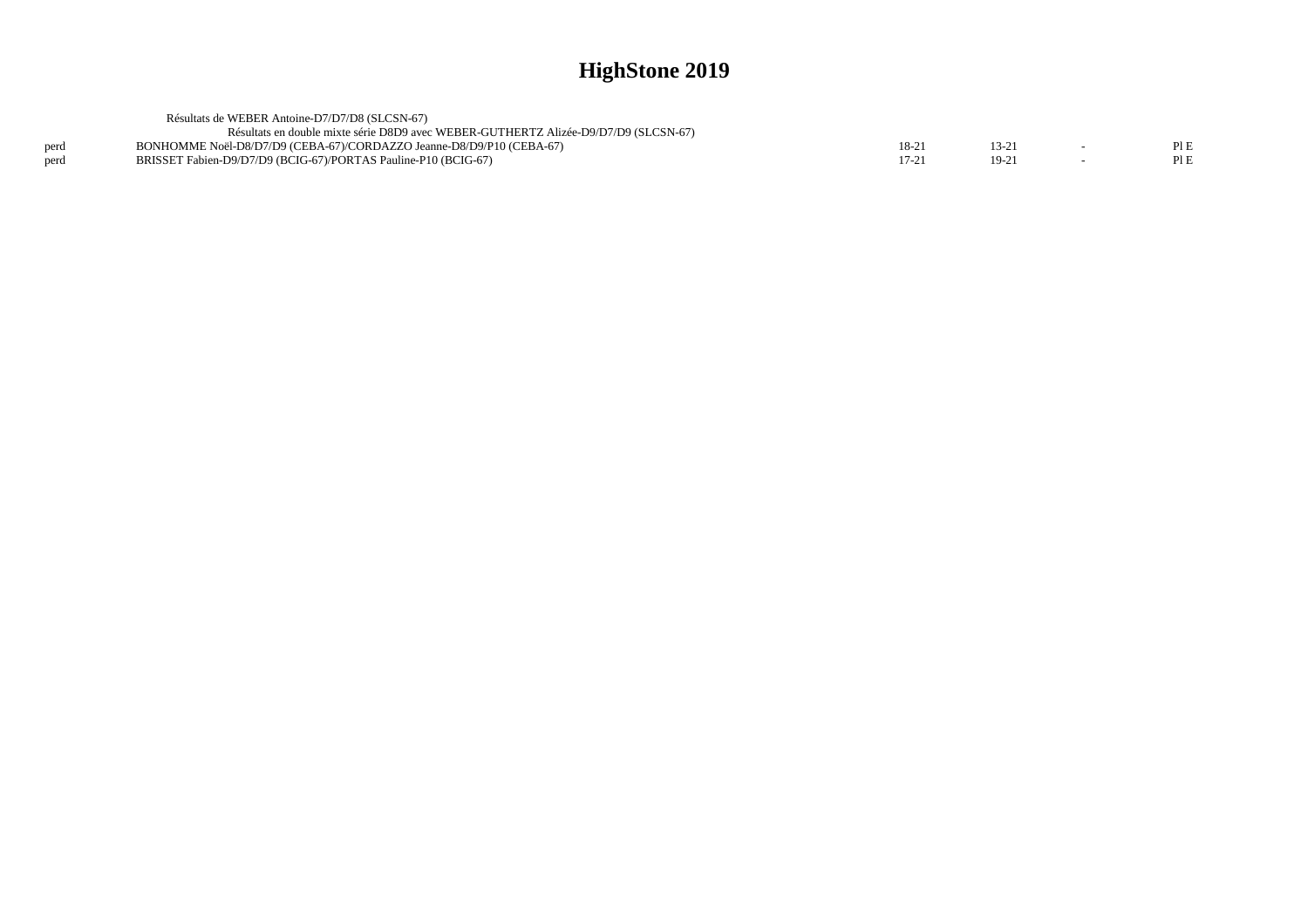|      | Résultats de WEBER-GUTHERTZ Alizée-D9/D7/D9 (SLCSN-67)                      |      |        |      |
|------|-----------------------------------------------------------------------------|------|--------|------|
|      | Résultats en double mixte série D8D9 avec WEBER Antoine-D7/D7/D8 (SLCSN-67) |      |        |      |
|      | BONHOMME Noël-D8/D7/D9 (CEBA-67)/CORDAZZO Jeanne-D8/D9/P10 (CEBA-67)        | 18-2 |        | PIE  |
| perd | BRISSET Fabien-D9/D7/D9 (BCIG-67)/PORTAS Pauline-P10 (BCIG-67)              |      | $19-2$ | Pl E |
|      |                                                                             |      |        |      |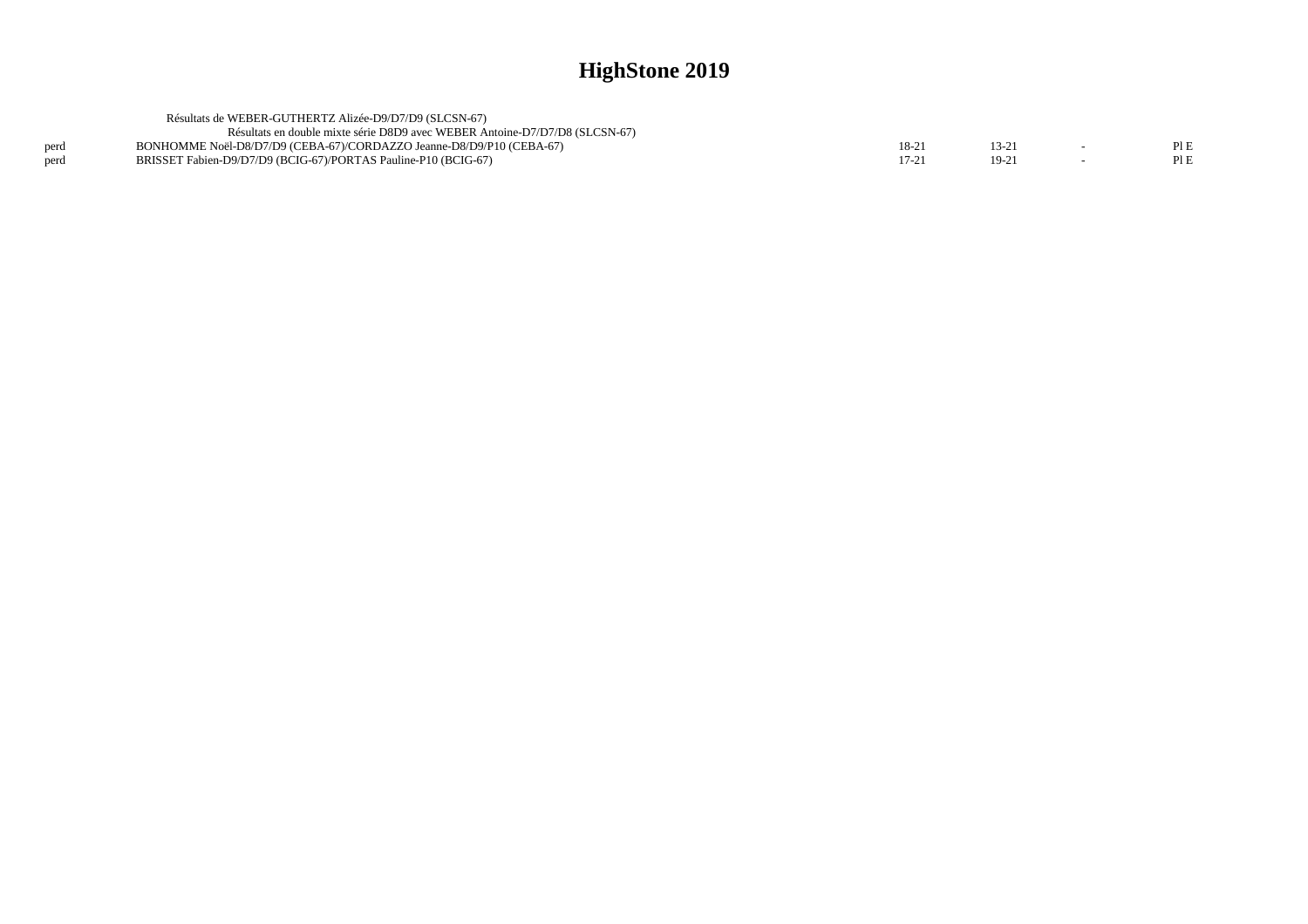|      | Résultats de WEISBECKER Cynthia-D7/R5/D7 (OFBC-67)                          |      |  |
|------|-----------------------------------------------------------------------------|------|--|
|      | Résultats en double dames série R4R5 avec BONELLI Muriel-D7/R5/R5 (OFBC-67) |      |  |
| perd | MAGER Margaux-R5/R5/R4 (BCT-67)/OBER Fiona-R5/R5/R4 (BCT-67)                | 19-2 |  |
| perd | RIEFFEL-DORN Laura-R5/R4/R4 (BCS-67)/LENGENFELDER Cathie-R5/R4/R5 (BCS-67)  |      |  |
|      |                                                                             |      |  |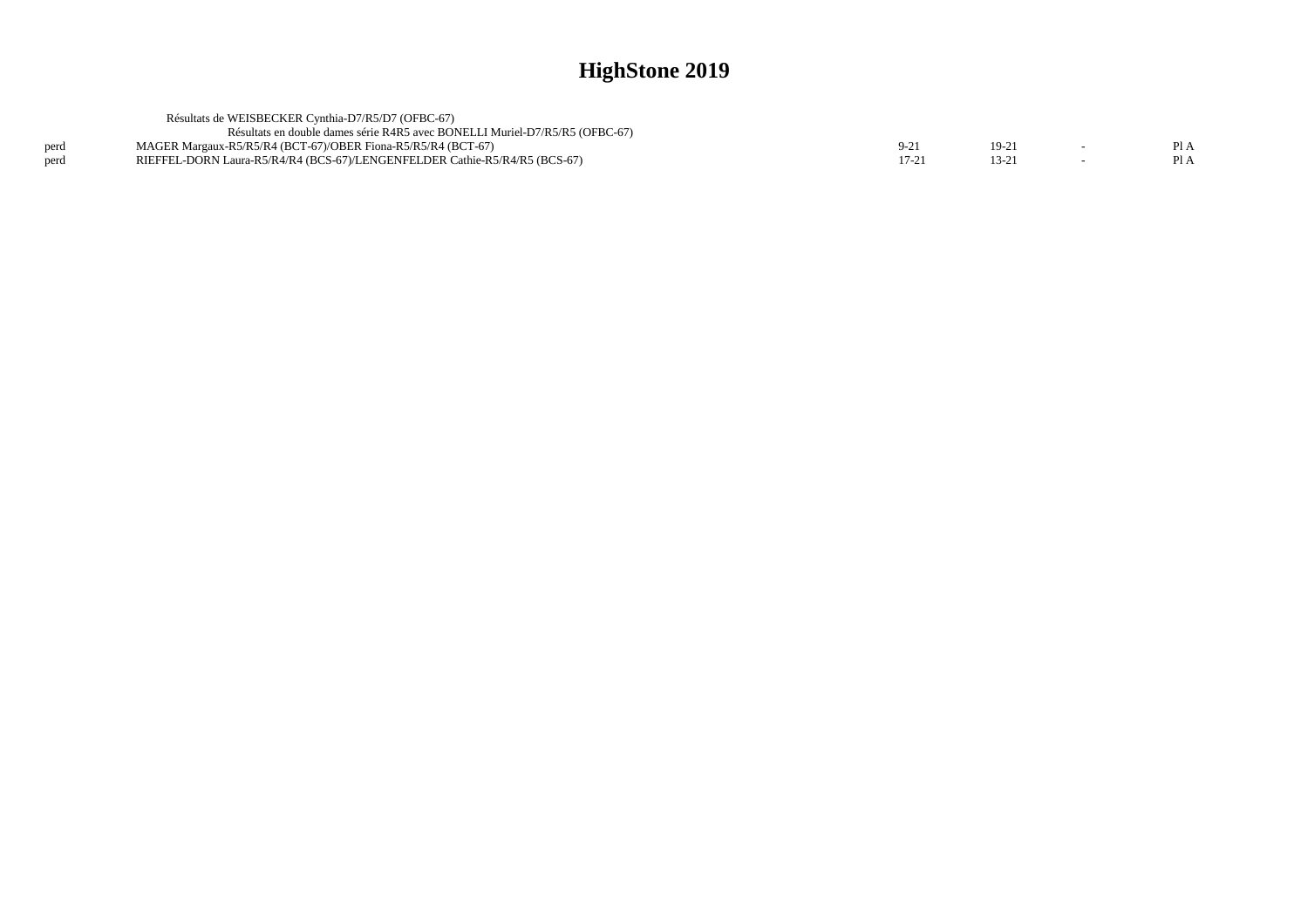|      | Résultats de WITZEL Nathalie-R6/R6/R4 (BCS-57)                                 |           |         |      |
|------|--------------------------------------------------------------------------------|-----------|---------|------|
|      | Résultats en double mixte série R4R5 avec TERMINAUX Philippe-D7/D7/R5 (BCS-57) |           |         |      |
| perd | BEAUFILS Arthus-R5/R6/R6 (V3F-68)/MOUKASSA Emilia-N3/R5/R4 (RSM-68)            |           |         | P1A  |
| perd | FALCO Michaêl-R5/R4/R4 (BCL-67)/BRUN Nathalie-R5/R4/R4 (ASLR-67)               | $12 - 21$ | $16-21$ | PI A |
|      |                                                                                |           |         |      |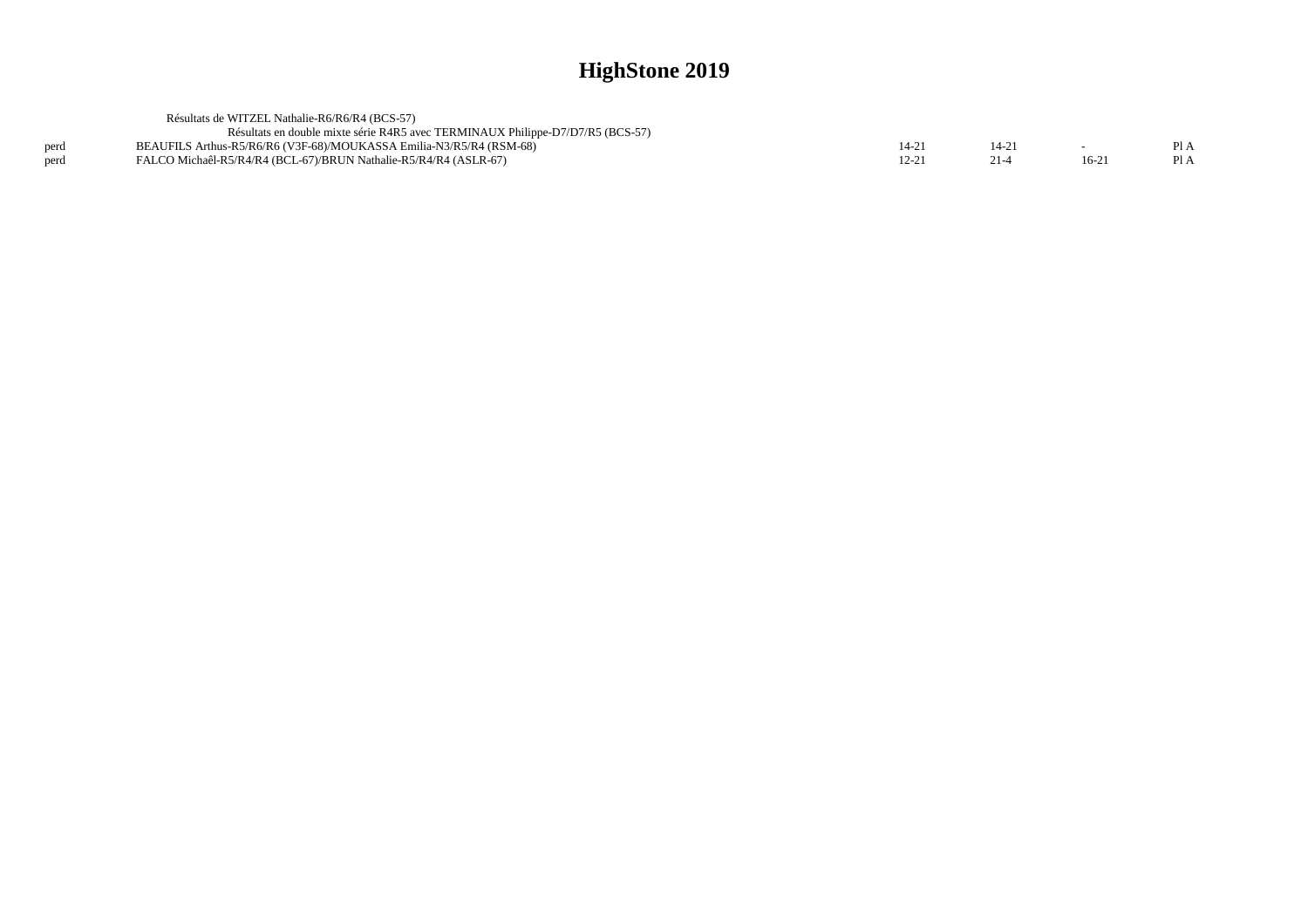|      | Résultats de WOLFF Marjorie-D8/R6/R6 (CCSSL-67)                                |           |           |           |        |
|------|--------------------------------------------------------------------------------|-----------|-----------|-----------|--------|
|      | Résultats en double dames série R6D7 avec LECOULTRE Anais-D9/R6/D8 (CCSSL-67)  |           |           |           |        |
| bat  | URBAN Maëva-P11/D8/P11 (V3F-68)/MAILLOT Charlotte-R5/D7/D7 (V3F-68)            | 14-21     | $21 - 18$ | $21 - 14$ | Pl A   |
| perd | KUCHLER Justine-D7/R6/R6 (CEBA-67)/KUCHLER Hannah-R6/R6/D7 (CEBA-67)           | $10-21$   | $21-23$   |           | Pl A   |
| perd | DIRRINGER Samantha-D8/D7/D7 (BCIG-67)/JEANNESSON Maud-D9/D7/D8 (BCIG-67)       | $21-16$   | $17 - 21$ | 14-21     | 1/2    |
|      | Résultats en double mixte série R6D7 avec HAUTECOEUR Olivier-D7/D7/D8 (RSM-68) |           |           |           |        |
| bat  | LAMBOLEY Pierre-R6 (SBC57-57)/SERFASS Sarah-D7/R5/R6 (MBC-67)                  | 11-21     | $22 - 20$ | $21-19$   | Pl A   |
| bat  | BUCHHOLZ Frederic-R6 (BCO-67)/LOPES Mélanie-D7/R5/R6 (BCO-67)                  | $21-17$   | $21 - 14$ |           | Pl A   |
| bat  | CASTEL Jeremie-R6 (CEBA-67)/KUCHLER Justine-D7/R6/R6 (CEBA-67)                 | $21-18$   | $17 - 21$ | $21-16$   | 1/2    |
| perd | ENGER Xavier-D8/R6/R6 (BCS-67)/KLEIN Marie-D7/R5/D7 (BCS-67)                   | $10 - 21$ | $13 - 21$ |           | Finale |
|      |                                                                                |           |           |           |        |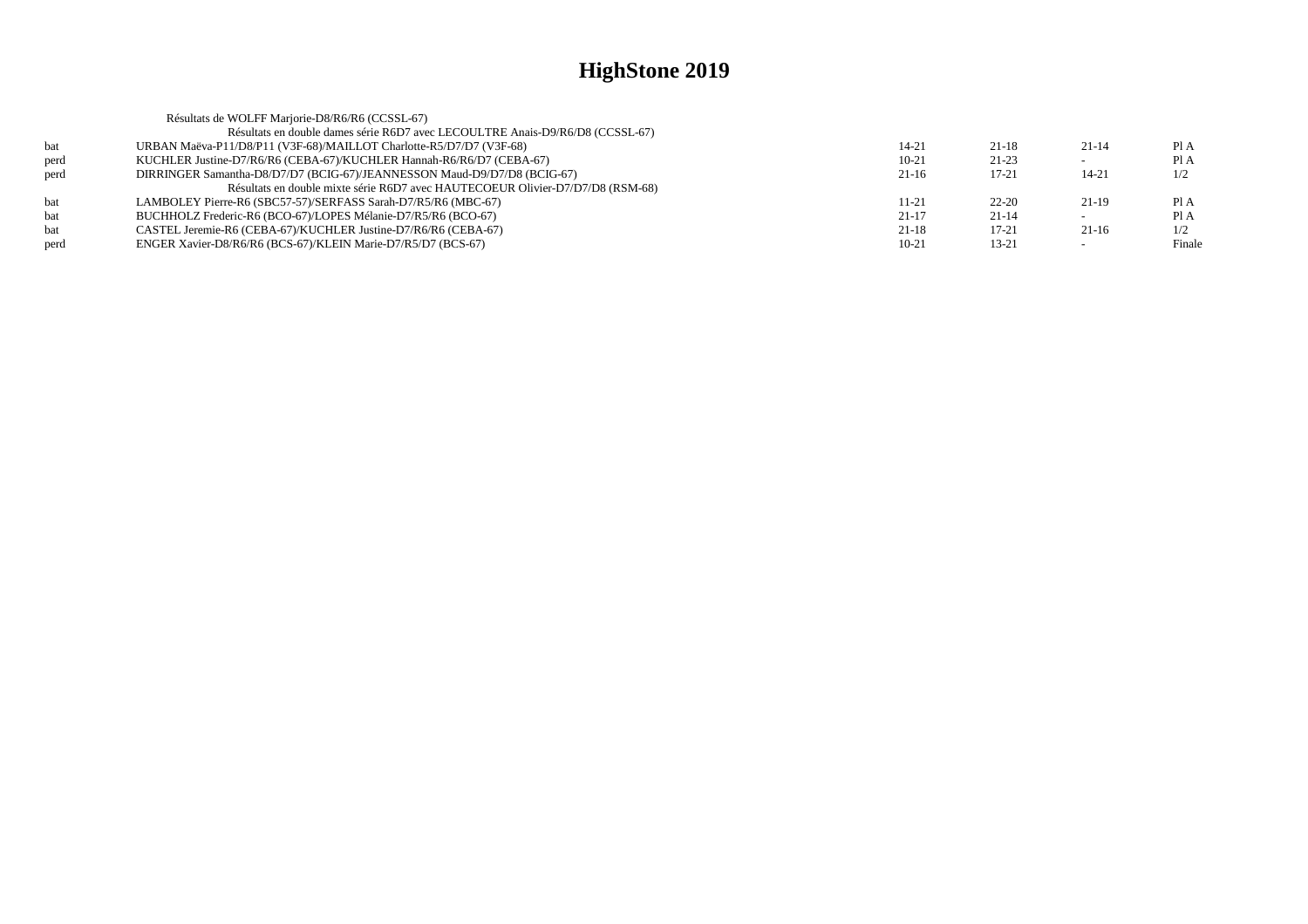|      | Résultats de YOUNSI Eddie-P12 (BDR-67)                                  |           |           |       |      |
|------|-------------------------------------------------------------------------|-----------|-----------|-------|------|
|      | Résultats en simple hommes série PNC                                    |           |           |       |      |
| bat  | LAMBOLEY Emmanuel-P10 (EVE-67)                                          | $21 - 18$ | $21-19$   |       | PIB  |
| bat  | OBER Jean michel-P12/P10/P10 (PBC-57)                                   | $21-17$   | $21-19$   |       | PIB  |
| perd | PFISTER Thibaud-P12 (ASLR-67)                                           | $12 - 21$ | $16-21$   |       | PIB  |
| perd | LECHAT Gautier-P10/D9/D9 (MOC-67)                                       | 11-21     | $13 - 21$ |       | 1/2  |
|      | Résultats en double mixte série PNC avec YOUNSI Virginie-P12 (BDR-67)   |           |           |       |      |
| perd | FLORENCE Joël-P10/D9/P11 (COBRA-68)/RENEL Manon-D9/P10/P11 (COBRA-68)   | $8 - 21$  | $7 - 21$  |       | Pl A |
| perd | PONTICELLI Michel-P12/D7/P10 (BCS-67)/REITHLER Manon-D8/D8/P10 (BCS-67) | $21-16$   | $13 - 21$ | 15-21 | Pl A |
|      |                                                                         |           |           |       |      |